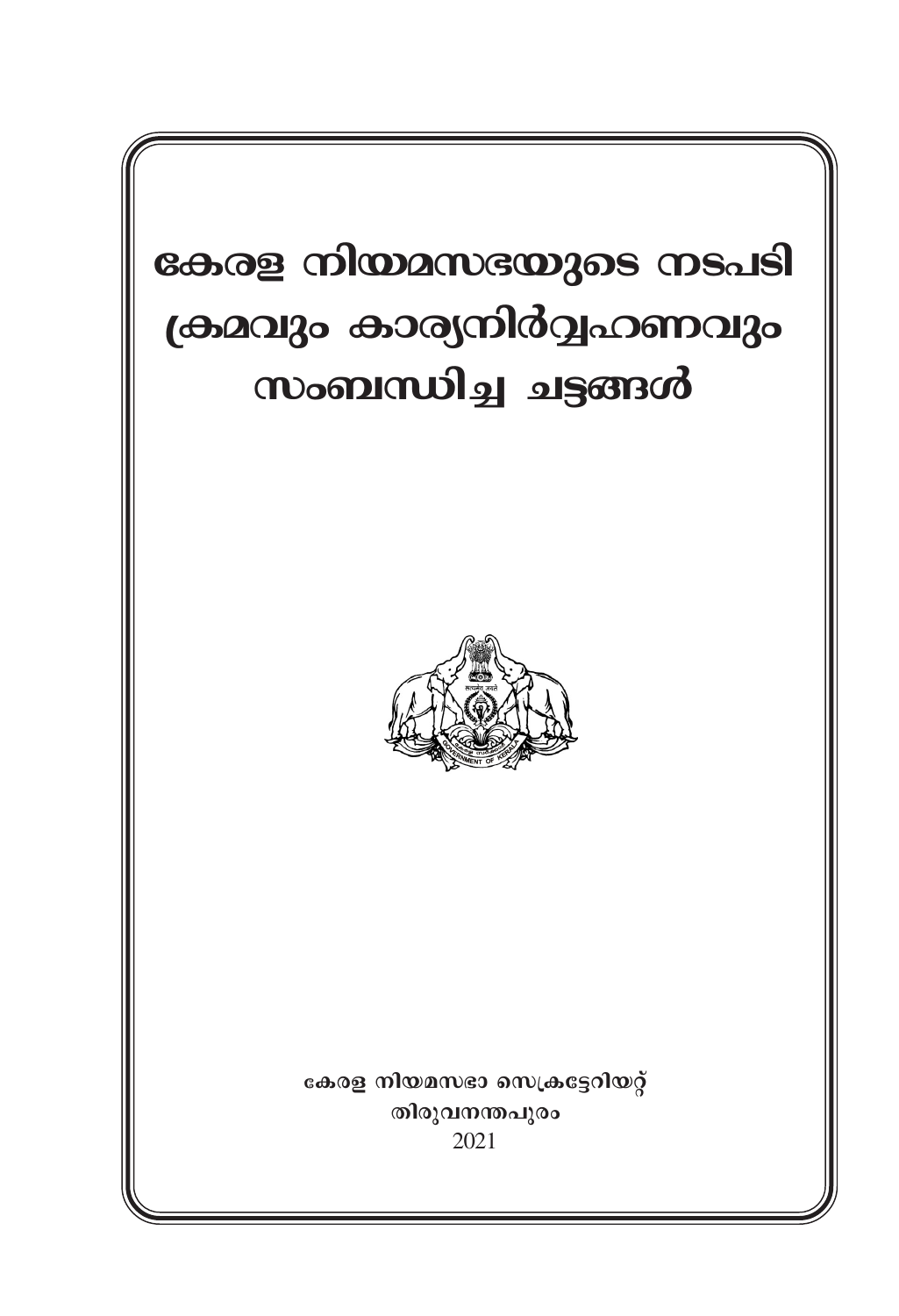## കേരള നിയമസഭയുടെ നടപടി ക്രമവും കാര്യനിർവ്വഹണവും സംബന്ധിച്ച ചട്ടങ്ങൾ

കേരള നിയമസഭാ സെക്രട്ടേറിയറ്റ് തിരുവനന്തപുരം 2021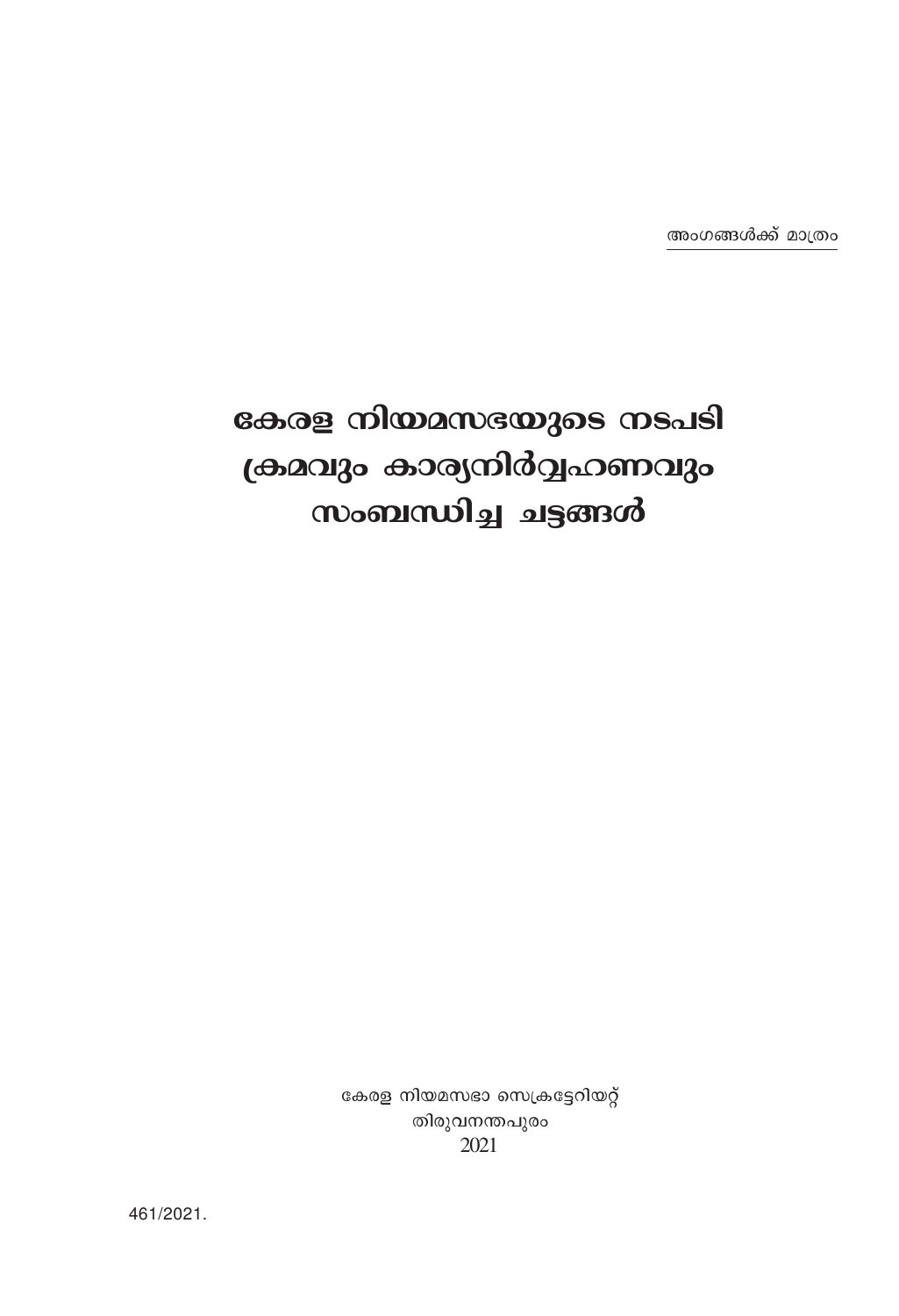### ആമുഖം

കേരള നിയമസഭയുടെ നടപടിക്രമവും കാര്യനിർവ്വഹണവും സംബന്ധിച്ച ചട്ടങ്ങളുടെ നിയമവകുപ്പ് തയ്യാറാക്കി നൽകിയ മലയാള തർജ്ജമ 1998-ൽ പ്രസിദ്ധീകരിക്കുകയുണ്ടായി. അതിനുശേഷമുള്ള ഭേദഗതികളും സ്പീക്കറുടെ നിർദ്ദേശങ്ങളും കൂടി ഉൾപ്പെടുത്തി 2000–ത്തിൽ അത് പുനഃപ്രസിദ്ധീകരിച്ചു. തുടർന്ന് പതിനൊന്നാം കേരളനിയമസഭയുടെ കാലയളവിൽ 2003 ഫെബ്രുവരിയിൽ നിലവിൽവന്ന ലോക്കൽ ഫണ്ട് അക്കൗണ്ട്സ് കമ്മിറ്റി, ഔദ്യോഗിക ഭാഷ സംബന്ധിച്ച സമിതി എന്നിവയുടെ ചട്ടങ്ങൾ, പന്ത്രണ്ടാം കേരളനിയമസഭയുടെ കാലയളവിൽ പബ്ലിക് അക്കൗണ്ട്സ് കമ്മിറ്റി, ലോക്കൽ ഫണ്ട്സ് അക്കൗണ്ട്സ് കമ്മിറ്റി എന്നിവയുടെ ചട്ടങ്ങളിലും നാലാം പട്ടികയിലും വരുത്തിയ ഭേദഗതികൾ, സബ്ജക്ട് കമ്മിറ്റികളുടെ എണ്ണം പത്തിൽ നിന്നും പതിനാലായി വർദ്ധിപ്പിച്ചതുൾപ്പെടെ ചട്ടങ്ങളിൽ വരുത്തിയ ഭേദഗതികൾ, പന്ത്രണ്ടാം കേരള നിയമസഭയുടെ കാലയളവിൽ 2010-ൽ നിലവിൽവന്ന മത്സ്യതൊഴിലാളികളുടേയും അനുബന്ധതൊഴിലാളികളുടെയും ക്ഷേമം സംബന്ധിച്ച സമിതി, പ്രവാസിമലയാളികളുടെ ക്ഷേമം സംബന്ധിച്ച സമിതി, മുതിർന്ന പൗരന്മാരുടെ ക്ഷേമം സംബന്ധിച്ച സമിതി എന്നീ സമിതികളെ സംബന്ധിക്കുന്ന ചട്ടങ്ങൾ, അനുബന്ധം I-ൽ ചേർത്തിരിക്കുന്നതും ബഹു. സ്പീക്കർ പുറപ്പെടുവിച്ചതുമായ നിർദ്ദേശങ്ങളിൽ വരുത്തിയ കാലാനുസൃതമായ ഭേദഗതികൾ, അനുബന്ധം  $\rm{II}$ ആയി കൂട്ടിച്ചേർത്ത കേരളനിയമസഭാംഗങ്ങൾക്കായുള്ള പെരുമാറ്റച്ചട്ടം എന്നിവ ഉൾപ്പെടുത്തിയ പരിഷ്ക്കരിച്ച പകർപ്പ് 2011-ൽ പ്രസിദ്ധീകരിക്കുകയും 2016-ൽ പുനഃപ്രസിദ്ധീകരിക്കുകയും ചെയ്തു.

പതിനാലാം കേരള നിയമസഭയുടെ റൂൾസ് കമ്മിറ്റി, ചട്ടങ്ങളിൽ ഭേദഗതികൾ നിർദ്ദേശിച്ചുകൊണ്ടുള്ള അതിന്റെ രണ്ടാമത് റിപ്പോർട്ട് 2018 ഏപ്രിൽ 3-ന് സഭയിൽ സമർപ്പിക്കുകയുണ്ടായി. സഭ ചേരുന്ന സമയം സാധാരണയായി വെള്ളിയാഴ്ച ഒഴികെയുള്ള ദിവസങ്ങളിൽ രാവിലെ 9.00 മണിമുതൽ ഉച്ചയ്ക്ക് 2.00 മണി വരെയും വെള്ളിയാഴ്ച ദിവസങ്ങളിൽ രാവിലെ 9.00 മണിമുതൽ ഉച്ചയ്ക്ക് 12.30 വരെയും ആയി പുനഃക്രമീകരിക്കുക, സബോർഡിനേറ്റ് ലെജിസ്ലേഷൻ കമ്മിറ്റി, ഔദ്യോഗിക ഭാഷ സംബന്ധിച്ച സമിതി, സബ്ജക്ട് കമ്മിറ്റികൾ എന്നിവയുടെ ചട്ടങ്ങളിൽ ഭേദഗതി, സ്ത്രീകളുടെയും കുട്ടികളുടെയും ഭിന്നശേഷിക്കാരുടെയും ക്ഷേമം സംബന്ധിച്ച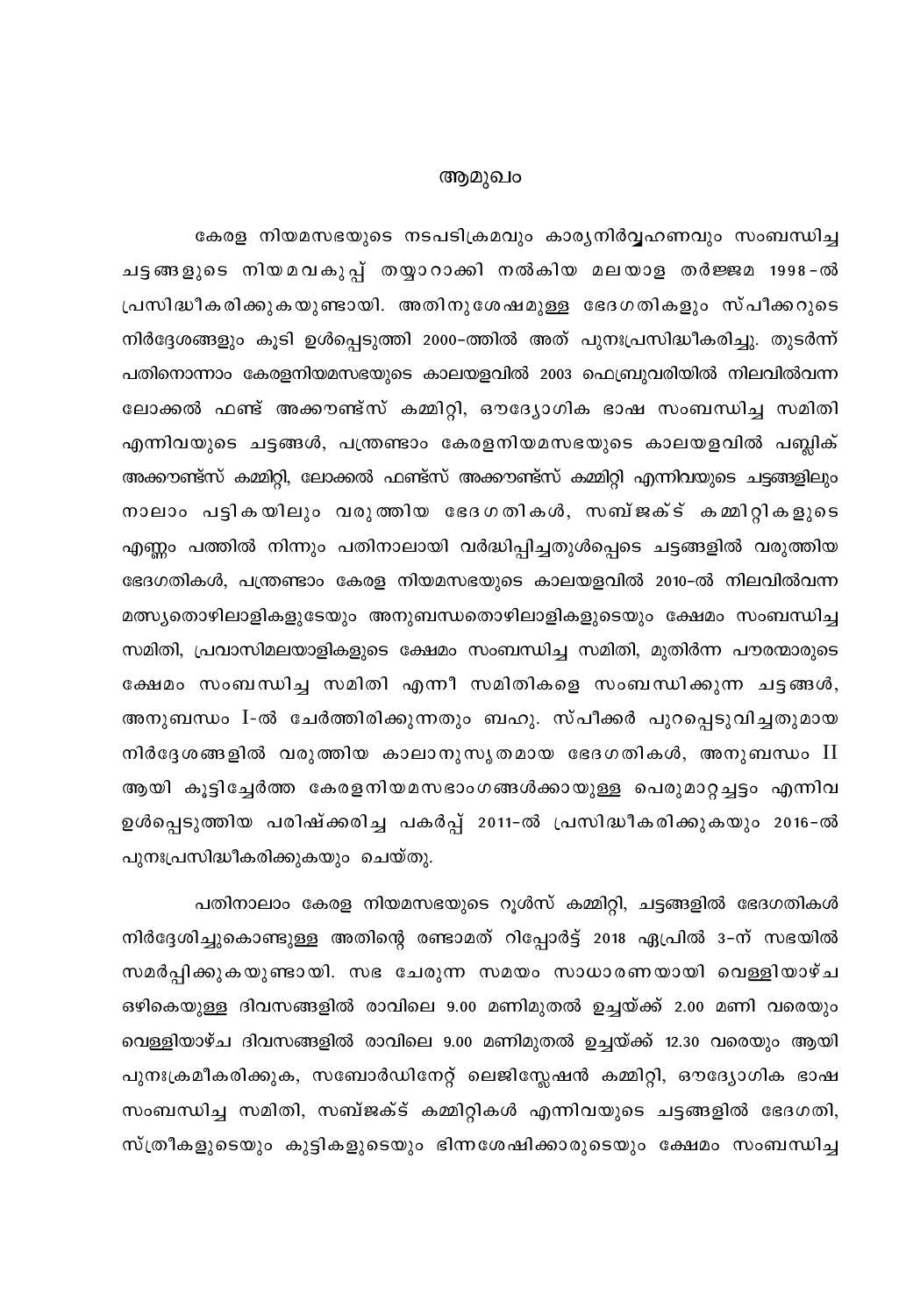സമിതിയുടെ പരിധിയിൽ ട്രാൻസ്ജെൻഡറുകളെ കുടി ഉൾപെടുത്തുക എന്നിവ റുൾസ് കമ്മിറ്റി ശിപാർശ ചെയ്യുകയും 2018 ജൂൺ 11-ന് സഭ പ്രസ്തുത ശിപാർശകൾ ഭേദഗതിയോടെ അംഗീകരിക്കുകയും 2018 ജൂൺ 26 മുതൽ പ്രാബല്യത്തിൽ വരികയും ചെയ്തു. 2021 ജനുവരി 14-ന് സഭയിൽ സമർപ്പിച്ച റൂൾസ് കമ്മിറ്റിയുടെ 3–ാമത് റിപ്പോർട്ട് ഇ-നിയമസഭാ പദ്ധതി നടപ്പാക്കുന്നതിനെക്കുറിച്ചും നിയമസഭാസമിതികളുടെ ക്വാത്തെ സംബന്ധിച്ചുമുള്ള ചട്ടത്തിലെ ഭേദഗതികൾ ശിപാർശ ചെയ്തു. കുടാതെ സബ്ജക്ട് കമ്മിറ്റികളുടെ പ്രവർത്തനങ്ങൾ, മേശപ്പുറത്തുവച്ച കടലാസുകൾ സംബന്ധിച്ച സമിതിയുടെ പ്രവർത്തനങ്ങൾ, പൊതുമേഖലാസ്ഥാപനങ്ങളുടെ പേരുകൾ ഉൾക്കൊള്ളിച്ച നാലാം പട്ടിക എന്നിവയിലും ഭേദഗതികൾ ശിപാർശ ചെയ്തു. പ്രസ്തുത ഭേദഗതികൾ സഭ അംഗീകരിക്കുകയും 2021 ഫെബ്രുവരി 9 മുതൽ പ്രാബല്യത്തിൽ വരികയും ചെയ്തു. 2021 ഫെബ്രുവരി 9 വരെ ചടങ്ങളിൽ വരുത്തിയ ഭേദഗതികൾ, ബഹു. സ്പീക്കർ പുറപ്പെടുവിച്ചിട്ടുള്ള നിർദ്ദേശങ്ങൾ എന്നിവ ഉൾപ്പെടുത്തി പരിഷ്കരിച്ച പതിപ്പാണ് ഇപ്പോൾ പ്രസിദ്ധീകരിക്കുന്നത്.

ഇത് മൂലഭാഷയായ ഇംഗ്ലീഷിലുള്ള ചട്ടങ്ങളുടെ പരിഭാഷ മാത്രമായതിനാൽ നിയമപ്രകാരമുള്ള ഒരു ആധികാരികരേഖയല്ല.

> എസ്. വി. ഉണ്ണികൃഷ്ണൻ നായർ, സെക്രട്ടറി.

തിരുവനന്തപുരം, ആഗസ്റ്റ് 1, 2021.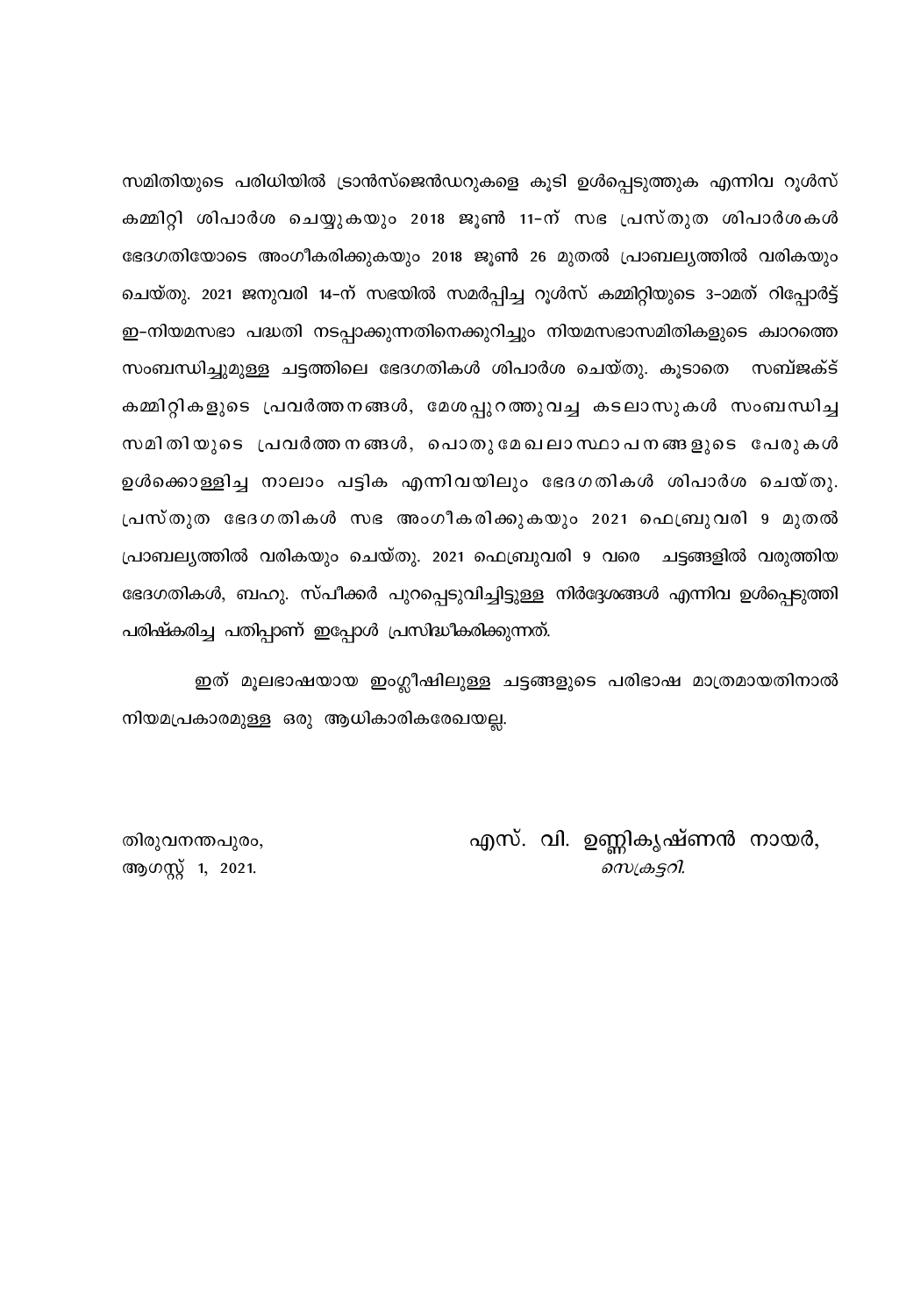#### ഉള്ളടക്കം

പേജ്

 $\sim$  1  $\ddotsc$ 

ചട്ടാ

#### അദ്ധ്യായം I

### ചുരുക്കപ്പേരും നിർവ്വചനങ്ങളും

| ചുരുക്കപ്പേരും ആരംഭവും |  |  |
|------------------------|--|--|
|                        |  |  |

 $2.$ നിർവ്വചനങ്ങൾ

#### അദ്ധ്യായം II

അംഗങ്ങൾക്കുള്ള സമൻസ്, ഇരിപ്പിടം, സത്യപ്രതിജ്ഞ അഥവാ സത്യവാചകം, അംഗങ്ങളുടെ ഹാജർ പട്ടിക എന്നിവ

| 3. | അംഗങ്ങൾക്ക് സമൻസയയ്ക്കൽ              | $\cdot$ .            |   |
|----|--------------------------------------|----------------------|---|
|    | 4. അംഗങ്ങൾക്ക് ഇരിപ്പിടം നിശ്ചയിക്കൽ | $\ddot{\phantom{a}}$ | 3 |
| 5. | സത്യപ്രതിജ്ഞ അഥവാ സത്യവാചകം          | $\cdot$ .            | 3 |
|    | 6. അംഗങ്ങളുടെ രജിസ്റ്റർ              | $\ddot{\phantom{a}}$ | 3 |

#### അദ്ധ്യായം III

സ്പീക്കറുടെയും ഡെപ്യൂട്ടി സ്പീക്കറുടെയും തെരഞ്ഞെടുപ്പും ചെയർമാൻമാരുടെ പാനലിലേക്കുള്ള നാമനിർദ്ദേശവും നിയമസഭ സ്പീക്കറെ തെരഞ്ഞെടുക്കുന്നത്  $\overline{4}$  $\overline{z}$ 

|     | AND READ OF A DIE ROOM ON ONONCOURDING TO DISPOSE |           |  |
|-----|---------------------------------------------------|-----------|--|
| 8.  | ഡെപ്യൂട്ടി സ്പീക്കറുടെ തെരഞ്ഞെടുപ്പ്              | $\cdot$ . |  |
| 9.  | ചെയർമാൻമാരുടെ പാനൽ                                | $\cdot$ . |  |
| 10. | ഡെപ്യൂട്ടി സ്പീക്കറുടെയോ അദ്ധ്യക്ഷ്യം വഹിക്കുന്ന  |           |  |
|     | മറ്റ് അംഗത്തിന്റെയോ അധികാരം                       | $\cdot$ . |  |

### അദ്ധ്യായം IV

### നിയമസഭയുടെ യോഗം ചേരൽ

| 11. |         |  | സഭയുടെ യോഗം ചേരൽ എപ്പോൾ ക്രമപ്രകാരമുള്ളതാകുമെന്ന് |           |  |
|-----|---------|--|---------------------------------------------------|-----------|--|
| 12. | യോഗസമയം |  |                                                   | $\cdot$ . |  |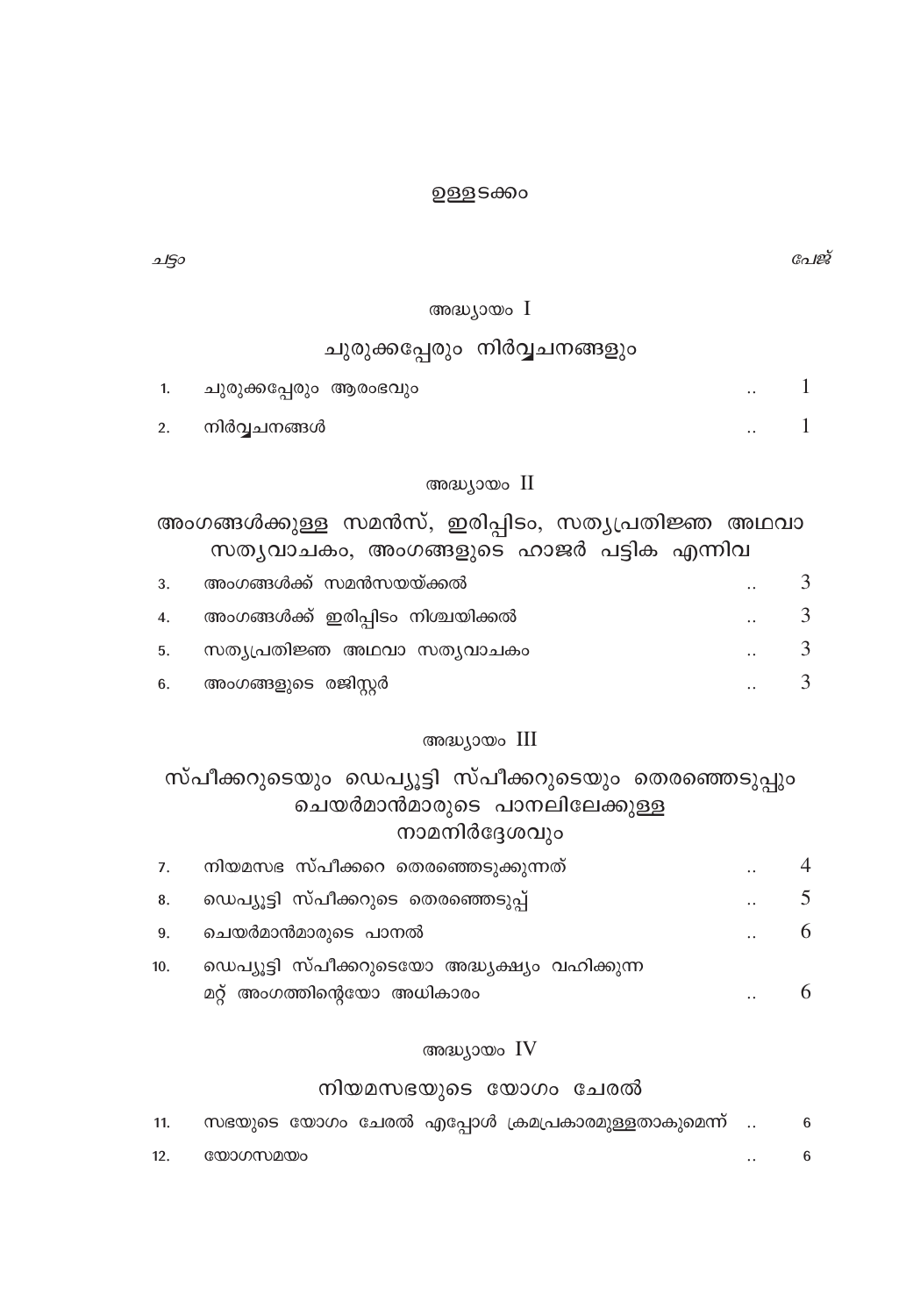|     | ചോദൃങ്ങൾ<br>$\left( \alpha \right)$              |                      |  |
|-----|--------------------------------------------------|----------------------|--|
| 26. | ചോദ്യങ്ങൾക്കുള്ള സമയം                            | $\ddot{\phantom{a}}$ |  |
| 27. | ചോദ്യങ്ങൾ സംബന്ധിച്ച നോട്ടീസ്                    | $\ddot{\phantom{a}}$ |  |
|     | 27എ. ഒരംഗത്തിന് ചോദിക്കാവുന്ന ചോദ്യങ്ങളുടെ എണ്ണം | $\ddot{\phantom{a}}$ |  |
| 28. | നോട്ടീസിന്റെ രൂപം                                | $\cdot$ .            |  |
|     | 28എ. ചോദ്യങ്ങളുടെ മുൻഗണനാക്രമം നിശ്ചയിക്കൽ       |                      |  |

അദ്ധ്യായം VII ചോദ്യങ്ങളും അടിയന്തര ചോദ്യങ്ങളും

#### 8 അനൗദ്യോഗിക അംഗങ്ങളുടെ കാര്യങ്ങൾക്ക് സമയം നീക്കി 20. വയ്ക്കലും കാര്യങ്ങളുടെ മുൻഗണനാക്രമവും അനൗദ്യോഗിക അംഗങ്ങളുടെ ബില്ലുകളുടെ മുൻഗണനാക്രമം  $\mathbf Q$  $21.$ 10 പ്രമേയങ്ങളുടെ മുൻഗണനാക്രമം 22. സ്റ്റാറ്റ്യൂട്ടറി പ്രമേയങ്ങൾ 10 23.  $\ddotsc$ ദിവസാവസാനം തീർപ്പാകാതെ അവശേഷിക്കുന്ന കാര്യങ്ങൾ  $10$ 24.  $\ddot{\phantom{a}}$ കാര്യവിവരപ്പട്ടിക  $10$ 25.

### അദ്ധ്യായം VI ഗവൺമെന്റ് കാര്യങ്ങൾ ക്രമീകരിക്കലും കാര്യവിവരപ്പട്ടികയും

ഗവൺമെന്റ് കാര്യങ്ങൾ ക്രമീകരിക്കൽ

നീക്കി വയ്ക്കൽ 8  $18.$ ഗവർണ്ണർ നൽകുന്ന സന്ദേശം  $\ddot{\phantom{a}}$ 

പരിഗണനയ്ക്കെടുക്കാവുന്ന മറ്റു കാര്യങ്ങൾ  $\overline{7}$ 16. ഗവർണ്ണറുടെ പ്രസംഗത്തെപ്പറ്റിയുള്ള ചർച്ചയ്ക്ക് സമയം 8  $17.$ 

- ഗവർണ്ണറുടെ പ്രസംഗത്തിൽ പരാമർശിച്ചിട്ടുള്ള സംഗതികളെ  $15.$ സംബന്ധിച്ച് ചർച്ചയും നന്ദി പ്രമേയത്തിലെ ഭേദഗതികളും  $\overline{7}$  $\ddot{\phantom{a}}$
- അദ്ധ്യായം V ഗവർണ്ണറുടെ പ്രസംഗവും സഭയ്ക്ക് നൽകുന്ന സന്ദേശങ്ങളും

| 9150 |                       |               | പേജ് |
|------|-----------------------|---------------|------|
| 13.  | സഭയുടെ യോഗം ചേരൽ      | $\cdot$ .     |      |
|      | 14. സഭ നിർത്തിവയ്ക്കൽ | $\sim$ $\sim$ |      |

19.

8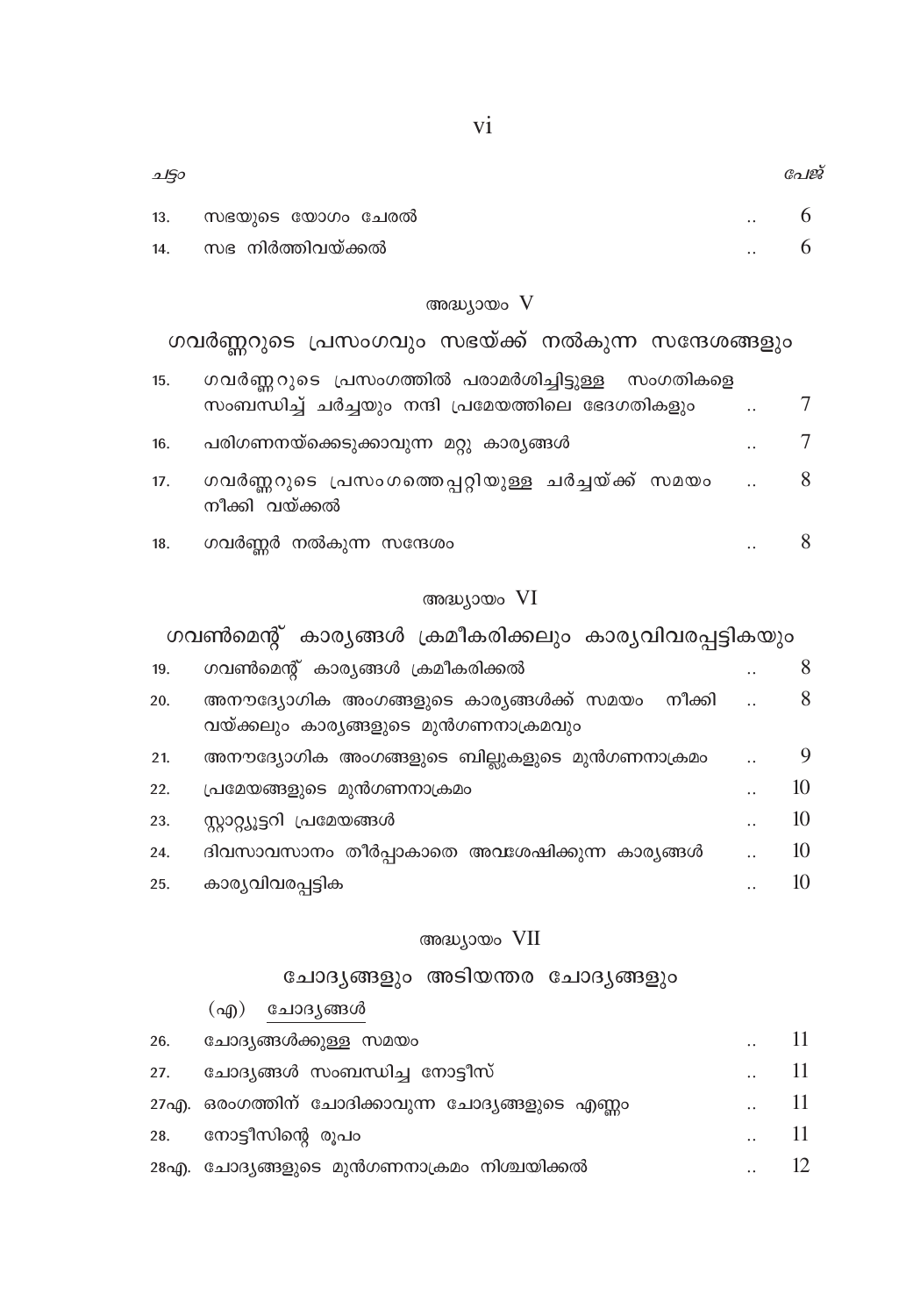vii

| ചട്ടാ |                                                                                            |                      | പേജ് |
|-------|--------------------------------------------------------------------------------------------|----------------------|------|
| 29.   | ചോദ്യപ്പട്ടികയിൽ ചോദ്യങ്ങൾ ഉൾപ്പെടുത്തൽ                                                    |                      | 12   |
| 30.   | നക്ഷത്ര ചിഹാമിട്ടതും നക്ഷത്രചിഹാമിടാത്തതുമായ<br>ചോദ്യങ്ങൾ                                  |                      | 12   |
| 31.   | സത്യപ്രതിജ്ഞ ചെയ്തിട്ടില്ലാത്ത അംഗങ്ങളുടെ ചോദ്യങ്ങൾ                                        |                      | 12   |
| 32.   | ഒരു ദിവസം മൂന്ന് ചോദ്യങ്ങൾക്ക് വാങ്മൂലം മറുപടി ലഭിക്കുവാൻ<br>ഒരു അംഗത്തിന് അവകാശമുണ്ടെന്ന് |                      | 12   |
| 33.   | ചോദൃങ്ങൾക്ക് വാങ്മൂലം മറുപടി നൽകാൻ ദിവസങ്ങൾ<br>നീക്കിവയ്ക്കൽ                               |                      | 13   |
| 34.   | വാങ്മൂലം മറുപടി നൽകാത്ത ചോദ്യങ്ങൾക്ക് രേഖാമൂലമായ<br>മറുപടികൾ                               |                      | 13   |
| 35.   | അനൗദ്യോഗിക അംഗങ്ങളോടുള്ള ചോദ്യങ്ങൾ                                                         |                      | 13   |
| 36.   | ചോദ്യങ്ങൾ അനുവദിക്കുന്നതിനുള്ള നിബന്ധനകൾ                                                   |                      | 13   |
| 37.   | സംസ്ഥാന ഗവൺമെന്റും ഇൻഡ്യാ ഗവൺമെന്റും തമ്മിലുള്ള<br>കത്തിടപാടുകളെ സംബന്ധിച്ച ചോദ്യങ്ങൾ      |                      | 15   |
| 38.   | ചോദൃങ്ങൾ അനുവദിക്കുന്ന കാരൃം സ്പീക്കർ                                                      |                      | 15   |
|       | തീരുമാനിക്കണമെന്ന്                                                                         |                      |      |
| 39.   | ചോദ്യം നക്ഷത്രചിഹ്നമിട്ടതോ നക്ഷത്രചിഹ്നമിടാത്തതോ                                           |                      | 16   |
|       | ആയി കണക്കാക്കേണ്ട കാര്യം സ്പീക്കർ തീരുമാനിക്കേണ്ട                                          |                      |      |
|       | താണെന്ന്                                                                                   |                      |      |
| 40.   | ചോദ്യപ്പട്ടിക                                                                              |                      | 16   |
| 41.   | ചോദ്യങ്ങൾ വിളിക്കേണ്ട ക്രമം                                                                |                      | 16   |
| 42.   | ചോദ്യങ്ങൾ പിൻവലിക്കുകയോ അല്ലെങ്കിൽ മാറ്റി വയ്ക്കുകയോ                                       | $\ddot{\phantom{a}}$ | 16   |
|       | ചെയ്യൽ                                                                                     |                      |      |
| 43.   | ചോദ്യങ്ങൾ ചോദിക്കേണ്ട വിധം                                                                 | $\ddot{\phantom{a}}$ | 17   |
| 44.   | ഹാജരാകാത്ത അംഗങ്ങളുടെ ചോദ്യങ്ങൾ                                                            |                      | 17   |
| 45.   | ഉപചോദ്യങ്ങൾ                                                                                |                      | 17   |
| 46.   | യോഗം റദ്ദാക്കുമ്പോഴോ, മാറ്റിവയ്ക്കുമ്പോഴോ ചോദ്യങ്ങളുടെ                                     |                      | 18   |
|       | തീർപ്പാക്കൽ                                                                                |                      |      |
| 47.   | മറുപടികൾ<br>ചോദൃങ്ങൾക്കുള്ള<br>കൈമാറേണ്ടസമയവും                                             |                      |      |
|       | മറുപടികൾ മുൻകൂട്ടി പ്രസിദ്ധപ്പെടുത്തുന്നതിൽ നിയന്ത്രണവും                                   |                      | 18   |
|       | (ബി)<br>അടിയന്തര ചോദ്യങ്ങൾ                                                                 |                      |      |
| 48.   | അടിയന്തര ചോദ്യങ്ങൾ                                                                         | $\ddot{\phantom{a}}$ | 19   |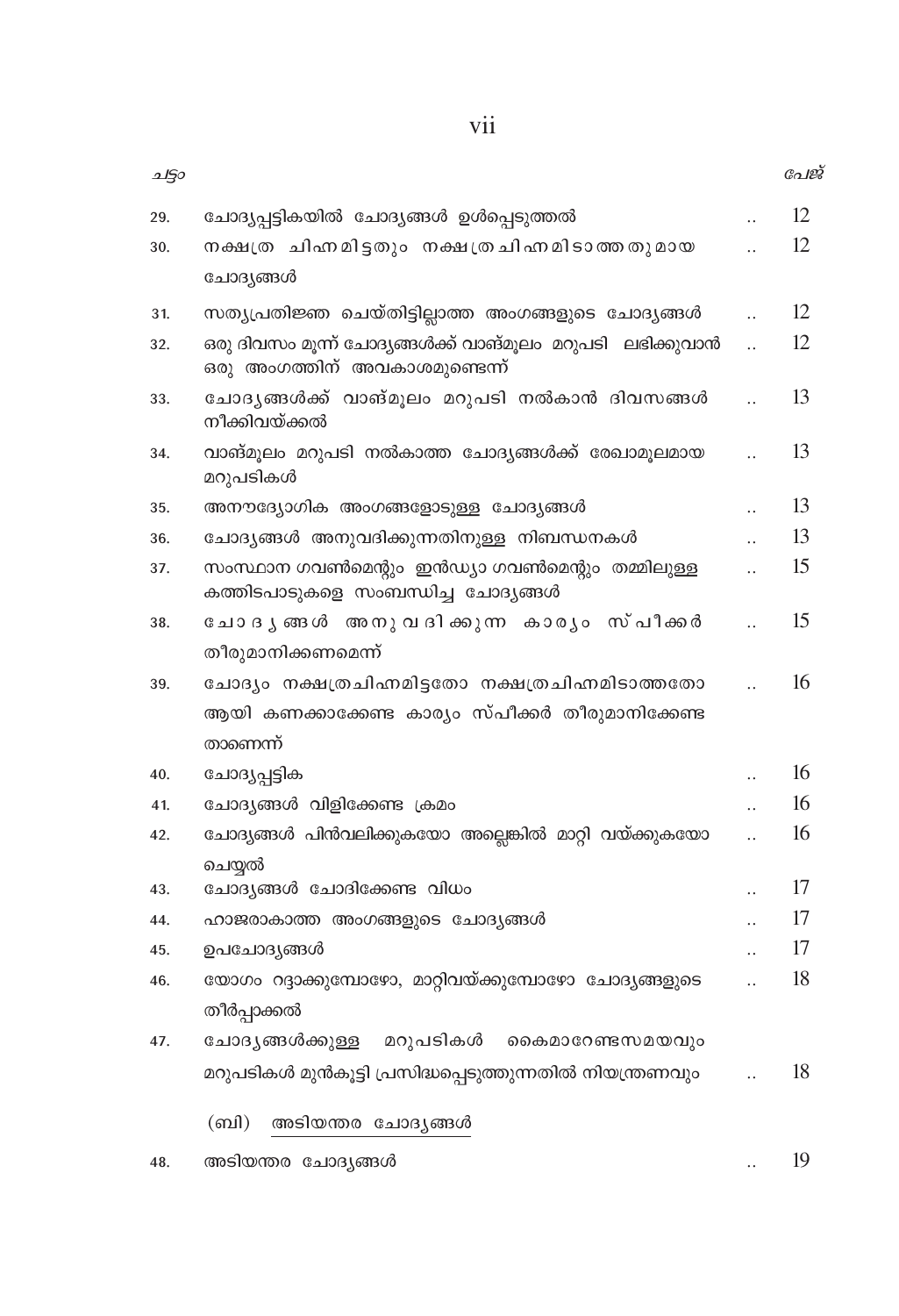#### അദ്ധ്യായം VIII

### അരമണിക്കൂർ നേരത്തെ ചർച്ച

ചോദ്യങ്ങൾക്കുള്ള മറുപടിയിൽനിന്ന് പൊതുപ്രാധാന്യമുള്ള  $\therefore$  19 49. കാര്യത്തിൻമേൽ ചർച്ച

### അദ്ധ്യായം IX

### പൊതുപ്രാധാന്യമുള്ള സംഗതി സംബന്ധിച്ച് അടിയന്തരപ്രമേയം

| 50. | പ്രമേയം അവതരിപ്പിക്കുന്നതിന് സ്പീക്കറുടെ സമ്മതം<br>ആവശ്യമാണെന്ന്        | 20 |
|-----|-------------------------------------------------------------------------|----|
| 51. | നോട്ടീസ് കൊടുക്കേണ്ട വിധം                                               | 20 |
| 52. | പ്രമേയം അവതരിപ്പിക്കുന്നതിനുള്ള അവകാശത്തിൻമേലുള്ള<br>നിയന്ത്രണങ്ങൾ      | 21 |
| 53. | ട്രൈബ്യൂണലുകൾ, കമ്മീഷനുകൾ മുതലായവയുടെ<br>മുൻപാകെയുള്ള സംഗതികൾ           | 21 |
| 54. | അടിയന്തിര പ്രമേയം അവതരിപ്പിക്കുന്നതിനുള്ള അനുമതി<br>ആവശ്യപ്പെടേണ്ട വിധം | 22 |
| 55. | പ്രമേയം പരിഗണനയ്ക്കെടുക്കുന്നതിനുള്ള സമയം                               | 22 |
| 56. | ചർച്ച അവസാനിപ്പിക്കൽ                                                    | 22 |
| 57. | പ്രസംഗങ്ങൾക്കുള്ള സമയപരിധി                                              | 22 |
|     | അദ്ധ്യായം $X$                                                           |    |

### അടിയന്തര പൊതു പ്രധാന്യമുള്ള സംഗതികൾ സംബന്ധിച്ച ചർച്ച

| 58. | ചർച്ച ഉന്നയിക്കുന്നതിനുള്ള നോട്ടീസ്                    | 23 |
|-----|--------------------------------------------------------|----|
| 59. | അനുമതി നൽകണമോ എന്നത് സ്പീക്കർ തീരുമാനിക്കണമെന്ന്    23 |    |
| 60. | ഔപചാരിക പ്രമേയം പാടില്ലെന്ന്                           | 23 |
|     | 61. പ്രസംഗങ്ങൾക്കുള്ള സമയ പരിധി                        | 23 |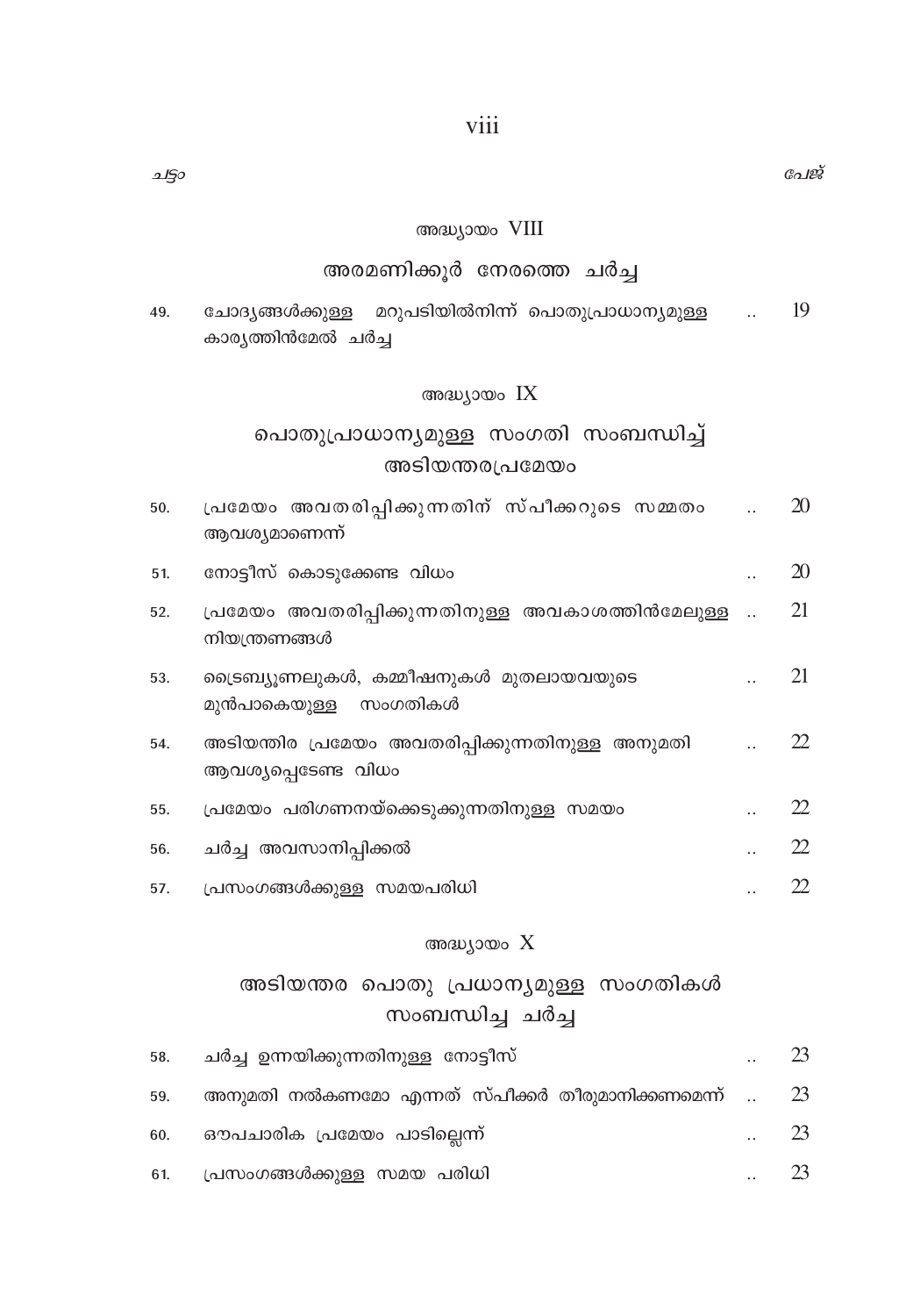#### അദ്ധ്യായം XI

### അടിയന്തര പൊതു പ്രാധാന്യമുള്ള സംഗതികളിലേക്ക് ശ്രദ്ധ ക്ഷണിക്കൽ

അടിയന്തര പൊതു പ്രാധാന്യമുള്ള സംഗതികളിലേക്ക് ശ്രദ്ധ 23 62. ക്ഷണിക്കൽ

#### അദ്ധ്യായം XII

### മന്ത്രിസഭക്കെതിരെയുള്ള അവിശ്വാസപ്രമേയവും രാജിവച്ച മന്ത്രിയുടെ പ്രസ്താവനയും

| 63. | അവിശ്വാസപ്രമേയം സംബന്ധിച്ച നടപടിക്രമം | $\cdot$ . | 24 |
|-----|---------------------------------------|-----------|----|
| 64. | രാജിവച്ച മന്ത്രി ചെയ്യുന്ന പ്രസ്താവന  | $\cdot$ . |    |

### അദ്ധ്യായം XIII

### സ്പീക്കറെയോ ഡെപ്യൂട്ടി സ്പീക്കറെയോ ആ സ്ഥാനത്ത് നിന്നും നീക്കം ചെയ്യുന്നതിനുള്ള പ്രമേയം

| 65. | സ്പീക്കറെയോ ഡെപ്യൂട്ടി സ്പീക്കറെയോ നീക്കം<br>ചെയ്യുന്നതിനുള്ള പ്രമേയം സംബന്ധിച്ച നോട്ടീസ് | 25 |
|-----|-------------------------------------------------------------------------------------------|----|
| 66. | പ്രമേയം പരിഗണനയ്ക്കെടുക്കുമ്പോൾ ആദ്ധ്യക്ഷം വഹിക്കേ<br>ണ്ടത് ആരെന്ന്                       | 26 |
| 67. | പ്രമേയം കാര്യവിവരപ്പട്ടികയിൽ ഉൾപ്പെടുത്തൽ                                                 | 26 |
| 68. | പ്രസംഗങ്ങൾക്കുള്ള സമയപരിധി                                                                | 26 |
|     |                                                                                           |    |

#### അദ്ധ്യായം XIV

### നിയമനിർമ്മാണം

| 69.      | അവതരിപ്പിക്കുന്നതിനുമുൻപ് ബില്ലുകൾ പ്രസിദ്ധപ്പെടുത്തൽ                                       |                      | 27 |
|----------|---------------------------------------------------------------------------------------------|----------------------|----|
| 70.      | അനൗദ്യോഗിക അംഗങ്ങൾ കൊണ്ടുവരുന്ന ബിൽ അവതരി<br>പ്പിക്കാൻ അനുമതി ആവശൃപ്പെട്ടുകൊണ്ടുള്ള പ്രമേയം |                      |    |
|          | സംബന്ധിച്ച നോട്ടീസ്                                                                         |                      | 27 |
| 71.      | ബില്ലിന്റെ അവതരണാനുമതിക്കുവേണ്ടിയുള്ള പ്രമേയം                                               |                      | 28 |
| 72.      | അവതരണത്തിനുശേഷമുള്ള പ്രസിദ്ധീകരണം                                                           | $\ddot{\phantom{a}}$ | 28 |
| 461/2021 |                                                                                             |                      |    |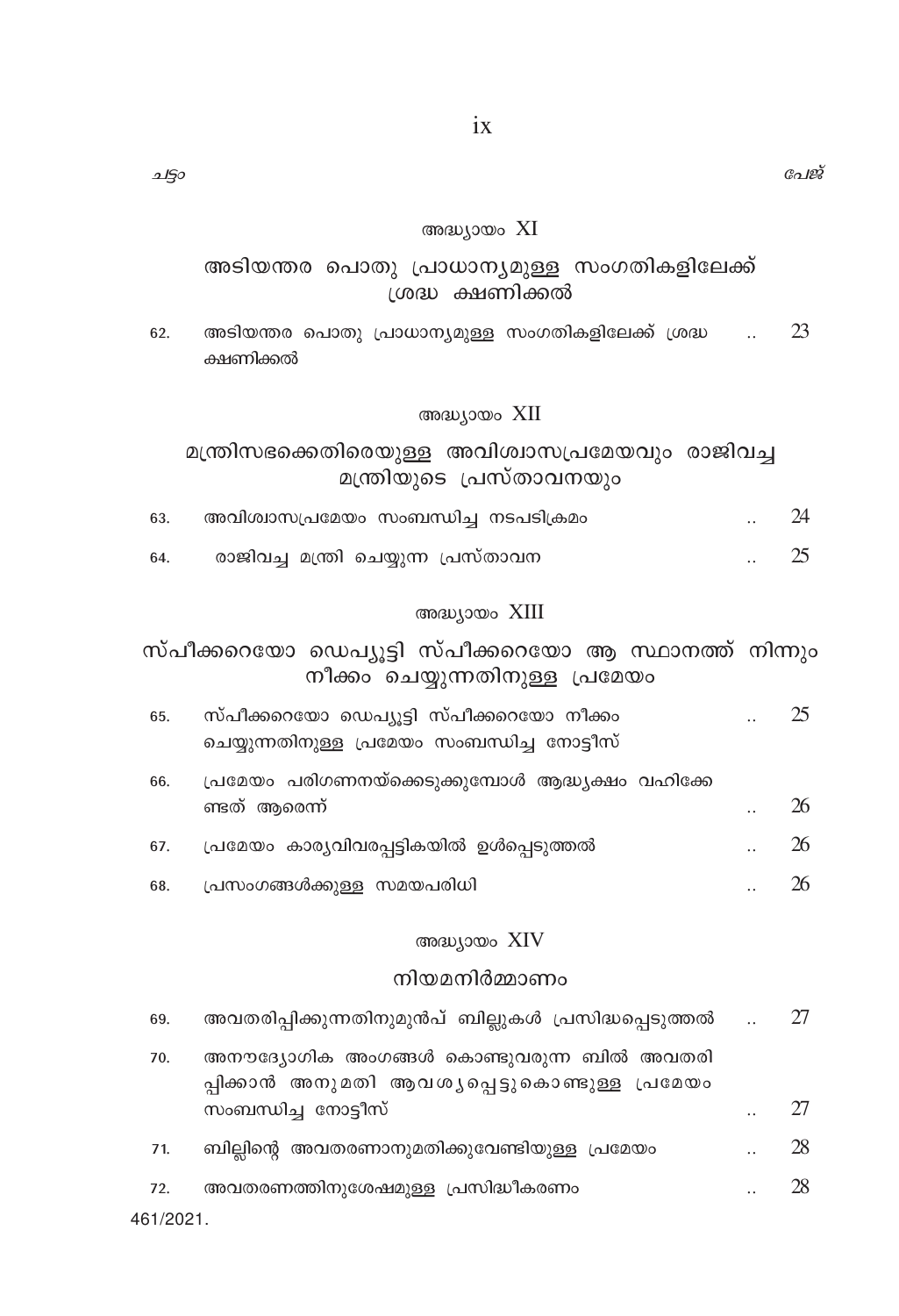| ചട്ടാ |                                                                                                                            |           | പേജ് |
|-------|----------------------------------------------------------------------------------------------------------------------------|-----------|------|
| 73.   | ബില്ലിനോടൊപ്പം ധനകാര്യമെമ്മോറാണ്ടം ഉണ്ടായിരിക്കണമെന്ന്                                                                     |           | 28   |
| 74.   | ബില്ലുകളിൽ നിയമനിർമ്മാണാധികാരങ്ങൾ<br>ഏൽപ്പിച്ചു<br>കൊടുക്കുന്നതു സംബന്ധിച്ച വിശദീകരണ മെമ്മോറാണ്ടം                          |           | 28   |
| 75.   | ഓർഡിനൻസുകളെ സംബന്ധിച്ച പ്രസ്താവന                                                                                           |           | 29   |
| 76.   | അവതരണത്തിനുശേഷമുള്ള പ്രമേയങ്ങൾ                                                                                             |           | 29   |
| 77.   | ബില്ലിന്റെ തത്വത്തെപ്പറ്റിയുള്ള ചർച്ച                                                                                      |           | 29   |
| 78.   | ബില്ലുകളെ സംബന്ധിച്ചു പ്രമേയങ്ങൾ കൊണ്ടുവരേണ്ടത്<br>ആരെന്ന്                                                                 |           | 30   |
| 79.   | സെലക്ട്/സബ്ജക്ട് കമ്മിറ്റിയുടെ റിപ്പോർട്ട് അവതരണത്തിന്<br>ശേഷമുള്ള നടപടിക്രമം                                              |           | 31   |
| 80.   | സെലക്റ്റ് കമ്മിറ്റിയുടെ റിപ്പോർട്ടിന്മേലുള്ള ചർച്ചയുടെ  പരിധി                                                              |           | 32   |
| 81.   | ഭേദഗതികൾ സംബന്ധിച്ച നോട്ടീസ്                                                                                               |           | 32   |
| 82.   | ഭേദഗതികളുടെ സ്വീകാര്യതയ്ക്കുള്ള വ്യവസ്ഥകൾ                                                                                  |           | 32   |
| 83.   | ഭേദഗതികളുടെ ക്രമീകരണം                                                                                                      |           | 33   |
| 84.   | ഭേദഗതികളുടെ ക്രമം                                                                                                          |           | 33   |
| 85.   | ഭേദഗതികൾ അവതരിപ്പിക്കേണ്ട രീതി                                                                                             |           | 33   |
| 86.   | ഭേദഗതികൾ പിൻവലിക്കൽ                                                                                                        |           | 33   |
| 87.   | ബില്ലുകൾ ഖണ്ഡം ഖണ്ഡമായി സമർപ്പിക്കൽ                                                                                        |           | 34   |
| 88.   | ഖണ്ഡത്തിന്റെ പരിഗണന മാറ്റിവയ്ക്കൽ                                                                                          | $\ddotsc$ | 34   |
| 89.   | പട്ടികയുടെ പരിഗണന                                                                                                          |           | 34   |
| 90.   | ബില്ലിന്റെ ഒന്നാം ഖണ്ഡവും നിയമ പ്രഖ്യാപന വാക്യവും<br>പീഠികയും പേരും                                                        |           | 34   |
| 91.   | ബില്ലുകൾ പാസ്സാക്കൽ                                                                                                        |           | 35   |
| 92.   | ചർച്ചയുടെ പരിധി                                                                                                            |           | 35   |
| 93.   | പ്രകടമായ തെറ്റുകൾ തിരുത്തൽ                                                                                                 |           | 35   |
| 94.   | ബിൽ പിൻവലിക്കൽ                                                                                                             |           | 35   |
| 95.   | പിൻവലിക്കുന്നതിനുവേണ്ടിയുള്ള പ്രമേയം<br>അവതരിപ്പിക്കു<br>കയോ അതിനെ എതിർക്കുകയോ ചെയ്യുന്ന അംഗത്തിന്റെ<br>വിശദീകരണ പ്രസ്താവന |           | 36   |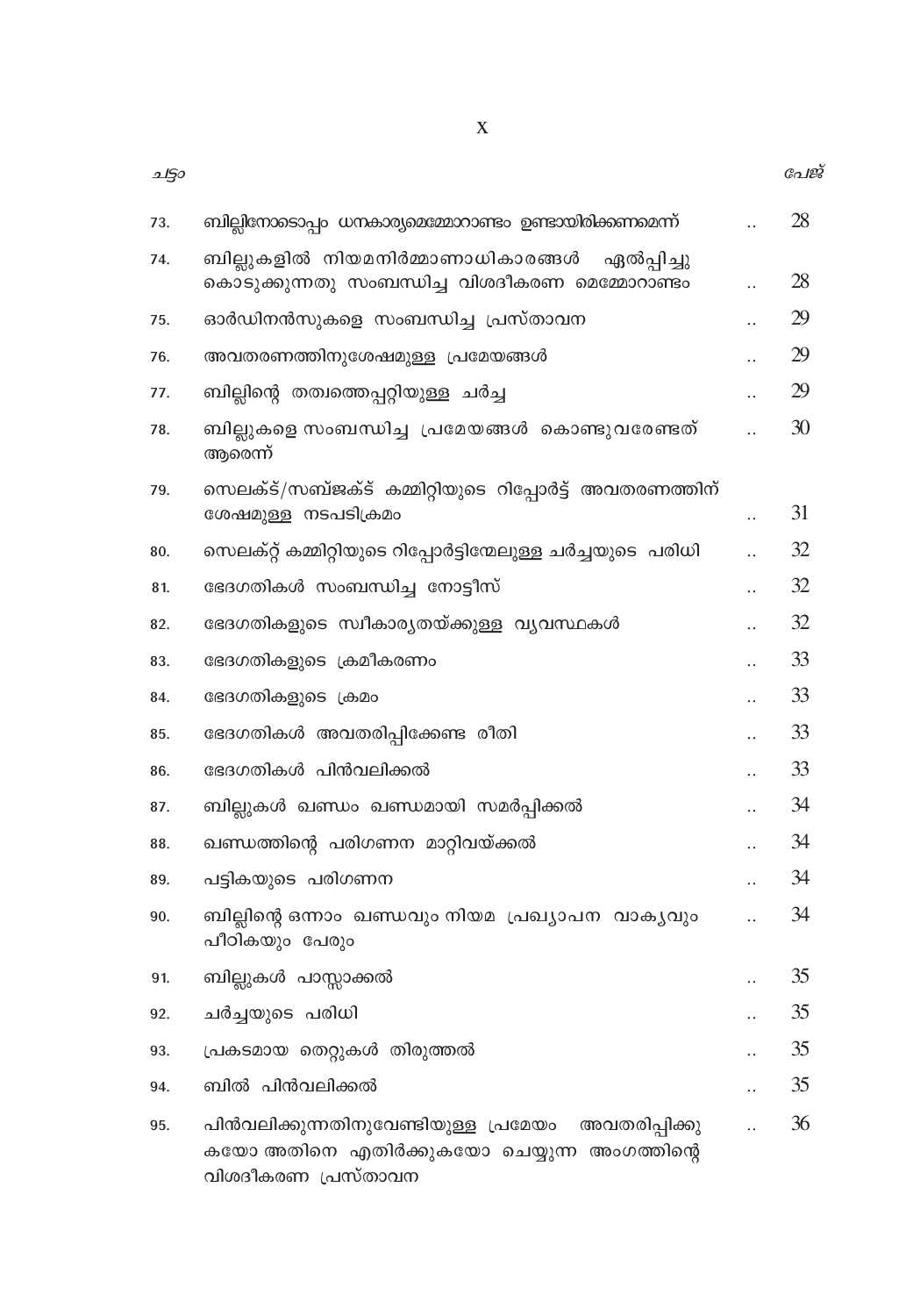| 250  |                                                                                                                        | പേജ് |
|------|------------------------------------------------------------------------------------------------------------------------|------|
| 96.  | ബില്ലുകളെ സംബന്ധിച്ച  രജിസ്റ്ററിൽ നിന്ന് ബിൽ നീക്കം<br>ചെയ്യൽ                                                          | 36   |
| 97.  | ബില്ലുകളെ സംബന്ധിച്ച രജിസ്റ്ററിൽ നിന്ന് അനൗദ്യോഗിക<br>ബിൽ നീക്കം<br>ചെയ്യുന്നതിനുള്ള പ്രത്യേക<br>അംഗങ്ങളുടെ<br>വ്യവസ്ഥ | 37   |
| 98.  | ബില്ലുകളുടെ പ്രമാണീകരണം                                                                                                | 37   |
| 99.  | ഗവർണ്ണറുടെ സന്ദേശം                                                                                                     | 37   |
| 100. | പുനഃപരിഗണനയ്ക്കുള്ള പ്രമേയത്തിന്റെ നോട്ടീസ്                                                                            | 37   |
| 101. | പുനഃപരിഗണനയ്ക്കുള്ള പ്രമേയം                                                                                            | 37   |
| 102. | ചർച്ചയുടെ പരിധി                                                                                                        | 38   |
| 103. | ഭേദഗതികളുടെ പരിഗണന                                                                                                     | 38   |
| 104. | ബിൽ വീണ്ടും പാസ്സാക്കൽ                                                                                                 | 38   |
| 105. | സഭയ്ക്ക് സന്ദേശത്തോടുള്ള വിയോജിപ്പ്                                                                                    | 38   |
| 106. | ഭരണഘടന 201-ാം അനുഛേദത്തിലെ ക്ലിപ്ത നിബന്ധന<br>പ്രകാരം സന്ദേശത്തോടുകൂടി മടക്കി അയച്ച ബില്ലുകളുടെ<br>പുനഃപരിഗണന          | 38   |

അദ്ധ്യായം XV

### ഹർജികൾ

ഹർജികളുടെ പരിധി 39  $107.$  $\ddotsc$ 39 ഹർജിയുടെ പൊതുവായ ഫോറം  $108.$  $\ddot{\phantom{a}}$ 39 ഹർജിയുടെ പ്രമാണീകരണം 109.  $\ddots$ ചേർക്കേണ്ടതല്ലാത്ത രേഖകൾ 40 110.  $\ddots$ ഹർജികളിൽ മേലൊപ്പിടൽ 40  $111.$  $\ddots$ ഹർജി അയയ്ക്കേണ്ടത് സഭയ്ക്കാണെന്ന്  $112.$ 40  $\dddot{\phantom{0}}$ 40 ഹർജി സമർപ്പിക്കൽ  $113.$  $\ddotsc$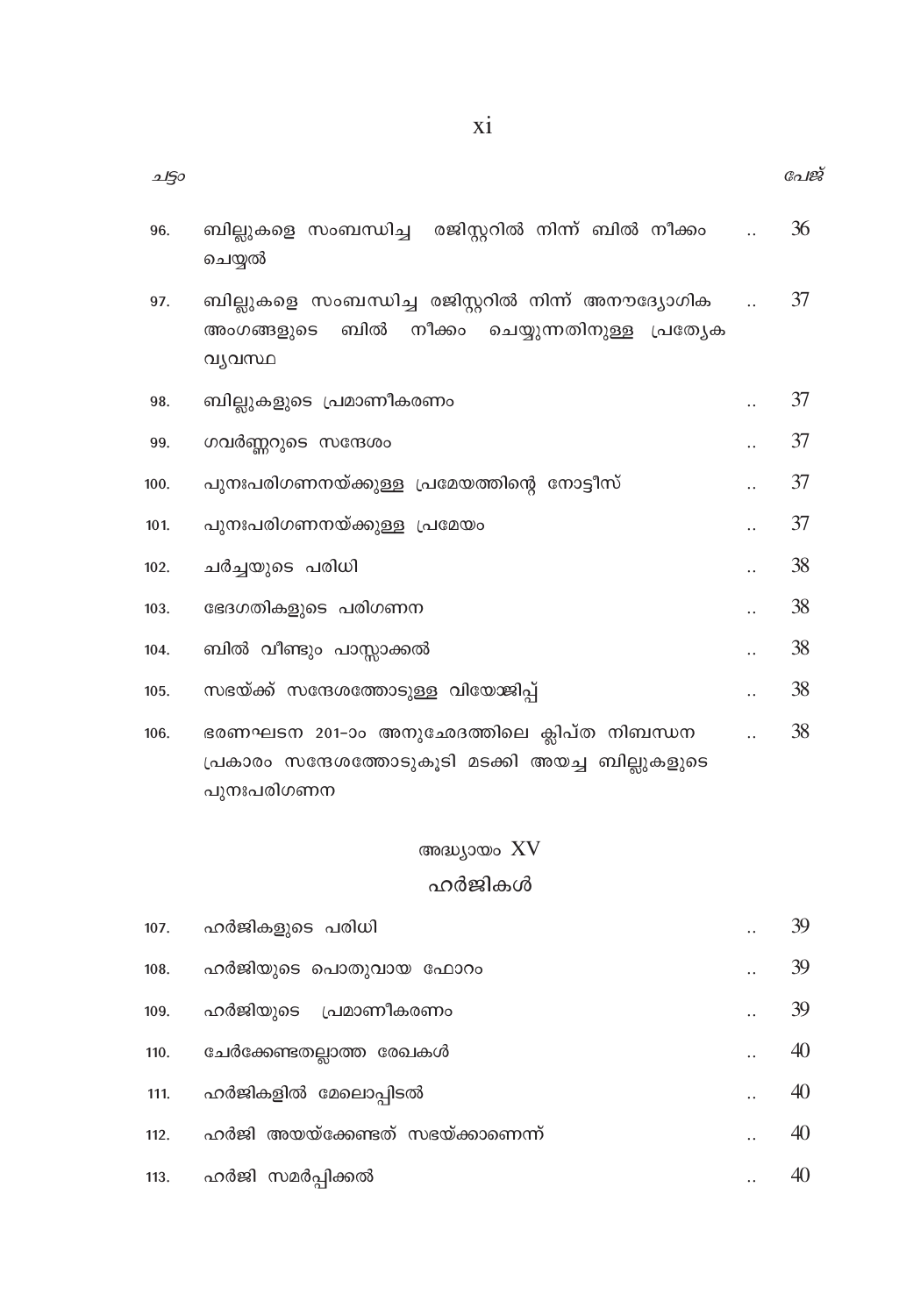| 2150 |                                                                                                                            |                      | പേജ് |
|------|----------------------------------------------------------------------------------------------------------------------------|----------------------|------|
| 114. | സമർപ്പിക്കുന്നതിനുള്ള ഫോറം                                                                                                 |                      | 40   |
| 115. | ഹർജികൾ സംബന്ധിച്ച് കമ്മിറ്റിക്ക് അയക്കുന്നത്                                                                               |                      | 40   |
|      | അദ്ധ്യായം XVI                                                                                                              |                      |      |
|      | പ്രമേയങ്ങൾ                                                                                                                 |                      |      |
| 116. | പ്രമേയം സംബന്ധിച്ച നോട്ടീസ്                                                                                                |                      | 40   |
|      |                                                                                                                            |                      | 41   |
| 117. | പ്രമേയത്തിന്റെ രൂപം                                                                                                        |                      |      |
| 118. | പ്രമേയത്തിന്റെ വിഷയം                                                                                                       |                      | 41   |
| 119. | പ്രമേയത്തിന്റെ സ്വീകാര്യതയ്ക്കുള്ള വ്യവസ്ഥകൾ                                                                               |                      | 41   |
| 120. | ട്രൈബ്യൂണൽ, കമ്മീഷൻ മുതലായവയുടെ മുൻപാകെയുള്ള<br>സംഗതികളിൻമേൽ ചർച്ച ഉന്നയിക്കൽ                                              |                      | 41   |
| 121. | സ്ഥീകാര്യയോഗൃത സ്പീക്കർ തീരുമാനിക്കണമെന്ന്                                                                                 |                      | 42   |
| 122. | പ്രമേയങ്ങൾ അവതരിപ്പിക്കൽ                                                                                                   |                      | 42   |
| 123. | ഭേദഗതികൾ                                                                                                                   |                      | 42   |
| 124. | പ്രസംഗങ്ങളുടെ സമയപരിധി                                                                                                     |                      | 43   |
| 125. | ചർച്ചയുടെ പരിധി                                                                                                            |                      | 43   |
| 126. | പ്രമേയവും ഭേദഗതിയും പിൻവലിക്കൽ                                                                                             | $\ddot{\phantom{0}}$ | 43   |
| 127. | പ്രമേയം വിഭജിക്കൽ                                                                                                          |                      | 43   |
| 128. | പ്രമേയത്തിന്റെ ആവർത്തനം                                                                                                    |                      | 43   |
| 129. | പാസ്സാക്കിയ പ്രമേയത്തിന്റെ പകർപ്പ് മുഖ്യമന്ത്രിക്കും<br>പാർലമെന്ററികാര്യത്തിന്റെ ചുമതലയുള്ള മന്ത്രിക്കും<br>അയയ്ക്കണമെന്ന് |                      | 43   |

### അദ്ധ്യായം XVII

### ഉപക്ഷേപങ്ങൾ

| 130. | പൊതു താൽപ്പര്യമുള്ള ഒരു സംഗതിയിൽ മേലുള്ള ചർച്ച                                                   | $\ddotsc$            | 44 |
|------|--------------------------------------------------------------------------------------------------|----------------------|----|
| 131. | ഉപക്ഷേപത്തിനുള്ള നോട്ടീസ്                                                                        | $\cdot$ .            | 44 |
| 132. | ഒരു ഉപക്ഷേപത്തിന്റെ സ്വീകാരൃതയ്ക്കുള്ള വൃവസ്ഥകൾ                                                  | $\ddot{\phantom{a}}$ | 44 |
| 133. | ട്രൈബ്യൂണൽ, കമ്മീഷൻ മുതലായവയുടെ മുൻപാകെയുള്ള<br>സംഗതികളിൻമേൽ ചർച്ച ഉന്നയിക്കുന്നതിനുള്ള ഉപക്ഷേപം |                      | 44 |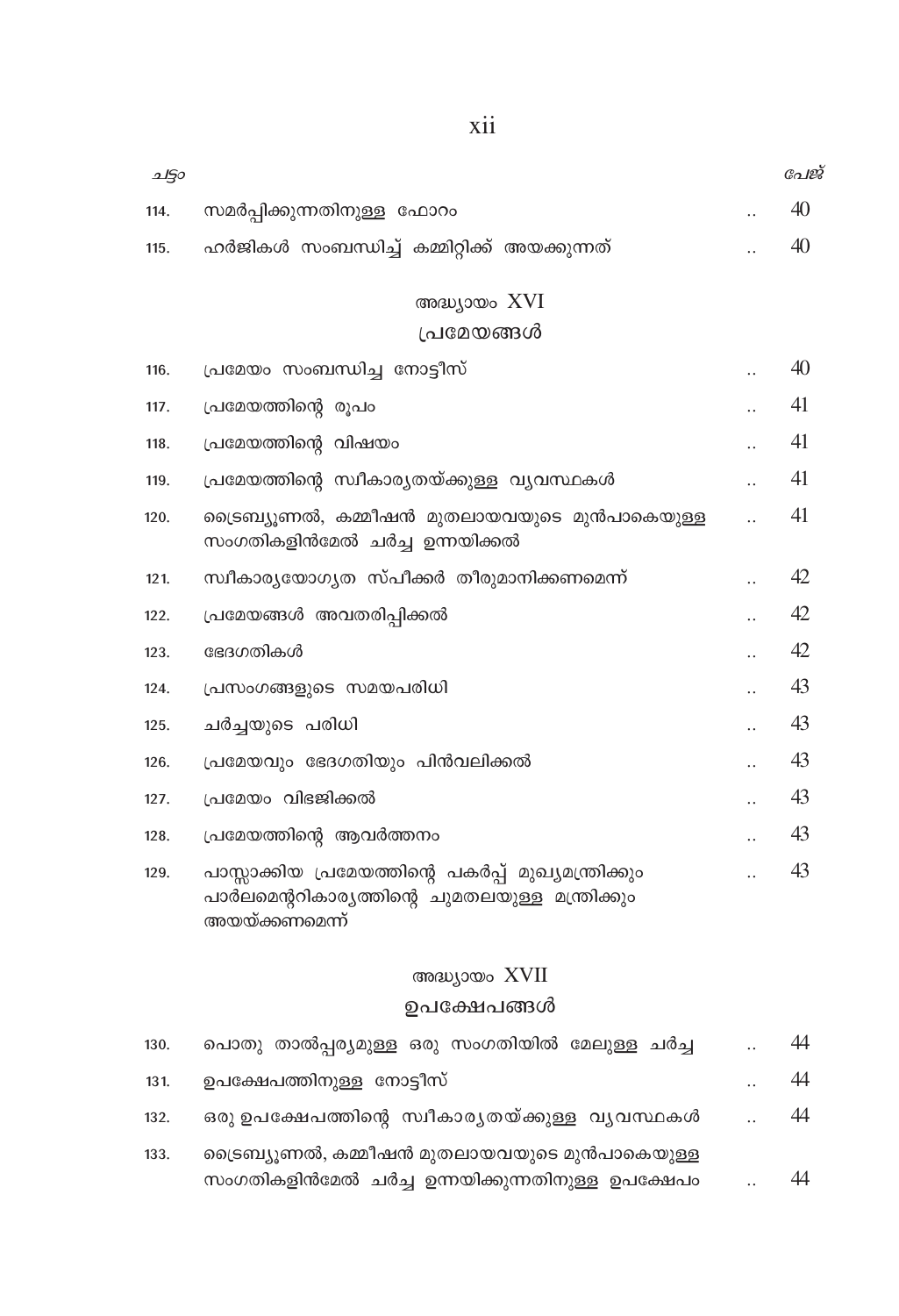| 250  |                                                                                                    |                      | പേ |
|------|----------------------------------------------------------------------------------------------------|----------------------|----|
| 134. | ഉപക്ഷേപത്തിന്റെ സ്ഥകാര്യയോഗ്യത സ്പീക്കർ തീരുമാനിക്കുമെന്ന്                                         | $\ddotsc$            | 45 |
| 135. | ദിവസം നിശ്ചയിച്ചിട്ടില്ലാത്ത ഉപക്ഷേപങ്ങളുടെ സർക്കുലേഷൻ                                             |                      | 45 |
| 136. | സമയം നീക്കിവയ്ക്കലും ഉപക്ഷേപങ്ങളുടെ ചർച്ചയും                                                       |                      | 45 |
| 137. | സ്പീക്കർ നിശ്ചിത സമയത്ത് പ്രശ്നം വോട്ടിനിടണമെന്ന്                                                  |                      | 45 |
| 138. | പ്രസംഗങ്ങളുടെ സമയപരിധി                                                                             |                      | 45 |
|      | അദ്ധ്യായം XVIII                                                                                    |                      |    |
|      | ധനപരമായ കാര്യങ്ങളിലെ നടപടിക്രമം                                                                    |                      |    |
| 139. | ബഡ്ജറ്റ് അവതരിപ്പിക്കൽ                                                                             |                      | 46 |
| 140. | ധനാഭൃർത്ഥനകൾ                                                                                       |                      | 46 |
| 141. | ബഡ്ജറ്റിൻമേലുള്ള പൊതുചർച്ച                                                                         |                      | 46 |
| 142. | ധനാഭ്യർത്ഥനകൾ സബ്ജക്റ്റ് കമ്മിറ്റികൾക്ക് അയയ്ക്കുന്നത്                                             |                      | 47 |
| 143. | ധനാഭൃർത്ഥനകളിൻമേലുള്ള വോട്ടെടുപ്പ്                                                                 |                      | 47 |
| 144. | ഭാഗങ്ങളായി ബഡ്ജറ്റ് അവതരിപ്പിക്കൽ                                                                  | $\ddot{\phantom{a}}$ | 47 |
| 145. | ഖണ്ഡനോപക്ഷേപങ്ങൾ                                                                                   |                      | 47 |
| 146. | ഖണ്ഡനോപക്ഷേപങ്ങളുടെ സ്വീകാരൃയോഗൃതയ്ക്കുള്ള<br>വ്യവസ്ഥകൾ                                            |                      | 48 |
| 147. | ഖണ്ഡനോപക്ഷേപങ്ങളുടെ സ്വീകാരൃയോഗൃത സ്പീക്കർ<br>തീരുമാനിക്കണമെന്ന്                                   |                      | 49 |
| 148. | ഖണ്ഡനോപക്ഷേപങ്ങൾക്കുള്ള നോട്ടീസ്                                                                   |                      | 49 |
| 149. | വോട്ട് ഓൺ അക്കൗണ്ട്                                                                                |                      | 49 |
| 150. | സപ്ലിമെന്ററിയും, അഡീഷണലും, അധികമായതും പ്രത്യേക<br>മായതുമായ ഗ്രാന്റുകളും വോട്ട്സ് ഓഫ് ക്രഡിറ്റുകളും |                      | 50 |
| 151. | സപ്ലിമെന്ററി ഗ്രാന്റിൻമേലുള്ള ചർച്ചയുടെ പരിധി                                                      |                      | 50 |
| 152. | ടോക്കൺ ഗ്രാന്റ്                                                                                    |                      | 50 |
| 153. | ധനവിനിയോഗ ബിൽ                                                                                      |                      | 50 |
|      | 153എ. ധനകാര്യ ബിൽ                                                                                  |                      | 51 |

หู้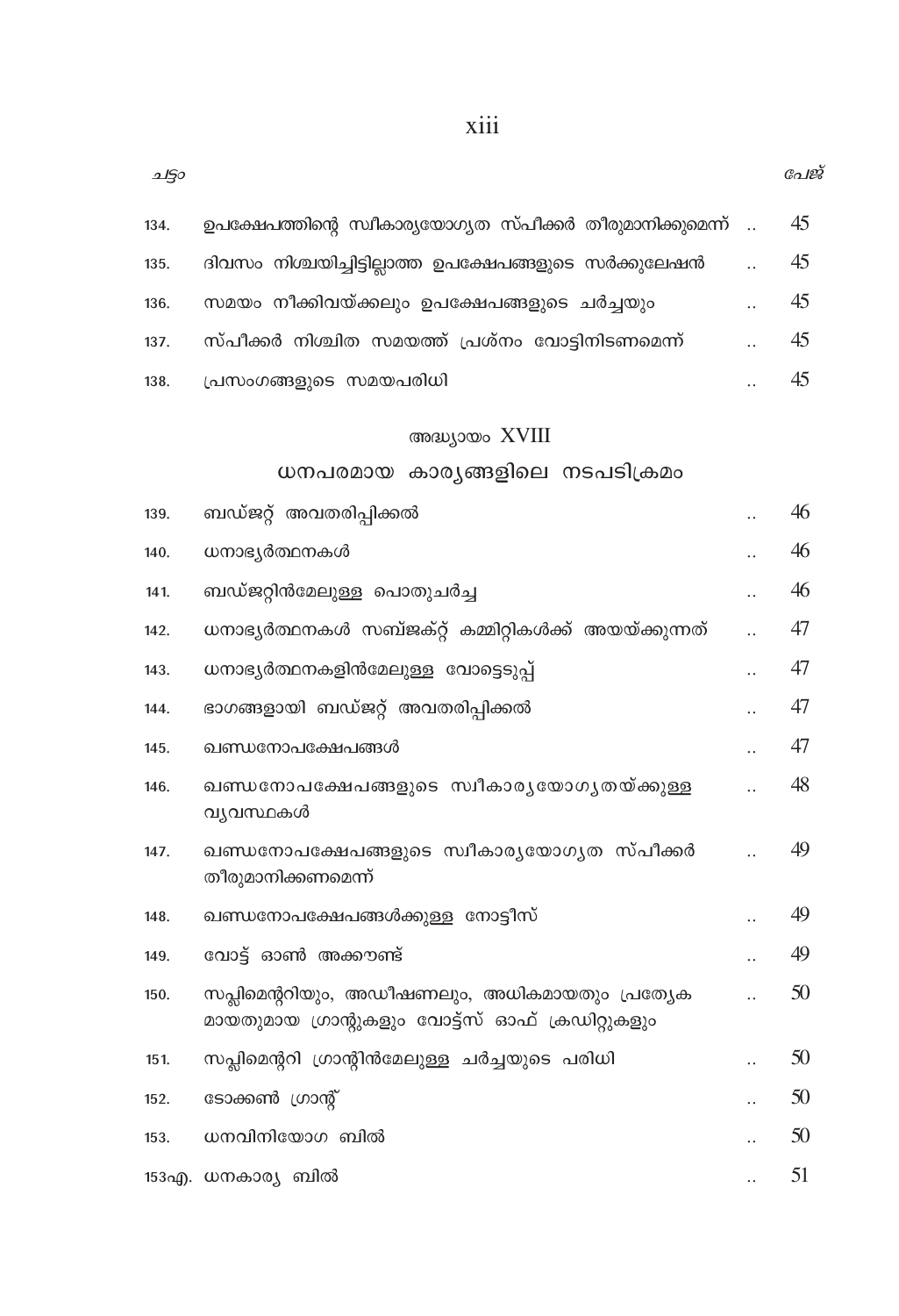### അദ്ധ്യായം XIX

### പ്രിവിലേജ് പ്രശ്നങ്ങൾ

| 154.         | സ്പീക്കറുടെ അനുമതി                                                                                           | 52       |
|--------------|--------------------------------------------------------------------------------------------------------------|----------|
| 155.         | പ്രിവിലേജ് പ്രശ്നത്തിനുള്ള നോട്ടീസ്                                                                          | 53       |
| 156.         | പ്രിവിലേജ് പ്രശ്നത്തിന്റെ സ്വീകാര്യതയ്ക്കുള്ള വ്യവസ്ഥകൾ                                                      | 53       |
| 157.         | ഒരു പ്രിവിലേജ് പ്രശ്നം ഉന്നയിക്കേണ്ട രീതി                                                                    | 53       |
| 158.<br>159. | അനുമതി ലഭിച്ച പ്രിവിലേജ് പ്രശ്നത്തിന്റെ പരിഗണന<br>പ്രിവിലേജ് പ്രശ്നം സ്പീക്കർ കമ്മിറ്റിക്ക് റഫർ ചെയ്യണമെന്ന് | 54<br>54 |
| 160.         | നിർദ്ദേശങ്ങൾ പുറപ്പെടുവിക്കാനുള്ള സ്പീക്കറുടെ അധികാരം                                                        | 54       |
| 161.         | അംഗത്തിന്റെ അറസ്റ്റ്, തടവിലാക്കൽ<br>മുതലായവയെപ്പറ്റി<br>സ്പീക്കർക്ക് അറിയിപ്പ് നൽകൽ                          | 54       |
| 162.         | അംഗത്തിനെ വിടുതൽ ചെയ്യുന്നത് സ്പീക്കറെ അറിയിക്കൽ                                                             | 54       |
| 163.         | തടവിലാക്കൽ, വിടുതൽ മുതലായവയെക്കുറിച്ചുള്ള<br>അറസ്റ്റ്,<br>അറിയിപ്പുകൾ കൈകാര്യം ചെയ്യൽ                        | 54       |
| 164.         | നിയമസഭാ പരിസരത്തിനുള്ളിൽവച്ചുള്ള അറസ്റ്റ്                                                                    | 55       |
| 165.         | നിയമപരമായ പ്രോസസ് നടത്തൽ                                                                                     | 55       |
|              | അദ്ധ്യായം XX                                                                                                 |          |
|              | സബോർഡിനേറ്റ് ലെജിസ്ലേഷൻ                                                                                      |          |
| 166.         | റഗുലേഷൻ, ചട്ടം മുതലായവ മേശപ്പുറത്ത് വയ്ക്കൽ                                                                  | 55       |
|              | 166എ. റഗുലേഷനുകൾ, ചട്ടങ്ങൾ, ഉപചട്ടങ്ങൾ, ബൈലാകൾ<br>മുതലായവ മേശപ്പുറത്ത് വയ്ക്കുന്നതിനുള്ള സമയപരിധി            | 55       |
|              | $166$ ബി. കമ്പനികൾ/സ്വയംഭരണാധികാരസ്ഥാപനങ്ങൾ/ബോർഡ്/<br>കോർപ്പറേഷൻ മുതലായവയുടെ വാർഷിക റിപ്പോർട്ടും ആഡിറ്റ്     |          |
|              | റിപ്പോർട്ടും മേശപ്പുറത്ത് വയ്ക്കൽ                                                                            | 56       |
| 167.         | ഭേദഗതി ചർച്ച ചെയ്യാൻ സമയം നീക്കിവയ്ക്കൽ                                                                      | 56       |
|              |                                                                                                              |          |

ഭേദഗതി ചെയ്തപ്രകാരമുള്ള റഗുലേഷൻ, ചട്ടം എന്നിവ .. 57 168. മേശപ്പുറത്ത് വയ്ക്കണമെന്ന്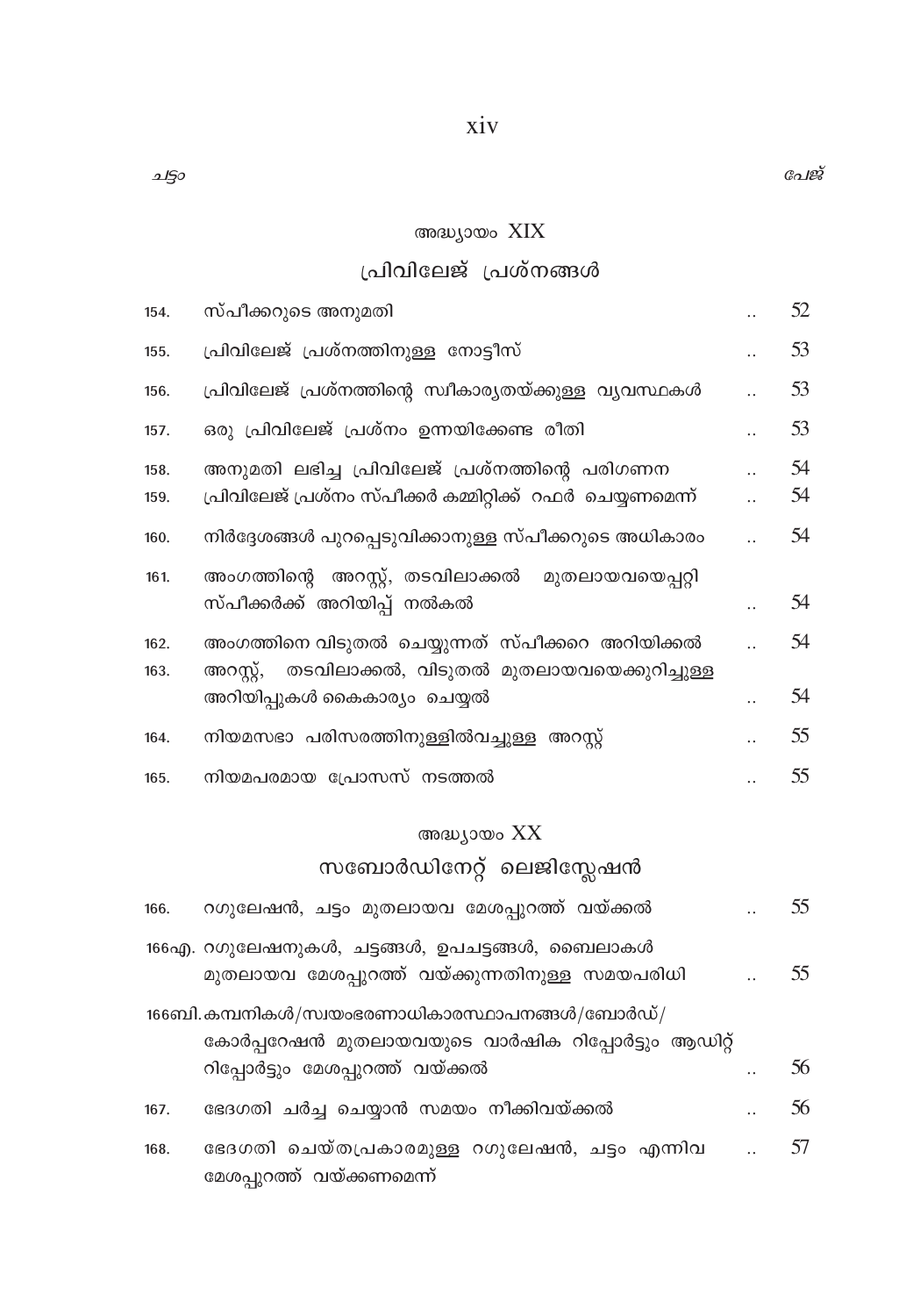### അദ്ധ്യായം XXI

സഭയിലെ അംഗത്വം രാജിവയ്ക്കലും ഒഴിയലും സഭയുടെ യോഗങ്ങളിൽ ഹാജരാകാതിരിക്കുന്നതിനുള്ള അവധിയും

| 169. | സഭയിലെ അംഗത്വം രാജിവയ്ക്കൽ                           |                      |    |
|------|------------------------------------------------------|----------------------|----|
| 170. | സഭയുടെ യോഗത്തിൽ ഹാജരാകാതിരിക്കുന്നതിനുള്ള<br>അനുവാദം | $\ddot{\phantom{a}}$ | 58 |
| 171. | സഭയിലെ സ്ഥാനങ്ങൾ ഒഴിയൽ                               |                      | 59 |
| 172. | അംഗങ്ങളുടെ ഹാജർ രേഖപ്പെടുത്തൽ                        |                      |    |

### അദ്ധ്യായം XXII

ഗവർണ്ണറും നിയമസഭയും തമ്മിലുള്ള കത്തിടപാടുകൾ

| 173. | നിയമസഭയ്ക്കുള്ള ഗവർണ്ണറുടെ കത്തുകൾ       | $\cdot$ . | 60 |
|------|------------------------------------------|-----------|----|
| 174. | നിയമസഭയിൽ നിന്നും ഗവർണ്ണർക്കുള്ള കത്തുകൾ |           | 60 |

#### അദ്ധ്യായം XXIII

### $m$ ഭയുടെ രഹസ്യയോഗം

| 175. | രഹസ്യയോഗം                                    | <br>60 |
|------|----------------------------------------------|--------|
| 176. | നടപടികളുടെ റിപ്പോർട്ട്                       | 60     |
| 177. | മറ്റു കാര്യങ്ങളിലുള്ള നടപടിക്രമം             | 60     |
| 178. | രഹസ്യസ്വഭാവം നീക്കൽ                          | 60     |
| 179. | നടപടികളുടെയോ തീരുമാനങ്ങളുടെയോ വെളിപ്പെടുത്തൽ | <br>61 |

### അദ്ധ്യായം XXIV

### നിയമസഭാ കമ്മിറ്റികൾ

|      | (എ) പൊതുവായി                                          |    |
|------|-------------------------------------------------------|----|
| 180. | നിയമസഭാ കമ്മിറ്റികളുടെ നിയമനം                         | 61 |
| 181. | കമ്മിറ്റിയിലെ അംഗത്വത്തിനെതിരെ ആക്ഷേപം                | 61 |
| 182. | സ്പീക്കർ നാമനിർദ്ദേശം ചെയ്യുന്ന കമ്മിറ്റിയുടെ കാലാവധി | 62 |
| 183. | കമ്മിറ്റിയിൽ നിന്ന് രാജിവയ്ക്കൽ                       | 62 |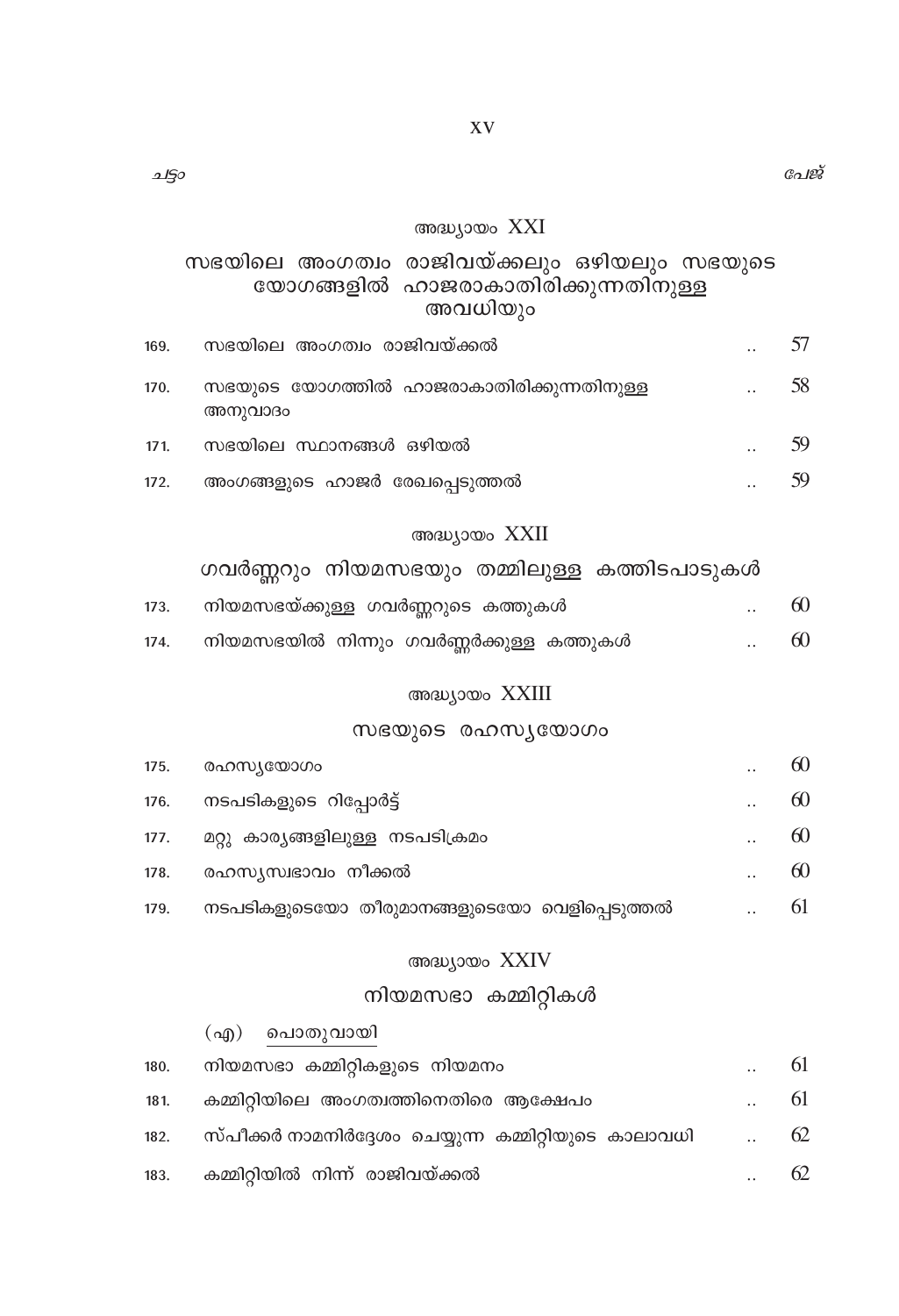|       | ച50                                                                                                           | പേജ്                 |    |
|-------|---------------------------------------------------------------------------------------------------------------|----------------------|----|
| 184.  | കമ്മിറ്റിയുടെ ചെയർമാൻ                                                                                         |                      | 63 |
| 185.  | ക്രോറം                                                                                                        |                      | 63 |
| 186.  | കമ്മിറ്റി യോഗത്തിൽ ഹാജരാകാത്ത അംഗങ്ങളെ മാറ്റുന്നത്                                                            |                      | 63 |
| 187.  | കമ്മിറ്റിയിലെ വോട്ടെടുപ്പ്                                                                                    | $\ddot{\phantom{a}}$ | 63 |
| 188.  | ചെയർമാന്റെ കാസ്റ്റിംഗ് വോട്ട്                                                                                 |                      | 63 |
| 189.  | സബ് കമ്മിറ്റികളെ നിയമിക്കാനുള്ള അധികാരം                                                                       |                      | 64 |
| 190.  | കമ്മിറ്റി യോഗങ്ങളുടെ തീയതിയും സമയവും                                                                          |                      | 64 |
| 191.  | കമ്മിറ്റിയുടെ യോഗങ്ങളുടെ സ്വകാര്യത                                                                            |                      | 64 |
| 192.  | യോഗങ്ങൾക്കുള്ള സ്ഥലം                                                                                          | $\ddot{\phantom{0}}$ | 64 |
| 193.  | കമ്മിറ്റി കൂടുമ്പോൾ അന്യരെല്ലാം പിൻവാങ്ങണമെന്ന്                                                               |                      | 64 |
| 194.  | തെളിവെടുക്കുന്നതിനോ രേഖകൾ വിളിച്ചുവരുത്തുന്നതിനോ<br>ഉള്ള അധികാരം                                              | $\ddot{\phantom{a}}$ | 64 |
| 195.  | ആളുകളേയും പേപ്പറുകൾ, റിക്കാഡുകൾ എന്നിവയേയും<br>വരുത്താനുള്ള അധികാരം                                           | $\ddot{\phantom{a}}$ | 64 |
| 196.  | സാക്ഷിക്കുള്ള നിയമ ഉപദേഷ്ടാവ്                                                                                 |                      | 65 |
| 197.  | തെളിവ് നൽകുന്നത് സംബന്ധിച്ച സത്യപ്രതിജ്ഞ                                                                      |                      | 65 |
| 198.  | സാക്ഷികളെ വിസ്തരിക്കുന്നതിനുള്ള നടപടിക്രമം                                                                    |                      | 65 |
| 199.  | തീരുമാനങ്ങൾ സംബന്ധിച്ച റിക്കാർഡ്                                                                              |                      | 66 |
| 200.  | തെളിവും റിപ്പോർട്ടും നടപടികളും രഹസ്യമായി കരുതണ<br>മെന്ന്                                                      | $\ddot{\phantom{a}}$ | 66 |
| 201.  | സ്പെഷ്യൽ റിപ്പോർട്ടുകൾ                                                                                        |                      | 66 |
| 202.  | കമ്മിറ്റിയുടെ റിപ്പോർട്ട്                                                                                     |                      | 66 |
| 203.  | സമർപ്പിക്കുന്നതിനുമുൻപ് റിപ്പോർട്ട് ഗവൺമെന്റിന് ലഭ്യമാക്കൽ                                                    | $\ddot{\phantom{a}}$ | 66 |
| 204.  | റിപ്പോർട്ട് സമർപ്പിക്കൽ                                                                                       |                      | 67 |
| 205.  | റിപ്പോർട്ട് സഭയ്ക്ക് സമർപ്പിക്കുന്നതിനുമുൻപുള്ള<br>അതിനെ<br>അച്ചടിയും പ്രസിദ്ധീകരണവും അല്ലെങ്കിൽ സർക്കുലേഷനും | $\ddot{\phantom{a}}$ | 67 |
| 205എ. | റിപ്പോർട്ടിലെ ശുപാർശകളിന്മേൽ മറുപടി ലഭ്യമാക്കൽ                                                                |                      | 67 |
|       | 205ബി. റിപ്പോർട്ടിലെ വിഷയത്തിന്മേലുള്ള ചർച്ച                                                                  |                      | 67 |
| 206.  | നടപടിക്രമം സംബന്ധിച്ച നിർദ്ദേശങ്ങൾ വയ്ക്കാനുള്ള<br>അധികാരം                                                    |                      | 68 |

xvi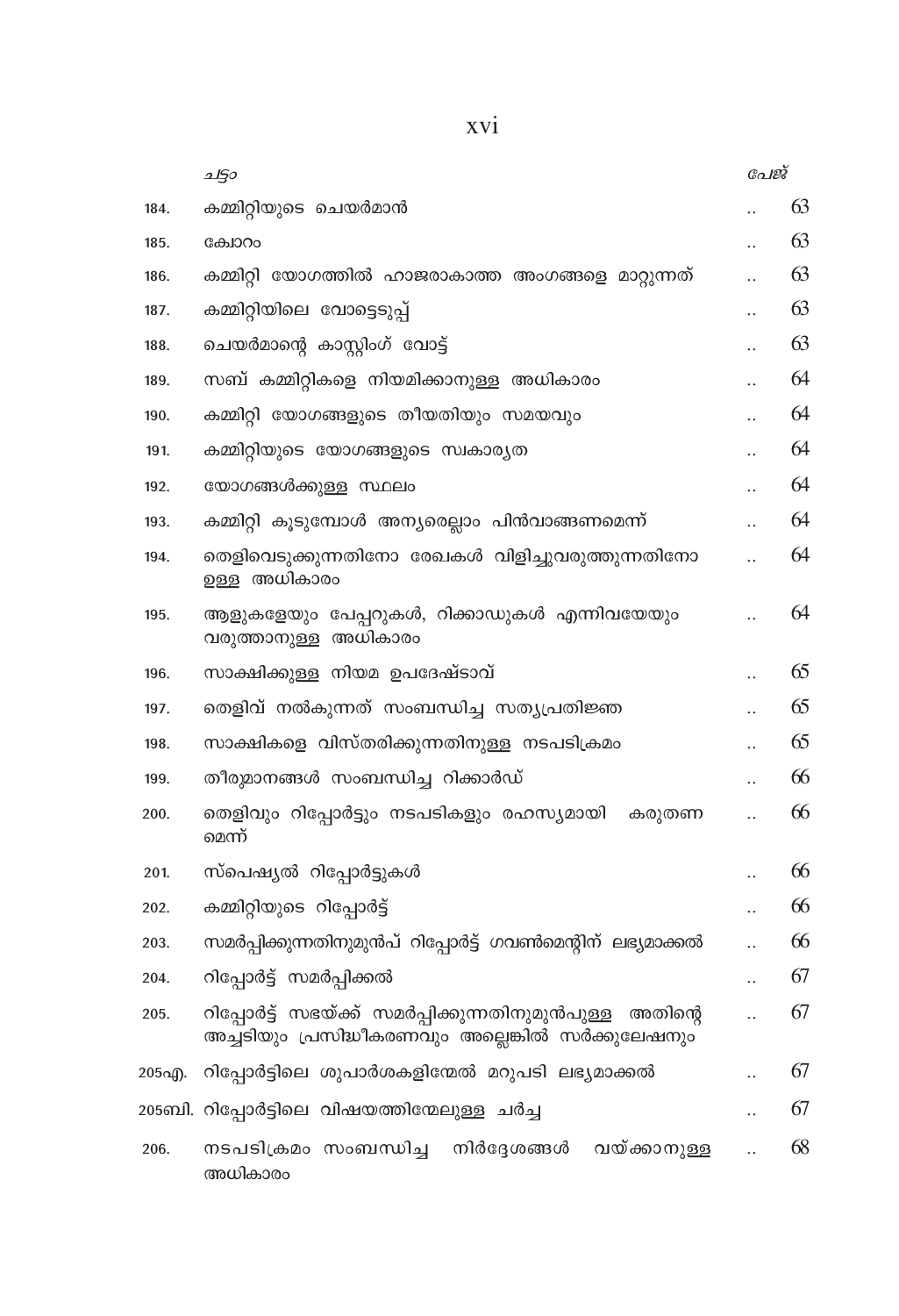xvii

|      | ചട്ടാ                                                                                | പേജ്                 |    |
|------|--------------------------------------------------------------------------------------|----------------------|----|
| 207. | വിശദമായ ചട്ടങ്ങൾ ഉണ്ടാക്കാനുള്ള കമ്മിറ്റിയുടെ അധികാരം                                |                      | 68 |
| 208. | നിർദ്ദേശങ്ങൾ നൽകാനുള്ള സ്പീക്കറുടെ അധികാരം                                           |                      | 68 |
| 209. | സഭ പ്രൊറോഗ് ചെയ്യുന്നതുമൂലം കമ്മിറ്റി മുൻപാകെയുള്ള<br>കാര്യങ്ങൾ കാലഹരണപ്പെടില്ലെന്ന് |                      | 68 |
| 210. | കമ്മിറ്റിയുടെ പൂർത്തിയാകാത്ത ജോലി                                                    |                      | 68 |
| 211. | പൊതു ചട്ടങ്ങൾ കമ്മിറ്റികൾക്ക് ബാധകമാക്കൽ                                             | $\ddot{\phantom{a}}$ | 68 |
|      | (ബി)<br>കമ്മിറ്റികളുടെ ഘടനയും പ്രവർത്തനങ്ങളും                                        |                      |    |
|      | (i)<br>കാര്യോപദേശകസമിതി                                                              |                      |    |
| 212. | കാര്യോപദേശക സമിതിയുടെ ഘടന                                                            |                      | 69 |
| 213. | കമ്മിറ്റിയുടെ കർത്തവ്യങ്ങൾ                                                           |                      | 69 |
| 214. | കമ്മിറ്റിയുടെ റിപ്പോർട്ട്                                                            |                      | 69 |
| 215. | റിപ്പോർട്ട് പരിഗണിക്കൽ                                                               |                      | 69 |
| 216. | സമയം നീക്കിവയ്ക്കുന്നതിനുള്ള ഉത്തരവ്                                                 |                      | 69 |
| 217. | തീർപ്പാകാതെ അവശേഷിച്ചിട്ടുള്ള സംഗതികൾ നിശ്ചിത<br>സമയ്ത്ത് തീർപ്പാക്കൽ                | $\ddot{\phantom{a}}$ | 70 |
| 218. | സമയം നീക്കിവച്ചുകൊണ്ടുള്ള ഉത്തരവിൽ മാറ്റം വരുത്തൽ                                    |                      | 70 |
|      | (ii) അനൗദ്യോഗിക ബില്ലുകളും പ്രമേയങ്ങളും സംബന്ധിച്ച സമിതി                             |                      |    |
| 219. | അനൗദ്യോഗിക ബില്ലുകളും പ്രമേയങ്ങളും സംബന്ധിച്ച<br>സമിതിയുടെ ഘടന                       | $\ddot{\phantom{0}}$ | 70 |
| 220. | കമ്മിറ്റിയുടെ കർത്തവ്യങ്ങൾ                                                           |                      | 70 |
| 221. | റിപ്പോർട്ടിൻമേൽ സഭയിൽ അവതരിപ്പിച്ച ഉപക്ഷേപം                                          |                      | 71 |
| 222. | തീർപ്പാകാതെ അവശേഷിച്ചിട്ടുള്ള സംഗതികൾ നിശ്ചിത<br>സമയത്ത് തീർപ്പാക്കൽ                 |                      | 71 |
|      | (iii)<br>ഹർജികൾ സംബന്ധിച്ച സമിതി                                                     |                      |    |
| 223. | ഹർജികൾ സംബന്ധിച്ച കമ്മിറ്റി രൂപീകരിക്കൽ                                              |                      | 71 |
| 224. | കമ്മിറ്റിയുടെ കർത്തവ്യങ്ങൾ                                                           |                      | 72 |
|      | (iv) ബില്ലുകൾ സംബന്ധിച്ച സെലക്റ്റ് കമ്മിറ്റി                                         |                      |    |
|      |                                                                                      |                      |    |
| 225. | സെലക്റ്റ് കമ്മിറ്റി രൂപീകരണം                                                         |                      | 73 |
| 226. | മറ്റംഗങ്ങൾക്ക് യോഗത്തിൽ ഹാജരാകാമെന്ന്                                                |                      | 73 |
|      |                                                                                      |                      |    |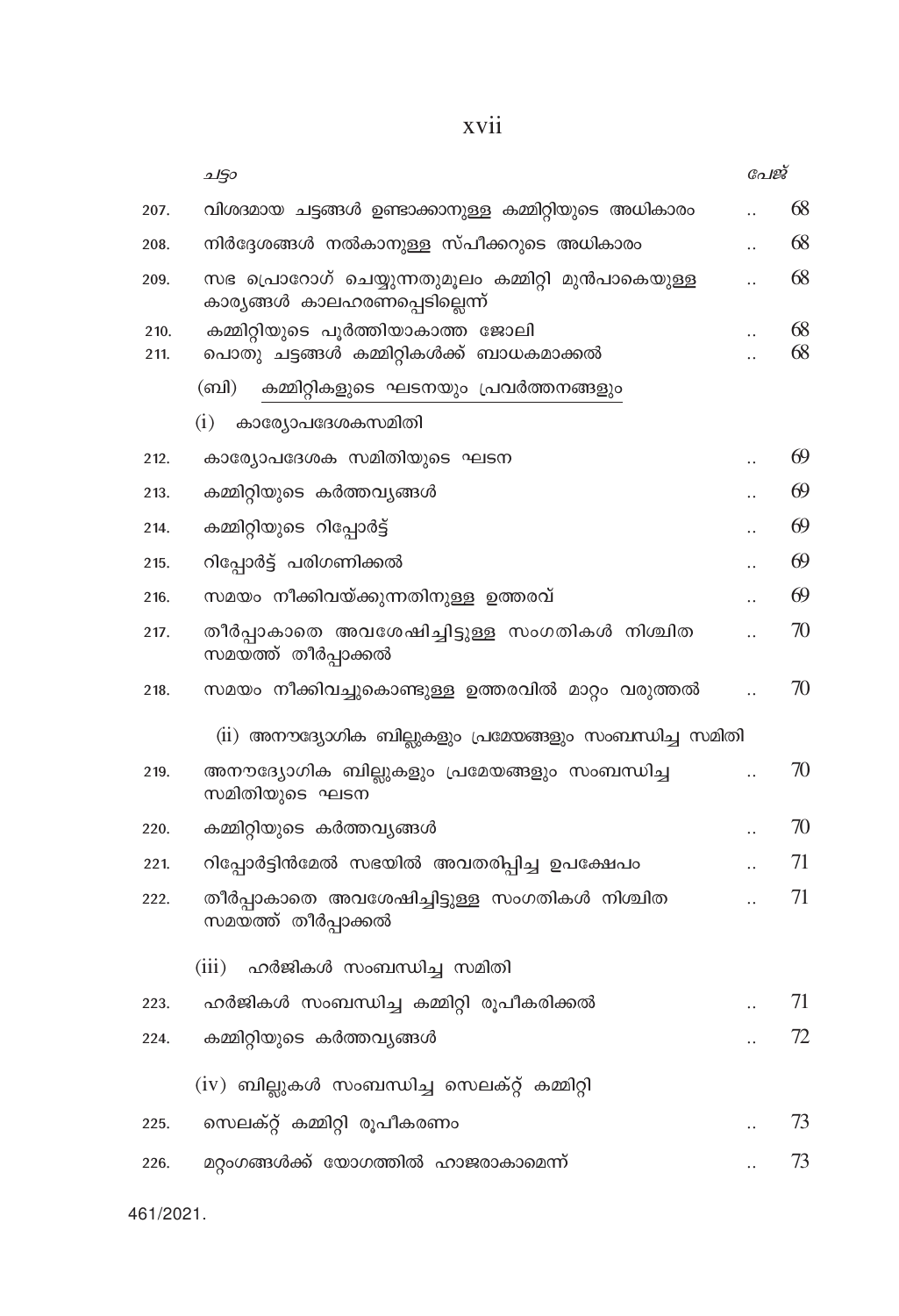| 227.  | ഭേദഗതികൾ സംബന്ധിച്ച നോട്ടീസും പെതുവെയുള്ള നടപടിക്രമവും                      | 73     |
|-------|-----------------------------------------------------------------------------|--------|
| 228.  | കമ്മിറ്റിയിലെ<br>നൽകുന്ന<br>അംഗങ്ങളല്ലാത്ത<br>അംഗങ്ങൾ<br>ഭേദഗ്തി നോട്ടീസുകൾ | 73     |
| 229.  | തെളിവെടുക്കാൻ കമ്മിറ്റിക്കുള്ള അധികാരം                                      | <br>74 |
| 230.  | കമ്മിറ്റിയുടെ റിപ്പോർട്ട്                                                   | 74     |
| 231.  | റിപ്പോർട്ട് അച്ചടിക്കുകയും പ്രസിദ്ധീകരിക്കുകയും ചെയ്യൽ                      | 75     |
|       | (v) സബ്ജക്റ്റ് കമ്മിറ്റികൾ                                                  |        |
| 232.  | സബ്ജക്റ്റ് കമ്മിറ്റികൾ                                                      | 75     |
| 233.  | സബ്ജക്റ്റ് കമ്മിറ്റികളുടെ രൂപീകരണം                                          | 75     |
| 234.  | കമ്മിറ്റിയുടെ ചെയർമാൻ                                                       | 75     |
| 235.  | കമ്മിറ്റിയുടെ കർത്തവ്യങ്ങൾ                                                  | 75     |
| 235എ. | കമ്മിറ്റിയുടെ യോഗം ചേരൽ                                                     | 76     |
| 236.  | ധനാഭ്യർത്ഥനകളെ സംബന്ധിച്ച് കമ്മിറ്റിക്കുള്ള അധികാരങ്ങൾ                      | 77     |
| 237.  | ബില്ലുകൾ സംബന്ധിച്ച് കമ്മിറ്റിക്കുള്ള അധികാരങ്ങൾ                            | 78     |
| 238.  | സ്റ്റാറ്റ്യൂട്ടറി ചട്ടങ്ങളെ സംബന്ധിച്ച് കമ്മിറ്റിയുടെ അധികാരങ്ങൾ            | 78     |
| 239.  | സബ്ജക്റ്റ് കമ്മിറ്റിയുടെ റിപ്പോർട്ടുകൾ                                      | 79     |
| 240.  | കമ്മിറ്റി നടപടികളുടെ രഹസ്യസ്വഭാവം                                           | 79     |
| 241.  | നിർദ്ദേശങ്ങൾ നൽകാൻ സ്പീക്കർക്കുള്ള അധികാരം                                  | 80     |
|       | (vi)പബ്ലിക് അക്കൗണ്ട്സ് കമ്മിറ്റി                                           |        |
| 242.  | പബ്ലിക് അക്കൗണ്ട്സ് കമ്മിറ്റിയുടെ കർത്തവൃങ്ങൾ                               | 80     |
| 243.  | കമ്മിറ്റിയുടെ രൂപീകരണം                                                      | 81     |
|       | (vii)എസ്റ്റിമേറ്റ്സ് കമ്മിറ്റി                                              |        |
| 244.  | എസ്റ്റിമേറ്റ്സ് കമ്മിറ്റിയുടെ കർത്തവ്യങ്ങൾ                                  | 82     |
| 245.  | കമ്മിറ്റിയുടെ രൂപീകരണം                                                      | 82     |
| 246.  | കമ്മിറ്റി എസ്റ്റിമേറ്റുകൾ പരിശോധിക്കൽ                                       | 82     |
|       | (viii)<br>പൊതുമേഖലാസ്ഥാപനങ്ങൾ സംബന്ധിച്ച കമ്മിറ്റി                          |        |
| 247.  | പൊതുമേഖലാസ്ഥാപനങ്ങൾ സംബന്ധിച്ച കമ്മിറ്റിയുടെ<br>കർത്തവ്യങ്ങൾ                | 83     |
| 248.  | കമ്മിറ്റിയുടെ രൂപീകരണം                                                      | 84     |

### xviii

ചട്ടാ

പേജ്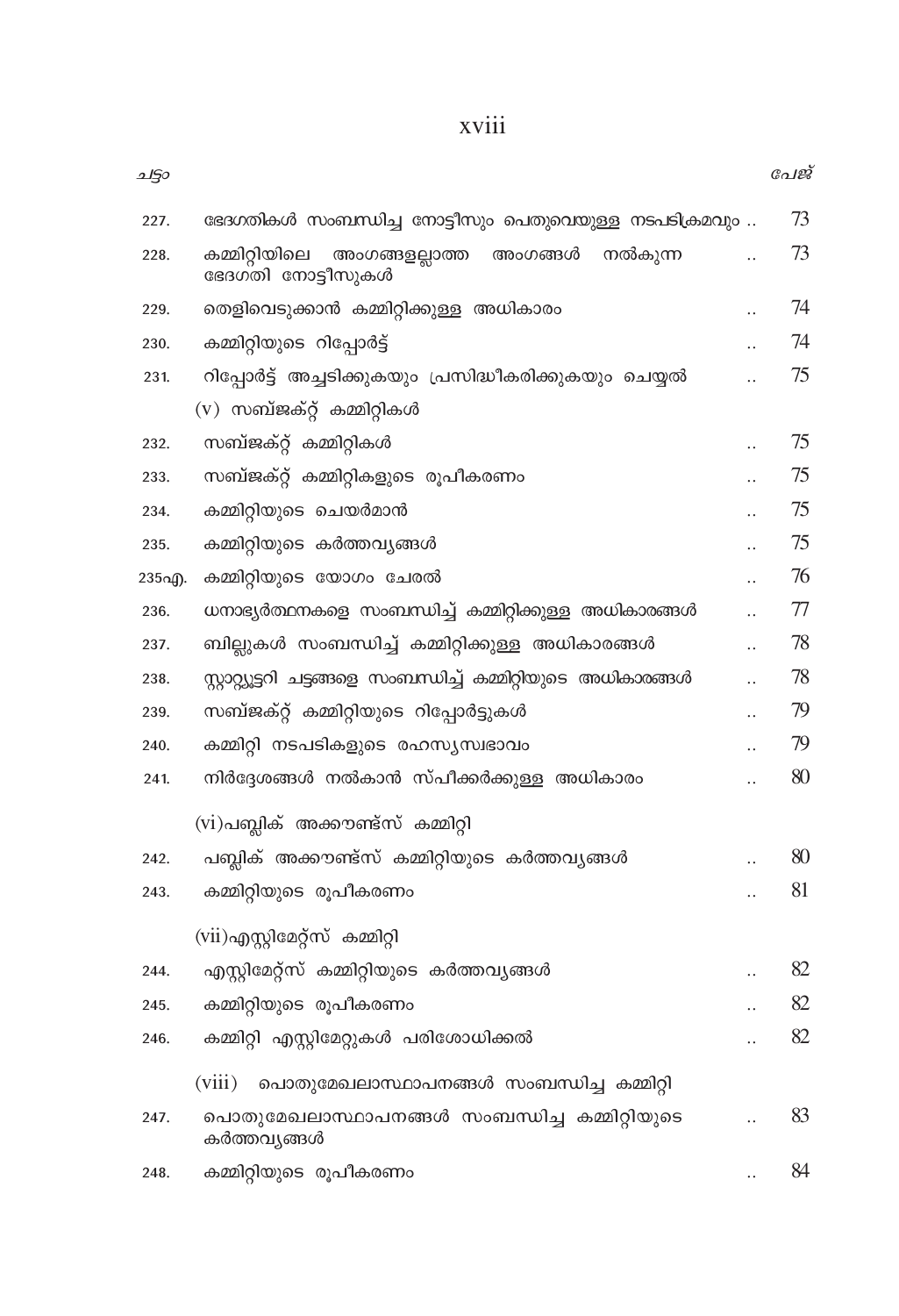| 2150   |                                                                                                                |                      | $\mathcal{C}$ ali |
|--------|----------------------------------------------------------------------------------------------------------------|----------------------|-------------------|
|        | പ്രിവിലേജസ്, എഥിക്സ് എന്നിവ സംബന്ധിച്ച കമ്മിറ്റി<br>(ix)                                                       |                      |                   |
| 249.   | പ്രിവിലേജസ്, എഥിക്സ് എന്നിവ സംബന്ധിച്ച കമ്മിറ്റിയുടെ<br>രൂപീകരണം                                               | $\ddotsc$            | 84                |
| 250.   | കമ്മിറ്റി പ്രശ്നം പരിശോധിക്കൽ                                                                                  |                      | 84                |
| 251.   | റിപ്പോർട്ട് പരിഗണിക്കൽ                                                                                         |                      | 85                |
| 252.   | പരിഗണനയ്ക്കുള്ള മുൻഗണന                                                                                         |                      | 85                |
|        | സബോർഡിനേറ്റ് ലെജിസ്ലേഷൻ കമ്മിറ്റി<br>(X)                                                                       |                      |                   |
| 253.   | സബോർഡിനേറ്റ് ലെജിസ്സേഷൻ കമ്മിറ്റിയുടെ<br>കർത്തവ്യങ്ങൾ                                                          |                      | 85                |
| 254.   | കമ്മിറ്റിയുടെ രൂപീകരണം                                                                                         |                      | 85                |
| 255.   | ഉത്തരവുകൾക്ക് നമ്പരിടുകയും അവ പ്രസിദ്ധപ്പെടുത്തുകയും<br>ചെയ്യൽ                                                 |                      | 86                |
| 256.   | കമ്മിറ്റിയുടെ കർത്തവ്യങ്ങൾ                                                                                     |                      | 86                |
| 257.   | കമ്മിറ്റിയുടെ റിപ്പോർട്ട്                                                                                      |                      | 87                |
|        | ഗവൺമെന്റ് നൽകുന്ന ഉറപ്പുകൾ സംബന്ധിച്ച കമ്മിറ്റി<br>$(x_i)$                                                     |                      |                   |
| 258.   | ഗവൺമെന്റ് നൽകുന്ന ഉറപ്പുകൾ സംബന്ധിച്ച കമ്മിറ്റിയുടെ<br>കർത്തവ്യങ്ങൾ                                            | $\ddot{\phantom{a}}$ | 87                |
| 259.   | കമ്മിറ്റിയുടെ രൂപീകരണം                                                                                         |                      | 87                |
|        | മേശപ്പുറത്തുവച്ച കടലാസുകൾ സംബന്ധിച്ച കമ്മിറ്റി<br>$(xi \nightharpoonup \mathfrak{g})$                          |                      |                   |
| 259എ.  | കമ്മിറ്റിയുടെ രൂപീകരണം                                                                                         |                      | 88                |
| 259ബി. | കമ്മിറ്റിയുടെ കർത്തവ്യങ്ങൾ                                                                                     |                      | 88                |
|        | (xii)<br>പട്ടികജാതി-പട്ടികവർഗ്ഗ ക്ഷേമം<br>സംബന്ധിച്ച കമ്മിറ്റി                                                 |                      |                   |
| 260.   | പട്ടികജാതി-പട്ടികവർഗ്ഗ ക്ഷേമം സംബന്ധിച്ച കമ്മിറ്റിയുടെ<br>കർത്തവ്യങ്ങൾ                                         |                      | 88                |
| 261.   | കമ്മിറ്റിയുടെ രൂപീകരണം                                                                                         |                      | 89                |
|        | (xiiഎ) സ്ത്രീകളുടെയും ട്രാൻസ്ജന്ററുകളുടെയും കുട്ടികളുടെയും<br>ഭിന്നശേഷിക്കാരുടെയും ക്ഷേമം സംബന്ധിച്ച കമ്മിറ്റി |                      |                   |
| 261എ). | കമ്മിറ്റിയുടെ രൂപീകരണം                                                                                         |                      | 89                |
| 261ബി. | കമ്മിറ്റിയുടെ കർത്തവ്യങ്ങൾ                                                                                     |                      | 89                |

പേജ്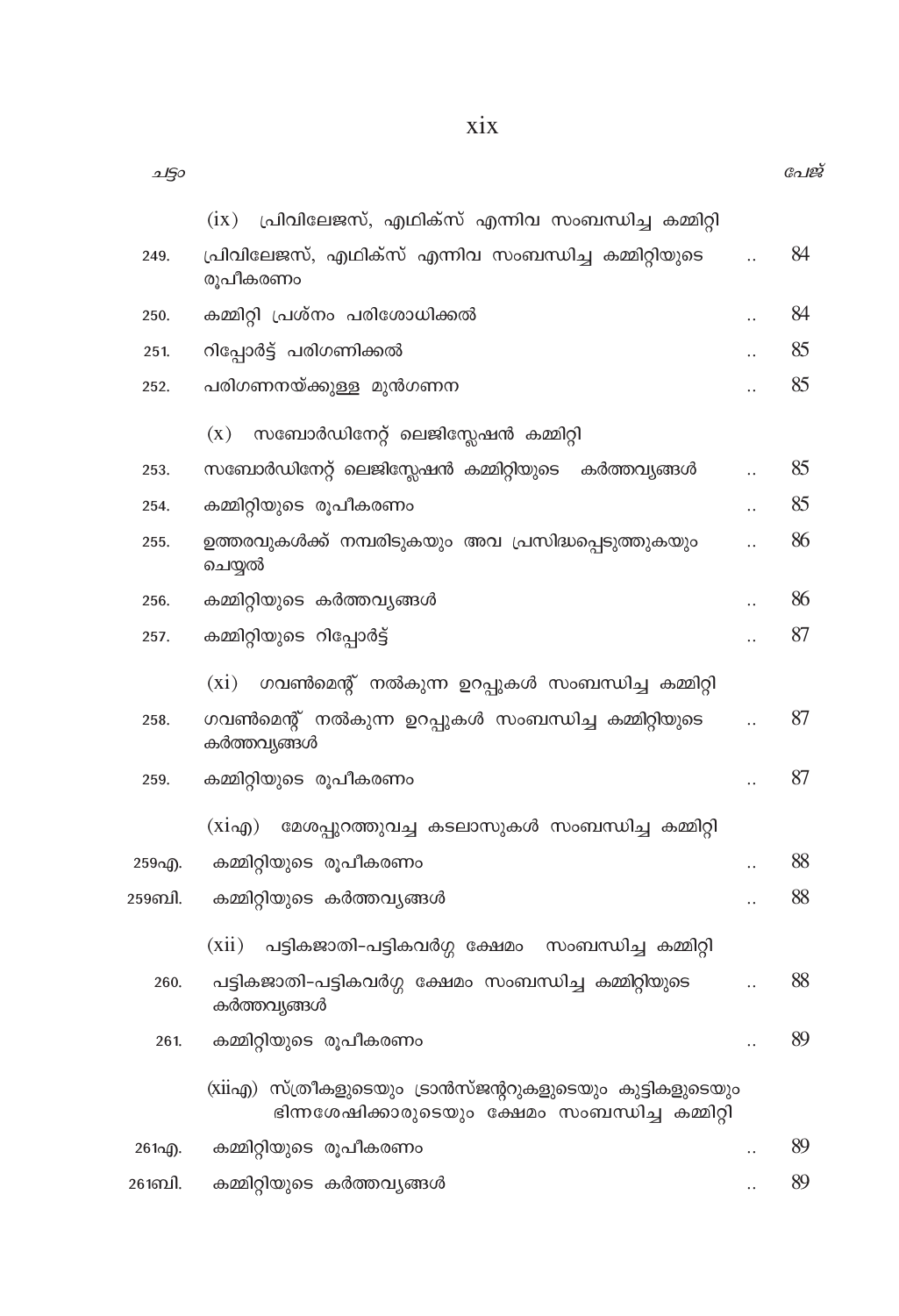| ചട്ടാ                                                                                           |                      | പേജ് |
|-------------------------------------------------------------------------------------------------|----------------------|------|
| (xiiബി) പരിസ്ഥിതി സംബന്ധിച്ച കമ്മിറ്റി                                                          |                      |      |
| കമ്മിറ്റിയുടെ രൂപീകരണം<br>$261$ m $\Omega$ .                                                    |                      | 91   |
| കമ്മിറ്റിയുടെ കർത്തവ്യങ്ങൾ<br>261ഡി.                                                            |                      | 91   |
| (xiiസി) പിന്നോക്ക സമുദായ ക്ഷേമം സംബന്ധിച്ച കമ്മിറ്റി                                            |                      |      |
| കമ്മിറ്റിയുടെ രൂപീകരണം<br>261 <u>p</u> .                                                        |                      | 92   |
| കമ്മിറ്റിയുടെ കർത്തവ്യങ്ങൾ<br>261എഫ്.                                                           |                      | 92   |
| (xiiഡി) ലോക്കൽ ഫണ്ട് അക്കൗണ്ട്സ് കമ്മിറ്റി                                                      |                      |      |
| കമ്മിറ്റിയുടെ കർത്തവ്യങ്ങൾ<br>$26129$ .                                                         |                      | 94   |
| കമ്മിറ്റിയുടെ രൂപീകരണം<br>261എച്ച്.                                                             |                      | 95   |
|                                                                                                 |                      |      |
| (xii@)<br>ഔദ്യോഗിക ഭാഷ സംബന്ധിച്ച കമ്മിറ്റി                                                     |                      |      |
| കമ്മിറ്റിയുടെ രൂപീകരണം<br>261ച്ചെ).                                                             |                      | 95   |
| കമ്മിറ്റിയുടെ കർത്തവ്യങ്ങൾ<br>26168.                                                            |                      | 95   |
| $(xii$ എഫ്)<br>മത്സ്യത്തൊഴിലാളികളുടേയും അനുബന്ധ<br>തൊഴിലാളികളുടേയും ക്ഷേമം സംബന്ധിച്ച കമ്മിറ്റി |                      |      |
| കമ്മിറ്റിയുടെ രൂപീകരണം<br>261കെ.                                                                |                      | 97   |
| കമ്മിറ്റിയുടെ കർത്തവ്യങ്ങൾ<br>261എൽ.                                                            | $\ddot{\phantom{a}}$ | 97   |
| പ്രവാസിമലയാളികളുടെ ക്ഷേമം സംബന്ധിച്ച കമ്മിറ്റി<br>$(xii \mathfrak{B})$                          |                      |      |
| കമ്മിറ്റിയുടെ രൂപീകരണം<br>261ago.                                                               |                      | 97   |
| കമ്മിറ്റിയുടെ കർത്തവ്യങ്ങൾ<br>261എൻ.                                                            |                      | 98   |
| (xiiഎച്ച്) യുവജനക്ഷേമവും യുവജനകാര്യവും സംബന്ധിച്ച കമ്മിറ്റി                                     |                      |      |
| കമ്മിറ്റിയുടെ രൂപീകരണം<br>26163.                                                                | $\ddot{\phantom{a}}$ | 99   |
| കമ്മിറ്റിയുടെ കർത്തവ്യങ്ങൾ<br>261പി.                                                            |                      | 99   |
| മുതിർന്നപൗരന്മാരുടെ ക്ഷേമം സംബന്ധിച്ച കമ്മിറ്റി<br>(X110 <sub>0</sub> )                         |                      |      |
| കമ്മിറ്റിയുടെ രൂപീകരണം<br>261ക്യു.                                                              |                      | 99   |
| കമ്മിറ്റിയുടെ കർത്തവ്യങ്ങൾ<br>261ആർ.                                                            |                      | 99   |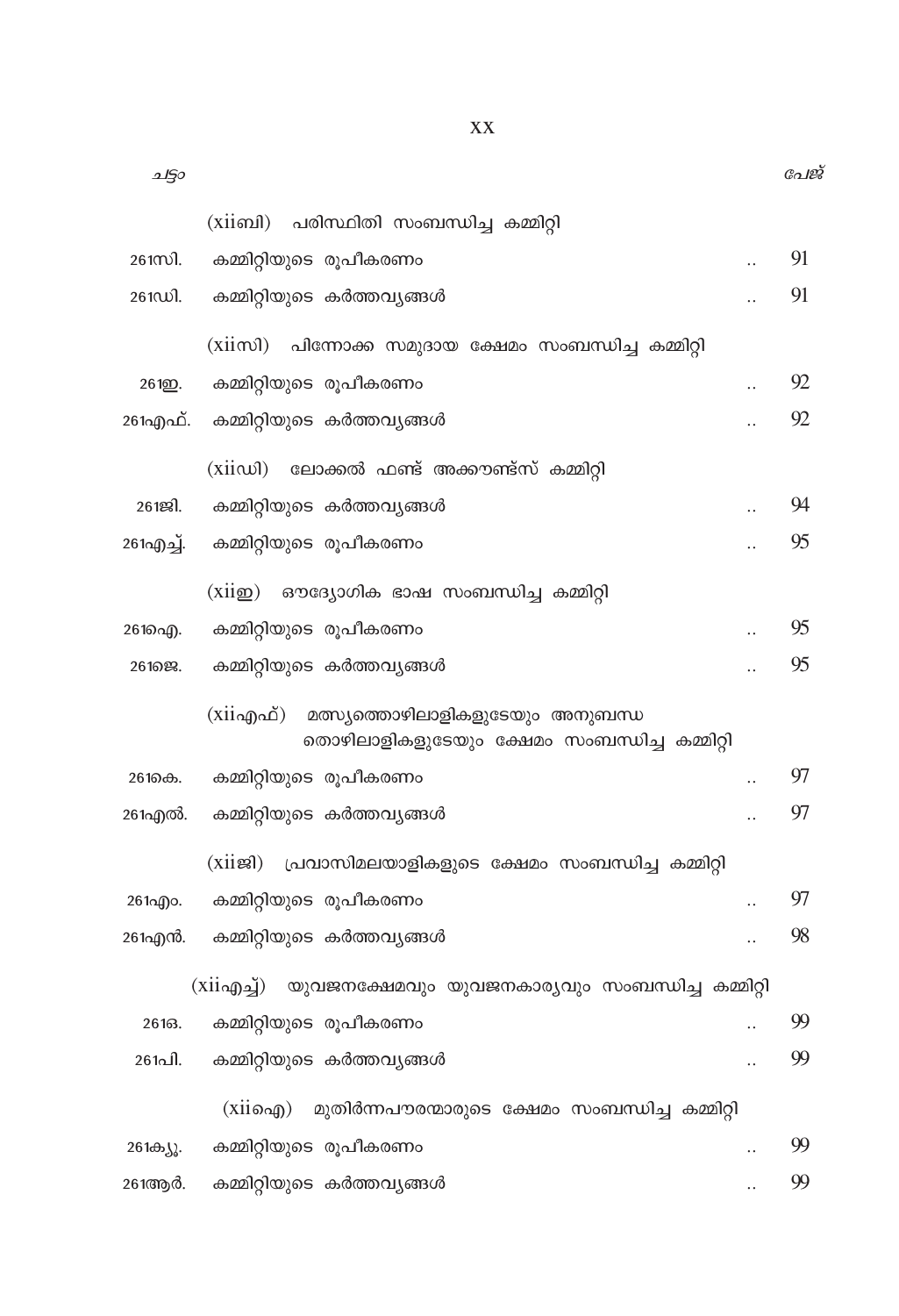| (xiii) | ചട്ടങ്ങൾ സംബന്ധിച്ച കമ്മിറ്റി |  |
|--------|-------------------------------|--|
|--------|-------------------------------|--|

2150

| 262. | ചട്ടങ്ങൾ സംബന്ധിച്ച കമ്മിറ്റിയുടെ കർത്തവൃങ്ങൾ | 100              |
|------|-----------------------------------------------|------------------|
| 263. | കമ്മിറ്റിയുടെ രൂപീകരണം                        | $\therefore$ 100 |
|      | 264. റിപ്പോർട്ട് മേശപ്പുറത്ത് വയ്ക്കൽ         | 100              |

### അദ്ധ്യായം XXV

### നടപടിക്രമം സംബന്ധിച്ച സാമാന്യ ചട്ടങ്ങൾ

| 265. | അംഗങ്ങൾ നൽകുന്ന നോട്ടീസുകൾ                                                                       | 101 |
|------|--------------------------------------------------------------------------------------------------|-----|
| 266. | നോട്ടീസുകളുടെ മുൻകൂട്ടിയുള്ള പ്രചാരണം പാടില്ലെന്ന്                                               | 101 |
| 267. | നോട്ടീസുകളും കടലാസുകളും അംഗങ്ങൾക്ക് വിതരണം<br>ചെയ്യൽ                                             | 101 |
| 268. | തീർപ്പാകാതെ നിലവിലിരിക്കുന്ന നോട്ടീസുകൾ സഭ നിർത്തി<br>വയ്ക്കുന്നതോടുകൂടി ലാപ്സാകുമെന്ന്          | 101 |
| 269. | അവതരിപ്പിച്ചിട്ടുള്ള ഉപക്ഷേപമോ, പ്രമേയമോ ഭേദഗതിയോ<br>ലാപ്സാകുകയില്ലെന്ന്                         | 102 |
| 270. | ചോദ്യങ്ങൾ, ഉപക്ഷേപങ്ങൾ മുതലായവ സംബന്ധിച്ച<br>നോട്ടീസുകൾ സ്പീക്കർക്ക് ഭേദഗതി ചെയ്യാവുന്നതാണെന്ന്  | 102 |
| 271. | ഉപക്ഷേപങ്ങൾ ആവർത്തിക്കൽ                                                                          | 102 |
| 272. | ഉപക്ഷേപം പിൻവലിക്കൽ                                                                              | 102 |
| 273. | ഉപക്ഷേപം സംബന്ധിച്ച ചർച്ച നീട്ടിവയ്ക്കൽ                                                          | 102 |
| 274. | സഭയുടെ ചട്ടങ്ങൾ ദുരുപയോഗപ്പെടുത്തിക്കൊണ്ട്<br>കാലതാമസം വരുത്താനായി കൊണ്ടുവരുന്ന ഉപക്ഷേപം         | 102 |
| 275. | നയമോ സ്ഥിതിയോ സ്റ്റേറ്റുമെന്റോ<br>അഥവാ മറ്റേതെങ്കിലും<br>സംഗതിയോ പരിഗണിക്കണമെന്നുള്ള<br>ഉപക്ഷേപം | 103 |
| 276. | ചർച്ച ഉണ്ടാകുമെന്ന് പ്രതീക്ഷിക്കൽ                                                                | 103 |
| 277. | ഭേദഗതികളെപ്പറ്റിയുള്ള നോട്ടീസ്                                                                   | 103 |
| 278. | ഭേദഗതികളുടെ പരിധി                                                                                | 104 |
| 279. | ഭേദഗതികൾ തെരഞ്ഞെടുക്കൽ                                                                           | 104 |
| 280. | ഭേദഗതികൾ പരിഗണിക്കൽ                                                                              | 104 |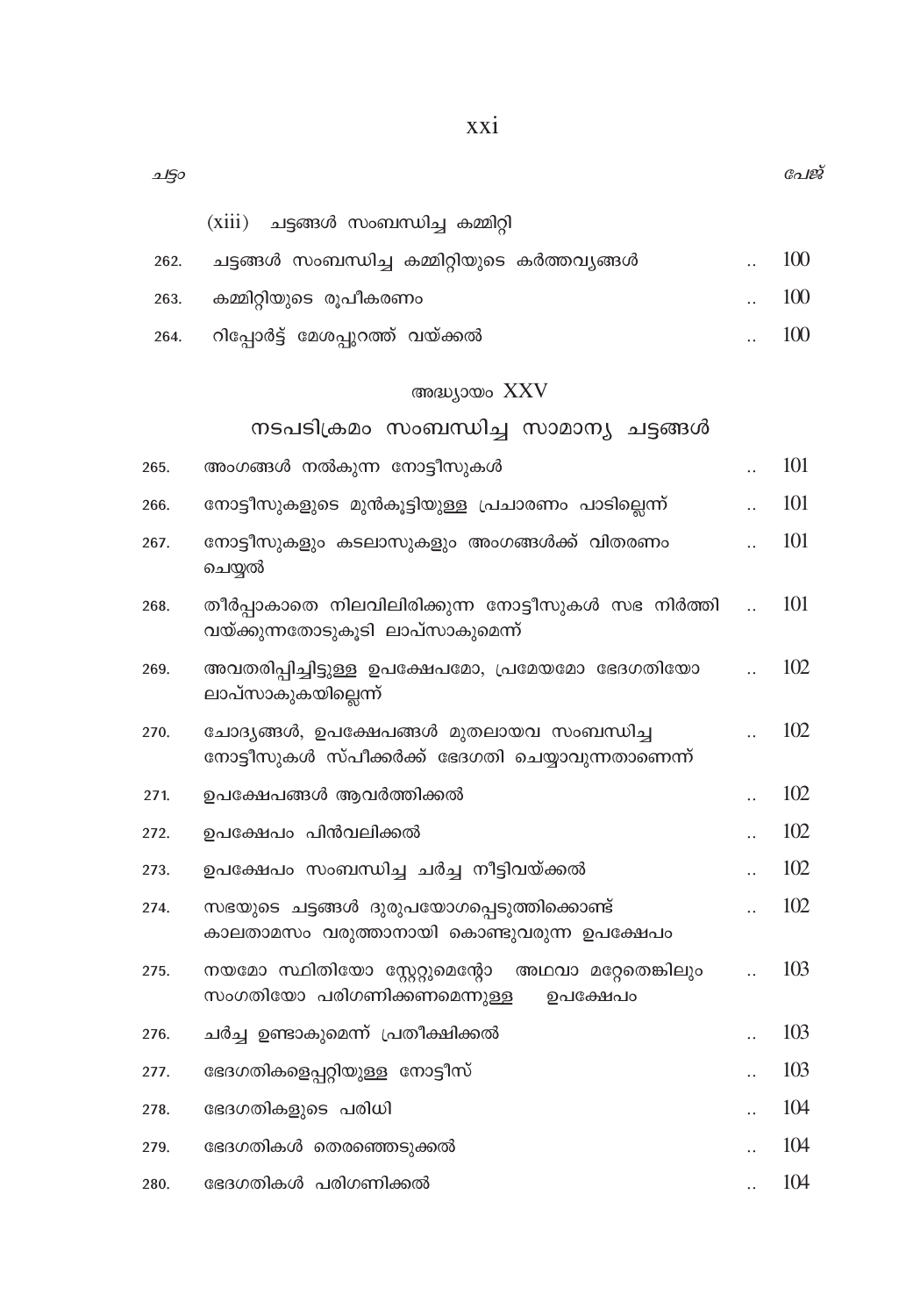| 2150 |                                                                                                                               |                      | പേജ് |
|------|-------------------------------------------------------------------------------------------------------------------------------|----------------------|------|
| 281. | സഭയിൽ ഹാജരുണ്ടായിരിക്കുമ്പോൾ അംഗങ്ങൾ<br>അനുസരിക്കേണ്ട ചട്ടങ്ങൾ                                                                |                      | 104  |
| 282. | സ്പീക്കർ വിളിക്കുമ്പോൾ അംഗം സംസാരിക്കേണ്ടതാണെന്ന്                                                                             |                      | 105  |
| 283. | സഭയെ അഭിസംബോധന ചെയ്യേണ്ട രീതി                                                                                                 |                      | 105  |
| 284. | സംസാരിക്കുമ്പോൾ അനുസരിക്കേണ്ട ചട്ടങ്ങൾ                                                                                        |                      | 105  |
| 285. | ഒരാൾക്കെതിരായുള്ള ആരോപണം സംബന്ധിച്ച<br>നടപടിക്രമം                                                                             |                      | 106  |
| 286. | ചോദ്യങ്ങൾ സ്പീക്കർ മുഖേന ചോദിക്കേണ്ടതാണെന്ന്                                                                                  | $\ddot{\phantom{a}}$ | 106  |
| 287. | അസംഗത്വവും ആവർത്തനവും                                                                                                         |                      | 107  |
| 288. | വ്യക്തിപരമായ വിശദീകരണം                                                                                                        |                      | 107  |
| 289. | പ്രസംഗങ്ങളുടെ ക്രമവും മറുപടി പറയുവാനുള്ള<br>അവകാശവും                                                                          |                      | 107  |
| 290. | അവതാരകന്റെ മറുപടിയോടുകൂടി ചർച്ച<br>അവസാനിപ്പിക്കുമെന്ന്                                                                       |                      | 107  |
| 291. | സ്പീക്കർ സഭയെ അഭിസംബോധന ചെയ്യൽ                                                                                                | $\ddot{\phantom{a}}$ | 107  |
| 292. | സ്പീക്കർ എഴുന്നേൽക്കുമ്പോഴുള്ള നടപടിക്രമം                                                                                     | $\ddot{\phantom{a}}$ | 108  |
| 293. | ഉപക്ഷേപങ്ങളുടെ സമാപനം                                                                                                         |                      | 108  |
| 294. | ചർച്ച പരിമിതപ്പെടുത്തൽ                                                                                                        |                      | 108  |
| 295. | ഏതു കടലാസുകളെപ്പറ്റി എടുത്തുപറയുന്നുവോ<br>ആ കടലാസുകൾ മേശപ്പുറത്ത് വയ്ക്കേണ്ടതാണെന്ന്                                          |                      | 108  |
| 296. | മേശപ്പുറത്തു വയ്ക്കുന്ന കടലാസുകൾ കൈകാര്യം<br>ചെയ്യൽ                                                                           |                      | 109  |
| 297. | മന്ത്രി, തനിക്കു നൽകപ്പെട്ട ഉപദേശമോ അഭിപ്രായമോ<br>ഏത് മാർഗ്ഗത്തിൽ കൂടിയാണ് കിട്ടിയത് എന്നത്<br>വെളിവാക്കുമ്പോഴുള്ള നടപടിക്രമം |                      | 109  |
| 298. | സഭയുടെ തീരുമാനം ലഭിക്കുവാനുള്ള നടപടിക്രമം                                                                                     |                      | 109  |
| 299. | പ്രശ്നം നിർദ്ദേശിക്കുകയും വോട്ടിനിടുകയും ചെയ്യൽ                                                                               | $\ddot{\phantom{a}}$ | 109  |
| 300. | മന്ത്രി ചെയ്യുന്ന പ്രസ്താവന                                                                                                   | $\ddot{\phantom{a}}$ | 109  |
| 301. | ഡിവിഷൻ                                                                                                                        |                      | 109  |
| 302. | അംഗം പുറത്തുപോകുവാൻ ആജ്ഞാപിക്കുന്നതിനുള്ള<br>അധികാരം                                                                          |                      | 110  |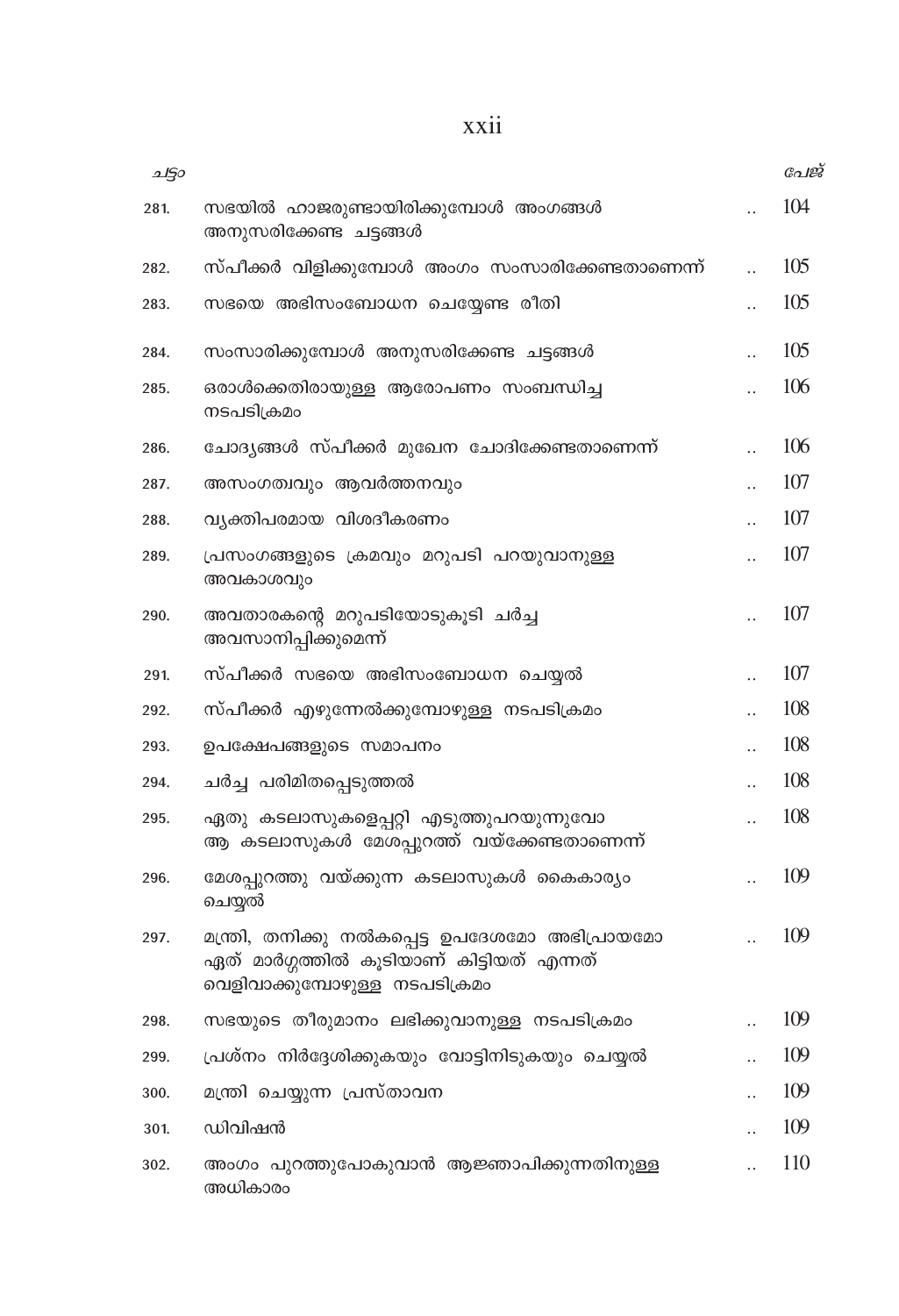| 250  |                                                                         | പേജ് |
|------|-------------------------------------------------------------------------|------|
| 303. | ക്രമപ്രശ്നങ്ങളും അതിന്മേലുള്ള തീരുമാനങ്ങളും                             | 110  |
| 304. | ക്രമപ്രശ്നമല്ലാത്ത സംഗതി ഉന്നയിക്കൽ                                     | 111  |
| 305. | സഭയിലെ ഭാഷ                                                              | 112  |
| 306. | നടപടികളുടെ റിപ്പോർട്ട്                                                  | 112  |
| 307. | ചർച്ചകളിൽ നിന്ന് വാക്കുകൾ നീക്കം ചെയ്യൽ                                 | 112  |
| 308. | സെക്രട്ടറിയുടെ കർത്തവ്യങ്ങൾ                                             | 112  |
| 309. | സഭാംഗങ്ങളല്ലാത്തവരുടെ പ്രവേശനം                                          | 113  |
| 310. | സഭാംഗങ്ങളല്ലാത്തവരെ പുറത്താക്കൽ                                         | 113  |
| 311. | സഭാംഗങ്ങളല്ലാത്തവരെ നീക്കം ചെയ്യുകയും<br>കസ്റ്റഡിയിൽ വയ്ക്കുകയും ചെയ്യൽ | 113  |
| 312. | അസംബ്ലി ചേമ്പർ ഉപയോഗിക്കൽ                                               | 114  |
| 313. | ചട്ടങ്ങൾ സസ്പെന്റ് ചെയ്യൽ                                               | 114  |
| 314. | ശിഷ്ടാധികാരങ്ങൾ                                                         | 114  |
|      | പട്ടിക                                                                  |      |
|      | ഹർജികളുടെ മാതൃകാ ഫോറം<br>ഒന്നാം പട്ടിക<br>:                             | 115  |

| $0.11700 \pm 0.001$ | And concertains and conference of the con-                                                               |     |
|---------------------|----------------------------------------------------------------------------------------------------------|-----|
| രണ്ടാം പട്ടിക       | ഹർജി ലഭിച്ച വിവരം സെക്രട്ടറി റിപ്പോർട്ട്<br>ചെയ്യാനുള്ള മാതൃകാ ഫാറം                                      | 116 |
| മുന്നാം പട്ടിക      | അംഗത്തെ അറസ്റ്റ് ചെയ്യുക, തടവിലാക്കുക …<br>തുടങ്ങിയവ സംബന്ധിച്ച അറിയിപ്പ് നൽകു<br>ന്നതിനുള്ള മാതൃകാ ഫാറം | 117 |
| നാലാം പട്ടിക        | പൊതുമേഖലാ സ്ഥാപനങ്ങളുടെ പട്ടിക                                                                           | 119 |
| അഞ്ചാം പട്ടിക       | സബ്ജക്റ്റ് കമ്മിറ്റികൾ                                                                                   | 126 |
|                     |                                                                                                          |     |

### അനുബന്ധം I

 $\therefore$  130 കേരള നിയസഭയുടെ നടപടിക്രമവും കാര്യനിർവ്വഹണവും സംബന്ധിച്ച ചട്ടങ്ങൾ പ്രകാരം ബഹുമാനപ്പെട്ട സ്പീക്കർ പുറപ്പെടുവിച്ച നിർദ്ദേശങ്ങൾ

### അനുബന്ധം II

|  | കേരള നിയമസഭാംഗങ്ങൾക്കുള്ള പെരുമാറ്റചട്ടം |  |  |  |  |  |
|--|------------------------------------------|--|--|--|--|--|
|--|------------------------------------------|--|--|--|--|--|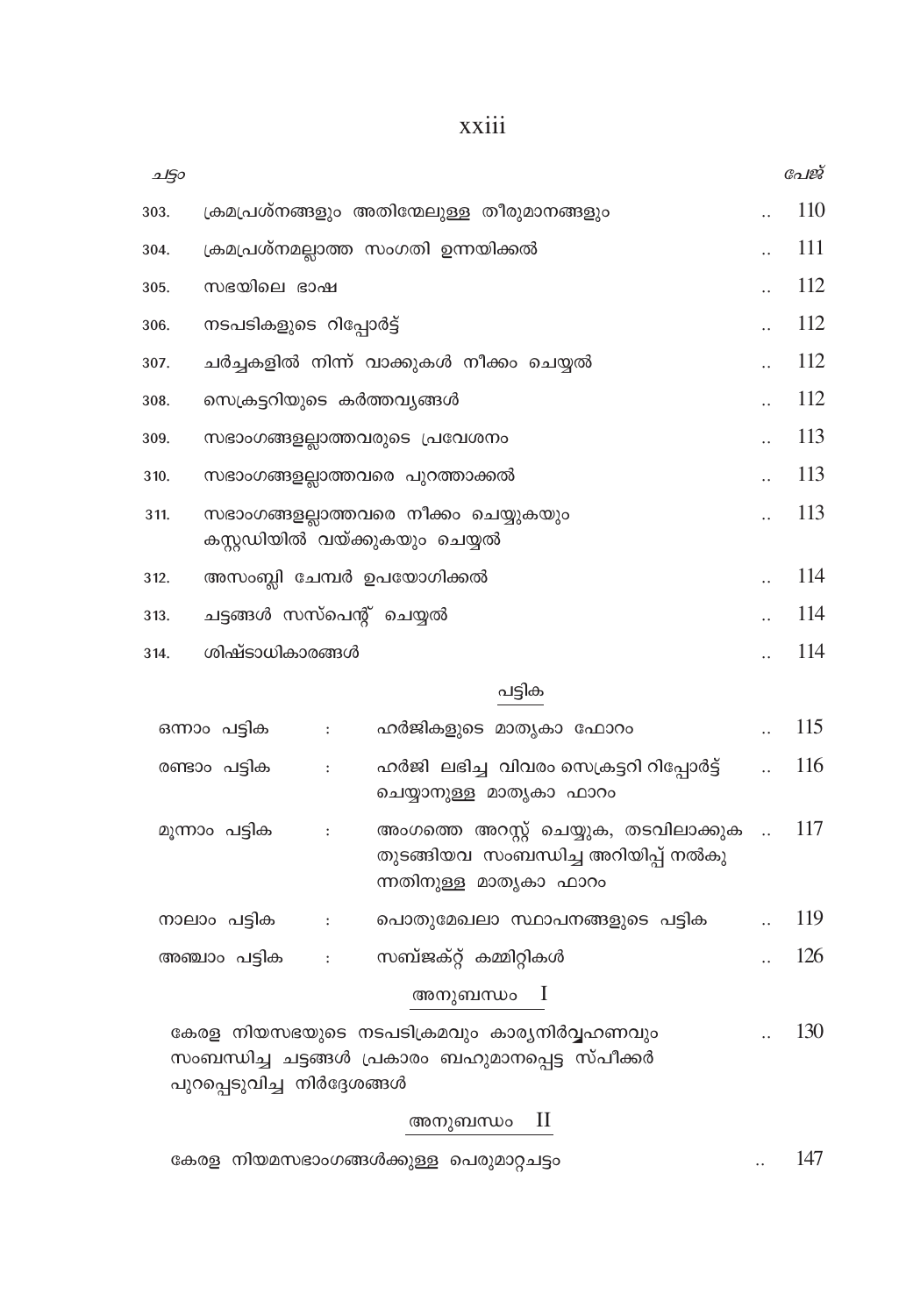## കേരള നിയമസഭയുടെ നടപടിക്രമവും കാര്യനിർവ്വഹണവും സംബന്ധിച്ച ചട്ടങ്ങൾ

അദ്ധ്യായം I

ചുരുക്കപ്പേരും നിർവ്വചനങ്ങളും

1. ചുരുക്കപ്പേരും ആരംഭവും.—(1) ഈ ചട്ടങ്ങൾക്ക് "കേരള നിയമസഭയുടെ നടപടിക്രമവും കാര്യനിർവ്വഹണവും സംബന്ധിച്ച ചട്ടങ്ങൾ'' എന്നു പേർ പറയാം.

(2) ഗസറ്റിൽ പ്രസിദ്ധപ്പെടുത്തുന്ന തീയതിയിൽ അവ പ്രാബല്യത്തിൽ വരുന്നതാണ്.

2. നിർവ്വചനങ്ങൾ.—(1) ഈ ചട്ടങ്ങളിൽ,—"അസംബ്ളി" (സഭ) എന്നാൽ, കേരള ലെജിസ്റ്റേറ്റീവ് അസംബ്ലി (കേരള നിയമസഭ) എന്നർത്ഥമാകുന്നു ;

"ബുളളററിൻ" എന്നാൽ, (എ) അസംബ്ലിയുടെ ഓരോ യോഗത്തിന്റെയും നടപടിയുടെ ഒരു സംക്ഷിപ്ത വിവരണവും;

(ബി) അസംബ്ലിയുടെ പ്രവർത്തനത്തെ സംബന്ധിക്കുന്നതോ അതുമായി ബന്ധപ്പെടുന്നതോ ആയ ഏതെങ്കിലും സംഗതിയെയോ അല്ലെങ്കിൽ സ്പീക്കറുടെ അഭിപ്രായത്തിൽ അതിൽ ഉൾപ്പെടുത്താവുന്ന മററു സംഗതിയെയോ സംബന്ധിച്ചുള്ള വിവരവും അടങ്ങിയ അസംബ്ളി ബുള്ളററിൻ എന്നർത്ഥമാകുന്നു ;

''ഭരണഘടന'' എന്നാൽ, ഇൻഡ്യൻ ഭരണഘടന എന്നർത്ഥമാകുന്നു ;

"ഡെപ്യൂട്ടി സ്പീക്കർ" എന്നാൽ, ഭരണഘടന 178-ാം വകുപ്പുപ്രകാരം ഡെപ്യൂട്ടി സ്പീക്കറുടെ ഔദ്യോഗിക സ്ഥാനം വഹിക്കുന്ന ആൾ എന്നർത്ഥമാകുന്നു ;

"ധനകാര്യമന്ത്രി" എന്നാൽ, ധനകാര്യത്തിന്റെ ചുമതല വഹിക്കുന്ന മന്ത്രി എന്നർത്ഥമാകുന്നതും, ധനകാര്യ മന്ത്രിയുടെ ചുമതലകൾ നിർവ്വഹിക്കുന്ന ഏതൊരു മന്ത്രിയും അതിൽ ഉൾപ്പെടുന്നതുമാകുന്നു ;

"ഗസററ്" എന്നാൽ, കേരള ഗവൺമെന്റ് ഗസററ് എന്നർത്ഥമാകുന്നു ;

"സഭാനേതാവ്" എന്നാൽ, സഭയിലെ ഒരംഗമാണെങ്കിൽ മുഖ്യമന്ത്രിയെന്നോ അഥവാ സഭയിലെ ഒരംഗമായിരിക്കുകയും സഭാ നേതാവായി പ്രവർത്തിക്കാൻ മുഖ്യമന്ത്രി നാമനിർദ്ദേശം ചെയ്യുകയും ചെയ്യുന്ന ഒരു മന്ത്രിയെന്നോ അർത്ഥമാകുന്നു : 461/2021.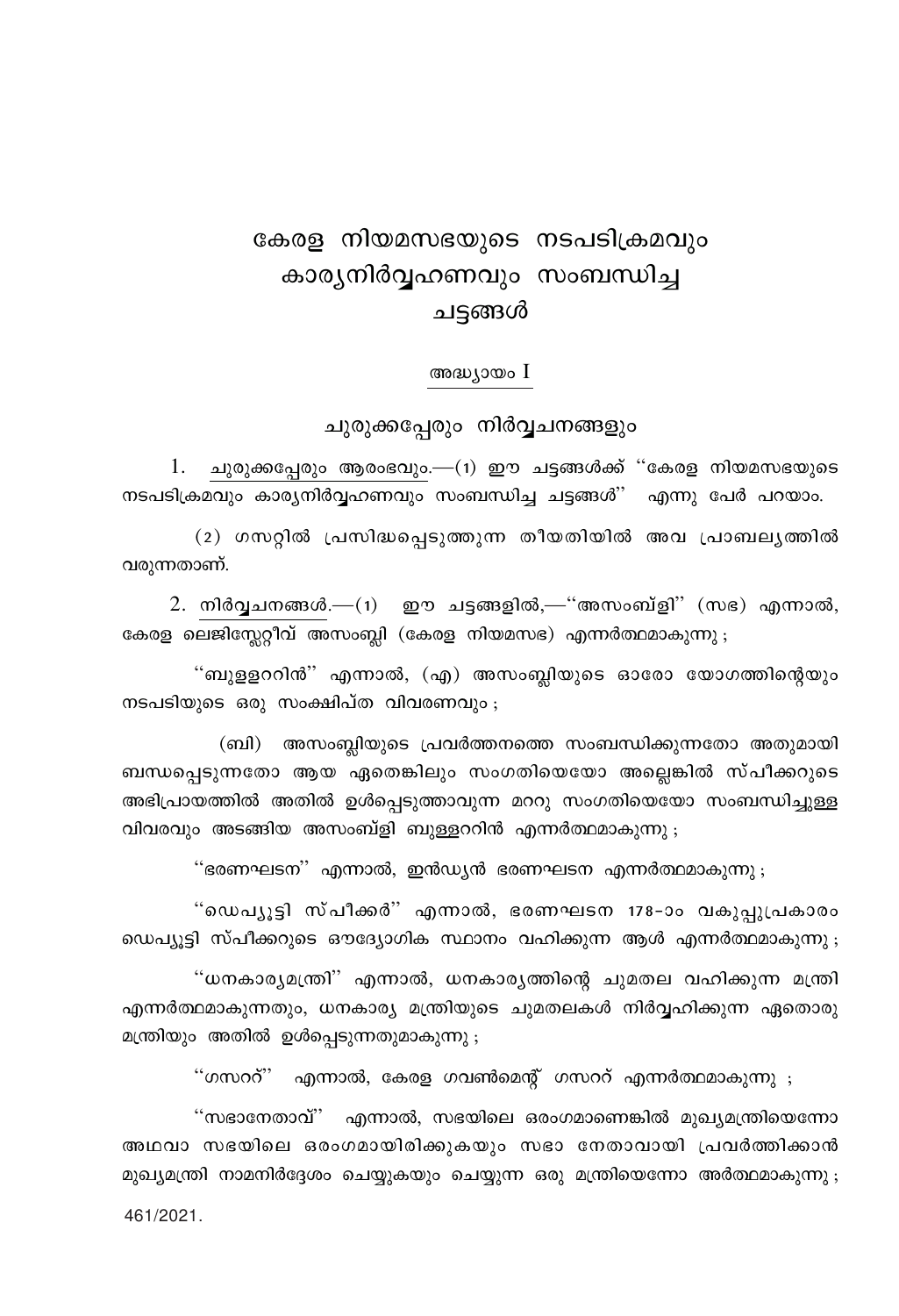"പ്രതിപക്ഷനേതാവ് " എന്നാൽ, പ്രതിപക്ഷത്തെ ഏററവും വലിയ കക്ഷിയുടെ നേതാവായിരിക്കുകയും അപ്രകാരമാണെന്ന് സ്പീക്കർ അംഗീകരിക്കുകയും ചെയ്ത<sup>്</sup>നേതാവ് എന്നർത്ഥമാകുന്നു .

"നിയമസഭാ കമ്മിററി" എന്നാൽ, അസംബ്ലി നിയമിക്കുകയോ, തിരഞ്ഞെടു .<br>കുകയോ അലെങ്കിൽ സ്പീക്കർ നാമനിർദേശ്ം ചെയ്യുക്യോ ചെയ്യുന്നതും സ്പീക്കറുടെ നിർദേശപ്രകാരം പ്രവർത്തിക്കുകയും ഈ ചട്ടങ്ങൾ പ്രകാരം മററുതരത്തിൽ വൃവസ്ഥ ചെയ്തിട്ടില്ലാത്തപക്ഷം അസംബ്ലിക്കോ സ്പീക്കർക്കോ റിപ്പോർട്ടു സമർപ്പിക്കുകയും ചെയ്യുന്നതുമായ കമ്മിററി എന്നര്ത്ഥമാകുന്നു .

''ലെജിസ്ലേച്ചർ കോംപ്ലക്സ്' എന്നാൽ, ലെജിസ്ലേച്ചർ കെട്ടിടങ്ങളുടെ മതിൽകെട്ടി നുള്ളിലുള്ള എല്ലാ കെട്ടിടങ്ങളും അവയ്ക്കുചുറ്റുമുള്ള സ്ഥലങ്ങളും എന്നർത്ഥമാകു ന്നതും ഉൾപ്പെടുന്നതുമാകുന്നു ;

"അംഗം" എന്നാൽ, അസംബ്ലിയിലെ (സഭയിലെ) ഒരു അംഗം എന്നർത്ഥമാകുന്നു ;

''ബില്ലിന്റെ ചുമതല വഹിക്കുന്ന അംഗം'' എന്നാൽ, ഗവൺമെന്റ് ബില്ലിന്റെ സംഗതിയിൽ് ഏതെങ്കിലും മന്ത്രിയെന്നും, മറ്റേതെങ്കിലും സംഗതിയിൽ ബിൽ് അവതരിപ്പിച്ച അംഗമെന്നും അർത്ഥമാകുന്നു ;

"മന്ത്രി" എന്നാൽ, മന്ത്രിസഭയിലെ ഒരംഗമെന്നർത്ഥമാകുന്നു ;

 $\mathsf{H}^{\mathsf{H}}$ ്ഓൺലൈൻ $^{\mathsf{H}}$  എന്നാൽ കേരള നിയമസഭ നൽകുന്ന ഡിജിറ്റൽ പ്ലാറ്റ്ഫോമിലൂടെ ലോഗിൻ ക്രഡൻഷ്യലുകൾ ഉപയോഗിച്ച് എവിടെവച്ചും ഏതു സമ .<br>യ്ത്തും സമർപ്പിച്ചതോ അല്ലെങ്കിൽ വീണ്ടെടുത്തതോ ആയ് വിവരങ്ങൾ/രേഖകൾ എന്നർത്ഥമാകുന്നു.]

 $2\lceil$ ''അസംബ്ലി പരിസരങ്ങൾ'' എന്നാൽ, നിയമസഭാ കോംപ്ലക്സിന്റെയും സാമാജി കരുടെ ഹോസ്റ്റലിന്റെയും ചുറ്റുമതിലിനുള്ളിലുള്ള എല്ലാ കെട്ടിടങ്ങളും അവയെ ചുറ്റിയുള്ള സ്ഥലങ്ങളും എന്നർത്ഥമാകുന്നതും ഉൾപ്പെടുന്നതുമാകുന്നു. ഇത്, സാമാജി ക്രുടെ ഹോസ്റ്റലിൽ നിന്നും സ്റ്റേഡിയം ഗേറ്റ് (നമ്പർ IV) ലേക്കു നയിക്കുന്ന റോഡും ഗേറ്റ് നമ്പർ II B-ൽ നിന്നും 6 മീറ്ററും കിഴക്കോട്ടുള്ള സെറിമോണിയൽ ഗേറ്റിൽ നിന്നും 18 മീറ്ററും ആയ പരിധിയ്ക്കുള്ളിലെ മുൻവശത്തെ പ്രദേശം ഉശ്പ്പെടെയുള്ള് നിയമസഭാ കോംപ്ലക്സിലേക്കുള്ള പ്രവേശനഭാഗങ്ങളും ഗവൺമെന്റ് സെക്രട്ടേറിയറ്റ് കെട്ടിടങ്ങളിലെ പഴയ അസംബ്ലി ചേമ്പറും സ്പീക്കർ അതതു സമയം വിനിർദ്ദേശിയ്ക്കാവുന്ന അങ്ങനെയുള്ള മറ്റു സ്ഥലങ്ങളും എന്നുകൂടി അർത്ഥമാകുന്നതും ഉൾപ്പെടുന്നതുമാകുന്നു ;]

"അനൗദ്യോഗിക അംഗം" എന്നാൽ, മന്ത്രി അല്ലാത്ത ഒരംഗം എന്നർത്ഥമാകുന്നു ;

"സെക്രട്ടറി" എന്നാൽ, നിയമസഭാ സെക്രട്ടറി എന്നർത്ഥമാകുന്നതും സെക്രട്ടറിയുടെ ചുമതലകൾ തൽക്കാലം നിർവ്വഹിക്കുന്ന ഏതൊരാളും അതിൽ ഉൾപ്പെടുന്നതുമാകുന്നു ;

"നിയമസഭാ സമ്മേളനകാലം" എന്നാൽ, അസംബ്ലി കൂടുന്നത് മുതൽ അത് അവസാനിപ്പിക്കുന്നതുവരെയുള്ള മുഴുവൻ കാലം എന്നർത്ഥമാകുന്നു ;

 $1$ 2021 ഫെബ്രുവരി 8-ലെ ബുള്ളറ്റിൻ ഭാഗം 2 നമ്പർ 967 പ്രകാരം ചേർത്തത്.

 $^2$  2010 മാർച്ച് 31-ലെ ബുള്ളറ്റിൻ ഭാഗം 2 നമ്പർ 651 പ്രകാരം പകരം ചേർത്തത്.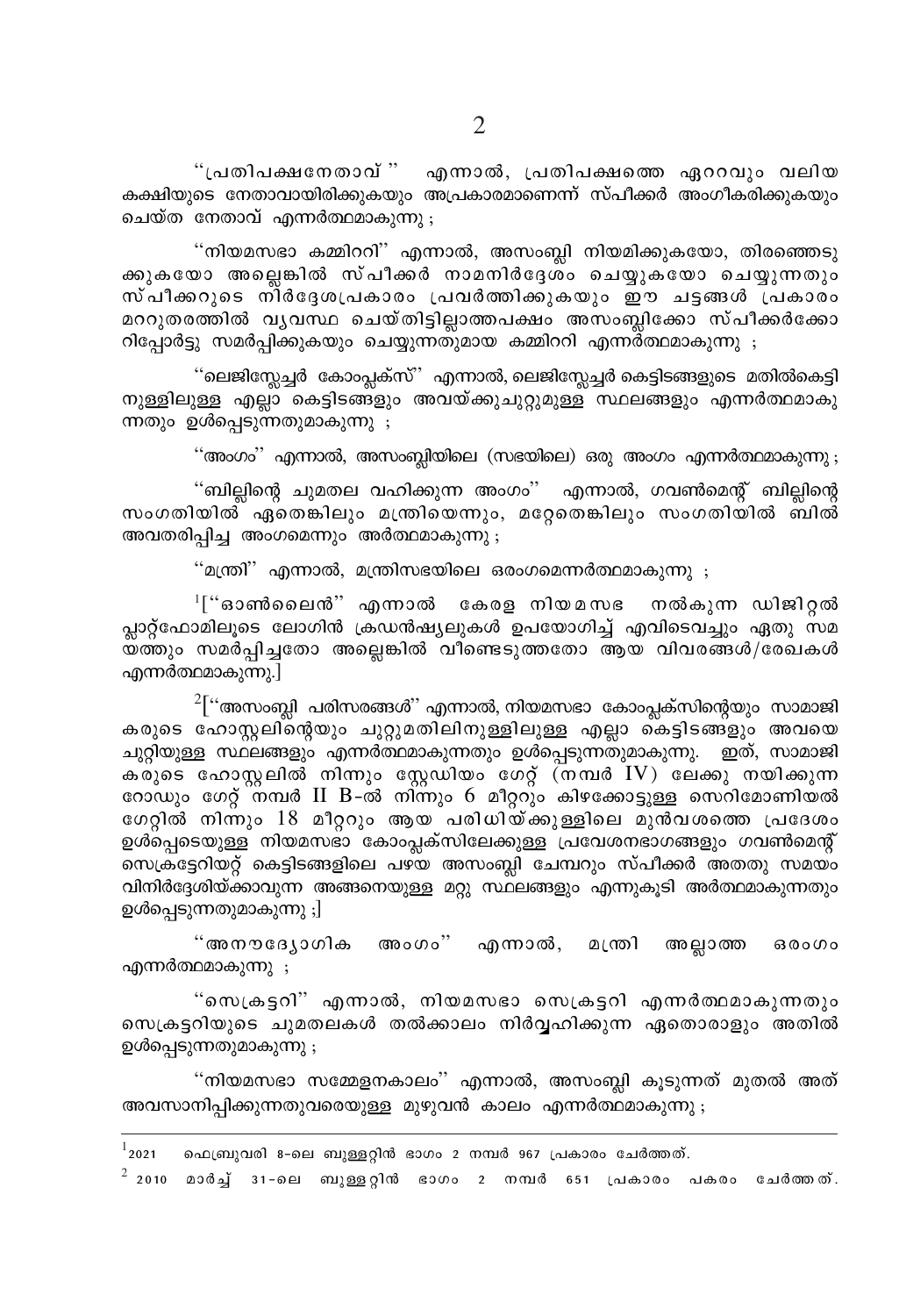"സ്പീക്കർ" എന്നാൽ, ഭരണഘടന 178-ാം വകുപ്പുപ്രകാരം സ്പീക്കറുടെ ഔദ്യോഗിക സ്ഥാനം വഹിക്കുന്ന ആൾ എന്നർത്ഥമാകുന്നു ;

"മേശ" എന്നാൽ, സഭയിലെ മേശ എന്നർത്ഥമാകുന്നു ;

 $(2)$  ഭരണഘടനയിലും കൂടാതെ ഈ ചട്ടങ്ങളിലും ഉപയോഗിച്ചിട്ടുള്ള വാക്കുകൾക്കും പ്രയോഗങ്ങൾക്കും, സന്ദർഭം മററു പ്രകാരത്തിൽ ആവശ്യപെടാ ത്തപക്ഷം. ഭരണഘടനയിൽ അവയ്ക്ക് നൽകിയിട്ടാള് അർത്ഥമ്പണ്ടായിരിക്കുന്നതാണ്.

(3) പൂർണ്ണദിവസങ്ങൾ കണക്കാക്കുമ്പോൾ ഞായറാഴ്ചയും ഒഴിവു ദിവസങ്ങളും ഒഴിവാക്കിയിട്ടില്ല എന്നാൽ യോഗം ചേരുന്ന ദിവസവും സെക്രട്ടറിക്ക് നോട്ടീസ് കിട്ടുന്ന ദിവസവും ഒഴിവാക്കപ്പെട്ടിരിക്കുന്നു.

#### അദ്ധ്യായം II

അംഗങ്ങൾക്കുള്ള സമൻസ്, ഇരിപ്പിടം, സത്യപ്രതിജ്ഞ അഥവാ സത്യവാചകം, അംഗങ്ങളുടെ ഹാജർ പട്ടിക എന്നിവ

അംഗങ്ങൾക്ക് സമൻസ് അയയ്ക്കൽ.—(1) നിയമസഭാ സമ്മേളനത്തിനുള്ള 3. തീയതിയ<mark>ും സമയവും സ്ഥലവും പ്രത്യേകം</mark> കാണിച്ചുകൊണ്ട് സെക്രട്ടറി ഓരോ അംഗത്തിനും സമൻസ് അയയ്ക്കേണ്ടതാണ്.

 $\frac{1}{2}$  (2) ഉപചട്ടം (1) പ്രകാരമുള്ള സമൻസ്, സാധാരണയായി, അങ്ങനെ പ്രത്യേകം കാണിച്ചിട്ടുള്ള തീയതിക്ക് 15 ദിവസങ്ങൾക്ക് മുൻപ് അയയ്ക്കേണ്ടതാണ് :]

എന്നാൽ, ഹ്രസ്വകാലത്തേക്കുള്ള നോട്ടീസ് കൊണ്ടോ അടിയന്തിരമായോ ഒരു സമ്മേളനം വിളിച്ചുകൂട്ടുമ്പോൾ, ഓരോ അംഗത്തിനും വെവ്വേറെ സമൺസ് അയയ്ക്കേണ്ടതില്ലാത്തതും, എന്നാൽ സമ്മേളനത്തിന്റെ തീയതിയും സ്ഥലവും സംബന്ധിച്ച പ്രഖ്യാപനം ഗസറ്റിൽ പ്രസിദ്ധപ്പെടുത്തേണ്ടതും പത്രങ്ങൾക്ക് നൽകേണ്ടതും അംഗങ്ങളെ  $^2$ [ഹ്രസ്ഥ സന്ദേശ സേവനം മുഖേനയോ (എസ്.എം.എസ്.) മറ്റേതെങ്കിലും ഇലക്ട്രോണിക് മാധ്യമം മുഖേനയോ] അറിയിക്കേണ്ടതും ആകുന്നു.

4. അംഗങ്ങൾക്ക് ഇരിപ്പിടം നിശ്ചയിക്കൽ.—സ്പീക്കർ നിശ്ചയിക്കുന്ന ക്രമമനുസരിച്ച് അംഗങ്ങൾ ഉപവിഷ്ടരാകേണ്ടതാണ്.

5. സതൃപ്രതിജ്ഞ അഥവാ സതൃവാചകം.—ഭരണഘടനയുടെ 188-ാം <u>വകുപ്പനുസരിച്ച് നേരത്തെ സത്യപ്രതിജ്ഞയോ സത്യവാചകമോ ചൊല്ലി അതിൽ ഒപ്പ്</u> വച്ചിട്ടില്ലാത്ത അംഗത്തിന് സഭ യോഗം ചേരുന്നതിന്റെ ആരംഭത്തിലോ അല്ലെങ്കിൽ സെക്രട്ടറിക്ക് രേഖാമൂലം <sup>3</sup>[അല്ലെങ്കിൽ ഓൺലൈനായി] മുൻകൂട്ടി നോട്ടീസ് നൽകിയതിനുശേഷം സഭ യോഗം ചേർന്നിരിക്കുമ്പോൾ സ്പീക്കർ ഏതെങ്കിലും ദിവസം നിർദ്ദേശിക്കാവുന്ന മറ്റേതെങ്കിലും സമയത്തോ അപ്രകാരം ചെയ്യാവുന്നതാകുന്നു.

6. അംഗങ്ങളുടെ രജിസ്റ്റർ.—നിയമസഭാംഗങ്ങൾക്ക് ഒരു ഹാജർ പട്ടിക ഉണ്ടായിരിക്കേണ്ടതും, ഓരോ അംഗവും ഉപവിഷ്ടനാകുന്നതിനുമുമ്പ് സെക്രട്ടറിയുടെ സാന്നിദ്ധ്യത്തിൽ അതിൽ കൈയൊപ്പ് വയ്ക്കേണ്ടതുമാകുന്നു.

<sup>2010</sup> മാർച്ച് 31-ലെ ബുള്ളറ്റിൻ ഭാഗം 2 നമ്പർ 651 പ്രകാരം പകരം ചേർത്തത്.

 $\overline{a}$  2018 ജൂൺ 24-ലെ ബുള്ളറ്റിൻ ഭാഗം 2 നമ്പർ 517 പ്രകാരം പകരം ചേർത്തത്.

<sup>2021</sup> ഫെബ്രുവരി 8-ലെ ബുള്ളറ്റിൻ ഭാഗം 2 നമ്പർ 967 പ്രകാരം പകരം ചേർത്തത്.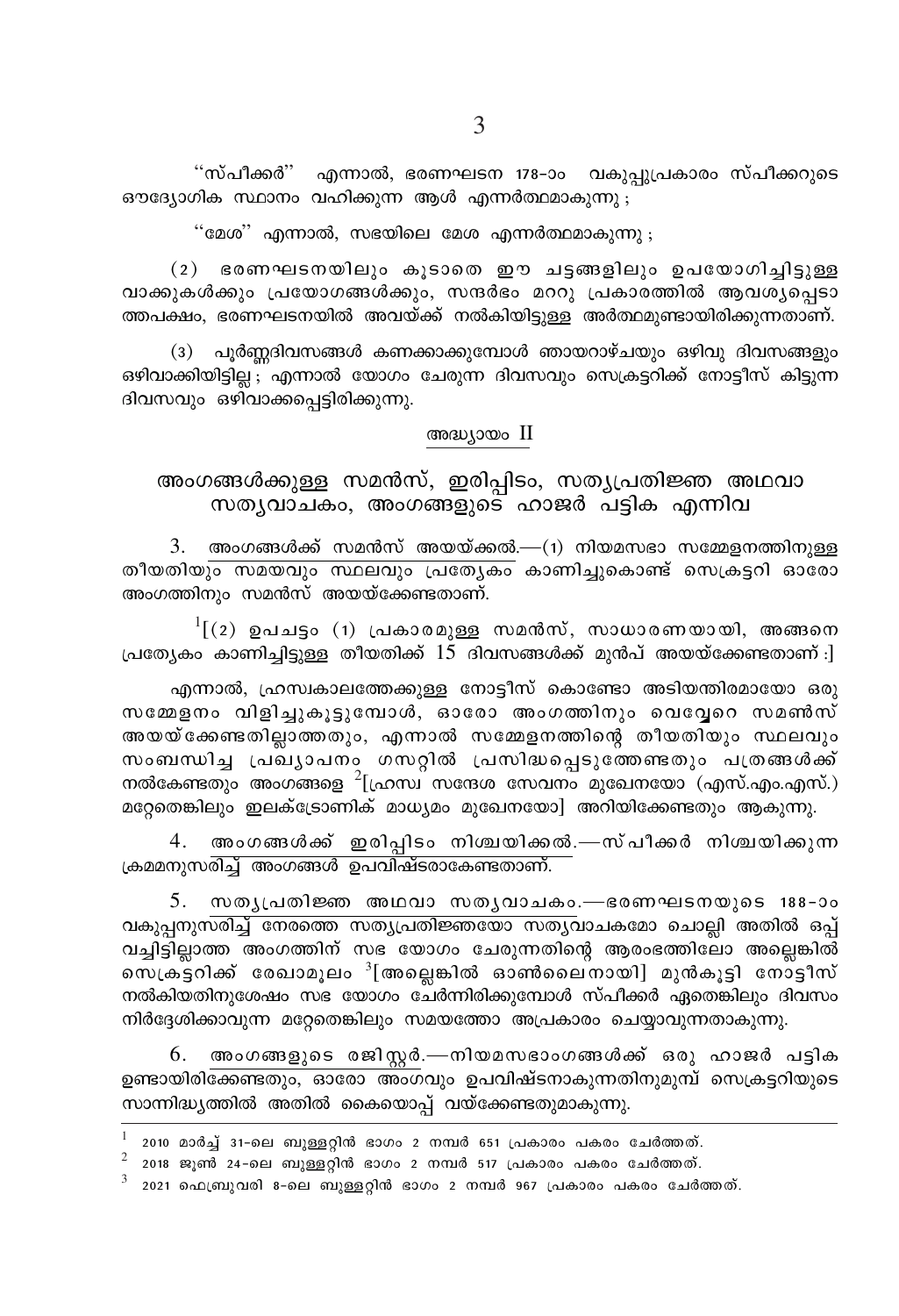#### അദ്ധ്യായം III

### സ്പീക്കറുടേയും ഡെപ്യൂട്ടി സ്പീക്കറുടേയും തെരഞ്ഞെടുപ്പും ചെയർമാൻമാരുടെ പാനലിലേക്കുള്ള നാമനിർദ്ദേശവും

 $7.$  നിയമസഭ സ്പീക്കറെ തെരഞ്ഞെടുക്കുന്നത്.—(1) ഗവർണ്ണർ നിശ്ചയിക്കാവുന്ന തീയതിയിൽ സ്പീക്കറുടെ തെരഞ്ഞെടുപ്പ് നടത്തേണ്ടതും, അങ്ങനെ നിശ്ചയിക്കുന്ന തീയതി സംബന്ധിച്ച നോട്ടീസ് സെക്രട്ടറി ഓരോ അംഗത്തിനും അയച്ചുകൊടുക്കേ ണ്ടതുമാണ്.

(2) അപ്രകാരം നിശ്ചയിക്കുന്ന തീയതിക്കു തലേദിവസം ഉച്ചയ്ക്കുമുമ്പ് ഏതു സമയത്തും, ഏതൊരംഗത്തിനും നിയമസഭാ സ്പീക്കറായി തെരഞ്ഞെടു ക്കപ്പെടാൻ വേറൊരംഗത്തെ നാമനിർദ്ദേശം ചെയ്തുകൊണ്ട് രേഖാമൂലമുള്ള നോട്ടീസ് സെക്രട്ടറിക്ക് നൽകാവുന്നതും, നോട്ടീസ് മൂന്നാമതൊരംഗം പിൻതാങ്ങിയിരിക്കേണ്ടതും, തെരഞ്ഞെടുക്കപ്പെടുകയാണെങ്കിൽ സ്പീക്കറായി സേവനമനുഷ്ഠിക്കാൻ താൻ ഒരുക്കമാണെന്നുള്ളതിലേക്ക് നാമനിർദ്ദേശം ചെയ്യപ്പെട്ട ആൾ രേഖാമൂലം നൽകുന്ന സമ്മതം കൂടി അതോടൊപ്പം ഉണ്ടായിരിക്കേണ്ടതുമാകുന്നു :

എന്നാൽ, ഒരംഗം തന്റെ പേരുതന്നെ നിർദ്ദേശിച്ചുകൊണ്ടുള്ള നാമനിർദ്ദേ ശത്തെ പിൻതാങ്ങുകയോ അല്ലെങ്കിൽ ഒന്നിലധികം നാമനിർദേശങ്ങൾ നടത്തുകയോ പിൻതാങ്ങുകയോ ചെയ്യുവാൻ പാടുള്ളതല്ല.

(3) യഥാവിധി നാമനിർദ്ദേശം ചെയ്യപ്പെട്ട അംഗങ്ങളുടെ പേരുകൾ അവരുടെ പേർ നിർദ്ദേശിച്ചവരുടേയും പിൻതാങ്ങിയവരുടേയും പേരുകൾ സഹിതം ഭരണഘടന 180 (1)-ാം വകുപ്പുപ്രകാരം ആദ്ധ്യക്ഷം വഹിക്കുന്ന ആൾ സഭയെ വായിച്ചു നാമനിർദ്ദേശം കേൾപ്പിക്കേണ്ടതും, അപ്രകാരം ഒരംഗത്തെ **200002** ചെയ്തിട്ടുള്ളുവെങ്കിൽ ആ അംഗത്തെ തെരഞ്ഞെടുത്തതായി പ്രഖ്യാപിക്കേണ്ടതും ആണ്. ഒന്നിലധികം അംഗങ്ങളെ അപ്രകാരം നാമനിർദ്ദേശം ചെയ്തിട്ടുണ്ടെങ്കിൽ, സഭ ബാലറ്റുമൂലം സ്പീക്കറെ തെരഞ്ഞെടുക്കാൻ നടപടി തുടങ്ങേണ്ടതാണ്.

(4) (3)-ാം ഉപചട്ടത്തിന്റെ ആവശ്യങ്ങൾക്കായി, ഒരംഗത്തെ, അദ്ദേഹവും അദ്ദേഹത്തിന്റെ പേർ നിർദ്ദേശിച്ച ആളും പിൻതാങ്ങിയ ആളും ആദ്ധ്യക്ഷം വഹിക്കുന്ന ആൾ പേരു വായിക്കുന്നതിനു മുൻപ് സഭയിലെ അംഗങ്ങളായി സതൃപ്രതിജ്ഞ ചെയ്യുകയോ സത്യവാചകം ചൊല്ലുകയോ ചെയ്തിട്ടില്ലെങ്കിൽ, യഥാവിധി നാമനിർദ്ദേശം ചെയ്തിട്ടുള്ളതായോ അല്ലെങ്കിൽ അദ്ദേഹത്തിന് വോട്ടുചെയ്യാൻ അവകാശമുള്ളതായോ കരുതുവാൻ പാടില്ലാത്തതാകുന്നു.

(5) രണ്ടിലധികം സ്ഥാനാർത്ഥികളെ നാമനിർദ്ദേശം ചെയ്തിരിക്കുകയും ആദ്യത്തെ ബാലററിൽ ഒരു സ്ഥാനാർത്ഥിക്കും മറ്റു സ്ഥാനാർത്ഥികൾക്ക് മൊത്തമായി കിട്ടിയ വോട്ടിൽ കൂടുതൽ കിട്ടിയിട്ടില്ലാതിരിക്കുകയും ചെയ്യുന്നപക്ഷം, ഏററവും കുറവായി വോട്ടു ലഭിച്ച ആളെ തെരഞ്ഞെടുപ്പിൽ നിന്നും ഒഴിവാക്കേണ്ടതും, ഒരു സ്ഥാനാർത്ഥിക്ക്, അതതു സംഗതിപോലെ, ബാക്കിയുള്ള സ്ഥാനാർത്ഥികളെക്കാൾ അല്ലെങ്കിൽ ബാക്കിയുള്ള സ്ഥാനാർത്ഥികൾക്ക് മൊത്തമായി ലഭിക്കുന്ന വോട്ടുകളേക്കാൾ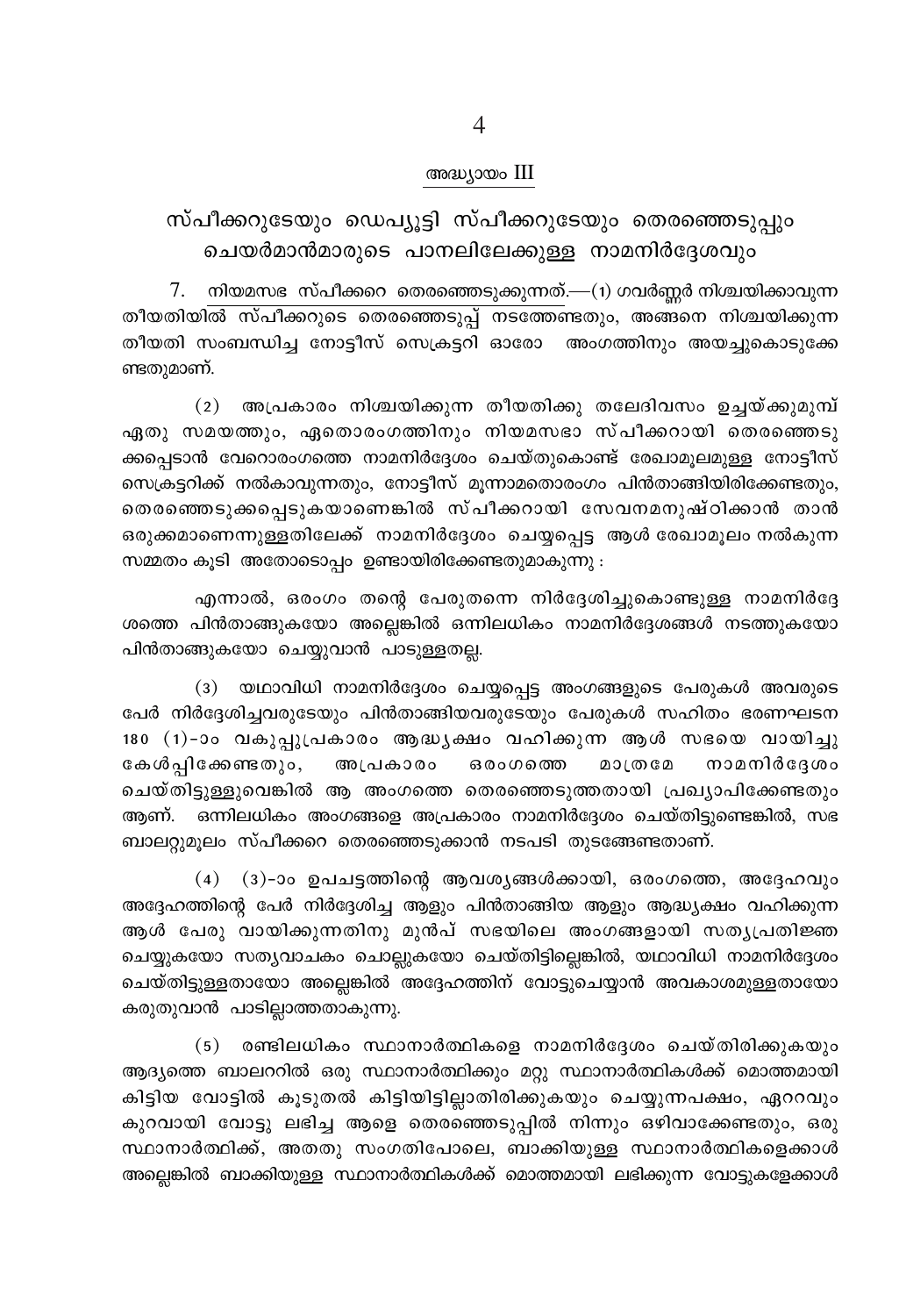കൂടുതൽ വോട്ടുകൾ ലഭിക്കുന്നതുവരെ ഓരോ ബാലററിലും ഏററവും കുറവായി വോട്ടുലഭിക്കുന്ന സ്ഥാനാർത്ഥിയെ തെരഞ്ഞെടുപ്പിൽനിന്ന് ഒഴിവാക്കിക്കൊണ്ട് ബാലറ്റ് തുടർന്ന് നടത്തേണ്ടതുമാകുന്നു.

(6) ഏതെങ്കിലും ബാലറ്റിൽ ഏതെങ്കിലും രണ്ടോ അതിലധികമോ സ്ഥാനാർത്ഥികൾക്ക് വോട്ടുകൾ തുല്യമായി ലഭിക്കുകയും, (5)-ാം ഉപചട്ടപ്രകാരം അവരിലൊരാളെ തെരഞ്ഞെടുപ്പിൽനിന്ന് ഒഴിവാക്കേണ്ടി വരികയും ചെയ്യുന്നപക്ഷം, വോട്ട് തുല്യമായി വരുന്ന സ്ഥാനാർത്ഥികളിൽ ആരെയാണ് ഒഴിവാക്കേണ്ടതെന്നത് അന്ധ്യക്ഷം വഹിക്കുന്ന അം ൾ നിശ്ചയിക്കുന്ന പ്രകാരം നറുക്കിട് തീരുമാനിക്കേണ്ടതാകുന്നു.

(7) സഭയുടെ കാലാവധിക്കുള്ളിൽ സ്പീക്കർ സ്ഥാനം ഒഴിവു വരികയാണെങ്കിൽ, ഇതിനുമുൻപ് പ്രസ്താവിച്ചിട്ടുള്ള നടപടിക്രമമനുസരിച്ച് പുതിയ തെരഞ്ഞെടുപ്പ് നടത്തേണ്ടതാണ്.

ഡെപ്യൂട്ടി സ്പീക്കറുടെ തെരഞ്ഞെടുപ്പ് .—(1) സ്പീക്കർ നിശ്ചയിക്കാവുന്ന 8. തീയതിയിൽ ഡെപ്യൂട്ടി സ്പീക്കറുടെ തെരഞ്ഞെടുപ്പ് നടത്തേണ്ടതും, അപ്രകാരം നിശ്ചയിക്കുന്ന തീയതി സംബന്ധിച്ച നോട്ടീസ്, സെക്രട്ടറി ഓരോ അംഗത്തിനും അയച്ചുകൊടുക്കേണ്ടതുമാകുന്നു.

(2) അപ്രകാരം നിശ്ചയിക്കുന്ന തീയതിക്കു മുമ്പുവരുന്ന ദിവസം ഉച്ചയ്ക്കുമുമ്പ് ഏതുസമയത്തും ഏതൊരംഗത്തിനും, നിയമസഭാ ഡെപ്യൂട്ടി സ്പീക്കറായി തെരഞ്ഞെടുക്കപ്പെടാൻ വേറൊരംഗത്തെ നാമനിർദ്ദേശം ചെയ്തുകൊണ്ട് രേഖാമുലമുള്ള നോട്ടീസ് സെക്രട്ടറിക്ക് നൽകാവുന്നതും, നോട്ടീസ് മൂന്നാമതൊരംഗം പിന്താങ്ങിയിരിക്കേണ്ടതും, തെരഞ്ഞെടുക്കപ്പെട്ടാൽ ഡെപ്യൂട്ടി സ്പീക്കറായി സേവനമനുഷ്ഠിക്കാൻ താൻ ഒരുക്കമാണെന്നുള്ളതിലേക്ക് നാമനിർദ്ദേശം ചെയ്യപ്പെട്ട ആൾ രേഖാമുലം നൽകുന്ന സമ്മതംകുടി അതോടൊപ്പം ഉണ്ടായിരിക്കേണ്ടതുമാകുന്നു :

എന്നാൽ, ഒരംഗം തന്റെ പേരുതന്നെ നിർദ്ദേശിച്ചുകൊണ്ടുള്ള നാമനിർദ്ദേശത്തെ പിന്താങ്ങുകയോ അല്ലെങ്കിൽ ഒന്നിലധികം നാമനിർദ്ദേശങ്ങൾ നടത്തുകയോ പിന്താങ്ങുകയോ ചെയ്യുവാൻ പാടുള്ളതല്ല.

(3) യഥാവിധി നാമനിർദ്ദേശം ചെയ്യപ്പെട്ട അംഗങ്ങളുടെ പേര്, അവരുടെ പേരുകൾ നിർദ്ദേശിച്ചവരുടേയും പിന്താങ്ങിയവരുടേയും പേരുകൾ സഹിതം, സ്പീക്കർ സഭയെ വായിച്ചുകേൾപ്പിക്കേണ്ടതും അപ്രകാരം ഒരംഗത്തെ മാത്രമേ നാമനിർദ്ദേശം ചെയ്തിട്ടുള്ളുവെങ്കിൽ, ആ അംഗത്തെ തെരഞ്ഞെടുത്തതായി പ്രഖ്യാപിക്കേണ്ടതുമാണ്. അപ്രകാരം ഒന്നിലധികം അംഗങ്ങളെ നാമനിർദ്ദേശം ചെയ്തിട്ടുണ്ടെങ്കിൽ, സഭ ബാലറ്റുമൂലം ഡെപ്യൂട്ടി സ്പീക്കറെ തെരഞ്ഞെടുക്കാൻ നടപടി തുടരേണ്ടതാണ്.

 $(4)$  7-ാം ചട്ടം,  $(4)$ ,  $(5)$ ,  $(6)$  എന്നീ ഉപചട്ടങ്ങളിലെ വൃവസ്ഥകൾ അപ്രകാരമുള്ള തെരഞ്ഞെടുപ്പിന് ബാധകമാണ്.

(5) സഭയുടെ കാലാവധിക്കുള്ളിൽ ഡെപ്യൂട്ടി സ്പീക്കറുടെ സ്ഥാനം ഒഴിവു വരികയാണെങ്കിൽ, ഇതിനുമുൻപ് പ്രസ്താവിച്ചിട്ടുള്ള നടപടിക്രമമനുസരിച്ച് പുതിയ തെരഞ്ഞെടുപ്പ് നടത്തേണ്ടതാണ്.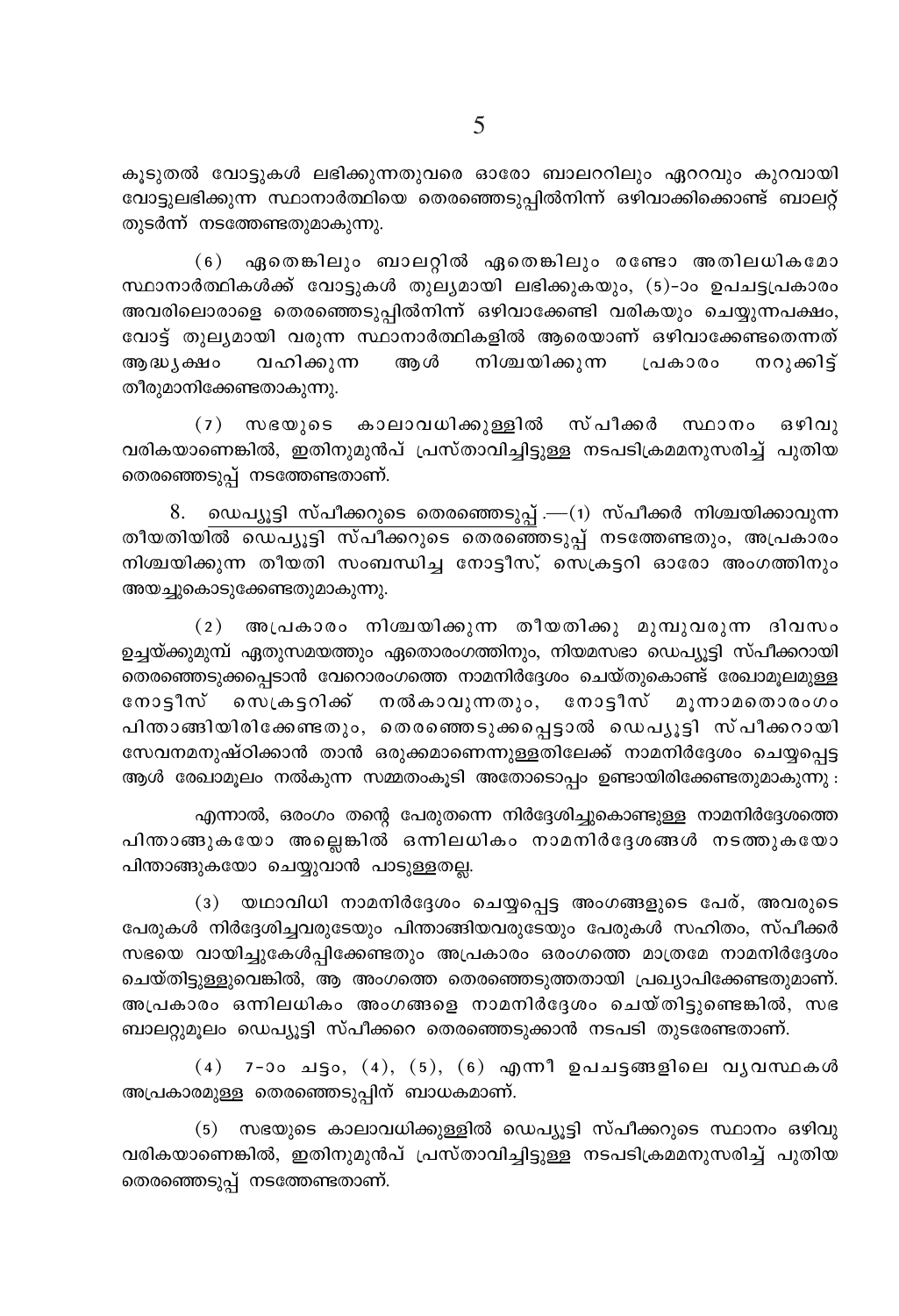9. ചെയർമാൻമാരുടെ പാനൽ.—സഭയുടെ ഓരോ സമ്മേളനവും ആരംഭിക്കുമ്പോൾ, സ്പീക്കർ സഭാംഗങ്ങളിൽ നിന്ന് ചെയർമാൻമാരുടെ മൂന്നിൽ കവിയാത്ത ഒരു പാനൽ നാമനിർദ്ദേശം ചെയ്യേണ്ടതും, അവരിലേതെങ്കിലുമൊരാൾ സ്പീക്കറുടേയും ഡെപ്യൂട്ടി സ്പീക്കറുടേയും അഭാവത്തിലും സ്പീക്കറോ അദ്ദേഹത്തിന്റെ അഭാവത്തിൽ ഡെപ്യൂട്ടി സ്പീക്കറോ നിർദ്ദേശിക്കുന്ന അപ്രകാരമുള്ള സാഹചര്യങ്ങളിലും സഭയിൽ ആദ്ധ്യക്ഷ്യം വഹിക്കേണ്ടതുമാണ്.

 $10.$ ഡെപ്യൂട്ടി സ്പീക്കറുടെയോ അദ്ധ്യക്ഷ്യം വഹിക്കുന്ന മറ്റ് അംഗത്തിന്റെയോ അധികാരം.—ഡെപ്യൂട്ടി സ്പീക്കർക്കോ അല്ലെങ്കിൽ ഭരണഘടനയോ ഈ ചട്ടങ്ങളോ .<br>പ്രകാരം സഭയുടെ യോഗത്തിൽ ആദ്ധൃക്ഷ്യം വഹിക്കാൻ അധികാരമുള്ള മറ്റേതെങ്കിലും അംഗത്തിനോ, അപ്രകാരം ആദ്ധൃക്ഷ്യം വഹിക്കുന്ന സമയത്ത്, സ്പീക്കർ അങ്ങനെ ആദ്ധ്യക്ഷ്യം വഹിക്കുമ്പോഴുള്ള അതേ അധികാരങ്ങൾ ഉണ്ടായിരിക്കുന്നതും, ഈ ചട്ടങ്ങളിൽ സ്പീക്കറെ സംബന്ധിച്ചുള്ള എല്ലാ പരാമർശങ്ങളും ഈ സാഹചര്യങ്ങളിൽ അപ്രകാരം ആദ്ധ്യക്ഷ്യം വഹിക്കുന്ന ഏതൊരാളെയും സംബന്ധിച്ചുള്ള പരാമർശങ്ങളായി കരുതേണ്ടതുമാണ്.

#### അദ്ധ്യായം IV

### നിയമസഭയുടെ യോഗം ചേരൽ

 $11.$  സഭയുടെ യോഗം ചേരൽ എപ്പോൾ ക്രമപ്രകാരമുള്ളതാകുമെന്ന്.— സ്പീക്കറോ അല്ലെങ്കിൽ ഭരണഘടനയോ ഈ ചട്ടങ്ങളോ പ്രകാരം സഭായോഗത്തിൽ ആദ്ധ്യക്ഷ്യം വഹിക്കാനധികാരമുള്ള മറ്റംഗമോ ആദ്ധ്യക്ഷ്യം വഹിക്കുമ്പോൾ സഭയുടെ യോഗം ക്രമപ്രകാരം ചേർന്നതായിരിക്കുന്നതാണ്.

12. യോഗസമയം—സ്പീക്കറുടെ നിർദ്ദേശത്തിന് വിധേയമായി, സാധാരണയായി, വെള്ളിയാഴ്ച ഒഴികെയുള്ള ദിവസങ്ങളിൽ രാവിലെ  $^{1}[9.00-$ ന് $]$  സഭ യോഗം ആരംഭിക്കേണ്ടതും ഇടവേള കൂടാതെ ഉച്ചയ്ക്ക്  $^1$ [2.00–ന്] അവസാനിക്കേണ്ടതുമാകുന്നു. വെള്ളിയാഴ്ച ദിവസങ്ങളിൽ സഭ രാവിലെ  $^1$ [9.00-ന്] ആരംഭിച്ച് ഉച്ചയ്ക്ക് 12.30-ന് അവസാനിക്കേണ്ടതാകുന്നു.

 $13.$  സഭയുടെ യോഗം ചേരൽ.— $(i)$  സഭയുടെ കാര്യപരിപാടികൾ സംബന്ധിച്ച സ്ഥിതി പരിഗണിച്ചുകൊണ്ട് സ്പീക്കർ അപ്പോഴപ്പോൾ നിർദ്ദേശിക്കുന്ന ദിവസങ്ങളിൽ സഭ യോഗം ചേരേണ്ടതാണ്.

(2) സഭ മററുപ്രകാരം തീരുമാനിക്കുന്നില്ലായെങ്കിൽ ശനിയാഴ്ചയും ഞായറാഴ്ചയും മററു പൊതു ഒഴിവ് ദിവസങ്ങളിലും യോഗം ഉണ്ടായിരിക്കുന്നതല്ല.

14. സഭ നിർത്തിവയ്ക്കൽ.—സഭായോഗം എപ്പോഴാണ് അനിശ്ചിത കാലത്തേക്കോ അല്ലെങ്കിൽ ഒരു ദിവസത്തേക്കോ അല്ലെങ്കിൽ അതേ ദിവസം വേറൊരു സമയത്തേക്കോ നിർത്തിവയ്ക്കേണ്ടതെന്ന് സ്പീക്കർ നിർണ്ണയിക്കേണ്ടതാണ് :

എന്നാൽ, സ്പീക്കർക്ക് യുക്തമെന്ന് തോന്നുന്നപക്ഷം, സഭായോഗം നിർത്തിവയ്ക്കപ്പെട്ട തീയതിക്കോ സമയത്തിനോ മുൻപോ അല്ലെങ്കിൽ അസംബ്ലി അനിശ്ചിത കാലത്തേക്ക് നിർത്തിവച്ചതിനുശേഷം ഏതെങ്കിലും സമയത്തോ സഭായോഗം വിളിച്ചുകൂട്ടാവുന്നതാകുന്നു.

 $^{\rm l}$  2018 ജൂൺ 24-ലെ ബുള്ളറ്റിൻ ഭാഗം 2 നമ്പർ 517 പ്രകാരം പകരം ചേർത്തത്.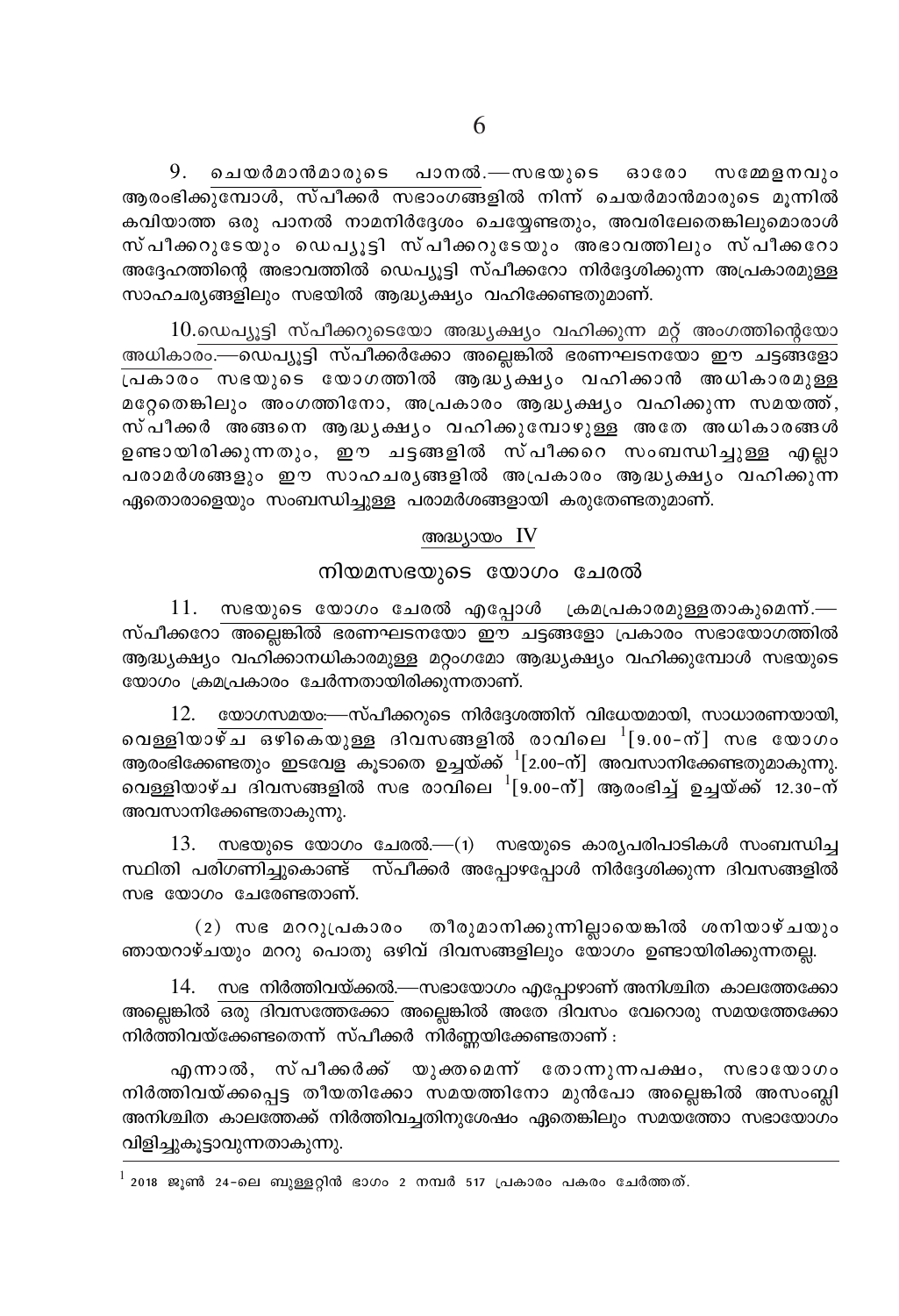#### അദ്ധ്യായം V

# ഗവർണ്ണറുടെ പ്രസംഗവും അദ്ദേഹം<br>സഭയ്ക്ക് നൽകുന്ന സന്ദേശങ്ങളും

15. ഗവർണ്ണറുടെ പ്രസംഗത്തിൽ പരാമർശിച്ചിട്ടുള്ള സംഗതികളെ സംബന്ധിച്ച് ചർച്ചയും നന്ദി പ്രമേയത്തിലെ ഭേദഗതികളും.—(1) ഭരണഘടന 176-ാം അനുച്ഛേപ്രകാരം ഗവർണ്ണറുടെ പ്രസംഗത്തിൽ പരാമർശിച്ചിട്ടുള്ള സംഗതികളെ സംബന്ധിച്ച് ചർച്ച ചെയ്യാന്മ് സ്പീക്കർ സഭാനേതാവുമായും പ്രതിപക്ഷനേതാവുമായും കുടിയാലോചിച്ചുകൊണ്ട് സമയം നീക്കിവയ്ക്കേണ്ടതാണ്.

(2) സഭാനേതാവോ അദ്ദേഹം അധികാരപ്പെടുത്തുന്ന മറ്റേതെങ്കിലും അംഗമോ അവതരിപിക്കുന്ന നന്ദി പ്രമേയത്തിൻമേൽ അങ്ങനെയുള്ള പ്രസംഗത്തിൽ പരാമർശിച്ചിട്ടുള്ള സംഗതികളെ സംബന്ധിച്ച് ചർച്ച ചെയ്യാൻ സഭയ്ക്ക് സ്വാതന്ത്ര്യം ഉണ്ടായിരിക്കുന്നതാണ്. പ്രമേയത്തെ പിൻതാങ്ങേണ്ടതുമാണ്.

(3) അങ്ങനെയുള്ള നന്ദിപ്രമേയത്തിന്, യുക്തമെന്ന് സ്പീക്കർക്ക് തോന്നുന്ന രീതിയിൽ ഭേദഗതികൾ അവതരിപ്പിക്കാവുന്നതാണ്. അപ്രകാരമുള്ള ഭേദഗതികൾ സംബന്ധിച്ച നോട്ടീസ്, സ്പീക്കർ നിശ്ചയിക്കുന്ന സമയത്തിന് മുൻപായി  $\frac{1}{2}$ [രേഖാമുലമോ ഓൺലൈൻ ആയോ] നൽകാവുന്നതുമാണ്.

(4) മുഖ്യമന്ത്രിക്കോ മററ് ഏതെങ്കിലും മന്ത്രിക്കോ, ചർച്ചയിൽ അദ്ദേഹം നേരത്തെ പങ്കെടുത്തിരുന്നാലും ഇല്ലെങ്കിലും ചർച്ചയുടെ അവസാനം ഗവൺമെന്റിനു വേണ്ടി, ഗവൺമെന്റിന്റെ നില വി്ശദീകരിക്കാനുളള സാമാനൃാവകാശമുണ്ടാ യിരിക്കുന്നതും, ഏത് സമയത്തോടുകൂടി ചർച്ച അവസാനിപ്പിക്കണമെന്നുള്ളത് സ്പീക്കർക്ക് നിശ്ചയിക്കാവുന്നതുമാകുന്നു.

 $2[(5)$  അവതരിപ്പിച്ച ആൾക്കോ പിൻതാങ്ങിയ ആൾക്കോ, ചർച്ചയുടെ അവസാനം മുഖൃമന്ത്രിയോ മറ്റേതെങ്കിലും മന്ത്രിയോ സർക്കാരിന്റെ നിലപാട് വിശദീകരിച്ചതിനുശേഷം, മറുപടിക്കുള്ള യാതൊരവകാശവും ഉണ്ടായിരിക്കുന്നതല്ല.]

(6) സ്പീക്കർക്ക് യുക്തമെന്ന് തോന്നുന്നപക്ഷം, സഭയുടെ അഭിമതം മനസ്സിലാക്കിയശേഷം, പ്രസംഗങ്ങൾക്ക് സമയപരിധി നിർണ്ണയിക്കാം.

 $(7)$  ഭേദഗതിയോടു കൂടിയോ അല്ലാതെയോ പ്രമേയം അംഗീകരിച്ചാൽ സ്പീക്കർ അത് ഗവർണ്ണർക്ക് സമർപ്പിക്കേണ്ടതാണ്.

(8) ഗവർണ്ണറുടെ മറുപടി സ്പീക്കർ സഭയെ അറിയിക്കേണ്ടതാണ്.

 $16.$  പരിഗണനയ്ക്കെടുക്കാവുന്ന മററു കാരൃങ്ങൾ.— $(1)$  ഗവർണ്ണറുടെ പ്രസംഗത്തെപ്പററിയുളള ചർച്ചയ്ക്കായി ഒരു ദിവസം നീക്കിവച്ചാൽ തന്നെയും;

(എ) അങ്ങനെയുള്ള ദിവസം ബില്ലോ ബില്ലുകളോ അവതരിപ്പിക്കാനുള്ള അനുവാദത്തിനുവേണ്ടി പ്രമേയമോ പ്രമേയങ്ങളോ കൊണ്ടുവരാവുന്നതും ബില്ലോ ബില്ലുകളോ അവതരിപ്പിക്കാവുന്നതും ;

 $^{\rm 1}$  2021 ഫെബ്രുവരി 8-ലെ ബുള്ളറ്റിൻ ഭാഗം 2 നമ്പർ 967 പ്രകാരം ചേർത്തത്.

 $^2$  2010 മാർച്ച് 31-ലെ ബുള്ളറ്റിൻ ഭാഗം 2 നമ്പർ 651 പ്രകാരം ചേർത്തത്.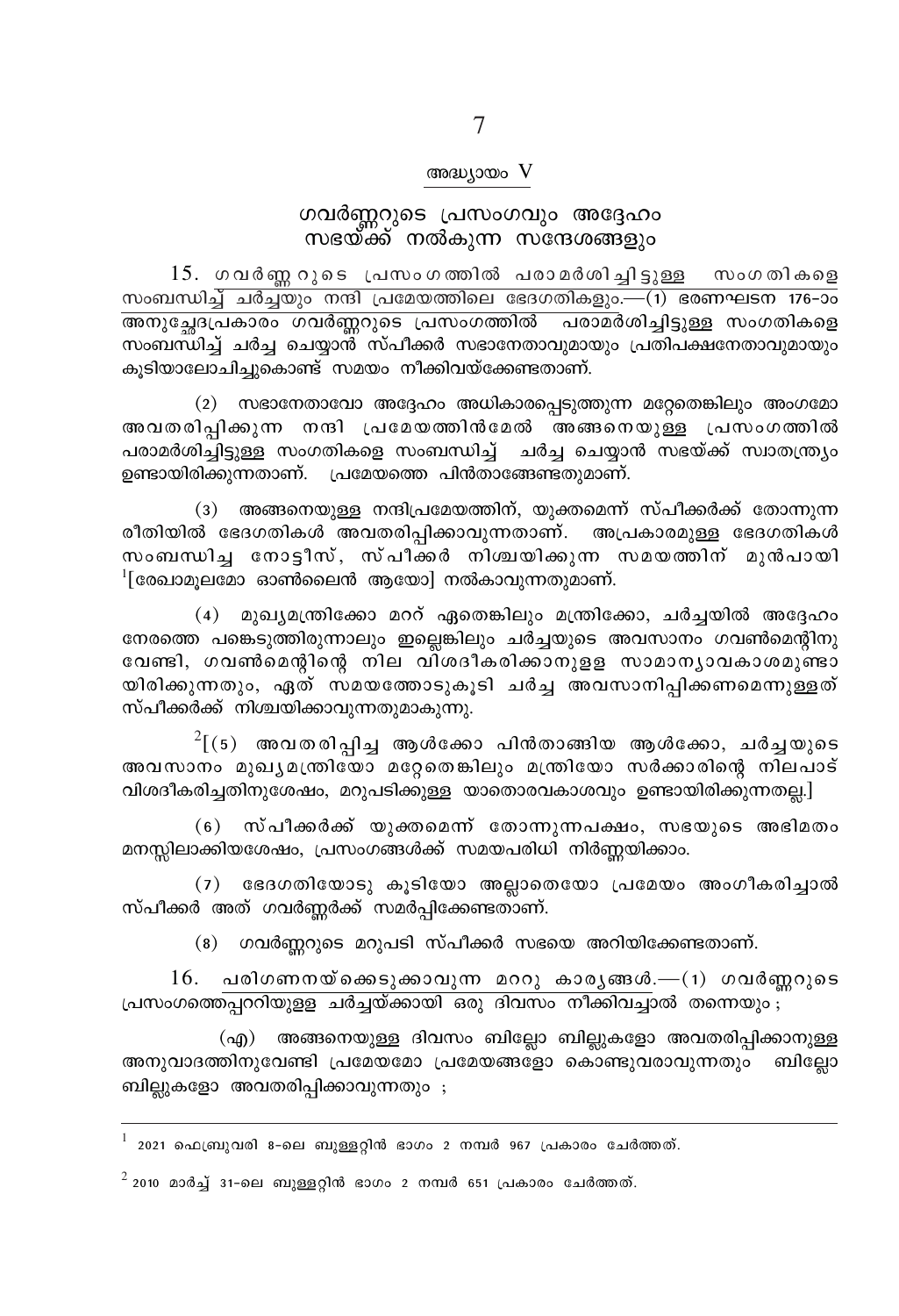(ബി) അങ്ങനെയുള്ള ദിവസം സഭ പ്രസംഗത്തെക്കുറിച്ചുള്ള ചർച്ച തുടങ്ങുന്നതിനു മുൻപോ തുടരുമ്പോഴോ ഔപചാരിക സ്വഭാവമുള്ള മററു കാര്യങ്ങൾ ചെയ്യാവുന്നതുമാണ്.

(2) പ്രസംഗത്തെക്കുറിച്ചുള്ള ചർച്ച സ്പീക്കർ നിശ്ചയിക്കുന്ന പിന്നീടുള്ള ഒരു ദിവസത്തേക്ക് മാററിവയ്ക്കേണ്ടതാണെന്നുള്ള ഒരു പ്രമേയം അവതരിപ്പിച്ചുകൊണ്ട് ഒരു ഗവൺമെന്റ് ബില്ലിനോ ഒരു ഗവൺമെന്റ് കാരൃത്തിനോവേണ്ടി ചർച്ച മാറ്റി വയ്ക്കാവുന്നതാണ്. ഈ കാരൃത്തിൽ ഭേദഗതിയോ ചർച്ചയോ അനുവദിക്കാതെ പ്രസ്തുത പ്രശ്നം ഉടനടി സ്പീക്കർ വോട്ടിനിടേണ്ടതാണ്.

(3) സഭായോഗം നടന്നുകൊണ്ടിരിക്കുമ്പോൾ 54-ാം ചട്ടപ്രകാരമുള്ള ഒരു അടിയന്തിരപ്രമേയം വഴി പ്രസംഗത്തെക്കുറിച്ചുള്ള ചർച്ച നിർത്തിവയ്ക്കാവുന്നതാണ്.

17. ഗവർണ്ണറുടെ പ്രസംഗത്തെപ്പററിയുള്ള ചർച്ചയ്ക്ക് സമയം നീക്കി വയ്ക്കൽ — ഭരണഘടന 175(1)-ാം അനുച്ചേദപ്രകാരം ഗവർണ്ണറുടെ പ്രസംഗത്തിൽ നീക്കിവയ്ക്കാവുന്നതാണ്.

 $18.$  ഗവർണ്ണർ നൽകുന്ന സന്ദേശം.—ഭരണഘടന 175 (2)-ാം അനുച്ചേദപ്രകാരം <u>ഗവർണ്ണറിൽ നിന്ന് സഭയ്ക്കുള്ള ഒരു സന്ദേശം സ്പീക്കർക്ക് ലഭിക്കുമ്പോൾ, അദ്ദേഹം </u> ...<br>സന്ദേശം സഭയെ വായിച്ചുകേൾപ്പിക്കേണ്ടതും, ആ സന്ദേശത്തിൽ അ പരാമർശിചിട്ടുള്ള സംഗതികൾ പരിഗണിക്കുന്നതിന് അനുവർത്തിക്കേണ്ട നടപടിക്രമം സംബന്ധിച്ച ആവശ്യമായ നിർദ്ദേശങ്ങൾ നൽകേണ്ടതുമാണ്. അപ്രകാരം നിർദ്ദേശങ്ങൾ നൽകുമ്പോൾ ചട്ടങ്ങൾ ആവശ്യമുള്ളിടത്തോളം സസ്പെൻഡ് ചെയാനോ വൃത്യാസപ്പെടുത്താനോ സ്പീക്കർക്ക് അധികാരമുണ്ടായിരിക്കുന്നതാണ്.

#### അദ്ധ്യായം VI

ഗവൺമെന്റ് കാര്യങ്ങൾ ക്രമീകരിക്കലും കാര്യവിവരപ്പട്ടികയും

 $19.$  ഗവൺമെന്റ് കാര്യങ്ങൾ ക്രമീകരിക്കൽ.—ഗവൺമെന്റ് കാര്യങ്ങൾ <u>നടത്താനായി നീക്കിവചിട്ടുള്ള ദിവസങ്ങളിൽ സഭാനേതാവുമായി അലോചിച്</u> സ്പീക്കർ നിശ്ചയിക്കാവുന്ന മുറയ്ക്ക്, ആ കാര്യങ്ങൾ സെക്രട്ടറി ക്രമീകരിക്കേണ്ടതാണ് :

എന്നാൽ, കാര്യങ്ങളുടെ അത്തരം ക്രമം, അവ തീർപ്പാക്കാൻ നിശ്ചയിച്ചിട്ടുള്ള ദിവസം, വൃതൃാസപ്പെടുത്തുവാൻ മതിയായ കാരണമുണ്ടെന്ന് സ്പീക്കർക്ക് ബോദ്ധ്യപ്പെടാത്തപക്ഷം, വ്യത്യാസപ്പെടുത്തുവാൻ പാടുള്ളതല്ല.

20. അനൗദ്യോഗിക അംഗങ്ങളുടെ കാര്യങ്ങൾക്ക് സമയം നീക്കിവയ്ക്കലും കാര്യങ്ങളുടെ മുൻഗണനാക്രമവും.—വെള്ളിയാഴ്ച കൂടുന്ന യോഗത്തിന്റെ ഒടുവിലത്തെ നീക്കിവയ്ക്കേണ്ടതാണ് :

 $^{\rm l}$  2018 ജൂൺ 24-ലെ ബുള്ളറ്റിൻ ഭാഗം 2 നമ്പർ 517 പ്രകാരം പകരം ചേർത്തത്.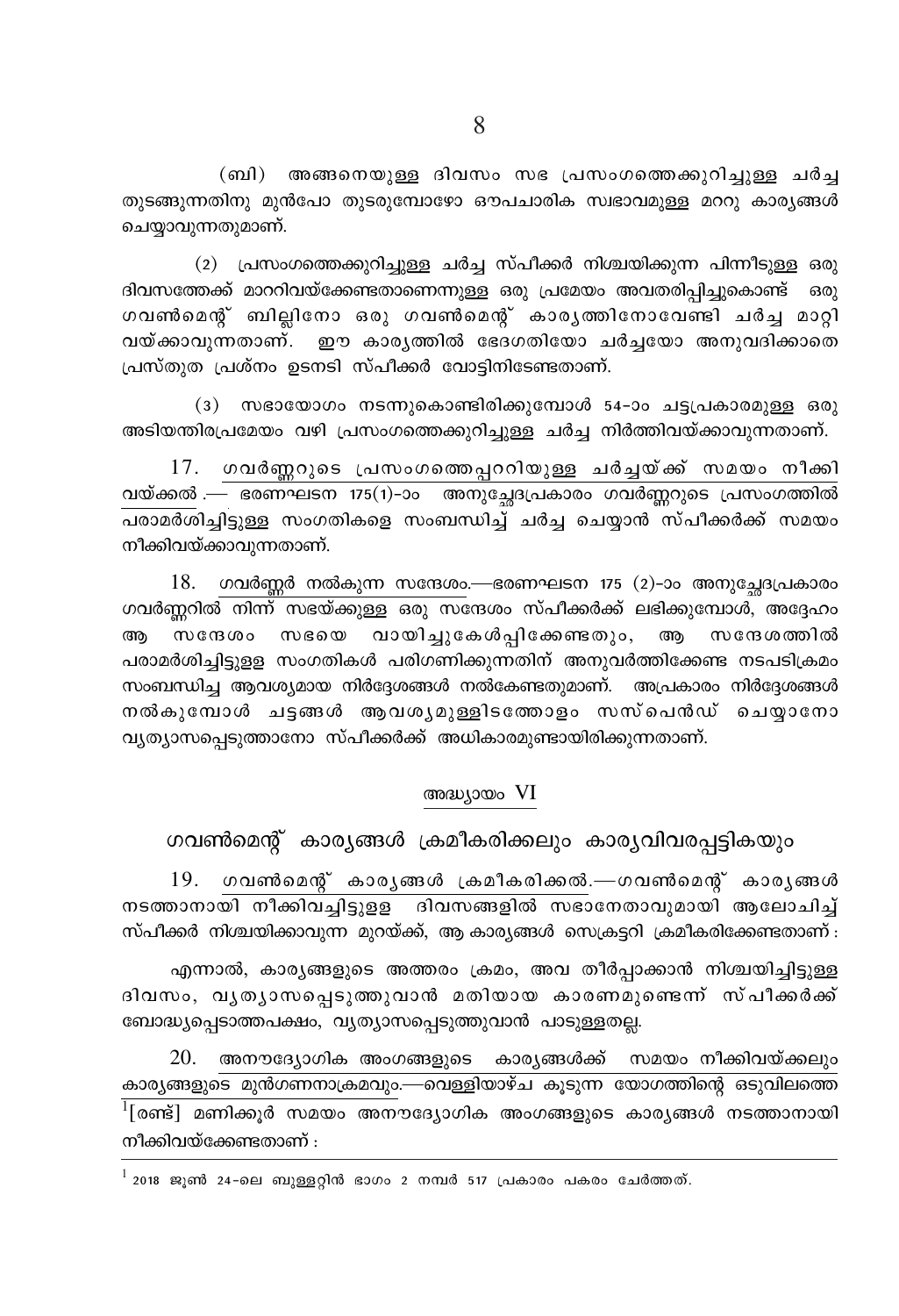എന്നാൽ, സ്പീക്കർക്ക് വിവിധ തരങ്ങളിൽപ്പെട്ട ആവക കാര്യങ്ങൾ തീർപ്പാക്കാൻ വൃതൃസ്ത വെള്ളിയാഴ്ചകൾ നീക്കിവയ്ക്കാവുന്നതും, ഏതെങ്കിലും പ്രത്യേക തരത്തിൽപെട്ട കാര്യങ്ങൾക്കായി അങ്ങനെ നീക്കിവച്ചിട്ടുള്ള വെള്ളിയാഴ്ചകളിൽ ആ തരത്തിൽപ്പെട്ട കാര്യങ്ങൾക്ക് മുൻഗണനയുണ്ടായിരിക്കുന്നതുമാണ് :

എന്നുമാത്രമല്ല, സ്പീക്കർക്ക് അനൗദ്യോഗിക അംഗങ്ങളുടെ കാരൃങ്ങൾ നടത്താനായി സഭാനേതാവും പ്രതിപക്ഷനേതാവുമായി കുടിയാലോചിച്ചുകൊണ്ട് വെള്ളിയാഴ്ചയല്ലാതെയുള്ള ഏതൊരു ദിവസവും നീക്കിവയ്ക്കാവുന്നതാകുന്നു .

എന്നുതന്നെയുമല്ല, ഒരു വെള്ളിയാഴ്ച നിയമസഭായോഗം ചേരുന്നില്ലെങ്കിൽ ആ ആഴ്ചയിലെ മറ്റേതെങ്കിലും ദിവസം <sup>1</sup>[രണ്ട്] മണിക്കൂർ സമയം, അനൗദ്യോഗിക അംഗങ്ങളുടെ കാര്യങ്ങൾക്കായി നീക്കിവയ്ക്കണമെന്ന് സ്പീക്കർക്ക് നിർദ്ദേശിക്കാവുന്നതാണ്.

 $21.$  അനൗദ്യോഗിക അംഗങ്ങളുടെ ബില്ലുകളുടെ മുൻഗണനാക്രമം.— $(1)$ <u>അനൗദ്യോഗിക അംഗങ്ങൾ ബില്ലുകൾ സംബന്ധിച്ച് നൽകുന്ന നോട്ടീസുകളുടെ</u> ആപേക്ഷിക മുൻഗണനാക്രമം, സ്പീക്കർ പുറപ്പെടുവിക്കുന്ന ഉത്തരവുകൾ അനുസരിച്ച് നിർദേശിക്കാവുന്ന ദിവസം നടത്തുന്ന നറുക്കെടുപ്പുമൂലം അദ്ദേഹം നിർണ്ണയിക്കേണ്ടതാണ്.

(2) അനൗദ്യോഗിക അംഗങ്ങളുടെ ബില്ലുകൾ തീർപ്പാക്കുന്നതിന് നീക്കി വച്ചിട്ടുള്ള ദിവസം, അങ്ങനെയുള്ള ബില്ലുകൾക്ക് ഇനിപ്പറയുന്ന ക്രമത്തിൽ ആപേക്ഷിക മുൻഗണനാക്രമം ഉണ്ടായിരിക്കുന്നതാണ്,

അതായത്:—

(എ) ബില്ലുകൾ പാസ്സാക്കണമെന്ന അടുത്ത പ്രമേയം ഏതു ബില്ലുകൾ സംബന്ധിച്ചാണോ ആ ബില്ലുകൾ ;

(ബി) ഭരണഘടന 200-ാം അല്ലെങ്കിൽ 201-ാം അനുച്ചേദപ്രകാരമുള്ള സന്ദേശത്തോടുകൂടി ഗവർണ്ണർ മടക്കി അയയ്ക്കുന്ന ബില്ലുകൾ ;

(സി) ബിൽ പരിഗണനയ്ക്കെടുക്കണമെന്ന പ്രമേയം ഏതു ബില്ലുകളെ സംബന്ധിച്ചാണോ പാസ്സാക്കിയിട്ടുള്ളത്, ആ ബില്ലുകൾ ;

ഏതു ബില്ലുകളെ സംബന്ധിച്ചാണോ, അതതു സംഗതിപോലെ,  $(\omega$ ി) ഒരു സെലക്റ്റ് കമ്മിറ്റിയോ അഥവാ ഒരു സബ്ജക്ററ് കമ്മിറ്റിയോ റിപ്പോർട്ട് അവതരിപ്പിച്ചിട്ടുള്ളത്, ആ ബില്ലുകൾ ;

> അഭിപ്രായം ആരായാനായി സർക്കുലേററ് ചെയ്യപ്പെട്ട ബില്ലുകൾ ;  $\circled{m}$

(എഫ്) അവതരിപ്പിച്ചതും, കൂടുതലായി യാതൊരു പ്രമേയവും അവതരിപ്പിക്കുകയോ പാസ്സാക്കുകയോ ചെയ്തിട്ടില്ലാത്തതുമായ ബില്ലുകൾ ;

(ജി) ബിൽ അവതരിപ്പിക്കാൻ അനുവാദം നൽകണമെന്ന പ്രമേയം ഏതു ബില്ലുകളെ സംബന്ധിച്ചാണോ ഉള്ളത് ആ ബില്ലുകൾ ;

(എച്ച്) മററു ബില്ലുകൾ.

461/2021.

<sup>&#</sup>x27; 2018 ജൂൺ 24-ലെ ബുള്ളറ്റിൻ ഭാഗം 2 നമ്പർ 517 പ്രകാരം പകരം ചേർത്തത്.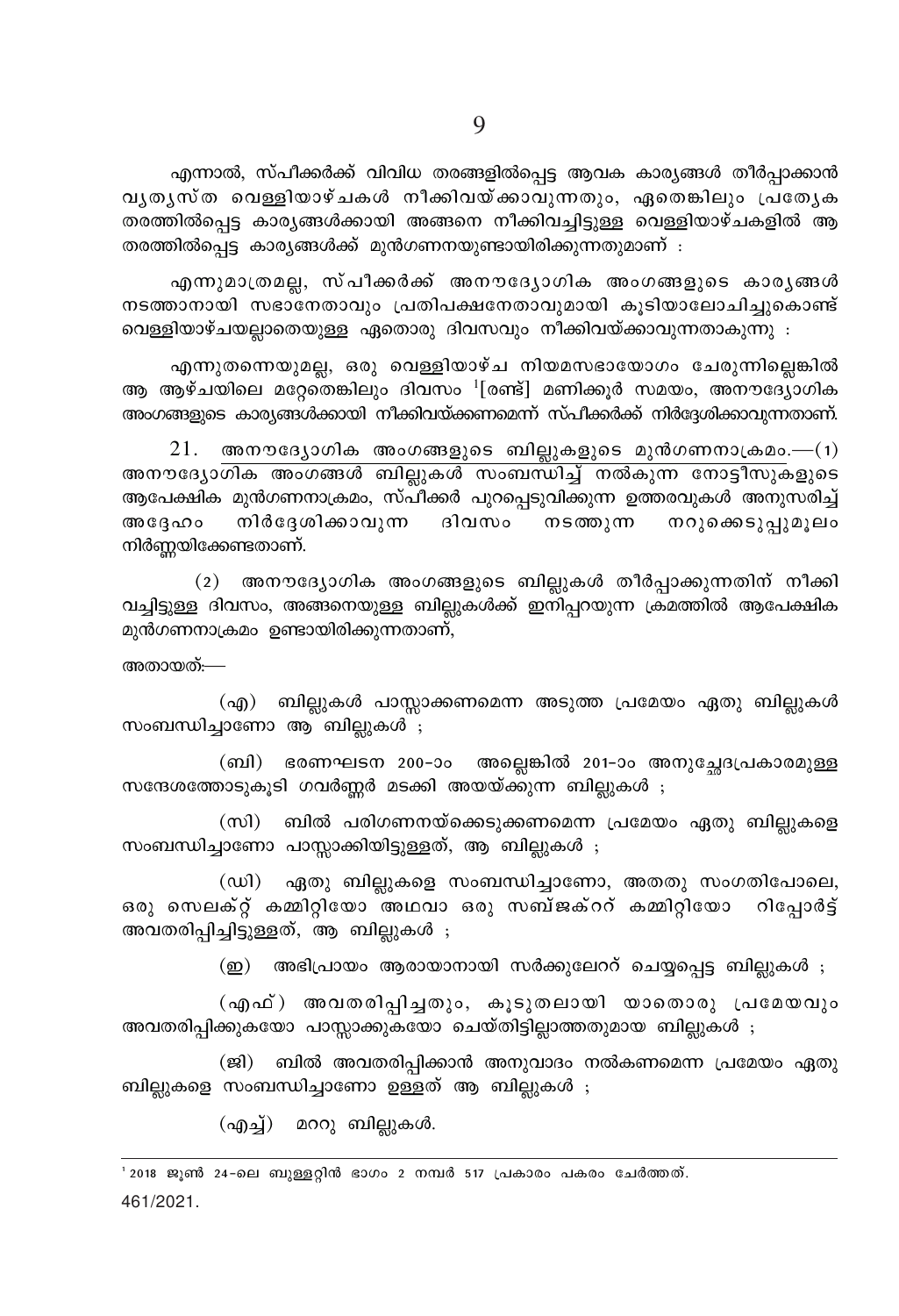(3) (2)-ാം ഉപചട്ടത്തിലെ ഒരേ തരത്തിൽപ്പെടുന്ന ബില്ലുകളുടെ ആപേക്ഷിക മുൻഗണനാക്രമം, സ്പീക്കർ നിർദ്ദേശിക്കാവുന്ന സമയത്തും രീതിയിലും നടത്തുന്ന നറുക്കെടുപ്പുമുലം നിർണ്ണയിക്കേണ്ടതാണ് :

എന്നാൽ, (2)-ാം ഉപചട്ടം (എഫ്) ഖണ്ഡത്തിൽപ്പെടുന്ന ബില്ലുകൾ അവ .<br>അവതരിപ്പിക്കുന്ന തീയതിയുടെ ക്രമത്തിൽ ഗ്രൂപ്പുകളായി തിരിക്കേണ്ടതും, ഓരോ ഗ്രൂപ്പിലേയും ആപേക്ഷിക മുൻഗണന നറുക്കിട്ട് നിർണ്ണയിക്കേണ്ടതുമാകുന്നു.

22. പ്രമേയങ്ങളുടെ മുൻഗണനാക്രമം.—അനൗദ്യോഗിക അംഗങ്ങൾ നോട്ടീസ് നൽകിയിട്ടുള്ള പ്രമേയങ്ങളുടെ ആപേക്ഷിക മുൻഗണന, സ്പീക്കറുടെ ഉത്തരവ നുസരിച്ച്, അദ്ദേഹം നിർദ്ദേശിക്കാവുന്ന ദിവസം നടത്തുന്ന നറുക്കെടുപ്പുമുലം നിർണ്ണയിക്കേണ്ടതാകുന്നു.

 $23.$  സ്റ്റാററ്റ്യൂട്ടറി പ്രമേയങ്ങൾ.— $(1)$  ഭരണഘടനയിലെയോ നിയമസഭയുടെ ആക്റ്റിലെയോ വൃവസ്ഥയനുസരിച്ച് നോട്ടീസ് നൽകപ്പെട്ടിട്ടുളള പ്രമേയത്തിന്റെ കാര്യത്തിൽ 22-ാം ചട്ടപ്രകാരം നറുക്കിടാൻ പാടുള്ളതല്ല.

(2) അപ്രകാരമുള്ള പ്രമേയം സംബന്ധിച്ച നോട്ടീസ് സ്പീക്കർ അനുവദിക്കുന്നതായാൽ അത് ഉടൻതന്നെ "സ്ലാററ്യൂട്ടറി പ്രമേയം" എന്ന തലക്കെട്ടോടുകൂടി ബുള്ളറ്റിനിൽ പരസ്യപ്പെടുത്തേണ്ടതും, അതിന്റെ ഒരു പ്രതി ഗവൺമെന്റിന് അയച്ചുകൊടുക്കേണ്ടതുമാകുന്നു.

(3) സ്പീക്കർക്ക് സഭ മുമ്പാകെയുളള കാരൃങ്ങളുടെ സ്ഥിതി പരിഗണിച്ചശേഷവും സഭാനേതാവുമായി കൂടിയാലോചിച്ചുകൊണ്ടും അപ്രകാരമുളള ഏതൊരു പ്രമേയത്തിന്റെയും ചർച്ചയ്ക്കായി ഒരു ദിവസമോ, ദിവസങ്ങളോ അല്ലെങ്കിൽ ഒരു ദിവസത്തിന്റെ ഭാഗമോ നീക്കി വയ്ക്കാവുന്നതാകുന്നു.

24. ദിവസാവസാനം തീർപ്പാകാതെ അവശേഷിക്കുന്ന കാരൃങ്ങൾ.— അനൗദ്യോഗിക അംഗങ്ങൾക്കായുള്ള കാര്യങ്ങൾക്ക് വേണ്ടി നീക്കിവച്ചിട്ടുള്ള ഒരു ദിവസത്തേക്ക് വച്ചിട്ടുള്ളതും, ആ ദിവസം തീർപ്പു കല്പിക്കാത്തതുമായ അത്തരത്തിലുള്ള കാര്യങ്ങൾ, പിന്നീടൊരു ദിവസത്തേക്ക് ആ ദിവസത്തേക്ക് വേണ്ടി നടത്തുന്ന നറുക്കെടുപ്പിൽ മുൻഗണന ലഭിച്ചിട്ടില്ലെങ്കിൽ, വയ്ക്കാൻ പാടില്ല :

എന്നാൽ, 21-ഉം 22-ഉം ചട്ടങ്ങളിൽ എന്തുതന്നെ അടങ്ങിയിരുന്നാലും, ആ ദിവസത്തിന്റെ അവസാനം ചർച്ചയിലിരിക്കുന്ന ഏതൊരു കാര്യവും ആ തരത്തിൽപ്പെട്ട കാര്യങ്ങൾക്കായി നീക്കിവച്ചിട്ടുള്ള അടുത്ത ദിവസത്തേക്ക് വയ്ക്കേണ്ടതും അതിന് ആ ദിവസത്തേക്ക് വച്ചിട്ടുള്ള മറ്റെല്ലാ കാരൃങ്ങളെക്കാളും മുൻഗണന ഉണ്ടായിരിക്കുന്നതുമാകുന്നു.

 $25.$  കാരൃവിവരപ്പട്ടിക.— $(1)$  അതതു ദിവസത്തേക്കുള്ള കാരൃവിവര പട്ടിക സെക്രട്ടറി തയ്യാറാക്കേണ്ടതും, അതിന്റെ ഓരോ പ്രതി ഓരോ അംഗത്തിന്റെയും ഉപയോഗത്തിനു നൽകേണ്ടതുമാകുന്നു.

(2) ഈ ചട്ടങ്ങളിൽ മററു പ്രകാരം വൃവസ്ഥചെയ്തിരിക്കും പ്രകാരമൊഴികെ ഒരു ദിവസത്തെ കാര്യവിവരപ്പട്ടികയിൽ ഉൾപ്പെടുത്തിയിട്ടില്ലാത്ത യാതൊരു കാര്യവും, സ്പീക്കറുടെ അനുമതി കൂടാതെ ഒരു യോഗത്തിലും നടത്താൻ പാടില്ലാത്തതാകുന്നു.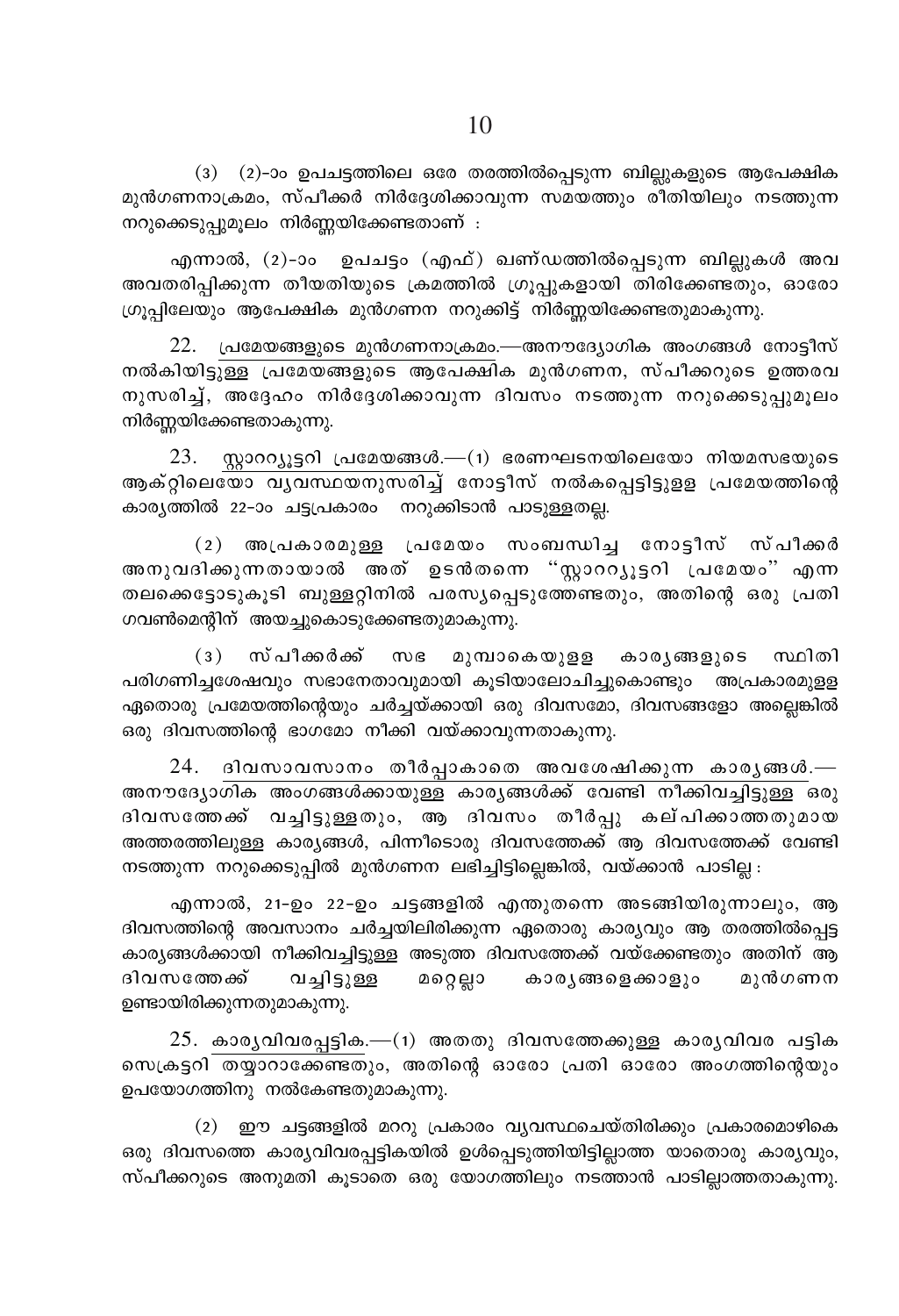(3) ഈ ചട്ടങ്ങളിൽ മററുപ്രകാരം വ്യവസ്ഥ ചെയ്തിരിക്കും പ്രകാരമൊഴികെ, നോട്ടീസ് നൽകേണ്ട ആവശ്യമുള്ള യാതൊരു കാര്യവും, ആ തരത്തിൽപ്പെട്ട കാര്യങ്ങൾക്ക് ആവശ്യമായ നോട്ടീസിന്റെ കാലാവധി അവസാനിച്ചതിനുശേഷം ഒരു ദിവസം കഴിയുന്നതിനു മുൻപുള്ള ദിവസത്തേക്ക് വയ്ക്കാൻ പാടില്ലാത്തതാകുന്നു.

(4) സ്പീക്കർ മററു തരത്തിൽ നിർദ്ദേശിക്കാത്തപക്ഷം, അനൗദ്യോഗിക അംഗങ്ങൾ കൊണ്ടുവരുന്ന പ്രമേയങ്ങളുടെ കാര്യങ്ങൾ തീർപു കല്പിക്കാൻ നീക്കിവച്ചിട്ടുള്ള ഏതെങ്കിലും ദിവസത്തേക്കുള്ള കാര്യവിവരപ്പട്ടികയിൽ 24–ാം ചട്ടത്തിന്റെ ക്ലിപ്ത നിബന്ധന പ്രകാരം തീർപ്പാകാതെ ശേഷിക്കുന്ന ഏതെങ്കിലും പ്രമേയത്തിനു പുറമേ മുന്നിലധികം പ്രമേയങ്ങൾ ഉൾക്കൊള്ളിക്കാൻ പാടില്ലാത്തതാകുന്നു.

#### അദ്ധ്യായം VII

#### ചോദ്യങ്ങളും അടിയന്തരചോദ്യങ്ങളും

#### (എ) ചോദ്യങ്ങൾ

26. ചോദൃങ്ങൾക്കുള്ള സമയം .—സ്പീക്കർ മററുപ്രകാരം നിർദ്ദേശിക്കാത്ത പക്ഷം, ഏതൊരു യോഗത്തിന്റെയും ആദ്യത്തെ ഒരു മണിക്കൂർ ചോദ്യങ്ങൾ ചോദിക്കാനും മറുപടി പറയുവാനുമായി ലഭ്യമായിരിക്കുന്നതാണ്.

27. ചോദൃങ്ങൾ സംബന്ധിച്ച നോട്ടീസ്.—സ്പീക്കർ മറ്റുപ്രകാരം നിർദ്ദേശിക്കാത്തപക്ഷം ഒരു ചോദൃത്തിന് <sup>1</sup>[പത്ത്] പൂർണ്ണ ദിവസത്തിൽ കുറയാതെയുള്ള നോട്ടീസ് നൽകേണ്ടതാണ്.

 $27$ എ. ഒരംഗത്തിന് ചോദിക്കാവുന്ന ചോദൃങ്ങളുടെ എണ്ണം.—ഒരംഗത്തിന് നക്ഷത്രചിഹ്നമിട്ടതും നക്ഷത്രചിഹ്നമിടാത്തതുമുൾപ്പെടെ ഒരു ദിവസം <sup>2</sup>[ഏഴ്] ചോദ്യങ്ങൾക്ക് മാത്രം നോട്ടീസ് നൽകാവുന്നതാണ്. ഏതെങ്കിലും ഒരു ദിവസത്തെ രേഖാമൂലം ഉത്തരത്തിനുള്ള ചോദ്യങ്ങളുടെ പട്ടികയിൽ, അതേ അംഗത്തിന്, വാക്കാൽ ഉത്തരത്തിനുള്ള ചോദ്യങ്ങളുടെ പട്ടികയിൽ  $^3$ [മുന്ന്] ചോദ്യങ്ങളുള്ളപക്ഷം  $^4$ [നാലിൽ] കവിയാത്ത ചോദൃങ്ങളും വാക്കാൽ ഉത്തരത്തിനുള്ള ചോദൃങ്ങളുടെ പട്ടികയിൽ യാതൊന്നുമില്ലാത്തപക്ഷം  $^{5}$ [ഏഴിൽ] കവിയാത്ത ചോദ്യങ്ങളും ഉൾപ്പെടുത്തുന്നതാണ്.

 $28.$  നോട്ടീസിന്റെ രൂപം.—ചോദ്യം സംബന്ധിച്ച് നോട്ടീസ് സെക്രട്ടറിക്ക്  $6$ [ഒന്നു കിൽ രേഖാമൂലമോ അല്ലെങ്കിൽ ഓൺലൈനിലോ] നൽകേണ്ടതും അതിൽ താഴെപ്പറയുന്ന കാര്യങ്ങൾ വ്യക്തമാക്കേണ്ടതുമാണ്.

(എ) ഏത് മന്ത്രിക്കാണോ ചോദ്യങ്ങൾ അയയ്ക്കുന്നത് ആ മന്ത്രിയുടെ ഉദ്യോഗപ്പേര് ;

(ബി) മറുപടി ലഭിക്കുന്നതിനായുള്ള ചോദ്യങ്ങളുടെ പട്ടികയിൽ ചോദ്യം ചേർക്കാൻ ഉദ്ദേശിക്കുന്ന തീയതി ;

1 മുതൽ 5 വരെ 2010 മാർച്ച് 31-ലെ ബുള്ളറ്റിൻ ഭാഗം 2 നമ്പർ 651 പ്രകാരം പകരം ഭേദഗതി വരുത്തിയത്.  $^{\circ}$  2018 ജൂൺ 24-ലെ ബുള്ളറിൻ ഭാഗം 2 നമ്പർ 517 പ്രകാരം ഭേദഗതി വരുത്തിയത്.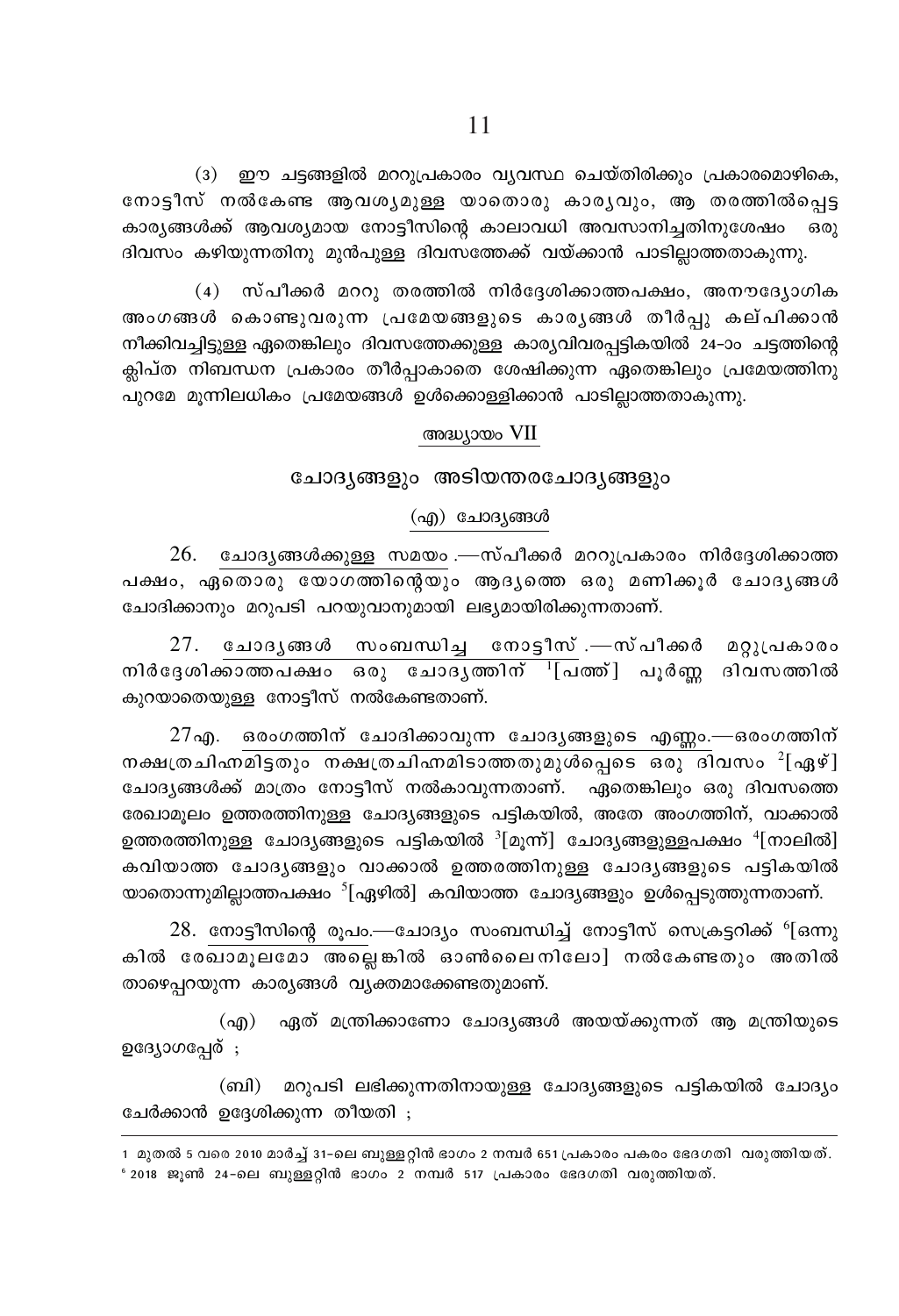$^{1}[28$ എ. ചോദ്യങ്ങളുടെ മുൻഗണനാക്രമം നിശ്ചയിക്കൽ.—ഓരോ ദിവസവും <u>കൈപ്റുന്ന് നോട്ടീസിന്റെ മുൻഗണന ഒരു നറുക്കെടുപ്പ് വഴി തീരുമാനിക്കേണ്ടതാണ്.</u> ഈ ആവശ്യത്തിനായി ഓരോ ദിവസവും ഉച്ചയ്ക്ക് 12 മണിവരെ കൈപ്പറ്റുന്ന ചോദ്യ ങ്ങൾക്കുള്ള എല്ലാ നോട്ടീസുകളും അതേ ദിവസം ഉച്ചയ്ക്ക് 12 മണിക്ക് കൈപ്പറ്റിയ തായി കണക്കാക്കേണ്ടതും അവയുടെ പരസ്പര മുൻഗണന ഒരു നറുക്കെടുപ്പ് വഴി തീരുമാനിക്കേണ്ടതുമാണ്.]

29.ചോദൃപ്പട്ടികയിൽ ചോദൃങ്ങൾ ഉൾപെടു ത്തൽ.—സ് പീക്കർ പ്രകാരം നിർദേശിക്കാത്തപക്ഷം യാതൊരു ചോദ്യവും അപ്രകാരമുള്ള ചോദ്യം മറ് അനുവദിച്ചത് സംബന്ധിച്ച നോട്ടീസ്, ആ ചോദ്യം ഏതു മന്ത്രിക്ക് അയചൂവോ, ആ മന്ത്രിക്ക് സെക്രട്ടറി നൽകിയതിനുശേഷം  $^{2}$ [ആറു]ദിവസം കഴിയുന്നതിനുമുമ്പ് ഒരു ചോദ്യവും ചോദ്യങ്ങളുടെ പട്ടികയിൽ മറുപടിക്കുവേണ്ടി ഉൾപ്പെടുത്താൻ പാടില്ല.

 $30.$  നക്ഷത്രചിഹ്നമിട്ടതും നക്ഷത്രചിഹ്നമിടാത്തതുമായ ചോദ്യങ്ങൾ.—ഏതു ചോദൃത്തിനാണോ നിയമസഭാതലത്തിൽ വെച്ച് വാക്കാൽ മറുപടി ലഭിക്കണമെന്ന് ഒരംഗം ആഗ്രഹിക്കുന്നത്, അങ്ങനെയുള്ള ചോദ്യത്തിന്റെ മുൻപിൽ ഇങ്ങനെ \* ഒരു നക്ഷത്രചിഹ്നം ഇടേണ്ടതാണ്. ഉപചോദ്യങ്ങൾ ചോദിക്കാനിടയുള്ള ചോദ്യങ്ങൾക്ക് നേരേ മാത്രമേ നക്ഷത്രചിഹ്രം ഇടാൻ പാടുള്ളു ; അല്ലാതെ സ്ഥിതിവിവര ക്കണക്കുകളോ മേശപ്പുറത്ത് വയ്ക്കാവുന്ന സ്റ്റേററ്മെന്റുകളോ ആവശ്യപ്പെട്ടുകൊണ്ടുള്ള ചോദൃങ്ങൾക്ക് നേര്േ നക്ഷത്രചിഹ്രം ഇടാൻ പാടുള്ളതല്ല. തദേശകാര്യങ്ങൾ സംബന്ധിക്കുന്നതോ, വ്യക്തികളെ സംബന്ധിക്കുന്ന സംഗതികൾ പ്രതിപാദിക്കുന്നതോ ആയ ചോദ്യങ്ങൾക്ക് സാധാരണയായി നക്ഷത്രചിഹ്നം ഇടാൻ പാടില്ലാത്തതാകുന്നു.

 $31.$  സതൃപ്രതിജ്ഞ ചെയ്തിട്ടില്ലാത്ത അംഗങ്ങളുടെ ചോദൃങ്ങൾ.— <u>സതൃപ്രതിജ്ഞ ചെയ്യുന്നതിനുമുൻപുതന്നെ ഒരംഗത്തിന് ചോദൃങ്ങൾ സംബന്ധിച്ച</u> നോട്ടീസ് നൽകാൻ സ്വാതന്ത്ര്യമുണ്ടായിരിക്കുന്നതാണ്. എന്നാൽ സത്യപ്രതിജ്ഞ ചെയ്തിട്ടില്ലാത്ത അംഗത്തിന് നിയമസഭാംഗമെന്ന നിലയിലുള്ള തന്റെ യാതൊരു ജോലിയും നിർവ്വഹിക്കാൻ സാധിക്കുകയില്ല. അതിനാൽ അങ്ങനെയുള്ള അംഗത്തിന്റെ ചോദൃങ്ങൾക്ക് മറുപടി നൽകാനോ, അല്ലെങ്കിൽ അവ സഭാനടപടികളുടെ കൂട്ടത്തിൽ് അച്ചടിക്കാനോ അനുവദിക്കുന്നതല്ല.

32. ഒരുദിവസം മുന്ന് ചോദൃങ്ങൾക്ക് വാങ്മൂലം മറുപടി ലഭിക്കാൻ  $6301$ <u>അംഗത്തിന് അവകാശമുണ്ടെന്ന്.—് $\frac{3}{1}$ (1) ഒരേ അംഗത്തിന്റെ നക്ഷത്രചിഹ്നം ഇട്ട്</u> പ്രത്യേകം തിരിച്ചിട്ടുള്ള മുന്നിൽ കുടുതലല്ലാത്തതും ആകെ മുപ്പതു ചോദ്യങ്ങളിൽ കവിയാത്തതുമായ ചോദ്യങ്ങൾ ഏതെങ്കിലും ഒരു ദിവസം വാക്കാൽ മറുപടിക്കായുള്ള ചോദ്യങ്ങളുടെ പട്ടികയിൽ ഉൾപ്പെടുത്തേണ്ടതാണ്. ഒരേ അംഗത്തിന്റെ മുന്നിൽ കുടുത ലുള്ള ചോദ്യങ്ങളും ആദ്യത്തെ മുപ്പതിൽ കൂടുതലുള്ള എല്ലാ ചോദ്യങ്ങളും എഴുതിത്ത യ്യാറാക്കി നൽകുന്ന മറുപടിക്കുള്ള ചോദ്യങ്ങളുടെ പട്ടികയിൽ ഉൾപ്പെടുത്തേണ്ടതാണ്.]

 $(2)$  വാക്കാൽ മറുപടി ലഭിക്കേണ്ട ചോദൃങ്ങൾ ചേർക്കേണ്ടുന്ന ക്രമം നോട്ടീസ് നൽകുന്ന അംഗം സൂചിപ്പിക്കേണ്ടതും, അങ്ങനെ യാതൊരു ക്രമവും സൂചിപ്പിച്ചിട്ടില്ലാത്തപക്ഷം, ആ ചോദൃങ്ങൾ വാക്കാൽ മറുപടി പറയേണ്ടുന്ന ചോദൃങ്ങളുടെ പട്ടികയിൽ, നോട്ടീസ് ലഭിച്ച സമയത്തിന്റെ ക്രമമനുസരിച്ച് ചേർക്കേണ്ടതുമാണ്.

 $^{\rm l}$  2010 മാർച്ച് 31-ലെ ബുള്ളറ്റിൻ ഭാഗം 2 നമ്പർ 651 പ്രകാരം പകരം ചേർത്തത്.

 $\frac{2}{3}$  | മേല്പറഞ്ഞ ബുള്ളറ്റിൻ പ്രകാരം ഭേദഗതി വരുത്തിയത്.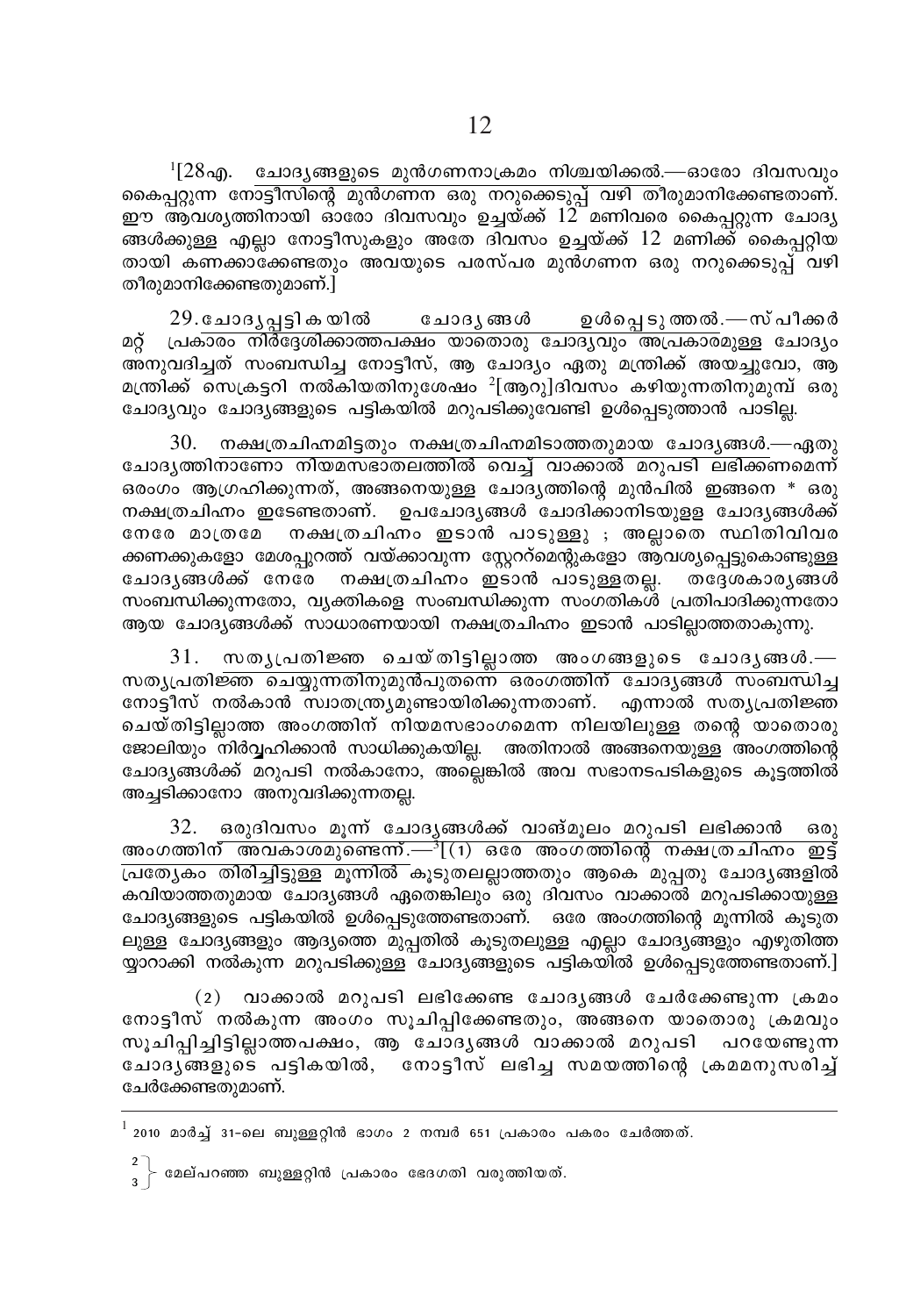$33.$  ചോദൃങ്ങൾക്ക് വാങ്മൂലം മറുപടി നൽകാൻ ദിവസങ്ങൾ നീക്കി വയ്ക്കൽ .— ചോദൃങ്ങൾക്ക് മറുപടി പറയാനുള്ള സമയം സ്പീക്കർ അപ്പപ്പോൾ \n¿t±in°p∂ A{]Imcap≈ Un∏m¿´psa'ns\tbm, Un∏m¿´psa'pIsftbm സംബന്ധിക്കുന്ന കാരൃങ്ങൾക്ക് മറുപടി പറയാനായി പല ദിവസങ്ങളിൽ മാറിമാറി നീക്കിവയ്ക്കേണ്ടതാണ്. അപ്രകാരമുള്ള ഓരോ ദിവസവും ബന്ധപ്പെട്ട മന്ത്രിയുടെ സമ്മതത്തോടുകൂടി സ്പീക്കർ മററു പ്രകാരത്തിൽ നിർദ്ദേശിക്കാത്തപക്ഷം, ആ ദിവസം സമയം അനുവദിക്കപ്പെട്ടിരുന്ന ഡിപ്പാർട്ടുമെന്റിനെയോ ഡിപ്പാർട്ടുമെന്റുകളെയോ സംബന്ധിക്കുന്ന ചോദ്യങ്ങൾ മാത്രമേ വാക്കാൽ മറുപടി പറയാനുള്ള ചോദ്യങ്ങളുടെ പട്ടികയിൽ ചേർക്കാൻ പാടുള്ളൂ.

 $34.$  വാങ്മുലം മറുപടി നൽകാത്ത ചോദൃങ്ങൾക്ക് രേഖാമുലമായ മറുപടികൾ $\overline{\phantom{a}}$ .—ഏതെങ്കിലും ദിവസം വാക്കാൽ മറുപടി പറയുന്നതിന് ചോദൃ പട്ടികയിൽ ചേർത്തിരുന്ന ഏതെങ്കിലും ചോദ്യം ആ ദിവസം ചോദ്യങ്ങൾക്കു മറുപടി പറയുന്നതിനുള്ള സമയത്തിനുള്ളിൽ മറുപടി പറയാനായി വിളിക്കാതിരുന്നാൽ, ഏത് മന്ത്രിയോട് ചോദ്യം ചോദിക്കുന്നുവോ ആ മന്ത്രി ഉടനെതന്നെ ആ ചോദൃത്തിന് രേഖാമുലമായ മറുപടി മേശപ്പുറത്ത് വയ്ക്കേണ്ടതാണ്.

 $35.$  അനൗദ്യോഗിക അംഗങ്ങളോടുള്ള ചോദൃങ്ങൾ .—ചോദൃത്തിനാധാരമായ വിഷയം നിയമസഭയുടെ കാര്യനിർവ്വഹണവുമായി ബന്ധപ്പെട്ട ഏതെങ്കിലും ബില്ലോ  ${u}$ മേയമോ മററു സംഗതിയോ സംബന്ധിച്ചതായിരിക്കുകയും, ആയതിന് ഒരു അനൗദ്യോഗികാംഗം ഉത്തരവാദിയായിരിക്കുകയും ചെയ്യുകയാണെങ്കിൽ, ചോദ്യം ആ അംഗത്തോട് ചോദിക്കാവുന്നതും അങ്ങനെയുള്ള ചോദ്യങ്ങൾ സംബന്ധിച്ച നടപടിക്രമ<del>ം</del> കഴിയുന്നിടത്തോളം, മന്ത്രിയോട് ചോദിക്കുന്ന ചോദൃങ്ങളുടെ കാരൃത്തിൽ അനുവർത്തിക്കുന്നതുതന്നെ ആയിരിക്കേണ്ടതും, എന്നാൽ സ്പീക്കർ, ആവശ്യമെന്നോ സൗകര്യ്യപ്രദമെന്നോ കരുതുന്ന വ്യത്യാസങ്ങൾ അതിൽ വരുത്താവുന്നതുമാകുന്നു.

 $36.$  ചോദ്യങ്ങൾ അനുവദിക്കുന്നതിനുള്ള നിബന്ധനകൾ.— $(1)$  ഈ ചട്ടം  $(2)$ -ാം ഉപചട്ടത്തിലെ വൃവസ്ഥകൾക്ക് വിധേയമായി ഒരു ചോദ്യം പൊതുപ്രാധാനൃമുള്ളതും സംബോധന ചെയ്യപ്പെട്ടിരിക്കുന്ന മന്ത്രിയുടെ പ്രത്യേക അധികാരപരിധിയിൽപ്പെട്ടതുമായ സംഗതിയെ സംബന്ധിച്ച വിവരം ലഭിക്കുന്നതിനുവേണ്ടി ചോദിക്കാവുന്നതാകുന്നു.

(2) ചോദ്യം അനുവദിക്കുന്നത് ഇനി പറയുന്ന നിബന്ധനകൾ അനുസരിച്ചായിരിക്കണം,—

(എ) ചോദ്യം മനസ്സിലാക്കുന്നതിന് അവശ്യം വേണ്ടതല്ലാത്ത ഏതെങ്കിലും പേരോ, സ്കേററുമെന്റോ അതിൽ ഉണ്ടാകരുത് ;

(ബി) അതിൽ ഒരു സ്റ്റേറ്റുമെന്റ് അടങ്ങിയിട്ടുള്ളപക്ഷം ആ സ്റ്റേറ്റുമെന്റിന്റെ കൃതൃതയ്ക്ക് ആ അംഗംതന്നെ ഉത്തരവാദിയായിരിക്കണം ;

(സി) വാദങ്ങളോ, അഭ്യൂഹങ്ങളോ, വ്യാജോക്തികളോ, ആരോപണങ്ങളോ, വിശേഷണങ്ങളോ, അപകീർത്തികരങ്ങളായ സ്റ്റേറ്റുമെന്റുകളോ ഉണ്ടാകരുത് $;$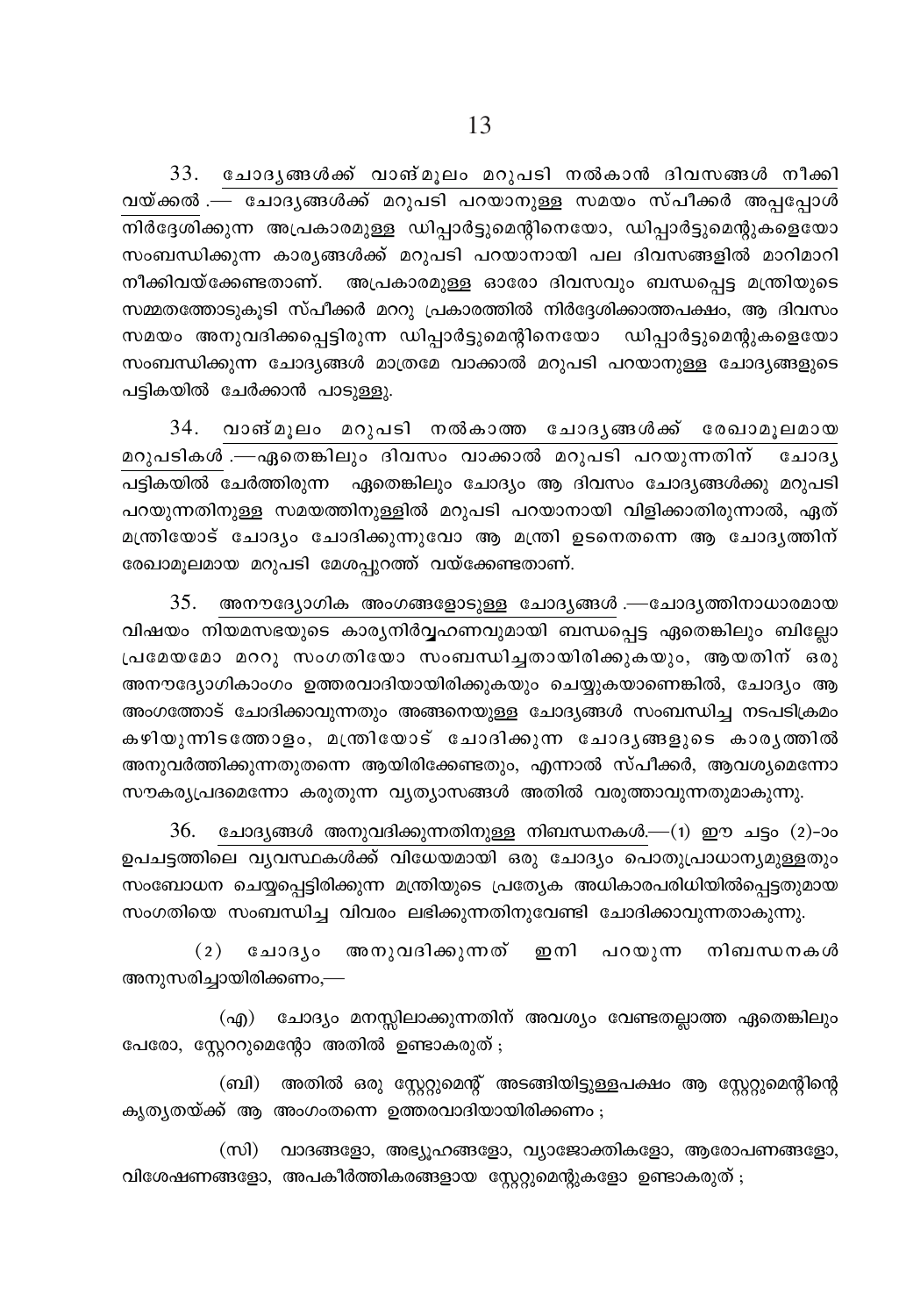(ഡി) അഭിപ്രായ പ്രകടനത്തിനാകട്ടെ, അല്ലെങ്കിൽ കാൽപ്പനിക സിദ്ധാന്തത്തിനോ നിഗുഢമായ നിയമപ്രശ്നത്തിനോ പരിഹാരം കാണുന്നതിനാകട്ടെ അതിൽ ആവശ്യപ്പെടരുത് ;

(ഇ) ആരുടെയെങ്കിലും സ്വഭാവത്തെയോ പെരുമാററത്തെയോ കുറിച്ച് അദ്ദേഹത്തിന്റെ ഔദ്യോഗിക നിലയിലോ, പൊതുകാര്യനിലയിലോ അല്ലാതെ അതിൽ ആവശ്യപെടരുത് ;

(എഫ്) അത് ഒരൊററ സംഗതിയെ സംബന്ധിക്കുന്നതായിരിക്കണം ;

(ജി) വിവരം അറിയുന്നതിനുവേണ്ടിയുള്ള ഒരപേക്ഷയായിട്ടുമാത്രം അത് രൂപപ്പെടുത്തണം ;

(എച്ച്) അതിനു വേണ്ടതിലധികം ദൈർഘ്യമുണ്ടായിരിക്കരുത് ;

(ഐ) സംസ്ഥാന ഗവൺമെന്റിനെ സംബന്ധിക്കാത്ത യാതൊരു സംഗതിയും അതിൽ പരാമർശിക്കരുത് ;

 $($ ജെ) ഒരു നിയമകോടതിയുടെ തീരുമാനത്തിലിരിക്കുന്ന യാതൊരു സംഗതിയും അതിൽ പരാമർശിക്കരുത് ;

(കെ) ആരുടെ പെരുമാററത്തെപ്പററി ഒരു സബ്സ്റ്റാന്റീവ് മോഷൻമൂലം മാത്രം ചോദ്യം ചെയ്യാമോ അങ്ങനെയുള്ള ഏതെങ്കിലും ആളുടെ സ്വഭാവത്തെയോ പെരുമാറത്തെയോപററി അതിൽ പരാമർശിക്കരുത് :

ചോദൃത്തിനുള്ള മറുപടിയുടെ പരിധിക്കുള്ളിൽ കൈകാരൃം (എൽ) ചെയ്യാൻ സാധിക്കാത്തവിധം അത്രയ്ക്ക് വിപുലമായ നയപ്രശ്നങ്ങൾ അതിൽ ഉന്നയിക്കരുത് ;

(എം) നേരത്തെ മറുപടി നൽകിയതോ മറുപടി നിഷേധിച്ചതോ ആയ ചോദ്യങ്ങൾ സാരാംശത്തിൽ ഒന്നുതന്നെയാണെങ്കിൽ അതിൽ ആവർത്തിക്കരുത് ;

 $(\text{m} \mathfrak{m})$ നിസ്സാര സംഗതികളെപ്പററിയുള്ള വിവരത്തിനുവേണ്ടി അതിൽ ആവശ്യപ്പെടരുത് ;

(ഒ) സാധാരണയായി വളരെമുമ്പ് നടന്ന കാരൃങ്ങളെക്കുറിച്ചുള്ള വിവരത്തിനുവേണ്ടി അതിൽ ആവശ്യപ്പെടരുത് ;

(പി) ലഭ്യമായ പ്രമാണങ്ങളിൽനിന്നോ, സാധാരണ റഫറൻസ് പുസ്തകങ്ങളിൽനിന്നോ കിട്ടാവുന്ന വിവരത്തിനുവേണ്ടി അതിൽ ആവശ്യപ്പെടരുത് ;

(ക്യു) മന്ത്രിക്ക് ഔദ്യോഗികമായി ബന്ധമില്ലാത്ത സംഗതിയുമായി അതിന് ബന്ധമുണ്ടായിരിക്കരുത് ;

 $(\mathbb{a} \mathbb{a})$ വൃക്തിപരമായ സ്വഭാവത്തെപ്പററി അതിൽ ആരോപണം കൊണ്ടുവരികയോ സൂചിപ്പിക്കുകയോ അരുത് ;

(എസ്) സംസ്ഥാന ഗവൺമെന്റിനോട് പ്രാഥമികമായി ഉത്തരവാദിത്വ മില്ലാത്ത സമിതികളുടെയോ ആളുകളുടെയോ അധീനതയിലുള്ള സംഗതികൾ അതിൽ ഉന്നയിക്കരുത് ;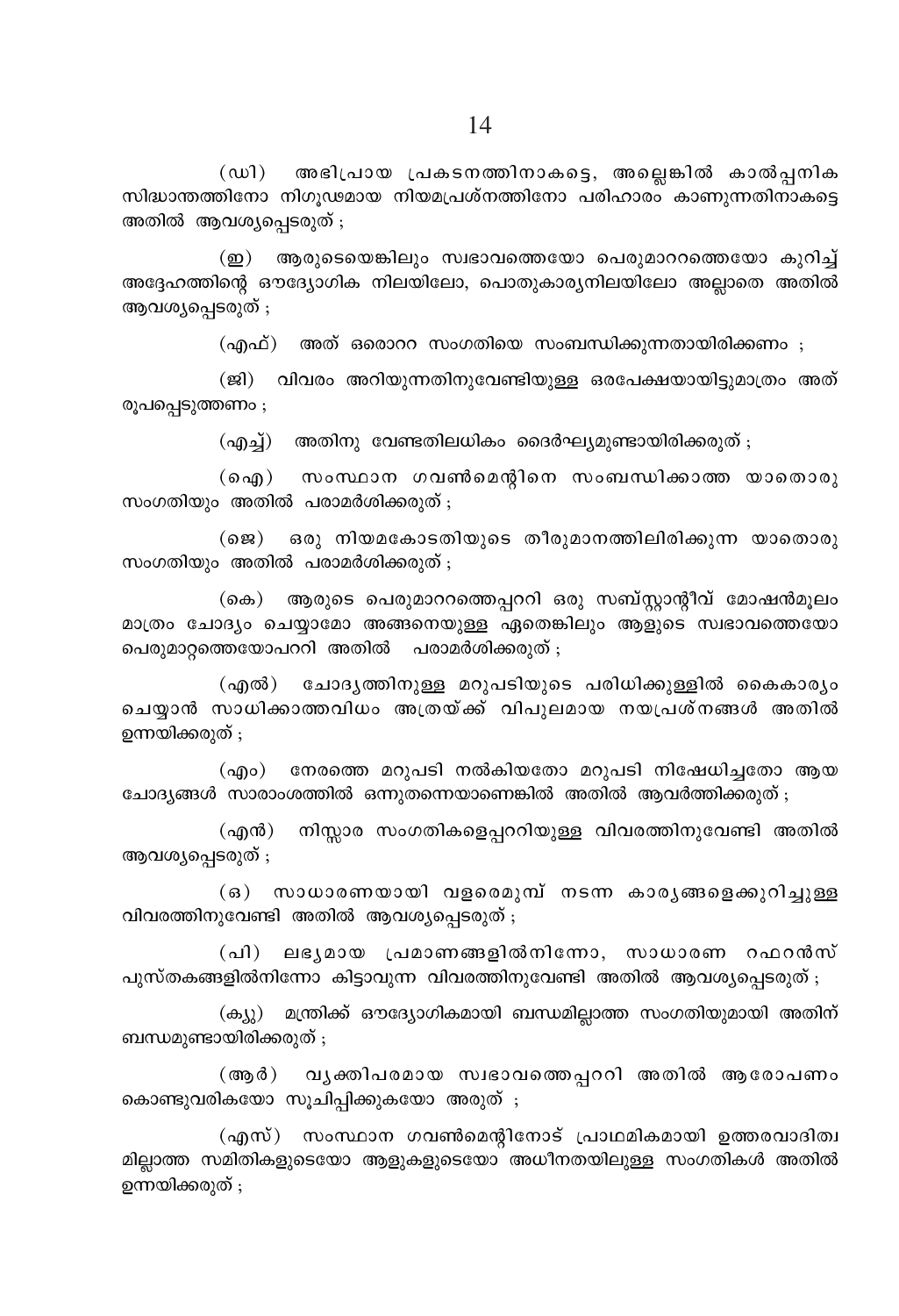(റ്റി) നീതിന്യായ സംബന്ധമായ ഏതെങ്കിലും ജോലികളോ അല്ലെങ്കിൽ അർദ്ധ നീതിന്യായ കോടതിസംബന്ധമായ ഏതെങ്കിലും ജോലികളോ നിർവ്വഹിക്കാനായി നിയമപ്രകാരം ഏർപ്പെടുത്തപ്പെട്ട ഏതെങ്കിലും സ്റ്റാറ്റ്യൂട്ടറി ട്രൈബ്യൂണലിന്റെയോ അല്ലെങ്കിൽ സ്റ്റാറ്റ്യൂട്ടറി അതോറിററിയുടെയോ അല്ലെങ്കിൽ ഏതെങ്കിലും കാര്യത്തെപ്പററി അന്വേഷണ വിചാരണയോ, അന്വേഷണമോ നടത്താനായി നിയമിക്കപ്പെട്ട ഏതെങ്കിലും കമ്മീഷന്റെയോ അന്വേഷണ വിചാരണകോടതിയുടെയോ മുമ്പാകെ തീർപ്പാകാതെ നിലവിലിരിക്കുന്ന കാരൃങ്ങളെപ്പററി സാധാരണയായി ചോദൃം ചോദിക്കാൻ പാടില്ലാത്തതും, എന്നാൽ ആ ട്രൈബ്യൂണലോ കമ്മീഷനോ അന്വേഷണ വിചാരണക്കോടതിയോ അക്കാര്യം പരിഗണിക്കുന്നതിന് ഹാനികരമാകാനിടയില്ലെങ്കിൽ അന്വേഷണവിചാരണയുടെ നടപടിക്രമമോ, വിഷയമോ ഘട്ടമോ സംബന്ധിച്ച കാര്യങ്ങളെപ്പററി പരാമർശിക്കാവുന്നതുമാകുന്നു ;

ഒരു നിയമസഭാ കമ്മിററിയിലെ നടപടികളെ സംബന്ധിച്ച്,  $(\omega_1)$ പ്രസ്തുത കമ്മിറ്റിയിൽനിന്നുളള ഒരു റിപ്പോർട്ട് സഭ മുമ്പാകെ വച്ചിട്ടില്ലാത്തപക്ഷം ചോദിക്കരുത്.

37. സംസ്ഥാന ഗവൺമെന്റും ഇൻഡ്യാ ഗവൺമെന്റും തമ്മിലുള്ള കത്തിടപാടുകളെ സംബന്ധിച്ച ചോദ്യങ്ങൾ .—സംസ്ഥാന ഗവൺമെന്റും ഇൻഡ്യാ ഗവൺമെന്റും തമ്മിലുള്ള കത്തിടപാടിനു വിഷയമായതോ, വിഷയമായിരുന്നതോ ആയ കാര്യങ്ങളിൽ അവയിലെ വസ്തുതയെ സംബന്ധിച്ചല്ലാതെയുള്ള യാതൊരു ചോദ്യവും ചോദിക്കാൻ പാടില്ലാത്തതും, മറുപടി വസ്തുതയെ സംബന്ധിച്ച സ്റ്റേറ്മെന്റ് മാത്രമായിരിക്കേണ്ടതുമാകുന്നു.

 $38.$  ചോദൃങ്ങൾ അനുവദിക്കുന്ന കാര്യം സ്പീക്കർ തീരുമാനിക്കണമെന്ന് .— $(i)$ ഈ ചട്ടങ്ങൾ പ്രകാരം ഒരു ചോദൃമോ അതിന്റെ ഭാഗമോ അനുവദിക്കണമോ വേണ്ടയോ എന്ന കാര്യം സ്പീക്കർ തീരുമാനിക്കേണ്ടതും, അത് ചോദ്യം ചോദിക്കാനുള്ള അവകാശത്തിന്റെ ദുരുപയോഗമാണെന്നോ അല്ലെങ്കിൽ നിയമ സഭയുടെ നടപടിക്രമത്തെ തടസ്സപ്പെടുത്തുകയോ ദോഷകരമായി ബാധിക്കുകയോ ചെയ്യത്തക്ക വിധത്തിലുള്ളതാണെന്നോ അല്ലെങ്കിൽ ഈ ചട്ടങ്ങൾക്ക് വിരുദ്ധ മാണെന്നോ അദ്ദേഹത്തിനഭിപ്രായമുണ്ടെങ്കിൽ, ഏതെങ്കിലും ചോദൃമോ അതിന്റെ ഭാഗമോ അദ്ദേഹത്തിന് അനുവദിക്കാതിരിക്കാവുന്നതും ആകുന്നു.

(2) 38-ാം ചട്ടത്തിലെ വൃവസ്ഥകൾക്ക് വിധേയമായി, സ്പീക്കർക്ക് ഒരു ചോദ്യം അനുവദിക്കണമോ വേണ്ടയോ എന്ന കാര്യം തീരുമാനിക്കുന്നതിന് കൂടുതൽ സമയം ആവശ്യമാണെന്ന് അഭിപ്രായമുള്ളപക്ഷം, അംഗം അദ്ദേഹത്തിന്റെ നോട്ടീസിൽ പറഞ്ഞ തീയതി കഴിഞ്ഞുള്ള ഒരു തീയതിയിൽ മറുപടി പറയുന്നതിനായി ചോദ്യം ചോദ്യപ്പട്ടികയിൽ ചേർക്കാൻ നിർദ്ദേശിക്കാവുന്നതാകുന്നു.

(3) ചോദ്യമോ അതിന്റെ ഏതെങ്കിലും ഭാഗമോ അനുവദിക്കാതിരിക്കുകയോ അല്ലെങ്കിൽ ഏതെങ്കിലും ഭേദഗതിയോടുകൂടി അനുവദിക്കുകയോ അല്ലെങ്കിൽ 39–ാം ചട്ടപ്രകാരം നക്ഷത്രചിഹ്നമിട്ട ചോദ്യം നക്ഷത്രചിഹ്നമിടാത്ത ചോദ്യമായി മാററുകയോ ചെയ്യുമ്പോൾ, ആ വസ്തുത ബന്ധപ്പെട്ട അംഗത്തെ അറിയിക്കേണ്ടതാണ്.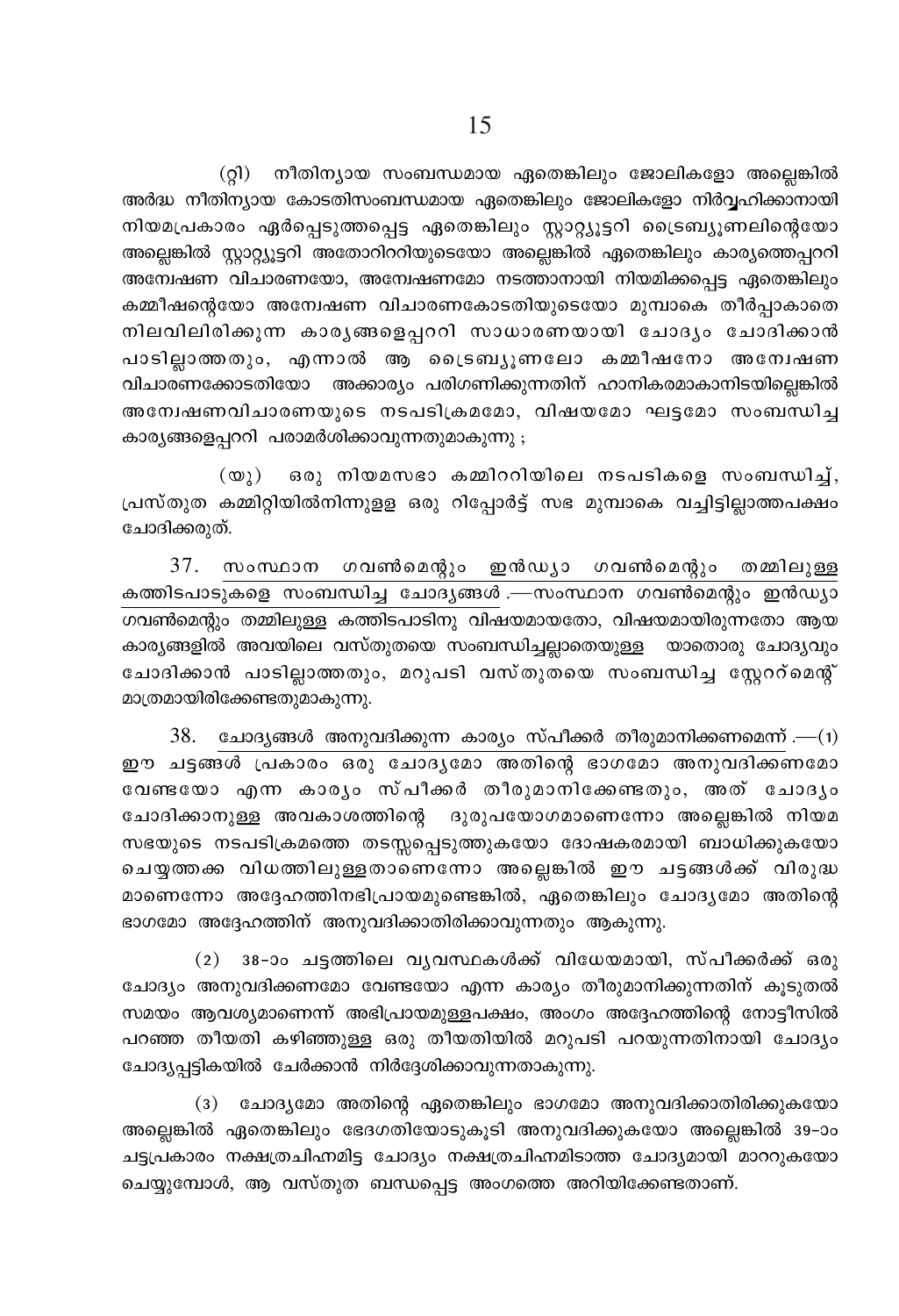39. ചോദ്യം നക്ഷത്രചിഹ്നമിട്ടതോ നക്ഷത്രചിഹ്നമിടാത്തതോ ആയി കണക്കാക്കേണ്ട കാര്യം സ്പീക്കർ തീരുമാനിക്കേണ്ടതാണെന്ന് .—സ്പീക്കറുടെ A`n{]mbØn¬ hm°m¬ adp]Sn \¬Ip∂Xn\v sImSpØn´p≈ GsX¶nepw ചോദ്യത്തിന് രേഖാമുലമായ മറുപടി നൽകുന്നതാണ് കൂടുതൽ ഉചിതമെങ്കിൽ, സ്പീക്കർക്ക് അങ്ങനെയുള്ള ചോദൃം രേഖാമൂലമായ മറുപടി നൽകുന്നതിനുള്ള ചോദ്യങ്ങളുടെ പട്ടികയിൽ ചേർക്കാൻ നിർദ്ദേശം നൽകാവുന്നതാണ്.

എന്നാൽ, സ്പീക്കർക്ക് യുക്തമെന്ന് തോന്നുന്നെങ്കിൽ ചോദ്യത്തിന് വാക്കാൽ മറുപടി പറയുന്നതിന് നോട്ടീസ് കൊടുത്തി<u>ടുള്ള</u> അംഗത്തോട് വാക്കാൽ മറുപടി കിട്ടുവാനാഗ്രഹിക്കുന്നതിന് അദ്ദേഹത്തിനുള്ള കാരണങ്ങൾ ചുരുക്കത്തിൽ  ${Lum}$ താവിക്കുവാൻ ആവശ്യപ്പെടാവുന്നതും, അവ പരിഗണിച്ചശേഷം, ആ ചോദ്യം വാക്കാൽ മറുപടി പറയുന്നതിനോ, രേഖാമുലമായി മറുപടി പറയുന്നതിനോ ഉള്ള ചോദ്യങ്ങളുടെ പട്ടികയിൽ ഉൾപ്പെടുത്താൻ നിർദ്ദേശിക്കാവുന്നതുമാകുന്നു.

 $40.$  ചോദ്യപ്പട്ടിക .—(1) അനുവദിക്കപ്പെട്ട ചോദ്യങ്ങൾ, അതതു സംഗതിപോലെ, വാക്കാലോ, ബോമുലമോ മറുപടി പറയുന്നതിന് നിശ്ചയിച്ച ദിവസത്തേക്കുള്ള ചോദ്യങ്ങളുടെ പട്ടികയിൽ സ്പീക്കറുടെ ആജ്ഞാനുസരണം ചേർക്കേണ്ടതാണ്.

 $(2)$  ഓരോ ദിവസവും വാക്കാൽ മറുപടി പറയുന്നതിനുള്ള ചോദ്യങ്ങളുടെ പട്ടികയിൽ ഓരോ അംഗത്തിന്റെയും പേരിലുള്ള ചോദ്യങ്ങൾ അദ്ദേഹത്തിന്റെ പേരിൽ അനുവദിച്ചിട്ടുള്ള ചോദ്യങ്ങളുടെ എണ്ണം അനുസരിച്ച് <sup>1</sup>[മൂന്ന് തവണയിൽ കൂടാതെ]  $^2$ [ഉൾപ്പെടുത്തേണ്ടതാകുന്നു.] നോട്ടീസ് കിട്ടിയ സമയവും തീയതിയും അനുസരിച്ച് ഓരോന്നിലും ഉള്ള ചോദൃങ്ങളിൽ അവയ്ക്ക് തമ്മിലുള്ള മുൻഗണന നിർണ്ണയിക്കപ്പെടുന്നതാണ്.

 $41.$  ചോദ്യങ്ങൾ വിളിക്കേണ്ട ക്രമം —യോഗത്തിൽ മറ്റേതെങ്കിലും കാര്യം തുടങ്ങുന്നതിന് മുൻപ് വാക്കാൽ മറുപടി പറയുന്നതിനുള്ള ചോദൃങ്ങൾ പട്ടികയിൽ കാണുന്ന ക്രമമനുസരിച്ച് വിളിക്കേണ്ടതാണ് :

എന്നാൽ, വാക്കാൽ മറുപടി പറയുന്നതിനുള്ള ചോദ്യം ചോദിക്കുന്നതിനുമുൻപ് സമയം കഴിയുന്ന പക്ഷം, ആ ചോദൃത്തിനുള്ള മറുപടി താൻ മറുപടി പറയാനാഗ്രഹിക്കുന്ന ചോദ്യം പ്രത്യേകം പൊതു പ്രാധാന്യമുള്ള ഒന്നാണെന്ന് മന്ത്രി സ്പീക്കറോട് പറയുകയാണെങ്കിൽ സ്പീക്കറുടെ അനുമതിയോടുകൂടി ചോദ്യോത്തര സമയത്തിനുശേഷം പറയാവുന്നതാകുന്നു.

 $42.$  ചോദ്യങ്ങൾ പിൻവലിക്കുകയോ അല്ലെങ്കിൽ മാററിവയ്ക്കുകയോ ചെയ്യൽ .— കരംഗത്തിന് തന്റെ ചോദ്യം ഏതുയോഗം സംബന്ധിച്ച പട്ടികയിൽ ചേർത്തിരിക്കുന്നുവോ ആ യോഗത്തിനുമുൻപ് ഏതൊരു സമയത്തും നോട്ടീസ് നൽകി പിൻവലിക്കുകയോ അല്ലെങ്കിൽ നോട്ടീസിൽ പറയുന്ന പിന്നീടുള്ള ഒരു ദിവസത്തേക്ക് മാറ്റിവയ്ക്കുകയോ ചെയ്യാവുന്നതും, അങ്ങനെ പിന്നീടുള്ള ആ ദിവസം ആ ചോദ്യം 33−ാം ചട്ടത്തിലെ വൃവസ്ഥകൾക്ക് വിധേയമായി, അങ്ങനെ മാറ്റിവയ്ക്കാത്ത എല്ലാ ചോദൃങ്ങൾക്കും ശേഷം പട്ടികയിൽ ചേർക്കേണ്ടതുമാണ്:

- ' 2018 ജൂൺ 24-ലെ ബുള്ളറ്റിൻ ഭാഗം 2 നമ്പർ 517 പ്രകാരം ഭേദഗതി വരുത്തിയത്.
- $^2$  2021 ഫെബ്രുവരി 8-ലെ ബുള്ളറ്റിൻ ഭാഗം 2 നമ്പർ 967 പ്രകാരം പകരം ചേർത്തത്.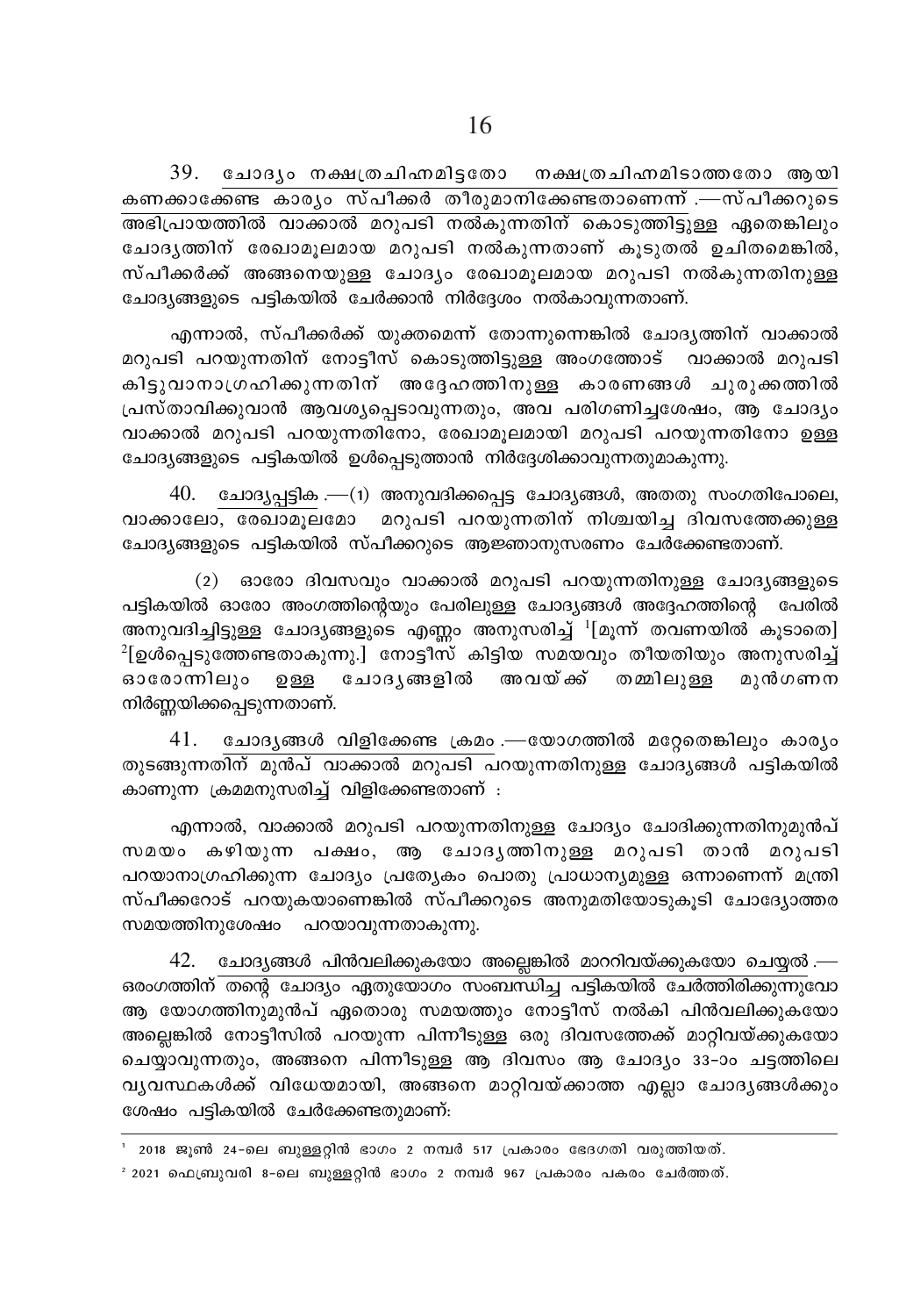എന്നാൽ, മാറ്റിവച്ച ചോദ്യം, മാററിവയ്ക്കുന്നതു സംബന്ധിച്ചുള്ള നോട്ടീസ് സെകട്ടറിക്ക് കിട്ടി രണ്ട് പൂർണ്ണ ദിവസം കഴിയുന്നതുവരെ പട്ടികയിൽ ചേർക്കാൻ പാടില്ലാത്തതുമാണ്.

 $43.$  ചോദ്യം ചോദിക്കേണ്ട വിധം .—(1) സ്പീക്കർ ചോദ്യപട്ടികയിൽ ആരുടെ പേരിൽ ചോദ്യം കാണുന്നുവോ, ആ ഓരോ അംഗത്തെയും അനുക്രമമായി വിളിക്കേണ്ടതാണ്.

(2) അങ്ങനെ വിളിക്കപ്പെടുന്ന അംഗം അദ്ദേഹത്തിന്റെ സീററിൽനിന്ന് എഴുന്നേററ് നിൽക്കേണ്ടതും, ചോദ്യം ചോദിക്കണമെന്നുള്ളതല്ല തന്റെ ഉദ്ദേശമെന്ന് അദ്ദേഹം പ്രസ്താവിക്കാത്തപക്ഷം, ചോദൃപ്പട്ടികയിലെ അതിന്റെ നമ്പർ പറഞ്ഞുകൊണ്ട് ചോദ്യം ചോദിക്കേണ്ടതുമാണ്.

(3) ചോദ്യം വിളിക്കുമ്പോൾ അത് ആരുടെ പേരിൽ കാണുന്നുവോ ആ അംഗം ഹാജരില്ലാതിരുന്നാൽ, മറ്റേതെങ്കിലും അംഗത്തിന്റെ അപേക്ഷപ്രകാരം സ്പീക്കർക്ക് അതിന് മറുപടി നൽകണമെന്ന് നിർദ്ദേശം നൽകാവുന്നതാകുന്നു.

44. ഹാജരാകാത്ത അംഗങ്ങളുടെ ചോദൃങ്ങൾ.—വാക്കാൽ മറുപടി പറയുന്നതിനുള്ള എല്ലാ ചോദ്യങ്ങളും വിളിച്ചതിനുശേഷം, സ്പീക്കർക്ക്, സമയം അനുവദിക്കുന്നപക്ഷം, ഒരംഗത്തിന്റെ പേരിൽ കാണുന്നതും ആ അംഗം ഹാജരില്ലാതി രുന്നതിനാൽ ചോദിക്കപ്പെടാതി്രുന്നതുമായ ഏതെങ്കിലും ചോദ്യം വീണ്ടും വിളിക്കാവുന്നതും ഒരംഗത്തിന്റെ പേരിൽ കാണുന്ന ചോദൃം അദ്ദേഹം അധികാരപ്പെടുത്തിയിട്ടുണ്ടെങ്കിൽ ചോദിക്കുന്നതിന് മറ്റൊരംഗത്തെ അനുവദിക്കാവുന്ന ത്വമാകുന്നു.

45. ഉപചോദൃങ്ങൾ .—(1) സ്പീക്കർ ആവശ്യപ്പെടുമ്പോൾ ഏതൊരംഗത്തിനും ഏതൊരു <del>വസ്തുത സ</del>ംബന്ധിച്ച് മറുപടി നൽകിയോ ആ വസ്തുത കൂടുതൽ വിശദമാക്കുന്നതിലേക്ക് ഉപചോദ്യം ചോദിക്കാവുന്നതാണ്.

 $\frac{1}{2}$  $(2)$  സ്പീക്കർക്ക് ഏതെങ്കിലും ഉപചോദ്യം :—

 $(i)$  അത് മുഖ്യ ചോദ്യത്തിൽനിന്നോ അതിന്റെ ഉത്തരത്തിൽ നിന്നോ ഉയരുന്നില്ലെന്നോ ;

(ii) വിവരം ആവശ്യപ്പെടുന്നതിനുപകരം വിവരം നൽകുന്നെന്നോ<sub>;</sub>

(iii) അത് ഒന്നിൽക്കൂടുതൽ വൃതൃസ്തമായ സംഗതികൾ ഉൾപ്പെടുത്തു ന്നുവെന്നോ;

 $(iv)$  അത് ഒരു അഭിപ്രായത്തിന്റെ സ്ഥിരീകരണമോ നിരാകരണമോ ആവശ്യപ്പെടുന്നെന്നോ;

 $(v)$  അത് ചോദ്യങ്ങളെ സംബന്ധിക്കുന്ന ചട്ടങ്ങളിൽ ഏതിനെയെങ്കിലും അതിലംഘിക്കുന്നുവെന്നോ അഭിപ്രായമുള്ള പക്ഷം അദ്ദേഹം അത് ക്രമത്തിൽ അലായെന്ന് വിധിയ്ക്കേണ്ടതാണ്.]

 $^{\rm 1}$  2010 മാർച്ച് 31-ലെ ബുള്ളറ്റിൻ ഭാഗം 2 നമ്പർ 651 പ്രകാരം പകരം ചേർത്തത്.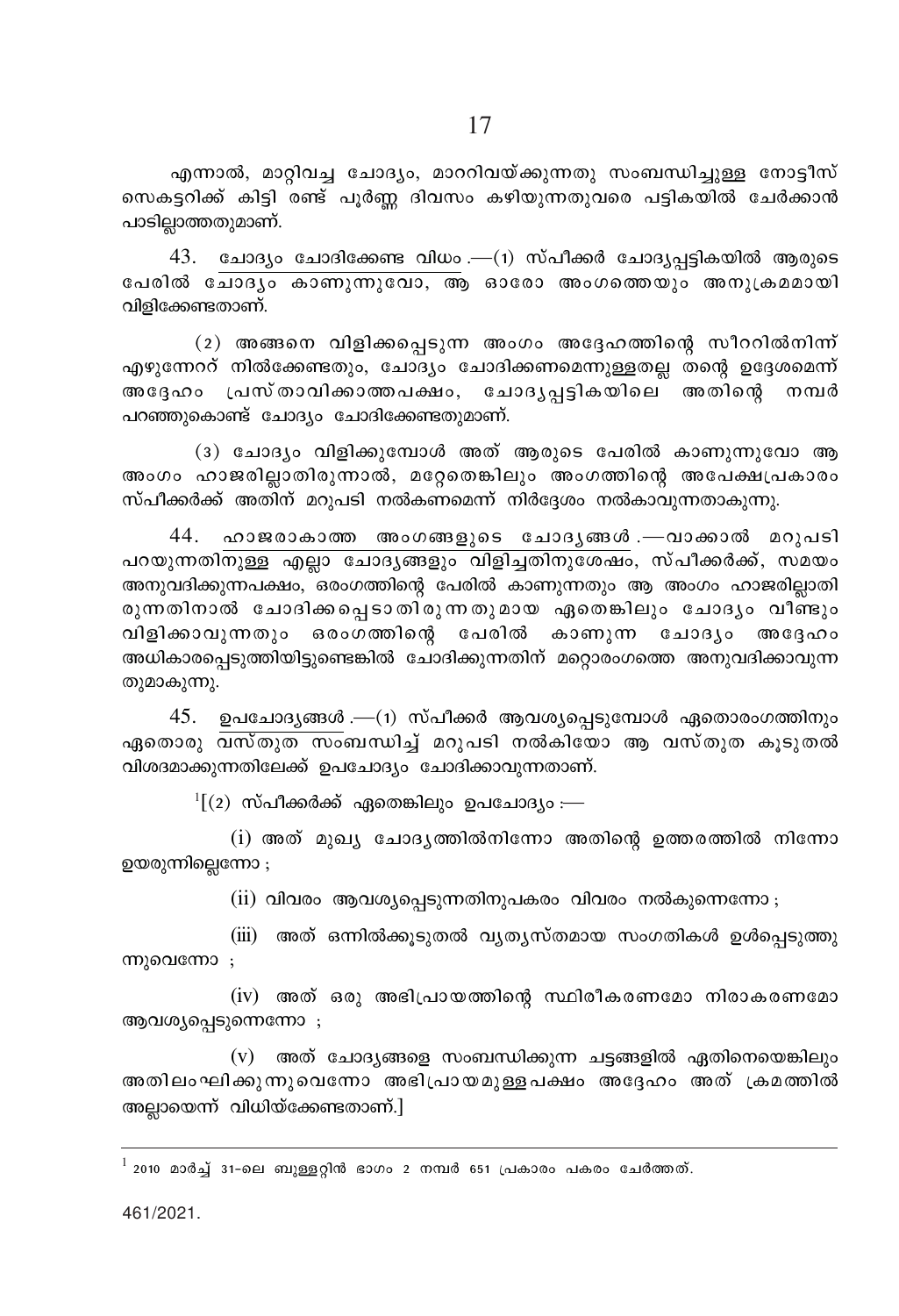$\frac{1}{1}(3)$  26-ാം ചട്ടപ്രകാരം ചോദ്യങ്ങൾക്കുള്ള സമയത്ത് ഏതെങ്കിലും ചോദ്യമോ അല്ലെങ്കിൽ ഒരു ചോദൃത്തിന് നൽകിയിട്ടുള്ള ഏതെങ്കിലും മറുപടിയോ സംബന്ധിച്ച യാതൊരു ചർചയും അനുവദിക്കാൻ പാടിലാത്തതാകുന്നു.]

യോഗം റദാക്കുമ്പോഴോ, മാറിവയ്ക്കുമ്പോഴോ ചോദൃങ്ങളുടെ 46. തീർപാക്കൽ <del>. സഭയുടെ ഒ</del>രു യോഗം റദ്ദാക്കുമ്പോഴോ യാതൊരു കാര്യവും നടത്താതെ മാറ്റിവയ്ക്കുമ്പോഴോ ആ ദിവസത്തേക്കുള്ള ചോദ്യങ്ങളുടെ പട്ടികയിൽ ആദ്യമേ തന്നെ ചേർത്തിട്ടുള്ള നക്ഷത്രചിഹ്നമിട്ടതും അല്ലാത്തതുമായ എല്ലാ ചോദ്യങ്ങളും അടുത്ത യോഗത്തിലേക്കുള്ള നക്ഷത്രചിഹ്നമിടാത്ത് ചോദ്യങ്ങളായി കരുതപ്പെടുന്നതും അടുത്ത ദിവസത്തേക്കുള്ള ഔദ്യോഗിക റിപ്പോർട്ടിൽ അവയുടെ മറുപടികളോടൊപ്പം  $^{2}$ [ഉൾപെടുത്തുന്നതുമാകുന്നു] :

്[എന്നാൽ, വാക്കാലുള്ള മറുപടിക്കുള്ള ചോദൃങ്ങളുടെ ലിസ്റ്റ് എടുക്ക പ്പെട്ടതിനുശേഷം ചോദ്യോത്തരസമയം തടസ്സപ്പെടുകയും ലിസ്റ്റ് ഭാഗികമായി തീരുമാനി ക്കുകയും യോഗം തുടരുകയും ചെയ്യുന്നുവെങ്കിലും വാക്കാൽ മറുപടിക്കുള്ള ലിസ്റ്റ് എടുക്കപ്പെട്ടതിനുശേഷം ചോദ്യോത്തരസമയം തടസ്സപ്പെടുകയും ലിസ്റ്റ് ഭാഗികമായി തീരു മാനിക്കുകയും യോഗം തുടരുകയും ചെയ്യുന്നുവെങ്കിൽ വാക്കാൽ മറുപടിക്കുള്ള ചോദ്യങ്ങളുടെ ലിസ്റ്റിൽ അവശേഷിക്കുന്ന ചോദ്യങ്ങൾക്കുള്ള മറുപടിയും ആ ദിവസ ത്തിനുള്ള മറുപടികളും നക്ഷത്രചിഹ്നമിടാത്ത ചോദൃമായി കരുതപ്പെടുന്നതും ആ ദിവസത്തിന്റെ നടപടികളുടെ ഭാഗമായും തീരുന്നതുമാണ് :

എന്നുമാത്രമല്ല, ഒരു സമ്മേളനത്തിന്റെ അവസാന യോഗമോ യോഗങ്ങളോ റദ്ദാക്ക പെടുന്നെങ്കിൽ ആ ദിവസത്തിനോ ദിവസങ്ങൾക്കോ ഉള്ള വാക്കാലും രേഖാമുലവുമുള്ള മറുപടിയ്ക്കായുള്ള ചോദ്യങ്ങളുടെ ലിസ്റ്റിലെ ചോദ്യം ലാപ്സാകുന്നതുമാണ്.]

 $^{4}[47.$  ചോദൃങ്ങൾക്കുള്ള മറുപടികൾ കൈമാറേണ്ട സമയവും മറുപടികൾ മുൻകുട്ടി പ്രസിദ്ധപ്പെടുത്തുന്നതിൽ നിയന്ത്രണവും .—(1) ചോദ്യങ്ങൾക്ക് മന്ത്രിമാർ <u>സ്ഭയിൽ നൽകുവാനുദേശിക്കുന്ന മറുപടികൾ ചോദൃങ്ങൾക്ക് മറുപടി നൽകുന്ന</u> ദിവസത്തിന്റെ തൊട്ടു മുൻപത്തെ ദിവസം വൈകുന്നേരം 5 മണിക്കു മുമ്പായി സെക്രട്ടറിക്ക് കൈമാറേണ്ടതാണ്.

(2)  $5$ [ഒരു ചോദൃത്തിനുള്ള മറുപടി (1)-ാം ഉപചട്ടത്തിൽ വിനിർദ്ദേശിച്ചിട്ടുള്ള സമയത്തിനുള്ളിൽ നൽകിയിട്ടില്ലെങ്കിലോ അല്ലെങ്കിൽ നൽകിയ മറുപടി ഒരു ഇടക്കാല മറുപടിയാണെങ്കിലോ, മറുപടിയോ അന്തിമമറുപടിയോ, അതതു സംഗതിപോലെ] എത്രയും നേരത്തേ നൽകേണ്ടതും എന്നാൽ ആ ചോദ്യം ലിസ്റ്റിൽ ചേർത്ത തീയതി മുതൽ 15 ദിവസം വൈകിയായിരിക്കാൻ പാടില്ലാത്തതുമാണ് :

എന്നാൽ, അത്തരം മറുപടികൾ ഉപചട്ടം (2)-ൻകീഴിൽ വിനിർദ്ദേശിച്ചിട്ടുള്ള സമയപരിധിക്കുള്ളിൽ നൽകാൻ കഴിയാത്തപക്ഷം ബന്ധപെട്ട മന്ത്രി അതിന്റെ കാരണങ്ങൾ വിശദീകരിച്ചുകൊണ്ട് ഒരു പ്രസ്താവന നടപ്പ്സമ്മേളനത്തിലോ, അല്ലെങ്കിൽ സഭയുടെ അടുത്ത സമ്മേളനത്തിലോ, ഏതാണോ ആദ്യം വരുന്നത്, അതിൽ മേശപ്പുറത്ത് വയ്ക്കേണ്ടതാണ്.]

(3) മന്ത്രിമാർ ചോദ്യങ്ങൾക്ക് സഭയിൽ നൽകുവാനുദ്ദേശിക്കുന്ന മറുപടികൾ, യഥാർത്ഥത്തിൽ സഭാതലത്തിൽ നൽകിക്കഴിയുന്നതുവരെയോ മേശപ്പുറത്തു വയ്ക്കുന്നതു വരെയോ പ്രസിദ്ധീകരണത്തിന് നൽകാൻ പാടില്ലാത്തതാകുന്നു.

 $^{-1}$  2010 മാർച്ച് 31-ലെ ബുള്ളറ്റിൻ ഭാഗം 2 നമ്പർ 651 പ്രകാരം ചേർത്തത്.

 $^{-2}$  2021 ഫെബ്രുവരി 8-ലെ ബുള്ളറ്റിൻ ഭാഗം 2 നമ്പർ 967 പ്രകാരം പകരം ചേർത്തത്.

 $\frac{3}{2}$  ഉം  $\frac{4}{2}$  ഈ 2010 മാർച്ച് 31-ലെ ബുള്ളറ്റിൻ ഭാഗം 2 നമ്പർ 651 പ്രകാരം ഭേദഗതി വരുത്തിയത്<br>5 2018 ജൂൺ 24-ലെ ബുള്ളറ്റിൻ ഭാഗം 2 നമ്പർ 517 പ്രകാരം പകരം ചേർത്തത്.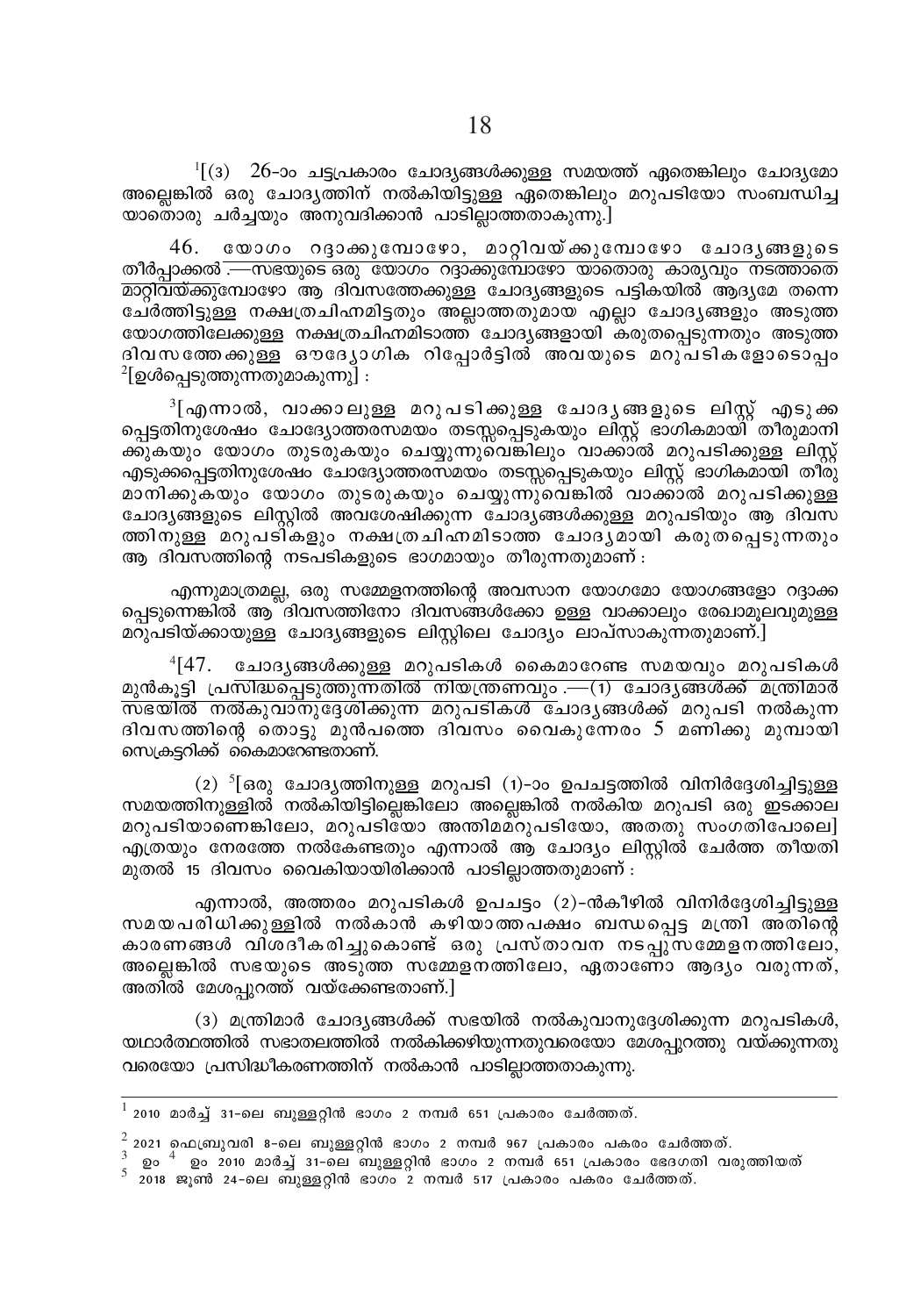#### (ബി) അടിയന്തര ചോദ്യങ്ങൾ

 $48.$  അടിയന്തര ചോദ്യങ്ങൾ .—(1) പൊതുപ്രാധാന്യമുള്ള സംഗതി സംബന്ധിച്ച ഒരു ചോദൃം പത്ത് പൂർണ്ണ ദിവസത്തിൽ കുറഞ്ഞ നോട്ടീസോടുകൂടി ചോദിക്കാവുന്നതും, ചോദ്യം അടിയതിര സ്വഭാവത്തോടുകൂടിയതാണെന്ന് സ്പീക്കർക്കഭിപ്രായമുള്ളപക്ഷം അദ്ദേഹം ബന്ധപ്പെട്ട മന്ത്രിക്ക് അതിനു മറുപടി നൽകാൻ സാധിക്കുമോ എന്നും അങ്ങനെയാണെങ്കിൽ ഏത് തീയതിക്ക് സാധിക്കുമെന്നും അദ്ദേഹത്തോട് അമ്പേഷിച്ചറിയാൻ നിർദ്ദേശിക്കാവുന്നതുമാകുന്നു.

 $1$ ["എന്നാൽ ഒന്നിലേറെ അംഗങ്ങൾ ഒറ്റ നോട്ടീസ് നൽകാൻ പാടില്ല.]''

(2) ബന്ധപ്പെട്ട മന്ത്രി മറുപടി നൽകാമെന്ന് സമ്മതിക്കുന്നപക്ഷം അങ്ങനെയുള്ള ചോദൃത്തിന് അദ്ദേഹം ചൂണ്ടിക്കാണിക്കുന്ന ദിവസം മറുപടി നൽകേണ്ടതും വാക്കാൽ മറുപടി പറയുന്നതിനുള്ള ചോദൃങ്ങളുടെ പട്ടികയിൽ കാണുന്ന ചോദ്യങ്ങൾ തീർപ്പാക്കിയശേഷം ഉടൻതന്നെ ആ ചോദ്യം വിളിക്കേണ്ടതുമാണ്.

(3) ഫ്രസ്വകാല നോട്ടീസുകൊണ്ട് മന്ത്രിക്ക് ചോദ്യത്തിന് മറുപടി പറയാൻ സാധിക്കാതിരിക്കുകയും ആ ചോദ്യം സഭയിൽ വാക്കാൽ മറുപടി പറയുന്നതിന് മതിയായ പൊതുപ്രാധാന്യമുള്ളതാണെന്ന് സ്പീക്കർക്ക് അഭിപ്രായം ഉണ്ടായിരിക്കുകയും ചെയ്യുന്നപക്ഷം, അദ്ദേഹത്തിന് ആ ചോദ്യം 27-ാം ചട്ടപ്രകാരം മറുപടി പറയേണ്ട ദിവസത്തേക്കുള്ള ചോദ്യങ്ങളുടെ പട്ടികയിൽ ഒന്നാം ചോദ്യമായി ചേർക്കുവാൻ നിർദ്ദേശിക്കാവുന്നതാകുന്നു :

എന്നാൽ, ഏതെങ്കിലും ദിവസത്തേക്കുള്ള ചോദ്യങ്ങളുടെ പട്ടികയിൽ അങ്ങനെയുള്ള ഒന്നിലധികം ചോദ്യങ്ങൾക്ക് ഒന്നാമത്തെ മുൻഗണന നൽകാൻ പാടുള്ളതല്ല.

(4) ഒരാഗം ഹ്രസ്വകാല നോട്ടീസുമൂലം ചോദൃത്തിന് മറുപടി കിട്ടണമെന്നാഗ്രഹിക്കുന്നപക്ഷം അദ്ദേഹം ഹ്രസ്വകാല നോട്ടീസുമൂലം ആ ചോദ്യം ചോദിക്കുന്നതിന് തനിക്കുള്ള കാരണങ്ങൾ ചുരുക്കമായി പ്രസ്താവിക്കണം. ചോദ്യത്തിനുള്ള നോട്ടീസിൽ യാതൊരു കാരണവും പറഞ്ഞിട്ടില്ലെങ്കിൽ, ആ ചോദ്യം ആ അംഗത്തിന് മടക്കി അയയ്ക്കേണ്ടതാണ്.

 $2[$ ]

#### അദ്ധ്യായം VIII

# അരമണിക്കൂർനേരത്തെ ചർച്ച

49. ചോദ്യങ്ങൾക്കുള്ള മറുപടിയിൽനിന്ന് ഉത്ഭവിക്കുന്ന പൊതുപ്രാധാന്യമുള്ള കാരൃത്തിൻമേൽ ചർച്ച .—(1) ചോദൃത്തിന് വാക്കാൽ മറുപടി നൽകിയിരുന്നാലും അല്ലെങ്കിൽ മറുപടി മേശമേൽ വച്ചിരുന്നാലും ശരി, വേണ്ടത്ര പൊതുപ്രാധാന്യം അർഹിക്കുന്നതും സഭയുടെ അതേ സമ്മേളനത്തിൽ ചോദൃവിഷയമായതും ആയ കാര്യം സംബന്ധിച്ച ചർച്ച ഉന്നയിക്കുന്നതിന് ആഴ്ചയിൽ മുന്നു ദിവസം, അര മണിക്കൂർ വീതം സമയം സ്പീക്കർക്ക് നീക്കിവയ്ക്കാവുന്നതാണ്.

 $^{-1}$  2021 ഫെബ്രുവരി 8-ലെ ബുള്ളറിൻ ഭാഗം 2 നമ്പർ 967 പ്രകാരം ചേർത്തത്.

 $2$  മേല്പറഞ്ഞ ബുള്ളറ്റിൻ പ്രകാരം ഒഴിവാക്കിയത്.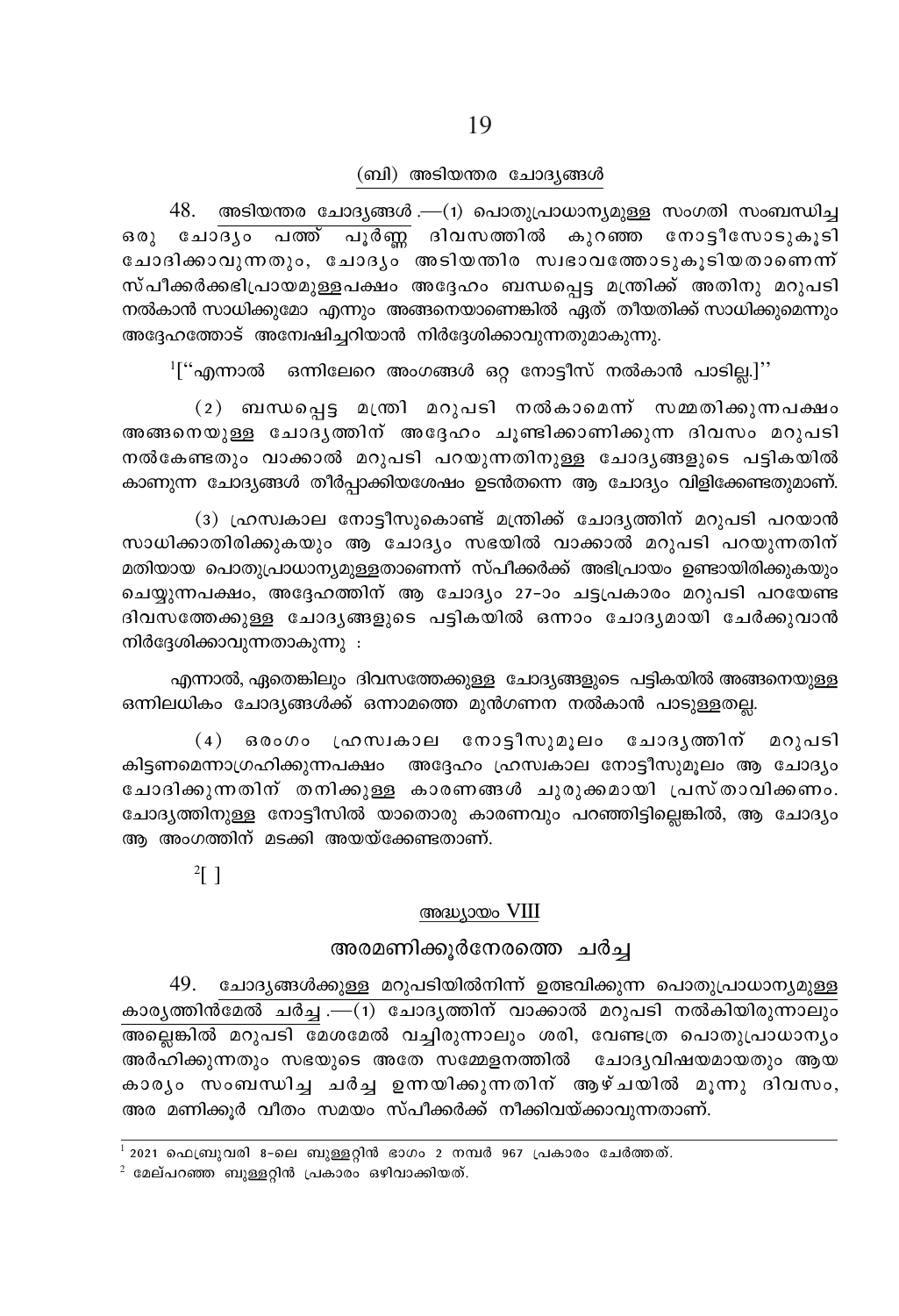(2) അങ്ങനെയുള്ള കാര്യം സംബന്ധിച്ച് ചർച്ച ഉന്നയിക്കുവാനാഗ്രഹിക്കുന്ന അംഗം, ആ കാര്യം ഉന്നയിക്കാൻ ആഗ്രഹിക്കുന്ന ദിവസത്തിന് രണ്ടു പൂർണ്ണദിവസം മുൻപായി സെക്രട്ടറിക്ക്  $^{1}$ [രേഖാമൂലമോ അല്ലെങ്കിൽ ഓൺലൈനായോ] നോട്ടീസ് കൊടുക്കേണ്ടതും, താൻ ഉന്നയിക്കാനാഗ്രഹിക്കുന്ന കാര്യത്തേയോ കാര്യങ്ങളേയോ പറ്റി ചുരുക്കമായി വിവരിക്കേണ്ടതുമാണ്.

(3) അങ്ങനെയുള്ള നോട്ടീസോടുകൂടി പ്രസ്തുത കാര്യം സംബന്ധിച്ച് ചർച്ച ഉന്നയിക്കുന്നതിനുള്ള കാരണങ്ങൾ പ്രസ്താവിച്ചുകൊണ്ടുളള വിശദീകരണക്കുറിപ്പ് അയയ്ക്കേണ്ടതാണ്. സ്പീക്കർക്ക് ബന്ധപ്പെട്ട മന്ത്രിയുടെ സമ്മതത്തോടുകൂടി, നോട്ടീസിന്റെ കാലയളവ് സംബന്ധിച്ച നിബന്ധന വേണ്ടെന്ന് വയ്ക്കാവുന്നതാകുന്നു.

(4) ചർച്ചയ്ക്ക് വയ്ക്കത്തക്കവണ്ണം ആ കാര്യം മതിയായ പൊതു പ്രാധാന്യമുള്ളതാണോ എന്നത് സ്പീക്കർ തീരുമാനിക്കേണ്ടതാണ്.

(5) രണ്ടോ അതിൽ കൂടുതലോ നോട്ടീസുകൾ കിട്ടുകയും സ്പീക്കർ അനുവദിക്കുകയും ചെയ്താൽ, ആ ദിവസത്തേക്ക് ഏതു നോട്ടീസിനാണ് മുൻഗണന നൽകേണ്ടതെന്ന കാര്യം തീരുമാനിക്കുന്നതിന് സെക്രട്ടറി നറുക്കെടുപ്പ് നടത്തേണ്ടതാണ്.

(6) സഭയിൽ ഇത് സംബന്ധിച് ഔപചാരികമായ യാതൊരു പ്രമേയമോ വോട്ടെടുപ്പോ ഉണ്ടായിരിക്കരുത്. നോട്ടീസ് കൊടുത്ത അംഗത്തിന് ഒരു ലഘു വിവരണം നൽകാവുന്നതും ബന്ധപ്പെട്ട മന്ത്രി ചുരുക്കത്തിൽ ഒരു മറുപടി നൽകേണ്ടതുമാണ്. നേരത്തെ സ്പീക്കറെ അറിയിച്ചിട്ടുള്ള ഏതൊരംഗത്തേയും ഏതെങ്കിലും വസ്തുത കൂടുതൽ വിശദീകരിക്കുന്നതിനായി ഒരു ചോദ്യം ചോദിക്കാൻ അനുവദിക്കാവുന്നതാണ്.

(7) നോട്ടീസുകൊടുത്ത അംഗം ഹാജരില്ലെങ്കിൽ, ഈ ആവശ്യാർത്ഥം അദ്ദേഹം രേഖാമൂലം അധികാരപ്പെടുത്തിയിട്ടുള്ള മറ്റ് ഏതൊരംഗത്തിനും സ്പീക്കറുടെ അനുമതിയോടുകൂടി ചർച്ച ആരംഭിക്കാവുന്നതാണ്.

### അദ്ധ്യായം IX

പൊതുപ്രാധാന്യമുള്ള സംഗതി സംബന്ധിച്ച് അടിയന്തര പ്രമേയം

 $50.$  പ്രമേയം അവതരിപ്പിക്കുന്നതിന് സ്പീക്കറുടെ സമ്മതം ആവശ്യമാണെന്ന്.— പൊതുപ്രാധാന്യമർഹിക്കുന്നതും അടിയന്തര സ്വഭാവത്തോടു കൂടിയതും നിയതവും ആയ സംഗതി ചർച്ച ചെയ്യാൻ സഭയുടെ കാരൃങ്ങൾ നിർത്തിവയ്ക്കുന്നതിന് വേണ്ടിയുള്ള ഒരു പ്രമേയം സ്പീക്കറുടെ സമ്മതത്തോടുകൂടി ഈ ചട്ടങ്ങളിലെ വ്യവസ്ഥകൾക്ക് വിധേയമായി അവതരിപ്പിക്കാവുന്നതാകുന്നു.

51. നോട്ടീസ് കൊടുക്കേണ്ട വിധം .—അടിയന്തരപ്രമേയത്തിനുള്ള നോട്ടീസ് ആ പ്രമേയം, അവതരിപ്പിക്കാനുദ്ദേശിക്കുന്ന ദിവസത്തെ യോഗം ആരംഭിക്കുന്നതിനു മുൻപ് സ്പീക്കർക്കും ബന്ധപ്പെട്ട മന്ത്രിക്കും നൽകേണ്ടതാണ്. ചർച്ച ചെയ്യാനുദ്ദേശിക്കുന്ന സംഗതി സംബന്ധിച്ച് ഒരു ചുരുങ്ങിയ വിവരണവും നോട്ടീസോടുകൂടി ഉണ്ടായിരിക്കണം.

 $^{-1}$  2021 ഫെബ്രുവരി 8-ലെ ബുള്ളറ്റിൻ ഭാഗം 2 നമ്പർ 967 പ്രകാരം പകരം ചേർത്തത്.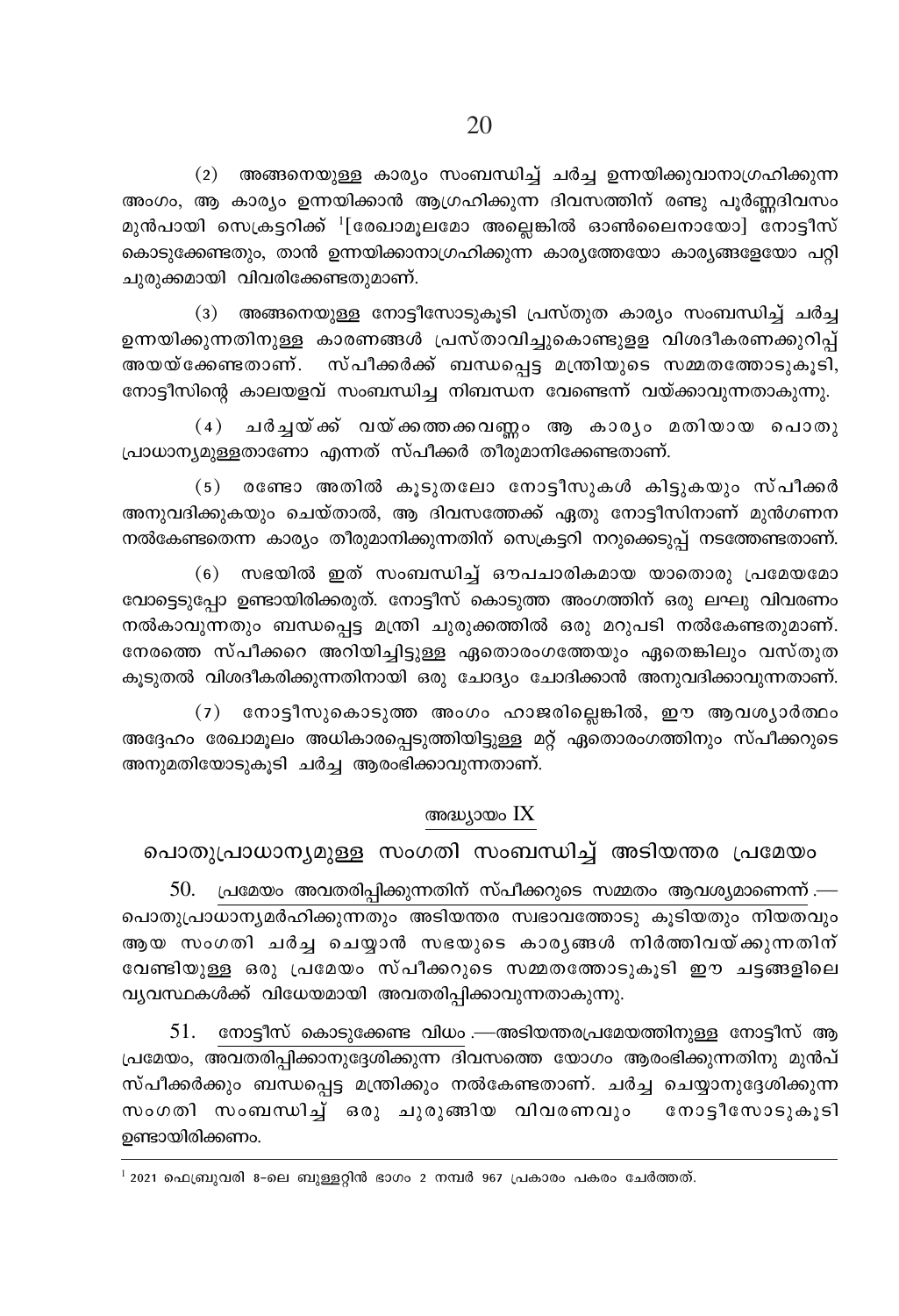$52.$  പ്രമേയം അവതരിപ്പിക്കുന്നതിനുള്ള അവകാശത്തിൻമേലുള്ള നിയന്ത്രണങ്ങൾ.— പൊതുപ്രാധാന്യമർഹിക്കുന്നതും നിയതവും ആയ അടിയന്തര സംഗതിയുടെ ചർച്ചയ്ക്ക് സഭ നിർത്തിവയ്ക്കുന്നതിന് പ്രമേയം അവതരിപ്പിക്കുവാനുള്ള അവകാശം ഇനിപ്പറയുന്ന നിയന്ത്രണങ്ങൾക്ക് വിധേയമായിരിക്കുന്നതാണ്.

അതായത് —

 $(i)$  ഒരേ യോഗത്തിൽ അങ്ങനെയുള്ള ഒന്നിലധികം പ്രമേയങ്ങൾ അവതരി പ്പിക്കുവാൻ പാടില്ല ;

(ii) ഒരേ പ്രമേയത്തിൻമേൽ ഒന്നിലധികം സംഗതികൾ ചർച്ച ചെയാൻ പാടില<sub>:</sub>

(iii) പ്രമേയം അടുത്ത കാലത്തുണ്ടായ ഒരു പ്രത്യേക സംഗതിയെക്കുറിച്ച് മാത്രമുള്ളതായിരിക്കണം;

 $(iv)$  ഒരേ സമ്മേളനത്തിൽ ചർച്ച ചെയ്ത ഒരു സംഗതിയെപ്പററിയുള്ള ചർച്ച ആ പ്രമേയംവഴി പുനരാരംഭിക്കാൻ പാടില്ല ;

 $(v)$  പ്രമേയത്തിൽ വാദങ്ങളോ അഭ്യൂഹങ്ങളോ, വ്യാജോക്തികളോ അരോപണങ്ങളോ അപകീർത്തികരമായ പ്രസ്താവനകളോ ഉണ്ടായിരിക്കാൻ പാടില്ലാത്തതും വ്യക്തികളുടെ ഔദ്യോഗിക നിലയിലോ, പൊതുക്കാര്യ നിലയിലോ അല്ലാതെയുള്ള അവരുടെ സ്വഭാവത്തെയോ നടപടിയെയോ കുറിച്ച് പരാമർശിക്കാൻ പാടില്ലാത്തതുമാകുന്നു ;

(vi) പ്രമേയം പരിഗണനയ്ക്കായി നേരത്തേ നിശ്ചയിച്ചിട്ടുള്ള ഒരു സംഗതി മുൻകൂട്ടി അറിഞ്ഞുകൊണ്ടാകരുത്. സംഗതി മുൻകൂട്ടി അറിഞ്ഞ കാരണത്താൽ ചർച്ച ക്രമവിരുദ്ധമാണോ എന്നു തീരുമാനിക്കുമ്പോൾ ന്യായമായ സമയത്തിനകം സഭ മുൻപാകെ അപ്രകാരം മുൻകൂട്ടി അറിഞ്ഞ സംഗതി കൊണ്ടുവരുന്നതിനുള്ള സാദ്ധ്യത സ്പീക്കർ പരിഗണിക്കേണ്ടതാകുന്നു.

 $(vii)$ ഇൻഡ്യയുടെ ഏതെങ്കിലും ഭാഗത്ത് വിചാരണാധികാരമുള്ള  $63(0)$ നിയമകോടതിയുടെ തീരുമാനത്തിലിരിക്കുന്ന സംഗതി പ്രമേയത്തിൽ പ്രതിപാദിക്കാൻ പാടുള്ളതല്ല ;

(viii) പ്രമേയം വഴി പ്രിവിലേജ് പ്രശ്നമൊന്നും ഉന്നയിക്കാൻ പാടില്ല ;

 $(ix)$  സംസ്ഥാന ഗവൺമെന്റിനു കാരൃമില്ലാത്ത ഒരു സംഗതിയെ സംബന്ധിച്ചാകരുത് പ്രമേയം ;

 $(x)$  ഭരണഘടനയോ, ഈ ചട്ടങ്ങളോ പ്രകാരം സെക്രട്ടറിക്ക്  $\frac{1}{2}$ രേഖാമൂലമോ അല്ലെങ്കിൽ ഓൺലൈനായോ] നോട്ടീസ് കൊടുത്തുകൊണ്ടുള്ള പ്രത്യേക പ്രമേയത്തിൽക്കുടി മാത്രം ഉന്നയിക്കാവുന്ന യാതൊരു കാര്യവും പ്രമേയം വഴി ഉന്നയിക്കരുത്.

53. ട്രൈബ്യൂണലുകൾ, കമ്മീഷനുകൾ മുതലായവയുടെ മുൻപാകെയുള്ള സംഗതികൾ—നീതിന്യായപരമോ അർദ്ധനീതിന്യായ പരമോ ആയ ഏതെങ്കിലും കൃത്യം നിർവ്വഹിക്കുന്ന ഏതെങ്കിലും സ്റ്റാറ്റ്യൂട്ടറി ട്രൈബ്യൂണലിന്റെയോ സ്റ്റാറ്റ്യൂട്ടറി അതോറിറ്റിയുടേയോ അഥവാ ഏതെങ്കിലും സംഗതിയെപ്പറ്റി അന്വേഷിക്കുന്നതിനോ

 $^{-1}$  2021 ഫെബ്രുവരി 8-ലെ ബുള്ളറ്റിൻ ഭാഗം 2 നമ്പർ 967 പ്രകാരം ഭേദഗതി വരുത്തിയത്.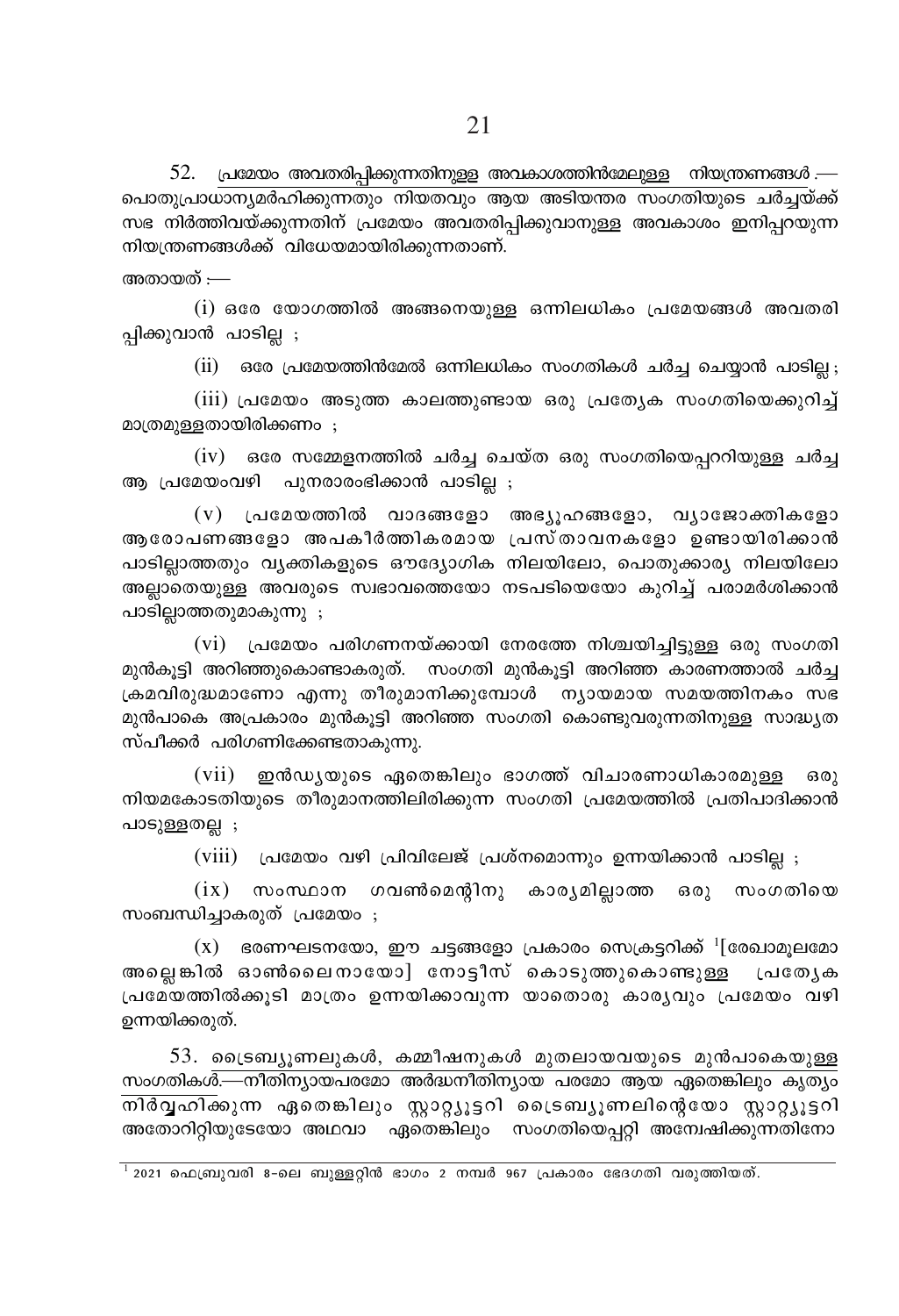അന്വേഷണ വിചാരണ നടത്തുന്നതിനോ നിയമിക്കപ്പെട്ട ഏതെങ്കിലും കമ്മീഷന്റെയോ അന്വേഷണ കോടതിയുടെയോ മുൻപാകെ തീർപ്പാകാതിരിക്കുന്ന  $6301$ സംഗതിയെക്കുറിച്ച ഒരു ചർച്ച ഉന്നയിക്കാൻ ഉദേശിക്കുന്ന ഒരു പ്രമേയവും അവതരിപിക്കാൻ സാധാരണ ഗതിയിൽ അനുവദിക്കാൻ പാടില :

എന്നാൽ സ്റ്റാറ്റ്യൂട്ടറി ട്രൈബ്യൂണലോ സ്റ്റാറ്റ്യൂട്ടറി അതോറിറ്റിയോ കമ്മീഷനോ അന്വേഷണക്കോട്തിയോ അങ്ങനെയുള്ള സംഗ്തി പരിഗണിക്കുന്നതിന് ഹാനികരമാകാൻ സാദ്ധ്യതയില്ലെന്ന് സ്പീക്കർക്ക് ബോദ്ധ്യം വരുന്നപക്ഷം, അദ്ദേഹത്തിന് തന്റെ വിവേചനാധിക്ാരം പ്രയോഗിച്ച് അന്വേഷണവിചാരണയുടെ നടപടിക്രമത്തേയോ വിഷയത്തേയോ അവസ്ഥയേയോ സംബന്ധിക്കുന്ന വിധത്തിലുള്ള സംഗതി സഭയിൽ ഉന്നയിക്കുന്നതിന് അനുവദിക്കാവുന്നതാണ്.

54. അടിയന്തരപ്രമേയം അവതരിപ്പിക്കുന്നതിനുള്ള അനുമതി ആവശ്യപ്പെടേണ്ട വിധം .—(1) സ്പീക്കർ 50–ാാ ചട്ടപ്രകാരം സമ്മതം നൽകുകയും ചർച്ച ചെയ്പ്പെടാൻ ചോദൃങ്ങൾക്കുശേഷം കാരൃവിവരപ്പട്ടികയിലേക്ക് കടക്കുന്നതിനുമുൻപ് ബന്ധപ്പെട്ട അംഗത്തെ വിളിക്കേണ്ടതും, അദ്ദേഹം തന്റെ സ്ഥാനത്ത് എഴുന്നേററുനിന്ന് സഭ തൽക്കാലം നിറുത്തിവയ്ക്കുന്നതിനുള്ള പ്രമേയം അവതരിപ്പിക്കുവാൻ അനുമതി ആവശ്യപ്പെടേണ്ടതുമാകുന്നു.

(2) സ്പീക്കർ 50–ാം ചട്ടപ്രകാരം തന്റെ സമ്മതം നിരസിച്ചിരിക്കുകയോ, ചർച്ച ചെയ്യാനുദേശിച്ചിരിക്കുന്ന സംഗതി ക്രമപ്രകാരമുള്ളതല്ലെന്ന് അദേഹത്തിന് അഭിപ്രായമുണ്ടാകുകയോ ചെയ്യുന്നപക്ഷം, ആവശ്യമെന്ന് അദ്ദേഹത്തിന് തോന്നുന്നതായാൽ പ്രമേയം സംബന്ധിച്ച നോട്ടീസ് വായിക്കാവുന്നതും അനുമതി നിഷേധിക്കുന്നതിനോ പ്രമേയം ക്രമപ്രകാരമുള്ളതല്ലെന്ന് തീരുമാനിക്കുന്നതിനോ ഉള്ള കാരണങ്ങൾ പ്രസ്താവിക്കാവുന്നതുമാകുന്നു.

(3) അനുമതി നൽകുന്ന കാരൃത്തിൽ ആക്ഷേപം ഉന്നയിക്കുന്നപക്ഷം, അനുമതി നൽകുന്നതിന് അനുകൂലിക്കുന്ന അംഗങ്ങളോട് അവരുടെ സ്ഥാനങ്ങളിൽ എഴുന്നേററു നിൽക്കുവാൻ സ്പീക്കർ അഭൃർത്ഥിക്കേണ്ടതും അതനുസരിച് പതിനഞ്ചിൽ കുറയാതെ അംഗങ്ങൾ എഴുന്നേററു നിൽക്കുന്നപക്ഷം, അനുമതി നൽകിയതായി സ്പീക്കർ അറിയിക്കേണ്ടതുമാകുന്നു. പതിനഞ്ചിൽ കുറവായ അംഗങ്ങൾ എഴുന്നേററ് നിൽക്കുന്നപക്ഷം സഭയുടെ അനുമതി ഇല്ലെന്ന് സ്പീക്കർ ആ അംഗത്തെ അറിയിക്കേണ്ടതാണ്.

55. പ്രമേയം പരിഗണനക്കെടുക്കുന്നതിനുള്ള സമയം .— "സഭ ഇപ്പോൾ നിർത്തി വയ്ക്കുന്നു<sup>, "</sup> എന്ന പ്രമേയം ഉച്ചയ്ക്ക് <sup>1</sup> [1.00]–നോ അല്ലെങ്കിൽ സഭയിലെ കാര്യപരി പാടികൾ പരിശോധിച്ചശേഷം സ്പീക്കർ അപ്രകാരം നിർദ്ദേശിക്കുന്നപക്ഷം അതിനു മുൻപൂള്ള ഒരു സമയത്തോ പരിഗണനയ്ക്കെടുക്കേണ്ടതാണ്.

56. ചർച്ച അവസാനിപ്പിക്കൽ .—വേണ്ടത്ര ചർച്ച നടന്നിട്ടുണ്ടെന്ന് സ്പീക്കർക്ക് ബോദ്ധ്യപ്പെടുന്നപക്ഷം ഉച്ചയ്ക്കുശേഷം  $^{2}[3.00]$ –്നോ ചർച്ച തുടങ്ങി രണ്ട് മണിക്കുറിൽ കുറയാതെയുള്ള മററു സമയത്തോ പ്രശ്നം വോട്ടിനിടാവുന്നതാകുന്നു.

57. പ്രസംഗങ്ങൾക്കുള്ള സമയ പരിധി .—പ്രസംഗങ്ങൾക്ക് ഒരു സമയ പരിധി സ്പീക്കർ നിശ്ചയിക്കുന്നതാണ്.

' 2018 ജൂൺ 24-ലെ ബുള്ളറ്റിൻ ഭാഗം 2 നമ്പർ 517 പ്രകാരം പകരം ചേർത്തത്.  $2018$  ജൂൺ 24-ലെ ബുള്ളറ്റിൻ ഭാഗം 2 നമ്പർ 517 പ്രകാരം പകരം ചേർത്തത്.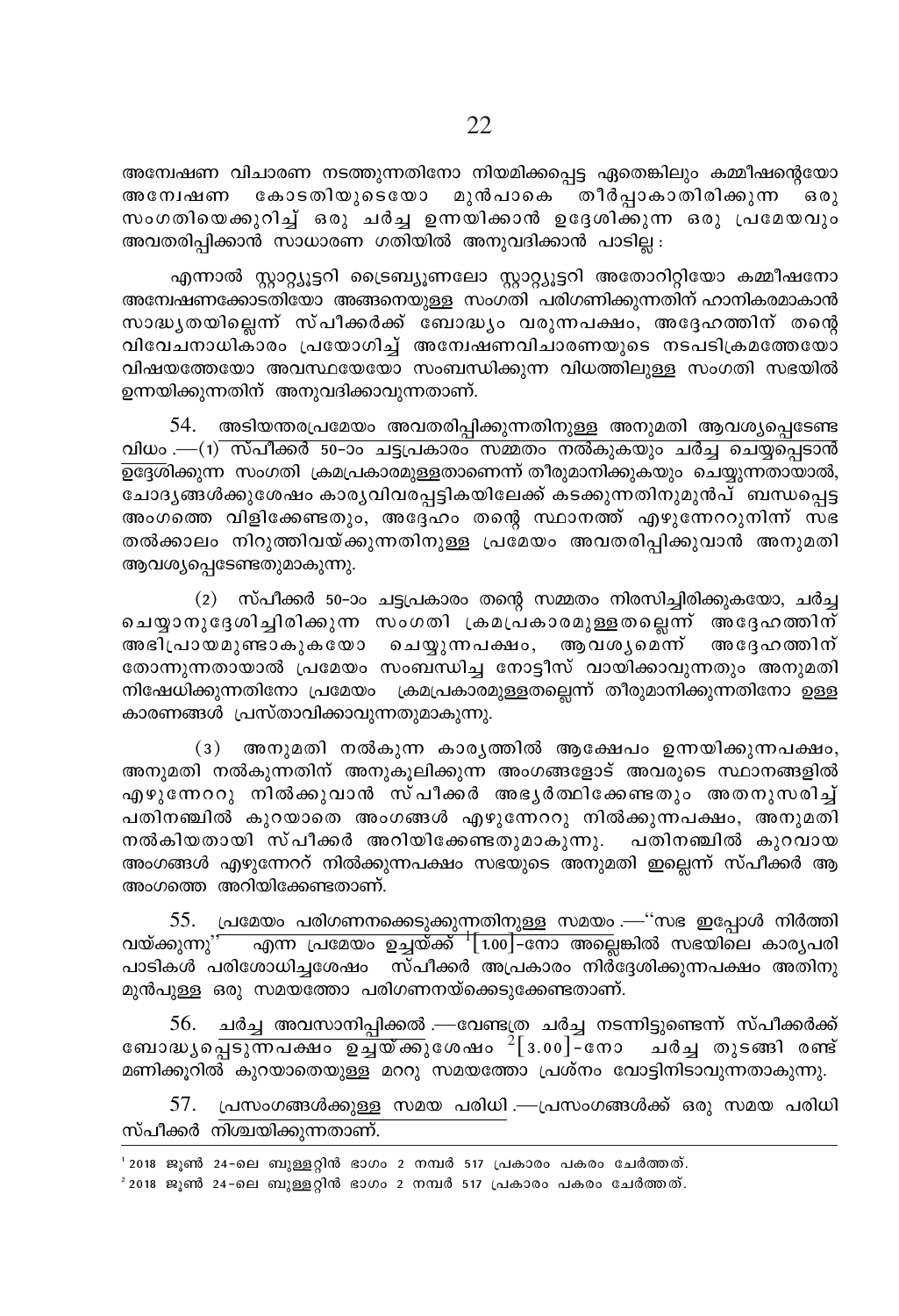#### അദ്ധ്യായം  $\rm X$

അടിയന്തര പൊതുപ്രാധാന്യമുള്ള സംഗതികൾ സംബന്ധിച്ച ചർച്ച

് ചർച്ച ഉന്നയിക്കുന്നതിനുള്ള നോട്ടീസ് .—(1) അടിയന്തര പൊതു പ്രാധാന്യമുള്ള ഒരു സംഗതി സംബന്ധിച്ച ചർച്ച് ഉന്നയിക്കുന്നതിന് ആഗ്രഹിക്കുന്ന ഏതൊരു അംഗത്തിനും, ഉന്നയിക്കാനുള്ള സംഗതി വൃക്തമായും കൃതൃമായും വിവരിച്ചകൊണ്ട് <sup>1</sup>[രേഖാമുലമോ അല്ലെങ്കിൽ ഓൺലൈനായോ] നോട്ടീസ് സെക്രട്ടറിക്ക് നൽകാവുന്നതാണ്.

(2) പ്രസ്തുത സംഗതി സംബന്ധിച്ച് ചർച്ച ഉന്നയിക്കുന്നതിനുള്ള കാരണങ്ങൾ പ്രസ്താവിച്ചുകൊണ്ടുള്ള ഒരു വിശദീകരണക്കുറിപ്പ് നോട്ടീസിന്റെ കൂടെ ഉണ്ടായിരിക്കേണ്ടതാണ്.

 $59.$  അനുമതി നൽകണമോ എന്നത് സ്പീക്കർ തീരുമാനിക്കണമെന്ന് .— $(1)$ നോട്ടീസ് നൽകിയ അംഗത്തിൽനിന്നും, മന്ത്രിയിൽനിന്നും ആവശ്യമെന്ന് താൻ കരുതുന്ന വിവരം ആവശ്യപ്പെട്ടശേഷം ആ സംഗതി അടിയന്തിരവും സഭയിൽ എത്രയും നേരത്തെ ഉന്നയിക്കത്തക്ക പ്രാധാന്യം ഉള്ളതാണെന്നും സ്പീക്കർക്ക് ബോദ്ധ്യപ്പെട്ടാൽ, അദ്ദേഹത്തിന് നോട്ടീസിന് അനുമതി നൽകാവുന്നതാണ്.

 $^{2}$ [(2) സ്പീക്കർക്ക്, അങ്ങനെയുളള സംഗതികൾ ചർച്ചയ്ക്ക് എടുക്കപ്പെടാവുന്ന ഒരു സമ്മേളനത്തിൽ രണ്ടു യോഗങ്ങൾ നീക്കിവയ്ക്കാവുന്നതും ആ സാഹചര്യങ്ങളിൽ, ഉചിതമെന്ന് അദ്ദേഹം കരുതുന്ന ഒരു മണിക്കുറിൽ കവിയാത്ത അങ്ങനെയുള്ള സമയം. യോഗാവസാനമോ അതിനുമുമ്പോ ചർച്ചയ്ക്ക് അനുവദിക്കാവുന്നതുമാണ്.]

ഔപചാരിക പ്രമേയം പാടിലെന്ന് .—ഇത് സംബന്ധിച്ച് സഭയിൽ 60. <u>ഔപചാരികമായ യാതൊരു പ്രമേയമോ, വോട്ടെടുപ്പോ ഉണ്ടായിരിക്കാൻ പാടില്ല.</u> നോട്ടീസ് നൽകിയ അംഗത്തിന് ഒരു ലഘു പ്രസ്താവന നടത്താവുന്നതും, മന്ത്രി ചുരുക്കത്തിൽ മറുപടി നൽകേണ്ടതുമാണ്. മുൻകുട്ടി സ്പീക്കറെ അറിയിച്ചിട്ടുള്ള ഏതൊരംഗത്തേയും ചർച്ചയിൽ പങ്കെടുക്കാൻ അനുവദിക്കാവുന്നതുമാകുന്നു.

പ്രസംഗങ്ങൾക്കുള്ള സമയ പരിധി.—സ്പീക്കർക്ക് യുക്തമെന്ന് 61. തോന്നുന്നപക്ഷം, പ്രസംഗങ്ങൾക്ക് ഒരു സമയപരിധി നിശ്ചയിക്കാവുന്നതാണ്.

#### അദ്ധ്യായം XI

# അടിയന്തര പൊതുപ്രാധാന്യമുള്ള സംഗതികളിലേക്ക്<br>ശ്രദ്ധ ക്ഷണിക്കൽ

 $62.$  അടിയന്തര പൊതുപ്രാധാന്യമുള്ള സംഗതികളിലേക്ക് ശ്രദ്ധ ക്ഷണിക്കൽ.—(1) സ്പീക്കറുടെ മുൻകൂട്ടിയുള്ള അനുമതിയോടുകൂടി ഒരംഗത്തിന് അടിയന്തര പൊതു പ്രാധാന്യമുള്ള ഏത് സംഗതിയിലേക്കും മന്ത്രിയുടെ ശ്രദ്ധ ക്ഷണിക്കാവുന്നതും, മന്ത്രി ചൂരുക്കത്തിൽ ഒരു പ്രസ്താവന നടത്തുകയോ അല്ലെങ്കിൽ പിന്നീടൊരു സമയത്തോ തീയതിയിലോ പ്രസ്താവന നടത്തുന്നതിന് സമയം ആവശ്യപ്പെടുകയോ ചെയ്യാവുന്നതുമാണ്.

 $^1$  2021 ഫെബ്രുവരി 8-ലെ ബുള്ളറ്റിൻ ഭാഗം 2 നമ്പർ 967 പ്രകാരം ചേർത്തത്.

 $^2$  2010 മാർച്ച് 31-ലെ ബുള്ളറ്റിൻ ഭാഗം 2 നമ്പർ 651 പ്രകാരം ഭേദഗതി വരുത്തിയത്.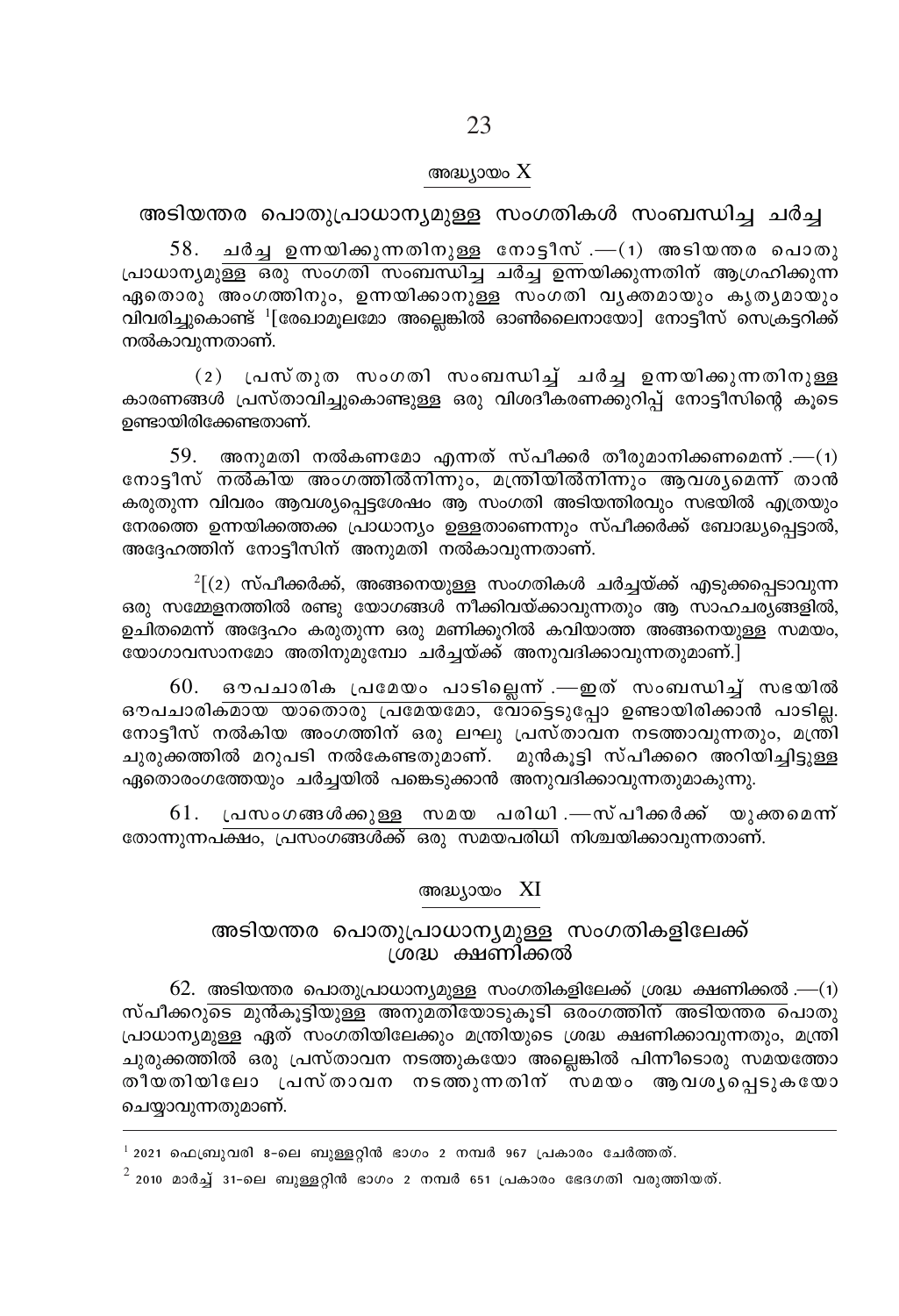(2) അങ്ങനെയുള്ള പ്രസ്താവന നടത്തുന്ന സമയത്ത് അത് സംബന്ധിച്ച് യാതൊരു ചർച്ചയും ഉണ്ടാകാൻ പാടില്ലാത്തതാകുന്നു. എന്നാൽ, കാര്യവിവരപ്പട്ടികയിൽ ഏതൊരു അംഗത്തിന്റെ പേരിലാണോ പ്രസ്തുത ഇനം ചേർത്തിരിക്കുന്നത്, അദേഹത്തിന് സ്പീക്കറുടെ അനുവാദത്തോടുകൂടി ഒരു ചോദ്യം ചോദിക്കാവുന്നതാണ്.

(3) ഒരേ യോഗത്തിൽ അങ്ങനെയുള്ള രണ്ടിലധികം സംഗതികൾ ഉന്നയിക്കാൻ പാടില്ലാത്തതാകുന്നു :

എന്നാൽ ആദ്യത്തെ സംഗതി ഉന്നയിച്ച അംഗംതന്നെ രണ്ടാമത്തെ സംഗതിയും ഉന്നയിക്കാൻ പാടില.

(4) ഒരേ ദിവസം ഒന്നിലധികം സംഗതികൾ അവതരിപ്പിക്കുന്നപക്ഷം കുടുതൽ അടിയന്തിരവും പ്രാധാന്യമുള്ളതും ആണെന്ന് സ്പീക്കർക്ക് അഭിപ്രായമുള്ള സംഗതിക്ക് മുൻഗണന നൽകേണ്ടതാണ്.

(5) ഉന്നയിക്കാൻ ഉദ്ദേശിക്കുന്ന സംഗതികൾ ചോദൃങ്ങൾക്കുശേഷം കാരൃവിവരപ്പട്ടികയിലേക്ക് കടക്കുന്നതിന് മുമ്പ് സ്പീക്കർ വിളിക്കുമ്പോൾ ഉന്നയിക്കേണ്ടതും സഭ യോഗം ചേർന്നിരിക്കുന്ന മറ്റൊരു സമയത്തും ഉന്നയിക്കാൻ പാടില്ലാത്തതുമാകുന്നു.

#### അദ്ധ്യായം XII

# മന്ത്രിസഭക്കെതിരെയുള്ള അവിശ്വാസപ്രമേയവും രാജിവച്ച മന്ത്രിയുടെ പ്രസ്താവനയും

 $63.$  അവിശ്വാസപ്രമേയം സംബന്ധിച്ച നടപടിക്രമം. $-(1)$  മന്ത്രിസഭയിൽ അവിശ്വാസം രേഖപ്പെടുത്തുന്ന പ്രമേയം ഇനിപറയുന്ന നിയന്ത്രണങ്ങൾക്ക് വിധേയമായി അവതരിപ്പിക്കാവുന്നതാണ്, അതായത് :—

(എ) ചോദൃങ്ങൾക്കുശേഷം ആ ദിവസത്തെ കാരൃവിവരപ്പട്ടികയിലെ ഇനങ്ങളിലേക്ക് കടക്കുന്നതിന് മുമ്പ് പ്രമേയം അവതരിപ്പിക്കാനുള്ള അനുമതി ആവശ്യപ്പെടേണ്ടതാണ്.

(ബി) അനുമതി ആവശ്യപ്പെടുന്ന അംഗം, താൻ അവതരിപ്പിക്കാൻ ഉദ്ദേശിക്കുന്ന പ്രമേയം സംബന്ധിച്ച <sup>1</sup>[രേഖാമുലമോ അല്ലെങ്കിൽ ഓൺലൈനായോ നോട്ടീസ്] താൻ അത് അവതരിപ്പിക്കാനുദ്ദേശിക്കുന്ന തീയതിക്ക് മൂന്ന് പൂർണ്ണദിവസം മുൻപ് സെക്രട്ടറിക്ക് നൽകേണ്ടതാണ്.

(2) പ്രമേയം ക്രമപ്രകാരമുള്ളതാണെന്ന് സ്പീക്കർക്കഭിപ്രായമുള്ളപക്ഷം അദ്ദേഹം പ്രമേയം സഭയെ വായിച്ചുകേൾപ്പിക്കേണ്ടതും അനുമതി നൽകുന്നതിന് അനുകൂലിക്കുന്ന അംഗങ്ങളോട് അവരവരുടെ സ്ഥാനങ്ങളിൽ എഴുന്നേററ് നിൽക്കുവാൻ അഭ്യർത്ഥിക്കേണ്ടതും അതനുസരിച്ച് ഇരുപതിൽ കുറയാതെ അംഗങ്ങൾ എഴുന്നേററ് നിൽക്കുന്നപക്ഷം, അനുവാദം നൽകിയിരിക്കുന്നുവെന്നും, അനുമതി ആവശ്യപ്പെട്ട തീയതി മുതൽ പത്ത് ദിവസത്തിൽ കവിയാതെയുള്ള താൻ നിശ്ചയിക്കുന്ന ദിവസം

 $^{-1}$  2021 ഫെബ്രുവരി 8-ലെ ബുള്ളറ്റിൻ ഭാഗം 2 നമ്പർ 967 പ്രകാരം ചേർത്തത്.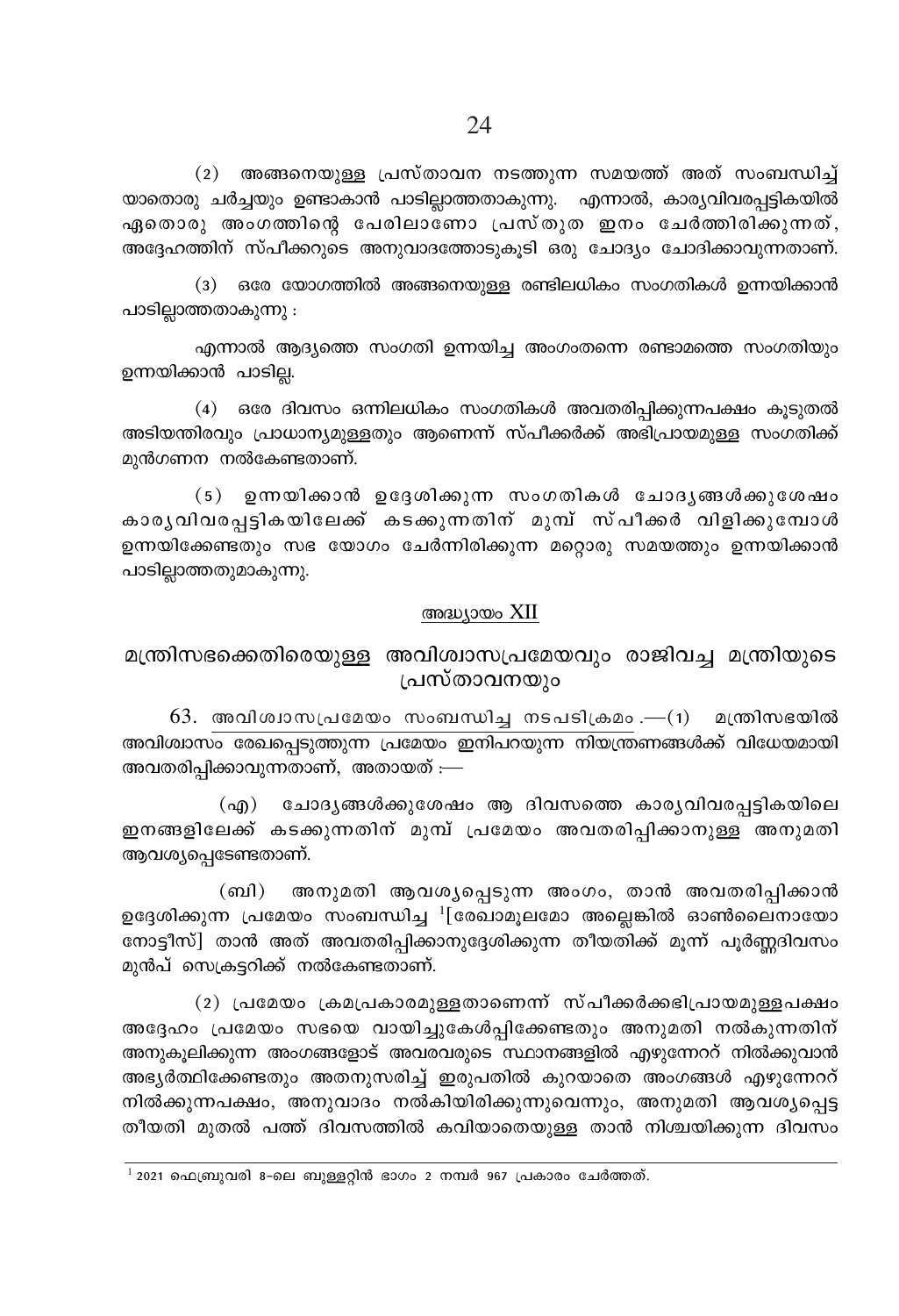പ്രമേയം പരിഗണനയ്ക്കെടുക്കുന്നതാണെന്നും സ്പീക്കർ പ്രഖ്യാപിക്കേണ്ടതും ആണ്. ഇരുപതിൽ കുറവായ അംഗങ്ങൾ എഴുന്നേററ് നിൽക്കുന്നപക്ഷം അദ്ദേഹത്തിന് സഭയുടെ അനുവാദമില്ലെന്ന് സ്പീക്കർ ആ അംഗത്തെ അറിയിക്കേണ്ടതാണ്.

(3) (2)-ാം ഉപചട്ടപ്രകാരം അനുവാദം നൽകുന്നപക്ഷം സ്പീക്കർക്ക് സഭയിലെ കാര്യങ്ങളുടെ സ്ഥിതി പരിഗണിച്ചശേഷം പ്രമേയം ചർച്ച ചെയ്യുന്നതിന് ഒരു ദിവസമോ ദിവസങ്ങളോ അനുവദിക്കാവുന്നതാകുന്നു.

(4) നീക്കിവച്ച ദിവസമോ അല്ലെങ്കിൽ, അതതു സംഗതിപോലെ നീക്കിവച്ച ദിവസങ്ങളിൽ ഒടുവിലത്തെ ദിവസമോ നിശ്ചിത സമയത്ത് പ്രമേയത്തെപ്പററി സഭയുടെ തീർപ് കൽപ്പിക്കുന്നതിന് ആവശ്യമായ ഏതൊരു പ്രശ്നവും ഉടനടി സ്പീക്കർ വോടിനിടേണ്ടതാണ്.

(5) സ്പീക്കർക്ക് യുക്തമെന്നു തോന്നിയാൽ പ്രസംഗങ്ങൾക്ക് സമയപരിധി നിശ്ചയിക്കാവുന്നതാണ്.

 $64.$  രാജിവച്ച മന്ത്രി ചെയ്യുന്ന പ്രസ്താവന.— $(1)$  മന്ത്രിസ്ഥാനം രാജിവച്ച അംഗത്തിന്, സ്പീക്കറുടെ സ്മ്മതത്തോടുകൂടി തന്റെ രാജിയെപ്പററിയുള്ള വിശദീകരണമെന്ന നിലയ്ക്ക് വ്യക്തിപരമായ ഒരു പ്രസ്താവന നടത്താവുന്നതാണ്.

(2) പ്രസ്താവനയുടെ ഒരു പ്രതി അത് നടത്താൻ ഉദ്ദേശിക്കുന്ന തീയതിക്കു ഒരു ദിവസം മുമ്പ് സ്പീക്കർക്കും സഭാനേതാവിനും അയച്ചു കൊടുക്കേണ്ടതാണ് :

എന്നാൽ രേഖാമുലമായ പ്രസ്താവനയുടെ അഭാവത്തിൽ അങ്ങനെയുള്ള പ്രസ്താവനയിലെ കാര്യങ്ങളോ അതിന്റെ സാരാംശമോ, പ്രസ്താവന ചെയ്യാനുദ്ദേശി ക്കുന്ന തീയതിക്കു ഒരു ദിവസം മുമ്പ് സ്പീക്കറേയും സഭാനേതാവിനേയും അറിയിച്ചിരിക്കേണ്ടതാണ്.

(3) അങ്ങനെയുള്ള പ്രസ്താവന ചോദൃങ്ങൾക്ക് ശേഷം ആ ദിവസത്തെ കാര്യവിവരപട്ടികയിലേക്ക് കടക്കുന്നതിനുമുമ്പ് ചെയ്യേണ്ടതാണ്.

(4) അങ്ങനെയുള്ള പ്രസ്താവനയിൻമേൽ യാതൊരു ചർചയും അനുവദിക്കാൻ പാടില്ല :

എന്നാൽ അംഗം തന്റെ പ്രസ്താവന നടത്തിക്കഴിഞ്ഞ് ഒരു മന്ത്രിക്ക് അതു സംബന്ധിച്ച ഒരു പ്രസ്താവന ചെയ്യാൻ അവകാശമുണ്ടായിരിക്കുന്നതാണ്.

## അദ്ധ്യായം XIII

# സ്പീക്കറെയോ ഡെപ്യൂട്ടി സ്പീക്കറെയോ ആ സ്ഥാനത്തുനിന്നും നീക്കം ചെയ്യുന്നതിനുള്ള പ്രമേയം

65. സ്പീക്കറെയോ ഡെപ്യൂട്ടി സ്പീക്കറെയോ നീക്കം ചെയ്യുന്നതിനുള്ള പ്രമേയം സംബന്ധിച്ച നോട്ടീസ്.—(1) ഭരണഘടന 179-ാം അനുച്ചേദം (സി) ഖണ്ഡപ്രകാരം നോട്ടീസ് നൽകുവാൻ ആഗ്രഹിക്കുന്ന അംഗം സെക്രട്ടറിയെ  $^1$ [രേഖാമുലമോ അല്ലെങ്കിൽ ഓൺലൈനായോ] അറിയിച്ചുകൊണ്ട് അങ്ങനെ ചെയ്യേണ്ടതാകുന്നു.

461/2021.

 $^{-1}$  2021 ഫെബ്രുവരി 8–ലെ ബുള്ളറ്റിൻ ഭാഗം 2 നമ്പർ 967 പ്രകാരം ചേർത്തത്.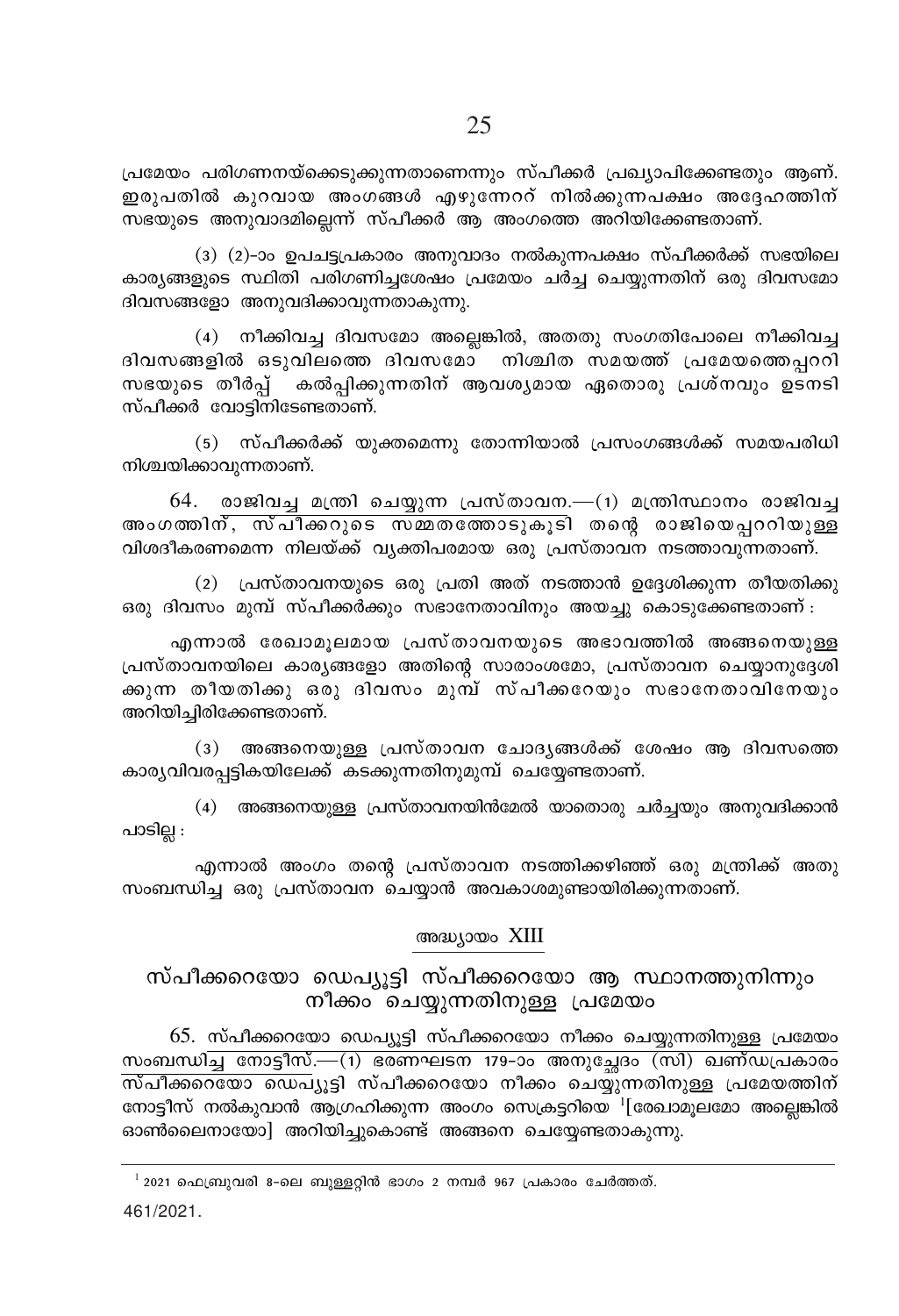(2) (1)-ാം ഉപചട്ടപ്രകാരം നോട്ടീസ് കിട്ടിയാൽ പ്രമേയം അവതരിപ്പിക്കുവാൻ അനുവാദത്തിനുവേണ്ടിയുള്ള പ്രമേയം സ്പീക്കർ നിശ്ചയിക്കുന്ന ദിവസത്തെ കാര്യവിവരപ്പട്ടികയിൽ ബന്ധപ്പെട്ട അംഗത്തിന്റെ പേരിൽ ചേർക്കേണ്ടതാണ്. എന്നാൽ അങ്ങനെ നിശ്ചയിക്കുന്ന ദിവസം പ്രമേയം സംബന്ധിച്ച നോട്ടീസ് കിട്ടിയ തീയതി മുതൽ പതിനാലു ദിവസം കഴിഞ്ഞതിനുശേഷമുള്ള ഏതെങ്കിലും ദിവസമായിരിക്കണം.

66. പ്രമേയം പരിഗണനയ്ക്കെടുക്കുമ്പോൾ അദ്ധ്യക്ഷം വഹിക്കേണ്ടത് ആരെന്ന് .—(1) ഭരണഘടന 181-ാം അനുച്ചേദത്തിലെ വൃവസ്ഥകൾക്ക് വിധേയമായി,  $\overline{\text{m\'al}}$ ക്കറോ ഡെപ്യൂട്ടി സ്പീക്കറോ അല്ലെങ്കിൽ ഭരണഘടന 180–ാം അനുച്ചേദം (2)–ാം ഖണ്ഡത്തിൽ പറഞ്ഞിട്ടുള്ള മററ് ഏതെങ്കിലും വൃക്തിയോ 65-ാം ച്ടം (2)-ാം ഉപചട്ടപ്രകാരമുള്ള പ്രമേയം പരിഗണനയ്ക്കെടുക്കുമ്പോൾ ആദ്ധ്യക്ഷം വഹിക്കേണ്ടതാണ്.

(2) കാര്യവിവരപ്പട്ടികയിൽ ഏതു അംഗത്തിന്റെ പേരിലാണോ പ്രമേയം ഉൾപെട്ടുത്തിയിരിക്കുന്നത് ആ അംഗം, അത് പിൻവലിക്കാനാഗ്രഹിക്കുമ്പോളൊഴികെ, പ്രമേയം അവതരിപ്പിക്കാൻ തന്നോട് ആവശ്യപ്പെടുമ്പോൾ അങ്ങനെ ചെയ്യേണ്ടതും, എന്നാൽ ഈ ഘട്ടത്തിൽ യാതൊരു പ്രസംഗവും ചെയ്യാൻ അനുവദിക്കുന്നതല്ലാത്തതു മാകുന്നു.

(3) സ്പീക്കറോ ഡെപ്യൂട്ടി സ്പീക്കറോ ആദ്ധ്യക്ഷ്യം വഹിക്കുന്ന ആളോ, അതതു സംഗതിപോലെ അതിനുശേഷം, പ്രമേയം സഭയുടെ മുമ്പാകെ വയ്ക്കേണ്ടതും, അനുമതി നൽകുന്നതിന് അനുകൂലിക്കുന്ന അംഗങ്ങളോട് അവരവരുടെ സ്ഥാനങ്ങളിൽ എഴുന്നേററ് നിൽക്കാൻ അഭ്യർത്ഥിക്കേണ്ടതുമാണ്. ഇരുപതിൽ കുറയാത്ത അംഗങ്ങൾ അപ്രകാരം എഴുന്നേററ് നിൽക്കുന്നെങ്കിൽ, അതതു സംഗതിപോലെ സ്പീക്കറോ ഡെപ്യൂട്ടി സ്പീക്കറോ ആദ്ധ്യക്ഷ്യം വഹിക്കുന്ന ആളോ അനുമതി നൽകുന്നുവെന്നും അനുമതി ചോദിച്ച തീയതി മുതൽ പത്തു ദിവസത്തിൽ കവിയാതെ താൻ നിശ്ചയിക്കുന്ന ദിവസം പ്രമേയം പരിഗണനയ്ക്കെടുക്കുന്നതാണെന്നും പ്രഖ്യാപി ക്കേണ്ടതാകുന്നു. ഇരുപതിൽ കുറവായ അംഗങ്ങൾ എഴുന്നേററ് നിൽക്കുന്നുവെങ്കിൽ, അംഗത്തിന് സഭയുടെ അനുമതി ഇല്ലെന്ന് അതതു സംഗതിപോലെ സ്പീക്കറോ, ഡെപൃൂട്ടി സ്പീക്കറോ, ആദ്ധൃക്ഷ്യം വഹിക്കുന്ന ആളോ അദ്ദേഹത്തെ അറിയിക്കേണ്ടതാണ്.

67. പ്രമേയം കാരൃവിവരപ്പട്ടികയിൽ ഉൾപ്പെടുത്തൽ.—നിശ്ചിത ദിവസം ചോദ്യോത്തരങ്ങൾക്കുള്ള സമയത്തിനുശേഷം ആ ദിവസത്തെ മറ്റേതെങ്കിലും നടപടിയിലേക്ക് കടക്കുന്നതിനുമുമ്പ് പരിഗണനയ്ക്കെടുക്കാനായി പ്രമേയം കാര്യവിവരപ്പട്ടികയിൽ ഉൾപ്പെടുത്തേണ്ടതാണ്.

68. പ്രസംഗങ്ങൾക്കുള്ള സമയപരിധി.— സ്പീക്കറുടേയോ ആദ്ധൃക്ഷം വഹിക്കുന്ന ആളുടെയോ അനുവാദത്തോടുകൂടിയല്ലാതെ പ്രമേയത്തിൻമേലുള്ള പ്രസംഗം പതിനഞ്ചു മിനിററിൽ കവിയാൻ പാടില്ലാത്തതാകുന്നു:

എന്നാൽ, പ്രമേയാവതാരകന്, അത് അവതരിപ്പിക്കുമ്പോൾ, സ്പീക്കറോ ആദ്ധൃക്ഷ്യം വഹിക്കുന്ന ആളോ അനുവദിക്കുന്നതനുസരിച്ച് കൂടുതൽ സമയം സംസാരിക്കാവുന്നതാണ്.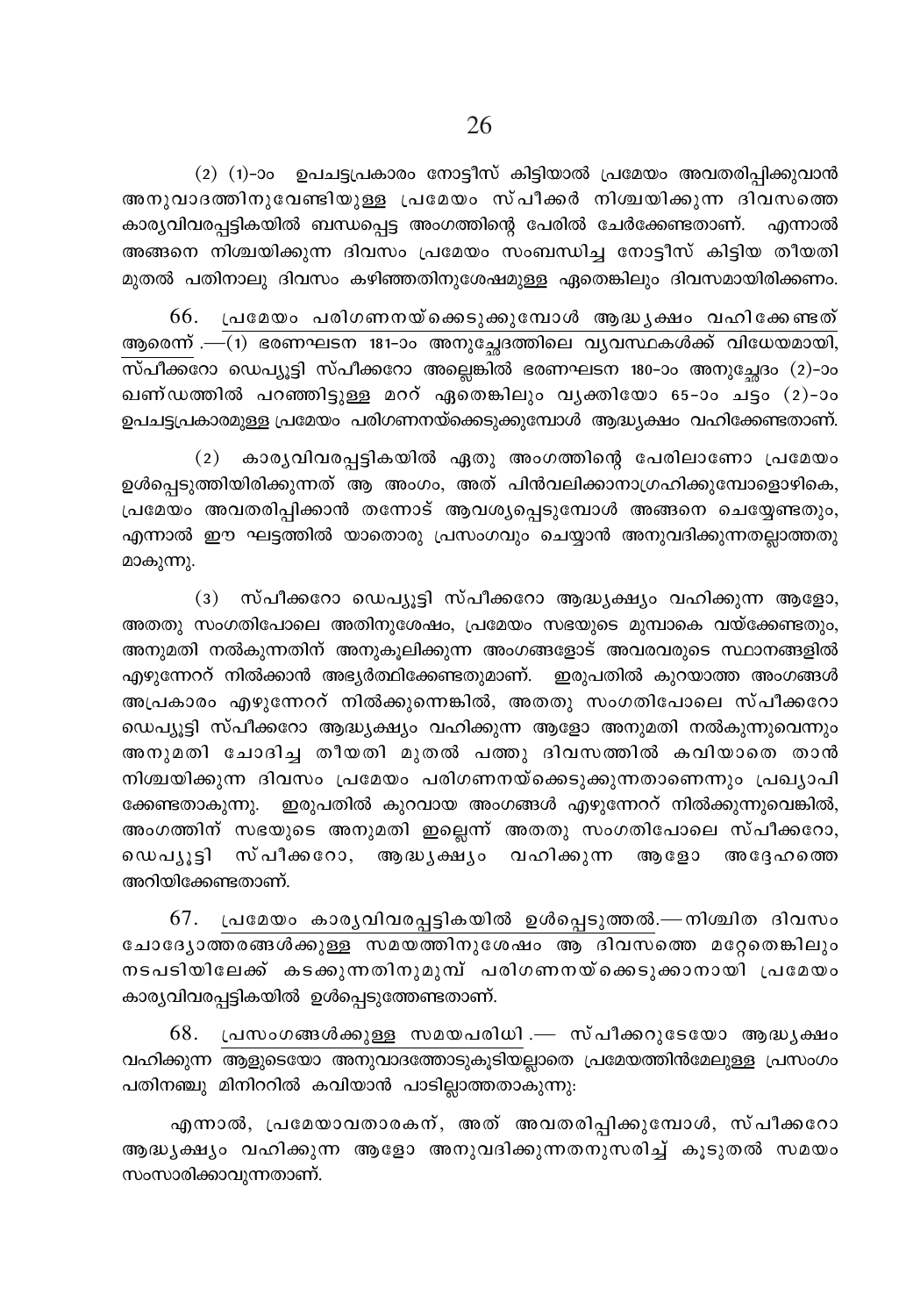#### അദ്ധ്യായം XIV

#### നിയമനിർമ്മാണം

 $69.$  അവതരിപ്പിക്കുന്നതിനു മുമ്പ് ബില്ലുകൾ പ്രസിദ്ധപ്പെടുത്തൽ — $(1)$  ഏതൊരു ബില്ലും, (അതോടുകൂടി ചേർക്കുന്ന ഉദ്ദേശൃകാരണങ്ങളുടെ വിവരണവും ഏല്പിച്ചുകൊടുത്ത നിയമനിർമ്മാണാധികാരം സംബന്ധിച്ച മെമ്മോറാണ്ടം, ധനകാര്യ മെമ്മോറാണ്ടം എന്നിവ ഉണ്ടെങ്കിൽ അവ സഹിതം) ആയത് അവതരിപ്പിക്കുവാനുള്ള അനുമതിക്കായി യാതൊരു പ്രമേയവും കൊണ്ടുവന്നിട്ടില്ലെങ്കിൽ തന്നെയും, ഗസററിൽ പ്രസിദ്ധപ്പെടുത്താൻ സ്പീക്കർക്ക് ഉത്തരവ് പുറപ്പെടുവിക്കാവുന്നതാകുന്നു. പ്രസ്തുത സംഗതിയിൽ ബിൽ അവതരിപ്പിക്കാനുള്ള അനുമതിക്ക് അപേക്ഷിക്കേണ്ട ആവശ്യമില്ലാത്തതും, ബിൽ പിന്നിട് അവതരിപ്പിക്കുകയാണെങ്കിൽ, അത് വീണ്ടും പ്രസിദ്ധപ്പെടുത്തേണ്ട കാര്യമില്ലാത്തതുമാകുന്നു.

 $\frac{1}{2}$  (2) ഇംഗ്ലീഷിൽ അധിനിയമം ചെയ്യപ്പെട്ട പാരന്റ് ആക്റ്റിന്റെ ഭേദഗതി ബില്ലുകൾ ഒഴികെയുള്ള എല്ലാ ബില്ലുകളും മലയാള ഭാഷയിൽ മാത്രം അവതരിപ്പി ക്കേണ്ടതാണ്.

(3) ബില്ലിന്റെ ചുമതലയുള്ള അംഗത്തിന്, ബിൽ മലയാള ഭാഷയിൽ അവതരിപ്പിക്കാൻ കഴിയാത്തപക്ഷം, അതിനുള്ള കാരണങ്ങൾ പ്രസ്താവിച്ചുകൊണ്ട്, അദ്ദേഹത്തിന് ബിൽ, ഇംഗ്ലീഷ് ഭാഷയിൽ അവതരിപ്പിക്കാൻ സ്പീക്കറുടെ മുൻകുർ അനുമതി തേടാവുന്നതാണ്.

(4) കാരണങ്ങൾ പര്യാപ്തമാണെന്ന് സ്പീക്കർ കരുതുന്നപക്ഷം അദ്ദേഹത്തിന്, ഇംഗ്ലീഷ് ഭാഷയിൽ ബിൽ അവതരിപ്പിക്കുവാൻ ചുമതലയുള്ള അംഗത്തെ അനുവദിക്കാവുന്നതാണ്.

(5) ഒരു ബിൽ മലയാളത്തിൽ പ്രസിദ്ധീകരിക്കുന്നിടത്ത് അതിന്റെ ഇംഗ്ലീഷ് പരിഭാഷ ഭരണഘടനയുടെ അനുചേദം 348(3)-ന് അനുസൃതമായി ഗവർണ്ണറുടെ അധികാരിതയ്ക്കുകീഴിൽ പ്രസിദ്ധീകരിക്കേണ്ടതും ബില്ലിന്റെ പകർപ്പുകൾ, ബില്ലിന്റെ അവതരണ തീയതിക്കു മുമ്പ് അംഗങ്ങൾക്കിടയിൽ വിതരണം ചെയ്യേണ്ടതുമാണ്. ബിൽ ഇംഗ്ലീഷിൽ പ്രസിദ്ധീകരിക്കുന്നിടത്ത്, ബില്ലിന്റെ മലയാളം പരിഭാഷ $^{-2}$ [പ്രസിദ്ധീകരിക്കു കയും ബിൽ അവതരിപ്പിക്കുന്ന തീയതിക്കു മുമ്പ് പകർപ്പുകൾ അംഗങ്ങൾക്കിടയിൽ വിതരണം ചെയ്യുകയും ചെയ്യേണ്ടതാണ്.]]

 $70.$  അനൗദ്യോഗിക അംഗങ്ങൾ കൊണ്ടുവരുന്ന ബിൽ അവതരിപ്പിക്കാൻ അനുമതി ആവശ്യപ്പെട്ടുകൊണ്ടുള്ള പ്രമേയം സംബന്ധിച്ച നോട്ടീസ് .—(1) ബിൽ ഏതൊരു അംഗവും തന്റെ ഉദ്ദേശത്തെപ്പററി നോട്ടീസ് നൽകേണ്ടതും നോട്ടീസിനോടൊപ്പം ബില്ലിന്റെ ഒരു പ്രതിയും വാദമുഖങ്ങൾ അടങ്ങിയിട്ടില്ലാത്ത, ഉദ്ദേശ്യകാരണങ്ങൾ വിശദീകരിച്ചുകൊണ്ടുള്ള വിവരണവും സമർപ്പിക്കേണ്ടതാണ് :

എന്നാൽ, യുക്തമെന്ന് തോന്നുന്നപക്ഷം, സ്പീക്കർക്ക് ഉദ്ദേശൃകാരണങ്ങളുടെ വിവരണം ഭേദപ്പെടുത്താവുന്നതാണ്.

 $^{\rm l}$  2010 മാർച്ച് 31-ലെ ബുള്ളറ്റിൻ ഭാഗം 2 നമ്പർ 651 പ്രകാരം ചേർത്തത്.

 $2018$  ജൂൺ 24-ലെ ബുള്ളറ്റിൻ ഭാഗം 2 നമ്പർ 517 പ്രകാരം ഭേദഗതി വരുത്തിയത്.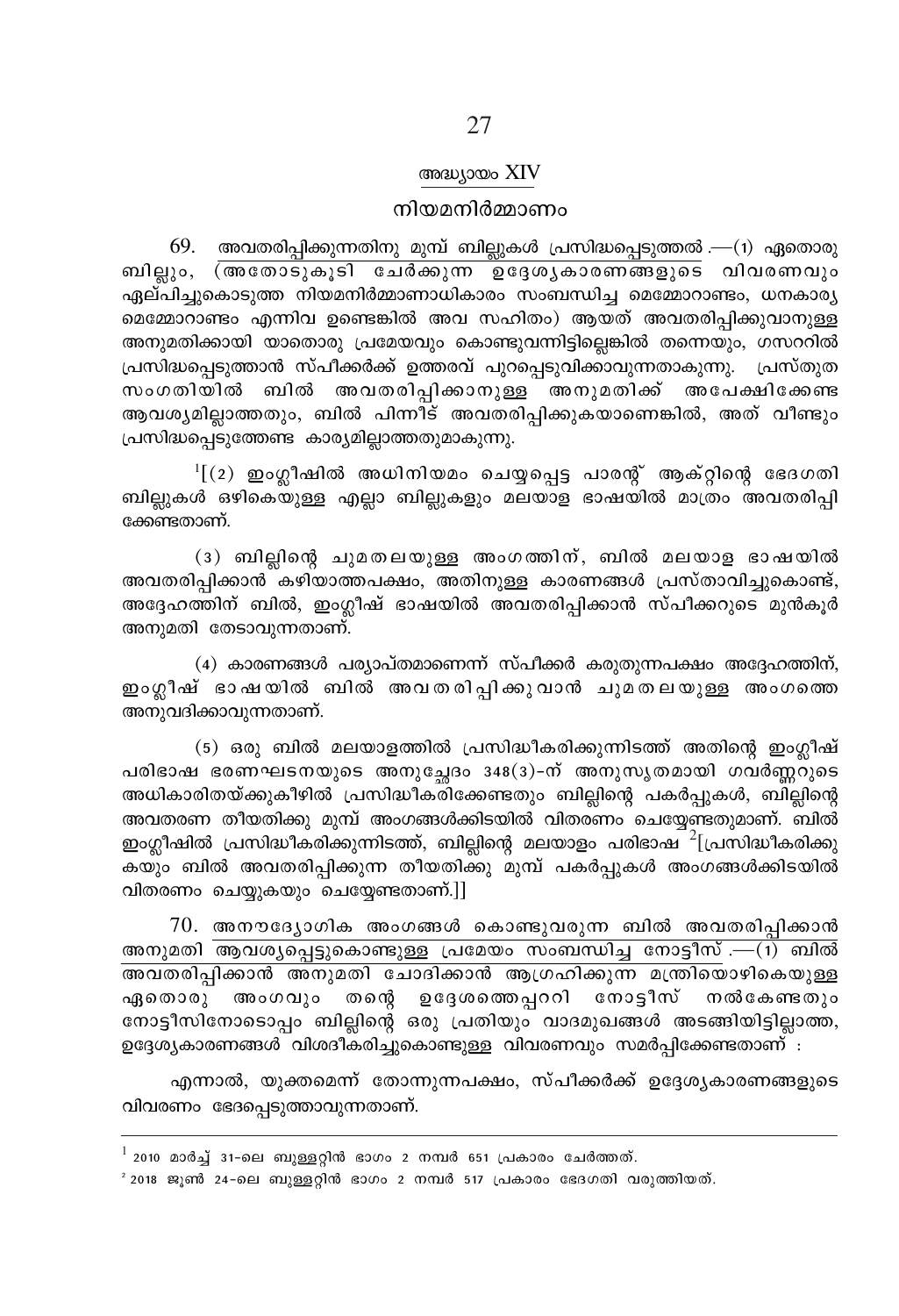(2) പ്രസ്തുത ബിൽ ഭരണഘടനപ്രകാരം പ്രസിഡന്റിന്റെ മുന്നനുമതിയോ ഗവർണ്ണറുടെ ശുപാർശയോ കൂടാതെ അവതരിപ്പിക്കാൻ പാടില്ലാത്ത ഒരു .<br>ബില്ലാണെങ്കിൽ അംഗം, നോട്ടീസിനോടൊപ്പം അപ്രകാരമുള്ള അനുമതിയോ ശുപാർശയോ ചേർത്തിരിക്കേണ്ടതും, ഈ നിബന്ധന പാലിക്കപ്പെടുന്നതുവരെ നോട്ടീസിന് സാധുത ഉണ്ടായിരിക്കുന്നതല്ലാത്തതുമാകുന്നു.

 $(3)$  ഈ ചട്ടപ്രകാരം ഒരു ബിൽ അവതരിപ്പിക്കാൻ അനുമതിക്കുള്ള പ്രമേയം സംബന്ധിച്ച നോട്ടീസിന്റെ കാലാവധി, ഹ്രസ്വകാല നോട്ടീസ് കൊടുത്ത് പ്രമേയം അവതരിപിക്കാൻ സ്പീക്കർ അനുവദിക്കാത്തപക്ഷം, പതിനഞ്ചു പൂർണ്ണ ദിവസങ്ങ ളായിരിക്കുന്നതാണ്.

 $^1$ [(4) ബിൽ അവതരണത്തിനായി നീക്കിവച്ചിട്ടുള്ള ഒരു ദിവസത്തിൽ ഉപചട്ടം  $(1)$  പ്രകാരം ഒരു മെമ്പർക്ക്  ${}^{2}$ [ഒന്നിൽ കൂടുതലല്ലാത്ത പ്രമേയങ്ങൾ] അവതരിപ്പിക്കാവു ന്നതാണ്. $\mathsf{l}$ 

 $71.$  ബില്ലിന്റെ അവതരണാനുമതിക്കുവേണ്ടിയുള്ള പ്രമേയം.—ബില്ലിന്റെ .<br>അവതരണാനുമതിക്ക് വേണ്ടിയുള്ള പ്രമേയം എതിർക്കപ്പെടുകയാണെങ്കിൽ, സ്പീക്കർക്ക് തനിക്ക് യുക്തമെന്ന് തോന്നിയാൽ, പ്രമേയം അവതരിപ്പിക്കുന്ന അംഗത്തിനും പ്രമേയത്തെ എതിർക്കുന്ന അംഗത്തിനും സംക്ഷിപ്ത വിശദീകരണ പ്രസ്താവന  $\Omega$ ടത്താൻ അനുവദിച്ചശേഷം കൂടുതൽ ചർച്ച കൂടാതെ പ്രശ്നം വോട്ടിനിടാവുന്നതാണ് $\Omega$ :

എന്നാൽ ബിൽ നിയമസഭയുടെ നിയമനിർമ്മാണാധികാര പരിധിക്കു പെളിയിലുള്ള നിയമം കൊണ്ടുവരുന്നു എന്ന കാരണത്തിൻമേലാണ് <sub>l</sub>പമേയം എതിർക്കപ്പെടുന്നത് എങ്കിൽ അതിൻമേൽ സ്പീക്കർക്ക് പൂർണ്ണമായ ഒരു ചർച്ച അനുവദിക്കാവുന്നതാണ്.

 $72.$  അവതരണത്തിനുശേഷമുള്ള പ്രസിദ്ധീകരണം .—ബിൽ അവതരിപ്പിച്ച തിനുശേഷം കഴിയുന്നത്രവേഗം, ആ ബിൽ നേരത്തെ പ്രസിദ്ധപ്പെടുത്തിയിട്ടില്ലാത്ത പക്ഷം ഗസററിൽ പ്രസിദ്ധപ്പെടുത്തേണ്ടതാണ്.

 $73.$  ബില്ലിനോടൊപ്പം ധനകാര്യമെമ്മോറാണ്ടം ഉണ്ടായിരിക്കണമെന്ന് .—പണ ചെലവ് അത്ത്ഭവിക്കുന്ന ബില്ലിനോടുകൂടി ഒരു ധനകാരൃ മെമ്മോറാണ്ടം ചേർക്കേണ്ടതാണ്. അത്, ചെലവ് അന്തർഭവിക്കുന്ന ഖണ്ഡങ്ങളിലേക്ക് പ്രത്യേക ്രശദ്ധ ക്ഷണിക്കേണ്ടതും, ബിൽ നിയമമായി പാസ്സാക്കുന്നപക്ഷം ഉൾക്കൊള്ളുന്ന ആവർത്തകവും അനാവർത്തകവുമായ മതിപ്പു ചെലവു കൂടി അതിൽ നൽകേണ്ടതും ആകുന്നു.

74. ബില്ലുകളിൽ നിയമനിർമ്മാണാധികാരങ്ങൾ ഏൽപ്പിച്ചുകൊടുക്കുന്നത് സംബന്ധിച്ച വിശദീകരണ മെമ്മോറാണ്ടം .—നിയമനിർമ്മാണാധികാരങ്ങൾ  $\overline{\rm{q}}$ ഏൽപ്പിച്ചുകൊടുക്കുന്നതിനുവേണ്ടിയുള്ള നിർദ്ദേശങ്ങളുൾക്കൊള്ളുന്ന ബില്ലിനോടൊപ്പം, അപ്രകാരമുള്ള` നിർദേശങ്ങൾ വിശദീകരിക്കുന്നതും, അവയുടെ വ്യാപ്തിയിലേക്ക് ്രശദ്ധക്ഷണിക്കുന്നതും അവ സാധാരണമോ പ്രത്യേക സ്വഭാവത്തോടുകൂടിയതോ എന്ന്  ${[k]}$ സ്താവിക്കുന്നതുമായ ഒരു മെമ്മോറാണ്ടവും ചേർക്കേണ്ടതാണ്.

- $^{\rm 1}$  2010 മാർച്ച് 31-ലെ ബുള്ളറ്റിൻ ഭാഗം 2 നമ്പർ 651 പ്രകാരം ചേർത്തത്.
- $2$  2018 ജൂൺ 24-ലെ ബുള്ളറ്റിൻ ഭാഗം 2 നമ്പർ 517 പ്രകാരം ഭേദഗതി വരുത്തിയത്.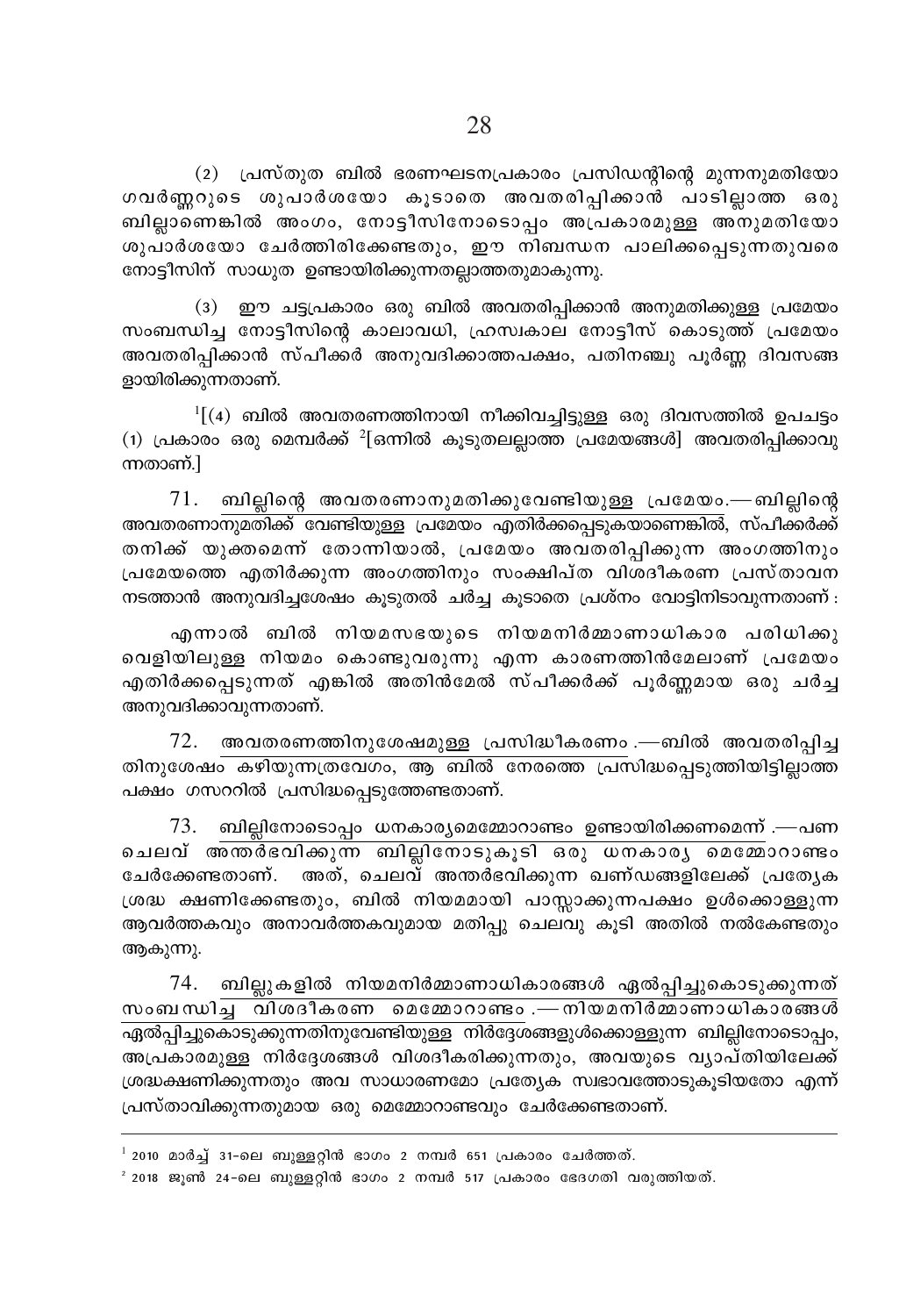$75.$  ഓർഡിനൻസുകളെ സംബന്ധിച്ച പ്രസ്താവന $:=(1)$  ഒരു ഓർഡിനൻസിന് പകരം വയ്ക്കുന്നതിന് ഉദ്ദേശിച്ചുകൊണ്ട്, ഭേദഗതിയോടു കൂടിയതോ അല്ലാത്തതോ ആയ ഒരു ബിൽ നിയമസഭയിൽ അവതരിപ്പിക്കുമ്പോഴെല്ലാം ഓർഡിനൻസ് മുഖേന അടിയന്തിര നിയമനിർമ്മാണം നടത്തേണ്ടതാവശ്യമാക്കി്ത്തീർത്ത സാഹചര്യങ്ങൾ വിശദീകരിച്ചുകൊണ്ടുള്ള ഒരു പ്രസ്താവന ബില്ലിനോടൊപ്പം നിയമസഭയുടെ മുൻപാകെ വയ്ക്കേണ്ടതാണ്.

 $(2)$  നിയമസഭയുടെ മുൻപാകെ നിലവിലുള്ള ബില്ലിലെ വൃവസ്ഥകൾ മുഴുവനായോ ഭാഗികമായോ, അഥവാ ഭേദഗതിയോടുകൂടിയോ ഉൾക്കൊള്ളുന്ന ഒരു ഓർഡിനൻസ് പ്രസിദ്ധപ്പെടുത്തുമ്പോഴെല്ലാം, ഓർഡിനൻസ് പുറപ്പെടുവിച്ചതിന് തൊട്ടടുത്തുവരുന്ന സമ്മേളനത്തിന്റെ ആരംഭത്തിൽ, ഓർഡിനൻസ് വഴി അടിയന്തര നിയമനിർമ്മാണം നടത്തേണ്ടതാവശ്യമാക്കിത്തീർത്ത സാഹചര്യങ്ങൾ വിശദീകരിച്ചു കൊണ്ടുള്ള ഒരു പ്രസ്താവന മേശപ്പറത്തുവയ്ക്കേണ്ടതാണ്.

76. അവതരണത്തിനുശേഷമുള്ള പ്രമേയങ്ങൾ . $-(1)$  ധനവിനിയോഗബിൽ <u>അല്ലാതെയുള്ള ഒരു ബിൽ അവതരിപ്പിക്കുമ്പോഴോ</u> അഥവാ അതിനുശേഷമുള്ള ഏതെങ്കിലും അവസരത്തിലോ, അതിന്റെ ചുമതല വഹിക്കുന്ന അംഗം ബില്ലിനെ സംബന്ധിച്ച് ഇനിപ്പറയുന്ന പ്രമേയങ്ങളിലൊന്ന് അവതരിപ്പിക്കാവുന്നതാണ്, അതായത് :—

(എ) അത് ബന്ധപ്പെട്ട സബ്ജക്ട് കമ്മിറ്റിയുടെ പരിഗണനയ്ക്ക് വിടണമെന്ന് :

(ബി) അത് സെലക്ട് കമ്മിറ്റിക്ക് വിടണമെന്ന് ; അല്ലെങ്കിൽ,

(സി) അതിൻമേൽ അഭിപ്രായം ആരായുന്നതിന് അത് സർക്കുലേറ്റ് ചെയ്യണമെന്ന്.

(2) ഒരു ധനവിനിയോഗ ബിൽ അവതരിപ്പിക്കുമ്പോഴോ അതിനുശേഷമുള്ള ഏതെങ്കിലും സന്ദർഭത്തിലോ അതിന്റെ ചുമതലയുള്ള അംഗത്തിന് ബിൽ പരിഗണന യ്ക്കെടുക്കണമെന്ന പ്രമേയം അവതരിപ്പിക്കാവുന്നതാണ് :

എന്നാൽ, അംഗങ്ങളുടെ ഉപയോഗത്തിനായി ബില്ലിന്റെ പ്രതികൾ ലഭ്യമാക്കി കഴിയുന്നതുവരെ ഈ ചട്ടത്തിലെ (1)-ാം ഉപചട്ടത്തിലോ  $(2)$ -ാം ഉപചട്ടത്തിലോ പരാമർശിച്ചിട്ടുള്ള അങ്ങനെയുള്ള യാതൊരു പ്രമേയവും അവതരിപ്പിക്കുവാൻ പാടില്ലാ ത്തതും, പ്രമേയം അവതരിപ്പിക്കുന്നതിന് <sup>1</sup>[മൂന്ന്] പൂർണ്ണ ദിവസങ്ങൾക്കു മുമ്പ് ബില്ലിന്റെ പ്രതികൾ അപ്രകാരം ലഭ്യമാക്കാത്തപക്ഷം ഏതൊരു അംഗത്തിനും അങ്ങനെ യുള്ള ഏതൊരു പ്രമേയം അവതരിപ്പിക്കുന്നതിനെ എതിർക്കാവുന്നതും സ്പീക്കർ, അദ്ദേ ഹത്തിന്റെ വിവേചനാധികാരമുപയോഗിച്ച് അങ്ങനെയുള്ള പ്രമേയം അവതരിപ്പിക്കുവാൻ അനുവദിക്കാത്തപക്ഷം ആ എതിർപ്പ് നിലനിൽക്കുന്നതുമാണ്.

77. ബില്ലിന്റെ തത്വത്തെപ്പററിയുള്ള ചർച്ച.—(1) 76-ാം ചട്ടത്തിൽ പറഞ്ഞിട്ടുള്ള ഏതെങ്കിലു<del>ം പ്രമേയം അവതരിപ്പിക്കുന്ന ദിവസ</del>മോ അഥവാ അതിനെപ്പററിയുളള ചർച്ച മാററിവയ്ക്കപ്പെടുന്ന പിന്നീടുള്ള ഏതെങ്കിലും ദിവസമോ ബില്ലിന്റെ തത്വവും അതിലെ വ്യവസ്ഥകളും ചൊതുവായി ചർച്ച ചെയ്യപ്പെടാവുന്നതും, എന്നാൽ ബില്ലിന്റെ തത്വങ്ങളെ വിശദീകരിക്കുന്നതിനാവശ്യമായതിൽ കൂടുതലായി അതിന്റെ വിശദാംശങ്ങളെപ്പററി ചർച്ച ചെയ്യുവാൻ പാടില്ലാത്തതുമാകുന്നു.

 $^{\rm 1}$  2010 മാർച്ച് 31-ലെ ബുള്ളറ്റിൻ ഭാഗം 2 നമ്പർ 651 പ്രകാരം ഭേദഗതി വരുത്തിയത്.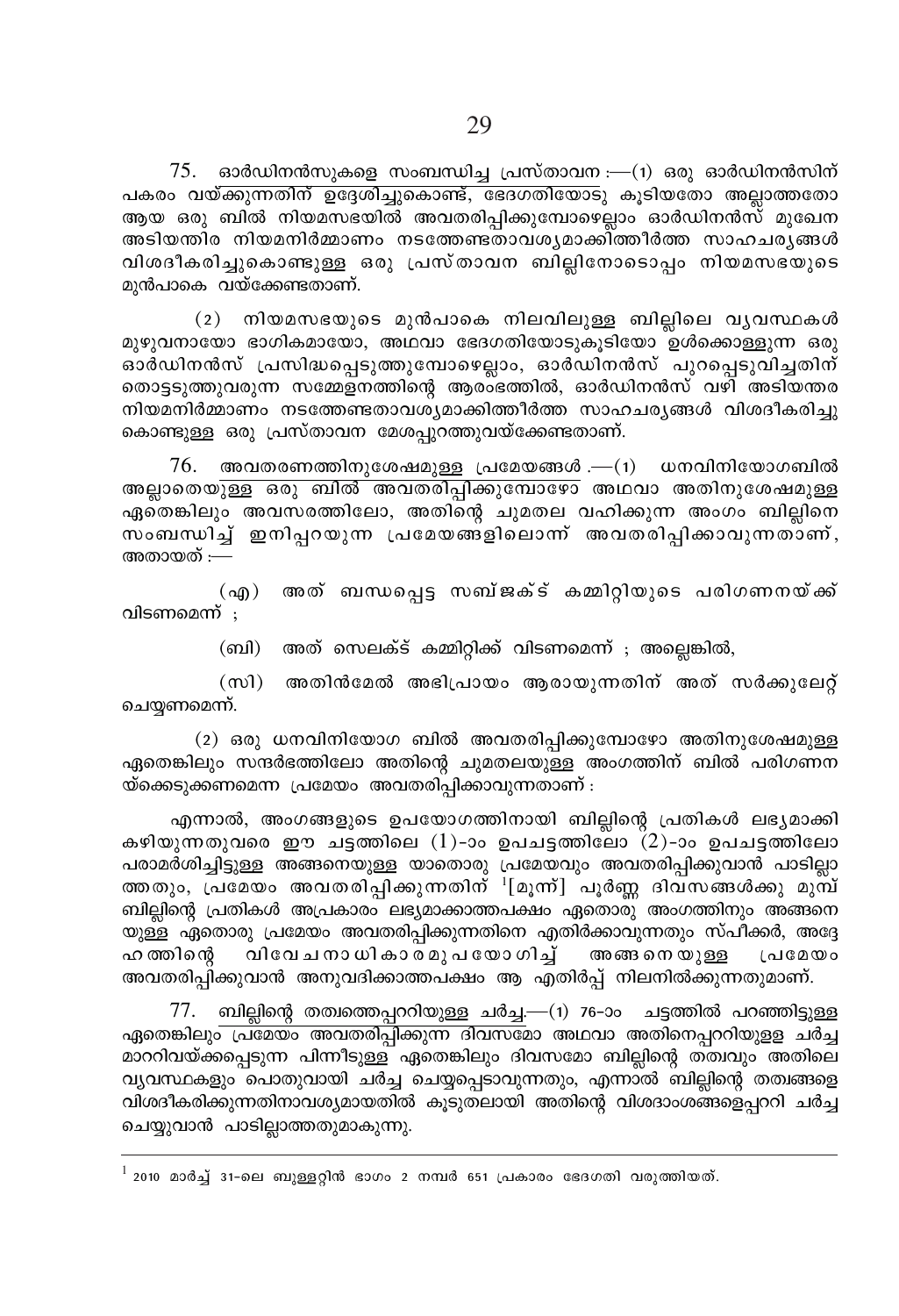$(2)$  ഈ ഘട്ടത്തിൽ, ബില്ലിനുള്ള യാതൊരു ഭേദഗതിയും അവതരിപ്പി ക്കാവുന്നതല്ല, എന്നാൽ,—

ചുമതല വഹിക്കുന്ന അംഗം ബിൽ ബന്ധപ്പെട്ട സബ്ജക്ട്  $(\Omega)$ കമ്മിററിക്ക് വിടണമെന്ന് പ്രമേയം അവതരിപ്പിക്കുകയാണെങ്കിൽ, ഏതൊരംഗത്തിനും, ബിൽ, പ്രമേയത്തിൽ പറയുന്ന ഒരു തീയതിക്കകം അതിനെക്കുറിച്ചുള്ള അഭിപ്രായം ആരായാനായി സർക്കുലേററ് ചെയ്യണമെന്നോ ഒരു സെലക്ട് കമ്മിററിക്ക് അയയ്ക്കണമെന്നോ ഉള്ള ഭേദഗതി അവതരിപ്പിക്കാവുന്നതാണ്.

(ബി) ചുമതല വഹിക്കുന്ന അംഗം, ബിൽ ഒരു സെലക്ട് കമ്മിററിക്ക് അയയ്ക്കണമെന്ന പ്രമേയം അവതരിപ്പിക്കുകയാണെങ്കിൽ, ഏതൊരംഗത്തിനും ബിൽ ബന്ധപെട സബ്ജക്ട് കമ്മിററിക്ക് വിടണമെന്നോ അഥവാ പ്രമേയത്തിൽ പറയുന്ന ഒരു തീയതിക്കകം അതിൻമേലുള്ള അഭിപ്രായം ആരായുന്നതിനായി സർക്കുലേററ് ചെയ്യണമെന്നോ ഒരു ഭേദഗതി അവതരിപ്പിക്കാവുന്നതാണ്.

(സി) അതതു സംഗതിപോലെ, ഒരു ഭേദഗതിയോ അല്ലെങ്കിൽ സെലക്ട് .<br>കമ്മിററിയെ നിയമിക്കണമെന്നോ ബിൽ സബ്ജക്ട് കമ്മിററിക്ക് വിടണമെന്നോ ഉള്ള പ്രമേയമോ അവതരിപ്പിച്ചിട്ടുള്ളപക്ഷം, അതത് സംഗതിപോലെ ഏതൊരു സെലക്ട് കമ്മിററിക്കാണോ അഥവാ സബ്ജക്ട് കമ്മിററിക്കാണോ ബിൽ അയയ്ക്കുന്നത് അതിന് ബില്ലിൽ പ്രത്യേകമായോ കൂടുതലായോ ഉള്ള വ്യവസ്ഥ ഉൾപ്പെടുത്താനോ അഥവാ ബില്ലുകൊണ്ട് ഭേദഗതി ചെയ്യാനുദ്ദേശിക്കുന്ന മുലനിയമത്തിനുള്ള ഭേദഗതികളെപ്പററി പരിഗണിച്ച് റിപ്പോർട്ട് സമർപ്പിക്കാനോ നിയമസഭ നിർദ്ദേശം നൽകണമെന്ന പ്രമേയം ഭേദഗതിയോ പ്രമേയമോ അവതരിപ്പിച്ച അംഗത്തിനോ മറ്റേതെങ്കിലും അംഗത്തിനോ കൊണ്ടുവരാവുന്നതാണ്.

(3) ബില്ലിനെക്കുറിച്ചുള്ള അഭിപ്രായം ആരായുന്നതിലേക്കായി അത് സർക്കുലേററു ചെയ്യണമെന്ന പ്രമേയം പാസ്സാക്കുകയും ആ നിർദ്ദേശാനുസരണം ബിൽ സർക്കുലേററ് ചെയ്യുകയും, അതിൻമേൽ അഭിപ്രായം ലഭിക്കുകയും ചെയ്യുന്നപക്ഷം ചുമതല വഹിക്കുന്ന അംഗത്തിന്, അതിനുശേഷം ബില്ലിൻമേൽ അനന്തര നടപടികൾ അദ്ദേഹം ആഗ്രഹിക്കുന്നെങ്കിൽ ബിൽ, അതതു സംഗതിപോലെ, സെലക്ട് കമ്മിററിക്കോ ബന്ധപ്പെട്ട സബ്ജക്ട് കമ്മിററിക്കോ വിടണമെന്ന പ്രമേയം അവതരിപ്പിക്കാവുന്നതാണ്.

78. ബില്ലുകളെ സംബന്ധിച്ച പ്രമേയങ്ങൾ കൊണ്ടുവരേണ്ടത് ആരെന്ന്.—ബിൽ പരിഗണനയ്ക്കെടുക്കണമെന്നോ പാസ്സാക്കണമെന്നോ ഉള്ള യാതൊരു പ്രമേയവും ബില്ലിന്റെ ചുമതല വഹിക്കുന്ന അംഗമല്ലാത്ത മറ്റേതെങ്കിലും അംഗം കൊണ്ടുവരാൻ പാടില്ലാത്തതും, ബിൽ അതതു സംഗതിപോലെ ഒരു സെലക്ട് കമ്മിററിക്കോ അഥവാ ബന്ധപ്പെട്ട സബ്ജക്ട് കമ്മിററിക്കോ വിടണമെന്നോ അല്ലെങ്കിൽ അതിൻമേൽ അഭിപ്രായം ആരായുന്നതിലേക്ക് സർക്കുലേററ് ചെയ്യണമെന്നോ ഉള്ള യാതൊരു പ്രമേയവും ചുമതല വഹിക്കുന്ന അംഗം കൊണ്ടുവന്ന പ്രമേയത്തിന്റെ ഭേദഗതിയെന്ന നിലയിലല്ലാതെ, ചുമതല വഹിക്കുന്ന അംഗമല്ലാതെയുള്ള മറ്റൊരംഗവും കൊണ്ടുവരാൻ പാടില്ലാത്തതും ആകുന്നു :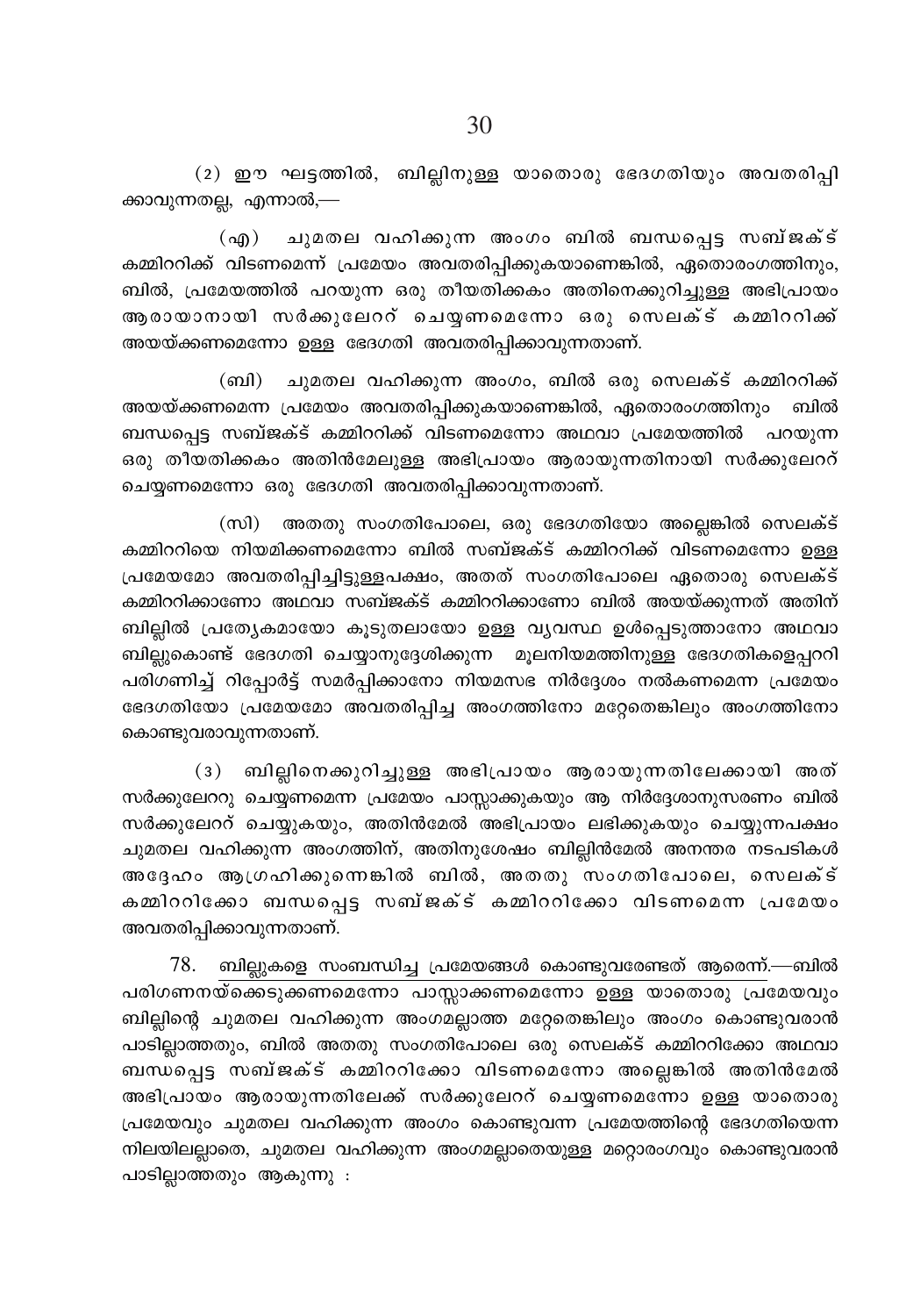എന്നാൽ, ചുമതല വഹിക്കുന്ന അംഗത്തിന് തന്റെ ബില്ലിന്റെ അവതരണത്തിനുശേഷം പിന്നീടുള്ള ഏതെങ്കിലും ഘട്ടത്തിൽ ആ ബിൽ സംബന്ധിച്ച അടുത്ത പ്രമേയം അവതരിപ്പിക്കാൻ കഴിയാതെ വന്നാൽ അതിനുള്ള കാരണങ്ങൾ തൃപ്തികരമെന്ന് സ്പീക്കർ കരുതുന്നപക്ഷം, ആ അംഗത്തിന് സ്പീക്കറുടെ അംഗീകാരത്തോടുകൂടി ആ പ്രത്യേക പ്രമേയം അവതരിപ്പിക്കുന്നതിന് വേറൊരംഗത്തെ അധികാരപ്പെടുത്താവുന്നതാണ്.

വിശദീകരണം .— ക്ലിപ്ത നിബന്ധനയിൽ അടങ്ങിയിട്ടുള്ള വൃവസ്ഥകൾ എന്തുതന്നെ ആയിരുന്നാലും, ബിൽ അവതരിപ്പിച്ച ഒരംഗം ചുമതല വഹിക്കുന്ന അംഗമായി തുടരുന്നതാണ്.

(ബില്ലുകളിൻമേലുള്ള സെലക്ട് കമ്മിറ്റികളും സബ്ജക്ട് കമ്മിറ്റികളും സംബന്ധിച്ച ചട്ടങ്ങൾക്ക് ഈ ചട്ടങ്ങളിലെ 24-ാം അദ്ധ്യായം നോക്കുക.)

 $79.$  സെലക്ട്/സബ്ജക്ട് കമ്മിറ്റിയുടെ റിപ്പോർട്ട് അവതരണത്തിന് ശേഷമുള്ള നടപടിക്രമം.—(1) ഒരു ബിൽ സംബന്ധിച്ച്, അതതു സംഗതിപോലെ, സമർപ്പിച്ചതിനുശേഷം, ചുമതല വഹിക്കുന്ന അംഗത്തിന് ഇനിപ്പറയുന്ന പ്രമേയം അവതരിപ്പിക്കാവുന്നതാണ്,—

(എ) അതതു സംഗതിപോലെ സെലക്ട് കമ്മിറ്റിയോ സബ്ജക്ട് കമ്മിറ്റിയോ റിപ്പോർട്ട് ചെയ്തപ്രകാരമുള്ള ബിൽ പരിഗണനയ്ക്ക് എടുക്കണമെന്ന് :

എന്നാൽ, രണ്ടു പൂർണ്ണ ദിവസത്തേക്ക് അംഗങ്ങളുടെ ഉപയോഗത്തിനുവേണ്ടി റിപ്പോർട്ടിന്റെ പ്രതി ലഭ്യമാക്കിയിട്ടില്ലെങ്കിൽ, ഏതൊരംഗത്തിനും അത് അപ്രകാരം പരിഗണനയ്ക്കെടുക്കുന്നത് എതിർക്കാവുന്നതും റിപ്പോർട്ട് പരിഗണനയ്ക്കെടുക്കുന്നതിന്, സ്പീക്കർ തന്റെ വിവേചനാധികാരം പ്രയോഗിച്ച് അനുവദിക്കാത്തപക്ഷം, അപ്രകാരമുള്ള എതിർപ്പ് നിലനിൽക്കുന്നതുമാണ് ; അഥവാ

(ബി) അതതു സംഗതിപോലെ, സെലക്ട് കമ്മിറ്റിയോ സബ്ജക്ട് കമ്മിററിയോ റിപ്പോർട്ട് ചെയ്ത പ്രകാരമുള്ള ബിൽ,—

 $(i)$  പരിമിതി കൂടാതെയോ ; അഥവാ

 $(ii)$  പ്രത്യേക ഖണ്ഡങ്ങളെയോ ഭേദഗതികളെയോ സംബന്ധിച്ച് മാത്രമായോ; അഥവാ

(iii) ബില്ലിൽ പ്രത്യേകമായ വ്യവസ്ഥയോ അല്ലെങ്കിൽ കൂടുതലായ ഒരു വ്യവസ്ഥയോ ഉൾക്കൊള്ളിക്കുന്നതിന്, അതതു സംഗതിപോലെ, സെലക്ട് കമ്മിറ്റിക്കോ സബ്ജക്ട് കമ്മിറ്റിക്കോ നിർദ്ദേശം നൽകിക്കൊണ്ടോ തിരിച്ചയയ്ക്കണമെന്ന് ; അഥവാ

 $(m)$ അതതു സംഗതിപോലെ, സെലക്ട് കമ്മിറ്റിയോ സബ്ജക്ട് കമ്മിററിയോ റിപ്പോർട്ടുചെയ്തപ്രകാരമുള്ള ബിൽ അതിനെക്കുറിച്ചുള്ള അഭിപ്രായമോ അല്ലെങ്കിൽ കുടുതൽ അഭിപ്രായമോ ലഭിക്കുന്നതിനായി, അതതു സംഗതിപോലെ, സർക്കുലേററ് ചെയ്യുകയോ വീണ്ടും സർക്കുലേററ് ചെയ്യുകയോ ചെയ്യണമെന്ന്.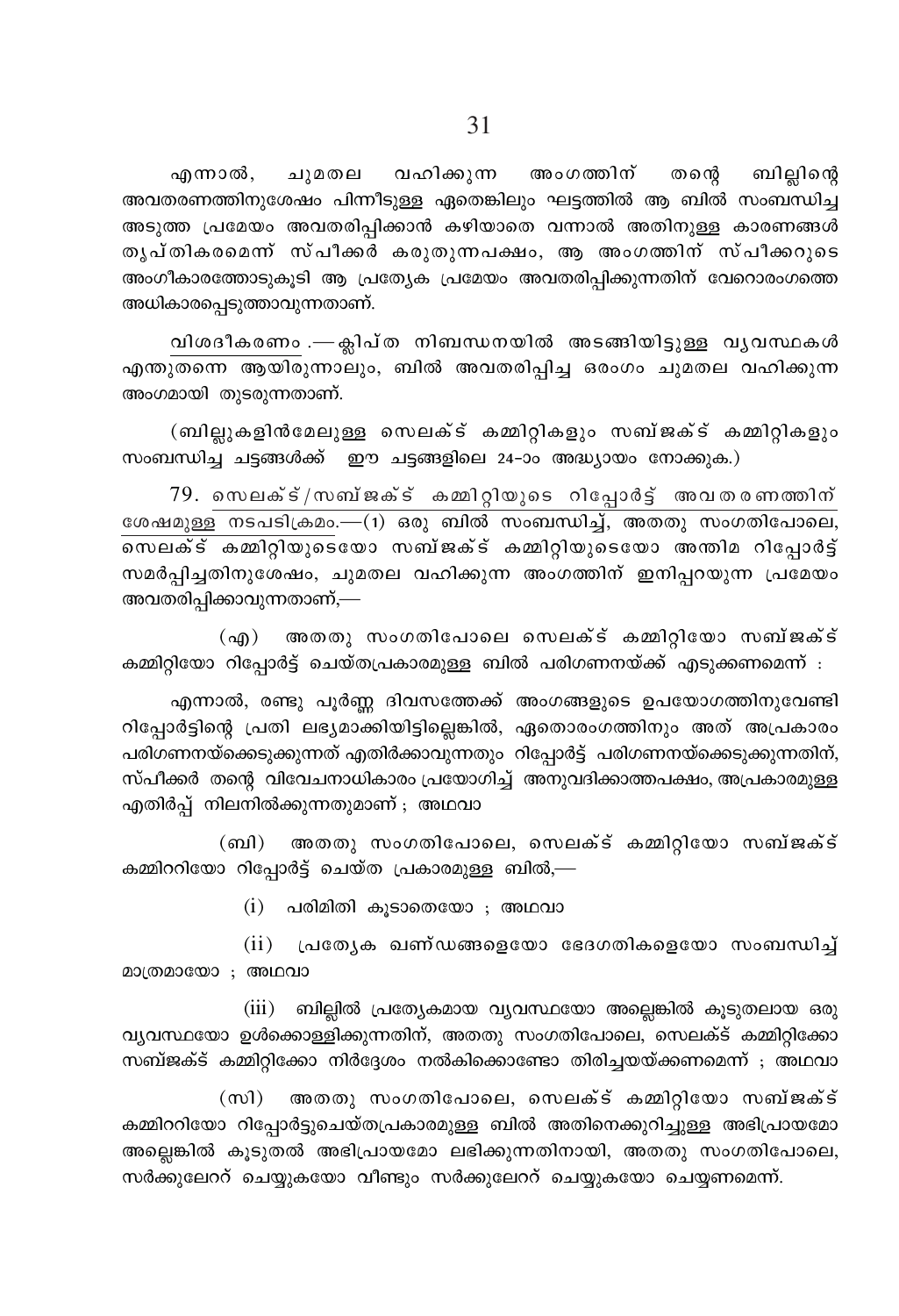(2) ചുമതല വഹിക്കുന്ന അംഗം ബിൽ പരിഗണനയ്ക്കെടുക്കണമെന്ന പ്രമേയം അവതരിപ്പിക്കുകയാണെങ്കിൽ, ഏതൊരംഗത്തിനും ബിൽ തിരിച്ച് അയയ്ക്കണമെന്നോ അതിനെക്കുറിച്ച് അഭിപ്രായമോ കൂടുതൽ അഭിപ്രായമോ ലഭിക്കുന്നതിനുവേണ്ടി സർക്കുലേററ് ചെയ്യണമെന്നോ വീണ്ടും സർക്കുലേററ് ചെയ്യണമെന്നോ ഉള്ള ഭേദഗതി അവതരിപ്പിക്കാവുന്നതാണ്.

 $80.$  സെലക്ട് കമ്മിററിയുടെ റിപ്പോർട്ടിൻമേലുള്ള ചർച്ചയുടെ പരിധി .—അതതു സംഗതിപോലെ, സെലക്ട് കമ്മിററിയോ സബ്ജക്ട് കമ്മിററിയോ റിപോർട്ട് ചെയ്ത പ്രകാരമുള്ള ബിൽ പരിഗണനയ്ക്കെടുക്കണമെന്ന പ്രമേയം സംബന്ധിച്ച ചർച്ച കമ്മിററിയുടെ റിപ്പോർട്ട് പരിഗണിക്കുന്നതിലും റിപ്പോർട്ടിൽ പരാമർശിക്കുന്ന സംഗതികളിലും അഥവാ ബില്ലിന്റെ തത്വത്തിന് അനുയോജ്യമായ മറ്റേതെങ്കിലും നിർദ്ദേശങ്ങളിലും ഒതുങ്ങി നിൽക്കേണ്ടതാണ്.

 $81.$  ഭേദഗതികൾ സംബന്ധിച്ച നോട്ടീസ് .— $(1)$  ബിൽ പരിഗണനയ്ക്കെടുക്കേണ്ട ദിവസത്തിന് ഒരു പൂർണ്ണദിവസം മുൻപ് ഭേദഗതിയെപ്പററി നോട്ടീസ് കൊടുത്തില്ലെങ്കിൽ ഭേദഗതി അവതരിപ്പിക്കുന്നതിന് ഏതൊരംഗത്തിനും എതിർക്കാവുന്നതും, ഭേദഗതി അവതരിപ്പിക്കാൻ സ്പീക്കർ അനുവദിക്കാത്തപക്ഷം, അപ്രകാരമുളള എതിർപ്പ് നിലനിൽക്കുന്നതുമാണ് :

എന്നാൽ ചുമതല വഹിക്കുന്ന അംഗത്തിൽനിന്ന് ഭേദഗതിക്ക് നോട്ടീസ് കിട്ടിയിട്ടുള്ള ഗവൺമെന്റ് ബില്ലിന്റെ കാര്യത്തിൽ ചുമതല വഹിക്കുന്ന അംഗം മന്ത്രിയോ അംഗമോ അല്ലാതെയായിത്തീർന്നു എന്ന കാരണത്താൽ കാലഹരണ പ്പെടുന്നതല്ലാത്തതും അങ്ങനെയുള്ള ഭേദഗതി ബില്ലിന്റെ ചുമതല വഹിക്കുന്ന പുതിയ അംഗത്തിന്റെ പേരിൽ അച്ചടിക്കേണ്ടതുമാണ്.

(2) ഭരണഘടനപ്രകാരം, ഗവർണ്ണറുടെ മുൻഅനുമതിയോ ശുപാർശയോ കൂടാതെ അവതരിപ്പിക്കാൻ പാടില്ലാത്ത ഒരു ഭേദഗതി ഏതെങ്കിലും അംഗം അവതരിപ്പിക്കാനാഗ്രഹിക്കുന്നെങ്കിൽ, അദ്ദേഹം അങ്ങനെയുള്ള അനുമതിയോ ശുപാർശയോ നോട്ടീസിനോട് കുട്ടിച്ചേർക്കേണ്ടതും, ഈ നിബന്ധന പാലിക്കപ്പെടുന്ന തുവരെ നോട്ടീസ് സാധുവായിരിക്കുന്നതല്ലാത്തതും ആകുന്നു.

(3) നോട്ടീസ് ലഭിച്ചിട്ടുള്ള ഭേദഗതികളുടെ ലിസ്ററ്, സമയം അനുവദിക്കുന്ന പക്ഷം, സെക്രട്ടറി അപ്പപ്പോൾ അംഗങ്ങൾക്ക് ലഭ്യമാക്കേണ്ടതാണ്.

82. ഭേദഗതികളുടെ സ്വീകാരൃതയ്ക്കുള്ള വൃവസ്ഥകൾ .—ഭേദഗതികളുടെ സ്ഥീകാരൃതയ്ക്ക് ഇനിപ്പറയുന്ന വൃവസ്ഥകൾ പാലിക്കേണ്ടതാണ്,—

 $(i)$  ഭേദഗതി ബില്ലിന്റെ പരിധിക്കുള്ളിലും അതുമായി ബന്ധപ്പെട്ട ഖണ്ഡത്തിലെ വിഷയത്തോട് സംഗതമായിരിക്കേണ്ടതുമാണ്.

(ii) ഭേദഗതി അതേപ്രശ്നം സംബന്ധിച്ച് നിയമസഭയുടെ ഏതെങ്കിലും മുൻതീരുമാനത്തിന് വിരുദ്ധമല്ലാത്തതായിരിക്കണം.

(iii) ഭേദഗതിമുലം ഏത് ഖണ്ഡമാണോ ഭേദഗതിചെയ്യാൻ ഉദ്ദേശിക്കുന്നത് ആ ഖണ്ഡത്തെ ആ ഭേദഗതി അസ്പഷ്ടമായോ വൃാകരണ വിരുദ്ധമോ ആക്കിത്തീർക്കരുത്.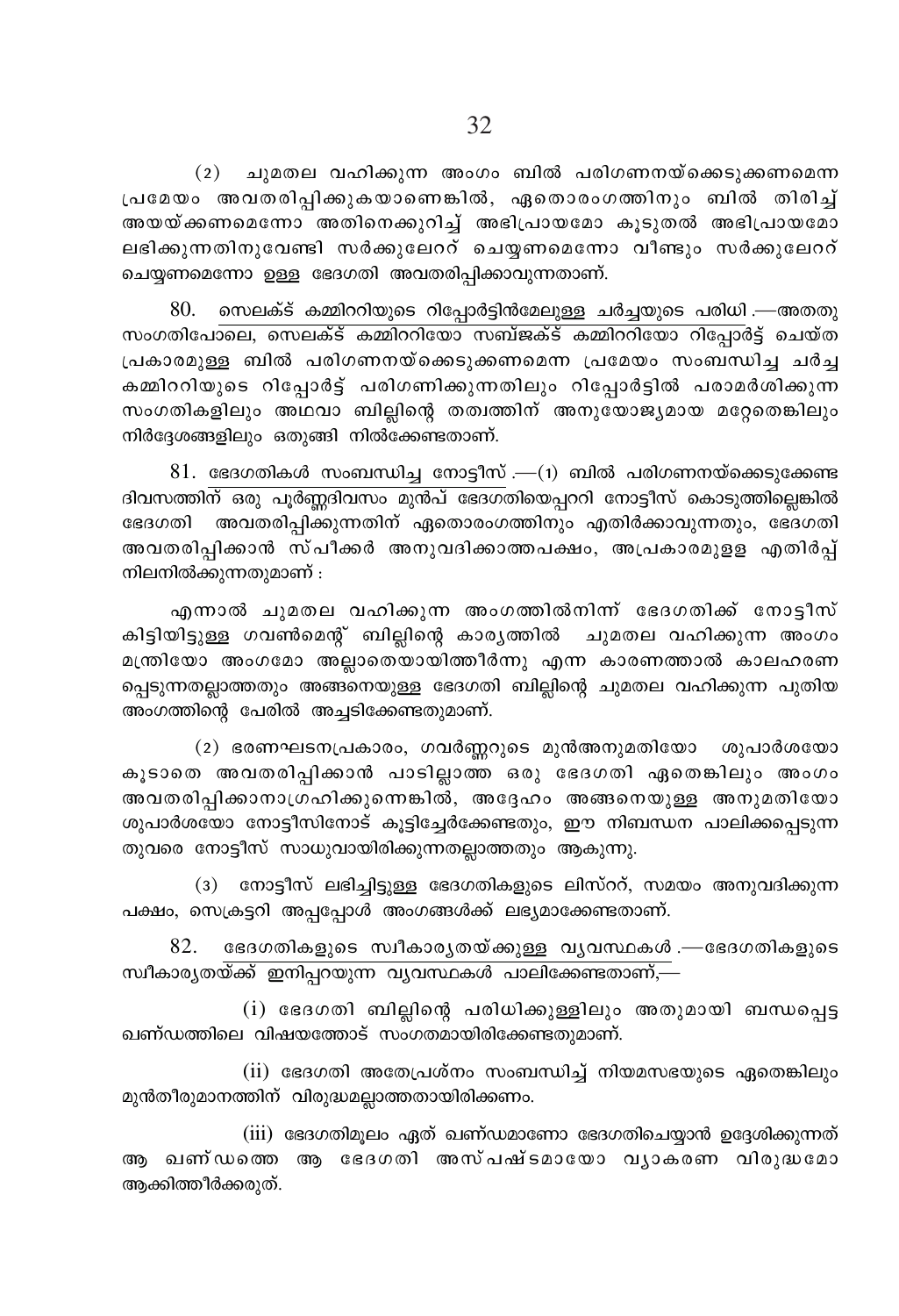$(iv)$  ഒരു ഭേദഗതി, പിന്നീടുള്ള ഒരു ഭേദഗതിയേയോ പട്ടികയേയോ പരാമർശിക്കുകയോ അഥവാ അങ്ങനെയുള്ള ഭേദഗതി വരുത്താതെ അസ്പഷ്ടമായിരി ക്കുകയോ ചെയ്യുമ്പോൾ, പിന്നീടുളള ഭേദഗതിക്കോ പട്ടികയ്ക്കോ ഉള്ള നോട്ടീസ് തുടരെയുള്ള ഭേദഗതികൾ മുഴുവനായും സ്പഷ്ടമാകത്തക്കനിലയിൽ, ആദ്യത്തെ ഭേദഗതി അവതരിപിക്കുന്നതിന് മുൻപ് കൊടുക്കേണ്ടതാണ്.

 $(v)$  നിസാരമോ നിരർത്ഥകമോ എന്ന് സ്പീക്കർക്ക് അഭിപ്രായം ഉണ്ടെങ്കിൽ, സ്പീക്കർക്ക് ആ ഭേദഗതി അനുവദിക്കാതിരിക്കാവുന്നതാണ്.

 $(vi)$  നേരത്തെ അവതരിപ്പിച്ചിട്ടുള്ള ഭേദഗതിക്ക് മറ്റൊരു ഭേദഗതി അവതരിപ്പിക്കാവുന്നതാണ്.

 $83.$  ഭേദഗതികളുടെ ക്രമീകരണം .—നോട്ടീസ് കൊടുത്തിട്ടുള്ള ഭേദഗതികൾ കഴിയുന്നിടത്തോളം, അപ്പപ്പോൾ പുറപ്പെടുവിക്കുന്ന ഭേദഗതികളുടെ ലിസ്ററിൽ അവ വിളിക്കപ്പെടാവുന്ന ക്രമമനുസരിച്ച് ചേർക്കേണ്ടതാണ്. ഒരു ഖണ്ഡത്തിലെ ഒരേ കാര്യം സംബന്ധിച്ച് ഒരേ പ്രശ്നം ഉന്നയിക്കുന്ന ഭേദഗതികൾ ക്രമീകരിക്കുമ്പോൾ, ബില്ലിന്റെ ചുമതല വഹിക്കുന്ന അംഗം അവതരിപ്പിക്കുന്ന ഭേദഗതിക്ക് മുൻഗണന കൊടുക്കാവുന്നതാണ്. മുൻ പറഞ്ഞതിനു വിധേയമായി, ഭേദഗതികൾ അവയ്ക്കുള്ള നോട്ടീസ് കിട്ടിയ ക്രമമനുസസരിച്ച് ചേർക്കാവുന്നതുമാണ്.

84. ഭേദഗതികളുടെ ക്രമം .— ഭേദഗതികൾ സാധാരണയായി അവയുമായി ബന്ധമുള്ള ബില്ലിലെ ഖണ്ഡങ്ങളുടെ ക്രമമനുസരിച്ച് പരിഗണിക്കപ്പെടേണ്ടതും, അങ്ങനെയുള്ള ഏതൊരു ഖണ്ഡം സംബന്ധിച്ചും ''ഈ ഖണ്ഡം ബില്ലിന്റെ ഭാഗമായിത്തീർന്നിരിക്കുന്നു'' എന്ന പ്രമേയം അവതരിപ്പിച്ചതായി കരുതേണ്ടതും ആകുന്നു.

85. ഭേദഗതി അവതരിപ്പിക്കേണ്ട രീതി .—ബിൽ പരിഗണനയ്ക്കെടുക്കണമെന്ന പ്രമേയം പാസായാൽ, ഏതൊരംഗത്തിനും സ്പീക്കർ വിളിക്കുമ്പോൾ താൻ നേരത്തെതന്നെ നോട്ടീസ് കൊടുത്തിട്ടുള്ള ബില്ലിന്റെ ഭേദഗതി അവതരിപ്പിക്കാ വുന്നതാണ് :

എന്നാൽ ഭേദഗതിക്ക് നോട്ടീസ് കൊടുത്തിട്ടുള്ള അംഗം ഹാജരില്ലാതിരുന്നാൽ, ഇതിനുവേണ്ടി അദ്ദേഹം രേഖാമൂലം അധികാരപ്പെടുത്തിയ മറ്റേതെങ്കിലും അംഗത്തിന്, സ്പീക്കറുടെ അനുമതിയോടുകൂടി, ഭേദഗതി അവതരിപ്പിക്കാവുന്നതാണ് :

എന്നുമാത്രമല്ല, സമയം ലാഭപ്പെടുത്താനും വാദങ്ങളുടെ ആവർത്തനം ഒഴിവാക്കാനുമായി, തുടരെത്തുടരെയുള്ളതും പരസ്പര ബന്ധമുള്ളതുമായ ഭേദഗതികൾക്കൊന്നിച്ച് ഒരൊററ ചർച്ച അനുവദിക്കാവുന്നതുമാകുന്നു.

 $86.$  ഭേദഗതികൾ പിൻവലിക്കൽ .—അവതരിക്കപ്പെട്ട ഭേദഗതി അവതരിപ്പിക്കുന്ന അംഗത്തിന്റെ അപേക്ഷ പ്രകാരം, നിയമസഭയുടെ അനുമതിയോടുകൂടി മാത്രമേ പിൻവലിക്കാവൂ. ഭേദഗതിക്ക് ഒരു ഭേദഗതി ഉന്നയിച്ചിട്ടുണ്ടെങ്കിൽ, ആദ്യത്തെ ഭേദഗതി, അതിന് നിർദ്ദേശിക്കപ്പെടുന്ന ഭേദഗതിയെപ്പററി തീരുമാനമെടുത്തിട്ടില്ലാത്തപക്ഷം പിൻവലിക്കാൻ പാടുള്ളതല്ല.

461/2021.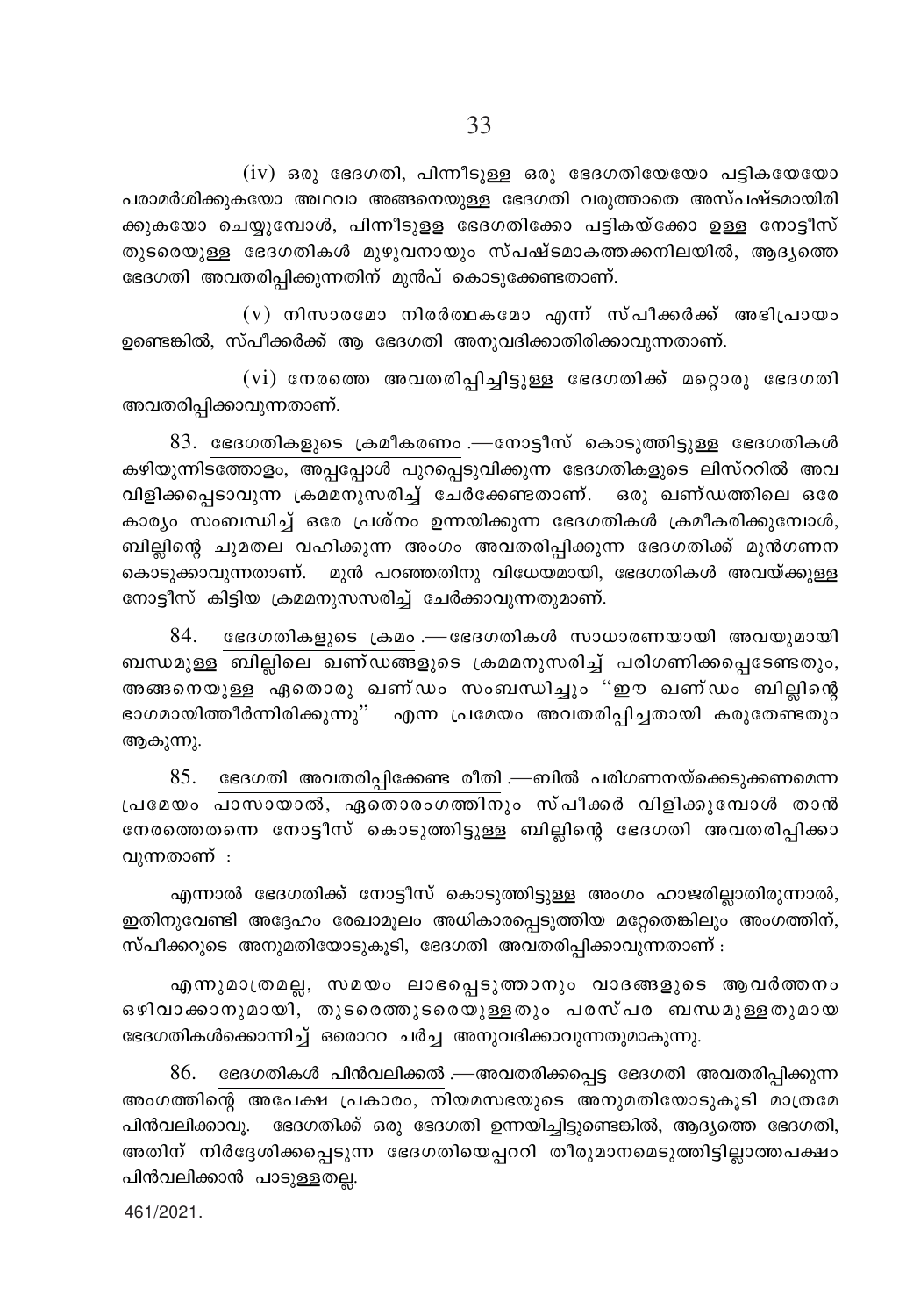$87.$  ബില്ലുകൾ ഖണ്ഡം ഖണ്ഡമായി സമർപ്പിക്കൽ .—(1) ഈ ചട്ടങ്ങളിൽ എന്തുതന്നെ അടങ്ങിയിരുന്നാലും, ബിൽ പരിഗണനയ്ക്കെടുക്കണമെന്ന് പ്രമേയം പാസായാൽ, സ്പീക്കർക്ക് നിയമസഭ മുമ്പാകെ ബില്ലോ ബില്പിന്റെ ഏതെങ്കിലും ഭാഗമോ ഖണ്ഡം ഖണ്ഡമായി അവതരിപ്പിക്കാവുന്നതാണ്. സ്പീക്കർക്ക് ഓരോ ഖണ്ഡവും പ്രത്യേകം പ്രത്യേകം വിളിക്കാവുന്നതും, അതു സംബന്ധിച്ച് ഭേദഗതികൾ കൈകാര്യം ചെയ്തശേഷം അദ്ദേഹം ''ഈ ഖണ്ഡം (അഥവാ, അതതു സംഗതിപോലെ, ഭേദഗതി ചെയ്തപ്രകാരമുള്ള ഈ ഖണ്ഡം) ബില്ലിന്റെ ഭാഗമായിത്തീർന്നിരിക്കുന്നു'' എന്ന പ്രശ്നം വോട്ടിനിടേണ്ടതുമാകുന്നു.

(2) സ്പീക്കർക്ക് യുക്തമെന്ന് തോന്നിയാൽ, യാതൊരു ഭേദഗതിയും അവതരിപ്പിച്ചിട്ടില്ലാത്ത ഖണ്ഡങ്ങളെല്ലാം ചേർത്ത് ഒരൊററ പ്രശ്നമായി വോട്ടിനിടാവുന്നതാണ് :

എന്നാൽ ഒരംഗം ഏതെങ്കിലും ഖണ്ഡം പ്രത്യേകമായി വോട്ടിനിടണമെന്ന് അഭ്യർത്ഥിച്ചാൽ സ്പീക്കർ അപ്രകാരം ചെയ്യേണ്ടതാണ്.

88. ഖണ്ഡത്തിന്റെ പരിഗണന മാററിവയ്ക്കൽ .—സ്പീക്കർക്ക് യുക്തമെന്നു തോന്നിയാൽ, ഏത് ഖണ്ഡത്തിന്റെയും പരിഗണന മാററി വയ്ക്കാവുന്നതാണ്.

 $89.$  പട്ടികയുടെ പരിഗണന $-$ പട്ടികയോ പട്ടികകളോ ഏതെങ്കിലുമുണ്ടെങ്കിൽ, അവ ഖണ്ഡങ്ങളുടെ പരിഗണനയെത്തുടർന്ന് പരിഗണിക്കപ്പെടേണ്ടതാണ്. പട്ടികകൾ അദ്ധ്യക്ഷൻ വോട്ടിനിടേണ്ടതും, ഖണ്ഡങ്ങളെന്നപോലെ അതേ രീതിയിൽത്തന്നെ അവയ്ക്ക് ഭേദഗതി വരുത്താവുന്നതും, പുതിയ പട്ടികകളെ പഴയ പട്ടികകളുടെ പരിഗണനയെത്തുടർന്ന് പരിഗണിക്കേണ്ടതും ആകുന്നു. അതിനുശേഷം ''ഈ പട്ടിക (അഥവാ, അതതു സംഗതിപോലെ, ഭേദഗതി ചെയ്ത പ്രകാരമുള്ള ഈ പട്ടിക) ബില്ലിന്റെ ഭാഗമായിത്തീർന്നിരിക്കുന്നു'' എന്ന പ്രശ്നം വോട്ടിനിടേണ്ടതാണ് :

എന്നാൽ സ്പീക്കർക്ക് യുക്തമെന്നു തോന്നുന്ന തരത്തിൽ, പട്ടികയോ പട്ടികകളോ ഏതെങ്കിലുമുണ്ടെങ്കിൽ അവയെ, ഖണ്ഡങ്ങളെപ്പററി തീരുമാനമെടുക്കു ന്നതിനു മുമ്പ്, ഖണ്ഡത്തിന്റെകുടെയോ അഥവാ മററു തരത്തിലോ, പരിഗണിക്കാൻ അനുവദിക്കാവുന്നതാണ്.

90. ബില്ലിന്റെ ഒന്നാം ഖണ്ഡവും നിയമ പ്രഖ്യാപന വാക്യവും പീഠികയും പേരും .— ബില്ലിന്റെ ഒന്നാം ഖണ്ഡവും നിയമ പ്രഖ്യാപന വാകൃവും, പീഠികയു ണ്ടെങ്കിൽ അതും പേരും, മററു ഖണ്ഡങ്ങളും, പട്ടികകളും (പുതിയ ഖണ്ഡങ്ങളും പുതിയ പട്ടികകളും ഉൾപ്പെടെ) തീർപ്പാക്കുന്നതുവരെ മാററി വയ്ക്കേണ്ടതും, അതിനുശേഷം സ്പീക്കർ "ഒന്നാം ഖണ്ഡമോ, നിയമ പ്രഖ്യാപന വാകൃമോ പീഠികയോ അഥവാ പേരോ (അല്ലെങ്കിൽ അതതു സംഗതിപോലെ, ഭേദഗതി ചെയ്ത പ്രകാരമുള്ള ഒന്നാം ഖണ്ഡമോ നിയമപ്രഖ്യാപന വാകൃമോ പീഠികയോ അഥവാ പേരോ) ബില്ലിന്റെ ഭാഗമായിത്തീർന്നിരിക്കുന്നു" എന്ന പ്രശ്നം വോട്ടിനിടേണ്ടതും ആകുന്നു.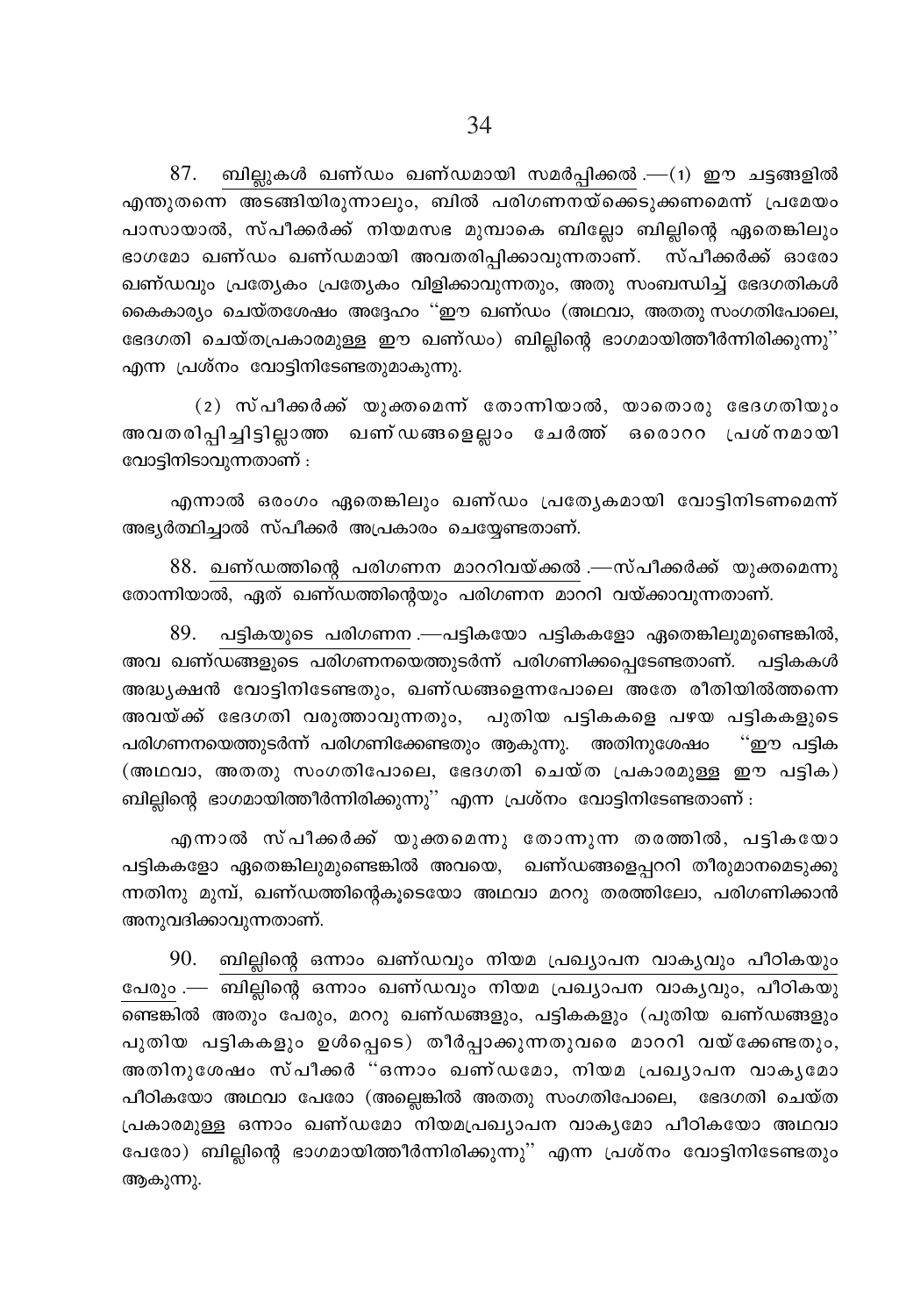$91.$  ബില്ലുകൾ പാസ്ലാക്കൽ.—(1) ബിൽ പരിഗണനയ്ക്കെടുക്കണമെന്ന പ്രമേയം പാസ്സാകുകയും, ബില്ലിന് യാതൊരു ഭേദഗതിയും നിർദ്ദേശിക്കാതിരിക്കുകയും ചെയ്യുമ്പോൾ, ചാർജ് വഹിക്കുന്ന അംഗത്തിന് ബിൽ പാസ്ലാക്കണമെന്ന പ്രമേയം ഉടൻതന്നെ അവതരിപ്പിക്കാവുന്നതാണ്.

(2) ബില്ലിന് ഭേദഗതി വന്നിട്ടുള്ളപക്ഷം, ബിൽ പാസ്സാക്കണമെന്ന പ്രമേയം അതേ ദിവസംതന്നെ കൊണ്ടുവരുന്നത് ഏതൊരംഗത്തിനും എതിർക്കാവുന്നതും, സ്പീക്കർ തന്റെ വിവേചനാധികാരം പ്രയോഗിച്ച് ആ പ്രമേയം കൊണ്ടുവരുന്നതിനു അനുവദിക്കാത്തപക്ഷം, അപ്രകാരമുള്ള എതിർപു നിലനിൽക്കുന്നതുമാണ്.

(3) എതിർപ്പ് നിലനിൽക്കുന്നപക്ഷം, ബിൽ പാസ്സാക്കണമെന്ന പ്രമേയം അതിനുശേഷമുള്ള ഏതെങ്കിലും ദിവസം കൊണ്ടുവരാവുന്നതാണ്.

(4) അങ്ങനെയുള്ള പ്രമേയത്തിന്, ഔപചാരികമോ വാക്കാലോ അല്ലെങ്കിൽ ബിൽ പരിഗണനയ്ക്കെടുത്തശേഷമുള്ള ഒരു ഭേദഗതിയുടെ ഫലമായുള്ളതോ അല്ലാത്ത യാതൊരു ഭേദഗതിയും അവതരിപ്പിക്കാൻ പാടുള്ളതല്ല.

92. ചർച്ചയുടെ പരിധി .—ബിൽ പാസ്ലാക്കണമെന്ന പ്രമേയം സംബന്ധിച്ച ചർച്ച, ബില്ലിനെ അനുകൂലിച്ചുള്ളതോ ബിൽ തളളണമെന്നുള്ളതോ ആയ വാദങ്ങളിൽ ഒതുങ്ങി നിൽക്കേണ്ടതാണ്. തന്റെ പ്രസംഗത്തിൽ, ഒരംഗം പൊതുസ്വഭാവത്തോടു കൂടിയ വാദത്തിനാവശ്യമായതിൽ കൂടുതലായി ബില്ലിന്റെ വിശദാംശങ്ങളെപ്പററി പരാമർശിക്കുവാൻ പാടില്ലാത്തതാകുന്നു.

93. പ്രകടമായ തെററുകൾ തിരുത്തൽ .—ബിൽ നിയമസഭ പാസ്സാക്കിയാൽ, പ്രകടമായ തെററുകൾ തിരുത്താനും നിയമസഭ സ്ഥീകരിച്ച ഭേദഗതികളുടെ ഫലമായി ബില്ലിൽ വേണ്ട ഭേദഗതികൾ വരുത്താനും സ്പീക്കർക്ക് അധികാരമുണ്ടാ യിരിക്കുന്നതാണ്.

94. ബിൽ പിൻവലിക്കൽ.—ബില്ലിന്റെ ഏതെങ്കിലും ഘട്ടത്തിൽ ബില്ലിന്റെ ചുമതല വഹിക്കുന്ന അംഗത്തിന്,—

(എ) ബില്ലിൽ ഉൾക്കൊള്ളുന്ന നിയമനിർമ്മാണനിർദ്ദേശം വേണ്ടെന്നു വയ്ക്കണമെന്നോ ; അഥവാ

(ബി) ബില്ലിനുപകരം, അതിലെ വൃവസ്ഥകൾക്ക് സാരമായ മാററം വരുത്തുന്ന ഒരു പുതിയ ബിൽ പിന്നീട് കൊണ്ടുവരാനുണ്ടെന്നോ ; അഥവാ

(സി) ബില്ലിനുപകരം, മററു വൃവസ്ഥകൾക്കു പുറമേ അതിലെ എല്ലാ വ്യവസ്ഥകളും അല്ലെങ്കിൽ ഏതെങ്കിലും വ്യവസ്ഥകൾ ഉൾക്കൊള്ളുന്ന മറ്റൊരു ബിൽ പിന്നീട് കൊണ്ടുവരാനുണ്ടെന്നോ ഉള്ള കാരണത്താൽ ബിൽ പിൻവലിക്കാനുള്ള അനുവാദത്തിന് അഭ്യർത്ഥിക്കാവുന്നതാണ്.

അങ്ങനെ അനുവാദം നൽകുകയാണെങ്കിൽ, ബിൽ സംബന്ധിച്ച് കൂടുതലായി യാതൊരു പ്രമേയവും കൊണ്ടുവരാൻ പാടുള്ളതല്ല :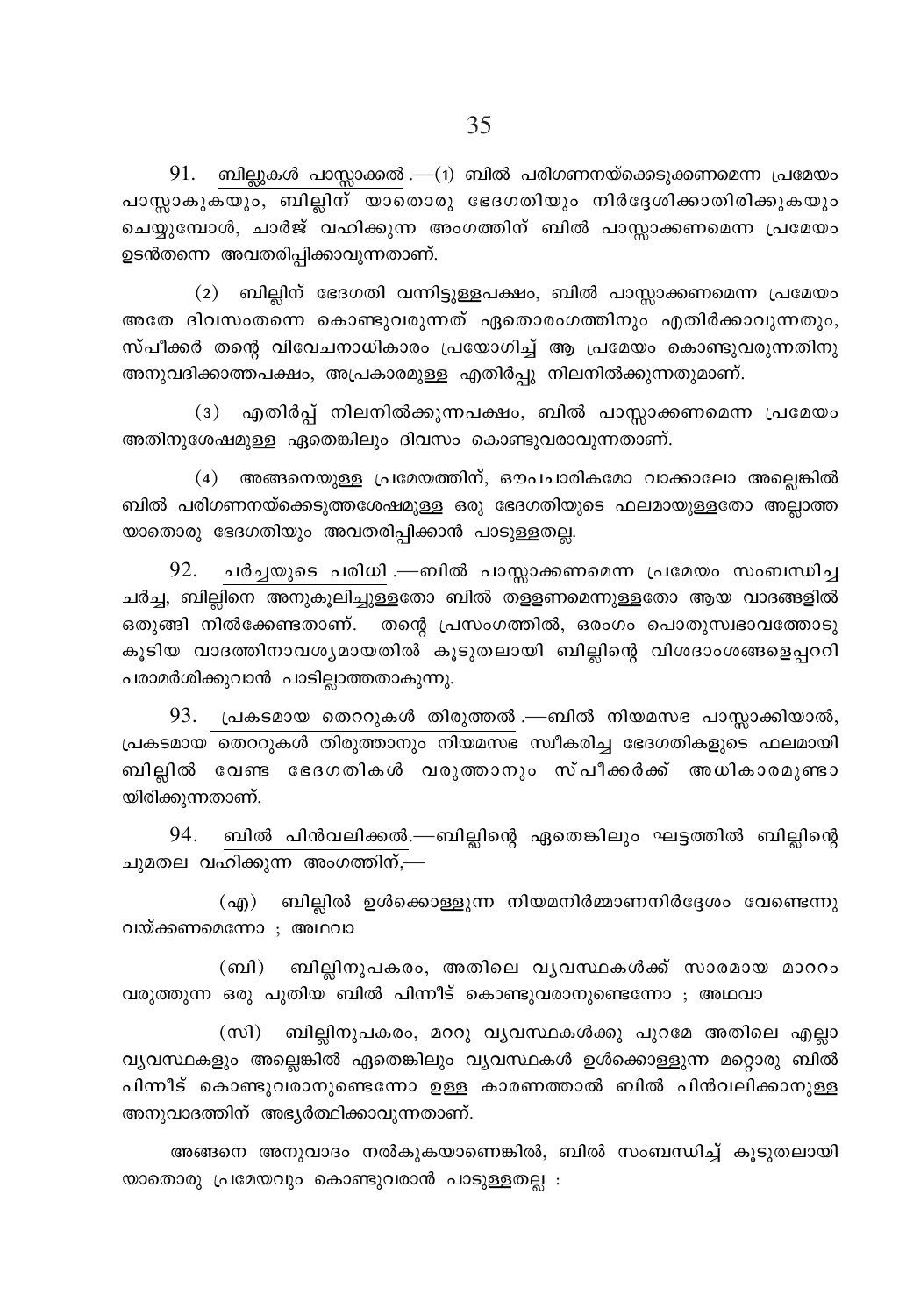എന്നാൽ ബിൽ, അതതു സംഗതിപോലെ, സെലക്ററ് കമ്മിററിക്കോ സബ്ജക്ട് കമ്മിറ്റിക്കോ അയച്ചിട്ടുള്ളപക്ഷം, ബിൽ പിൻവലിക്കുന്നതിനുള്ള ഏതെങ്കിലും പ്രമേയത്തിന്റെ നോട്ടീസും കമ്മിറ്റിയ്ക്കയക്കപ്പെട്ടതായി തീരുന്നതും, നിയമസഭയ്ക്കുള്ള റിപ്പോർട്ടിൽ അതിന്റെ അഭിപ്രായം രേഖപ്പെടുത്തിയതിനുശേഷം, പ്രമേയം കാര്യവിവരപ്പട്ടികയിൽ ചേർക്കേണ്ടതും ആകുന്നു.

95. പിൻവലിക്കുന്നതിനുവേണ്ടിയുള്ള പ്രമേയം അവതരിപ്പിക്കുകയോ അതിനെ എതിർക്കുകയോ ചെയ്യുന്ന അംഗത്തിന്റെ വിശദീകരണ പ്രസ്താവന .—ബിൽ .<br>പിൻവലിക്കുന്നതിനു അനുമതിക്കുവേണ്ടിയുള്ള പ്രമേയം എതിർക്കപ്പെടുകയാണെങ്കിൽ, സ്പീക്കർക്ക് യൂക്തമെന്നു തോന്നിയാൽ പ്രമേയം അവതരിപ്പിക്കുന്ന അംഗത്തിനും അത് എതിർക്കുന്ന അംഗത്തിനും സംക്ഷിപ്തമായ വിശദീകരണ പ്രസ്താവനകൾ ചെയ്യാൻ അനുവാദം നൽകാവുന്നതും, അതിനുശേഷം കൂടുതലായ ചർച്ച കൂടാതെ തന്നെ പ്രശ്നം വോട്ടിനിടാവുന്നതും ആകുന്നു.

 $96.$  ബില്ലുകളെ സംബന്ധിച്ച രജിസ്റ്ററിൽ നിന്ന് ബിൽ നീക്കം ചെയ്യൽ.—(1) ബിൽ സംബന്ധിച്ച്, ഈ ചട്ടങ്ങൾ പ്രകാരമുള്ള ഇനിപ്പറയുന്ന ഏതെങ്കിലും പ്രമേയം നിയമസഭ നിരസിക്കുന്നപക്ഷം, ആ ബിൽ സംബന്ധിച്ച് കൂടുതലായി യാതൊരു പ്രമേയവും കൊണ്ടുവരാൻ പാടില്ലാത്തതും, അങ്ങനെയുള്ള ബിൽ നിയമസഭയിൽ നിലവിലുള്ള ബില്ലുകളുടെ രജിസ്റ്ററിൽ നിന്ന് നീക്കം ചെയ്യേണ്ടതുമാണ്, അതായത്,—

 $(i)$  ബിൽ അവതരിപ്പിക്കുന്നതിനുള്ള അനുവാദം നൽകണമെന്നും,

(ii) അതതു സംഗതിപോലെ ബിൽ സെലക്ട് കമ്മിറ്റിക്കോ സബ്ജക്ട് കമ്മിറ്റിക്കോ അയയ്ക്കണമെന്നും ;

 $(iii)$  ബിൽ പരിഗണനയ്ക്കെടുക്കണമെന്നും;

 $(iv)$  അതതു സംഗതിപോലെ, സെലക്ട് കമ്മിറ്റിയോ സബ്ജക്ട് കമ്മിറ്റിയോ റിപ്പോർട്ട് ചെയ്തപ്രകാരമുള്ള ബിൽ പരിഗണനയ്ക്കെടുക്കണമെന്നും ;

 $(v)$  ബിൽ (അല്ലെങ്കിൽ, അതതു സംഗതിപോലെ, ഭേദഗതി ചെയ്ത പ്രകാരമുള്ള ബിൽ) പാസ്സാക്കണമെന്നും.

 $(2)$  നിയമസഭ മുമ്പാകെ നിലവിലുള്ള ഒരു ബിൽ, നിയമസഭയിൽ നിലവിലിരിക്കുന്ന ബില്ലുകളുടെ രജിസ്റ്ററിൽ നിന്ന്, സാരമാംവിധം ഐകരുപ്യമുള്ള ഒരു ബിൽ നിയമസഭ പാസ്സാക്കുകയോ, 94-ാം ചട്ടപ്രകാരം ബിൽ പിൻവലിക്കുകയോ ചെയ്യുന്നപക്ഷം, നീക്കിക്കളയേണ്ടതാണ്.

വിശദീകരണം .—നിയമസഭ മുൻപാകെ നിലവിലുള്ള ബില്ലിൽ,—

(i) നിയമസഭയിൽ അവതരിപ്പിച്ചതും ഈ ചട്ടത്തിലോ, 97-ാം ചട്ടത്തിലോ പറഞ്ഞിട്ടുള്ള ബില്ലുകളുടെ ഇനങ്ങളിൽപ്പെടാത്തതുമായ ബില്ലും ;

(ii) ഭരണഘടന 200-ാം അനുച്ചേദപ്രകാരം ഒരു സന്ദേശത്തോടുകൂടി ഗവർണ്ണർ തിരിച്ചയച്ച ബില്ലും ഉൾപ്പെടുന്നതാണ്.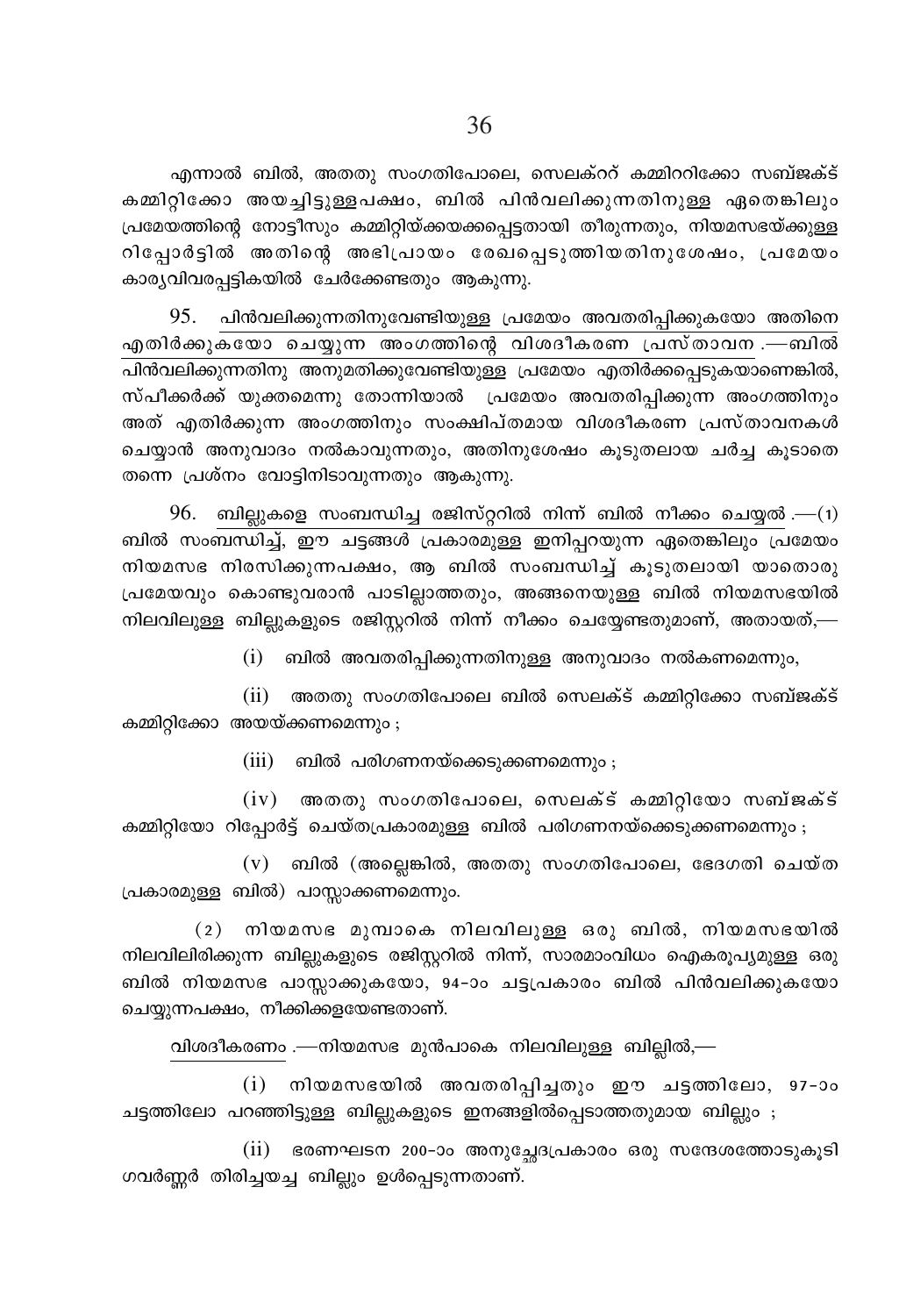97. ബില്ലുകളെ സംബന്ധിച്ച രജിസ്റ്ററിൽ നിന്ന് അനൗദ്യോഗിക അംഗങ്ങളുടെ ബിൽ നീക്കം ചെയ്യുന്നതിനുള്ള പ്രത്യേക വ്യവസ്ഥ.—(എ) ബില്ലിന്റെ ചുമതല വഹിക്കുന്ന അംഗം നിയമസഭാംഗമലാതായിത്തീരുകയോ :

(ബി) ചുമതല വഹിക്കുന്ന അംഗം മന്ത്രിയായി നിയമിക്കപ്പെടുകയോ അഥവാ ;

(സി) രൂപത്തിൽ സാരമാംവിധം സമാനമായ ഒരു ബിൽ നിയമസഭ പാസ്സാക്കുകയോ ചെയ്യുന്നപക്ഷം;

നിയമസഭ മുൻപാകെ നിലവിലുള്ള അനൗദ്യോഗിക അംഗത്തിന്റെ ബില്ലും നിയമസഭയിൽ നിലവിലിരിക്കുന്ന ബില്ലുകളുടെ രജിസ്റ്ററിൽ നിന്ന് നീക്കം ചെയ്യേണ്ടതാണ്.

98. ബില്ലുകളുടെ പ്രമാണീകരണം.— നിയമസഭ ബിൽ പാസ്സാക്കുമ്പോൾ ബില്ലിൽ സ്പീക്കർ കയ്യൊപ്പു വയ്ക്കേണ്ടതും ഗവർണ്ണർക്ക് സമർപ്പിക്കേണ്ടതുമാണ്.

99. ഗവർണ്ണറുടെ സന്ദേശം .—ബില്ലോ അതിൽ പ്രത്യേകം പറഞ്ഞിട്ടുള്ള ഏതെങ്കിലും വ്യവസ്ഥകളോ അല്ലെങ്കിൽ തന്റെ സന്ദേശത്തിൽ ശുപാർശ ചെയ്തിട്ടുള്ള ഏതെങ്കിലും ഭേദഗതികളോ സഭ വീണ്ടും പരിഗണിക്കണമെന്ന് അഭ്യർത്ഥന അടങ്ങിയ സന്ദേശത്തോടുകുടി ഗവർണ്ണർ സഭ പാസ്സാക്കിയ ബിൽ തിരിച്ചയക്കുമ്പോൾ, സഭ സമ്മേളിച്ചുകൊണ്ടിരിക്കുകയാണെങ്കിൽ സ്പീക്കർ ഗവർണ്ണറുടെ സന്ദേശം സഭയിൽ വായിക്കേണ്ടതും സമ്മേളിച്ചിട്ടില്ലെങ്കിൽ, അംഗങ്ങളുടെ അറിവിലേക്കായി ബുള്ളറ്റിനിൽ അത് പ്രസിദ്ധപ്പെടുത്താൻ നിർദ്ദേശിക്കേണ്ടതും ആകുന്നു.

 $100.$  പുനഃപരിഗണനക്കുള്ള പ്രമേയത്തിന്റെ നോട്ടീസ്.—99-ാം ചടത്തിൽ പറഞ്ഞപ്രകാരമുള്ള സന്ദേശത്തോടുകൂടി ഗവർണ്ണർ ബിൽ തിരിച്ചയച്ചതിനുശേഷം ഏതൊരു സമയത്തും, ഗവൺമെന്റ് ബില്ലിന്റെ കാര്യത്തിൽ ഏതെങ്കിലും മന്ത്രിക്കോ മറ്റേതെങ്കിലും സംഗതിയിൽ ഏതെങ്കിലും അംഗത്തിനോ അപ്രകാരം തിരിച്ചയയ്ക്കപ്പെട്ട ബിൽ. സന്ദേശത്തിലുൾക്കൊള്ളുന്ന നിർദ്ദേശങ്ങളുടെ വെളിചത്തിൽ, പുനഃപരിഗണനയ്ക്കെടുക്കണമെന്ന പ്രമേയം അവതരിപ്പിക്കുവാനുള്ള തന്റെ ഉദ്ദേശത്തെപ്പററി നോട്ടീസ് നൽകാവുന്നതാണ്.

 $101.$  പുനഃപരിഗണനയ്ക്കുള്ള പ്രമേയം.—പുനഃപരിഗണനയ്ക്കുള്ള പ്രമേയം കാര്യവിവരപ്പട്ടികയിൽ ചേർക്കുന്ന തീയതിയിൽ—സ്പീക്കർ മററു പ്രകാരം നിർദ്ദേശിക്കാത്തപക്ഷം ഇത് നോട്ടീസ് കൈപ്പററുന്നതു മുതൽ രണ്ടു പൂർണ്ണ ദിവസത്തിൽ കുറയാൻ പാടില്ല—മന്ത്രിക്കോ അല്ലെങ്കിൽ നോട്ടീസ് കൊടുക്കുന്ന അംഗത്തിനോ സന്ദേശത്തിലുൾക്കൊള്ളുന്ന നിർദ്ദേശങ്ങളുടെ വെളിച്ചത്തിൽ, പുനഃപരിഗണനയ്ക്കെടുക്കണമെന്ന പ്രമേയം അവതരിപ്പിക്കാവുന്നതാണ്.

37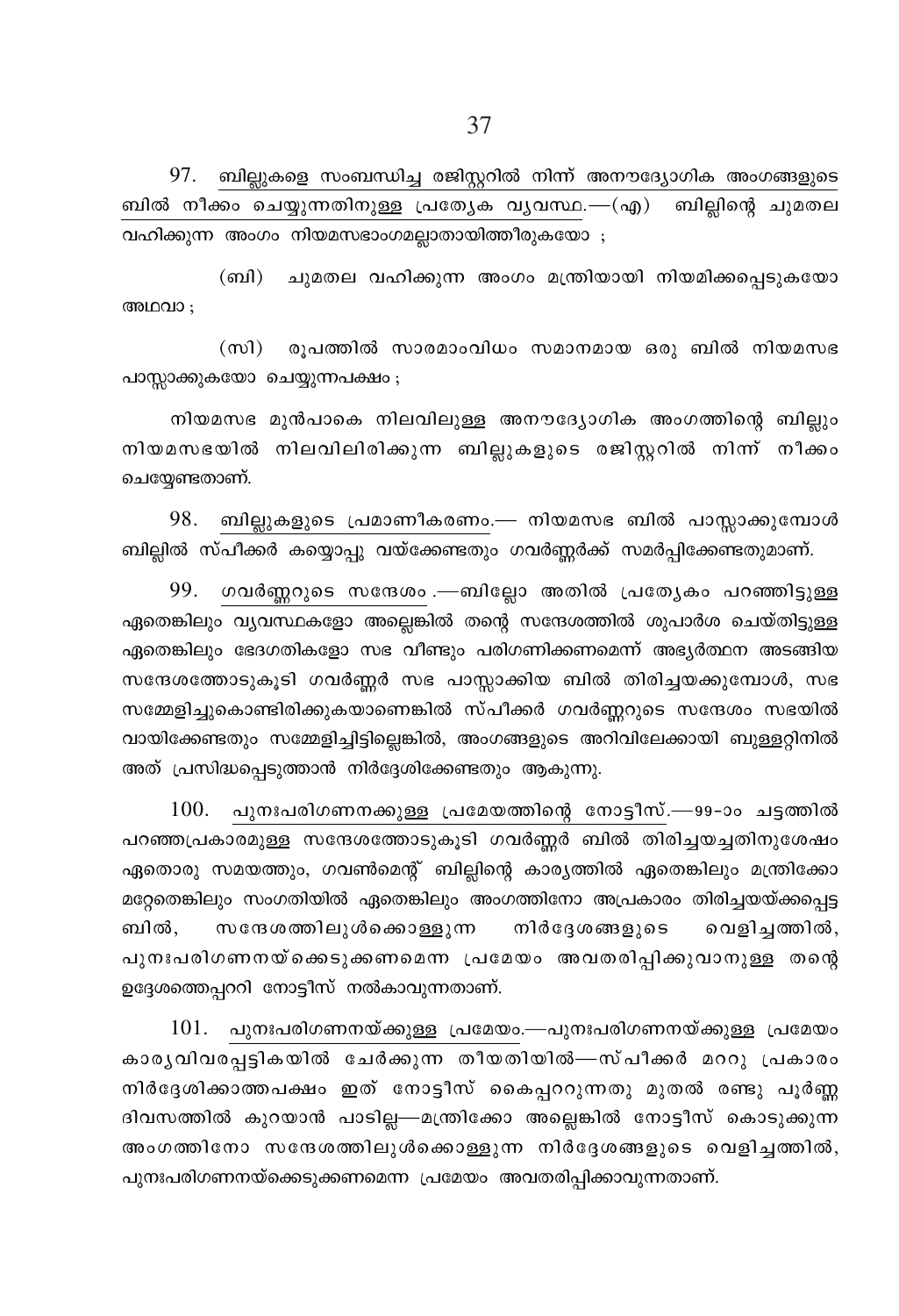$102$ . ചർച്ചയുടെ പരിധി .—അങ്ങനെയുള്ള പ്രമേയം സംബന്ധിച്ച ചർച്ച  $\overline{\text{M}}$  .  $\overline{\text{M}}$  . The  $\overline{\text{M}}$  model  $\overline{\text{M}}$  and  $\overline{\text{M}}$  and  $\overline{\text{M}}$  and  $\overline{\text{M}}$  and  $\overline{\text{M}}$  and  $\overline{\text{M}}$  and  $\overline{\text{M}}$ ഗവർണ്ണർ ശുപാർശ ചെയ്തി<u>ട്ടുള്ള</u> ഭേദഗതികളുടെ വിഷയവുമായി ബന്ധമുള്ള  $\alpha$ ദ്രതെങ്കിലും നിർദ്ദേശത്തിലോ മാത്രം ഒതുങ്ങി നിൽക്കേണ്ടതാണ്.

 $103.$  ഭേദഗതികളുടെ പരിഗണന $.$ — $(1)$  ബിൽ പുനഃപരിഗണനയ്ക്കെടുക്കണമെന്ന <u>പ്രമേയം പാസ്സായാൽ, ഏതൊരംഗത്തി</u>നും താൻ ബില്ലിനെ സംബന്ധിച്ച് നേരത്തെ തന്നെ നോട്ടീസ് കൊടുത്തിട്ടുള്ള ഭേദഗതി, സ്പീക്കർ വിളിക്കുമ്പോൾ, അവതരിപ്പിക്കാവുന്നതാണ്.

 $(2)$  ഗവർണ്ണർ പ്രത്യേക ഭേദഗതികൾ ശുപാർശ ചെയ്യുമ്പോൾ ഗവർണ്ണർ  $\omega$ ൂപാർശ ചെയ്തിട്ടുള്ള ഭേദഗതികളുടെ വിഷയവുമായി ബന്ധമുള്ള ഭേദഗതി അവതരിപ്പിക്കാവുന്നതും, എന്നാൽ ബില്ലിന് മററു യാതൊരു ഭേദഗതിയും, അത് ഗവർണ്ണർ ശുപാർശ ചെയ്തിട്ടുള്ള ഭേദഗതിയുടെ ഫലമായിട്ടുള്ളതോ അതിന് ആനുഷംഗികമായിട്ടുള്ളതോ പകരമായിട്ടുള്ളതോ അല്ലാത്തപക്ഷം, അവതരിപ്പിക്കാൻ പാടില്ലാത്തതുമാകുന്നു.

 $(3)$  ഗവർണ്ണർ യാതൊരു പ്രത്യേക ഭേദഗതിയും ശുപാർശ ചെയ്യാതിരിക്കുമ്പോ്ൾ, ബില്ലിന്റെ പുനഃപരിഗണനയ്ക്ക് ശുപാർശ ചെയ്യുന്ന  $m$ നേശത്തിന്റെ പരിധിയിൽ വരാത്ത യാതൊരു ഭേദഗതിയും അവതരിപ്പിക്കാൻ പാടില്ലാത്തതാകുന്നു.

 $(4)$  ഗവർണ്ണർ ശുപാർശ ചെയ്ത ഭേദഗതികൾ ഏതെങ്കിലുമുണ്ടെങ്കിൽ അവയും, ബില്ലിന്റെ പുനഃപരിഗണന ശുപാർശ ചെയ്തുകൊണ്ട് ഗവർണ്ണർ നൽകുന്ന സന്ദേശത്തിന്റെ പരിധിയിൽപ്പെടുന്ന മററു ഭേദഗതികളും സ്പീക്കർ വോട്ടിനിടേണ്ടതാണ്.

 $104.$  ബിൽ വീണ്ടും പാസ്സാക്കൽ .—എല്ലാ ഭേദഗതികളും തീർപ്പാക്കിയതിനു ശേഷം, മന്ത്രിക്കോ <del>100-ാം ച്ട്ടപ്രകാ</del>രം പ്രമേയത്തിന് നോട്ടീസ് കൊടുത്ത അംഗത്തിനോ, അതതു സംഗതിപോലെ ആദ്യമേ സഭ പാസ്സാക്കിയ പ്രകാരമുള്ള ബിൽ വീണ്ടും പാസ്സാക്കണമെന്നോ, ഭേദഗതി ചെയ്ത പ്രകാരം വീണ്ടും പാസ്സാക്കണമെന്നോ ഉള്ള പ്രമേയം അവതരിപ്പിക്കാവുന്നതാണ്.

 $105$ . സഭയ്ക്ക് സന്ദേശത്തോടുള്ള വിയോജിപ്പ് .—ഗവർണ്ണർ സന്ദേശത്തോടു കൂടി തിരിച്ചയച്ച $\overline{\phantom{a}}$ ബിൽ, സന്ദേശത്തിലടങ്ങിയിരിക്കുന്ന $\overline{\phantom{a}}$  നിർദ്ദേശങ്ങളുടെ വെളിച്ചത്തിൽ പുനഃപരിഗണനയ്ക്ക് എടുക്കണമെന്ന പ്രമേയം പാസ്സാക്കുന്നില്ലെങ്കിൽ, മന്ത്രിക്കോ 100−ാം ചട്ടപ്രകാരം പ്രമേയത്തിന് നോട്ടീസ് കൊടുത്ത അംഗത്തിനോ സഭ ആദൃമേ പാസ്സാക്കിയ പ്രകാരമുള്ള ബിൽ ഭേദഗതി കുടാതെ വീണ്ടും പാസ്സാക്കണമെന്ന പ്രമേയം ഉടൻതന്നെ അവതരിപ്പിക്കാവുന്നതാണ്.

 $106.$  ഭരണഘടന 201–ാം അനുച്ചേദത്തിലെ ക്ലിപ്ത നിബന്ധന പ്രകാരം  $m$ ന്ദേശത്തോടുകൂടി മടക്കി അയച്ച ബില്ലുകളുടെ പുനഃപരിഗണന $\bm{\cdot}$ —സഭ പാസ്സാക്കിയ \_n¬, `cWLS\ 201˛mw A\pt—ZØnse ¢n]vX \n\_'\b\pkcn®v പുനഃപരിഗണനയ്ക്കുള്ള സന്ദേശത്തോടുകൂടി സഭയ്ക്ക് മടക്കി അയയ്ക്കുമ്പോൾ, സഭ പാസ്സാക്കിയ ബിൽ ഭരണഘടന, 200–ാം അനുച്ചേദത്തിലെ ക്ലിപ്ത നിബന്ധന പ്രകാരം  $\overline{\text{m}}$ ംപരിഗണനയ്ക്കായി മടക്കി അയയ്ക്കുമ്പോഴുള്ള അതേ നടപടിക്രമം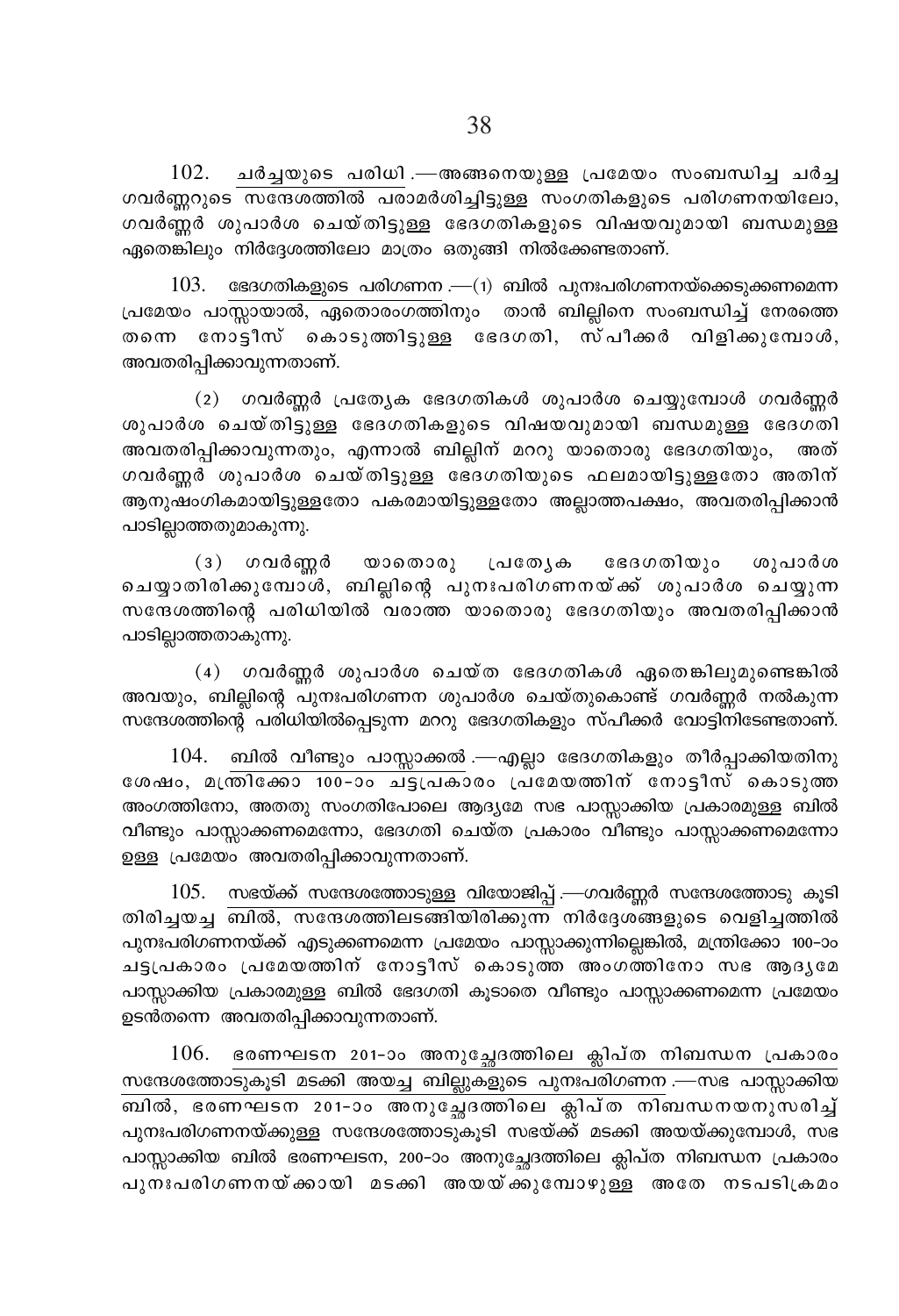സ്വീകരിക്കേണ്ടതും, മേൽപ്പറഞ്ഞ ചട്ടങ്ങളിലെ വൃവസ്ഥകൾ, ഭേദഗതി വഴിയായോ, കൂട്ടിച്ചേർക്കലോ, വിട്ടുകളയലോ വഴിയായോ ഏതു പ്രകാരേണ ആയിരുന്നാലും, സ്പീക്കർ ആവശൃകമോ, യുക്തമോ ആണെന്നു കരുതുന്ന അനുയോജനങ്ങൾക്ക് വിധേയമായി ബാധകമാകുന്നതും ആകുന്നു.

# അദ്ധ്യായം XV

# ഹർജികൾ

 $107.$  ഹർജികളുടെ പരിധി .— $(i)$  69-ാം ചട്ടപ്രകാരം പ്രസിദ്ധപ്പെടുത്തിയിട്ടുള്ളതോ സഭയിൽ അവതരിപ്പിച്ചിട്ടുള്ളതോ ആയ ബില്ലും ;

(ii) സഭയുടെ മുൻപാകെ നിലവിലുളള കാരൃപരിപാടിയുമായി ബന്ധമുള്ള ഏതെങ്കിലും സംഗതിയും ;

 $(iii)$   $(aq)$  ഇൻഡ്യയുടെ ഏതെങ്കിലും ഭാഗത്തും വിചാരണാധികാരമുള്ള ഒരു നീതിന്യായക്കോടതിയുടെയോ അല്ലെങ്കിൽ അന്വേഷണക്കോടതിയുടെയോ ഒരു സ്റ്റാറ്റ്യൂട്ടറി ്രൈബ്യുണലിന്റെയോ അധികാരസ്ഥാനത്തിന്റെയോ അല്ലെങ്കിൽ ഒരർദ്ധ നീതിന്യായ സമിതിയുടെയോ കമ്മീഷന്റെയോ അധികാരപരിധിയിൽപെടുന്നതോ :

(ബി) സാധാരണഗതിയിൽ ഇൻഡ്യൻ പാർലമെന്റിൽ ഉന്നയിക്കപ്പെടണം എന്നുള്ളതോ;

(സി) മുഖ്യമായ ഒരു ഉപക്ഷേപമോ പ്രമേയമോ വഴി ഉന്നയിക്കാൻ കഴിയുന്നതോ :

(ഡി) ചട്ടങ്ങൾ, റഗുലേഷൻ മുതലായവ ഉൾപ്പെടെയുള്ള നിയമപ്രകാരം പരിഹാരം ലഭിക്കുന്നതോ അല്ലാത്തതും; സാമാന്യേന പൊതുജനങ്ങൾക്ക് താൽപ്പര്യമുള്ളതുമായ ഏതെങ്കിലും സംഗതിയും സംബന്ധിച്ച ഹർജികൾ സഭയിൽ സ്പീക്കറുടെ സമ്മതത്തോടുകൂടി, ഹാജരാക്കുകയോ സമർപ്പിക്കുകയോ ചെയ്യാവുന്നതാണ്.

ഹർജിയുടെ പൊതുവായ ഫോറം .—(1) ഈ ചട്ടങ്ങളിൽ ചേർത്തിരിക്കുന്ന 108. ഒന്നാം പട്ടികയിൽ കാണിച്ചിട്ടുള്ള ഹർജിയുടെ പൊതുവായ ഫോറം, ഓരോ സംഗതിയുടെയും സന്ദർഭം ആവശ്യപ്പെടുന്നതുപോലെയുള്ള മാററങ്ങളോടുകൂടി ഉപയോഗിക്കാവുന്നതും, അങ്ങനെ ഉപയോഗിക്കുകയാണെങ്കിൽ അത് മതിയാവുന്നതും ആകുന്നു.

 $(2)$  ഓരോ ഹർജിയും മാനൃവും വിനീതവും മിതവുമായ ഭാഷയിൽ എഴുതിയിരിക്കേണ്ടതാണ്.

 $109.$  ഹർജിയുടെ പ്രമാണീകരണം .—ഹർജി അയയ്ക്കുന്ന ഓരോ ആളിന്റെയും പൂർണ്ണമായ പേരും മേൽവിലാസവും അതിൽ പറഞ്ഞിരിക്കേണ്ടതും അയാളുടെ കയ്യൊപ്പുകൊണ്ടും അയാൾ നിരക്ഷരനാണെങ്കിൽ അയാളുടെ വിരലടയാളംകൊണ്ടും അത് പ്രമാണീകരിക്കേണ്ടതും ആണ്.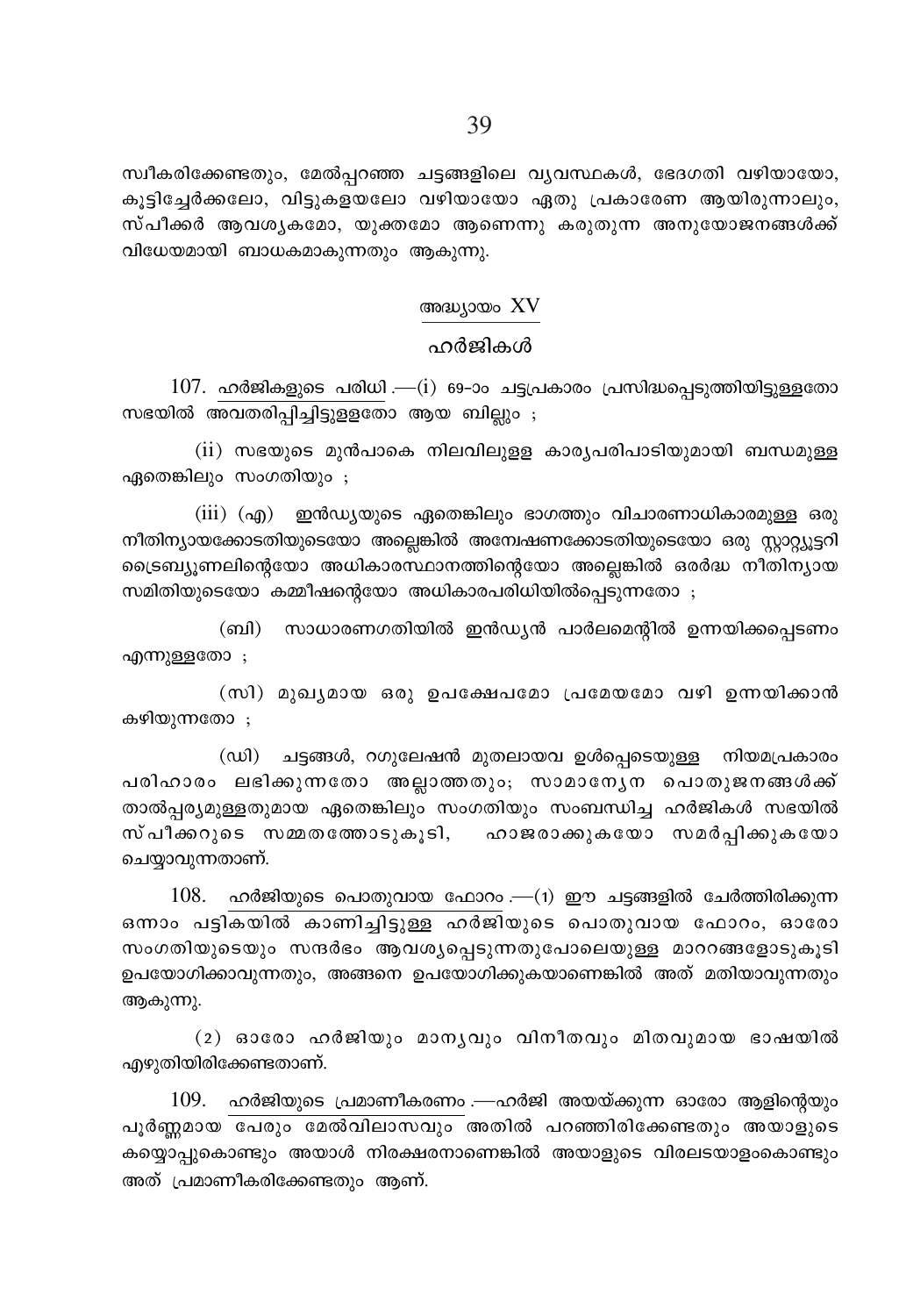$110.$  ചേർക്കേണ്ടതല്ലാത്ത രേഖകൾ .—ഏതെങ്കിലും ഹർജിയോടൊന്നിച്ച് എഴുത്തുകളോ സത്യവാങ്മുലങ്ങളോ മററ് രേഖകളോ ചേർക്കാൻ പാടില്ലാത്തതാകുന്നു.

 $111.$  ഹർജികളിൽ മേലൊപ്പിടൽ .— $(1)$  അംഗം ഹാജരാക്കുന്ന ഏതൊരു ഹർജിയിലും അദ്ദേഹം മേലൊപ്പിടേണ്ടതാണ്.

(2) അംഗം തന്റെ സ്വന്തം ഹർജി ഹാജരാക്കാൻ പാടില്ലാത്തതാകുന്നു.

 $112.$  ഹർജി അയയ്ക്കേണ്ടത് സഭയ്ക്കാണെന്ന് .—ഏതൊരു ഹർജിയും നിയമസഭയെ അഭിസംബോധന ചെയ്തുകൊണ്ടുള്ളതായിരിക്കേണ്ടതും, അത് സംബന്ധിക്കുന്ന സംഗതിയെപ്പററി ഹർജിക്കാരന്റെ വൃക്തമായ ഉദ്ദേശം കാണിച്ചു കൊണ്ടുള്ള അഭ്യർത്ഥനയോടുകൂടി അത് ഉപസംഹരിക്കേണ്ടതും ആകുന്നു.

113. ഹർജി സമർപ്പിക്കൽ .—ഹർജി ഒരംഗം സമർപ്പിക്കുകയോ അഥവാ സെക്രട്ടറിക്ക് അയച്ചുകൊടുക്കുകയോ ചെയ്യാവുന്നതും, സെക്രട്ടറി അത് സഭയ്ക്ക് റിപ്പോർട്ട് ചെയ്യേണ്ടതുമാണ്. ഹർജി സമർപ്പിക്കുന്നതിനെപ്പററിയോ അങ്ങനെ റിപ്പോർട്ട് ചെയ്യുന്നതിനെപ്പററിയോ യാതൊരു ചർച്ചയും അനുവദിക്കുന്നതല്ല. റിപ്പോർട്ട് ചെയ്യേണ്ടത് രണ്ടാം പട്ടികയിൽ കൊടുത്തിട്ടുള്ള ഫാറത്തിലായിരിക്കണം.

114. സമർപ്പിക്കുന്നതിനുള്ള ഫോറം .—ഹർജി സമർപ്പിക്കുന്ന അംഗം ഇനി കാണുന്ന ഫോറത്തിലുള്ള സ്റ്റേററുമെന്റ് മാത്രമേ നൽകാൻ പാടുള്ളു.

"ഹർജിക്കാരനായ(രായ)…………………………………………………………………………………………… 

ഈ സ്റ്റേററ്മെന്റ് സംബന്ധിച്ച് യാതൊരു ചർച്ചയും അനുവദിക്കപ്പെടുന്നതല്ല.

 $115.$  ഹർജികൾ സംബന്ധിച്ച കമ്മിറ്റിക്ക് അയയ്ക്കുന്നത് :—ഏതൊരു ഹർജിയും, അതതു സംഗതിപോലെ, അംഗം സമർപ്പിക്കുകയോ അല്ലെങ്കിൽ അതിൻമേൽ സെക്രട്ടറി റിപ്പോർട്ട് ചെയ്യുകയോ ചെയ്തുകഴിഞ്ഞാൽ ഹർജികൾ സംബന്ധിച്ച കമ്മിററിക്ക് അയച്ചതായിത്തീരുന്നതാണ്.

#### അദ്ധ്യായം XVI

#### പ്രമേയങ്ങൾ

 $116.$  പ്രമേയം സംബന്ധിച്ച നോട്ടീസ്.— $\frac{1}{2}$ ഒരു പ്രമേയം അവതരിപ്പിക്കുവാൻ ആഗ്രഹിക്കുന്ന മന്ത്രിയല്ലാത്ത ഒരംഗം, ഏറ്റവും ചുരുങ്ങിയത് നറുക്കെടുപ്പിന്റെ തീയതിക്ക് രണ്ടു ദിവസങ്ങൾക്ക് മുമ്പ് ഒരു നോട്ടീസ് നൽകേണ്ടതാണ്. അപ്രകാരം നോട്ടീസുകൾ നൽകിയിട്ടുള്ള എല്ലാ അംഗങ്ങളുടേയും പേരുകൾ നറുക്കിനിടേണ്ടതും നറുക്കെടുപ്പിൽ ആദ്യത്തെ മൂന്ന് സ്ഥാനങ്ങൾ നേടുന്ന അംഗങ്ങൾക്ക് ഓരോരുത്തർക്കും വോട്ടെടുപ്പ് തീയതിക്ക് ശേഷമുള്ള രണ്ട് ദിവസത്തിനകം ഓരോ പ്രമേയത്തിനുള്ള നോട്ടീസ് നൽകുന്നതിന് അർഹതയുണ്ടായിരിക്കുന്നതുമാണ് :

 $^{\rm 1}$  2010 മാർച്ച് 31-ലെ ബുള്ളറ്റിൻ ഭാഗം 2 നമ്പർ 651 പ്രകാരം ഭേദഗതി വരുത്തിയത്.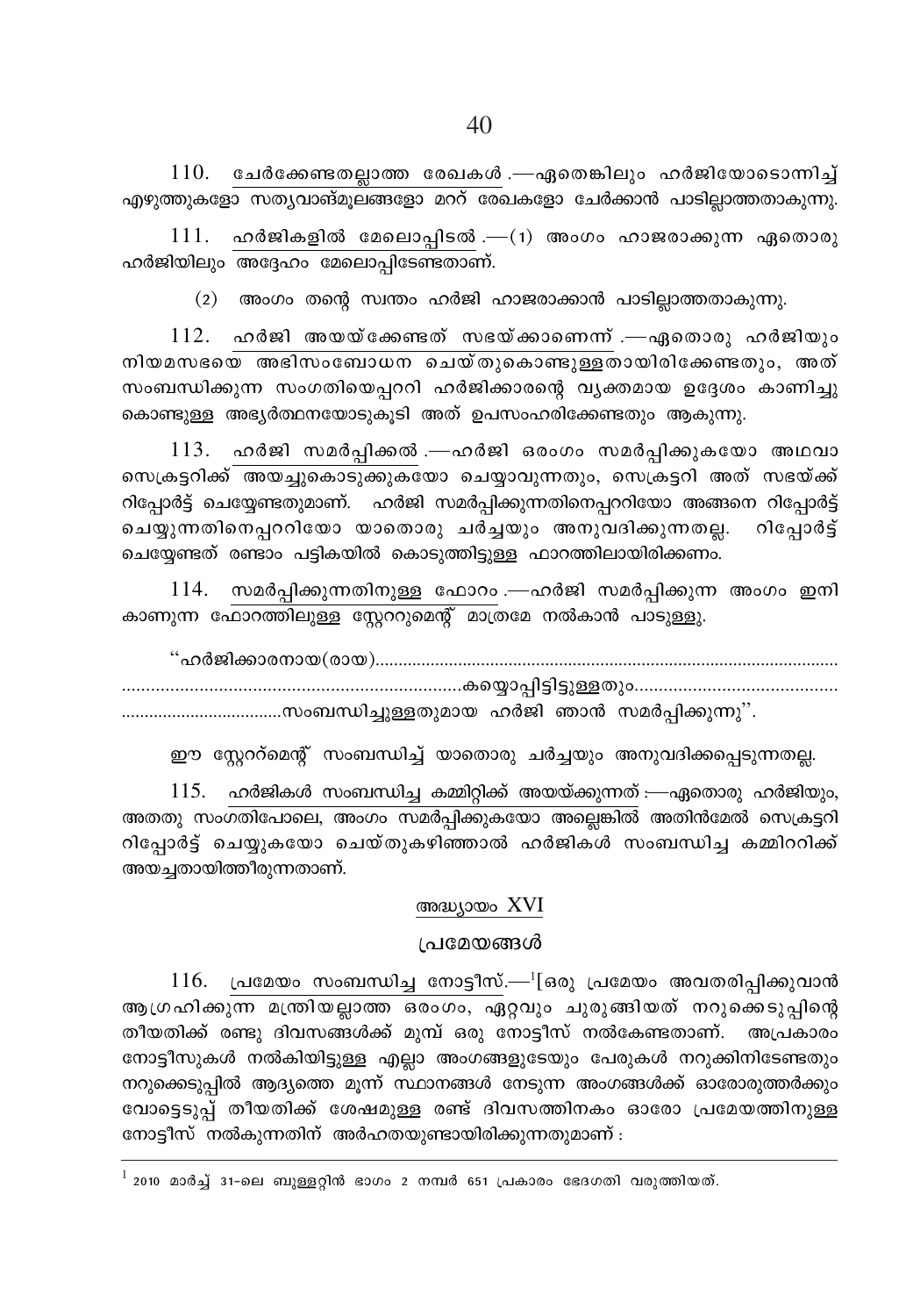എന്നാൽ, നറുക്കെടുപ്പ് തീയതി മുതൽ രണ്ടു ദിവസങ്ങൾക്കുശേഷം ലഭിച്ച ഒരു പ്രമേയവും കാര്യനിർവഹണ പട്ടികയിൽ ഉൾപ്പെടുത്താൻ സ്പീക്കർക്ക് അനുമതി നൽകാവുന്നതാണ് :

എന്നുമാത്രമല്ല, ഭരണഘടനയുടെ അനുച്ചേദം  $213(2)(a)$ യിൽ പരാമർശിച്ചിട്ടുള്ള പ്രമേയത്തെ സംബന്ധിച്ച് ആവശ്യമായ നോട്ടീസിന്റെ കാലാവധിയും അനുവർത്തിക്കേണ്ടുന്ന നടപടിക്രമത്തിന്റെ രീതിയും സമ്മേളനത്തിനായി നിശ്ചയിച്ചിരി ക്കുന്ന സമയപരിധിക്കും കാരൃപരിപാടിയിലെ ഇനങ്ങൾക്കും അനുയോജൃമായി സ്പീക്കർ തന്റെ വിവേചനാധികാരമുപയോഗിച്ച് തീരുമാനിക്കേണ്ടതാണ്.]

117. പ്രമേയത്തിന്റെ രൂപം .—ഒരു പ്രമേയം അഭിപ്രായ പ്രഖ്യാപനത്തിന്റെയോ ശുപാർശയുടെയോ രൂപത്തിലോ അല്ലെങ്കിൽ ഗവൺമെന്റിന്റെ ഒരു പ്രവർത്തിയെയോ ഒരു നയത്തേയോ പററി സഭയുടെ അംഗീകാരമോ നിരാകരണമോ രേഖപെടുത്തുന്ന രുപത്തിലോ അല്ലെങ്കിൽ ഒരു വിവരം നൽകുന്ന രുപത്തിലോ അല്ലെങ്കിൽ ഒരു പ്രവർത്തിയെ ശ്ലാഘിക്കുന്നതോ പ്രേരിപ്പിക്കുന്നതോ അല്ലെങ്കിൽ ഒരു നടപടി ആവശ്യപ്പെടുന്നതോ അല്ലെങ്കിൽ ഗവൺമെന്റിന്റെ പരിഗണനയ്ക്കായി ഒരു സംഗതിയിലേക്കോ സ്ഥിതിയിലേക്കോ ശ്രദ്ധ ക്ഷണിക്കുന്നതോ ആയ രൂപത്തിലോ അല്ലെങ്കിൽ യുക്തമെന്ന് സ്പീക്കർക്ക് തോന്നുന്ന മറ്റേതെങ്കിലും രൂപത്തിലോ ആയിരിക്കാവുന്നതാണ്.

118. പ്രമേയത്തിന്റെ വിഷയം .—ഈ ചട്ടങ്ങളിലെ വ്യവസ്ഥകൾക്ക് വിധേയമായി, ഒരംഗത്തിനോ ഒരു മന്ത്രിക്കോ സാമാന്യമായി പൊതുതാല്പര്യമുള്ള ഒരു സംഗതിയെ സംബന്ധിക്കുന്ന ഒരു പ്രമേയം അവതരിപ്പിക്കാവുന്നതാണ്.

119. പ്രമേയത്തിന്റെ സ്വീകാര്യതക്കുള്ള വ്യവസ്ഥകൾ —ഒരു പ്രമേയം സ്വീകാര്യ യോഗ്യമാകുന്നതിന് ഇനിപ്പറയുന്ന വ്യവസ്ഥകൾ പാലിക്കേണ്ടതാണ്, അതായത് :—

(എ) അത് വൃക്തമായും കൃതൃമായും പ്രസ്താവിച്ചിരിക്കേണ്ടതും മുഖ്യമായും ഒരു നിശ്ചിത വിഷയം ഉന്നയിക്കേണ്ടതായിരിക്കേണ്ടതുമാണ് ;

(ബി) അതിൽ വാദങ്ങളോ അഭ്യൂഹങ്ങളോ പരിഹാസദ്യോതകമായ പ്രയോഗങ്ങളോ ആരോപണങ്ങളോ അപകീർത്തികരമായ പ്രസ്താവനകളോ ഉണ്ടായിരിക്കുകയോ വൃക്തികളുടെ ഔദ്യോഗികമോ സാമാനൃമോ ആയ നിലയിലല്ലാതെയുള്ള പെരുമാററത്തെയോ സ്വഭാവത്തെയോ സംബന്ധിച്ച് പരാമർശിക്കാനോ പാടില്ലാത്തതുമാണ്;

(സി) അത്, ഒരു നിയമകോടതിയുടെ വിചാരണയിലിരിക്കുന്ന ഒരു സംഗതിയെ സംബന്ധിക്കുന്നതായിരിക്കരുത് ;

 $(\omega)$ അത്, സംസ്ഥാന ഗവൺമെന്റിന് ബാധകമല്ലാത്ത ഏതെങ്കിലും സംഗതിയെ സംബന്ധിക്കുന്നതായിരിക്കരുത്.

 $120.$  പ്രൈടബ്യുണൽ, കമ്മീഷൻ മുതലായവയുടെ മുൻപാകെയുള്ള സംഗതികളിൻമേൽ ചർച്ച ഉന്നയിക്കൽ .—നീതിന്യായപരമോ അർദ്ധ നീതിന്യായപരമോ ആയ ഏതെങ്കിലും കൃതൃം നിർവ്വഹിക്കുന്ന ഏതെങ്കിലും സ്റ്റാറ്റ്യൂട്ടറി 461/2021.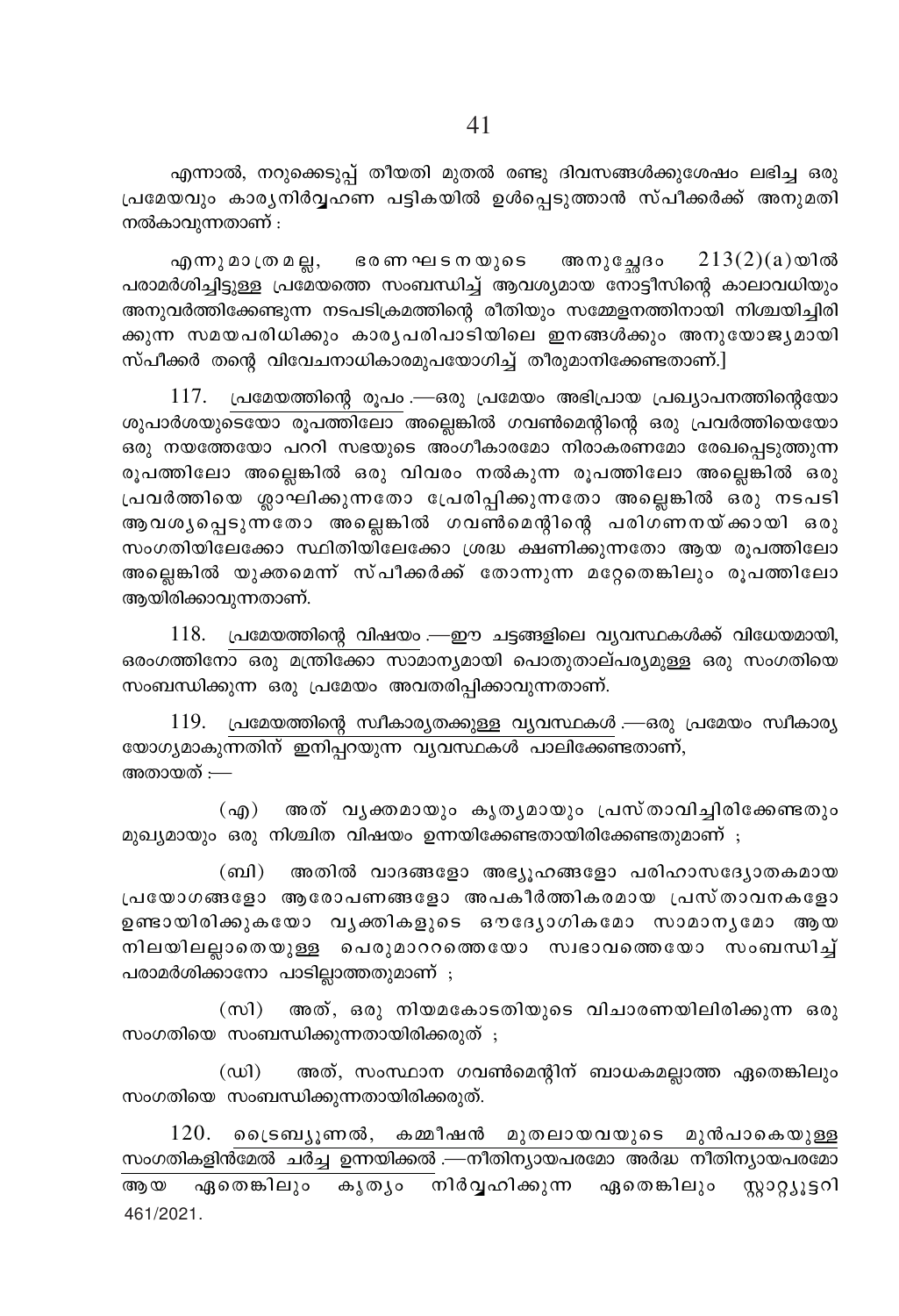ട്രൈബ്യൂണലിന്റെയോ സ്റ്റാറ്റ്യൂട്ടറി അതോറിററിയുടെയോ അഥവാ ഏതെങ്കിലും സംഗതിയെപ്പററി അന്വേഷണമോ അന്വേഷണ വിചാരണയോ നടത്തുന്നതിന് നിയമിക്കപ്പെട്ടിട്ടുള്ള ഏതെങ്കിലും കമ്മീഷന്റെയോ അന്വേഷണക്കോടതിയുടെയോ മുൻപാകെ പരിഗണനയിലിരിക്കുന്ന സംഗതിയെക്കുറിച്ച് ചർച്ച ഉന്നയിക്കാനുദ്ദേശിക്കുന്ന ഒരു പ്രമേയവും അവതരിപ്പിക്കാൻ സാധാരണ ഗതിയിൽ അനുവദിക്കാൻ പാടില്ല :

എന്നാൽ സ്റ്റാറ്റ്യൂട്ടറി ട്രൈബ്യൂണലോ സ്റ്റാററ്യൂട്ടറി അതോറിററിയോ കമ്മീഷനോ അന്വേഷണക്കോടതിയോ അങ്ങനെയുള്ള സംഗതി പരിഗണിക്കുന്നതിന് ഹാനികരമാകാൻ സാദ്ധ്യതയില്ലെന്ന് സ്പീക്കർക്ക് ബോദ്ധ്യമാകുന്നപക്ഷം, അദ്ദേഹത്തിന് തന്റെ വിവേചനാധികാരം പ്രയോഗിച്ച്, അന്വേഷണ വിചാരണയുടെ നടപടിക്രമത്തെയോ വിഷയത്തെയോ അവസ്ഥയെയോ സംബന്ധിക്കുന്ന വിധത്തിലുള്ള സംഗതി സഭയിൽ ഉന്നയിക്കുന്നതിന് അനുവദിക്കാവുന്നതാണ്.

 $121.$  സ്ഥീകാര്യയോഗ്യത സ്പീക്കർ തീരുമാനിക്കണമെന്ന് .—(1) പ്രമേയത്തിന്റെ സ്വീകാര്യയോഗ്യത സ്പീക്കർ തീരുമാനിക്കേണ്ടതും പ്രമേയമോ അതിന്റെ ഒരു ഭാഗമോ, അത് പ്രമേയം അവതരിപ്പിക്കാനുള്ള അവകാശത്തെ ദുർവിനിയോഗപ്പെടുത്തുന്നതോ സഭയുടെ നടപടിക്രമത്തെ തടസ്സപ്പെടുത്തുന്നതിനോ ഹാനികരമായി ബാധിക്കുന്ന തിനോ ഉദ്ദേശിച്ചുകൊണ്ടുള്ളതോ അഥവാ ഈ ചട്ടങ്ങൾക്ക് വിരുദ്ധമാണെന്നോ തനിക്ക് അഭിപ്രായമുണ്ടെങ്കിൽ അനുവദിക്കാതിരിക്കാവുന്നതുമാണ്.

(2) പ്രമേയമോ അതിന്റെ ഭാഗമോ സ്വീകരിക്കാതിരിക്കുമ്പോഴോ ഏതെങ്കിലും ഭേദഗതിയോടുകൂടി സ്വീകരിക്കുമ്പോഴോ ബന്ധപ്പെട്ട അംഗത്തിനെ ആ വിവരം അറിയിക്കേണ്ടതാണ്.

 $122.$  പ്രമേയങ്ങൾ അവതരിപ്പിക്കൽ .—(1) കാര്യവിവരപ്പട്ടികയിൽ ഏതംഗത്തിന്റെ പേരിലാണോ പ്രമേയം ചേർത്തിരിക്കുന്നത് അ അംഗം അത് പിൻവലിക്കാനാ ഗ്രഹിക്കുമ്പോളൊഴികെ, പേരു വിളിക്കുമ്പോൾ പ്രമേയം അവതരിപ്പിക്കേണ്ടതും, ഔപചാരികമായ ഉപക്ഷേപംമൂലം തന്റെ പ്രസംഗം ആരംഭിക്കേണ്ടതുമാണ്.

(2) ഒരംഗത്തിന്, സ്പീക്കറുടെ അനുമതിയോടുകൂടി, ഏതൊരംഗത്തിന്റെ പേരിലാണോ കാര്യവിവരപ്പട്ടികയിൽ തൊട്ടുതാഴെയായി അതേ പ്രമേയം ചേർത്തിരിക്കുന്നത് അങ്ങനെയുള്ള മറ്റേതെങ്കിലും അംഗത്തെ തനിക്കുവേണ്ടി അത് അവതരിപ്പിക്കാൻ അധികാരപ്പെടുത്താവുന്നതും, തദനുസരണം അപ്രകാരം അധികാരപ്പെടുത്തപ്പെട്ട അംഗത്തിന് അത് അവതരിപ്പിക്കാവുന്നതുമാണ്.

(3) പേര് വിളിക്കുമ്പോൾ ഒരംഗം ഹാജരില്ലെങ്കിൽ, ഇതിനുവേണ്ടി അദ്ദേഹം രേഖാമൂലം അധികാരപ്പെടുത്തിയിട്ടുള്ള മറ്റേതെങ്കിലും അംഗത്തിന് സ്പീക്കറുടെ അനുമതിയോടുകൂടി പ്രമേയം അവതരിപ്പിക്കാവുന്നതാണ്.

 $123.$  ഭേദഗതികൾ .—(1) പ്രമേയം അവതരിപ്പിച്ചതിനുശേഷം ഏതൊരംഗത്തിനും, പ്രമേയങ്ങളെ സംബന്ധിച്ച് ചട്ടങ്ങൾക്ക് വിധേയമായി, പ്രമേയത്തിന് ഒരു ഭേദഗതി അവതരിപ്പിക്കാവുന്നതാണ്.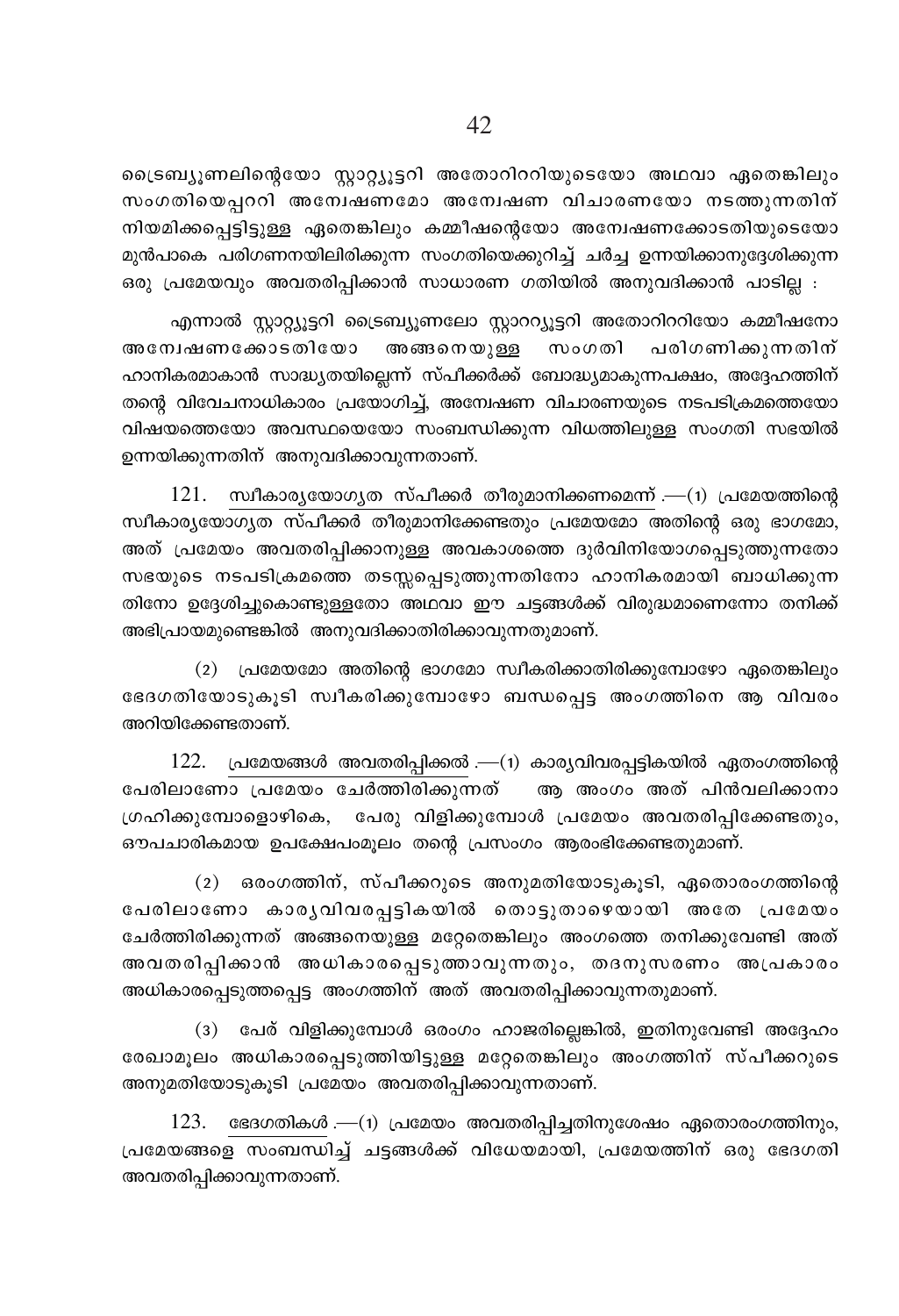(2) പ്രമേയം അവതരിപ്പിക്കുന്ന ദിവസത്തിന് ഒരു പൂർണ്ണദിവസം മുൻപ് അങ്ങിനെയുള്ള ഭേദഗതിക്ക് നോട്ടീസ് കൊടുത്തിട്ടില്ലെങ്കിൽ ഭേദഗതി അവതരിപ്പിക്കുന്നതിനെ ഏതൊരംഗത്തിനും എതിർക്കാവുന്നതും, ഭേദഗതി അവതരിപ്പിക്കാൻ സ്പീക്കർ അനുവദിക്കാത്തപക്ഷം, അങ്ങിനെയുളള എതിർപ്പ് നിലനിൽക്കുന്നതുമാണ്.

(3) സമയമനുവദിക്കുന്നപക്ഷം, നോട്ടീസ് കിട്ടിയിട്ടുള്ള ഭേദഗതികളുടെ ലിസ്ററ് സെക്രട്ടറി സമയാസമയം അംഗങ്ങൾക്ക് ലഭ്യമാക്കേണ്ടതാണ്.

124. പ്രസംഗങ്ങളുടെ സമയപരിധി .—ഒരു പ്രമേയത്തിൻമേലുള്ള യാതൊരു പ്രസംഗവും, സ്പീക്കറുടെ അനുവാദത്തോടുകൂടിയല്ലാതെ, പതിനഞ്ചു മിനിട്ടിൽ കവിയാൻ പാടുള്ളതല്ല.

 $125.$  ചർച്ചയുടെ പരിധി .—പ്രമേയം സംബന്ധിച്ച ചർച്ച കൃത്യമായും അതിന് സംഗതമായിരിക്കേണ്ടതും പ്രമേയത്തിന്റെ പരിധിക്കുള്ളിൽ ഒതുങ്ങേണ്ടതുമാണ്.

 $126.$  പ്രമേയവും ഭേദഗതിയും പിൻവലിക്കൽ.— $(1)$  കാര്യവിവരപ്പട്ടികയിൽ ഏതൊരംഗത്തിന്റെ പേരിലാണോ പ്രമേയം ചേർത്തിരിക്കുന്നത്, ആ അംഗത്തിന്, പേര് വിളിക്കുമ്പോൾ പ്രമേയം പിൻവലിക്കാവുന്നതും അതിലേക്ക് ഒരു സ്ലേററ്മെന്റ് മാത്രം അദ്ദേഹം നൽകേണ്ടതുമാണ്.

(2) ഒരു പ്രമേയമോ പ്രമേയത്തിന് ഒരു ഭേദഗതിയോ അവതരിപ്പിച്ചിട്ടുള്ള ഒരംഗം, സഭയുടെ അനുമതി കൂടാതെ അത് പിൻവലിക്കാൻ പാടുള്ളതല്ല.

(3) പിൻവലിക്കുന്നതിനുള്ള അനുവാദത്തിനുള്ള ഒരു ഉപക്ഷേപത്തിൻമേൽ, സ്പീക്കറുടെ അനുമതിയോടുകൂടിയല്ലാതെ, യാതൊരു ചർച്ചയും പാടുള്ളതല്ല.

 $127.$  പ്രമേയം വിഭജിക്കൽ .—വിവിധ കാര്യങ്ങൾ അന്തർഭവിക്കുന്ന ഏതെങ്കിലും പ്രമേയം ചർച്ച ചെയ്തു കഴിയുമ്പോൾ, യുക്തമെന്ന് സ്പീക്കർക്ക് തോന്നുന്ന തരത്തിൽ പ്രമേയത്തെ വിഭജിക്കാവുന്നതും, ഓരോ കാര്യവും അല്ലെങ്കിൽ ഏതെങ്കിലും കാര്യവും പ്രത്യേകമായി വോട്ടിനിടാവുന്നതുമാണ്.

128. പ്രമേയത്തിന്റെ ആവർത്തനം .—(1) ഒരു പ്രമേയം അവതരിപ്പിച്ചു കഴിഞ്ഞാൽ മുഖ്യമായും അതേ പ്രശ്നം തന്നെ ഉന്നയിക്കുന്ന യാതൊരു പ്രമേയമോ ഭേദഗതിയോ നേരത്തേയുള്ള പ്രമേയം അവതരിപ്പിച്ച തീയതി മുതൽ ഒരു വർഷത്തിനകം അവതരിപ്പിക്കാൻ പാടില്ല.

(2) സഭയുടെ അനുമതിയോടുകൂടി ഒരു പ്രമേയം പിൻവലിക്കപ്പെട്ടിട്ടുള്ളപ്പോൾ മുഖ്യമായും അതേ പ്രശ്നം ഉന്നയിക്കുന്ന യാതൊരു പ്രമേയവും അതേ സമ്മേളനത്തിൽ അവതരിപ്പിക്കാൻ പാടുള്ളതല്ല.

129. പാസ്സാക്കിയ പ്രമേയത്തിന്റെ പകർപ്പ് മുഖ്യമന്ത്രിക്കും പാർലമെന്ററി കാരൃത്തിന്റെ ചുമതലയുള്ള മന്ത്രിക്കും അയയ്ക്കണമെന്ന് .—സഭ പാസ്സാക്കിയ ഓരോ വകുപ്പിന്റെ ചുമതലയുള്ള മന്ത്രിക്കും] അയച്ചുകൊടുക്കേണ്ടതാണ്.

 $^{\rm l}$  2010 മാർച്ച് 31-ലെ ബുള്ളറ്റിൻ ഭാഗം 2 നമ്പർ 651 പ്രകാരം ചേർത്തത്.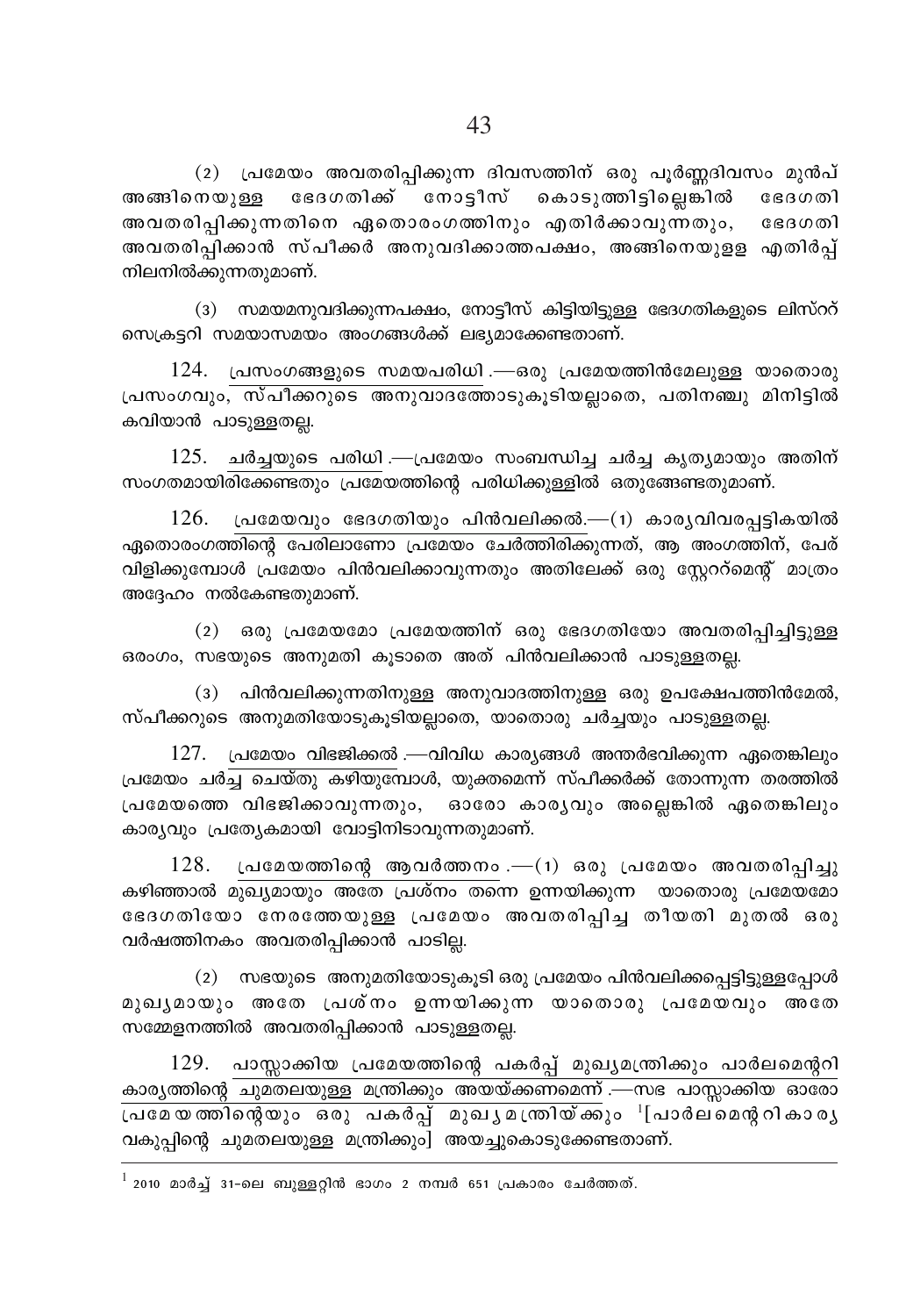#### അദ്ധ്യായം XVII

#### ഉപക്ഷേപങ്ങൾ

 $130.$  പൊതുതാൽപ്പര്യമുള്ള ഒരു സംഗതിയിൻമേലുള്ള ചർച്ച .—ഭരണ ഘടനയിലോ ഈ ചട്ടങ്ങളിലോ മററു വിധത്തിൽ വൃവസ്ഥ ചെയ്തിട്ടുള്ള തരത്തിലൊഴികെ, സ്പീക്കറുടെ സമ്മതതോടുകൂടി അവതരിപ്പിച്ചിട്ടുളള ഉപക്ഷേപത്തിൻമേലല്ലാതെ, സാമാന്യമായി പൊതുതാല്പര്യമുള്ള സംഗതിയെ കുറിച്ച് യാതൊരു ചർച്ചയും നടത്താൻ പാടുള്ളതല്ല.

ഉപക്ഷേപത്തിനുള്ള നോട്ടീസ് .—ഒരു ഉപക്ഷേപത്തിനുള്ള നോട്ടീസ് 131. സെക്രട്ടറിയെ അഭിസംബോധന ചെയ്ത്  $\frac{1}{2}$ രേഖാമൂലമോ അല്ലെങ്കിൽ ഓൺലൈൻ ആയോ] നൽകേണ്ടതാണ്.

 $132.$  ഒരു ഉപക്ഷേപത്തിന്റെ സ്ഥീകാരൃതയ്ക്കുള്ള വൃവസ്ഥകൾ.—ഒരു ഉപക്ഷേപം സ്ഥീകാരൃയോഗൃമാകുന്നതിന് അത് ഇനിപ്പറയുന്ന വൃവസ്ഥകൾ പാലിക്കേണ്ടതാണ്. അതായത് :—

> അത് മുഖ്യമായും ഒരു നിശ്ചിതമായ പ്രശ്നം ഉന്നയിക്കേണ്ടതാണ് ;  $(1)$

(2) അതിൽ വാദങ്ങളോ അഭ്യൂഹങ്ങളോ പരിഹാസദ്യോതകമായ പ്രയോഗങ്ങളോ ആരോപണങ്ങളോ അപകീർത്തികരമായ പ്രസ്താവനകളോ ഉണ്ടായിരിക്കുകയോ, അത് വൃക്തികളുടെ ഔദ്യോഗികമോ സാമാനൃമോ ആയ നിലയിലല്ലാതെ ഉള്ള പെരുമാററത്തെയോ സ്വഭാവത്തെയോ പററി പരാമർശിക്കാനോ പാടില്ലാത്തതാകുന്നു ;

 $(3)$ അത്, അടുത്ത കാലത്ത് നടന്നതായ സംഗതിയെക്കുറിച് മാത്രമുള്ളതായിരിക്കേണ്ടതാണ് ;

 $(4)$  അത്, പ്രിവിലേജ് പ്രശ്നം ഉന്നയിക്കുന്നതായിരിക്കരുത് $;$ 

(5) അത്, അതേ സമ്മേളനത്തിൽ ചർച്ച ചെയ്തിട്ടുളള ഒരു സംഗതിയിൻ മേൽ ചർച്ച പുനരുജ്ജീവിപ്പിക്കുന്നതായിരിക്കരുത് ;

(6) അത്, അതേ സമ്മേളനത്തിൽ ചർച്ച ചെയ്യാനിടയുള്ള ഒരു സംഗതിയിൻമേലുള്ള ചർച്ചയെ മുൻകൂട്ടി കണ്ടുകൊണ്ടായിരിക്കരുത് ;

(7) അത്, ഒരു നിയമക്കോടതിയുടെ വിചാരണയിലിരിക്കുന്ന ഒരു സംഗതിയെ സംബന്ധിച്ചായിരിക്കരുത് ;

(8) അത്, സംസ്ഥാന ഗവണ്മെന്റിന് ബാധകമല്ലാത്ത ഏതെങ്കിലും സംഗതിയെ സംബന്ധിക്കുന്നതായിരിക്കരുത്.

133. ട്രൈബ്യൂണൽ, കമ്മീഷൻ മുതലായവയുടെ മുൻപാകെയുള്ള സംഗതികളിൻമേൽ ചർച്ച ഉന്നയിക്കുന്നതിനുള്ള ഉപക്ഷേപം .—നീതിന്യായപരമോ അർദ്ധ നീതിന്യായപരമോ ആയ ഏതെങ്കിലും കൃത്യം നിർവ്വഹിക്കുന്ന ഏതെങ്കിലും സ്റ്റാറ്റ്യൂട്ടറി ട്രൈബ്യൂണലിന്റെയോ സ്റ്റാറ്റ്യൂട്ടറി അതോറിറ്റിയുടെയോ അഥവാ

 $^{\rm 1}$  2021 ഫെബ്രുവരി 8-ലെ ബുള്ളറ്റിൻ ഭാഗം 2 നമ്പർ 967 പ്രകാരം ചേർത്തത്.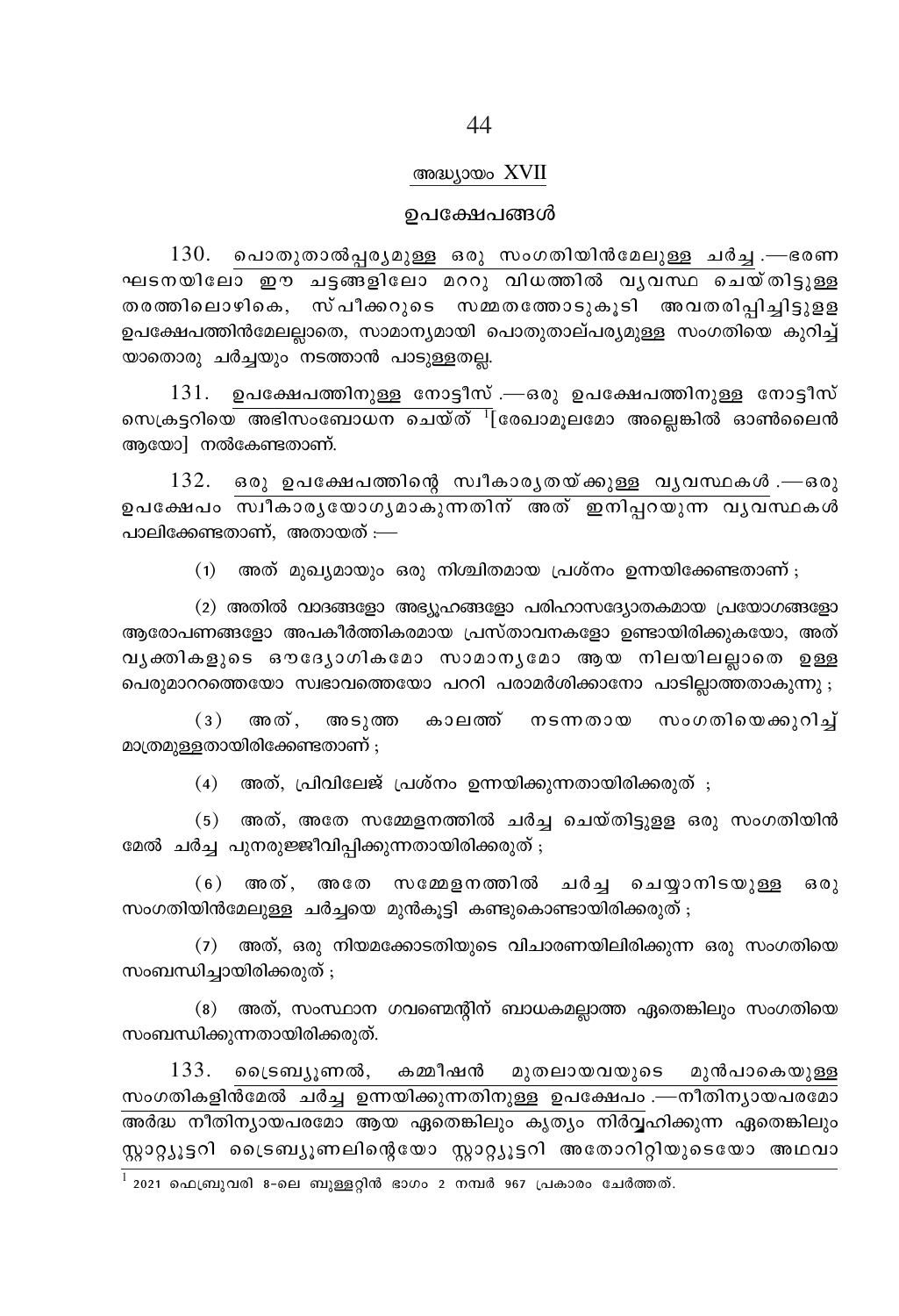ഏതെങ്കിലും സംഗതിയെപ്പറ്റി അന്വേഷിക്കുന്നതിനോ അന്വേഷണ വിചാരണ നടത്തുന്നതിനോ നിയമിക്കപെട്ട ഏതെങ്കിലും കമ്മീഷന്റെയോ അന്വേഷണ കോടതിയുടെയോ മുൻപാകെ തീർപ്പാകാതെയിരിക്കുന്ന ഒരു സംഗതിയെക്കുറിച്ച് ചർച്ച ഉന്നയിക്കാനുദ്ദേശിക്കുന്ന ഒരു ഉപക്ഷേപവും അവതരിപ്പിക്കാൻ സാധാരണ ഗതിയിൽ അനുവദിക്കാൻ പാടില്ല :

എന്നാൽ സ്ലാറ്റ്യൂട്ടറി ട്രൈബ്യുണലോ സ്ലാറ്റ്യൂട്ടറി അതോറിറ്റിയോ കമ്മീഷനോ അന്വേഷണ കോടതിയോ അങ്ങനെയുള്ള സംഗതി പരിഗണിക്കുന്നതിന് ഹാനികരമാകാൻ സാദ്ധൃതയില്ലെന്ന് സ്പീക്കർക്ക് ബോദ്ധ്യം വരുന്നപക്ഷം, അദ്ദേഹത്തിന് തന്റെ വിവേചനാധികാരം പ്രയോഗിച്ച് അന്വേഷണ വിചാരണയുടെ നടപടിക്രമത്തേയോ വിഷയത്തേയോ അവസ്ഥയേയോ സംബന്ധിക്കുന്ന വിധത്തിലുള്ള സംഗതി സഭയിൽ ഉന്നയിക്കുന്നതിന് അനുവദിക്കാവുന്നതാണ്.

 $134.$  ഉപക്ഷേപത്തിന്റെ സ്ഥീകാര്യ യോഗ്യത സ്പീക്കർ തീരുമാനിക്കുമെന്ന്.— ഉപക്ഷേപത്തിന്റെ സ്വീകാര്യ യോഗ്യത സ്പീക്കർ തീരുമാനിക്കേണ്ടതും ഉപക്ഷേപമോ അതിന്റെ ഭാഗമോ, അത് ഉപക്ഷേപം അവതരിപ്പിക്കാനുള്ള അവകാശത്തെ ദുർവിനിയോഗം ചെയ്യുന്നതോ സഭയുടെ നടപടിക്രമത്തെ തടസ്സപ്പെടുത്തുന്നതിനോ ഹാനികരമായി ബാധിക്കുന്നതിനോ ഉദ്ദേശിച്ചുകൊണ്ടുള്ളതോ അഥവാ ഈ ചട്ടങ്ങൾക്ക് വിരുദ്ധമാണെന്നോ തനിക്കഭിപ്രായമുണ്ടെങ്കിൽ അനുവദിക്കാതിരിക്കാവുന്നതുമാണ്.

135. ദിവസം നിശ്ചയിച്ചിട്ടില്ലാത്ത ഉപക്ഷേപങ്ങളുടെ സർക്കുലേഷൻ :—ഒരു ഉപക്ഷേപത്തിനുള്ള നോട്ടീസ് സ്പീക്കർ അനുവദിക്കുകയും എന്നാൽ അങ്ങനെയുള്ള ഉപക്ഷേപത്തിന്റെ ചർച്ചയ്ക്ക് യാതൊരു തീയതിയും നിശ്ചയിച്ചിട്ടില്ലാതിരിക്കുകയും ചെയ്യുന്നപക്ഷം, ''ദിവസം നിശ്ചയിച്ചിട്ടില്ലാത്ത ഉപക്ഷേപങ്ങൾ'' എന്ന ശീർഷകത്തോടു കൂടി ഉടൻതന്നെ അത് നിയമസഭാ ബുള്ളററിനിൽ വിജ്ഞാപനം ചെയ്യേണ്ടതാണ്.

136. സമയം നീക്കിവയ്ക്കലും ഉപക്ഷേപങ്ങളുടെ ചർച്ചയും.—സ്പീക്കർക്ക്, സഭയിലെ കാര്യങ്ങളുടെ സ്ഥിതി പരിഗണിക്കുകയും സഭാ നേതാവിനോട് ആലോചിക്കു കയും ചെയ്തതിനുശേഷമോ $^{-1}$ [കാര്യോപദേശക കമ്മിറ്റിയുടെ ശുപാർശയിന്മേലോ,] അങ്ങനെയുള്ള ഏതെങ്കിലും ഉപക്ഷേപത്തിന്റെ ചർച്ചയ്ക്ക് സമയം നീക്കിവയ്ക്കാവുന്നതാണ്.

 $137.$  സ്പീക്കർ നിശ്ചിത സമയത്ത് പ്രശ്നം വോട്ടിനിടണമെന്ന്. മുലപ്രശ്നത്തിൻമേൽ സഭയുടെ തീരുമാനം എടുക്കേണ്ട ആവശ്യമുള്ള ഏതൊരു പ്രശ്നവും, തീരുമാനം ആവശ്യമാണെന്ന് കരുതുമ്പോൾ, അതതു സംഗതിപോലെ, നീക്കിവച്ചിട്ടുള്ള ദിവസത്തിലെ നിശ്ചിത സമയത്തോ അല്ലെങ്കിൽ നീക്കിവച്ചിട്ടുള്ള ദിവസങ്ങളിലെ അവസാനത്തെ ദിവസമോ, സ്പീക്കർ ഉടൻതന്നെ വോട്ടിനിടേണ്ടതാണ്.

138. പ്രസംഗങ്ങളുടെ സമയപരിധി .—സ്പീക്കർക്ക്, അദ്ദേഹത്തിന് യൂക്തമെന്ന് തോന്നുന്നപക്ഷം, പ്രസംഗങ്ങൾക്ക് സമയപരിധി നിർദ്ദേശിക്കാവുന്നതാണ്.

 $^{\rm 1}$  2010 മാർച്ച് 31-ലെ ബുള്ളറ്റിൻ ഭാഗം 2 നമ്പർ 651 പ്രകാരം ചേർത്തത്.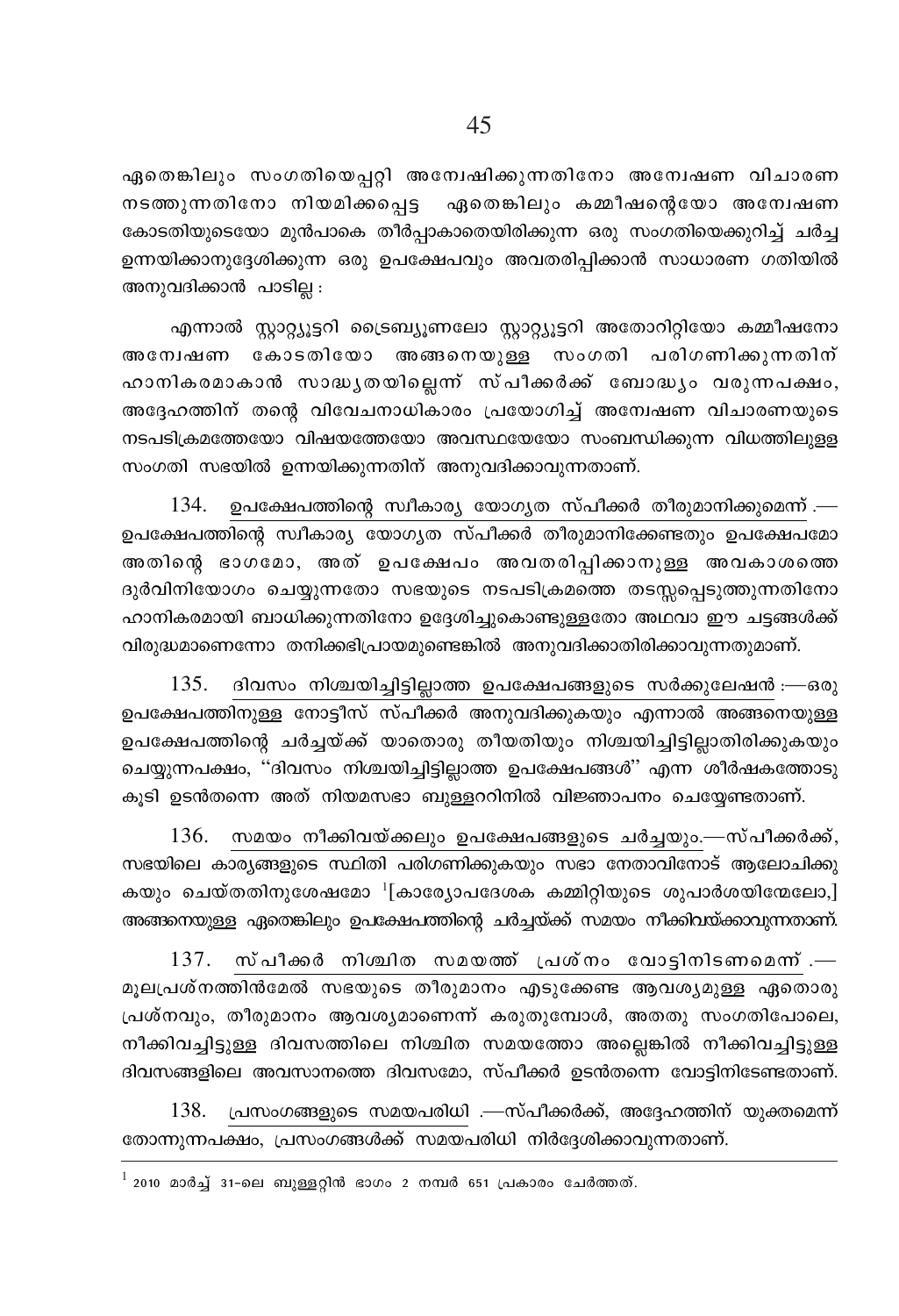#### അദ്ധ്യായം XVIII

#### ധനപരമായ കാര്യങ്ങളിലെ നടപടിക്രമം

 $139.$  ബഡ്ജററ് അവതരിപ്പിക്കൽ . $-(1)$  കേരള ഗവൺമെന്റിന്റെ ഓരോ സാമ്പത്തിക <u>വർഷത്തേയും സംബന്ധിച്ച</u> മതിപ്പ് വരവ് ചെലവുകളുടെ വാർഷിക ധനകാര്യ സ്റ്റേററ്മെന്റ് (ഇതിനുശേഷം ബഡ്ജററ് എന്നാണ് പരാമർശിക്കപ്പെടുക) ഗവർണ്ണർ നിശ്ചയിക്കുന്ന ദിവസം സഭയിൽ അവതരിപ്പിക്കേണ്ടതാണ്.

(2) ബഡ്ജററ് അവതരിപ്പിക്കുന്ന ദിവസം അതിൻമേൽ യാതൊരു ചർച്ചയും നടത്താൻ പാടില്ല.

 $140.$  ധനാഭൃർത്ഥനകൾ . $-$ (1) ഗവൺമെന്റിന്റെ ഓരോ വകുപ്പിനും വേണ്ടി നിർദ്ദേശിക്കപ്പെട്ടിട്ടുള്ള ഗ്രാന്റ് സംബന്ധിച്ച് സാധാരണയായി പ്രത്യേക ധനാഭ്യർത്ഥന നടത്തേണ്ടതാണ്. എന്നാൽ ധനകാര്യ മന്ത്രിക്ക്, രണ്ടോ അതിൽ കൂടുതലോ വകുപ്പുകൾക്കുവേണ്ടി നിർദ്ദേശിക്കപ്പെട്ടിട്ടുള്ള ഗ്രാന്റുകൾ ഒരു ധനാഭ്യർത്ഥനയിൽ ഉൾപെടുത്തുകയോ പ്രത്യേക വകുപൂകളുടെകീഴിൽ പെട്ടെന്ന് തരംതിരിച്ച് ചേർക്കാൻ സാധിക്കാത്ത ചെലവ് സംബന്ധിച്ച ഒരു ധനാഭൃർത്ഥന അവതരിപ്പിക്കുകയോ ചെയ്യാവുന്നതാണ്.

 $(2)$  ഓരോ ധനാഭൃർത്ഥനയിലും ആദൃം, നിർദ്ദേശിക്കപ്പെട്ട മൊത്തം ഗ്രാന്റിനെക്കുറിച്ചുള്ള സ്റ്റേറ്റുമെന്റും, പീന്നീട് ഇനങ്ങളായി തിരിച്ചിട്ടുള്ള ഓരോ ഗ്രാന്റിന്റേയും വിശദമായ എസ്ററിമേററ് അടങ്ങിയ ഒരു സ്റ്റേററ്മെന്റും ഉണ്ടായിരിക്കേ ണ്ടതാണ്.

(3) ഈ ചട്ടങ്ങൾക്ക് വിധേയമായി, എസ്ലിമേറ്റസ് കമ്മിറ്റിയുടേയും സബ്ജക്ട് കമ്മിറികളുടേയും നിർദ്ദേശങ്ങൾ ഏതെങ്കിലുമുണ്ടെങ്കിൽ അവ പരിഗണിച്ചശേഷം ധനകാര്യമന്ത്രി നിശ്ചയിക്കുന്ന രൂപത്തിൽ ബഡ്ജററ് അവതരിപ്പി ക്കേണ്ടതാണ്.

 $141.$  ബഡ്ജറ്റിൻമേലുള്ള പൊതുചർച്ച .—(1) ബഡ്ജറ്റ് അവതരിപ്പിക്കുന്ന ദിവസത്തിനുശേഷം സ്പീക്കർ നിർദ്ദേശിക്കുന്ന ദിവസവും, ഈ ആവശ്യത്തിലേക്ക് സ്പീക്കർ നീക്കിവയ്ക്കുന്ന സമയത്തും, ബഡ്ജററ് മുഴുവനായോ അതിൽപ്പെടുന്ന ഏതെങ്കിലും നയപ്രശ്നമോ ചർച്ച ചെയ്യാൻ സഭയ്ക്ക് സ്വാതന്ത്ര്യമുണ്ടായിരിക്കുന്നതും, എന്നാൽ ഈ ഘട്ടത്തിൽ യാതൊരു ഉപക്ഷേപവും അവതരിപ്പിക്കാനോ സഭയുടെ വോട്ടു രേഖപ്പെടുത്താനായി ബഡ്ജറ്റ് സമർപ്പിക്കാനോ പാടില്ലാത്തതുമാണ്.

(2) ധനകാര്യമന്ത്രിക്ക് ചർച്ചയുടെ അവസാനം മറുപടി പറയാനുളള പൊതു അവകാശമുണ്ടായിരിക്കുന്നതാണ്.

(3) സ്പീക്കർക്ക്, യുക്തമെന്നു തോന്നുന്നപക്ഷം, പ്രസംഗങ്ങൾക്ക് സമയപരിധി നിർണ്ണയിക്കാവുന്നതാണ്.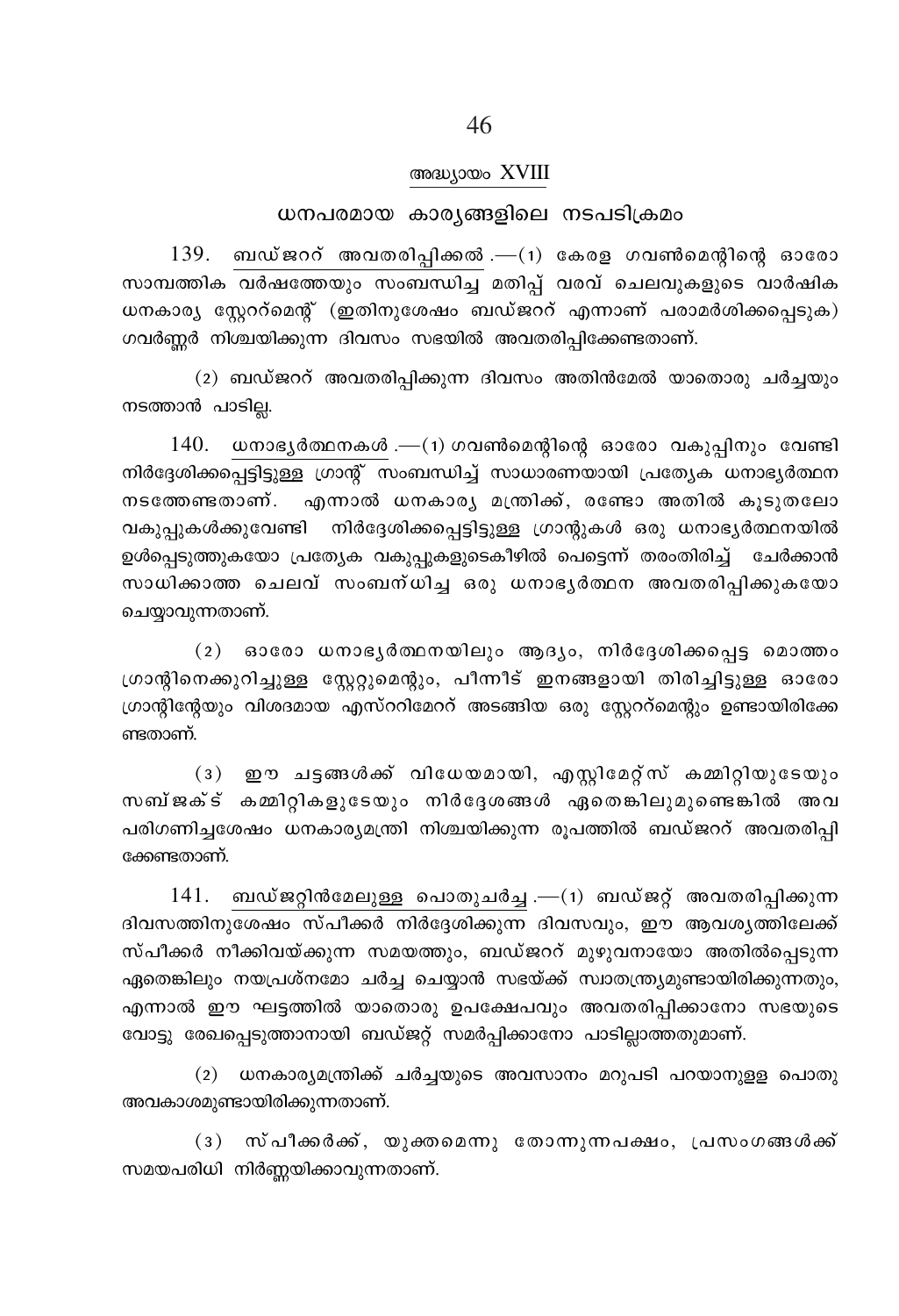142. ധനാഭൃർത്ഥനകൾ സബ്ജക്ട് കമ്മിറ്റികൾക്ക് അയയ്ക്കുന്നത് .—141-ാം <u>ചട്ടപ്രകാരമുള്ള ബഡ്ജററ് ചർച്ചയുടെ അവസാനം ധനാഭൃർത്ഥനകൾ ബന്ധപ്പെട്ട</u> സബ്ജക്ട് കമ്മിറ്റികളുടെ സൂക്ഷ്മപരിശോധനയ്ക്കും റിപ്പോർട്ടിനും വേണ്ടി അയച്ചുകൊടുത്തിരിക്കേണ്ടതാണ്.

(ബഡ്ജറ്റിനെ സംബന്ധിക്കുന്ന സബ്ജക്ട് കമ്മിറ്റിയുടെ ചട്ടങ്ങൾ XXIV-ാം അദ്ധ്യായത്തിൽ കാണുക)

 $143.$  ധനാഭൃർത്ഥനകളിൻമേലുളള വോട്ടെടുപ്പ് .— $(1)$  സബ്ജക്ട് കമ്മിറ്റികൾ അവരുടെ <del>റിപ്പോർട്ട് സമർപ്പിച്ചശേഷം, സ്പീ</del>ക്കർ, സഭാനേതാവിനോടും പ്രതിപക്ഷനേതാവിനോടും ആലോചിച്ച്, പൊതുതാൽപ്പര്യത്തിനനുയോജ്യമായേ ക്കാവുന്നത്ര ദിവസങ്ങൾ, ധനാഭ്യർത്ഥനകളുടെ ചർച്ചയ്ക്കും വോട്ടെടുപ്പിനുമായി നീക്കിവയ്ക്കേണ്ടതാണ്.

 $(2)$  നീക്കിവച്ചിട്ടുള്ള ദിവസങ്ങളിൽ അവസാന ദിവസം ഉച്ചയ്ക്ക്  $^{1}[2.00-$ ന് അല്ലെങ്കിൽ ചർച്ച പുർത്തിയാകുമ്പോഴോ ഏതാണോ പിന്നീട് സംഭവിക്കുന്നത്] സ്പീക്കർ ധനാഭ്യർത്ഥന സംബന്ധിച്ച് ബാക്കിയുള്ള എല്ലാ സംഗതികളും തീരുമാനിക്കുന്നതിനാ വശ്യമായ എല്ലാ കാര്യങ്ങളും ഉടൻതന്നെ വോട്ടിനിടേണ്ടതാണ്.

(3) ഏതെങ്കിലും ഗ്രാന്റ് വെട്ടിക്കുറയ്ക്കുന്നതിന് ഉപക്ഷേപം അവതരിപ്പിക്കാ വുന്നതാണ്. എന്നാൽ, അത് ഗ്രാന്റ് വർദ്ധിപ്പിക്കാനോ അതിന്റെ നിർദ്ദിഷ്ടലക്ഷ്യം മാറ്റാനോ വേണ്ടിയുള്ളതായിരിക്കരുത്.

(4) ഏതെങ്കിലും ഗ്രാന്റ് കുറയ്ക്കുന്നതിനുവേണ്ടിയുള്ള ഉപക്ഷേപത്തിന് യാതൊരു ഭേദഗതിയും അനുവദനീയമല്ല.

(5) ഒരേ ധനാഭൃർത്ഥന സംബന്ധിച്ച് അനേകം ഉപക്ഷേപങ്ങൾ അവതരിപ്പിക്കപ്പെടുമ്പോൾ, അവയെ സംബന്ധിച്ച ശീർഷകങ്ങൾ ഏതുക്രമത്തിലാണോ ബഡ്ജറ്റിൽ കാണിച്ചിരിക്കുന്നത് ആ ക്രമത്തിൽ അവ ചർച്ച ചെയ്യേണ്ടതാണ്.

144. ഭാഗങ്ങളായി ബഡ്ജറ്റ് അവതരിപ്പിക്കൽ .—ഇതിനുശേഷം പറയുന്ന യാതൊന്നും തന്നെ, രണ്ടോ അതിൽ കൂടുതലോ ഭാഗങ്ങളായി ബഡ്ജറ്റ് സഭയിൽ അവതരിപ്പിക്കുന്നതിനെ തടയുന്നതായി കരുതപ്പെടാൻ പാടില്ലാത്തതും, അപ്രകാരം അവതരിപ്പിക്കുമ്പോൾ ഓരോ ഭാഗവും അത് ബഡ്ജറ്റായിരുന്നാലെന്നപോലെ, ഈ ചട്ടങ്ങളനുസരിച്ച് കൈകാര്യം ചെയ്യേണ്ടതുമാണ്.

145. ഖണ്ഡനോപക്ഷേപങ്ങൾ .—ധനാഭ്യർത്ഥനയുടെ തുക കുറയ്ക്കാനുള്ള ഒരു ഉപക്ഷേപം ഇനിപ്പറയുന്ന ഏതെങ്കിലും വിധത്തിൽ അവതരിപ്പിക്കാവുന്നതാണ്:—

(എ) ധനാഭ്യർത്ഥനയ്ക്ക് ആസ്പദമായിരിക്കുന്ന നയത്തിന്റെ നിരാകരണം സൂചിപ്പിക്കുന്നതിന് ''ധനാഭൃർത്ഥനയുടെ തുക ഒരു രൂപയായി കുറയ്ക്കണമെന്ന്'' അങ്ങനെയുള്ള ഒരുപക്ഷേപത്തെ ''നയനിരാകരണ ഖണ്ഡനം'' എന്നറിയപ്പെടുന്നതാണ്. അങ്ങനെയുള്ള ഒരുപക്ഷേപത്തിന് നോട്ടീസ് നൽകുന്ന ഒരംഗം താൻ ചർച്ച ചെയ്യാനുദ്ദേശിക്കുന്ന നയത്തെ കുറിച്ചുള്ള വിവരങ്ങൾ വ്യക്തമായും സംക്ഷിപ്തമായും സുചിപ്പിക്കേണ്ടതാണ്. നോട്ടീസിൽ പറഞ്ഞിട്ടുള്ള നിശ്ചിത വിഷയത്തിലോ വിഷയങ്ങ ളിലോ മാത്രം ചർച്ച ഒതുക്കി നിർത്തേണ്ടതും അംഗങ്ങൾക്ക് ഒരു വൃതൃസ്ത നയം മുന്നോട്ടുവയ്ക്കാനുള്ള സ്വാതന്ത്ര്യമുണ്ടായിരിക്കുന്നതുമാണ്.

 $\frac{1}{1}$ 2018 ജൂൺ 24-ലെ ബുള്ളറ്റിൻ ഭാഗം 2 നമ്പർ 517 പ്രകാരം ഭേദഗതി വരുത്തിയത്.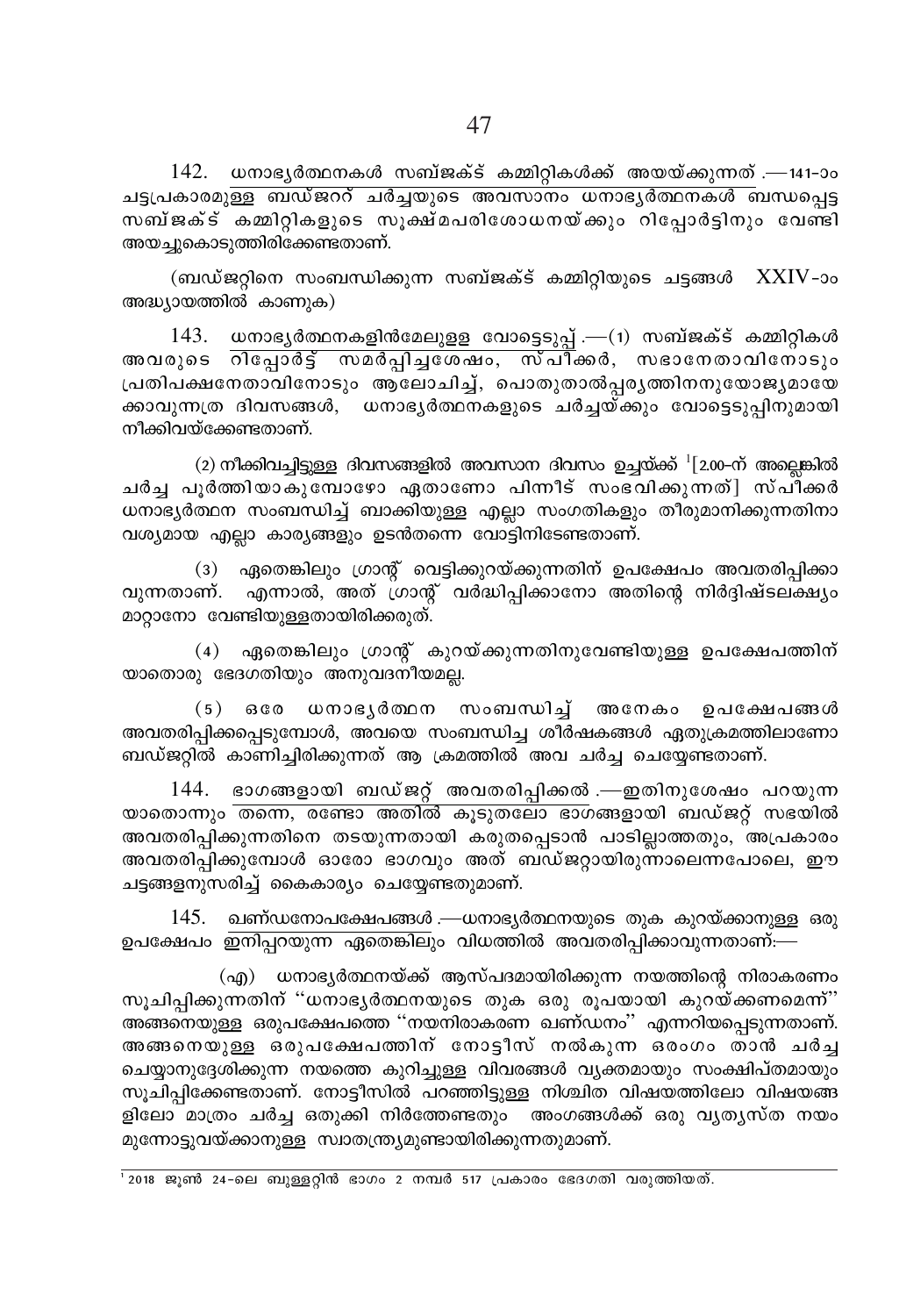(ബി) നടപ്പിൽ വരുത്താൻ കഴിയുന്ന ചെലവു ചുരുക്കൽ സൂചിപ്പിക്കു ന്നതിന് "ധനാഭൃർത്ഥനത്തുക ഒരു നിശ്ചിത തുക കണ്ട്കുറയ്ക്കണമെന്ന്" .<br>അങ്ങനെയുള്ള നിശ്ചിത തുക, ഒന്നുകിൽ ധനാഭ്യർത്ഥനയിൽ നിന്നും മൊത്തമായുള്ള ഒരു തുക കുറയ്ക്കലോ അല്ലെങ്കിൽ ധനാഭൃർത്ഥനയിലെ ഒരിനം വിട്ടുകളയലോ .<br>അതിന്റെ കുറയ്ക്കലോ ആകാവുന്നതാണ്. ഈ ഉപക്ഷേപം "ചെലവുചുരുക്കൽ ഖണ്ഡനം" എന്നറിയപ്പെടുന്നതാണ്. ഏതു സംഗതിയെക്കുറിച്ചാണോ ചർച്ച ചെയ്യാനുദ്ദേശിക്കുന്നത് ആ സംഗതി വൃക്തമായും സംക്ഷിപ്തമായും നോട്ടീസിൽ സൂചിപ്പിക്കേണ്ടതും, ചെലവു ചുരുക്കൽ എങ്ങനെ നടപ്പിൽ വരുത്താമെന്ന ചർച്ചയിൽ മാത്രം പ്രസംഗങ്ങൾ ഒതുക്കി നിർത്തേണ്ടതുമാണ്.

(സി) കേരള ഗവൺമെന്റിന്റെ ഉത്തരവാദിത്വത്തിന്റെ പരിധിയിൽ പെടുന്ന ഒരു പ്രത്യേക പരാതി തുറന്നുകാട്ടാൻ വേണ്ടി ''ധനാഭൃർത്ഥനത്തുക 100 രൂപാ കണ്ട് കുറയ്ക്കണമെന്ന്" അങ്ങനെയുള്ള ഒരുപക്ഷേപം "സൂചക ഖണ്ഡനം" എന്നറിയ പ്പെടുന്നതും അതിൻമേലുള്ള ചർച്ച ഉപക്ഷേപത്തിൽ പറഞ്ഞിട്ടുള്ള പ്രത്യേക പരാതിയിൽ ഒതുക്കി നിർത്തേണ്ടതുമാണ്.

146. ഖണ്ഡനോപക്ഷേപങ്ങളുടെ സ്വീകാര്യയോഗ്യതയ്ക്കുള്ള വ്യവസ്ഥകൾ .— ധനാഭൃർത്ഥനത്തുകയിൽ കുറവ് വരുത്തുന്നതിനുള്ള ഉപക്ഷേപത്തിന്റെ നോട്ടീസ് സ്ഥീകാര്യയോഗ്യമാകുന്നതിന്, അത് ഇനിപ്പറയുന്ന വ്യവസ്ഥകൾ അനുസരിച്ചായിരി ക്കേണ്ടതാണ്. അതായത് :—

 $(i)$  അത് ഒരു ധനാഭ്യർത്ഥനയെ മാത്രം സംബന്ധിക്കുന്നതായിരിക്കണം;

(ii) അത് വൃക്തമായി പ്രസ്താവിച്ചിരിക്കേണ്ടതും, അതിൽ വാദമുഖങ്ങളോ അഭ്യൂഹങ്ങളോ പരിഹാസദ്യോതകമായ പ്രസ്താവനകളോ ആരോപണങ്ങളോ വിശേഷണങ്ങളോ അപകീർത്തികരമായ പ്രസ്താവനകളോ ഉണ്ടായിരിക്കാൻ പാടുള്ളതല്ല;

(iii) അത് വൃക്തമായും സംക്ഷിപ്തമായും പറഞ്ഞിരിക്കേണ്ട ഒരു നിശ്ചിത സംഗതിയിൽ ഒതുക്കിനിർത്തേണ്ടതാണ് ;

 $(iv)$  അത് ഒരു പ്രത്യേക ഉപക്ഷേപം വഴി മാത്രം ചോദൃം ചെയ്യപ്പെടാൻ കഴിയുന്ന ഒരാളുടെ സ്വഭാവത്തെയോ പെരുമാററത്തെയോ പ്രതിഫലിപ്പിക്കാൻ പാടുള്ളതല്ല;

 $(v)$  അത് നിലവിലുള്ള നിയമങ്ങളുടെ ഭേദഗതിക്കോ റദ്ദാക്കലിനോ വേണ്ടിയുള്ള നിർദ്ദേശങ്ങൾ വയ്ക്കാൻ പാടുള്ളതല്ല ;

 $(vi)$  അത് കേരള ഗവൺമെന്റിനെ മൗലികമായി ബാധിക്കുന്നതല്ലാത്ത ഒരു സംഗതിയെ പരാമർശിക്കാൻ പാടുള്ളതല്ല ;

(vii) അത് കേരള സഞ്ചിത നിധിയിൽ ചാർജ്ജ് ചെയ്തിട്ടുള്ള ചെലവിനെ സംബന്ധിക്കുന്നതാകരുത് ;

(viii) അത് കേരളത്തിന്റെ ഏതെങ്കിലും ഭാഗത്ത് അധികാരിതയുള്ള നിയമക്കോടതിയുടെ വിചാരണയിലിരിക്കുന്ന ഒരു സംഗതിയെ  $6301$ സംബന്ധിക്കുന്നതാകരുത്;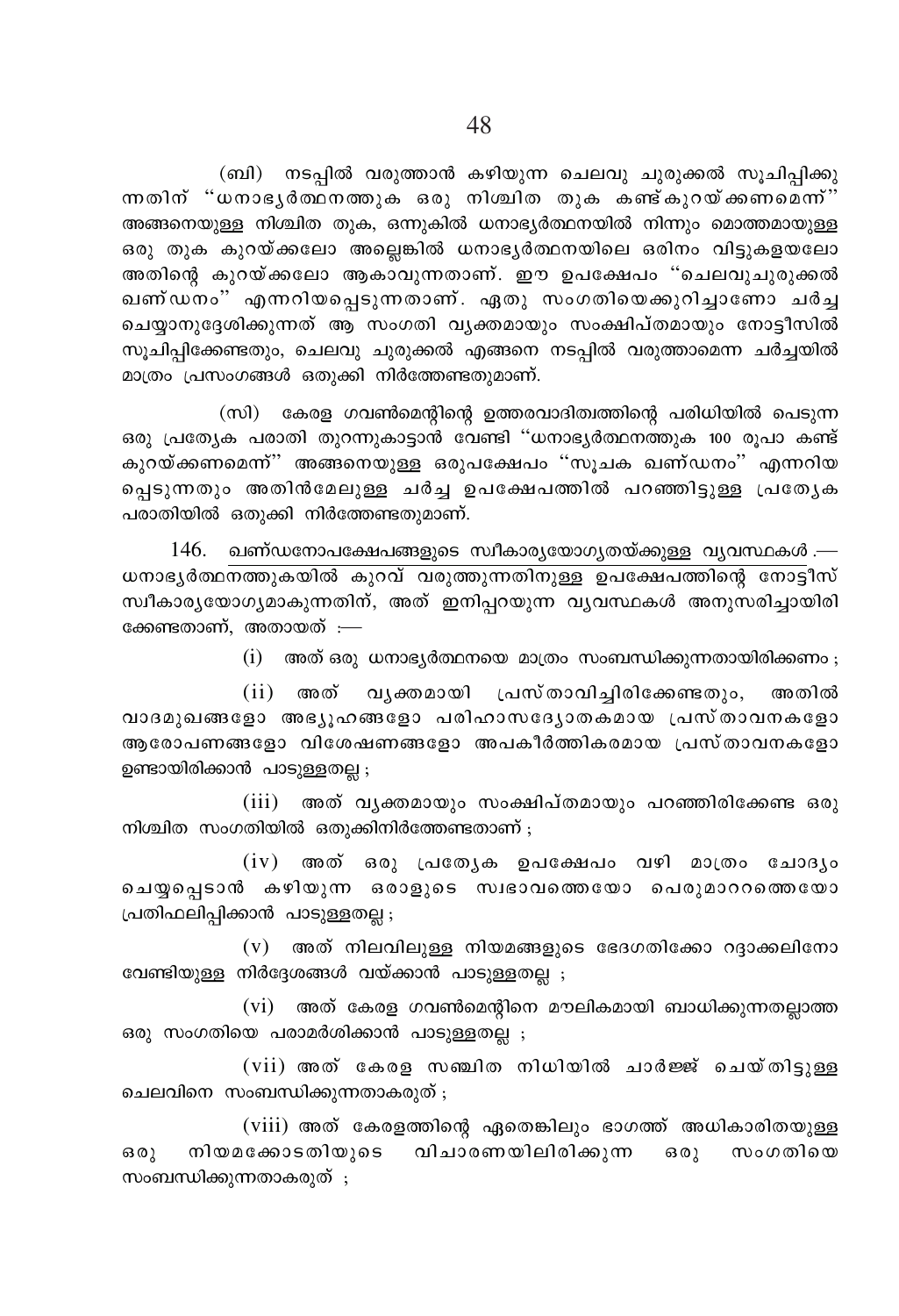$(ix)$  അത് പ്രിവിലേജ് പ്രശ്നം ഉന്നയിക്കാൻ പാടില്ല

 $(x)$  അത്, അതേ സമ്മേളനത്തിൽതന്നെ ചർച്ച ചെയ്യുകയും തീരുമാനം എടുക്കുകയും ചെയ്ത ഒരു സംഗതിയെക്കുറിച്ച് ചർച്ച പുനരാരംഭിക്കാൻ പാടില്ല ;

 $(xi)$  അത്, അതേ സമ്മേളനത്തിൽ പരിഗണനയ്ക്കായി നേരത്തെതന്നെ നിശ്ചയിക്കപ്പെട്ട ഒരു സംഗതി മുൻകൂട്ടികാണുന്നതായിരിക്കരുത് ;

(xii) അത് സാധാരണ ഗതിയിൽ, നീതീന്യായമോ അർദ്ധ നീതിന്യായമോ ആയ കൃതൃനിർവഹണത്തിൽ ഏർപ്പെട്ടിരിക്കുന്ന ഏതെങ്കിലും സ്റ്റാറ്റ്യൂട്ടറി ട്രൈബ്യൂണലിന്റേയോ സ്റ്റാറ്റ്യൂട്ടറി അതോറിററിയുടെയോ അഥവാ ഏതെങ്കിലും സംഗതി അന്വേഷിക്കുന്നതിനോ അന്വേഷണ വിചാരണ നടത്തുന്നതിനോ നിയമിക്കപ്പെട്ട ഏതെങ്കിലും കമ്മീഷന്റേയോ അന്വേഷണ കോടതിയുടേയോ മുൻപിൽ തീർപ്പാകാതിരിക്കുന്ന ഒരു സംഗതിയെ സംബന്ധിച്ച് ഒരു ചർച്ച ഉന്നയിക്കാനുദ്ദേശിച്ചു കൊണ്ടുള്ളതായിരിക്കരുത് :

എന്നാൽ, സ്റ്റാറ്റ്യൂട്ടറി ട്രൈബ്യൂണലോ സ്റ്റാറ്റ്യൂട്ടറി അതോറിറ്റിയോ കമ്മീഷനോ അന്വേഷണ കോടതിയോ അങ്ങനെയുള്ള സംഗതി പരിഗണിക്കുന്നതിന് ഹാനികരമാകാൻ സാദ്ധൃതയില്ലെന്ന് സ്പീക്കർക്ക് ബോദ്ധ്യം വരുന്നപക്ഷം, സ്പീക്കർക്ക് തന്റെ വിവേചനാധികാരം പ്രയോഗിച്ച് അന്വേഷണ വിചാരണയുടെ നടപടിക്രമത്തേയോ അതിന്റെ അവസ്ഥയേയോ സംബന്ധിക്കുന്ന വിധത്തിലുള്ള സംഗതി സഭയിൽ ഉന്നയിക്കുന്നതിന് അനുവദിക്കാവുന്നതാണ്;

 $(xiii)$  അത് ഒരു നിസ്സാര സംഗതിയെ സംബന്ധിച്ചാകരുത്.

147. ഖണ്ഡനോപക്ഷേപങ്ങളുടെ സ്വീകാര്യയോഗ്യത സ്പീക്കർ തീരുമാനിക്ക ണമെന്ന് .—ഈ ചട്ടങ്ങളനുസരിച്ച് ഒരു ഖണ്ഡനോപക്ഷേപം അനുവദനീയമാണോ .<br>അല്ലയോ എന്ന് സ്പീക്കർ തീരുമാനിക്കേണ്ടതും, ഖണ്ഡനോപക്ഷേപം അവതരിപ്പിക്കാനുള്ള അവകാശത്തെ ദുർവിനിയോഗം ചെയ്യുന്നതോ അത് സഭാ നടപടി തടസ്സപ്പെടുത്തുന്നതിനോ, ഹാനികരമായി ബാധിക്കുന്നതിനോ ഉദ്ദേശിച്ചുകൊണ്ടുള്ളതോ അഥവാ ഈ ചട്ടങ്ങൾക്ക് വിരുദ്ധമാണെന്നോ തനിക്ക് അഭിപ്രായം ഉള്ളപ്പോൾ ഏത് ഖണ്ഡനോപക്ഷേപവും അനുവദിക്കാതിരിക്കാവുന്നതാണ്.

148. ഖണ്ഡനോപക്ഷേപങ്ങൾക്കുള്ള നോട്ടീസ് .—ധനാഭൃർത്ഥന പരിഗണി ക്കേണ്ട ദിവസത്തിന് ഒരു പൂർണ്ണദിവസം മുൻപ് ഏതെങ്കിലും ഗ്രാന്റ് വെട്ടിക്കുറയ്ക്കു ന്നതിനുള്ള ഉപക്ഷേപത്തിനുള്ള നോട്ടീസ് നൽകിയിട്ടില്ലാത്തപക്ഷം, ഏതൊരംഗത്തിനും ഉപക്ഷേപം അവതരിപ്പിക്കുന്നതിനെ എതിർക്കാവുന്നതും ഉപക്ഷേപം അവതരിപ്പിക്കാൻ സ്പീക്കർ അനുവദിക്കാത്തപക്ഷം, അങ്ങിനെയുള്ള എതിർപ്പ് നിലനിൽക്കുന്നതുമാണ്.

 $149.$  വോട്ട് ഓൺ അക്കൗണ്ട് .— $(1)$  വോട്ട് ഓൺ അക്കൗണ്ടിനുവേണ്ടിയുള്ള ഉപക്ഷേപത്തിൽ ആവശ്യമുള്ള മൊത്തം തുക പറഞ്ഞിരിക്കേണ്ടതും ഓരോ വകുപ്പിനും ആവശൃമായ വിവിധ തുകകളോ ആ തുക ഉൾപ്പെടുന്ന ചെലവിനമോ ഉപക്ഷേപത്തോട് ചേർത്തിട്ടുള്ള പട്ടികയിൽ പറഞ്ഞിരിക്കേണ്ടതുമാണ്.

461/2021.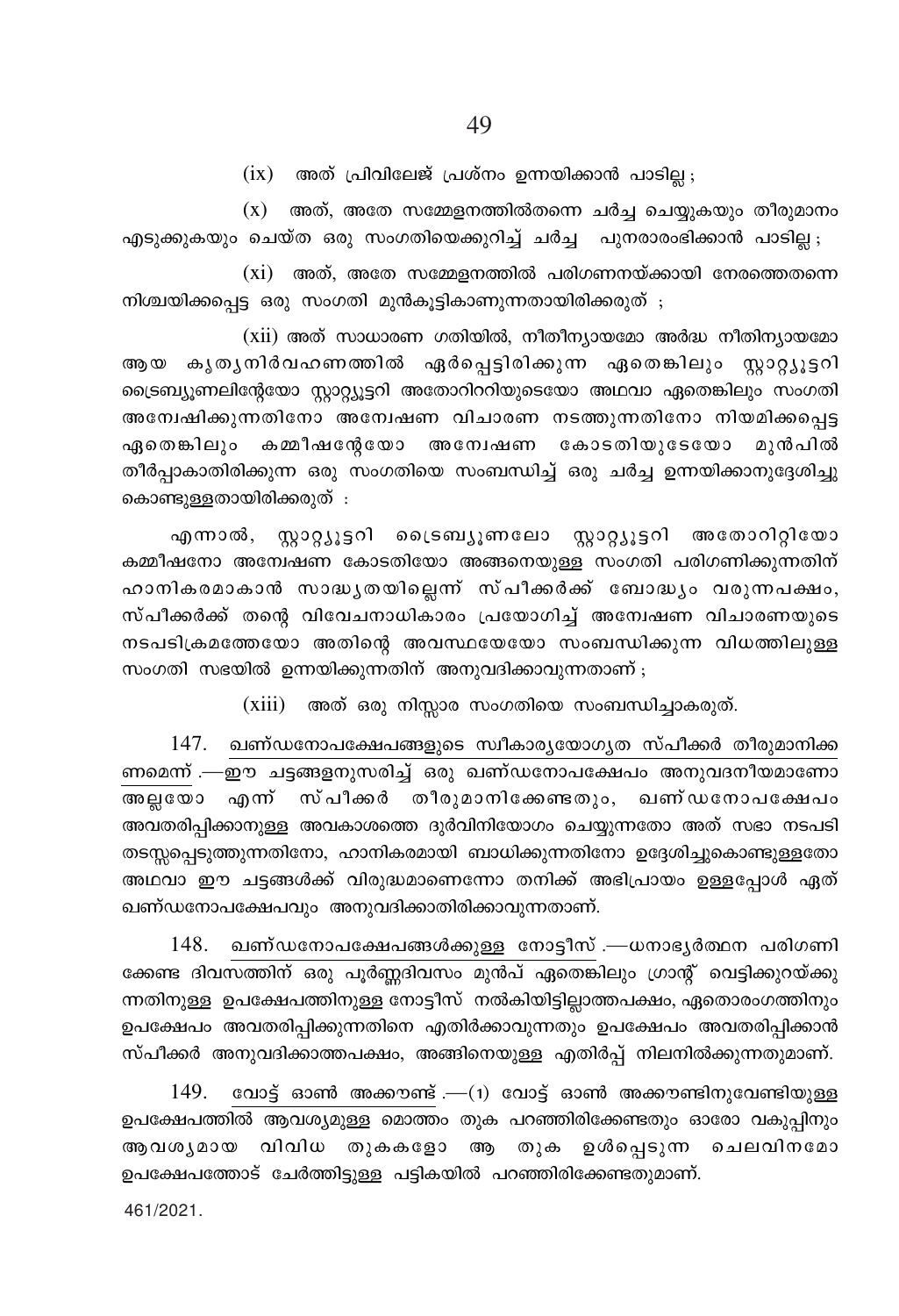(2) മുഴുവൻ ഗ്രാന്റും വെട്ടിക്കുറയ്ക്കുന്നതിനോ ഗ്രാന്റുകൾ ഉൾപ്പെടുന്ന ഇനങ്ങൾ കുറയ്ക്കുന്നതിനോ വിട്ടുകളയുന്നതിനോ ഉള്ള ഭേദഗതികൾ അവതരിപ്പിക്കാവുന്നതാണ്.

(3) ഉപക്ഷേപത്തിൻമേലോ അതിനുള്ള ഏതെങ്കിലും ഭേദഗതിയിൻമേലോ പൊതു സ്വഭാവത്തിലുള്ള ചർച്ച അനുവദിക്കാവുന്നതും എന്നാൽ പൊതുവായ കാര്യങ്ങൾ വിശദീകരിക്കുന്നതിനാവശ്യമുള്ളതിൽ കവിഞ്ഞ് ഗ്രാന്റിന്റെ വിശദാംശങ്ങൾ ചർച്ചചെയ്യാൻ പാടുള്ളതുമല്ല.

(4) വോട്ട് ഓൺ അക്കൗണ്ടിൻമേലുള്ള ധനാഭൃർത്ഥനകൾ സബ്ജക്ട് കമ്മിററിയുടെ സുക്ഷ്മപരിശോധനയ്ക്ക് വിധേയമാക്കാൻ പാടില്ല.

(5) മററു കാര്യങ്ങളിൽ, വോട്ട് ഓൺ അക്കൗണ്ടിനുള്ള ഒരു ഉപക്ഷേപം അതൊരു ധനാഭൃർത്ഥനയായിരുന്നാലെന്നപോലെ അതേ രീതിയിൽ കൈകാര്യം ചെയ്യേണ്ടതാണ്.

150. സപ്ലിമെന്ററിയും, അഡീഷണലും, അധികമായതും, പ്രത്യേകമായതുമായ ഗ്രാന്റുകളും വോട്ട്സ് ഓഫ് ക്രെഡിററുകളും .—സപ്ലിമെന്ററിയും, അഡീഷണലും, അധികമായതും, പ്രത്യേകമായതുമായ ഗ്രാന്റുകളും വോട്ട്സ് ഓഫ് ക്രെഡിററുകളും, ധനാഭ്യർത്ഥനകളുടെ കാര്യത്തിൽ ബാധകമാകുന്ന അതേ നടപടികളിൽ സ്പീക്കർക്ക് ആവശ്യമെന്നോ യുക്തമെന്നോ കരുതുന്ന പ്രകാരമുള്ള ഭേദഗതിയോ കുട്ടിച്ചേർക്കലോ വിട്ടുകളയലോ നടത്തി അങ്ങനെയുള്ള മാററങ്ങൾക്ക് വിധേയമായി ക്രമപ്പെടു ത്തേണ്ടതാണ്.

 $151.$  സപ്ലിമെന്ററി ഗ്രാന്റിൻമേലുളള ചർച്ചയുടെ പരിധി .—സപ്ലിമെന്ററി ഗ്രാന്റിൻമേലുള്ള ചർച്ച അതിൽ ഉൾക്കൊള്ളുന്ന ഇനങ്ങളിൽ മാത്രം ഒതുക്കി നിറുത്തേണ്ടതും, ചർച്ച ചെയ്യപ്പെടുന്ന പ്രത്യേക ഇനങ്ങളെ വിശദീകരിക്കുന്നതിനോ വിവരിക്കുന്നതിനോ ആവശ്യമായേക്കാവുന്നത്രത്തോളമല്ലാതെ, മൂലഗ്രാന്റുകളേയോ അഥവാ അവയ്ക്ക് ആധാരമായ നയത്തേയോ സംബന്ധിച്ച് യാതൊരു ചർച്ചയും ഉന്നയിക്കാൻ പാടുള്ളതുമല്ല.

152. ടോക്കൺ ഗ്രാന്റ്.—ഒരു പുതിയ സർവ്വീസിന് വേണ്ടിയുള്ള ഉദ്ദിഷ്ട ചെലവ് നേരിടുന്നതിന് റീഅപ്രോപ്രിയേഷൻ വഴി ഫണ്ട് ലഭ്യമാക്കാൻ കഴിയുന്നപക്ഷം, ഒരു ടോക്കൺ തുകയുടെ ഗ്രാന്റിനുവേണ്ടി ഒരു ധനാഭ്യർത്ഥന സഭയുടെ വോട്ടിനായി സമർപ്പിക്കാവുന്നതും, ആ ധനാഭൃർത്ഥനക്ക് സഭ അനുമതി നൽകുന്നപക്ഷം, അപ്രകാരം ഫണ്ട് ലഭ്യമാക്കാവുന്നതുമാണ്.

153. ധനവിനിയോഗ ബിൽ .—(1) ധനവിനിയോഗ ബില്ലിനെ സംബന്ധിച്ച നടപടിക്രമം, ഭരണഘടനാ വൃവസ്ഥകൾക്ക് വിധേയമായി, സ്പീക്കർക്ക് ആവശൃമെന്ന് കരുതാവുന്ന പ്രകാരമുള്ള ഭേദഗതികളോടുകൂടി, ബില്ലുകൾക്ക് പൊതുവേയുള്ള അതേ നടപടിക്രമം തന്നെയായിരിക്കുന്നതാണ്.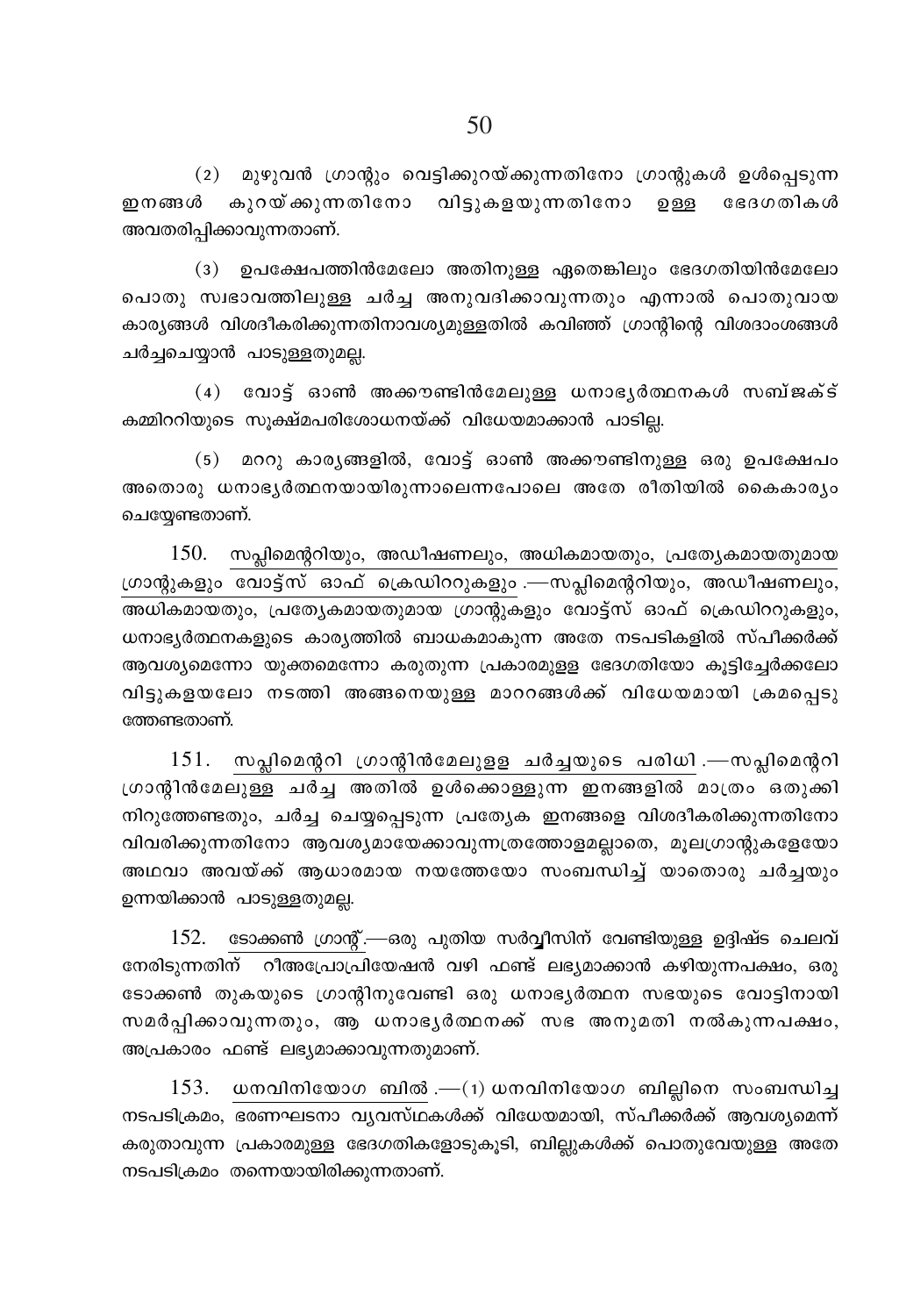(2)  $\mu$  won continue wors and where  $\lambda$  are alleast and any consequence  $\lambda$ സമയത്തും സ്പീക്കർക്ക് സഭ ബില്ലു പാസ്ലാക്കുന്നതിനുവേണ്ട ഘട്ടങ്ങളെല്ലാമോ അഥവാ ഏതെങ്കിലും ഘട്ടമോ പൂര്ത്തിയാക്കുന്നതിന് ഒരു ദിവസമോ അല്ലെങ്കിൽ ദിവസങ്ങളോ നീക്കിവയ്ക്കാവുന്നതും, അങ്ങനെ നീക്കിവച്ചിട്ടുള്ളപോൾ, സ്പീക്കർ, AXXp kwKXnt]mse, \o°nhbv°s∏´ Znhktam, \o°nhbv°s∏´ ദിവസങ്ങളിലെ അവസാന ദിവസമോ ഉച്ചയ്ക്ക് <sup>1</sup>[2.00]-ന്, നീക്കി വയ്ക്കപ്പെട്ടിട്ടുള്ള ിവസമോ ദിവസങ്ങളിലോ അവശേഷിക്കുന്ന ആ ഘട്ടമോ ഘട്ടങ്ങളോ തീർപ്പാക്കു ന്നതിനാവശ്യമായ എല്ലാ പ്രശ്നങ്ങളും വോട്ടിനിടേണ്ടതാണ്.

 $(3)$  സ്പീക്കർക്ക്, അദ്ദേഹത്തിന് യുക്തമെന്ന് തോന്നുന്നപക്ഷം, .<br>തൊട്ടുമുൻപുള്ള ഉപചട്ടപ്രകാരം നീക്കിവയ്ക്കപ്പെട്ട ഒരു ദിവസ്ത്തേയോ, <u>ദിവസങ്ങളിലേയോ എല്ലാ ഘട്ടങ്ങളിലോ അല്ലെങ്കിൽ ഏതെങ്കിലും ഘട്ടത്തിലോ ഉള്ള</u> പ്രസംഗങ്ങൾക്ക് ഒരു സമയപരിധി നിർണ്ണയിക്കാവുന്നതാണ്.

(4) wനവിനിയോഗ ബില്ലിൻമേലുള്ള ചർച്ച, ഗ്രാന്റിനു വേണ്ടിയുളള ബന്ധപ്പെട്ട ധനാഭൃർത്ഥന ചർച്ച്ച്യപ്പെട്ടപ്പോൾ ഉന്നയിക്ക്പെടാതിരുന്നതും,  $m\log n$ ത്പെടുന്ന ഗ്രാന്റിൽ അന്തർഭവിച്ച പൊതുപ്രാധാന്യമുള്ളതും അല്ലെങ്കിൽ \_coണപരമായ നയം ഉൾക്കൊള്ളുന്നതുമായ സംഗതികളിൽ ഒതുക്കി നിർത്തേണ്ടതാണ്.

(5) സ്പീക്കർക്ക് ചർച്ചയുടെ ആവർത്തനം ഒഴിവാക്കുന്നതിലേക്കായി  $\mu$ സ്നവിനിയോഗ ബില്ലിൻമേലുള്ള ചർച്ചയിൽ പങ്കെടുക്കാനാഗ്രഹിക്കുന്ന അംഗങ്ങളോട് അവർ ഉന്നയിക്കാനുദ്ദേശിക്കുന്ന നിശ്ചിതവിഷയങ്ങൾ മുൻകൂട്ടി അറിയിക്കാനാവശ്യ പ്പെടാവുന്നതും, അദ്ദേഹത്തിന്റെ അഭിപ്രായത്തിൽ, അത് ധനാഭൃർത്ഥനയിൻമേൽ  $\overline{\text{a}}$ തരത്തെ ചർച്ച ചെയ്തിട്ടുള്ള സംഗതികളുടെ ആവർത്തനമായിട്ടുള്ളതോ മതിയായ ചൊതുപ്രാധാന്യം ഇല്ലാത്തതോ ആണെന്ന് തോന്നുന്ന കാര്യങ്ങൾ ഉന്നയിക്കാൻ അനുവാദം നൽകാതിരിക്കാവുന്നതുമാണ്.

(6) ഒരു ധനവിനിയോഗ ബിൽ, നിലവിലുള്ള ഒരു സർവ്വീസിനെ സംബന്ധിച്ച .<br>സപ്ലിമെന്ററി ഗ്രാന്റ് സംബന്ധിച്ചുള്ളതാണെങ്കിൽ, അതിൽ ഉൾപ്പെടുന്ന ഇനങ്ങളിൽ മാത്രം ചർച്ച ഒതുക്കി നിർത്തേണ്ടതും, മൂലഗ്രാന്റിനേയോ അതിനാധാരമായിട്ടുള്ള  $\hbox{\tt m}$ യത്തേയോ സംബന്ധിച്ച് ചർച്ച ചെയ്യപ്പെടുന്ന പ്രത്യേക ഇനത്തെ വിശദീകരിക്കാനോ വിവരിക്കുന്നതിനോ ആവശ്യമായേക്കാവുന്നിടത്തോളമൊഴികെ, യാതൊരു ചർച്ചയും ഉന്നയിക്കാൻ പാടുള്ളത<u>ല</u>്ല.

 $^{2}[153\,$ എ . ധനകാര്യബിൽ (1) ഈ ചട്ടത്തിൽ ''ധനകാര്യ ബിൽ'' എന്നാൽ അടുത്ത് വരുന<del>്ന സാമ്പത്തിക വ</del>ർഷത്തേക്കുള്ള കേരള സർക്കാരിന്റെ ധനപരമായ നിർദ്ദേശങ്ങൾക്ക് പ്രഭാവം നൽകുന്നതിന് സാധാരണയായി അവതരിപ്പിക്കുന്ന ബിൽ എന്നർത്ഥമാകുന്നതും, അതിൽ ഏതു സമയത്തേക്കുമുള്ള സപ്ലിമെന്ററി ധനപരമായ  $\dot{\mathcal{O}}$ നിർദ്ദേശങ്ങൾക്ക് പ്രഭാവം നൽകുന്നതിനുള്ള ഒരു ബിൽ ഉൾപ്പെടുന്നതുമാകുന്നു.

 $(2)$  ഒരു ധനകാര്യ ബിൽ സഭയിൽ അവതരിപ്പിച്ചതിനുശേഷം ഏതു സമയത്തും, സ്പീക്കർക്ക് സഭ ബില്ല് പാസ്സാക്കലിൽ ഉൾക്കൊള്ളുന്ന ഘട്ടങ്ങളെല്ലാമോ ഏതെങ്കിലുമോ പൂർത്തിയാക്കുന്നതിനുവേണ്ടി ഒരു ദിവസമോ, ചേർന്നോ വെവ്വേറെയായോ

<sup>&#</sup>x27; 2018 ജൂൺ 24-ലെ ബുള്ളറ്റിൻ ഭാഗം 2 നമ്പർ 517 പ്രകാരം ഭേദഗതി വരുത്തിയത്.

 $^{\rm 2}$  2010 മാർച്ച് 31-ലെ ബുള്ളറ്റിൻ ഭാഗം 2 നമ്പർ 651 പ്രകാരം ചേർത്തത്.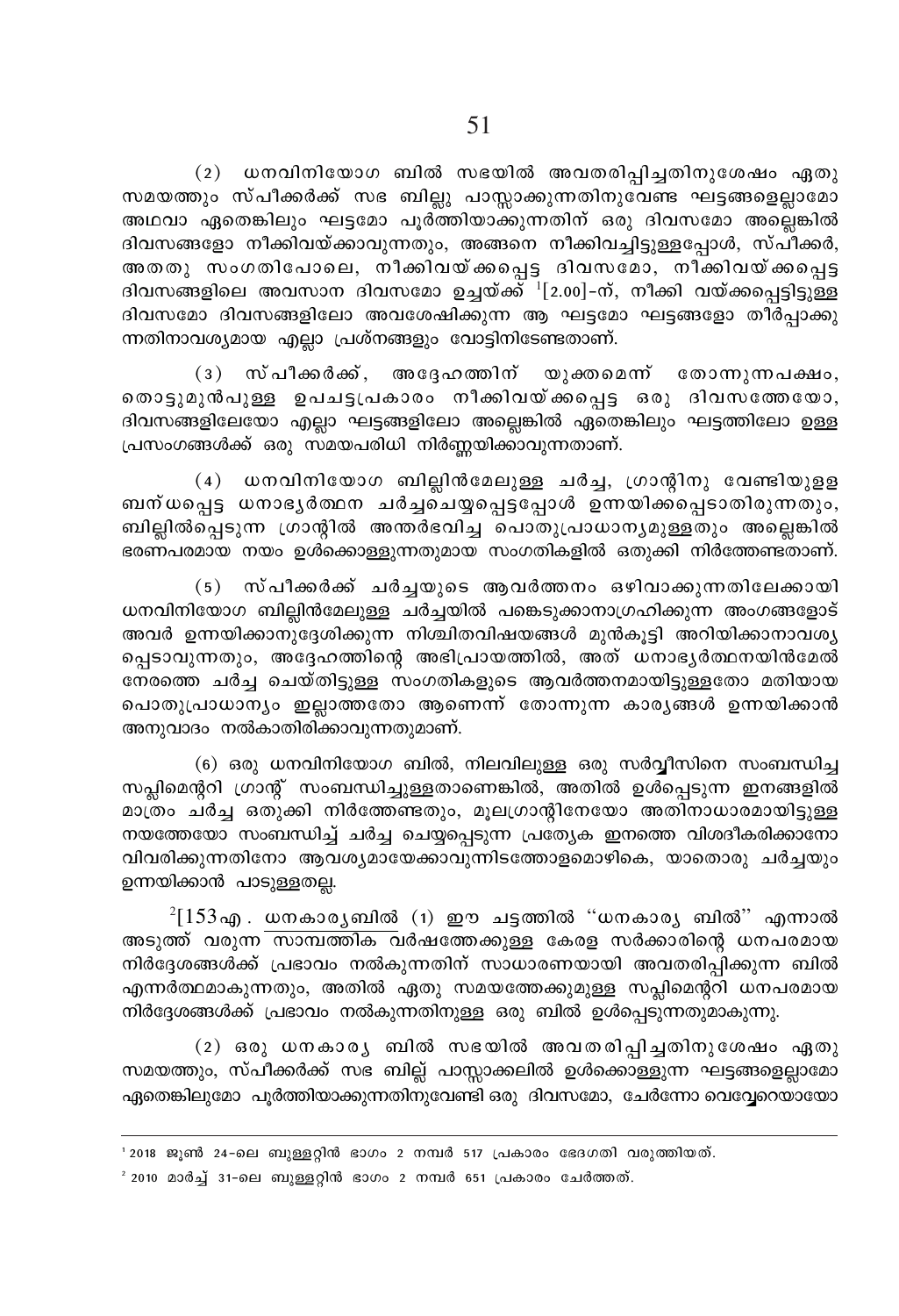ആയുള്ള ദിവസങ്ങളോ നീക്കിവയ്ക്കാവുന്നതും, അങ്ങനെ നീക്കിവച്ചിട്ടുള്ളപ്പോൾ, സ്പീക്കർക്ക്, അതതുസംഗതി പോലെ നീക്കിവയ്ക്കപ്പെട്ട ദിവസമോ നീക്കി വയ്ക്കപെട്ട ദിവസങ്ങളിലെ അവസാന ദിവസമോ നിർദിഷ്ട സമയത്ത് ഏത് ഘട്ടത്തിനോ ഘട്ടങ്ങൾക്കോവേണ്ടി ദിവസമോ ദിവസങ്ങളോ നീക്കിവയ്ക്കപെട്ടിട്ടുള്ളത് അതുമായി ബന്ധപെട്ട് തീർക്കേണ്ടതായ എല്ലാ സംഗതികളും തീർപാക്കുന്നതിന് ആവശ്യമായ ഏതൊരു ചോദ്യങ്ങളും ഉന്നയിക്കാവുന്നതാണ് :

എന്നാൽ, ചർച്ചയിലിരിക്കുന്ന പ്രമേയത്തിന്മേലുള്ള വാദപ്രതിവാദത്തിന് മറുപടി പറയാൻ ഒരു മന്ത്രിക്ക് നിർദ്ദിഷ്ട സമയത്തിന് ഒരു മണിക്കൂർ മുമ്പ് അവകാശമുണ്ടാ യിരിക്കുകയും പ്രസ്തുത സമയത്ത് അദ്ദേഹം മറുപടി ആരംഭിച്ചിട്ടില്ലാതിരിക്കുകയും ചെയ്യുന്നപക്ഷം സ്പീക്കർ അദ്ദേഹം തന്റെ മറുപടിയ്ക്കായി ആവശ്യപ്പെടുന്ന ഒരു മണി ക്കുറിൽ കവിയാത്ത എത്ര സമയമാണെന്ന് അന്വേഷിക്കേണ്ടതും തൽസമയം സഭയെ അഭിസംബോധന ചെയ്തുകൊണ്ടിരിക്കുന്ന ഏതൊരു അംഗത്തോടും മന്ത്രി തന്റെ മറുപടിയ്ക്ക് ആവശ്യപ്പെടുന്നതായി പ്രസ്താവിച്ചിട്ടുള്ള സമയം ലഭ്യമാക്കുന്ന അങ്ങനെ യുള്ള സമയം തന്റെ ഇരിപ്പിടത്തിലിരിക്കുവാൻ ആവശ്യപ്പെടേണ്ടതുമാണ്.

(3) നീക്കിവച്ചിട്ടുള്ള ദിവസത്തിലെയോ നീക്കിവച്ചിട്ടുള്ള ദിവസങ്ങളിലെ അവസാന ദിവസത്തിലേയോ നിർദ്ദിഷ്ട സമയത്ത് ഉന്നയിക്കുവാൻ (2)-ാം ഉപചട്ടം ആവശ്യപ്പെടുന്ന ചോദ്യങ്ങളിൽ ഒന്നിൻമേലുള്ള ചോദ്യം, ബിൽ പാസ്സാക്കേണ്ടതാണ് എന്നുള്ളിടത്ത് ബില്ലിൽ ഭേദഗതികൾ വരുത്തിയിരുന്നാലും (2)-ാം ഉപചട്ടത്തിന് പ്രഭാവം ഉണ്ടായിരിക്കുന്നതാണ്.

 $(4)$   $(2)$ -ാം ഉപചട്ടത്തിലെ വ്യവസ്ഥക്ക് വിധേയമായി സ്പീക്കർക്ക്, അദ്ദേഹം യുക്തമെന്ന് കരുതുന്നപക്ഷം, ഏത് ഘട്ടത്തിനോ ഘട്ടങ്ങൾക്കോവേണ്ടിയാണോ പ്രസ്തുത ഉപചട്ടപ്രകാരം ഒരു ദിവസമോ ദിവസങ്ങളോ നീക്കിവയ്ക്കപ്പെട്ടിട്ടുള്ളത് അതിൽ എല്ലാത്തിലുമോ ഏതെങ്കിലുമോ പ്രസംഗങ്ങൾക്കുവേണ്ടി ഒരു സമയപരിധി നിർണ്ണയിക്കാവുന്നതാണ്.

(5) ധനകാര്യ ബിൽ പരിഗണനയ്ക്ക് എടുക്കണമെന്ന ഒരു പ്രമേയത്തിന്മേൽ, ഒരു മെമ്പർക്ക്, പൊതു ഭരണവുമായി ബന്ധപ്പെട്ട കാര്യങ്ങളോ കേരള സർക്കാരിന്റെ ഉത്തരവാദിത്വ മണ്ഡലത്തിനുള്ളിലുള്ള പ്രാദേശിക പരാതികളെയോ സർക്കാരിന്റെ ധനപരമായ അല്ലെങ്കിൽ സാമ്പത്തിക നയത്തെപ്പറ്റിയോ ചർച്ച ചെയ്യാവുന്നതാണ്.

(6) മറ്റു സംഗതികളിൽ ഈ ചട്ടങ്ങളിലെ  ${\rm XIV}$ -ാം അദ്ധ്യായത്തിൽ ബില്ലിന് ബാധകമാകുന്ന ചട്ടങ്ങൾ ബാധകമാകുന്നതാണ്.]

## അദ്ധ്യായം XIX

# പ്രിവിലേജ് പ്രശ്നങ്ങൾ

154. സ്പീക്കറുടെ അനുമതി.—ഒരംഗത്തിന്, സ്പീക്കറുടെ സമ്മതത്തോടുകൂടി, സഭയുടെയോ ഒന്നുകിൽ ഒരംഗത്തിന്റെയോ അല്ലെങ്കിൽ അതിന്റെ  $60()$ കമ്മിറ്റിയുടെയോ അവകാശലംഘനം അന്തർഭവിച്ചിട്ടുള്ള പ്രശ്നം ഉന്നയിക്കാവുന്നതാണ്.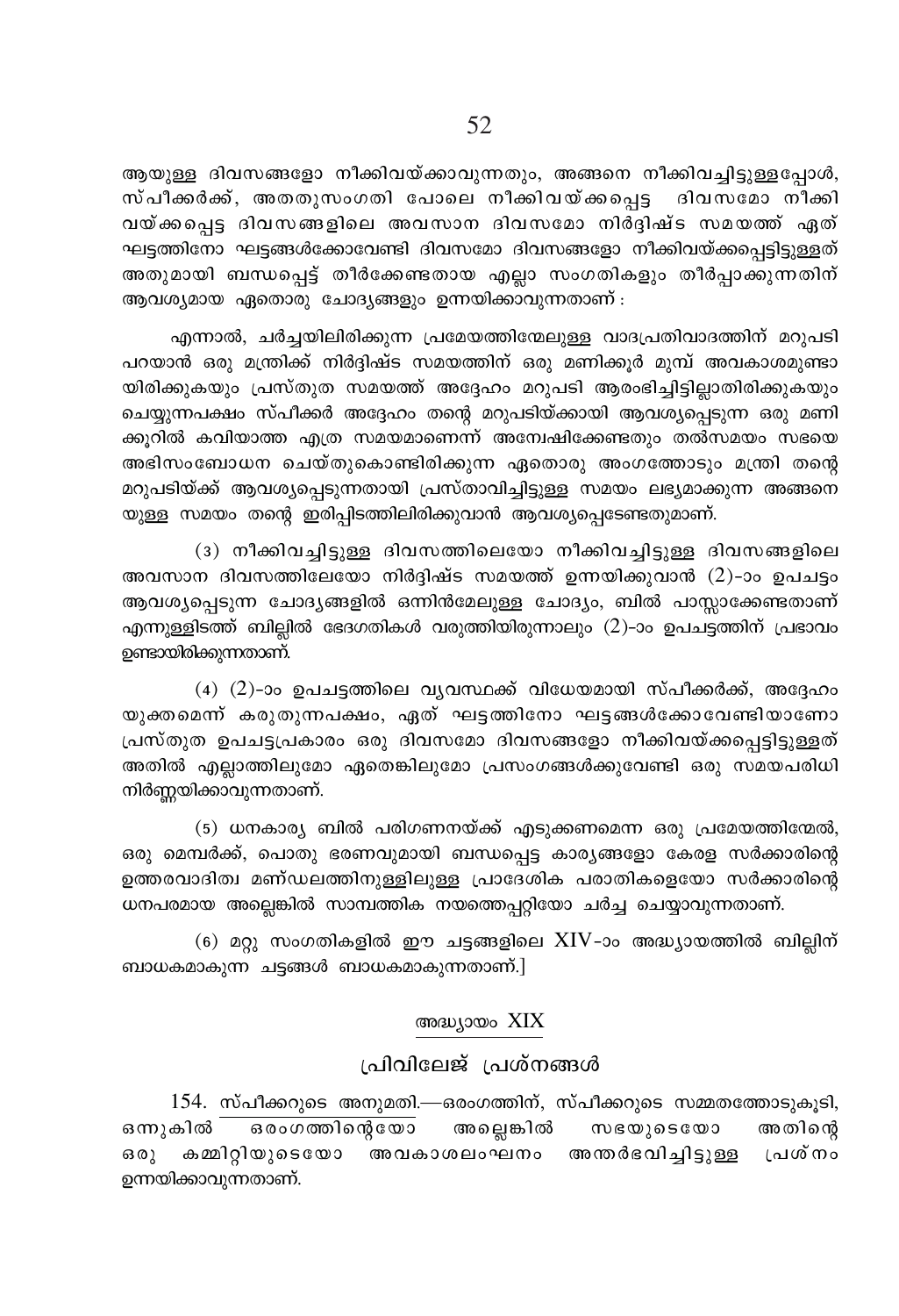പ്രിവിലേജ് പ്രശ്നത്തിനുള്ള നോട്ടീസ്.—പ്രിവിലേജ് പ്രശ്നം 155. ഉന്നയിക്കാനാഗ്രഹിക്കുന്ന ഒരാഗം, പ്രശ്നം ഉന്നയിക്കാനുദ്ദേശിക്കുന്ന ദിവസം സമ്മേളനം തുടങ്ങുന്നതിനുമുൻപ് രേഖാമൂലം സെക്രട്ടറിക്ക് നോട്ടീസ് നൽകേണ്ടതാണ്. ഉന്നയിക്കപ്പെടുന്ന പ്രശ്നം ഒരു രേഖയെ അടിസ്ഥാനമാക്കിയുള്ളതാണെങ്കിൽ ആ രേഖയും നോട്ടീസിനോടൊപ്പം ഉണ്ടായിരിക്കേണ്ടതാണ്.

156. പ്രിവിലേജ് പ്രശ്നത്തിന്റെ സ്വീകാര്യതയ്ക്കുള്ള വ്യവസ്ഥകൾ.—ഒരു പ്രിവിലേജ് പ്രശ്നം ഉന്നയിക്കുന്നതിനുള്ള അവകാശം ഇനി പറയുന്ന വ്യവസ്ഥകൾ അനുസരിച്ചായിരിക്കേണ്ടതാണ്.

അതായത് :—

 $(i)$  ഒരേ സമ്മേളനത്തിൽ ഒന്നിൽ കൂടുതൽ പ്രശ്നം ഉന്നയിക്കാൻ പാടുള്ളതല്ല ;

(ii) പ്രശ്നം അടുത്ത കാലത്ത് നടന്ന ഒരു പ്രത്യേക സംഗതിയെ മാത്രം സംബന്ധിച്ചുള്ളതായിരിക്കണം;

(iii) ആ സംഗതിയിൽ സഭയുടെ ഇടപെടൽ ആവശ്യമാകുന്ന തായിരിക്കണം.

 $157.$  ഒരു പ്രിവിലേജ് പ്രശ്നം ഉന്നയിക്കേണ്ട രീതി.—(1) സ്പീക്കർ, 154-ാം ചട്ടത്തിൻകീഴിൽ അനുമതി നൽകുകയും ചർച്ച ചെയ്യാനുദ്ദേശിച്ചിരിക്കുന്ന സംഗതി ക്രമപ്രകാരമുള്ളതാണെന്ന് അദ്ദേഹം തീരുമാനിക്കുകയും ചെയ്യുന്നപക്ഷം, ചോദ്യോത്തര വേളയ്ക്കുശേഷം കാര്യവിവരപ്പട്ടികയിലേക്ക് കടക്കുന്നതിനുമുൻപ് ബന്ധപ്പെട്ട അംഗത്തെ വിളിക്കേണ്ടതും ആ അംഗം തന്റെ സ്ഥാനത്ത് എഴുന്നേററ് നിൽക്കേണ്ടതും പ്രിവിലേജ് പ്രശ്നം ഉന്നയിക്കുന്നതിന് അനുമതി തേടുന്നതോടൊപ്പം അതിന് പ്രസക്തമായ ഒരു ഹ്രസ്വപ്രസ്താവന നടത്തേണ്ടതുമാണ്.

(2) 154-ാം ചട്ടപ്രകാരം സ്പീക്കർ അനുമതി നിഷേധിക്കുകയോ ചർച്ച ചെയ്യാൻ ഉദ്ദേശിച്ചിരിക്കുന്ന സംഗതി ക്രമപ്രകാരമുള്ളതല്ലെന്ന് അഭിപ്രായപ്പെടുകയോ ചെയ്യുന്നിടത്ത്, അദ്ദേഹത്തിന് ആവശൃമെന്ന് തോന്നുന്നപക്ഷം, പ്രിവിലേജ് പ്രശ്നത്തിനുള്ള നോട്ടീസ് വായിക്കുകയും അദ്ദേഹം അനുമതി നിഷേധിക്കുന്നു വെന്നോ പ്രിവിലേജ് പ്രശ്നത്തിനുള്ള നോട്ടീസ് ക്രമപ്രകാരമുള്ളതല്ലെന്ന് അദ്ദേഹം തീരുമാനിക്കുന്നുവെന്നോ പ്രസ്താവിക്കാവുന്നതുമാണ് :

എന്നാൽ, സംഗതിയുടെ അടിയത്തിര സ്വഭാവത്തെപ്പററി സ്പീക്കർക്ക് ബോദ്ധ്യപ്പെടുന്നപക്ഷം, അദ്ദേഹത്തിന് ചോദ്യോത്തരവേള അവസാനിച്ചശേഷം, സമ്മേളനത്തിനിടയിൽ ഏതൊരു സമയത്തും ഒരു പ്രിവിലേജ് പ്രശ്നം ഉന്നയിക്കാൻ അനുമതി നൽകാവുന്നതാണ്.

(3) അനുമതി നൽകുന്നതിനോട് എതിർപ്പ് പ്രകടിപ്പിക്കുന്നപക്ഷം, അനുമതി നൽകുന്നതിന് അനുകൂലിക്കുന്ന അംഗങ്ങൾ തൽസ്ഥാനങ്ങളിൽ എഴുന്നേററു നിൽക്കാൻ സ്പീക്കർ ആവശൃപ്പെടേണ്ടതും പതിനഞ്ചിൽ കുറയാതെയുള്ള അംഗങ്ങൾ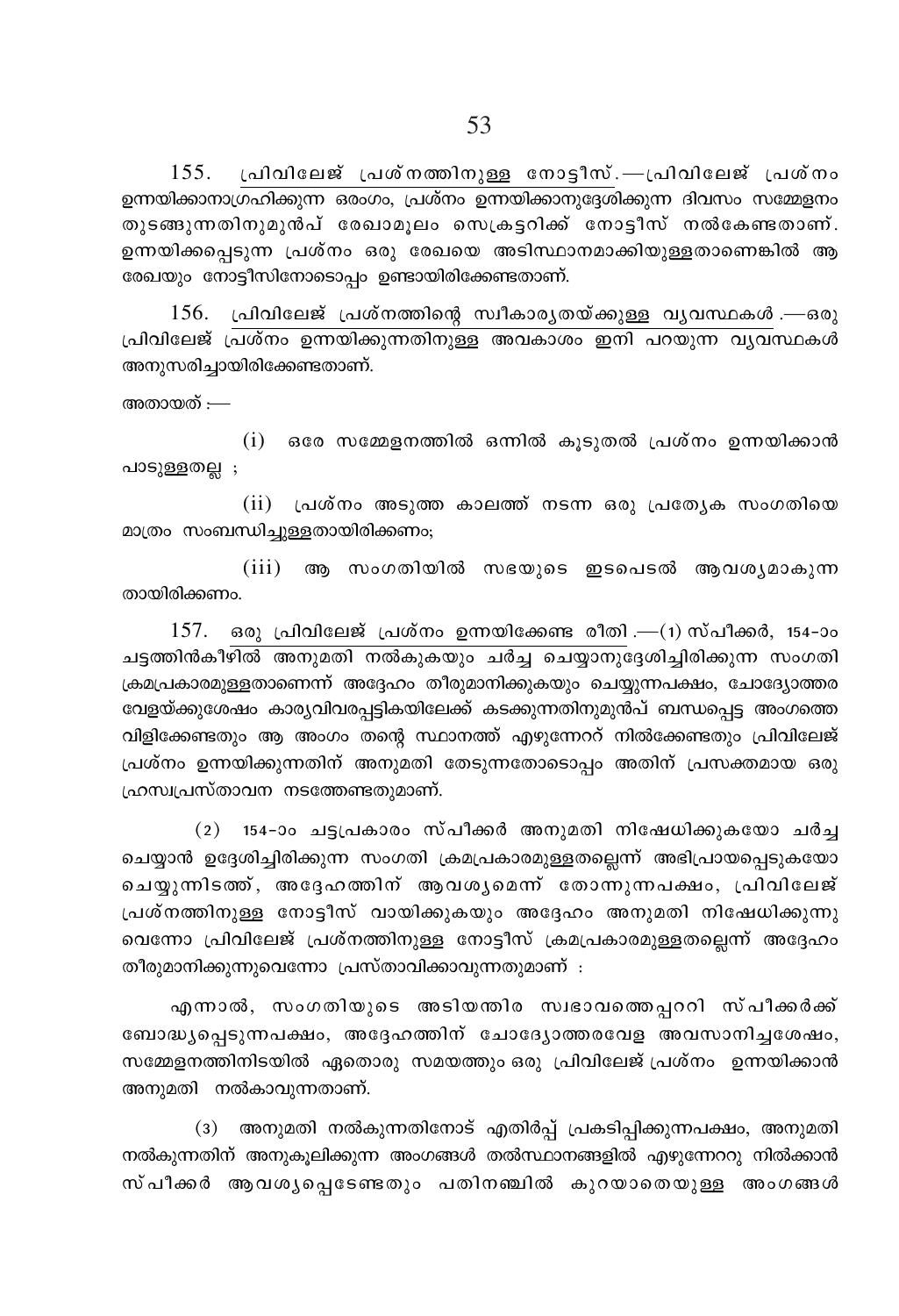അതനുസരിച്ച് എഴുന്നേൽക്കുകയാണെങ്കിൽ അനുമതി നൽകിയിരിക്കുന്നതായി അദ്ദേഹം അറിയിക്കേണ്ടതുമാണ്. പതിനഞ്ചിൽ താഴെ അംഗങ്ങൾ മാത്രമേ എഴുന്നേൽക്കുന്നുള്ളു എങ്കിൽ അനുമതി ആവശ്യപ്പെട്ട അംഗത്തിന് സഭയുടെ അനുമതി ഇല്ലെന്ന് സ്പീക്കർ അറിയിക്കേണ്ടതുമാണ്.

 $158.$  അനുമതി ലഭിച്ച പ്രിവിലേജ് പ്രശ്നത്തിന്റെ പരിഗണന $-$ 157-ാം ചട്ടപ്രകാരം അനുമതി നൽകുന്നപക്ഷം, സഭ പ്രശ്നം പരിഗണിച്ച് ഒരു തീരുമാനത്തിൽ എത്തിച്ചേരുകയോ അല്ലെങ്കിൽ സഭാനേതാവോ അദ്ദേഹം ഈ ചട്ടപ്രകാരം തന്റെ ചുമതല ഏൽപ്പിച്ചുകൊടുത്ത മറ്റേതെങ്കിലും അംഗമോ അവതരിപ്പിക്കുന്ന ഒരു പ്രമേയത്തിൻമേൽ അത് പ്രിവിലേജസ്, എഥിക്സ് എന്നിവ സംബന്ധിച്ച കമ്മിററിക്ക് വിടുകയോ ചെയ്യാവുന്നതാണ്.

 $159.$   $\mu$ വിവിലേജ് പ്രശ്നം സ്പീക്കർ കമ്മിററിക്ക് റഫർ ചെയണമെന്ന്.— ഈ ചട്ടങ്ങളിൽ എന്തുതന്നെ അടങ്ങിയിരുന്നാലും, ഏത് പ്രിവിലേജ് പ്രശ്നവും സ്പീക്കർ പരിശോധനയ്ക്കോ അന്വേഷണത്തിനോ റിപ്പോർട്ടിനോ വേണ്ടി പ്രിവിലേജസ് കമ്മിറ്റിയ്ക്ക് വിടാവുന്നതാണ്.

 $160.$  നിർദേശങ്ങൾ പുറപ്പെടുവിക്കാനുള്ള സ്പീക്കറുടെ അധികാരം .— ്പിവിലേജസ്, എഥിക്സ് എന്നിവ സംബന്ധിച്ച കമ്മിററിയിലോ അല്ലെങ്കിൽ സഭയിലോ ്പ്രിവിലേജ് പ്രശ്നം പരിഗണിക്കുന്നതുമായി ബന്ധപ്പെട്ട എല്ലാ സംഗതികളെയും പററിയുളള നടപടി ക്രമപ്പെടുത്തുന്നതിനാവശൃമായേക്കാവുന്ന തരത്തിലുള്ള നിർദ്ദേശങ്ങൾ സ്പീക്കർക്ക് പുറപ്പെടുവിക്കാവുന്നതാണ്.

 $161.$  അംഗത്തിന്റെ അറസ്ററ്, തടവിലാക്കൽ മുതലായവയെപ്പറ്റി സ്പീക്കർക്ക് അറിയിപ്പ് നൽകൽ .—ഒരംഗത്തെ, ഒരു ക്രിമിനൽ കുറ്റത്തിൻമേലോ ഒരു ക്രിമിനൽ  $\overline{\mathbb{A}}$ ുത്തിനോ അറസ്റ്റ് ചെയ്യുമ്പോഴോ കോടതി തടവു<sup>്</sup>ശിക്ഷയ്ക്ക് വിധിക്കുമ്പോഴോ ഒരു എക്സിക്യൂട്ടീവ് ഉത്തരവുമൂലം തടവിലാക്കുമ്പോഴോ, അതതു സംഗതിപോലെ, ഉത്തരവിടുന്ന ജഡ്ജിയോ, മജിസ്ട്രേറ്റോ, എക്സിക്യൂട്ടീവ് അതോറിറ്റിയോ, അതത് സംഗതിപോലെ, അറസ്റ്റിനോ തടവിലാക്കുന്നതിനോ കുറ്റസ്ഥാപനത്തിനോ ഉള്ള കാരണങ്ങളും കുടാതെ അദ്ദേഹത്തെ തടങ്കലിലാക്കുകയോ തടവിൽ പാർപ്പിക്കുകയോ ചെയ്തി<u>ടുള്ള</u> സ്ഥലവും കാണിച്ച് മൂന്നാം പട്ടികയിൽ കൊടുത്തിട്ടുള്ള<sup>്</sup>ഫാറത്തിൽ വിവരം ഉടനടി സ്പീക്കറെ അറിയിക്കേണ്ടതാണ്.

 $162.$  അംഗത്തിനെ വിടുതൽ ചെയ്യുന്നത് സ്പീക്കറെ അറിയിക്കൽ .—ഒരംഗത്തെ അറസ്ററ് ചെയ്യുകയും കുററസ്ഥാപനത്തിനുശേഷം അപ്പീൽ നിലവിലിരിക്കെ ജാമ്യത്തിൽ വിടുകയോ അഥവാ മററുവിധത്തിൽ മോചിപ്പിക്കുകയോ ചെയ്യുമ്പോൾ ആ വിവരവും ബന്ധപ്പെട്ട അധികാരസ്ഥാനം മൂന്നാം പട്ടികയിൽ കൊടുത്തിട്ടുള്ള  $\Delta$ മാറത്തിൽ സ്പീക്കറെ അറിയിക്കേണ്ടതാണ്.

 $163.$  അറസ്റ്റ്, തടവിലാക്കൽ, വിടുതൽ മുതലായവയെക്കുറിച്ചുള്ള Adn-bn-∏p-Iƒ ssIIm-cyw sNø¬ .—161˛mw N´Øntem 162˛mw N´Øntem  $\overline{\phantom{a}}$ പരാമർശിച്ചിട്ടുള്ള അറിയിപ്പ് ലഭിച്ചുകഴിഞ്ഞാൽ എത്രയുംവേഗം സ്പീക്കർ, സഭ കൂടിയിരിക്കുന്നപക്ഷം സഭയിൽ അത് വായിക്കേണ്ടതും, സഭ സമ്മേളനത്തിലല്ലാത്ത പക്ഷം അംഗങ്ങളുടെ അറിവിലേക്കായി നിയമസഭ ബുള്ളറ്റിനിൽ അത്  ${Lum}$ ിദ്ധപ്പെടുത്താൻ നിർദ്ദേശിക്കേണ്ടതുമാണ് :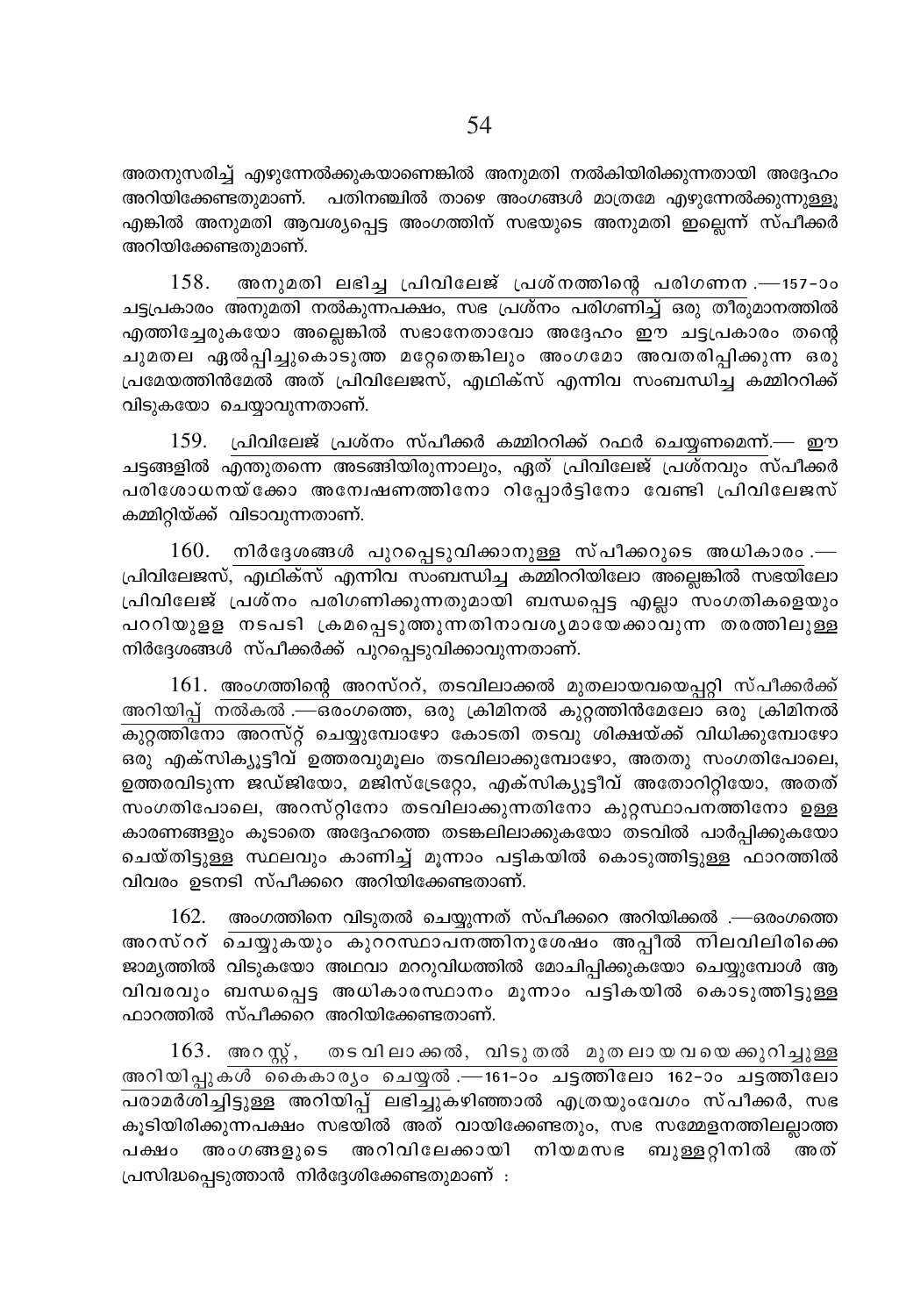എന്നാൽ, അറസ്പ് സംബന്ധിച്ച വിവരം സഭയെ അറിയിക്കുന്നതിന് മുൻപായി ഒരംഗത്തെ ജാമൃത്തിലോ അല്ലെങ്കിൽ അപ്പീലിൻമേലോ വിട്ടയച്ചു എന്ന വിവരം ലഭിക്കുന്നപക്ഷം, അദ്ദേഹത്തിന്റെ അറസ്റ്റോ പിന്നീടുള്ള വിട്ടയയ്ക്കലോ മോചനമോ സംബന്ധിച്ച വിവരം സ്പീക്കർ സഭയെ അറിയിക്കേണ്ടതില്ല.

164. നിയമസഭാ പരിസരത്തിനുള്ളിൽ വച്ചുള്ള അറസ്റ്റ് .—സ്പീക്കറുടെ അനുമതി വാങ്ങാതെ, നിയമസഭാ പരിസരത്തിനുള്ളിൽ വച്ച് യാതൊരു അറസ്ററും നടത്താൻ പാടുള്ളതല്ല.

 $165.$  നിയമപരമായ പ്രോസസ് നടത്തൽ —സ്പീക്കറുടെ അനുമതി വാങ്ങാതെ, .<br>നിയമസഭാ <mark>പരിസരത്തിനുള്ളിൽ വച്ച് സിവി</mark>ലോ ക്രിമിനലോ ആയ നിയമപരമായ യാതൊരു പ്രോസസും നടത്താൻ പാടുള്ളതല്ല.

## അദ്ധ്യായം XX

# സബോർഡിനേററ് ലെജിസ്ലേഷൻ

 $166.$  റഗുലേഷൻ, ചട്ടം മുതലായവ മേശപ്പുറത്ത് വയ്ക്കൽ.— $(1)$  ഭരണ ഘടനയോ, പാർലമെന്റിന്റെ ഒരു ആക്ററ് വഴി സംസ്ഥാന സർക്കാരിനോ അല്ലെങ്കിൽ സഭ ഒരു സബോർഡിനേറ്റ് അതോറിററിക്കോ ഏല്പിച്ചുകൊടുത്ത നിയമനിർമ്മാണാ ധികാരമോ ഉപയോഗിച്ച് ഉണ്ടാക്കപ്പെട്ട റഗുലേഷനുകൾ, ചട്ടങ്ങൾ, ഉപചട്ടങ്ങൾ, ബൈലാകൾ മുതലായവയെല്ലാം ഭരണഘടനയിലോ പ്രസക്ത ആക്ററിലോ വിനിർദ്ദേശിക്കപ്പെട്ട കാലയളവിലേക്ക് നിയമസഭ മുമ്പാകെ വയ്ക്കേണ്ടതാണ് :

എന്നാൽ, എങ്ങിനെയായിരുന്നാലും, റഗുലേഷനുകൾ, ചട്ടങ്ങൾ, ഉപചട്ടങ്ങൾ, ബൈലാകൾ മുതലായവ നിയമസഭ മുൻപാകെ വയ്ക്കുന്നതിന് പ്രസക്ത ആക്ററിൽ ഏതെങ്കിലും വ്യവസ്ഥ ഇല്ലാതിരിക്കുകയോ അഥവാ അതിൽ അപ്രകാരം കാലയളവ് വിനിർദ്ദേശിക്കപ്പെടാതിരിക്കുകയോ ചെയ്യുന്നിടത്ത്, അങ്ങനെയുള്ള റഗുലേഷനുകൾ, ചട്ടങ്ങൾ, ഉപചട്ടങ്ങൾ, ബൈലാകൾ മുതലായവ നിയമസഭ മുമ്പാകെ പതിനാല് ദിവസത്തെ ഒരു കാലയളവിലേക്ക് വയ്ക്കേണ്ടതാണ്.

(2) നിർദ്ദിഷ്ട കാലാവധി അപ്രകാരം പൂർത്തിയാക്കാത്തപക്ഷം റഗുലേഷനുകൾ, ചട്ടങ്ങൾ, ഉപചട്ടങ്ങൾ, ബൈലാകൾ മുതലായവ പ്രസ്തുത കാലയളവ് പൂർത്തിയാകുന്നതുവരെ തൊട്ടടുത്ത സമ്മേളനത്തിലോ സമ്മേളനങ്ങളിലോ വീണ്ടും വയ്ക്കേണ്ടതാണ്.

 $1[166]$ എ. റഗുലേഷനുകൾ, ചട്ടങ്ങൾ, ഉപചട്ടങ്ങൾ, ബൈലാകൾ മുതലായവ മേശപ്പുറത്ത് വയ്ക്കുന്നതിനുള്ള സമയപരിധി.—166-ാം ചട്ടത്തിന്റെ (1)-ാം ഉപചട്ടത്തിൽ പരാമർശിക്കുന്ന എല്ലാ റഗുലേഷനുകളും ചട്ടങ്ങളും ഉപചട്ടങ്ങളും ബൈലാകളും എത്രയും പെട്ടെന്ന് സഭ മുമ്പാകെ വയ്ക്കുവാൻ ലഭ്യമാക്കേണ്ടതും എന്നാൽ ഒരു കാരണവശാലും അവ പുറപ്പെടുവിച്ച് രണ്ടു മാസം കവിയാൻ പാടില്ലാത്തതുമാണ്. ഏതെങ്കിലും വകുപ്പ് നിർദ്ദിഷ്ട സമയത്തിനുള്ളിൽ അപ്രകാരമുള്ള ഏതെങ്കിലും രേഖകൾ നൽകുന്ന തിൽ പരാജയപ്പെടുന്നപക്ഷം, ബന്ധപ്പെട്ട വകുപ്പുമന്ത്രി കാലതാമസത്തിനുള്ള കാരണം വ്യക്തമാക്കുന്ന ഒരു പ്രസ്താവന, റെഗുലേഷനുകൾ, ചട്ടങ്ങൾ, ഉപചട്ടങ്ങൾ, ബൈലാകൾ മുതലായവയോടൊപ്പം മേശപ്പുറത്ത് വയ്ക്കേണ്ടതാണ്.

' 2018 ജൂൺ 24-ലെ ബുള്ളറ്റിൻ ഭാഗം 2 നമ്പർ 517 പ്രകാരം ഭേദഗതി വരുത്തിയത്.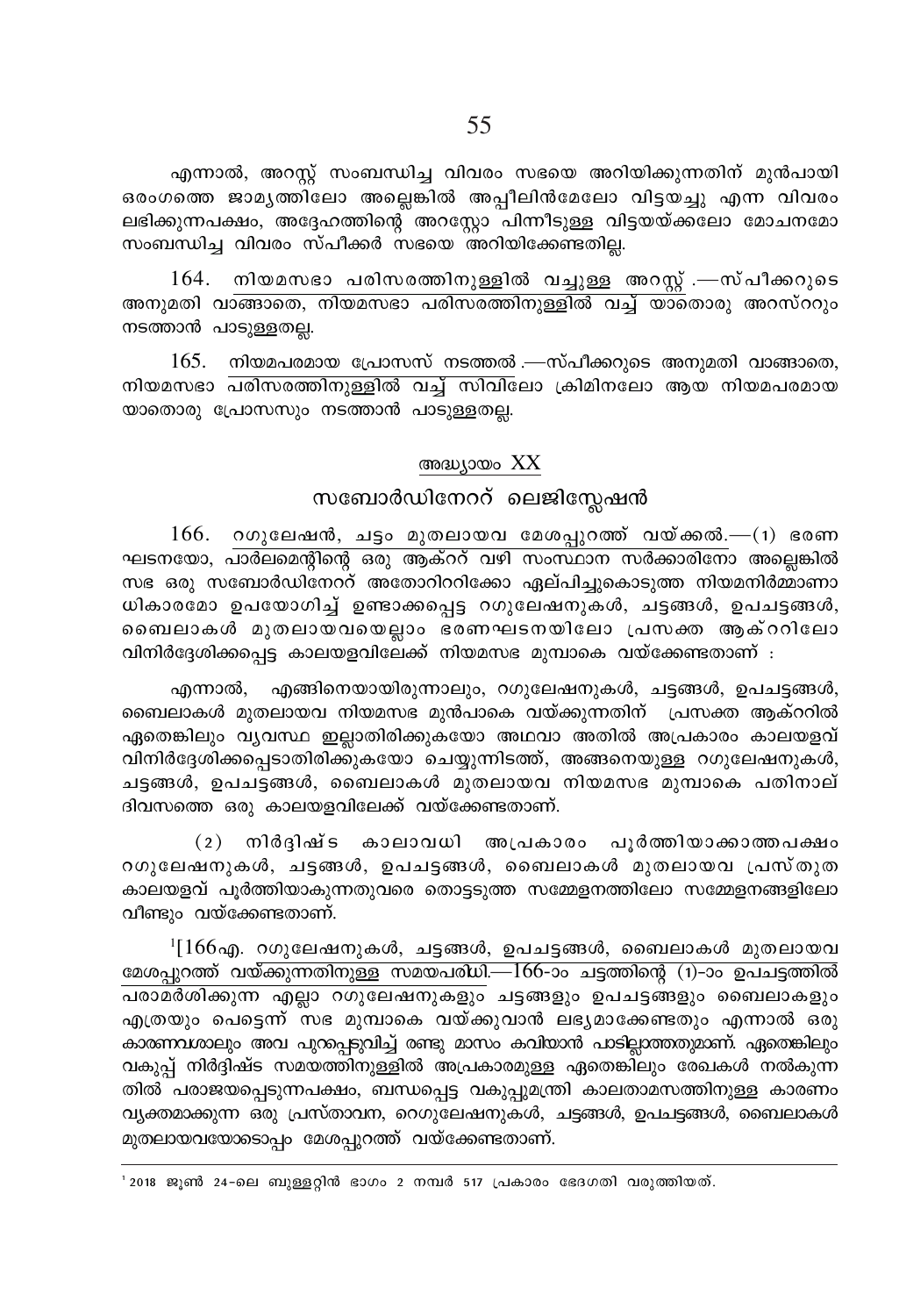$166$ ബി. കമ്പനികൾ/സ്വയംഭരണാധികാരസ്ഥാപനങ്ങൾ/ബോർഡ്/കോർപ്പറേഷൻ മുതലായവയുടെ വാർഷിക റിപ്പോർട്ടും ആഡിറ്റ് റിപ്പോർട്ടും മേശപ്പുറത്ത് വയ്ക്കൽ. $-(1)$ വാർഷിക റിപ്പോർട്ട്/ആഡിറ്റ് റിപ്പോർട്ട് അതാത് ആക്റ്റിലോ ചട്ടങ്ങളിലോ വിനിർദ്ദേശി ച്ചിട്ടുള്ള സമയത്തിനുള്ളിൽ സഭയുടെ മേശപ്പുറത്ത് വയ്ക്കേണ്ടതാണ്.

(2) അപ്രകാരം സഭയുടെ മേശപ്പുറത്ത് വയ്ക്കുന്ന റിപ്പോർട്ടിന്റെ ആമുഖത്തിൽ തന്നെ ആ വാർഷിക റിപ്പോർട്ട്/ആഡിറ്റ് റിപ്പോർട്ട്, ആക്റ്റിന്റെ അല്ലെങ്കിൽ ചട്ടത്തിന്റെ ഏത് വ്യവസ്ഥ പ്രകാരമാണ് സഭയുടെ മേശപ്പുറത്ത് വയ്ക്കുന്നത് എന്നത് വ്യക്തമാക്കി യിരിക്കേണ്ടതാണ്.

(3) അപ്രകാരം ഏതെങ്കിലും ആക്റ്റിലോ ചട്ടങ്ങളിലോ മറ്റുവിധത്തിൽ വൃക്തമാക്കാത്തിടത്തോളം എല്ലാ കമ്പനികൾ/സ്വയംഭരണ സ്ഥാപനങ്ങൾ/ബോർഡ്/ കോർപ്പറേഷൻ മുതലായവയുടെയും വാർഷിക റിപ്പോർട്ട്/ആഡിറ്റ് റിപ്പോർട്ട് ആ സാമ്പത്തിക വർഷം പൂർത്തിയായ ശേഷം ഒൻപത് മാസത്തിനുള്ളിൽ സഭയുടെ മേശപ്പുറത്ത് വയ്ക്കേണ്ടതാണ്. ഏതെങ്കിലും വകുപ്പ് വാർഷിക റിപ്പോർട്ട്/ആഡിറ്റ് റിപ്പോർട്ട് നിർദ്ദിഷ്ട സമയത്തിനുള്ളിൽ വയ്ക്കുവാൻ പരാജയപ്പെടുന്ന പക്ഷം, അതിനുള്ള കാരണം ബന്ധപ്പെട്ട മന്ത്രി, വാർഷിക റിപ്പോർട്ട്/ആഡിറ്റ് റിപ്പോർട്ടിനോടൊപ്പം, അപ്രകാരം വിനിർദ്ദേശിക്കപ്പെട്ട കാലാവധി കഴിഞ്ഞ് മുപ്പത് ദിവസം കഴിയുന്നതിന് മുമ്പായോ അല്ലെങ്കിൽ സഭയുടെ തൊട്ടടുത്ത സമ്മേളനത്തിന്റെ ആരംഭത്തിലോ, ഏതാണോ ശേഷം വരുന്നത്, സഭ മുമ്പാകെ വയ്ക്കേണ്ടതാണ്.

(4) സഭ മുമ്പാകെ വാർഷിക റിപ്പോർട്ട് മാത്രം സമർപ്പിക്കാൻ ബാദ്ധ്യസ്ഥമായ സ്വയംഭരണ സ്ഥാപനങ്ങൾ സാമ്പത്തിക വർഷം അവസാനിച്ച് ആറു മാസത്തിനകം അത് സഭയുടെ മേശപ്പുറത്ത് വയ്ക്കേണ്ടതാണ്.

(5) സംസ്ഥാന സർക്കാരിൽ നിന്നും അൻപത് ലക്ഷം രുപയോ അതിൽ കുടുതലോ ഒറ്റത്തവണ ഗ്രാന്റായോ ഇരുപത്തിയഞ്ച് ലക്ഷം രൂപയോ അതിൽ കൂടുതലോ ആവർത്തക ഗ്രാന്റായോ കൈപ്പറ്റുന്ന സർക്കാരിതര സ്ഥാപനങ്ങളുടെ വാർഷിക റിപ്പോർട്ടും ആഡിറ്റ് റിപ്പോർട്ടും സാമ്പത്തിക വർഷം അവസാനിച്ച് ആറ് മാസത്തി നുള്ളിൽ സഭ മുമ്പാകെ മേശപ്പുറത്ത് വയ്ക്കേണ്ടതാണ്.]

 $167.$  ഭേദഗതി ചർച്ച ചെയ്യാൻ സമയം നീക്കിവയ്ക്കൽ —അപ്രകാരമുള്ള ഒരു റഗുലേഷനോ, ചട്ടമോ, ഉപചട്ടമോ, ബൈലായോ മുതലായവ ഭേദഗതി ചെയ്യുന്നതിന് ഒരംഗം നോട്ടീസ് നൽകിയാൽ ആ ഭേദഗതി പരിഗണിക്കുന്നതിനും പാസ്സാക്കുന്ന തിനുമായി, സ്പീക്കർ, '[\*\*\*] തനിക്ക് യുക്തമെന്ന് തോന്നാവുന്ന ഒരു ദിവസമോ കൂടുതൽ ദിവസങ്ങളോ അഥവാ ഒരു ദിവസത്തിന്റെ ഭാഗമോ നിശ്ചയിക്കേണ്ടതാണ് :

എന്നാൽ, ഭരണഘടനയിലെ ഏഴാം പട്ടികയിൽ പറഞ്ഞിട്ടുള്ള യൂണിയൻ ലിസ്ററിൽപ്പെട്ട ഒരു ഉൾക്കുറിപ്പിനേയോ ഉൾക്കുറിപ്പുകളേയോ സംബന്ധിച്ചുള്ള

' 2010 മാർച്ച് 31-ലെ ബുള്ളറ്റിൻ ഭാഗം 2 നമ്പർ 651 പ്രകാരം ചേർത്തത്.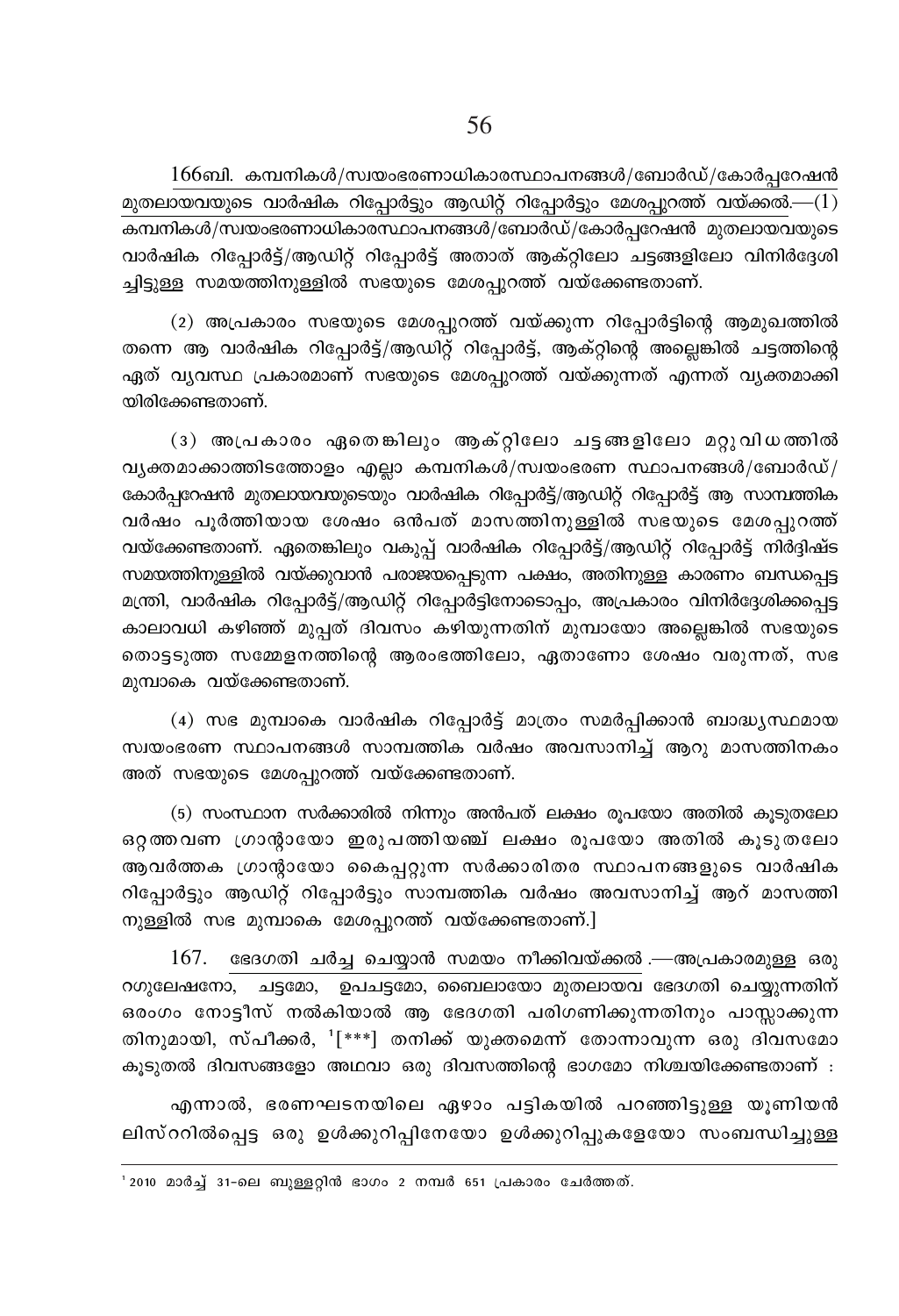വിഷയത്തിൽ, പാർലമെന്റിന്റെ ഒരു ആക്ററിൽ ഉൾക്കൊള്ളുന്ന വ്യവസ്ഥകൾക്കനു സൃതമായി സംസ്ഥാന സർക്കാർ ഉണ്ടാക്കിയ ഒരു റഗുലേഷൻ, ചട്ടം, ഉപചട്ടം, ബൈലാ മുതലായവയ്ക്കുള്ള ഒരു ഭേദഗതി നോട്ടീസിന് അനുമതി നൽകാൻ പാടുള്ളതല്ല.

168. ഭേദഗതി ചെയ്തപ്രകാരമുള്ള റഗുലേഷൻ, ചട്ടം, എന്നിവ മേശപ്പുറത്ത് <u>വയ്ക്കണമെന്ന് .—സഭ പാസ്സാക്കിയ ഭേദഗതിക്കനുസൃതമായി റഗുലേഷൻ, ചട്ടം, </u> ചെയ്യുന്നപക്ഷം ഭേദഗതി ചെയ്യപ്പെട്ട റഗുലേഷൻ, ചട്ടം, ഉപചട്ടം, ബൈലാ മുതലായവ മേശപ്പുറത്ത് വയ്ക്കേണ്ടതാണ്.

### അദ്ധ്യായം XXI

# സഭയിലെ അംഗത്വം രാജിവയ്ക്കലും ഒഴിയലും സഭയുടെ യോഗങ്ങളിൽ ഹാജരാകാതിരിക്കുന്നതിനുള്ള അവധിയും

 $169.$  സഭയിലെ അംഗത്വം രാജിവയ്ക്കൽ .— $(1)$  സഭയിൽ തനിക്കുള്ള അംഗത്വം രാജിവയ്ക്കാൻ ആഗ്രഹിക്കുന്ന ഒരു അംഗം സഭയിലെ തന്റെ അംഗത്വം രാജിവയ്ക്കാനുള്ള തന്റെ ഉദ്ദേശം, ഇനിപ്പറയുന്ന ഫാറത്തിൽ സ്വന്തം കൈപ്പടയിൽ .<br>എഴുതി സ്പീക്കറെ അറിയിക്കേണ്ടതും താൻ രാജിവയ്ക്കുന്നതിനുള്ള യാതൊരു കാരണവും നൽകാൻ പാടില്ലാത്തതുമാകുന്നു :

> $m$ )  $n$ elo

സ്പീക്കർ, കേരള നിയമസഭ, തിരുവനന്തപുരം.

സർ.

ഞാൻ ഇതിനാൽ രാജിവയ്ക്കുന്നു.

#### വിശ്വാസപൂർവ്വം,

നിയമസഭാംഗം.

എന്നാൽ, ഏതെങ്കിലും അംഗം എന്തെങ്കിലും കാരണം നൽകുകയോ അസംഗതമായ ഏതെങ്കിലും കാര്യം ഉൾപ്പെടുത്തുകയോ ചെയ്യുന്നപക്ഷം, സ്പീക്കർക്ക്, തന്റെ വിവേചനാധികാരം പ്രയോഗിച്ച് അങ്ങനെയുള്ള വാക്കുകളോ പ്രയോഗങ്ങളോ കാര്യമോ വിട്ടുകളയാവുന്നതും ആയത് സഭയിൽ വായിക്കാൻ പാടില്ലാത്തതുമാണ്.

 $^{\rm 1}$  2021 ഫെബ്രുവരി 8-ലെ ബുള്ളറ്റിൻ ഭാഗം 2 നമ്പർ 967 പ്രകാരം ചേർത്തത്.

461/2021.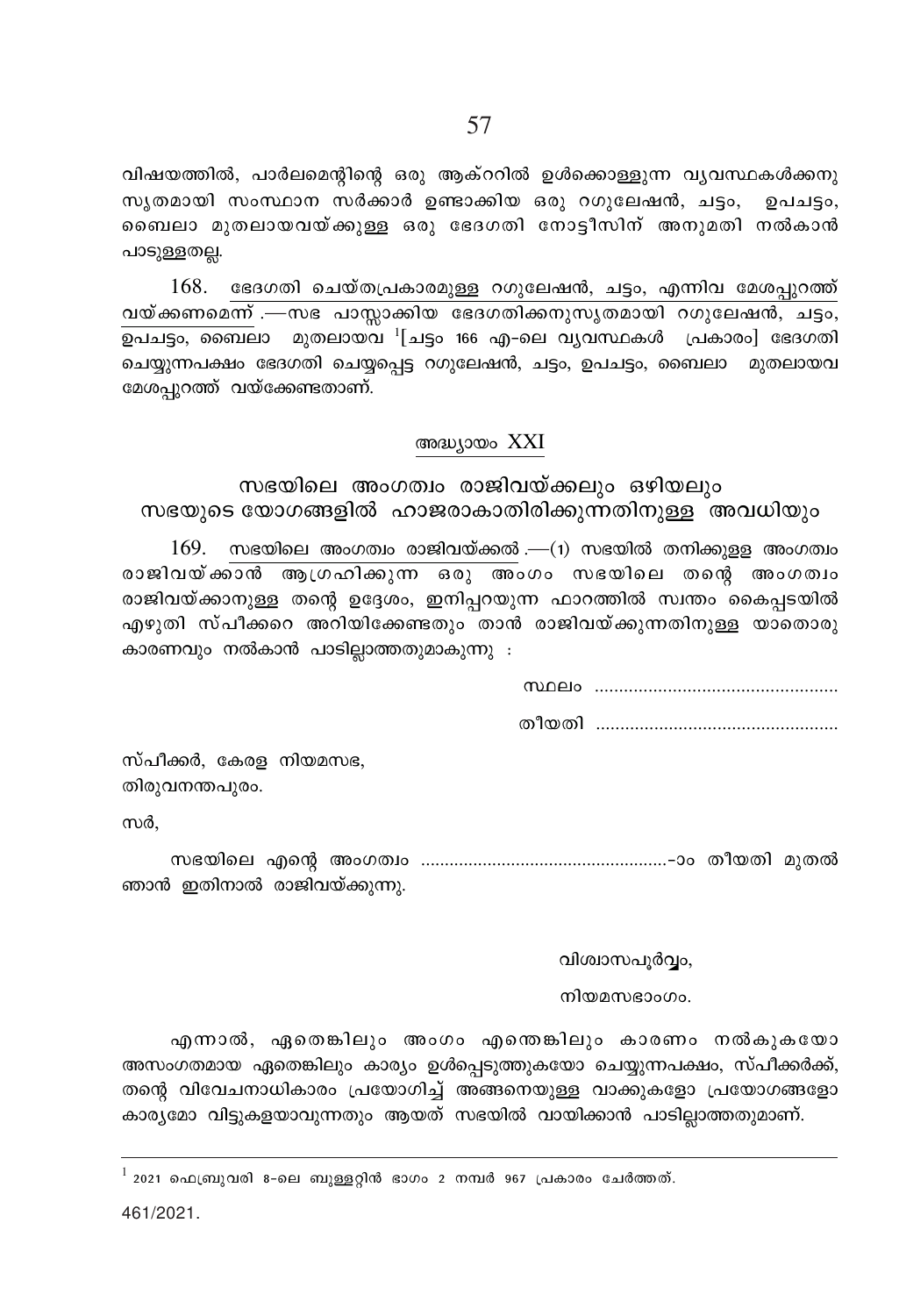$\mathbf{1}^{\text{I}}$ (2) ഒരംഗം തന്റെ രാജിക്കത്ത് നേരിട്ട് സ്പീക്കറെ ഏൽപ്പിക്കുകയും, തന്റെ രാജി സ്വമേധയാലുള്ളതും യാഥാർത്ഥൃവുമാണെന്ന് അദ്ദേഹത്തെ അറിയിക്കുകയും<br>സ്പീക്കർക്ക്, വിപരീതമായ യാതൊരു \_ വിവരമോ \_ അറിവോ ഇലാതിരിക്കുകയും സ്പീക്കർക്ക്, വിപരീതമായ യാതൊരു വിവരമോ ചെയ്യുന്നപക്ഷം, സ്പീക്കർക്ക് ഉടനെ രാജി സ്വീകരിക്കാവുന്നതാണ്.

(3) സ്പീക്കർ രാജിക്കത്ത് തപാൽ മുഖേനയോ അല്ലെങ്കിൽ മറ്റാരെങ്കിലും  $\alpha$ ഴിയോ കൈപറ്റുകയാണെങ്കിൽ, രാജി സ്വമേധയാലുള്ളതും യഥാർത്ഥവുമാണെന്നത് സ്വയം തൃപ്തിച്ചെടുന്നതിനായി സ്പീക്കർക്ക്, അദ്ദേഹം യുക്തമെന്ന് കരുതുന്ന അങ്ങനെയുള്ള അമ്പേഷണം നടത്താവുന്നതാണ്. സ്പീക്കർക്ക്, സ്ഥതമായോ അദ്ദേഹം യുകതമെന്ന് കരുതുന്ന അങ്ങനെയുള്ള മറ്റ് ഏജൻസി വഴിയോ ഒരു ചുരുക്ക .<br>അ്നേഷണം നടത്തിയതിനുശേഷം, രാജി സഭമധയായും യഥാർത്ഥമായും ഉള്ളതല്ലെന്ന് ബോദ്ധ്യപ്പെടുകയാണെങ്കിൽ, അദ്ദേഹം രാജി സ്വീകരിക്കാൻ പാടില്ലാത്തതാണ്.

(4) ഒരംഗത്തിന് തന്റെ രാജിക്കത്ത്, സ്പീക്കർ അത് സ്വീകരിക്കുന്നതിനു മുമ്പായി ഏതു സമയത്തും പിൻവലിക്കാവുന്നതാണ്.<u>]</u>

 $(5)$  സഭയിലെ തന്റെ അംഗത്വം രാജിവച്ചിരിക്കുന്നതായി ഏതെങ്കിലും അംഗത്തിൽ നിന്ന് അദ്ദേഹത്തിന്റെ സ്വന്തം കൈപ്പടയിൽ എഴുതിയ അറിയിപ്പ് ലഭിച്ചുകഴിഞ്ഞാൽ, സ്പീക്കർ, കഴിയുന്നത്രവേഗം, ഇന്ന അംഗം സഭയിലെ തന്റെ അംഗത്വം രാജിവച്ചിട്ടുളളതായി സഭയെ അറിയിക്കേണ്ടതാണ് :

എന്നാൽ, സഭ സമ്മേളനത്തിലല്ലാത്തപക്ഷം, സഭ വീണ്ടും യോഗം ചേർന്നാൽ<br>തന്നെ, സ്പീക്കർ, ഇന്ന അംഗം സഭയിലെ തന്റെ അംഗത്വം ഉടൻതന്നെ, സ്പീക്കർ, ഇന്ന അംഗം സഭയിലെ തന്റെ അംഗത⊔ം സമ്മേളനങ്ങൾക്കിടയിലുള്ള കാലത്ത് രാജിവച്ചതായി സഭയെ അറിയിക്കേണ്ടതാണ്.

 $(6)$  സഭയിലെ തന്റെ അംഗത്വം രാജിവച്ചിരിക്കുന്നതായി ഒരു അംഗത്തിൽ നിന്ന് അറിയിപ്പു കിട്ടിയാൽ, സെക്രട്ടറി, കഴിയുന്നത്ര വേഗം, ആ വിവരം ഗസററിൽ പ്രസിദ്ധപ്പെടുത്തിക്കുകയും, അപ്രകാരം ഉണ്ടായ ഒഴിവ് നികത്തുന്നതിന് നടപടി എടുക്കാനായി വിജ്ഞാപനത്തിന്റെ ഒരു പകർപ്പ് തെരഞ്ഞെടുപ്പ് കമ്മീഷന് അയച്ചുകൊടുക്കുകയും ചെയ്യേണ്ടതുമാണ് :

 $^2$ [എന്നാൽ, ഭാവിയിലെ ഒരു തീയതി മുതൽക്കേ രാജി പ്രാബല്യത്തിൽ വരിക യുള്ളു എന്നുള്ളപ്പോൾ പ്രസ്തുത വിവരം, ആയത് പ്രാബല്യത്തിൽ വരുന്ന തീയതിക്ക് മുൻപല്ലാതെ ബുള്ളറ്റിനിലും ഗസറ്റിലും പ്രസിദ്ധപ്പെടുത്തേണ്ടതാണ്.]

 $170.$  സഭയുടെ യോഗത്തിൽ ഹാജരാകാതിരിക്കുന്നതിനുള്ള അനുവാദം .—(1) ഭരണഘടനയുടെ 190–ാം അനുച്ചേദം (4)–ാം ഖണ്ഡപ്രകാരം, സഭയുടെ യോഗങ്ങളിൽ ഹാജരാകാതിരിക്കാൻ സഭയുടെ അനുമതി ആഗ്രഹിക്കുന്ന ഒരു അംഗം <sup>3</sup>[രേഖാമൂലഭമാ അല്ലെങ്കിൽ ഓൺലൈൻ ആയോ] സ്പീക്കർക്ക് അപേക്ഷ നൽകേണ്ടതാണ്.

 $(2)$   $(1)$ −ാം ഉപചട്ടപ്രകാരമുള്ള അപേക്ഷയിൽ, ഹാജരാകാതിരിക്കുന്നതിനുള്ള കാലാവധി എത്രകാലത്തേയ്ക്കാണാവശ്യമുള്ളതെന്ന് പ്രത്യേകം പറഞ്ഞിരിക്കേണ്ടതും അങ്ങനെ ഹാജരാകാതിരിക്കുന്നതിനുള്ള അവധി ആരംഭിക്കുകയും അവസാനിക്കുകയും ചെയ്യുന്ന തീയതികളും, അതിനുള്ള കാരണങ്ങളും കുടി കാണിച്ചിരിക്കേണ്ടതുമാണ് :

 $1-2$  2010 മാർച്ച് 31-ലെ ബുള്ളറ്റിൻ ഭാഗം 2 നമ്പർ 651 പ്രകാരം ചേർത്തത്.

 $3$  2021 ഫെബ്രുവരി 8-ലെ ബുള്ളറ്റിൻ ഭാഗം 2 നമ്പർ 967 പ്രകാരം പകരം ചേർത്തത്.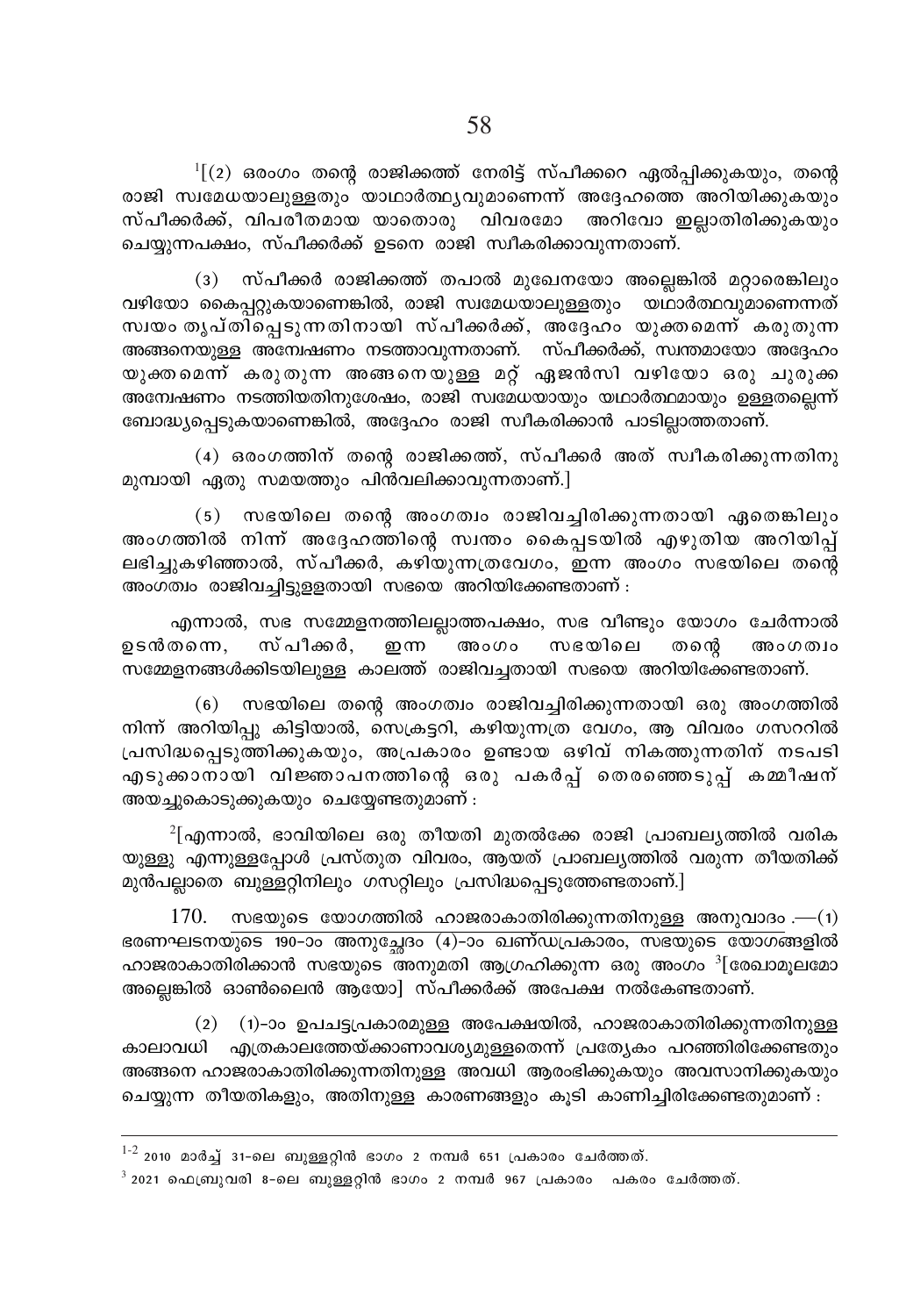എന്നാൽ, ഹാജരാകാതിരിക്കുന്നതിന് അപേക്ഷിക്കുന്ന അവധി ഏതെങ്കിലും ഒരു സമയത്ത് അറുപതുദിവസത്തെ ഒരു കാലയളവിൽ കൂടാൻ പാടുള്ളതല്ല.

(3) ഈ ചട്ടം (1)-ാം ഉപചട്ടപ്രകാരമുള്ള ഒരപേക്ഷ കിടിയാൽ സ്പീക്കർ, കഴിയുന്നത്ര വേഗം, അപേക്ഷ സഭയെ വായിച്ചു കേൾപ്പിക്കേണ്ടതും, ''ഇന്ന അംഗത്തിന് .<br>ഇത്ര കാലയളവിലേക്ക് സഭയുടെ എല്ലാ യോഗങ്ങളിലും ഹാജരാകാതിരിക്കുന്നതിന് \_\_<br>അനുവാദം നൽകുന്നതിന് സഭയ്ക്ക് സമ്മതമാണോ" എന്നു ചോദിക്കേണ്ടതുമാണ്. ആരും വിസമ്മതം പ്രകടിപ്പിക്കാത്തപക്ഷം, ''ഹാജരാകാതിരിക്കുന്നതിന് അനുവാദം നൽകിയിരിക്കുന്നു'' എന്ന് സ്പീക്കർ പറയേണ്ടതാണ്. എന്നാൽ, വിസമ്മതം ്രപകടിപ്പിക്കുന്ന ഏതെങ്കിലും ശബ്ദം കേൾക്കുന്നപക്ഷം, സ്**പീക്കർ, സഭയുടെ** അഭിമതം മനസ്സിലാക്കുകയും, അതിനുശേഷം സഭയുടെ തീരുമാനം പ്രഖ്യാപിക്കുകയും ചെയേണ്ടതാണ്.

 $(4)$  ഈ ചട്ടപ്രകാരം സഭയുടെ മുമ്പാകെയുള്ള ഏതെങ്കിലും പ്രശ്നത്തിൻമേൽ യാതൊരു ചർച്ചയും നടത്താൻ പാടുള്ളതല്ല.

 $(5)$  സഭ ഒരു തീരുമാനം എടുത്തുകഴിഞ്ഞാൽ, സെക്രട്ടറി എത്രയുംവേഗം അത് ആ അംഗത്തെ അറിയിക്കേണ്ടതാണ്.

 $(6)$   $(2)$ −ാം ഉപചട്ടപ്രകാരം ഹാജരാകാതിരിക്കുന്നതിന് അനുമതി ലഭിച്ച ഒരംഗം, തനെ അവധിക്കാലത്തിനിടയിൽ സഭയുടെ സമ്മേളനത്തിൽ ഹാജരാകുന്നപക്ഷം, അദ്ദേഹം വീണ്ടും ഹാജരായ തീയതി മുതൽ അവധിയുടെ ശേഷിച്ച ഭാഗം റദ്ദാകുന്നതാണ്.

 $171.$  സഭയിലെ സ്ഥാനങ്ങൾ ഒഴിയൽ .— $(1)$  സഭാനേതാവോ അദ്ദേഹം ഈ ആവശ്യത്തിനായി തന്റെ ചുമതലകൾ ഏൽപ്പിച്ചുകൊടുത്ത പ്രകാരമുള്ള മററ് അംഗമോ അവതരിപ്പിക്കുന്ന ഒരു പ്രമേയത്തിൻമേൽ, ഭരണഘടനയുടെ 190–ാം അനുച്ചേദം (4)–ാം ഖണ്ഡപ്രകാരം ഒരംഗത്തിന്റെ സ്ഥാനം ഒഴിവ് വന്നതായി പ്രഖ്യാപിക്കാവുന്നതാണ്.

 $(2)$  ഈ ചട്ടം  $(1)$ -ാം ഉപചട്ടത്തിൽ പരാമർശിക്കപ്പെട്ട പ്രമേയം പാസ്സാക്കുന്നപക്ഷം, സെക്രട്ടറി ആ വിവരം ഗസററിൽ പ്രസിദ്ധപ്പെടുത്തിക്കേണ്ടതും അങ്ങനെയുണ്ടായ ഒഴിവ് നികത്തുവാൻ നടപടി എടുക്കുന്നതിനായി ആ വിജ്ഞാപനത്തിന്റെ ഒരു പകർപ്പ് തെരഞ്ഞെടുപ്പ് കമ്മീഷന് അയച്ചുകൊടുക്കുകയും ചെയ്യേണ്ടതാണ്.

 $172$ . അംഗങ്ങളുടെ ഹാജർ രേഖപ്പെടുത്തൽ — $^1$ [സ്പീക്കർ, ഡെപ്യൂട്ടി സ്പീക്കർ, മുഖൃമന്ത്രി, മന്ത്രിമാർ, പ്രതിപക്ഷതേതാവ്, സർക്കാർ ചീഫ് വിപ്പ് എന്നിവർ ഒഴികെയുള്ള ഒരംഗം സഭ സമ്മേളിക്കുന്ന ദിവസങ്ങളിൽ ഒന്നുകിൽ സെക്രട്ടറി വച്ചുസൂക്ഷിക്കുന്ന ഹാജർബുക്കിലോ അല്ലെങ്കിൽ ഇലക്ട്രോണിക്കലായോ ഹാജർ രേഖപ്പെടുത്തേണ്ടതും അപ്രകാരം ഏതെങ്കിലും അംഗം ഏതെങ്കിലും ദിവസം ഹാജർ രേഖപ്പെടുത്താത്തപക്ഷം അദ്ദേഹം പ്രസ്തുത ദിവസം സഭയിൽ നിന്നും വിട്ടുനിന്നതായി അനുമാനിക്കുന്നതുമാണ്].

' 2018 ജൂൺ 24-ലെ ബുള്ളറ്റിൻ ഭാഗം 2 നമ്പർ 517 പ്രകാരം ഭേദഗതി വരുത്തിയത്.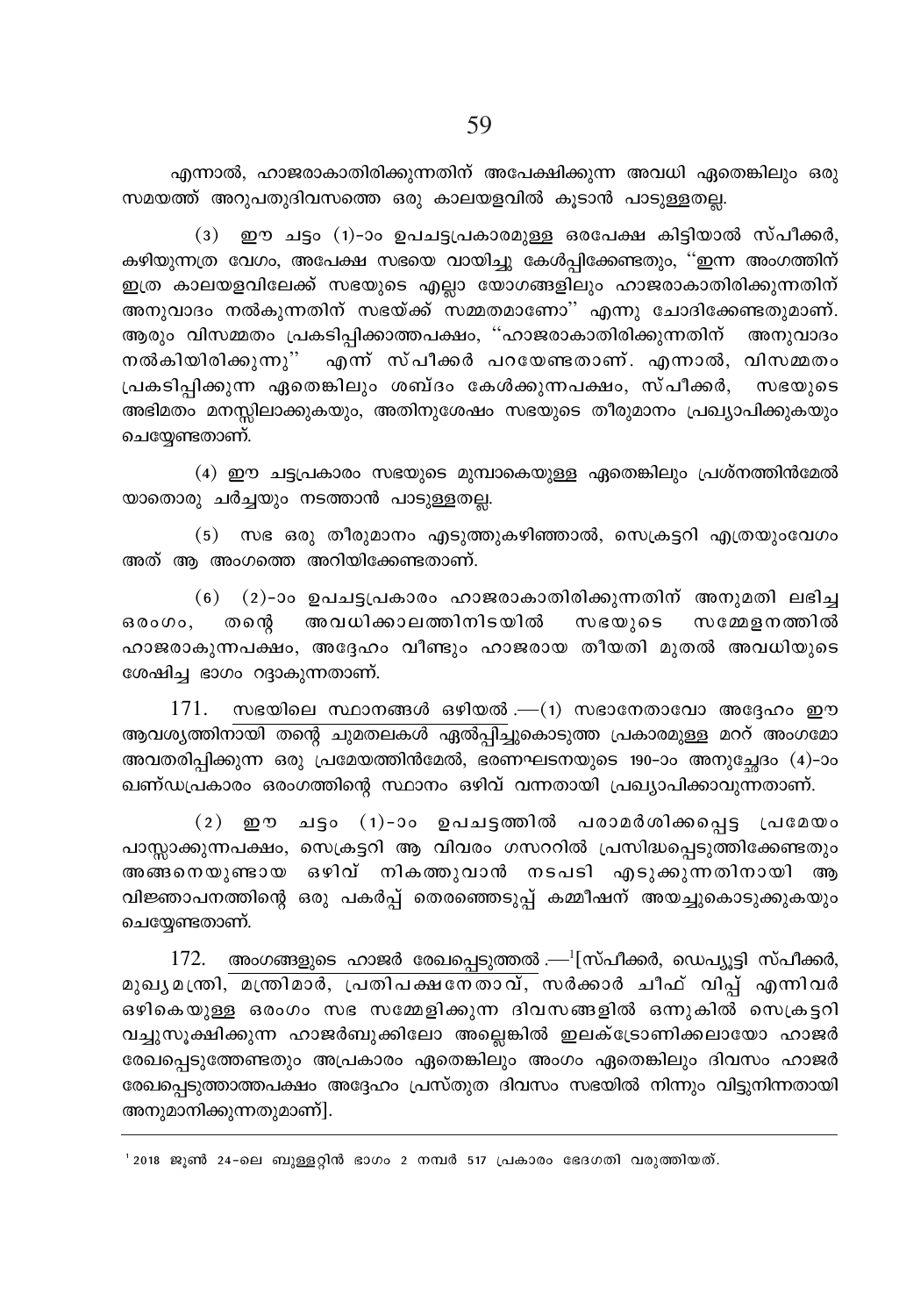#### അദ്ധ്യായം XXII

## ഗവർണ്ണറും നിയമസഭയും തമ്മിലുള്ള കത്തിടപാടുകൾ

 $173. \quad$  നിയമസഭയ്ക്കുള്ള ഗവർണ്ണറുടെ കത്തുകൾ .—നിയമസഭയ്ക്കുള്ള ഗവർണറുടെ കത്തുകൾ ഗവർണ്ണർ ഒപ്പിട്ട് സന്ദേശരൂപത്തിൽ സ്പീക്കർക്ക് അയയ്ക്കേണ്ടതാകുന്നു.

 $174.$  നിയമസഭയിൽ നിന്നും ഗവർണ്ണർക്കുള്ള കത്തുകൾ .—നിയമസഭയിൽ  $\mathfrak{m}$ നും ഗവർണ്ണർക്കുള്ള കത്തുകൾ, പ്രമേയം സഭയിൽ അവതരിപ്പിച്ച് പാസ്സാക്കിയ ശേഷം, ഔപചാരികമായി സംബോധന ചെയ്ത് സ്പീക്കർ മുഖേന അയയ്ക്കേണ്ടതാകുന്നു.

### അദ്ധ്യായം XXIII

## സഭയുടെ രഹസ്യ യോഗം

 $175.$  രഹസ്യ യോഗം .—(1) സഭാനേതാവിന്റെ അഭ്യർത്ഥനയിൻമേൽ സ്പീക്കർ, സഭ രഹസ്യമായി യോഗം ചേരുന്നതിനുവേണ്ടി ഒരു ദിവസമോ അതിന്റെ ഭാഗമോ നിശ്ചയിക്കേണ്ടതാണ്.

 $(2)$  സഭ രഹസൃമായി യോഗം ചേരുമ്പോൾ പുറമേ നിന്നുള്ള യാതൊരാളേയും ചേംബറിലോ ലോബിയിലോ ഗൃാലറിയിലോ ഹാജരാകുന്നതിന  $m<sub>λ</sub>$ വദിക്കാൻ പാടുള്ളതല്ല $n$  :

എന്നാൽ, സ്പീക്കർ അധികാരപ്പെടുത്തിയിട്ടുള്ള ആളുകൾക്ക് ചേംബറിലോ ലോബിയിലോ ഗ്യാലറിയിലോ ഹാജരാകാവുന്നതാണ്.

 $176$ . നടപടികളുടെ റിപ്പോർട്ട് .—ഒരു രഹസ്യ യോഗത്തിന്റെ നടപടികളുടെ ഒരു റിപ്പോർട്ട് സ്പീക്കർ, അദ്ദേഹത്തിന് ഉചിതമെന്ന് തോന്നുന്ന രീതിയിൽ പുറപ്പെടുവി ക്കേണ്ടതാണ്. എന്നാൽ ഹാജരായ മറ്റൊരാളും ഒരു രഹസ്യയോഗത്തിന്റെ ഏതെങ്കിലും നടപടികളുടെയോ തീരുമാനത്തിന്റെയോ ഭാഗികമോ പൂർണ്ണമോ ആയ ഒരു കുറിപ്പോ രേഖയോ സൂക്ഷിക്കുകയോ അല്ലെങ്കിൽ അങ്ങനെയുള്ള നടപടികളെയോ അഥവാ അവ വിവരിക്കുന്നതിനുദ്ദേശിച്ചുള്ളതോ<sup>്</sup> ആയ ഏതെങ്കിലും റിപ്പോർട്ട് പുറപ്പെടുവിക്കുകയോ ചെയ്യാൻ പാടില്ലാത്തതുമാകുന്നു.

 $177.$  മററു കാര്യങ്ങളിലുള്ള നടപടിക്രമം .—ഒരു രഹസ്യയോഗത്തെ സംബന്ധിച്ച മറ്റെല്ലാ കാരൃത്തിലുമുള്ള നടപടിക്രമം സ്പീക്കർ നൽകാവുന്ന നിർദ്ദേശാനുസൃതമായിരി ക്കേണ്ടതാണ്.

 $178.$  രഹസ്യ സ്വഭാവം നീക്കൽ .—(1) ഒരു രഹസ്യ യോഗത്തിന്റെ നടപടികളെ സംബന്ധിച്ച് രഹസ്യം പാലിക്കേണ്ട<sup>്</sup> ആവശ്യകത ഇല്ലാതായി തീർന്നിട്ടുണ്ടെന്ന് കരുതുന്നിടത്ത്, സ്പീക്കറുടെ അനുമതിക്ക് വിധേയമായി, ഒരു രഹസ്യ യോഗത്തിന്റെ സഭാനടപടികൾ മേലിൽ രഹസ്യമായി പരിഗണിക്കേണ്ടതില്ലെന്ന് ഒരു ഉപക്ഷേപ<mark>ം</mark>  ${\sf m}$ ഭാനേതാവിനോ അദ്ദേഹം അധികാരപെടുത്തുന്ന ഏതെങ്കിലും അംഗത്തിനോ അവതരിപ്പിക്കാവുന്നതാണ്.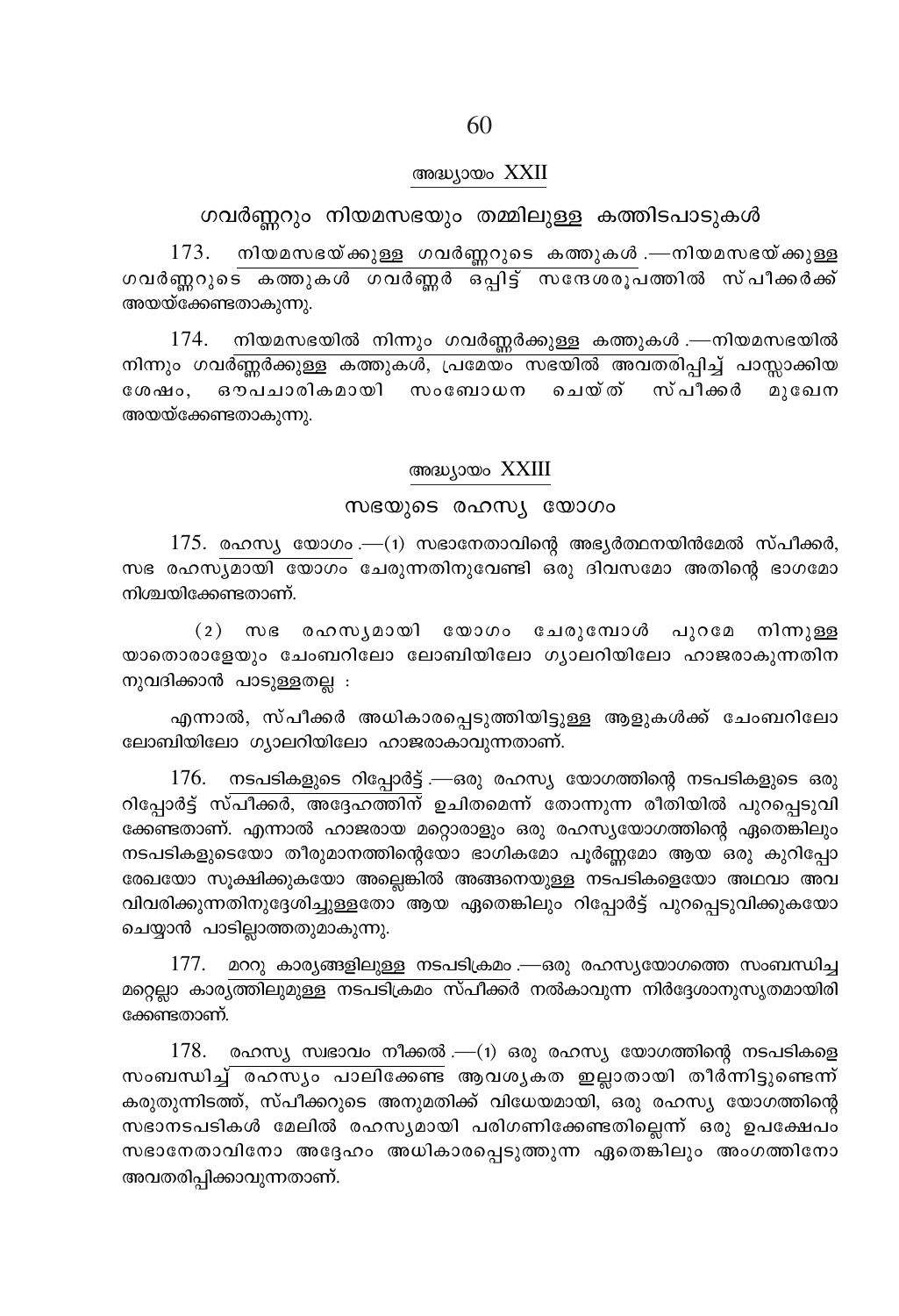$(2)$   $(1)$ -ാം ഉപചട്ടത്തിൻകീഴിലുള്ള ഉപക്ഷേപം സഭ അംഗീകരിച്ചാൽ, റിപ്പോർട്ട് രഹസ്യയോഗത്തിന്റെ  $6301$ സെക്രട്ടറി തയ്യാറാക്കേണ്ടതും പ്രായോഗികമാകാവുന്നത്ര വേഗത്തിൽ സ്പീക്കർ നിർദ്ദേശിക്കുന്ന പ്രകാരമുള്ള രൂപത്തിലും രീതിയിലും അത് പ്രസിദ്ധീകരിക്കുകയും ചെയ്യേണ്ടതാണ്.

 $179.$  നടപടികളുടെയോ തീരുമാനങ്ങളുടെയോ വെളിപ്പെടുത്തൽ .—178-ാം ചട്ടത്തിലെ വൃവസ്ഥകൾക്ക് വിധേയമായി, ഒരു രഹസ്യ യോഗത്തിന്റെ നടപടികളേയോ തീരുമാനങ്ങളേയോ ആരെങ്കിലും ഏതെങ്കിലും രീതിയിൽ വെളിപ്പെടുത്തുന്നത് സഭയുടെ അവകാശത്തിന്റെ കടുത്ത ലംഘനമായി പരിഗണിക്കപ്പെടുന്നതാണ്.

### അദ്ധ്യായം XXIV

നിയമസഭാ കമ്മിറ്റികൾ

(എ) പൊതുവായി

 $180.$  നിയമസഭാ കമ്മിററികളുടെ നിയമനം $-$ (1) ഒരു നിയമസഭാ കമ്മിററിയിലെ അംഗങ്ങളെ, അതതു സംഗതിപോലെ, സഭ നിയമിക്കുകയോ തെരഞ്ഞെടുക്കുകയോ അല്ലെങ്കിൽ സ്പീക്കർ നാമനിർദ്ദേശം ചെയ്യുകയോ ചെയ്യാവുന്നതാണ്.

(2) യാതൊരംഗത്തേയും, അദ്ദേഹം കമ്മിറ്റിയിൽ സേവനം അനുഷ്ഠിക്കാൻ തയ്യാറല്ലാത്തപക്ഷം, അതിലേക്ക് നിയമിക്കാൻ പാടുള്ളതല്ല. ഏതൊരംഗത്തിന്റെ പേരാണോ താൻ നിർദ്ദേശിക്കുന്നത് ആ അംഗം കമ്മിററിയിൽ സേവനം അനുഷ്ഠിക്കാൻ തയ്യാറാണോ എന്ന് നിർദ്ദേശകൻ അന്വേഷിച്ച് ഉറപ്പ് വരുത്തേണ്ടതാണ്.

(3) കമ്മിറ്റിയിലുണ്ടാകുന്ന താൽക്കാലിക ഒഴിവുകൾ, അതതു സംഗതിപോലെ, സഭയുടെ നിയമനത്തിലൂടെയോ തെരഞ്ഞെടുപ്പിലൂടെയോ സ്പീക്കറുടെ നാമനിർദേശത്തിലൂടെയോ നികത്തേണ്ടതും, അങ്ങനെയുള്ള ഒഴിവിൽ നിയമിക്കപ്പെടുകയോ തെരഞ്ഞെടുക്കപ്പെടുകയോ നാമനിർദ്ദേശം ചെയ്യപ്പെടുകയോ ചെയ്യുന്ന ഏതൊരംഗവും, താൻ ഏതൊരംഗത്തിന് പകരമാണോ നിയമിക്കപ്പെടുകയോ തെരഞ്ഞെടുക്കപ്പെടുകയോ നാമനിർദ്ദേശം ചെയ്യപ്പെടുകയോ ചെയ്യുന്നത് ആ അംഗം സാധാരണ ഗതിയിൽ ഉദ്യോഗം വഹിക്കുമായിരുന്ന കാലയളവിൽ അവശേഷിക്കുന്ന കാലത്തേക്ക് മാത്രം സ്ഥാനം വഹിക്കേണ്ടതാണ്.

 $181.$  കമ്മിറ്റിയിലെ അംഗത്വത്തിനെതിരെ ആക്ഷേപം .—ഒരംഗത്തിന് കമ്മിറ്റി പരിഗണിക്കേണ്ട ഏതെങ്കിലും കാര്യങ്ങളുടെ പരിഗണനയെ ഹാനികരമായി ബാധിക്കുന്ന വൃക്തിപരമോ ധനപരമോ അഥവാ നേരിട്ടുള്ളതോ ആയ ഒരു ദൃഢതാല്പരൃം ഉണ്ടെന്നുള്ള കാരണത്തിൻമേൽ അദ്ദേഹത്തെ ഒരു കമ്മിറ്റിയിൽ ഉൾപ്പെടുത്തുന്നതിൽ ആക്ഷേപമുണ്ടാകുന്നപക്ഷം, നടപടി ഇനിപറയും പ്രകാരമായിരിക്കേണ്ടതാണ് :—

(എ) ആക്ഷേപം കൊണ്ടുവരുന്ന അംഗം, തന്റെ ആക്ഷേപത്തിനുള്ള കാരണവും കമ്മിററി മുൻപാകെ വരുന്ന കാര്യങ്ങളിൽ നിർദ്ദിഷ്ട അംഗത്തിനുണ്ടെന്ന് ആരോപിക്കപ്പെടുന്ന വൃക്തിപരമോ ധനപരമോ അഥവാ നേരിട്ടുള്ളതോ ആയ താല്പര്യത്തിന്റെ സ്വഭാവവും ചുരുക്കത്തിൽ പ്രസ്താവിക്കേണ്ടതാണ് ;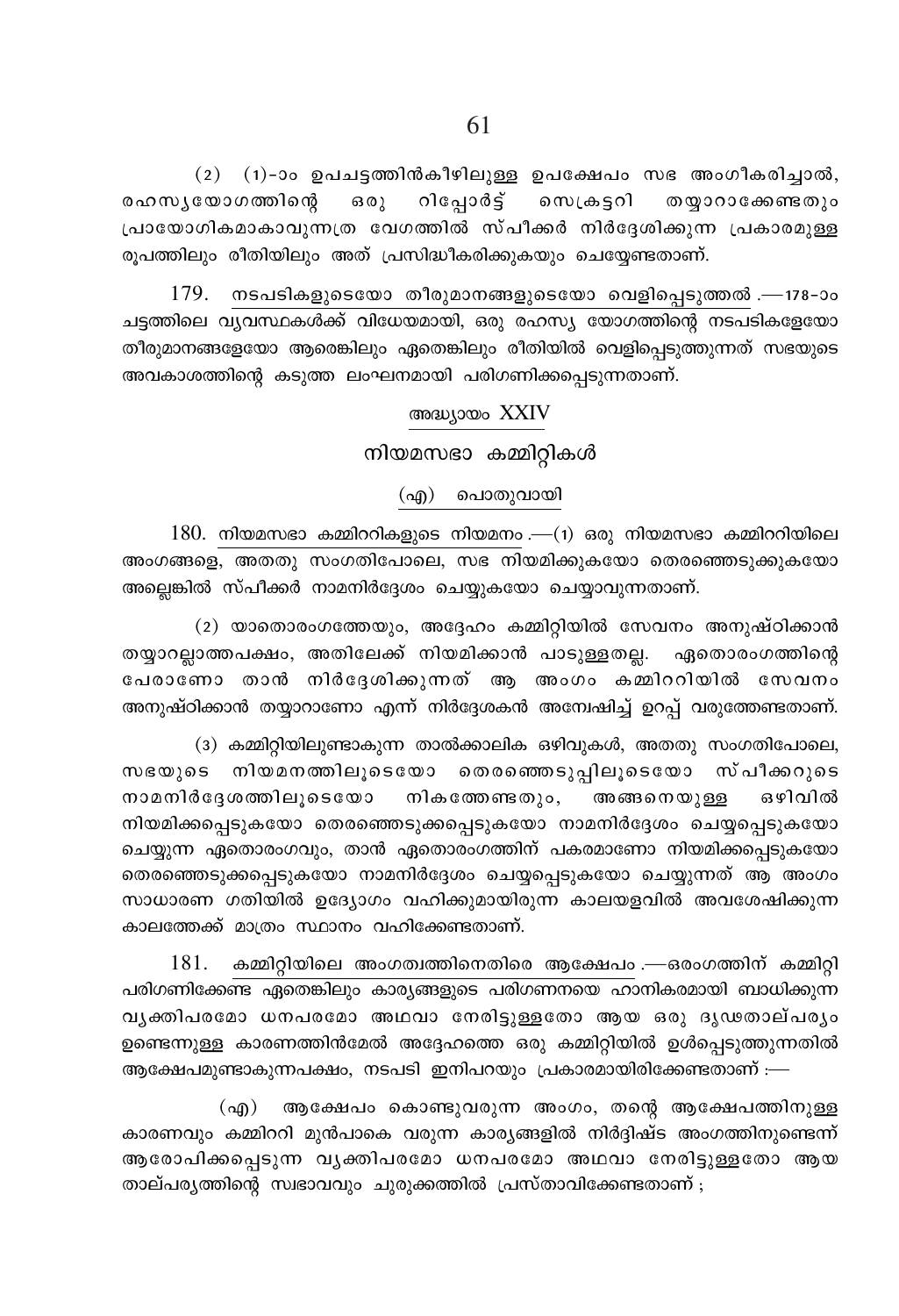(ബി) ആക്ഷേപം ഉന്നയിച്ചശേഷം, കമ്മിറ്റിയിലേക്ക് നിർദ്ദേശിക്കപ്പെട്ട ആക്ഷേപവിധേയനായ അംഗത്തിന് തന്റെ നിലപാട് വൃക്തമാക്കാൻ സ്പീക്കർ ഒരവസരം നൽകേണ്ടതാണ് :

(സി) വസ്തുതകളിൻമേൽ തർക്കമുള്ളപക്ഷം ആക്ഷേപം ഉന്നയിക്കുന്ന അംഗത്തോടും ഏതൊരംഗത്തിന്റെ കമ്മിറ്റിയിലേക്കുള്ള നിയമനത്തിനെതിരായാണോ ആക്ഷേപം ഉന്നയിച്ചിട്ടുള്ളത് ആ അംഗത്തിനോടും അവരുടെ വാദത്തിനോട് സഹായകമായിട്ടുള്ള രേഖാമുലമോ മററുവിധത്തിലോ ഉള്ള തെളിവുകൾ ഹാജരാക്കാൻ സ്പീക്കർക്ക് ആവശ്യപ്പെടാവുന്നതാണ്;

(ഡി) സ്പീക്കർ, തന്റെ മുൻപാകെ അപ്രകാരം ഹാജരാക്കിയ തെളിവുകൾ പരിഗണിച്ചശേഷം, തന്റെ തീരുമാനം അറിയിക്കേണ്ടതും അത് അന്തിമമായിരിക്കുന്നതുമാണ് ;

(ഇ) കമ്മിറ്റിയിൽ ഏതൊരംഗത്തിന്റെ നിയമനത്തിനെതിരെയാണോ ആക്ഷേപം ഉന്നയിച്ചിട്ടുള്ളത് ആ അംഗം തെരഞ്ഞെടുക്കപ്പെടുകയോ നാമനിർദ്ദേശം ചെയ്യപ്പെടുകയോ ചെയ്യുന്നപക്ഷം സ്പീക്കർ തന്റെ തീരുമാനം അറിയിക്കുന്നതുവരെ, അദ്ദേഹം അതിലെ ഒരംഗമായി തുടരുന്നതാണ് ;

(എഫ്) ഏതൊരംഗത്തിന്റെ നിയമനത്തിനെതിരെയാണോ ആക്ഷേപം ഉന്നയിച്ചത്, ആ അംഗത്തിന് കമ്മിററി മുൻപാകെയുള്ള കാര്യത്തിൽ വ്യക്തിപരമോ, ധനപരമോ നേരിട്ടുള്ളതോ ആയ താൽപ്പര്യമുണ്ടെന്ന് സ്പീക്കർ തീരുമാനിക്കുന്നപക്ഷം, അദ്ദേഹം ഉടനടി അതിലൊരംഗമലാതായിത്തീരുന്നതാണ് :

എന്നാൽ, അങ്ങനെയുള്ള അംഗം ഹാജരായിരുന്ന കമ്മിറ്റിയുടെ യോഗനടപടികളെ സ്പീക്കറുടെ തീരുമാനം യാതൊരു വിധത്തിലും ബാധിക്കുന്നതല്ല.

വിശദീകരണം—ഈ ചട്ടത്തിന്റെ ആവശ്യത്തിലേക്കായി, ആ അംഗത്തിന്റെ താല്പര്യം കമ്മിറ്റിയിൽ ഏതൊരാളിനെ ഉൾപ്പെടുത്തുന്നതിനെതിരായാണോ ആക്ഷേപമുന്ന യിച്ചിട്ടുള്ളത് അദ്ദേഹത്തിന് മാത്രം പ്രത്യേകം ബന്ധമുള്ളതുമായിരിക്കേണ്ടതും പൊതുജനങ്ങളേയോ പൊതുവായോ അതിലെ ഏതെങ്കിലും വർഗ്ഗത്തേയോ വിഭാഗത്തേയോ ആകെയോ അഥവാ സംസ്ഥാനത്തിന്റെ നയപരമായ കാര്യത്തേയോ സംബന്ധിച്ചതായിരിക്കാൻ പാടില്ലാത്തതുമാണ്.

182. സ്പീക്കർ നാമനിർദ്ദേശം ചെയ്യുന്ന കമ്മിറ്റിയുടെ കാലാവധി .—സ്പീക്കർ നാമനിർദ്ദേശം ചെയ്യുന്ന ഒരു കമ്മിററി, ഈ അദ്ധ്യായത്തിൽ അടങ്ങിയിരിക്കുന്ന ചട്ടങ്ങളിൽ മററു വിധത്തിൽ പ്രത്യേകം പറഞ്ഞിട്ടില്ലാത്തപക്ഷം, അദ്ദേഹം നിശ്ചയിക്കുന്ന കാലയളവിലേക്കോ അല്ലെങ്കിൽ ഒരു പുതിയ കമ്മിറ്റി നാമനിർദ്ദേശം ചെയ്യപ്പെടുന്നതുവരേയോ ഉദ്യോഗം വഹിക്കേണ്ടതാണ്.

183. കമ്മിററിയിൽ നിന്ന് രാജിവയ്ക്കൽ .—ഒരംഗത്തിന് സ്വന്തം കൈപ്പടയിൽ എഴുതി ഒപ്പിട്ട് സ്പീക്കറെ അറിയിച്ച് ഒരു കമ്മിറ്റിയിൽ നിന്ന് തന്റെ സ്ഥാനം രാജി വയ്ക്കാവുന്നതാണ്.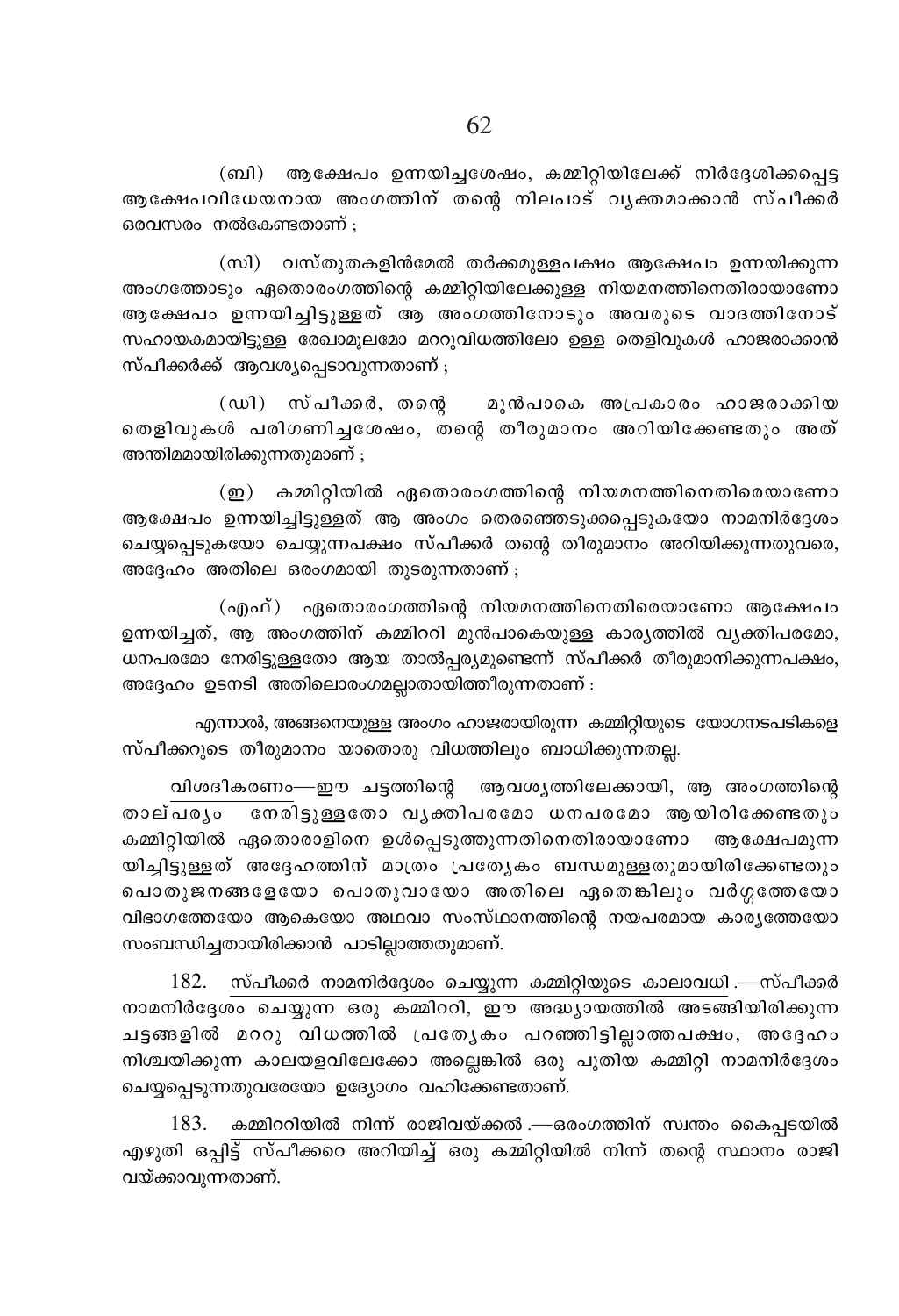$184$ . കമ്മിറ്റിയുടെ ചെയർമാൻ .— $(1)$  ഒരു കമ്മിറ്റിയുടെ ചെയർമാനെ ആ കമ്മിറിയിലെ അംഗങ്ങളിൽ നിന്ന് സ്പീക്കർ നിയമിക്കേണ്ടതാണ് :

എന്നാൽ, ഡെപ്യൂട്ടി സ്പീക്കർ കമ്മിറ്റിയിലെ ഒരംഗമാണെങ്കിൽ അദ്ദേഹത്തെ .<br>കമ്മിറ്റിയുടെ ചെയർമാനായി നിയമിക്കേണ്ടതാണ്.

 $(2)$  ഏതെങ്കിലും കാരണവശാൽ ചെയർമാന് പ്രവർത്തിക്കാൻ കഴിയാതെ വന്നാൽ, സ്പീക്കർക്ക് അദ്ദേഹത്തിന്റെ സ്ഥാനത്തേക്ക് മറ്റൊരു ചെയർമാനെ നിയമിക്കാവുന്നതാണ്.

 $(3)$  ചെയർമാൻ ഏതെങ്കിലും യോഗത്തിൽ ഹാജരാകാത്തപക്ഷം ആ യോഗത്തിൽ ചെയർമാനായി പ്രവർത്തിക്കുന്നതിന് മറ്റൊരംഗത്തെ കമ്മിററി തെരഞ്ഞെടുക്കേണ്ടതാണ്.

 $185.$  ക്വോറം .— $(i)$  മറ്റുപ്രകാരം നിശ്ചയിച്ചിട്ടില്ലാത്തപക്ഷം, കമ്മിറ്റിയുടെ ഒരു യോഗം ചേര<del>ുന്നതിന</del>ുള്ള കോറം, <sup>1</sup>[വീഡിയോ കോൺ്ഫറൻസിംഗ് വഴി പകെ്ടുക്കുന്ന അംഗങ്ങൾ ഉൾപ്പെട] ആകെയുള്ള അംഗസംഖൃയുടെ മൂന്നിലൊന്നി നോടടുപിച്ച് ആയിരിക്കേണ്ടതാണ്.

 $(2)$  ഒരു കമ്മിറ്റിയുടെ ഏതെങ്കിലും യോഗത്തിനായി നിശ്ചയിച്ചിട്ടുള്ള ഏതെങ്കിലും സമയത്തോ അഥവാ അങ്ങിനെയുള്ള ഏതെങ്കിലും സിറ്റിംഗ് നടക്കുന്ന ഏതെങ്കിലും സമയത്തോ ക്വോറം ഇല്ലാതിരിക്കുന്നപക്ഷം, കമ്മിറ്റിയുടെ ചെയർമാൻ ഒന്നുകിൽ ക്വോറം തികയുന്നതുവരെ യോഗം സസ്പെന്റ് ചെയ്യുകയോ അല്ലെങ്കിൽ മറ്റൊരു ദിവസത്തേക്ക് യോഗം മാററിവയ്ക്കുകയോ ചെയ്യേണ്ടതാണ്.

(3) കമ്മിറ്റിയുടെ യോഗങ്ങൾക്ക് നിശ്ചയിച്ച തുടർച്ചയായുള്ള രണ്ടു തീയതികളിൽ (2)-ാം ഉപചട്ടമനുസരിച്ച് കമ്മിറ്റി മാററിവയ്ക്കപ്പെട്ടാൽ, ആ വസ്തുത ചെയർമാൻ സഭയ്ക്ക് റിപ്പോർട്ട് ചെയ്യേണ്ടതാണ് :

എന്നാൽ, കമ്മിറ്റിയെ സ്പീക്കർ നിയമിച്ചിട്ടുള്ളിടത്ത്, അപ്രകാരം മാറ്റിവച്ച വസ്തുത ചെയർമാൻ സ്പീക്കർക്ക് റിപ്പോർട്ടു ചെയ്യേണ്ടതാണ്.

 $186.$  കമ്മിറ്റി യോഗത്തിൽ ഹാജരാകാത്ത അംഗങ്ങളെ മാററുന്നത് .—ഒരംഗം, <u>ചെയർമാന്റെ അനുവാദം കൂടാതെ, കമ്മിറ്റിയുടെ തുടർച്ചയായ രണ്ടോ അതിലധികമോ</u> യോഗങ്ങളിൽ ഹാജരാകാതിരിക്കുന്നപക്ഷം, അങ്ങനെയുള്ള അംഗത്തെ കമ്മിറ്റിയിൽ നിന്നും മാററുന്നതിന് സഭയിൽ ഒരു ഉപക്ഷേപം അവതരിപ്പിക്കാവുന്നതാണ്:

എന്നാൽ, കമ്മിറിയിലെ അംഗങ്ങളെ സ്പീക്കർ നാമനിർദ്ദേശം ചെയ്തിട്ടുള്ളിടത്ത്, സ്പീക്കർക്ക് അങ്ങനെയുള്ള അംഗത്തെ മാറ്റാവുന്നതാണ്.

 $187.$  കമ്മിറ്റിയിലെ വോട്ടെടുപ്പ് .—ഒരു കമ്മിറ്റിയിലെ ഏതു യോഗത്തിലെയും എല്ലാ പ്രശ്നങ്ങളും, ഹാജരായി വോട്ടുചെയ്യുന്ന അംഗങ്ങളുടെ ഭൂരിപക്ഷ വോട്ടുകൾ മൂലം തീരുമാനിക്കേണ്ടതാണ്.

 $188.$  ചെയർമാന്റെ കാസ്റ്റിംഗ് വോട്ട് .—ഏതെങ്കിലും സംഗതിയിൽ വോട്ടുകൾ തുലൃമായിരു<del>ന്നാൽ ചെയർമാനോ അല്ലെങ്കി</del>ൽ അപ്രകാരം പ്രവർത്തിക്കുന്ന ആൾക്കോ രണ്ടാമതൊരു വോട്ടോ അല്ലെങ്കിൽ കാസ്റ്റിംഗ് വോട്ടോ ഉണ്ടായിരിക്കുന്നതാണ്.

 $^{-1}$  2021 ഫെബ്രുവരി 8-ലെ ബുള്ളറ്റിൻ ഭാഗം 2 നമ്പർ 967 പ്രകാരം ചേർത്തത്.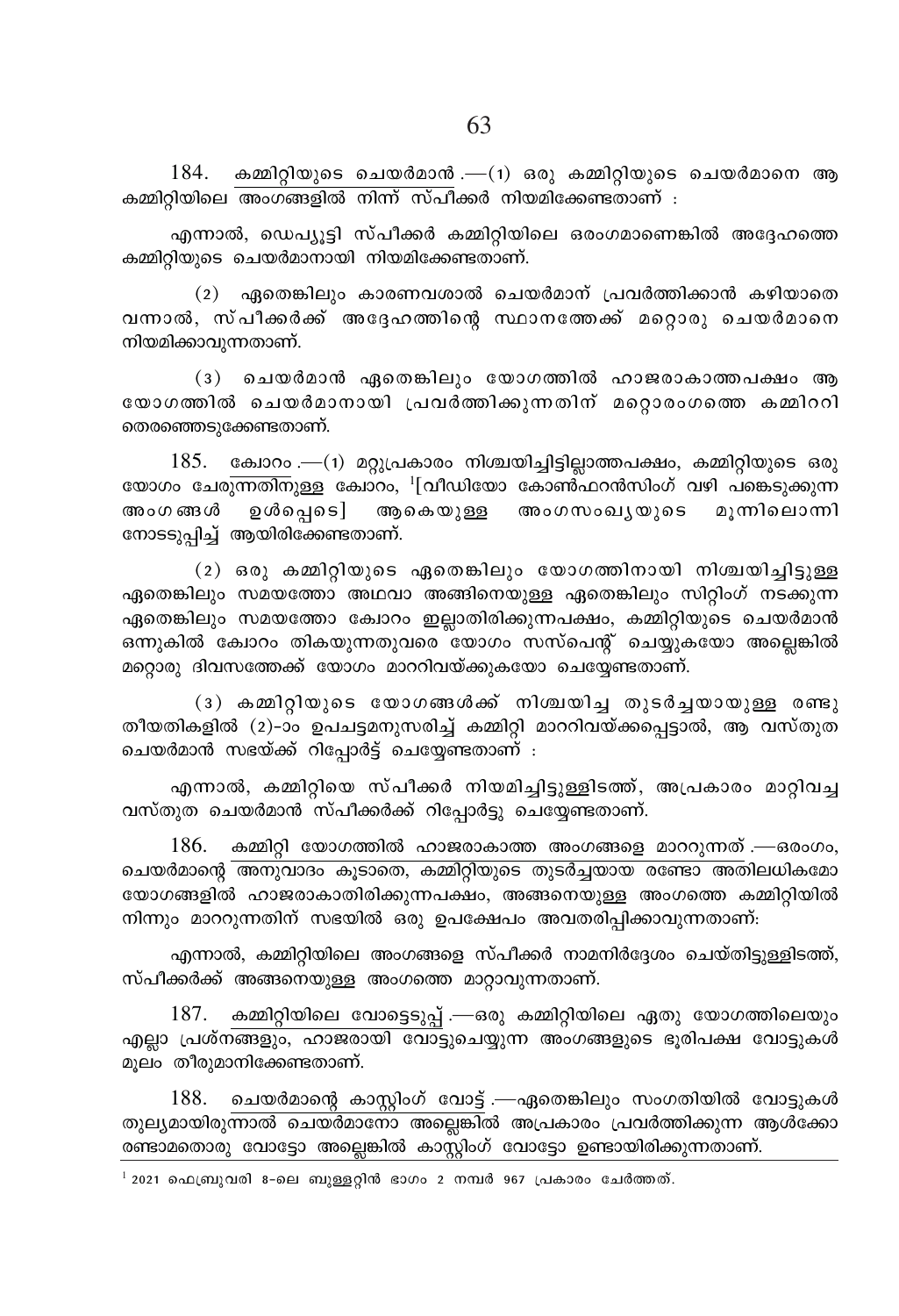$189.$  സബ് കമ്മിറ്റികളെ നിയമിക്കാനുള്ള അധികാരം . $-(1)$  കമ്മിറ്റിക്ക് സ്പീക്കറുടെ അംഗീകാര്ത്തിന് വിധേയമായി, അതിന് റഫർ ചെയ്യുന്ന ഏതു സംഗതിയും പരിശോധിക്കുന്നതിനായി സമ്പൂർണ്ണ കമ്മിറ്റിയുടെ അധികാരങ്ങളോടു കൂടിയ ഒന്നോ അതിലധികമോ സബ് കമ്മിറ്റികളെ"നിയമിക്കാവുന്നതും, അങ്ങനെയുള്ള<sup>്</sup> സബ് കമ്മിറ്റികളുടെ റിപോർട്ടുകൾ സമ്പൂർണ കമ്മിറ്റിയുടെ യോഗത്തിൽ അംഗീകരിക്കപ്പെടുന്നപക്ഷം അത് സമ്പൂർണ്ണ് ക്മ്മിറ്റിയുടെ റിപ്പോർട്ടുകളായി കരുതപ്പെടേണ്ടതുമാണ്.

(2) സബ് കമ്മിറ്റിയിലേക്ക് റഫർ ചെയ്യുന്ന ഉത്തരവിൽ അന്വേഷണ വിഷയമോ വിഷയങ്ങളോ വ്യക്തമായി പറഞ്ഞിരിക്കേണ്ടതാണ്. സബ് കമ്മിറ്റിയുടെ റിപ്പോർട്ട് സമ്പൂർണ്ണ കമ്മിറ്റി പരിഗണിക്കേണ്ടതുമാണ്.

190. കമ്മിറ്റി യോഗങ്ങളുടെ തീയതിയും സമയവും .—കമ്മിറ്റിയുടെ യോഗങ്ങൾ കമ്മിറ്റി ചെയ്ർമാൻ നിശ്ചയിക്കാവുന്ന ദിവസങ്ങളിലും സമയങ്ങളിലും കൂടേണ്ടതാണ്.

191. കമ്മിററിയുടെ യോഗങ്ങളുടെ സ്വകാര്യത .—കമ്മിറ്റിയുടെ യോഗങ്ങൾ സ്വകാര്യമായി നടത്തേണ്ടതാണ്.

192. യോഗങ്ങൾക്കുള്ള സ്ഥലം .—ഒരു കമ്മിറ്റിയുടെ യോഗങ്ങൾ നിയമസഭാ സെക്രട്ടേറിയററ് കെട്ടിടത്തിന്റെ പരിസരത്തിനുള്ളിൽ വച്ച് നടത്തേണ്ടതും സിറ്റിംഗിനുള്ള സ്ഥലം നിയമസഭാ കെട്ടിത്തിന് വെളിയിലേക്ക് മാറേണ്ടത് ആവശൃമായി തീരുന്നപക്ഷം, ആ സംഗതി സ്പീക്കർക്ക് റഫർ ചെയ്യേണ്ടതും അദ്ദേഹത്തിന്റെ തീരുമാനം അന്തിമമായിരിക്കുന്നതുമാണ്.

<sup>1</sup>[എന്നാൽ നിയമസഭയുടെ വീഡിയോ കോൺഫറൻസിംഗ് സൗകര്യം ഉപയോഗിച് നടത്തപ്പെടുന്ന കമ്മിറ്റിയുടെ സിറ്റിങ്ങിന്റെ സ്ഥലത്തിനെ നിയമസഭാ സെക്രട്ടേറിയറ്റിന്റെ പരിസരത്തിനുള്ളിൽ ്വച്ച് നടന്നതായി കരുതപ്പെടേണ്ടതാണ്.]

193. കമ്മിറ്റി കൂടുമ്പോൾ അന്യരെല്ലാം പിൻവാങ്ങണമെന്ന് .—കമ്മിറ്റി കൂടിയാലോച<mark>ന നടത്തുമ്പോൾ, കമ്മിറ്റി അംഗങ്ങ്ളും കമ്മിറ്റിക്ക് സേവനം ആവശ്യമായ</mark> ഉദ്യോഗസ്ഥന്മാരും ഒഴികെ മറ്റെല്ലാപേരും പിൻവാങ്ങേണ്ടതാണ്.

തെളിവെടുക്കുന്നതിനോ രേഖകൾ വിളിച്ചുവരുത്തുന്നതിനോ ഉള്ള 194. അധികാരം .— (1) സെ്ക്ടറി ഒപ്പിട്ട ഒരുത്തരവുമൂലം സാക്ഷിയെ വിളിച്ചു <u>വരുത്താവു</u>ന്നതും, കമ്മിറ്റിയുടെ ഉപയോഗത്തിനാവശ്യമായ അങ്ങനെയുള്ള രേഖകൾ കൂടി ആ സാക്ഷി ഹാജരാക്കേണ്ടതുമാണ്.  $^2$ [അസാധാരണ സാഹചര്യങ്ങളിൽ, കമ്മിറ്റി അനുവദിയ്ക്കുന്ന പക്ഷം ഒരു സാക്ഷിയ്ക്ക് വീഡിയോ കോൺഫറൻസിംഗ് മുഖേന ഒരു യോഗത്തിൽ പങ്കെടുക്കാവുന്നതാണ്.]

(2) കമ്മിറ്റിയുടെ മുൻപാകെ ഹാജരാക്കുന്ന ഏതെങ്കിലും തെളിവ് രഹസ്യമോ സ്വകാര്യമോ ആയിട്ടാണ് പരിഗണിക്കേണ്ടത് എന്നത് കമ്മിറ്റിയുടെ വിവേചനാധികാര ത്തിലായിരിക്കുന്നതാണ്.

(3) കമ്മിറ്റി മുൻപാകെ സമർപ്പിക്കപ്പെട്ട യാതൊരു രേഖയും കമ്മിറ്റിയുടെ അറിവും അംഗീകാരവും കൂടാതെ പിൻവലിക്കുകയോ വൃത്യാസപ്പെടുത്തുകയോ ചെയ്യാൻ പാടുള്ളതല്ല.

195. ആളുകളേയും പേപ്പറുകൾ, റിക്കാർഡുകൾ എന്നിവയേയും വരുത്താനുള്ള അധികാരം .—ഒരു കമ്മിറ്റിക്ക് ആളുകളേയും പേപ്പറുകൾ, റിക്കാർഡുകൾ എന്നിവയേയും വരുത്താൻ അധികാരമുണ്ടായിരിക്കുന്നതാണ് :

 $^1$  ഉം  $^2$  ഉം 2021 ഫെബ്രുവരി 8-ലെ ബുള്ളറ്റിൻ ഭാഗം 2 നമ്പർ 967 പ്രകാരം ചേർത്തത്.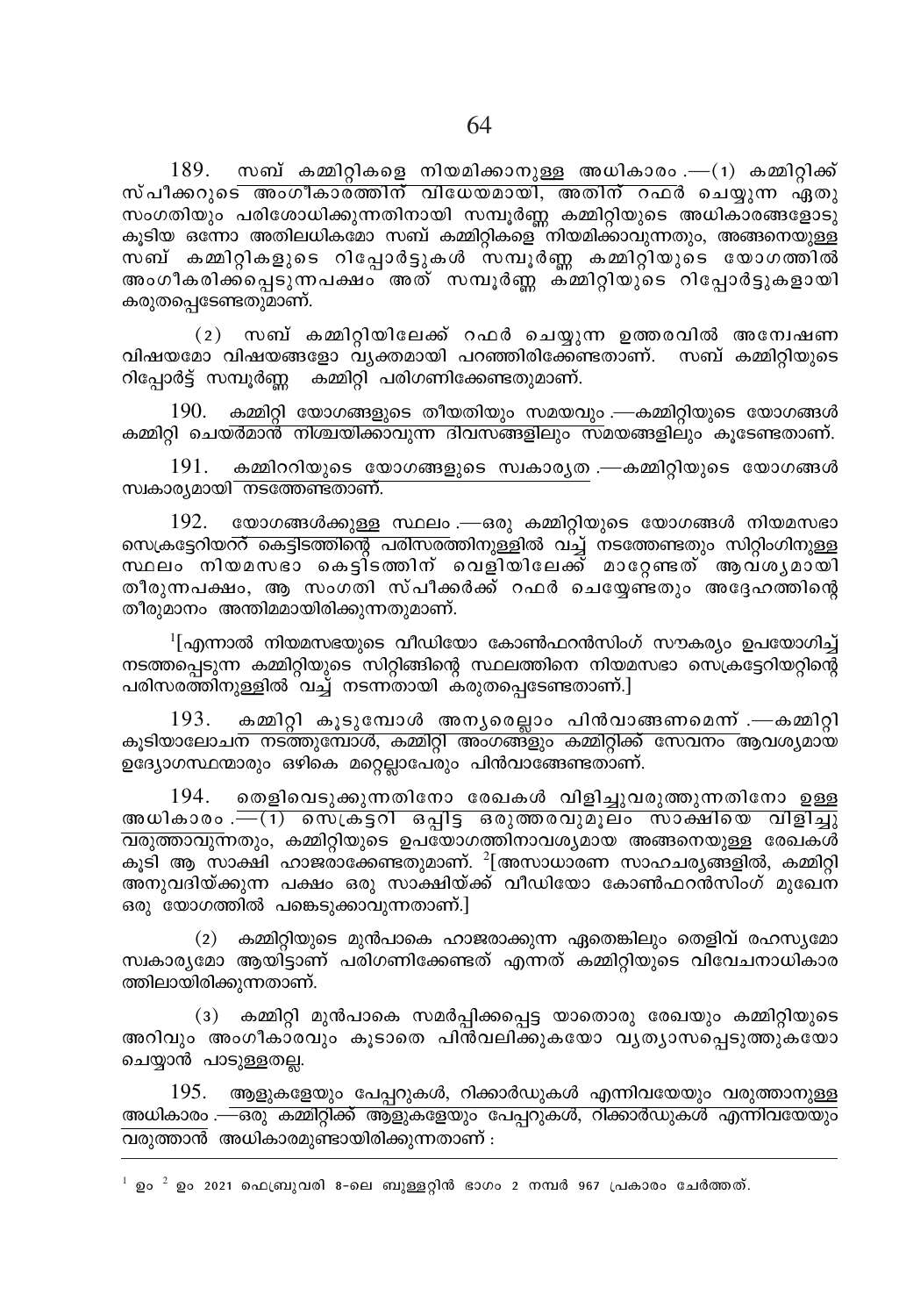എന്നാൽ, ഒരു വൃക്തി നൽകുന്ന തെളിവോ, രേഖ ഹാജരാക്കുന്നതോ കമ്മിറ്റിയുടെ ആവശ്യങ്ങൾക്ക് പ്രസക്തമാണോ എന്നുള്ള ഏതെങ്കിലും പ്രശ്നം ഉളവാകുന്നപക്ഷം ആ പ്രശ്നം സ്പീക്കർക്ക് റഫർ ചെയേണ്ടതും അദേഹത്തിന്റെ തീരുമാനം അന്തിമമായിരിക്കുന്നതുമാണ് :

എന്നുമാത്രമല്ല, ഒരു രേഖ വെളിപ്പെടുത്തുന്നത് സംസ്ഥാനത്തിന്റെ സുരക്ഷിതത്വത്തിനോ താല്പര്യത്തിനോ ഹാനികരമായിരിക്കുമെന്നുള്ള കാരണത്തിൻമേൽ ഗവൺമെന്റിന് ഹാജരാക്കാതിരിക്കാവുന്നതാണ്.

സാക്ഷിക്കുള്ള നിയമ ഉപദേഷ്ടാവ് .—ഒരു കമ്മിറ്റിക്ക്, സ്പീക്കറുടെ 196. നിർദ്ദേശപ്രകാരം, ഒരു സാക്ഷി നിയമിച്ചതും കമ്മിറ്റി അംഗീകരിച്ചതുമായ ഒരു ഉപദേഷ്ടാവ് വഴി, ആ സാക്ഷിക്ക് പറയുവാനുള്ളത് പറയാൻ അനുവാദം നൽകാവുന്നതാണ്.

197. തെളിവ് നൽകുന്നത് സംബന്ധിച്ച സതൃപ്രതിജ്ഞ .— $(1)$  കമ്മിറ്റി മുൻപാകെ വിസ്തരിക്കപ്പെടുന്ന സാക്ഷിയെക്കൊണ്ട് കമ്മിററിക്ക് സതൃപ്രതിജ്ഞയോ ദൃഢപ്രതിജ്ഞയോ ചെയ്യിക്കാവുന്നതാണ്.

(2) സത്യപ്രതിജ്ഞയോ ദൃഢപ്രതിജ്ഞയോ ഇനിപ്പറയും പ്രകാരമായിരി ക്കുന്നതാണ് :—

"എ. ബി.................... ആയ ഞാൻ ഇക്കാരൃത്തിൽ നൽകുന്ന തെളിവ് സത്യമാണെന്നും യാതൊന്നും ഞാൻ മറച്ചുവയ്ക്കുകയില്ലെന്നും ഞാൻ നൽകുന്ന തെളിവിന്റെ യാതൊരു ഭാഗവും കളവായിട്ടുള്ളതല്ലെന്നും, ദൈവനാമത്തിൽ ഞാൻ സത്യപ്രതിജ്ഞ ചെയ്യുന്നു/ ഞാൻ ദൃഢപ്രതിജ്ഞ ചെയ്യുന്നു".

198. സാക്ഷികളെ വിസ്തരിക്കുന്നതിനുള്ള നടപടിക്രമം.—ഒരു കമ്മിററിയുടെ മുൻപാകെ സാക്ഷികളെ ഇനിപ്പറയും പ്രകാരം വിസ്തരിക്കേണ്ടതാണ്.

(i) കമ്മിററി, സാക്ഷിയെ വിസ്തരിക്കാൻ വിളിക്കുന്നതിനു മുൻപായി അവലംബിക്കേണ്ട നടപടിക്രമവും സാക്ഷിയോട് ചോദിക്കാവുന്ന ചോദൃങ്ങളുടെ രീതിയും തീരുമാനിക്കേണ്ടതാണ്.

(ii) ഈ ചട്ടം (1)-ാം ഖണ്ഡത്തിൽ പറഞ്ഞിട്ടുള്ള നടപടിക്രമത്തിന നുസ്യതമായി കമ്മിറി ചെയർമാന്. പരിഗണനയ്ക്കാധാരമായ വിഷയമോ അലെങ്കിൽ അതുമായി ബന്ധപ്പെട്ടതോ ആയ വിഷയമോ സംബന്ധിച്ച് ആവശ്യമെന്ന് തനിക്ക് തോന്നുന്ന പ്രകാരത്തിലുള്ള ചോദൃമോ ചോദൃങ്ങളോ സാക്ഷിയോട് ആദ്യമായി ചോദിക്കാവുന്നതാണ്.

(iii) മറ്റേതെങ്കിലും ചോദൃങ്ങൾ ചോദിക്കാനായി ചെയർമാന് കമ്മിറ്റിയിലെ മററംഗങ്ങളെ ഓരോരുത്തരെയായി വിളിക്കാവുന്നതാണ്.

 $(iv)$  കമ്മിറ്റിയുടെ മുൻപാകെ വയ്ക്കേണ്ടത് അത്യാവശ്യമാണെന്ന് ഒരു സാക്ഷി വിചാരിക്കുന്നതും എന്നാൽ ഇതുവരെ ഉൾപ്പെടുത്താത്തതുമായ മറ്റേതെങ്കിലും സംഗതമായ കാര്യങ്ങൾ കമ്മിറ്റിയുടെ മുൻപാകെ വയ്ക്കാൻ ഒരു സാക്ഷിയോട് ആവശ്യപ്പെടാവുന്നതാണ്.

461/2021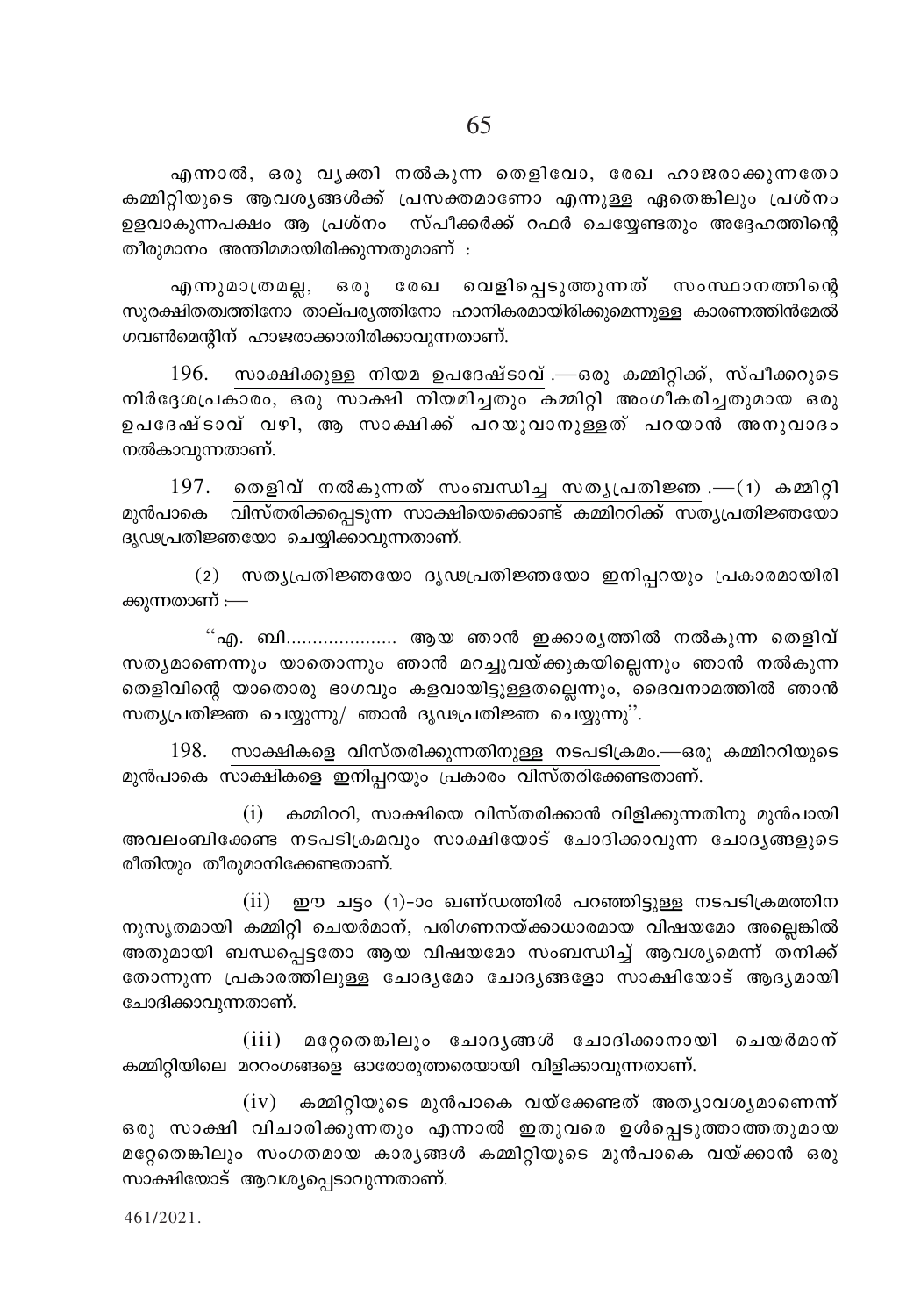$(v)$  തെളിവ് നൽകാൻ ഒരു സാക്ഷിയെ വിളിച്ചുവരുത്തുമ്പോൾ, കമ്മിറ്റി നടപടികളുടെ ഒരു പദാനുപദരേഖ സൂക്ഷിക്കേണ്ടതാണ്.

 $(vi)$  കമ്മിറ്റിയുടെ മുൻപാകെ നൽകുന്ന തെളിവ് ആ കമ്മിററിയിലെ എല്ലാ അംഗങ്ങൾക്കും ലഭ്യമാക്കാവുന്നതാണ്.

199. തീരുമാനങ്ങൾ സംബന്ധിച്ച റിക്കാർഡ്.—കമ്മിറ്റി യോഗങ്ങളുടെ മിനിറ്റ്സുകളുടെ, ചെയർമാൻ അംഗീകരിച്ച ഒരു റിക്കാർഡ് സൂക്ഷിക്കേണ്ടതും കമ്മിറ്റിയിലെ അംഗങ്ങൾക്ക് അതു സർക്കുലേററ് ചെയ്യേണ്ടതുമാണ്.

തെളിവും റിപ്പോർട്ടും നടപടികളും രഹസ്യമായി കരുതണമെന്ന്.— $(1)$ 200. തെളിവ് മുഴുവനായോ അതിന്റെ ഭാഗമോ അല്ലെങ്കിൽ അതിന്റെ ഒരു സംക്ഷിപ്തരൂപമോ മേശപ്പുറത്ത് വയ്ക്കാവുന്നതാണെന്ന് ഒരു കമ്മിറ്റിക്ക് നിർദേശിക്കാവുന്നതാണ്.

(2) ഒരു കമ്മിറ്റി മുൻപാകെ നൽകപ്പെട്ട തെളിവ് മേശപ്പുറത്ത് വയ്ക്കുന്നതുവരെ കമ്മിറ്റിയിലെ ഏതെങ്കിലും അംഗമോ മറ്റേതെങ്കിലും വ്യക്തിയോ പ്രസിദ്ധീകരിക്കാൻ പാടുള്ളതല്ല :

എന്നാൽ, സ്പീക്കർക്ക്, തന്റെ വിവേചനമനുസരിച്ച്, അങ്ങിനെയുള്ള തെളിവ് ഔപചാരികമായി മേശപ്പറത്ത് വയ്ക്കുന്നതിന് മുൻപ് അത് അംഗങ്ങൾക്ക് സ്വകാര്യമായി ലഭ്യമാക്കുന്നതിന് നിർദ്ദേശം നൽകാവുന്നതാണ്.

 $201.$  സ്പെഷൃൽ റിപ്പോർട്ടുകൾ.—ഒരു കമ്മിറ്റിക്ക്, അതിനു ഉചിതമെന്നു രോന്നുന്നപ്ഷം, അതിന്റെ പ്രവർത്തനത്തിനിടയിൽ ഉത്ഭവിക്കുന്നതോ വെളിച്ചത്തുവരുന്നതോ ആയതും സ്പീക്കറുടേയോ സഭയുടേയോ ശ്രദ്ധയിൽ പെടുത്തേണ്ടതാവശ്യമാണെന്ന് കരുതാവുന്നതും ആയ ഏതെങ്കിലും സംഗതിയെ സംബന്ധിച്ച്, ആ സംഗതി അതിന്റെ അന്വേഷണ വിഷയങ്ങളുമായി നേരിട്ട് .<br>ബന്ധമില്ലാത്തതോ അല്ലെങ്കിൽ അതിൽ ഉൾപ്പെടാത്തതോ അല്ലെങ്കിൽ ആ നുഷംഗികമല്ലാത്തതോ് ആണെങ്കിൽ കൂടി, ഒരു പ്രത്യേക റിപ്പോർട്ട് തയ്യാറാക്കാവുന്നതാണ്.

 $202.$  കമ്മിററിയുടെ റിപ്പോർട്ട് .—(1) റിപ്പോർട്ടുകൾ ഒന്നുകിൽ പ്രാഥമികമോ അല്ലെങ്കിൽ അന്തിമമോ ആയിരിക്കാവുന്നതാണ്.

 $(2)$  കമ്മിറ്റിയുടെ റിപ്പോർട്ടിൽ കമ്മിറ്റിക്കുവേണ്ടി ചെയർമാൻ ഒപ്പിടേണ്ടതാണ് :

എന്നാൽ, ചെയർമാൻ ഹാജരില്ലാതിരിക്കുകയോ അല്ലെങ്കിൽ അദ്ദേഹത്തിന്റെ സാന്നിദ്ധ്യം എളുപ്പത്തിൽ ലഭ്യമല്ലാതിരിക്കുകയോ ചെയ്യുന്ന സംഗതിയിൽ, കമ്മിറ്റിക്കുവേണ്ടി റിപ്പോർട്ടിൽ ഒപ്പിടാൻ മറ്റൊരംഗത്തെ കമ്മിററി തെരഞ്ഞെടുക്കേണ്ടതാണ്.

203. സമർപ്പിക്കുന്നതിനു മുൻപ് റിപ്പോർട്ട് ഗവൺമെന്റിന് ലഭ്യമാക്കൽ .—ഒരു കമ്മിറ്റിക്ക്, <mark>അതിന് യുക്തമെന്ന് തോന്നുന്നപക്ഷം, അതിന്റെ പൂർത്തിയാ</mark>ക്കപ്പെട്ട റിപ്പോർട്ടിന്റെ ഏതെങ്കിലും ഭാഗം സഭയ്ക്ക് സമർപ്പിക്കുന്നതിനു മുൻപ്, ഗവൺമെന്റിന് ലഭ്യമാക്കാവുന്നതാണ്. അങ്ങിനെയുള്ള റിപ്പോർട്ടുകൾ സഭയ്ക്ക് സമർപ്പിക്കുന്നതുവരെ രഹസ്യമായി പരിഗണിക്കപ്പെടേണ്ടതാണ്.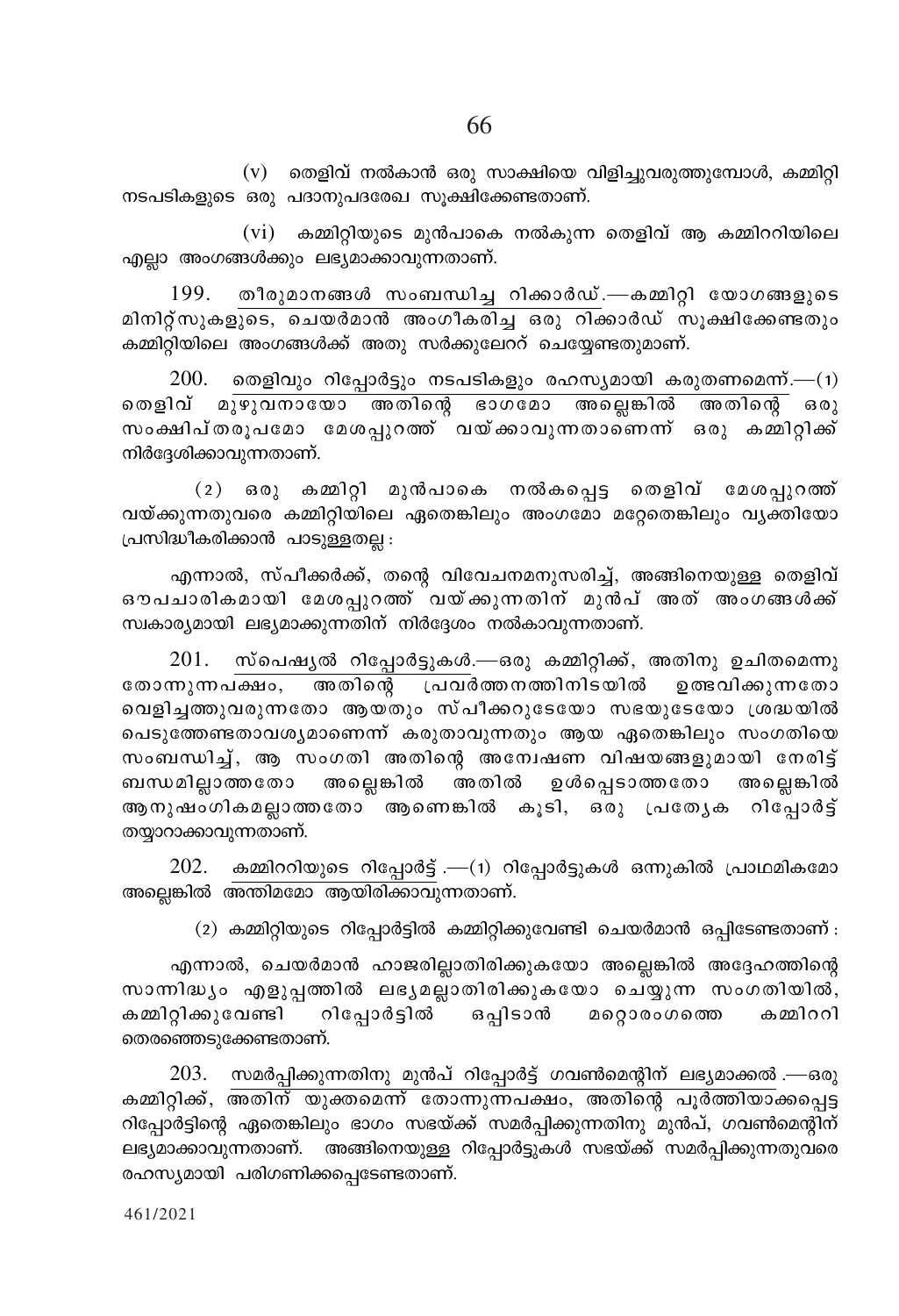$204$ . റിപ്പോർട്ട് സമർപ്പിക്കൽ .—(1) ഒരു കമ്മിറ്റിയുടെ റിപ്പോർട്ട് കമ്മിററിയുടെ <u>ചെയർമാനോ അദ്ദേഹത്തിന്റെ അഭാവത്തിൽ കമ്മിറ്റിയിലെ ഏതെങ്കിലും അംഗമോ</u> സഭയ്ക്ക് സമർപ്പിക്കേണ്ടതാണ്.

(2) റിപ്പോർട്ട് സമർപ്പിക്കുമ്പോൾ ചെയർമാനോ അദ്ദേഹത്തിന്റെ അഭാവത്തിൽ .<br>രിപോർട് സമർപിക്കുന്ന അംഗമോ ഏതെങ്കിലും അഭിപ്രായ പ്രകടനം നടത്തുന്നുവെങ്കിൽ അത് വസ്തുത സംബന്ധിച്ച ഒരു സംക്ഷിപ്ത പ്രസ്താവന മാത്രമായിരിക്കേണ്ടതും എന്നാൽ ഈ ഘട്ടത്തിൽ ആ വിവരണം സംബന്ധിച്ച് യാതൊരു ചർച്ചയും പാടില്ലാത്തതുമാണ്.

 $205$ . റിപ്പോർട്ട് സഭയ്ക്ക് സമർപ്പിക്കുന്നതിന് മുമ്പുള്ള അതിന്റെ അച്ചടിയും, പ്രസിദ്ധീകരണവും അല്ലെങ്കിൽ സർക്കുലേഷനും .—സ്പീക്കർക്ക്, തനിക്ക് നൽകിയ Hcp A`y¿∞\bn≥ta¬, k` ktΩf\Øne√mXncn°ptºmƒ, k` ap≥]msI റിപ്പോർട്ട് സമർപ്പിച്ചിട്ടില്ലെങ്കിലും അവ അച്ചടിക്കുകയോ പ്രസിദ്ധപ്പെടുത്തുകയോ സർക്കുലേററ് ചെയ്യുകയോ ചെയ്യുന്നതിന് ഉത്തരവ് പുറപ്പെടുവിക്കാവുന്നതാണ്. അങ്ങിനെയുള്ള സംഗതിയിൽ അടുത്ത സമ്മേളനത്തിൽ ആദ്യത്തെ സൗകര്യമായ അവസരത്തിൽ റിപ്പോർട്ട് സഭയ്ക്ക് സമർപ്പിക്കേണ്ടതാണ്.

 $^1$ [205എ. റിപ്പോർട്ടിൽ അടങ്ങിയ ശുപാർശയിൻമേൽ മറുപടി ലഭ്യമാക്കൽ.  $m$ ബ്ജക്ട് കമ്മിറ്റികൾ ഒഴികെയുള്ള ഒരു കമ്മിറ്റിയുടെ റിപ്പോർട്ടിൽ അടങ്ങിയിട്ടുള്ള ശുപാർശകൾ സർക്കാർ പരിശോധിക്കേണ്ടതും അങ്ങനെയുള്ള ശുപാർശകളിന്മേൽ എടുത്ത നടപടിയുടെ സ്റ്റേറ്റ്മെന്റ് റിപ്പോർട്ടിൽ വിനിർദ്ദേശിച്ചിട്ടുള്ള സമയ ്ച് പരിധിക്കുള്ളിൽ നൽകേണ്ടതുമാണ്. `റിപ്പോർട്ടിൽ യാതൊരു സമയപരിധിയും വിനിർദ്ദേ .<br>ശിച്ചിട്ടില്ലാത്ത സംഗതികളിൽ, റിപ്പോർട്ട് സർക്കാർ കൈപ്പറ്റിയ തീയതി മുതൽ രണ്ടു മാസത്തിനകം എടുത്ത നടപടി സ്കേറ്റ് നൽകേണ്ടതാണ്.

 $205$ ബി. റിപ്പോർട്ടിലെ വിഷയത്തിൻമേലുള്ള ചർച്ച .— (1) സ്പീക്കർക്ക് ഒരു കമ്മി റ്റിയുടെ റിപ്പോർട്ടിലെ വിഷയമായിരുന്ന വേണ്ടത്ര പൊതുപ്രാധാന്യമുള്ള ഒരു സംഗതി യിന്മേൽ ചർച്ച നടത്തുന്നതിന് ആഴ്ചയിൽ ഒരു ദിവസത്തിൽ ഒരു മണിക്കുർ നീക്കി വയ്ക്കാവുന്നതാണ്.

 $(2)$  അങ്ങനെയുള്ള ഒരു സംഗതിയിന്മേൽ ചർച്ച വേണമെന്നാഗ്രഹിക്കുന്ന ഒരു അംഗം, ആ സംഗതി ഉന്നയിക്കാൻ ഉദ്ദേശിക്കുന്ന ദിവസത്തിന് മൂന്ന് പൂർണ്ണ ദിവസ ങ്ങൾക്കു മുൻപായി സെക്രട്ടറിക്ക് രേഖാമുലമായ നോട്ടീസ് നൽകേണ്ടതാണ്.

(3) സ്പീക്കർ ആ സംഗതി ചർച്ചയ്ക്ക് വെയ്ക്കുവാൻ വേണ്ടത്ര പൊതു  ${1}$ പാധാന്യമുള്ളതാണോ എന്ന് തീരുമാനിക്കേണ്ടതാണ്.

 $(4)$  സഭയുടെ മുമ്പാകെ ഔപചാരികമായ യാതൊരു പ്രമേയമോ വോട്ടെടുപ്പോ ഉണ്ടായിരിക്കാൻ പാടില്ലാത്തതാണ്.

 $(5)$  നോട്ടീസ് നൽകിയ അംഗം ഹാജരാകാത്തപക്ഷം, ഇതിനുവേണ്ടി അദ്ദേഹം രേഖാമൂലം അധികാരപ്പെടുത്തിയിട്ടുള്ള മറ്റേത് അംഗത്തിനും സ്പീക്കറുടെ അനുമതി യോടുകൂടി ചർച്ച ആരംഭിക്കാവുന്നതാണ്.]

 $2010$  മാർച്ച് 31-ലെ ബുള്ളറ്റിൻ ഭാഗം 2 നമ്പർ 651 പ്രകാരം ചേർത്തത്.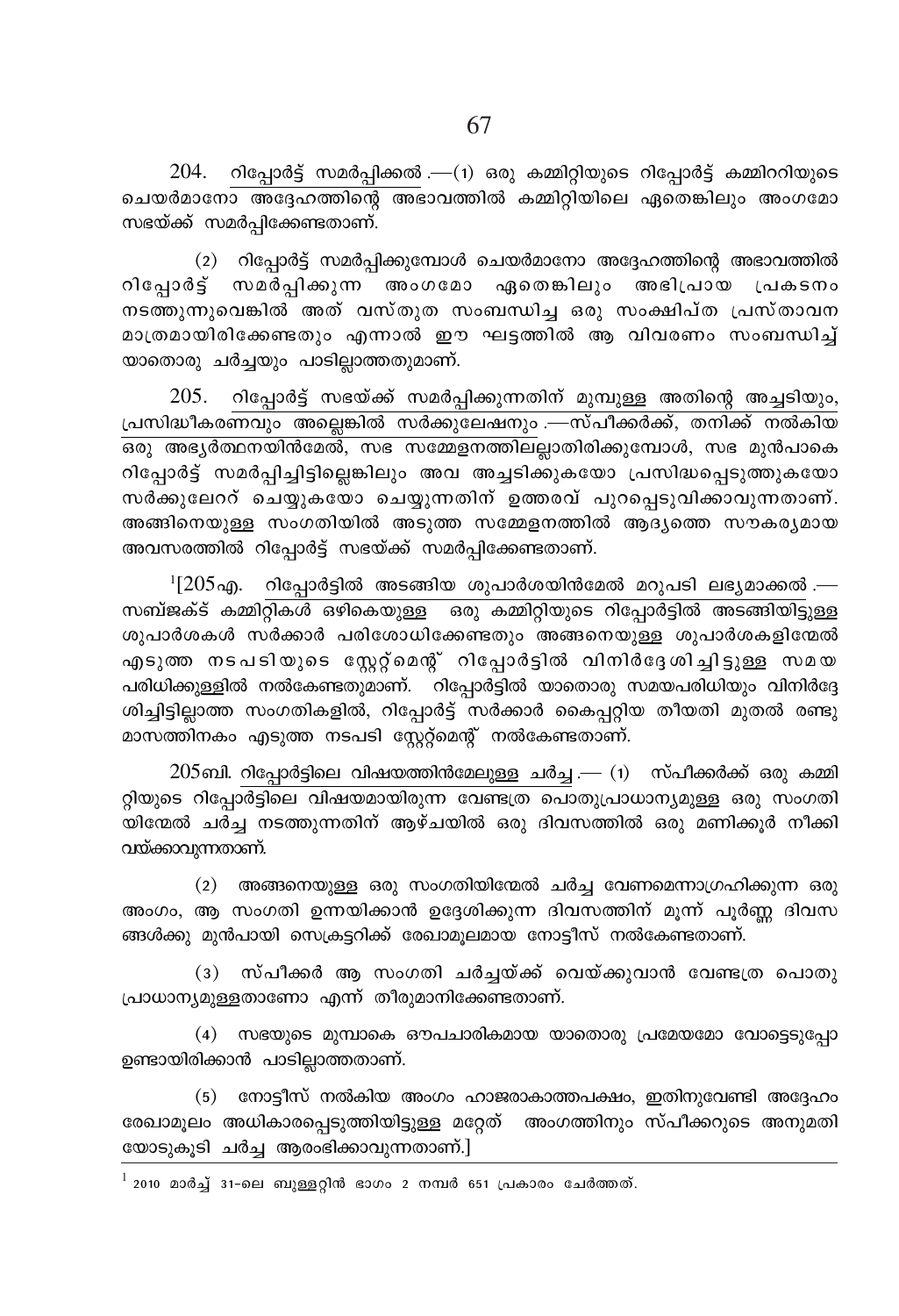$206. \quad$  നടപടിക്രമം സംബന്ധിച്ച് നിർദ്ദേശങ്ങൾ വയ്ക്കാനുള്ള അധികാരം .—ഒരു .<br>കമ്മിറിയുടെ നടപടി ക്രമവുമായി ബന്ധപ്പെട്ട കാരൃങ്ങളിൽ സ്പീക്കറുടെ പരിഗണനയ്ക്കായി ആ കമ്മിറ്റിക്ക് പ്രമേയം പാസ്സാക്കാൻ അധികാരമുണ്ടായി രിക്കുന്നതും ആവശൃമെന്ന് സ്പീക്കർക്ക് തോന്നുന്ന മാററങ്ങൾ നടപടിക്രമത്തിൽ വരുത്താവുന്നതുമാണ്.

 $207$ . വിശദമായ ചട്ടങ്ങൾ ഉണ്ടാക്കാനുള്ള കമ്മിററിയുടെ അധികാരം .—ഒരു കമ്മിറ്റിക്ക് സ്പീക്കറുടെ അംഗീകാരത്തോടെ ഈ അദ്ധ്യായത്തിൽ അടങ്ങിയിരിക്കുന്ന ചട്ടങ്ങളുടെ വ്യവസ്ഥകൾക്ക് പരിപൂരകമായ വിശദമായ ചട്ടങ്ങൾ ഉണ്ടാക്കാവുന്നതാണ്.

 $208. \quad$  നിർദ്ദേശങ്ങൾ നൽകാനുള്ള സ്പീക്കറുടെ അധികാരം .— $(1)$  സ്പീക്കർക്ക്, ഒരു കമ്മിറ്റിയുടെ നടപടിയും അതിന്റെ പ്രവർത്തനവും ക്രമപ്പെടുത്തുന്നതിന് ആവശ്യമെന്ന് തനിക്ക് തോന്നുന്ന പ്രകാരമുള്ള നിർദ്ദേശങ്ങൾ കമ്മിറ്റിയുടെ ചെയർമാന് കാലാകാലങ്ങളിൽ നൽകാവുന്നതാണ്.

 $(2)$  നടപടിക്രമത്തിലെ ഏതെങ്കിലും കാര്യത്തിലോ അഥവാ മറ്റേതെങ്കിലും വിധത്തിലോ ഏതെങ്കിലും സംശയം ഉണ്ടാകുന്നപക്ഷം, ചെയർമാന്, തനിക്ക് യുക്തമെന്ന് തോന്നുന്നപക്ഷം, ആ സംഗതി സ്പീക്കർക്ക് റഫർ ചെയ്യാവുന്നതും സ്പീക്കറുടെ തീരുമാനം അന്തിമമായിരിക്കുന്നതുമാണ്.

 $209$ . സഭ പ്രോറോഗ് ചെയ്യുന്നതുമൂലം കമ്മിറ്റി മുമ്പാകെയുളള കാരൃങ്ങൾ കാലഹരണപ്പെടില്ലെന്ന് .—ഒരു കമ്മിററി മുമ്പാകെ തീർപ്പാകാതെ ഇരിക്കുന്ന യാതൊരു കാര്യവും സഭ പ്രോറോഗ് ചെയ്തതുകൊണ്ടുമാത്രം കാലഹരണപ്പെടുന്നതല്ലാത്തതും അങ്ങനെ സഭ പ്രോറോഗ് ചെയ്തിരുന്നാൽത്തന്നെയും കമ്മിറ്റിയുടെ പ്രവർത്തനം തുടരാവുന്നതുമാണ്.

 $210$ . കമ്മിറ്റിയുടെ പൂർത്തിയാകാത്ത ജോലി .—കാലാവധി അവസാനിക്കുന്ന തിനുമുമ്പോ സഭ പിരിച്ചുവിടുന്നതിനുമുമ്പോ ജോലി പൂർത്തിയാക്കാൻ കഴിയാത്ത ഒരു കമ്മിറ്റി, അതിന്റെ ജോലി പൂർത്തിയാക്കാൻ കഴിഞ്ഞിട്ടില്ലെന്ന് സഭയ്ക്ക് റിപ്പോർട്ട് ചെയ്യാവുന്നതാണ്. കമ്മിറ്റി തയ്യാറാക്കിയിരിക്കാവുന്ന ഏതെങ്കിലും പ്രാരംഭ റിപ്പോർട്ടോ മെമ്മോറാണ്ടമോ കുറിപ്പോ അഥവാ കമ്മിറ്റി എടുത്തിരിക്കാവുന്ന ഏതെങ്കിലും തെളിവോ പുതിയ കമ്മിറ്റിക്ക് ലഭ്യമാക്കേണ്ടതാണ്.

 $211.$  പൊതുചട്ടങ്ങൾ കമ്മിറ്റികൾക്ക് ബാധകമാക്കൽ .—ഏതെങ്കിലും പ്രത്യേക കമ്മിററിയെ സംബന്ധിച്ചുള്ള ചട്ടങ്ങളിൽ പ്രത്യേക വൃവസ്ഥ ചെയ്തിട്ടുള്ള സംഗതികളൊഴികെ, ഈ അദ്ധ്യായത്തിലെ പൊതുചട്ടങ്ങൾ എല്ലാ കമ്മിറ്റികൾക്കും ബാധകമായിരിക്കുന്നതും കമ്മിററിയെ സംബന്ധിച്ചുള്ള പ്രത്യേക ചട്ടങ്ങളിലെ ഏതെങ്കിലും വൃവസ്ഥ പൊതുചട്ടങ്ങൾക്ക് വിരുദ്ധമായിരിക്കുന്നപക്ഷമോ വിരുദ്ധമായിരിക്കുന്നിടത്തോളമോ ആദ്യം പറഞ്ഞ ചട്ടങ്ങൾ നിലനിൽക്കുന്നതാണ്.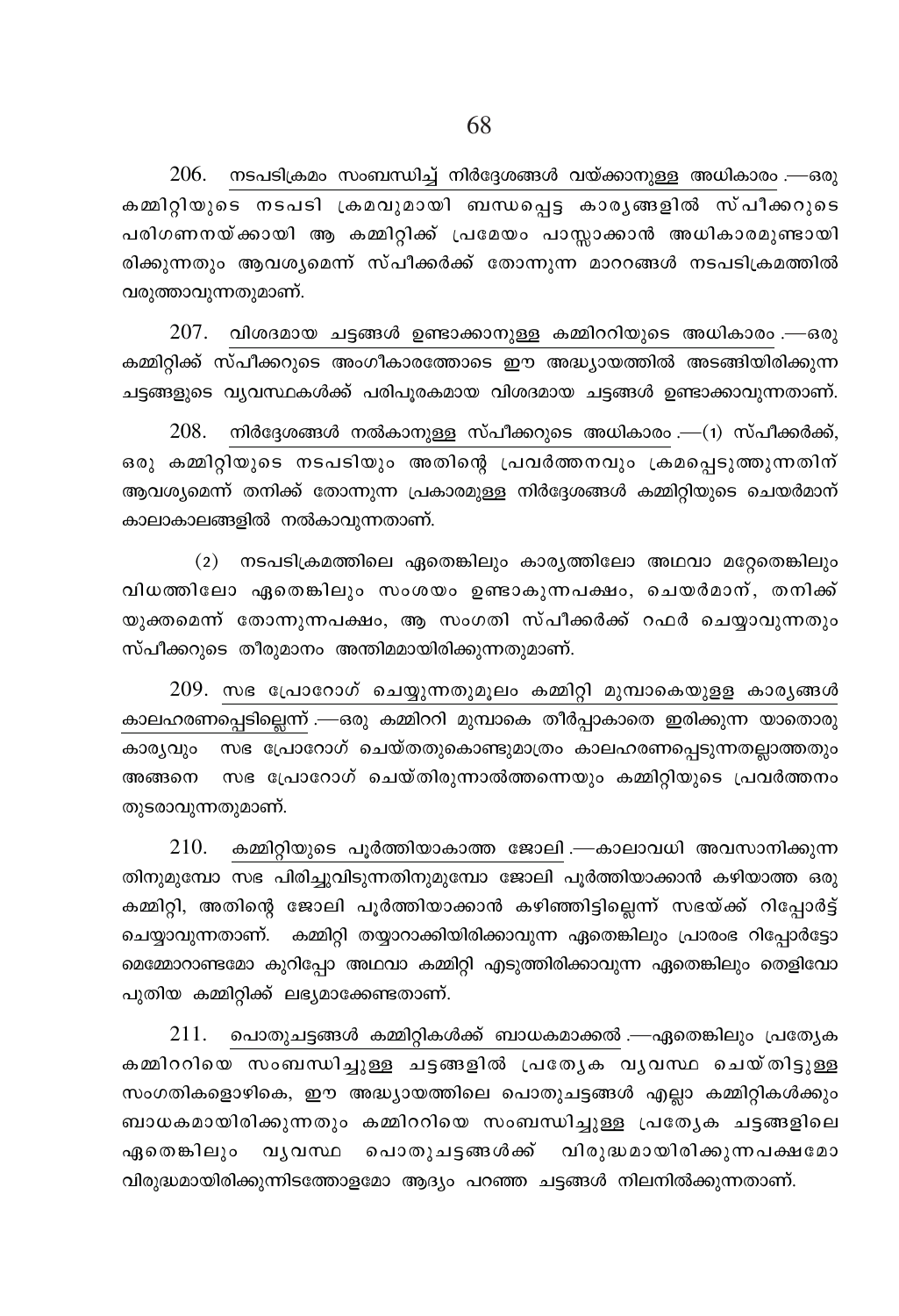#### (ബി) കമ്മിററികളുടെ ഘടനയും പ്രവർത്തനങ്ങളും

 $(i)$  കാര്യോപദേശക സമിതി:

 $212.$  കാര്യോപദേശക സമിതിയുടെ ഘടന $-$ സ്പീക്കർ ചെയർമാനായി ട്ടുള്ളതും, അദ്ദേഹം ഉൾപ്പെടെ ഒൻപതിൽ കവിയാത്ത അംഗങ്ങൾ ഉൾക്കൊള്ളു ന്നതുമായ കാര്യോപദേശക സമിതി എന്നു വിളിക്കപ്പെടുന്ന ഒരു കമ്മിററിയെ, അതതു സംഗതിപോലെ, സഭയുടെ ആരംഭത്തിലോ അഥവാ അതതു സമയത്തോ സ്പീക്കർക്ക് നാമനിർദ്ദേശം ചെയ്യാവുന്നതാണ്.

 $213.$  കമ്മിറ്റിയുടെ കർത്തവൃങ്ങൾ.—(1) സഭാനേതാവുമായി ആലോചിച് കമ്മിററിക്ക് റഫർ ചെയ്യുന്നതിന് സ്പീക്കർ നിർദ്ദേശിക്കാവുന്ന, ഗവൺമെന്റ് ബില്ലുകളുടേയും മററു കാര്യങ്ങളുടേയും ഒരു ഘട്ടത്തിലോ വിവിധ ഘട്ടങ്ങളിലോ ചർച്ചയ്ക്കായി നീക്കിവയ്ക്കേണ്ട സമയം ശുപാർശ ചെയ്യേണ്ടത് കമ്മിറ്റിയുടെ കർത്തവ്യമായിരിക്കുന്നതാണ്.

(2) ബില്ലിന്റേയോ മററു കാര്യങ്ങളുടേയോ വിവിധ ഘട്ടങ്ങൾ പൂർത്തിയാക്കേണ്ട വിവിധ സമയങ്ങൾ നിർദ്ദിഷ്ട സമയവിവരപ്പട്ടികയിൽ സുചിപ്പിക്കുന്നതിനുള്ള അധികാരം കമ്മിററിക്കുണ്ടായിരിക്കുന്നതാണ്.

(3) കാലാകാലങ്ങളിൽ സ്പീക്കർ കമ്മിററിക്ക് ഏല്പിച്ചുകൊടുക്കാവുന്ന പ്രകാരമുള്ള മറ്റു കർത്തവൃങ്ങൾ കൂടി അതിനുണ്ടായിരിക്കുന്നതാണ്.

വിശദീകരണം.—ഈ ചട്ടത്തിൽ പരാമർശിക്കപ്പെട്ട "മറ്റു കാരൃങ്ങൾ'' എന്ന പ്രയോഗത്തിന് 220-ാം ചട്ടത്തിൻകീഴിലുള്ള അനൗദ്യോഗിക അംഗങ്ങളുടെ ബില്ലുകളും പ്രമേയങ്ങളും ഒഴികെയുള്ള കാര്യങ്ങൾ എന്നർത്ഥമാകുന്നു.

 $214.$  കമ്മിററി റിപ്പോർട്ട് .—കമ്മിററിയുടെ ശുപാർശകൾ ഒരു റിപ്പോർട്ടിന്റെ രുപത്തിൽ സഭയ്ക്ക് സമർപ്പിക്കേണ്ടതാണ്.

215. റിപ്പോർട്ട് പരിഗണിക്കൽ .—റിപ്പോർട്ട് സഭയ്ക്ക് സമർപ്പിച്ചതിനുശേഷം, ഏതൊരു സമയത്തും, റിപ്പോർട്ടിനോട് സഭ യോജിക്കുന്നുവെന്നോ അല്ലെങ്കിൽ ഭേദഗതിയോടെ യോജിക്കുന്നുവെന്നോ അല്ലെങ്കിൽ വിയോജിക്കുന്നുവെന്നോ ഉള്ള ഒരു ഉപക്ഷേപം അവതരിപ്പിക്കാവുന്നതാണ് :

എന്നാൽ, ഒന്നുകിൽ പരിമിതികൂടാതെയോ അല്ലെങ്കിൽ എന്തെങ്കിലും പ്രത്യേക പരാമർശത്തോടുകൂടിയോ സംഗതിയുടെ റിപ്പോർട്ട് കമ്മിറ്റിക്ക് മടക്കി അയയ്ക്കേണ്ടതാണെന്ന് ഒരു ഭേദഗതി അവതരിപ്പിക്കാവുന്നതാണ് :

എന്നുമാത്രമല്ല, ഉപക്ഷേപത്തിൻമേലുള്ള ചർച്ചയ്ക്കായി അരമണിക്കൂറിലധികം നീക്കിവയ് **ക്കാൻ** പാടില്ലാത്തതും അപ്രകാരമുള്ള ഉപക്ഷേപത്തിൻമേൽ അഞ്ചുമിനിററിലധികം ഒരു അംഗവും സംസാരിക്കാൻ പാടില്ലാത്തതുമാണ്.

216. സമയം നീക്കിവച്ചുകൊണ്ടുള്ള ഉത്തരവ് .—ബില്ലുകൾക്കും മററു കാരൃങ്ങൾക്കുമായി സഭ അംഗീകരിച്ച പ്രകാരം സമയം നീക്കിവയ്ക്കുന്നത് സഭയുടെ ഒരുത്തരവ് എന്നപോലെ പ്രാബലൃത്തിൽ വരേണ്ടതും, അത് ബുള്ളററിനിൽ പ്രസിദ്ധീകരിക്കേണ്ടതുമാണ്.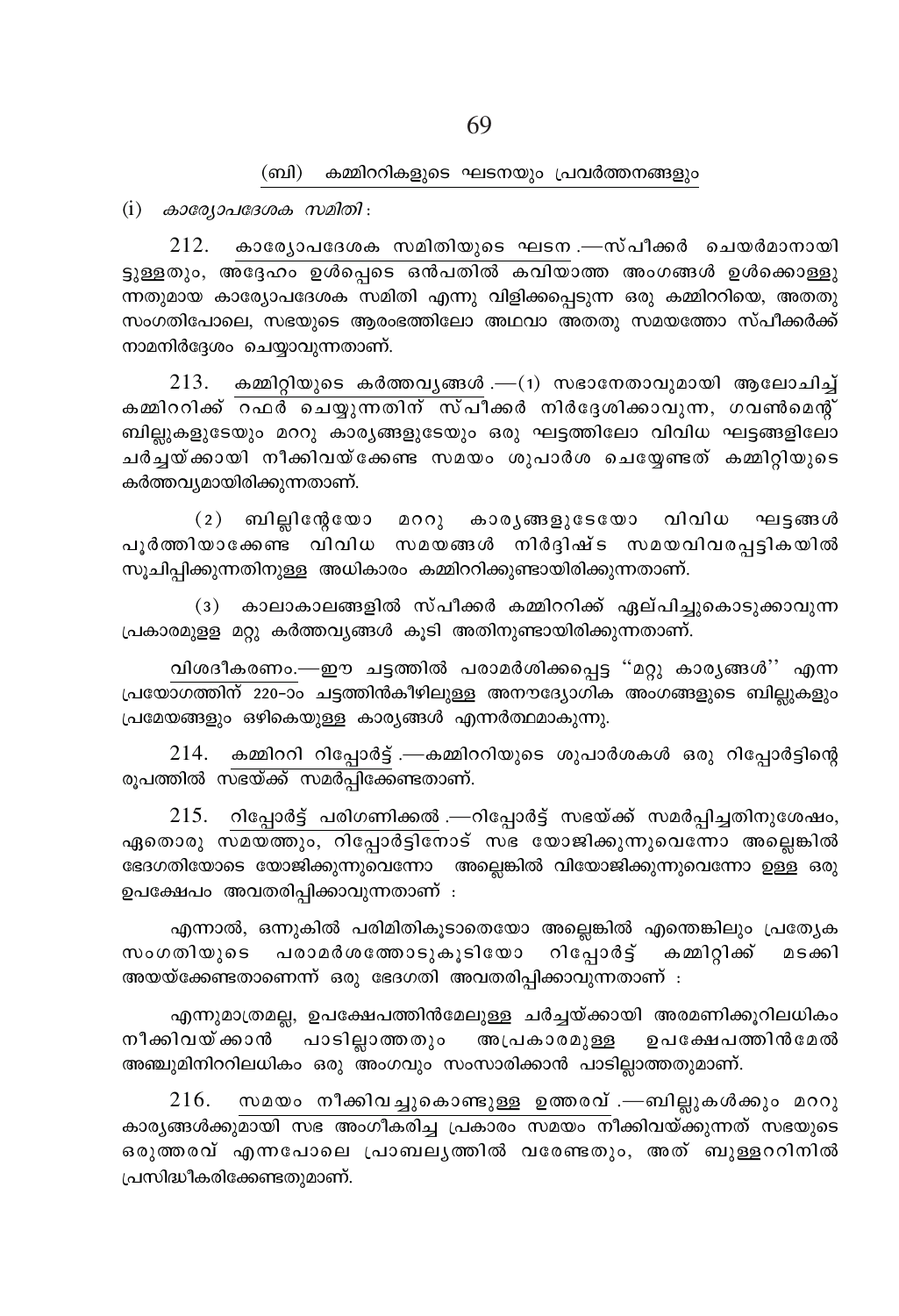$217.$  തീർപ്പാകാതെ അവശേഷിച്ചിട്ടുള്ള സംഗതികൾ നിശ്ചിത സമയത്ത് .<br>തീർപ്പാക്കൽ .—ഒരു ബില്ലിന്റെ ഒരു പ്രത്യേക ഘട്ടം പൂർത്തിയാക്കുന്നതിനായി സമയം \o°nhbv°p∂ DØchv A\pkcn®p≈ \n›nX kabØv B \_n√ns' B ഘട്ടം സംബന്ധിച്ച് അവശേഷിക്കുന്ന എല്ലാ സംഗതികളും തീർപ്പാക്കുന്നതിന് ആവശ്യമായ ഏതൊരു പ്രശ്നവും ഉടൻതന്നെ സ്പീക്കർ വോട്ടിനിടേണ്ടതാണ്.

 $218$ . സമയം നീക്കിവെച്ചുകൊണ്ടുള്ള ഉത്തരവിൽ മാററം വരുത്തൽ .— സ്പീക്കറുടെ അനുവാദത്തോടെ അവതരിപ്പിച്ചതും സഭ അംഗീകരിച്ചതുമായ ഒരു ഉപക്ഷേപം വഴിയല്ലാതെ സമയം നീക്കിവച്ചുകൊണ്ടുള്ള ഉത്തരവിൽ യാതൊരു മാറ്റവും വരുത്താൻ പാടുള്ളതല്ല $:$ 

എന്നാൽ, സഭയുടെ വികാരം കണക്കിലെടുത്ത് ഉപക്ഷേപം അവതരിപ്പിക്കാതെ തന്നെ സ്പീക്കർക്ക് സമയം ദീർഘിപ്പിക്കാവുന്നതാണ്.

(ii) *A\utZymKnI \_n√pIfpw {]tabßfpw kw\_'n® kanXn* :

 $219$ . അനൗദ്യോഗിക ബില്ലുകളും പ്രമേയങ്ങളും സംബന്ധിച്ച സമിതിയുടെ ഘടന .—(1) ഏഴിൽ അധികമല്ലാത്ത അംഗങ്ങൾ ഉൾക്കൊള്ളുന്ന അനൗദ്യോഗിക \_n√pIfpw {]tabßfpw kw\_'n® IΩn‰n D≠mbncn°p∂XmWv.

 $(2)$  അതതു സംഗതിപോലെ, സഭയുടെ പ്രാരംഭത്തിലോ അല്ലെങ്കിൽ കാലാകാലങ്ങളിലോ സ്പീക്കർക്ക് കമ്മിററിയെ നാമനിർദ്ദേശം ചെയ്യാവുന്നതാണ്.

 $220.$  കമ്മിററിയുടെ കർത്തവ്യങ്ങൾ .— $(1)$  കമ്മിറ്റിയുടെ കർത്തവ്യങ്ങൾ,

 $f(x)$  എല്ലാ അനൗദ്യോഗിക ബില്ലുകളും അവതരിപ്പിച്ചതിനുശേഷം അവ സഭ പരിഗണനയ്കെെ്ടുക്കുന്നതിന് മുൻപ് പരിശോധിക്കുകയും അവയുടെ സ്വഭാവം, അത്യാവശ്യം, പ്രാധാന്യം എന്നിവയ്ക്കനുസരിച്ച് അവ തരംതിരിക്കുകയും ചെയ്യുക .

(ബി) ഓരോ അനൗദ്യോഗിക ബില്ലിന്റെയും ഘട്ടത്തിലോ അല്ലെങ്കിൽ വിവിധഘട്ടങ്ങളിലോ ഉള്ള ചർച്ചയ്ക്കായി നീക്കിവയ്ക്കേണ്ട സമയം ശുപാർശ ചെയ്യുകയും കൂടാതെ അപ്രകാരം തയ്യാറാക്കപ്പെട്ട സമയ വിവരപ്പട്ടികയിൽ ഒരു ദിവസം ബില്ലിന്റെ വിവിധ ഘട്ടങ്ങൾ പൂർത്തിയാക്കേണ്ട വൃതൃസ്ത സമയങ്ങൾ  $q_0$ തെന്ന് സുചിപ്പിക്കുകയും ചെയ്യുക $q_0$ ;

 $(m)$  സഭയുടെ നിയമനിർമ്മാണാധികാരത്തിനു പുറത്തുള്ള നിയമ നിർമ്മാണത്തിന് ആ ബിൽ പ്രേരകമാകുന്നുവെന്ന കാരണത്തിൻമേൽ സഭയിൽ എതിർക്കപ്പെടുകയും അങ്ങിനെയുള്ള എതിർപ്പ് പ്രഥമദൃഷ്ട്യാ നിലനിൽക്കത്തക്ക താണെന്ന് സ്പീക്കർ കരുതുകയും ചെയ്യുന്ന ഓരോ അനൗദ്യോഗിക ബി<u>ല</u>്ലും പരിശോധിക്കുക;

 $(u)$  അനൗദ്യോഗിക പ്രമേയങ്ങളുടെയും മറ്റനുബന്ധ സംഗതികളുടെയും ചർച്ചയ്ക്കുള്ള സമയപരിധി ശുപാർശ ചെയ്യുക<sub>;</sub>

(ഇ) (i) കാലാകാലങ്ങളിൽ സഭ പാസ്സാക്കുന്ന പ്രമേയങ്ങൾ നടപ്പിലാക്കിയിട്ടുണ്ടോ എന്നും ഉണ്ടെങ്കിൽ അപ്രകാരമുള്ള നടപ്പിലാക്കലിന് ആവശ്യമായ ചുരുങ്ങിയ സമയപരിധിക്കുള്ളിൽ നടപ്പിലാക്കിയിട്ടുണ്ടോ എന്നും;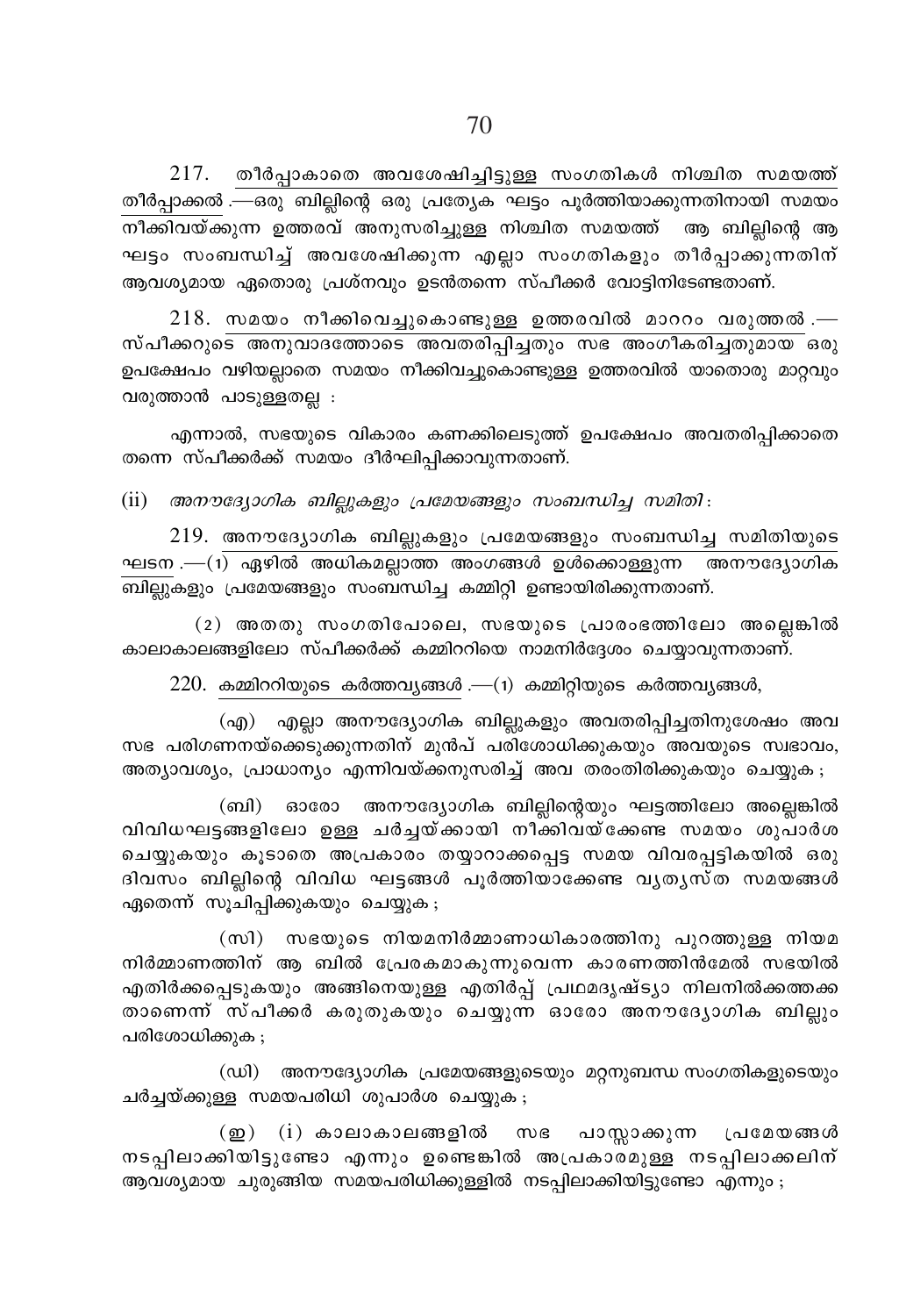$(ii)$  അനൗദ്യോഗിക ബില്ലുകളേയും അനൗദ്യോഗിക പ്രമേയങ്ങളേയും സംബന്ധിച്ച് സഭാതലത്തിൽ അതതു സമയങ്ങളിൽ മന്ത്രിമാർ നൽകിയ ഉറപ്പുകൾ, വാഗ്ദാനങ്ങൾ, ഏറ്റകാര്യങ്ങൾ മുതലായവ നടപ്പിലാക്കിയിട്ടുണ്ടോ എന്നും ഉണ്ടെങ്കിൽ അപ്രകാരമുള്ള നടപ്പിലാക്കലിന് ആവശ്യമായ ചുരുങ്ങിയ സമയപരിധിക്കുള്ളിൽ നടപ്പി ലാക്കിയിട്ടുണ്ടോ എന്നും പരിശോധിക്കുകയും സഭയ്ക്ക് റിപ്പോർട്ട് ചെയ്യുകയും ചെയ്യുക

എന്നിവ ആയിരിക്കുന്നതാണ്.

(2) അനൗദ്യോഗിക ബില്ലുകളും പ്രമേയങ്ങളും സംബന്ധിച്ച് സ്പീക്കർ അതത് സമയം നൽകാവുന്ന മററു കർത്തവൃങ്ങൾ കമ്മിറ്റി നിർവ്വഹിക്കേണ്ടതാണ്.

(3) അനൗദ്യോഗിക ബില്ലിന്റേയോ പ്രമേയത്തിന്റേയോ അവതാരകനെ അദ്ദേഹം അവതരിപ്പിക്കുന്ന ബില്ലിനേയോ പ്രമേയത്തേയോ സംബന്ധിച്ച കമ്മിറ്റിയിലെ ചർച്ചകളിൽ പങ്കെടുക്കാൻ അനുവദിക്കാവുന്നതും എന്നാൽ അദ്ദേഹത്തെ കമ്മിറ്റിയിലെ ഒരംഗമായി കരുതുകയോ അഥവാ വോട്ടെടുപ്പ് ആവശ്യമായി വരുന്നപക്ഷം അദ്ദേഹത്തെ വോട്ടുചെയ്യാൻ അനുവദിക്കുകയോ ചെയ്യാൻ പാടില്ലാത്തതുമാകുന്നു.

 $221.$  റിപ്പോർട്ടിൻമേൽ സഭയിൽ അവതരിപ്പിച്ച ഉപക്ഷേപം .—220-ാം ചട്ടം (1)-ാം ഉപചട്ടത്തിലെ (ബി), (സി), (ഡി) എന്നീ ഖണ്ഡങ്ങളിൽപ്പറഞ്ഞ ഏതെങ്കിലും സംഗതിയിൻമേലുള്ള ഒരു റിപ്പോർട്ട് സഭയിൽ അവതരിപ്പിച്ചതിനുശേഷം ഏത് സമയത്തും, റിപ്പോർട്ടിനോട് സഭ യോജിക്കുന്നുവെന്നോ അഥവാ ഭേദഗതികളോട് യോജി ക്കുന്നുവെന്നോ അഥവാ വിയോജിക്കുന്നുവെന്നോ ഉള്ള ഒരു ഉപക്ഷേപം സഭയിൽ അവതരിപ്പിക്കാവുന്നതാണ് :

എന്നാൽ, ആ ഉപക്ഷേപത്തിന്റെ ചർച്ചയ്ക്കായി അരമണിക്കുറിലധികം നീക്കിവയ്ക്കാൻ പാടില്ലാത്തതും അങ്ങിനെയുള്ള ഉപക്ഷേപത്തിൻമേൽ യാതൊരംഗവും അഞ്ചുമിനിററിൽ കുടുതൽ സംസാരിക്കാൻ പാടില്ലാത്തതുമാണ് :

എന്നുമാത്രമല്ല, റിപ്പോർട്ട്, പരിമിതി കൂടാതെയോ അഥവാ ഏതെങ്കിലും പ്രത്യേക സംഗതി സംബന്ധിച്ചോ കമ്മിറ്റിക്ക് മടക്കി അയയ്ക്കണമെന്ന് ഒരു ഭേദഗതി അവതരിപ്പിക്കാവുന്നതാണ്.

222. തീർപ്പാകാതെ അവശേഷിച്ചിട്ടുള്ള സംഗതികൾ നിശ്ചിത സമയത്ത് തീർപ്പാക്കൽ:—സമയം നീക്കിവച്ചിട്ടുള്ളതനുസരിച്ച് നിശ്ചിത സമയത്ത്, സ്പീക്കർ ബില്ലിന്റെ ഒരു പ്രത്യേക ഘട്ടം പൂർത്തിയാക്കുന്നതു സംബന്ധിച്ച് തീർപ്പാകാതെ അവശേഷിക്കുന്ന എല്ലാ സംഗതികളും തീർപ്പാക്കാൻ ആവശ്യമായ എല്ലാ പ്രശ്നങ്ങളും ഉടൻതന്നെ വോട്ടിനിടേണ്ടതാണ്.

 $(iii)$   $\alpha$ റർജികൾ സംബന്ധിച്ച കമ്മിററി:

 $223.$  ഹർജികൾ സംബന്ധിച്ച കമ്മിറ്റി രൂപീകരിക്കൽ —അതതു സംഗതിപോലെ, സഭ ആരംഭിക്കുമ്പോഴോ അഥവാ അതതു സമയത്തോ സ്പീക്കർ, ഒൻപതിൽ കവിയാത്ത അംഗങ്ങളോടുകൂടിയ ഹർജികൾ സംബന്ധിച്ച ഒരു കമ്മിറ്റിയെ നാമനിർദ്ദേശം ചെയ്യേണ്ടതാണ് :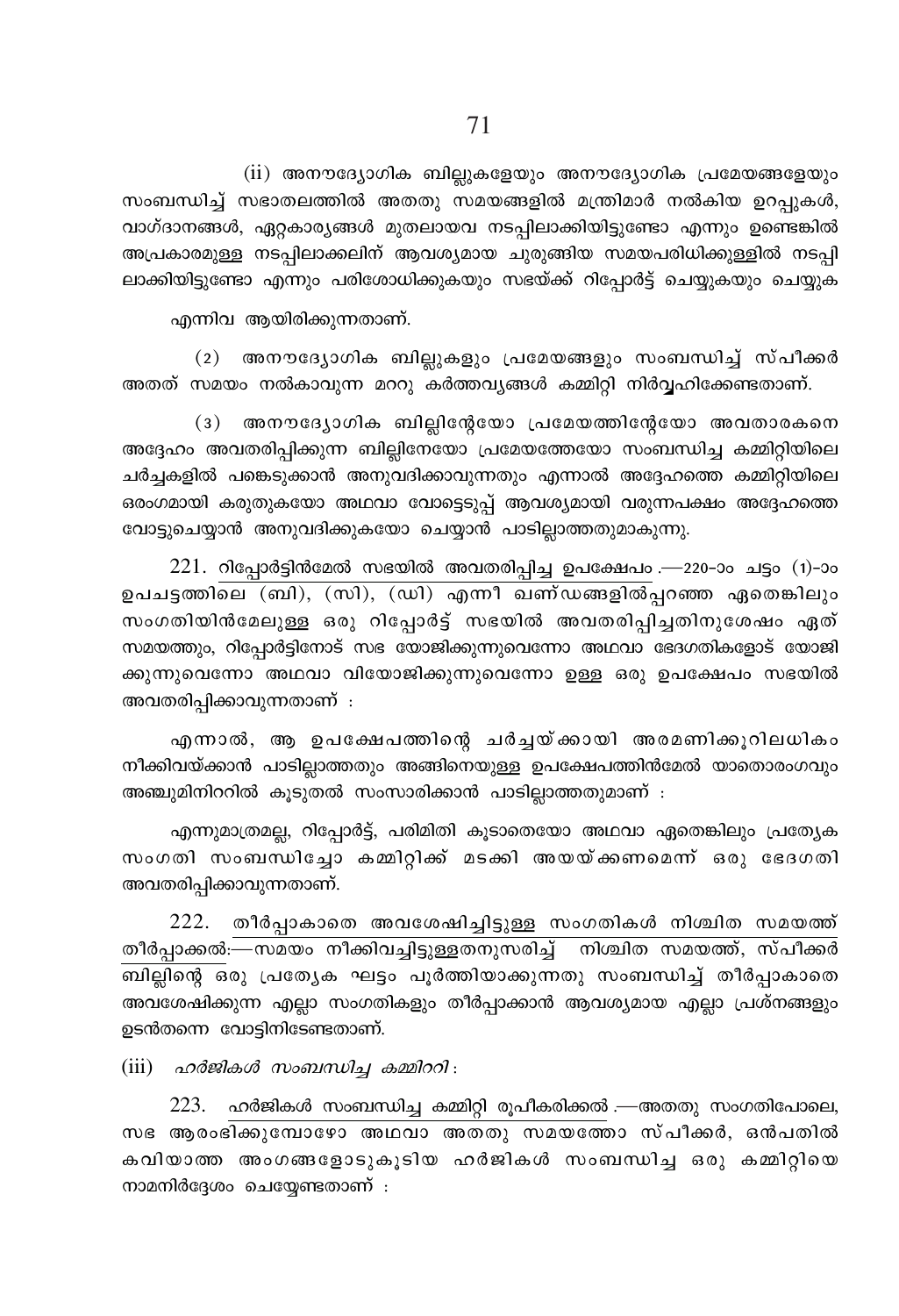എന്നാൽ ഒരു മന്ത്രിയെ കമ്മിറ്റിയിൽ അംഗമായി നാമനിർദ്ദേശം ചെയ്യാൻ പാടില്ലാത്തതും, കമ്മിറ്റിയിലേക്ക് നാമനിർദ്ദേശം ചെയ്തശേഷം ഒരംഗം മന്ത്രിയായി നിയമിക്കപ്പെടുകയാണെങ്കിൽ, അങ്ങനെ നിയമിക്കപ്പെടുന്ന തീയതി മുതൽ അദ്ദേഹം കമ്മിറ്റിയിലെ അംഗമല്ലാതായിത്തീരുന്നതുമാണ്.

 $224.$  കമ്മിറ്റിയുടെ കർത്തവൃങ്ങൾ . $-$ (1) കമ്മിറ്റി അതിന് റഫർ ചെയ്യുന്ന ഏതൊരു ഹർജിയും പരിശോധിക്കേണ്ടതും ആ ഹർജി ഈ ചടങ്ങൾ സർക്കുലേററ് ചെയ്യുന്നതിന് അനുസരിച്ചുള്ളതാണെങ്കിൽ, കമ്മിറിക്ക് നിർദ്ദേശിക്കാവുന്നതുമാകുന്നു. ഹർജി സർക്കുലേറ്റ് ചെയ്യാൻ നിർദ്ദേശിച്ചിട്ടില്ലാത്ത പക്ഷം, സ്പീക്കർക്ക് ഏതൊരുസമയത്തും ഹർജി സർക്കുലേറ്റ് ചെയ്യാൻ നിർദ്ദേശി ക്കാവുന്നതാണ്.

(2) ഹർജി സർക്കുലേററ് ചെയ്യുന്നത്, അതതു സംഗതിപോലെ, കമ്മിറ്റിയോ സ്പീക്കറോ നിർദ്ദേശിക്കാവുന്ന പ്രകാരം പൂർണ്ണ രൂപത്തിലോ അഥവാ സംക്ഷിപ്ത രുപത്തിലോ ആയിരിക്കേണ്ടതാണ്.

(3) കമ്മിറ്റിയുടെ അഭിപ്രായത്തിനയയ്ക്കുന്ന ഹർജിയിൽ പറഞ്ഞിട്ടുള്ള പ്രത്യേക പരാതികളെക്കുറിച്ച്, കമ്മിറ്റിക്ക് ഉചിതമെന്നു തോന്നുന്ന തെളിവെടുത്തതി നുശേഷം, സഭയ്ക്ക് റിപ്പോർട്ട് ചെയ്യുകയും പുനശ്ശോധനയിലിരിക്കുന്ന സംഗതിക്ക് പ്രയോജ്യമായവിധം സ്ഥായി ആയതോ അല്ലെങ്കിൽ അങ്ങനെയുള്ള സംഗതികൾ ഭാവിയിൽ തടയുന്നതിന് വേണ്ടിയോ ഉള്ള പരിഹാരമാർഗ്ഗങ്ങൾ നിർദ്ദേശിക്കുകയും ചെയ്യുന്നതുകൂടി കമ്മിറ്റിയുടെ ചുമതല ആയിരിക്കുന്നതാണ്.

(4) ഹർജികളെ സംബന്ധിച്ച ചട്ടങ്ങളിൽ ഉൾപ്പെടാത്ത വൃക്തികളിലും സംഘടനകളിലും നിന്നുള്ള നിവേദനങ്ങളും കത്തുകളും <sup>1</sup>[ഇലക്ട്രോണിക് സന്ദേശങ്ങളും] കൂടി കമ്മിറ്റിയ്ക്ക് പരിഗണിക്കാവുന്നതും അവ തീർപ്പാക്കുന്നതിന് നിർദ്ദേശം നൽകാവുന്നതുമാകുന്നു :

എന്നാൽ ഇനിപറയുന്ന വിഭാഗങ്ങളിൽപ്പെടുന്ന നിവേദനങ്ങൾ കമ്മിററി പരിഗണിക്കാൻ പാടില്ലാത്തതാണ് :

 $(i)$  ഉൗമക്കത്തുകളോ, അഥവാ അയയ്ക്കുന്നയാളിന്റെ പേരോ മേൽവിലാസമോ അഥവാ പേരും മേൽവിലാസമോ എഴുതിയിട്ടില്ലാത്തതോ അല്ലെങ്കിൽ അവ അവ്യക്തമായി എഴുതിയിരിക്കുകയോ ചെയ്യുന്ന കത്തുകൾ ;

(ii) സ്പീക്കറോ, സഭയോ അല്ലാതെയുളള അധികാരസ്ഥൻമാരെ അഭിസംബോധന ചെയ്തുകൊണ്ടുളള കത്തുകളുടെ പകർപ്പുകളാൽ സങ്കട നിവാരണത്തിന് പ്രത്യേകമായി അഭ്യർത്ഥിച്ചിട്ടില്ലാത്തപക്ഷം അങ്ങനെയുള്ള കത്തുകളുടെ പകർപ്പുകൾ ;

(iii) സംസ്ഥാന-കേന്ദ്ര ഗവൺമെന്റ് ജീവനക്കാരുടെ പരാതികൾ ബോധിപ്പിക്കുന്ന നിവേദനങ്ങൾ ;

 $^{-1}$  2021 ഫെബ്രുവരി 8-ലെ ബുള്ളറ്റിൻ ഭാഗം 2 നമ്പർ 967 പ്രകാരം പകരം ചേർത്തത്.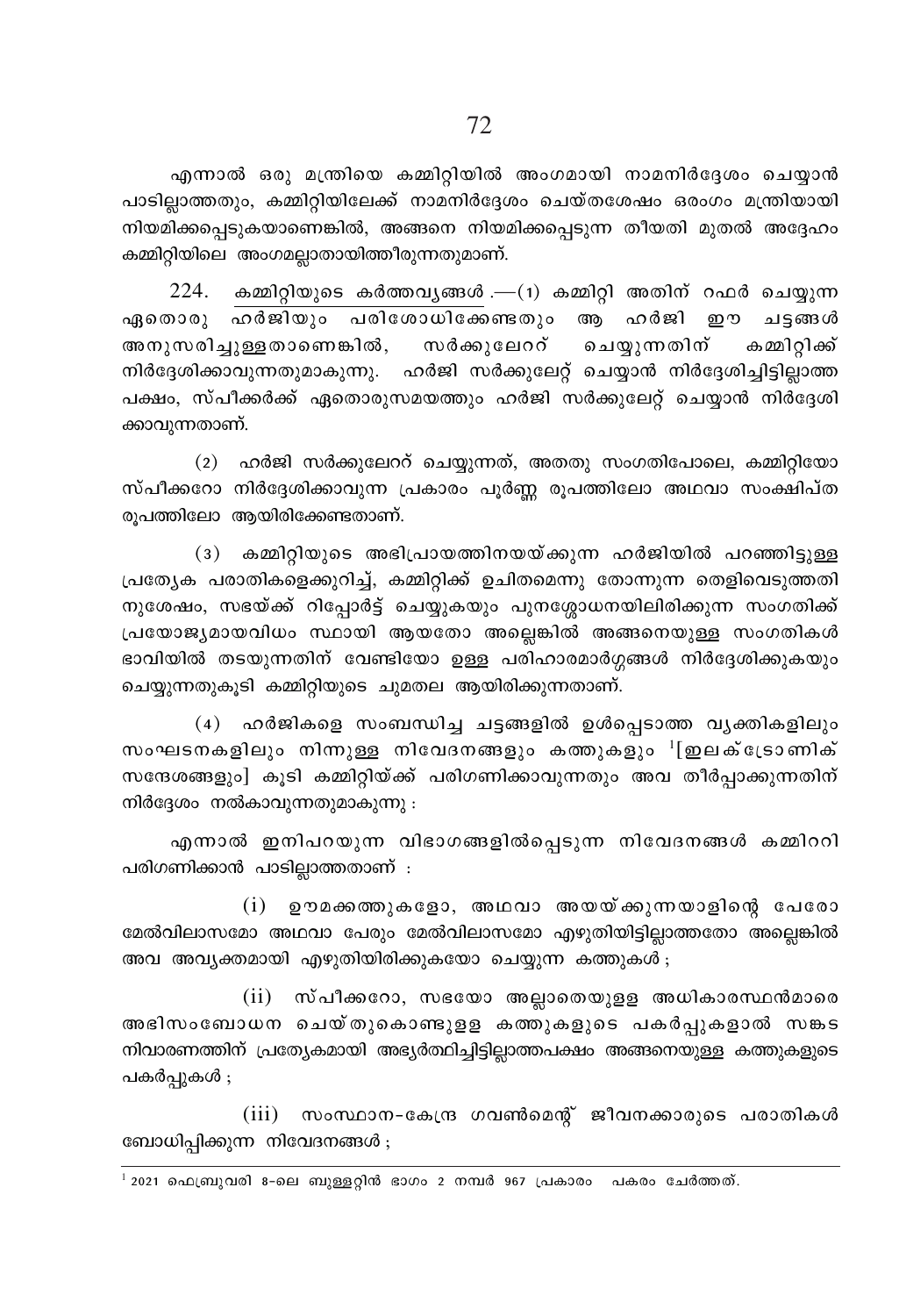$(iv)$  ഇൻഡ്യയുടെ ഏതെങ്കിലും ഭാഗത്ത് വിചാരണാധികാരമുള്ള ഒരു നിയമക്കോടതിയുടെയോ ഒരു അന്വേഷണക്കോടതിയുടേയോ അഥവാ ഒരു സ്റ്റാറ്റ്യൂട്ടറി ്രൈബ്യൂണലിന്റേയോ അതോറിറ്റിയുടേയോ അഥവാ ഒരു അർദ്ധനീതിന്യായ സമിതിയുടെയോ ഒരു കമ്മീഷന്റെയോ അധികാര പരിധിയിൽപ്പെടുന്ന സംഗതികളെ സംബന്ധിച്ച നിവേദനങ്ങൾ ;

 $(v)$  നിസ്സാര സ്വഭാവമുള്ളതോ അഥവാ ബഹുമാന പൂർവൂമോ യോഗ്യമോ, സൗമൃഭാവത്തിലോ അല്ലാത്ത ഭാഷയിലുള്ളതോ ആയ നിവേദനങ്ങൾ.

 $(iv)$  ബില്ലുകൾ സംബന്ധിച്ച സെലക്ട് കമ്മിററി:

 $225.$  സെലക്ട് കമ്മിററി രൂപീകരണം .—ബിൽ സംബന്ധിച്ച സെലക്ട് കമ്മിറ്റിയിലെ അംഗങ്ങളെ, ബിൽ സെലക്ട് കമ്മിറ്റിക്കയയ്ക്കണമെന്നുളള്ള പ്രമേയം അവതരിപ്പിക്കുമ്പോൾ സഭ നിയമിക്കേണ്ടതാണ്.

226. മറ്റംഗങ്ങൾക്ക് യോഗത്തിൽ ഹാജരാകാമെന്ന് .—സെലക്ട് കമ്മിറ്റിയിലെ അംഗങ്ങളല്ലാത്ത അംഗങ്ങൾക്ക് കമ്മിറ്റി കൂടിയാലോചന നടത്തുന്ന അവസരത്തിൽ ഹാജരായിരിക്കാവുന്നതാണ് ; പക്ഷേ അവർ കമ്മിറ്റിയിൽ പ്രസംഗിക്കുകയോ കമ്മിറ്റിയംഗങ്ങളുടെ കൂട്ടത്തിൽ ഇരിക്കുകയോ ചെയ്യാൻ പാടുള്ളതല്ല :

എന്നാൽ ഒരു മന്ത്രിക്ക്, അദ്ദേഹം അംഗമല്ലാത്ത കമ്മിററിയിൽ, ചെയർമാന്റെ അനുവാദത്തോടുകൂടി പ്രസംഗിക്കാവുന്നതാണ്.

 $227.$  ഭേദഗതികൾ സംബന്ധിച്ച നോട്ടീസും പൊതുവേയുള്ള നടപടിക്രമവും.—  $(1)$  നിർദിഷ്ട ഭേദഗതി സംബന്ധിച്ച നോട്ടീസ് സെലക്ട് കമ്മിറ്റി ബിൽ പരിഗണനയ്ക്കെടുക്കുന്ന ദിവസത്തിനുമുൻപ് കൊടുത്തിട്ടില്ലെങ്കിൽ, ഭേദഗതി അവതരിപ്പിക്കുന്നതിനെതിരെ ഏതൊരംഗത്തിനും ആക്ഷേപം ഉന്നയിക്കാവുന്നതും, ഭേദഗതി അവതരിപ്പിക്കാൻ ചെയർമാൻ അനുവദിക്കാത്തപക്ഷം അങ്ങനെയുള്ള ആക്ഷേപം നിലനിൽക്കുന്നതുമാകുന്നു.

(2) മററു സംഗതികളിൽ, സെലക്ട് കമ്മിറ്റിയിലെ നടപടിക്രമം ആവശൃകമെന്നോ സുകരമെന്നോ സ്പീക്കർ കരുതുന്ന ഭേദപ്പെടുത്തലോ കൂട്ടിച്ചേർക്കലോ വിട്ടുകളയലോ നടത്തിക്കൊണ്ട് കഴിയുന്നിടത്തോളം ബില്ലിന്റെ പരിഗണനാഘട്ടത്തിൽ സഭയിൽ അനുവർത്തിക്കുന്ന നടപടിക്രമം തന്നെ ആയിരിക്കുന്നതാണ്.

228. കമ്മിറ്റിയിലെ അംഗങ്ങളല്ലാത്ത അംഗങ്ങൾ നൽകുന്ന ഭേദഗതി നോട്ടീസുകൾ —ഒരു ബിൽ സെലക്ടു കമ്മിറ്റിക്ക് റഫർ ചെയ്തിട്ടുള്ളപ്പോൾ, ബില്ലിലെ ഏതൊരു നോട്ടീസും കമ്മിററിക്ക് അയച്ചതായി കരുതപ്പെടുന്നതാണ് ;

എന്നാൽ ഭേദഗതി സംബന്ധിച്ച നോട്ടീസ് സെലക്ട് കമ്മിറ്റിയിലെ അംഗമല്ലാത്ത ഒരംഗത്തിൽ നിന്ന് ലഭിക്കുന്നപക്ഷം, അങ്ങനെയുള്ള ഭേദഗതി, കമ്മിററിയിലെ ഒരംഗം അവതരിപ്പിക്കാത്തപക്ഷം, കമ്മിറ്റി പരിഗണനയ്ക്കെടുക്കുന്നതല്ല.

461/2021.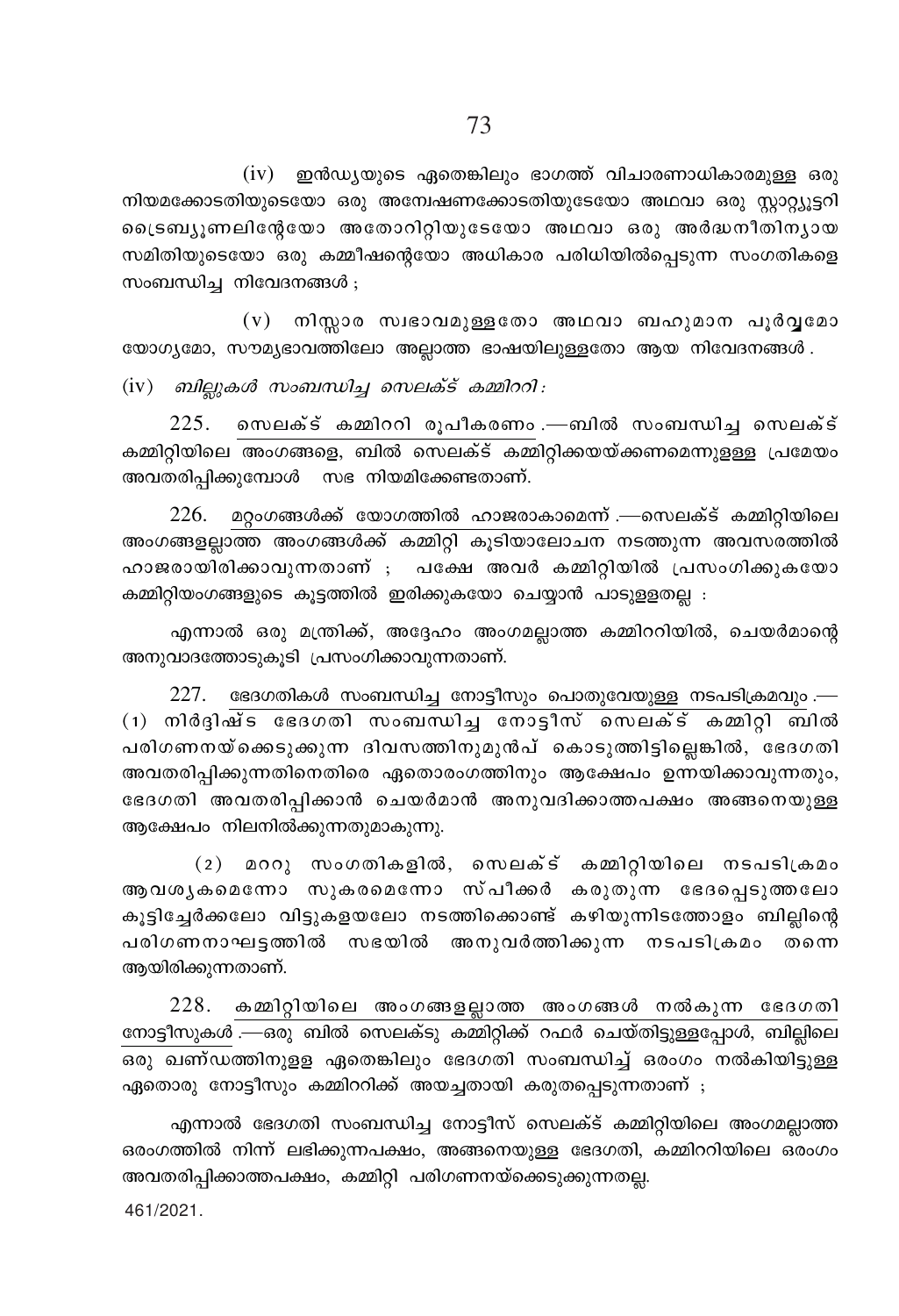$229$ . തെളിവെടുക്കാൻ കമ്മിററിക്കുള്ള അധികാരം —സെലക്ട് കമ്മിററിക്ക്  $n$ വിദഗ്ധരിൽനിന്നും തെളിവെടുക്കുകയും, കമ്മിററി മുൻപാകെയുള്ള നടപടിമൂലം ബാധിക്കപ്പെടുന്ന പ്രത്യേക താൽപ്പര്യമുള്ള പ്രതിനിധികൾക്ക് പറയാനുള്ളത് കേൾക്കുകയും ചെയ്യാവുന്നതാണ്.

 $230.$  കമ്മിററിയുടെ റിപ്പോർട്ട് .— $(1)$  ബിൽ സെലക്ട് കമ്മിറ്റിക്കയച്ചതിനു ശേഷം കഴിയുന്നത്രവേഗം ബിൽ പരിഗണിക്കാനായി സെലക്ട് കമ്മിറ്റി കുടെ കുടെ സമ്മേളിക്കേണ്ടതും, സഭ നിശ്ചയിച്ചിട്ടുള്ള സമയത്തിനുള്ളിൽ അതു സംബന്ധിച്ച  $\Omega$ പ്പോർട്ട് തയ്യാറാക്കേണ്ടതുമാകുന്നു :

എന്നാൽ, സെലക്ട് കമ്മിററിയുടെ റിപ്പോർട്ട് സമർപ്പിക്കുന്നതിന് സഭ യാതൊരു സമയവും നിശ്ചയിച്ചിട്ടില്ലാത്തപക്ഷം ബിൽ സെലക്ട് കമ്മിറ്റിക്കയയ്ക്കുന്നതിനുള്ള <sub>്</sub>പമേയം സഭ അംഗീകരിച്ച തീയതി മുതൽ മൂന്നു മാസം കഴിയുന്നതിനുമുൻപ് റിപ്പോർട്ട് സമർപ്പിക്കേണ്ടതാണ് :

എന്നുമാത്രമല്ല, പ്രമേയം അവതരിപ്പിക്കുന്നതായാൽ, സഭയ്ക്ക് ഏതൊരു സമയത്തും, സെലക്ട് കമ്മിറ്റി റിപ്പോർട്ട് സമർപ്പിക്കേണ്ട സമയം പ്രമേയത്തിൽ  ${L}$ ്രത്യേകം പറഞ്ഞിട്ടുള്ള തീയതി വരെ നീട്ടാൻ നിർദ്ദേശിക്കാവുന്നതാണ്.

 $(2)$  സെലക്ട് കമ്മിററി അവരുടെ റിപ്പോർട്ടിൽ, ഈ ചട്ടങ്ങൾമൂലം നിർദ്ദേശിക്കപ്പെട്ടപ്രകാരം ബില്ലിന്റെ പ്രസിദ്ധീകരണം നടന്നോ എന്നും, പ്രസിദ്ധീകരിച്ച തീയതി ഏതെന്നും പറഞ്ഞിരിക്കേണ്ടതാണ്.

 $(3)$  ബില്ലിൽ മാററം വരുത്തിയിട്ടുള്ളപ്പോൾ, സെലക്ട് കമ്മിററിക്ക് .<br>ഉചിതമെന്ന് തോന്നുന്നപക്ഷം, ബില്ലിന്റെ ചുമതല വഹിക്കുന്ന അംഗത്തോട് അദ്ദേഹത്തിന്റെ അടുത്ത പ്രമേയം ബിൽ സർക്കുലേററ് ചെയ്യുന്നതിനുവേണ്ടിയുള്ളതോ അല്ലെങ്കിൽ ബിൽ മുൻപുതന്നെ സർക്കുലേറ്റ് ചെയ്തി<u>ട്ടുള്ള</u> സംഗതിയിൽ വീണ്ടും സർക്കുലേറ്റ് ചെയ്യുന്നതിനുവേണ്ടിയുള്ളതോ ആയ ഒരു പ്രമേയം ആയിരിക്കണ മെന്നുള്ള ശുപാർശ കമ്മിററിയുടെ റിപ്പോർട്ടിൽ ഉൾപ്പെടുത്താവുന്നതാണ്.

 $(4)$  സെലക്ട് കമ്മിററിയിലെ ഏതൊരംഗത്തിനും, ബില്ലുമായി ബന്ധപ്പെട്ടതോ അല്ലെങ്കിൽ റിപ്പോർട്ടിൽ കൈകാര്യം ചെയ്തിട്ടുള്ളതോ ആയ ഏതെങ്കിലും സംഗതിയോ സംഗതികളോ സംബന്ധിച്ച് വിയോജനക്കുറിപ്പ് രേഖപ്പെടുത്താവുന്നതാകുന്നു.

(5) വിയോജനക്കുറിപ്പ് മിതവും സഭൃവുമായ ഭാഷയിലായിരിക്കേണ്ടതും അതിൽ സെലക്ട് കമ്മിറ്റിയിലെ ഏതെങ്കിലും ചർച്ചയെപ്പററി പരാമർശിക്കുകയോ അഥവാ കമ്മിററിയെപ്പറ്റി ദോഷം ആരോപിക്കുകയോ ചെയ്യാൻ പാടില്ലാത്തതുമാകുന്നു.

(6) സ്പീക്കറുടെ അഭിപ്രായത്തിൽ, വിയോജനക്കുറിപ്പിൽ സഭ്യേതരമോ അഥവാ മററു പ്രകാരത്തിൽ അനുചിതമോ ആയ വാക്കുകളോ, വാകൃങ്ങളോ,  ${t}_1$ യോഗങ്ങളോ അടങ്ങിയിരിക്കുന്നുവെങ്കിൽ, അങ്ങനെയുള്ള വാക്കുകളോ, വാകൃങ്ങളോ  ${t}_k$ പയോഗങ്ങളോ വിയോജനക്കുറിപ്പിൽ നിന്ന് നീക്കം ചെയ്യാൻ അദ്ദേഹത്തിന് ഉത്തരവ് പുറപ്പെടുവിക്കാവുന്നതാണ്.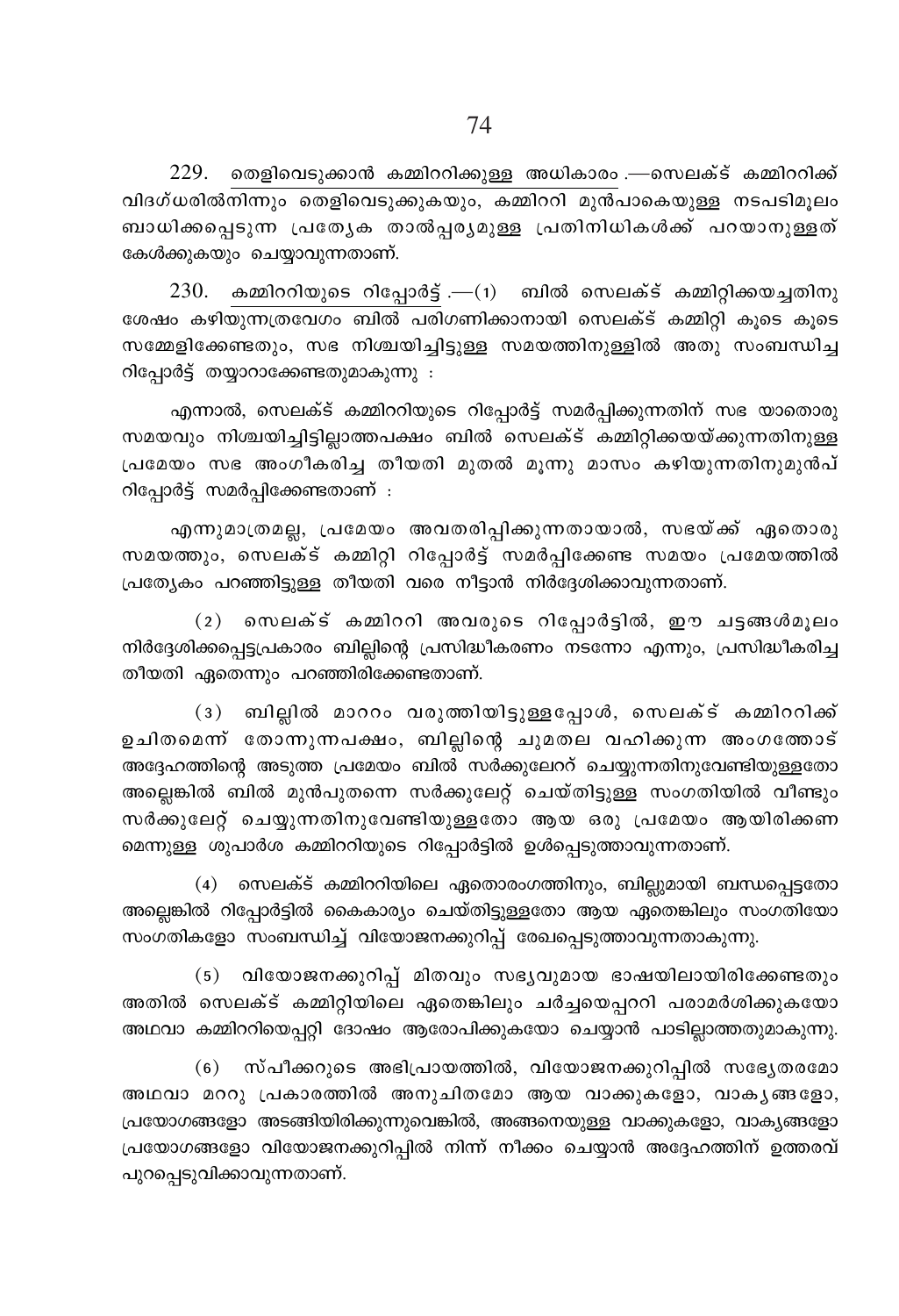ഗസറ്റിൽ പ്രസിദ്ധപ്പെടുത്തേണ്ടതാണ്. (2) ഏതെങ്കിലും അംഗത്തിന് ഇംഗ്ലീഷ് അറിഞ്ഞുകൂടെങ്കിൽ അദ്ദേഹം അഭ്യർത്ഥിക്കുന്നപക്ഷം, അദ്ദേഹത്തിന്റെ ഉപയോഗത്തിനായി റിപ്പോർട്ട് മലയാളത്തിലോ, തമിഴിലോ, കന്നടയിലോ സെക്രട്ടറി തർജ്ജിമ ചെയ്യിക്കേണ്ടതാണ്.

ണ്ടതുമാകുന്നു. റിപ്പോർട്ടും സെലക്ട് കമ്മിറ്റി റിപ്പോർട്ടു ചെയ്തപ്രകാരമുള്ള ബില്ലും

 $(v)$  സബ്ജക്ട് കമ്മിററികൾ :

 $232.$  സബ്ജക്ട് കമ്മിറ്റികൾ.— $(1)$  അഞ്ചാം പട്ടികയിൽ വിശദീകരിച്ചിരി ക്കുന്നതുപോലെ <sup>1</sup>[പതിനാല്] സബ്ജക്ട് കമ്മിറ്റികൾ ഉണ്ടായിരിക്കുന്നതാണ്.

(2) ഓരോ സബ്ജക്ട് കമ്മിറ്റിയും അഞ്ചാം പട്ടികയിൽ അതിനെതിരെ കാണിച്ചിരിക്കുന്ന വിഷയങ്ങളോ അവയെ സംബന്ധിക്കുന്ന കാര്യങ്ങളോ കൈകാര്യം ചെയ്യേണ്ടതാണ് :

എന്നാൽ, സ്പീക്കർക്ക് സഭാനേതാവുമായി കൂടിയാലോചിച്ചതിനുശേഷം സബ്ജക്ട് കമ്മിറ്റികൾക്ക് കൊടുത്തിരിക്കുന്ന വിഷയങ്ങളുടെ വിഭജനം അതതു സമയം ഭേദഗതി ചെയ്യുകയോ വ്യത്യാസപ്പെടുത്തുകയോ ചെയ്യാവുന്നതാണ്.

 $233.$  കമ്മിറ്റികളുടെ രൂപീകരണം .— $(1)$  അതതു സംഗതിപോലെ കാലാകാല ങ്ങളിൽ, സഭ നിലവിൽ വന്നു കഴിഞ്ഞാലുടൻ സ്പീക്കർ നാമനിർദ്ദേശം ചെയ്ത  $^2$ [പതിനൊന്നിൽ] കവിയാത്തതും  $^3$ [ഏഴിൽ] കുറയാത്തതുമായ അംഗങ്ങൾ ഓരോ സബ്ജക്ട് കമ്മിറ്റിയിലും ഉണ്ടായിരിക്കേണ്ടതാണ്.

(2) ഒരംഗം ഒന്നിലധികം സബ്ജക്ട് കമ്മിറ്റികളിൽ അംഗമായിരിക്കാൻ പാടുള്ളതല്ല :

എന്നാൽ ഒരു മന്ത്രിക്ക് അദ്ദേഹത്തിന്റെ ചുമതലയിൽ വരുന്ന വിഷയമോ വിഷയങ്ങളേയോ സംബന്ധിച്ച ഓരോ കമ്മിറ്റിയിലും ഔദ്യോഗിക നിലയിലുള്ള (എക്സ് ഒഫീഷ്യോ) അംഗമായിരിക്കാവുന്നതാണ്.

(3) ഒരു സബ്ജക്ട് കമ്മിറ്റിയുടെ കാലാവധി, കമ്മിറ്റി രൂപീകരിച്ച തീയതി മുതൽ മുപ്പതുമാസമോ അഥവാ പുതിയ കമ്മിററി നാമനിർദ്ദേശം ചെയ്യപ്പെടുന്നതു വരെയോ ആയിരിക്കുന്നതാണ്.

234. കമ്മിററിയുടെ ചെയർമാൻ .—കമ്മിറ്റിയിലെ ഒരംഗത്തെ അതിന്റെ ചെയർമാനായി സ്പീക്കർക്ക് നാമനിർദ്ദേശം ചെയ്യാവുന്നതാണ്.

 $235.$  കമ്മിററിയുടെ കർത്തവൃങ്ങൾ. $-(1)$  സബ്ജക്ട് കമ്മിററിയുടെ കർത്തവൃങ്ങൾ ഇനി പറയുന്നവ ആയിരിക്കും :

 $(i)$  ധനാഭൃർത്ഥനകൾ സുക്ഷ്മപരിശോധന നടത്തുക $;$ 

 $^{-1}$  മുതൽ  $^{-3}$  വരെ-2010 മാർച്ച് 31-ലെ ബുള്ളറ്റിൻ ഭാഗം 2 നമ്പർ 651 പ്രകാരം ഭേദഗതി ചേർത്തത്.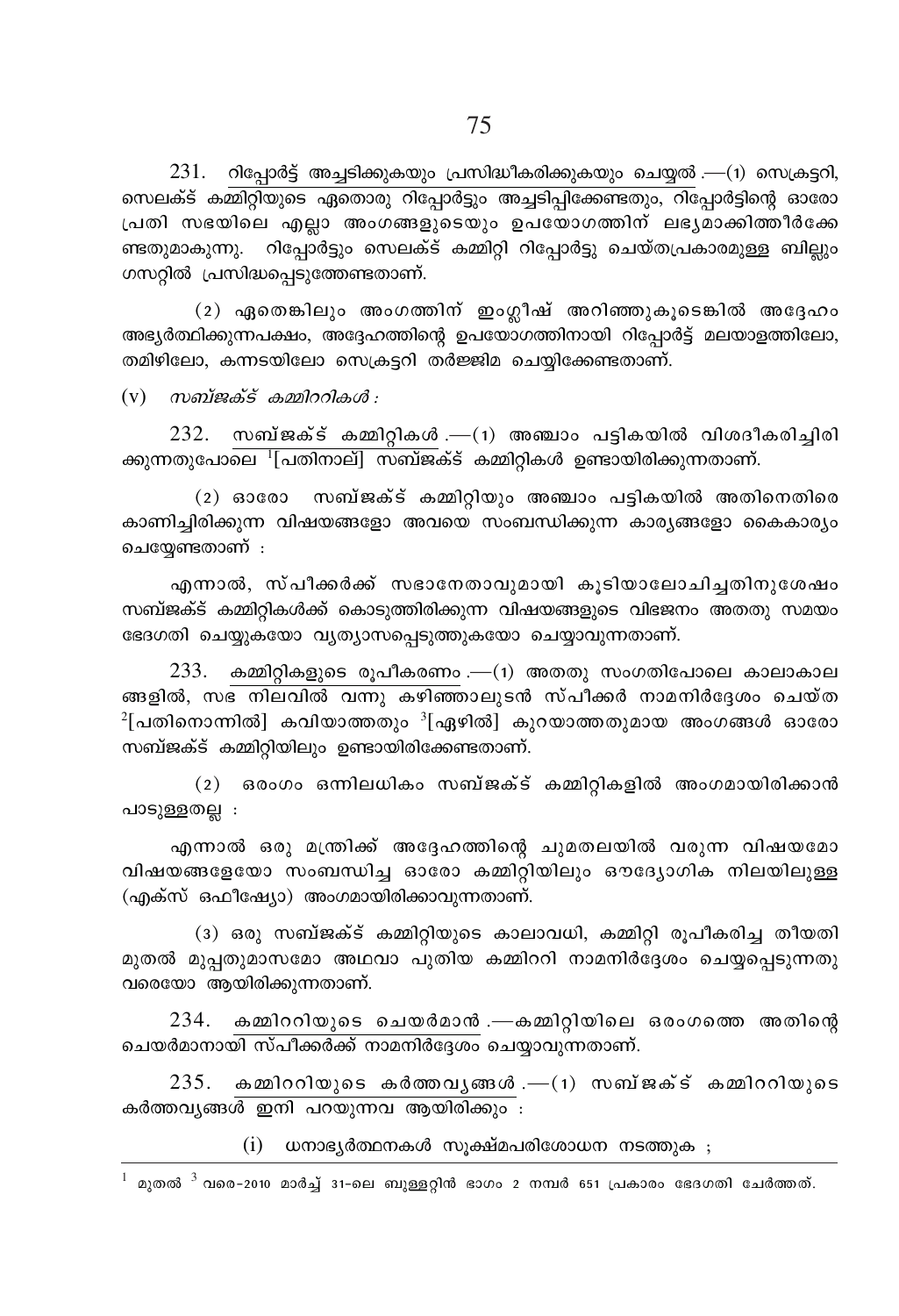(ii) നിയമനിർമ്മാണം സംബന്ധിച്ച കാര്യങ്ങൾ പരിശോധിക്കുക ;

(iii) വിപുലമായ പൊതുതാൽപ്പര്യാർത്ഥം സർക്കാർ പ്രവർത്തനങ്ങളുടെ നിർദിഷ്ട വ്യാപ്തിയേയോ അലെങ്കിൽ ചൊതുക്ഷേമത്തെ ലാക്കാക്കിയുള്ള പദ്ധതിയേയോ, ആസുത്രണത്തെയോ സംരംഭത്തെയോ പററി പഠിച്ചു റിപോർട്ടു സമർപ്പിക്കുക ;

 $(iv)$  ഒരു കമ്മിറ്റിയുടെ അഭിപ്രായം ആരായുന്ന നയപരമായ ഒരു പ്രശ്നത്തെക്കുറിച്ചോ നിയമനിർമ്മാണത്തെക്കുറിച്ചോ സർക്കാരിനെ ഉപദേശിക്കുക ;

 $(v)$  (എ) സംസ്ഥാനത്തിന്റെ പഞ്ചവത്സര പദ്ധതികളെക്കുറിച്ചും അവയുടെ നടത്തിപ്പിനെക്കുറിച്ചും ;

(ബി) കേരള സർക്കാരിനെ ബാധിക്കുന്നിടത്തോളം കേന്ദ്ര സംസ്ഥാന ബന്ധത്തെക്കുറിച്ചും ;

(സി) പബ്ലിക് സർവ്വീസ് കമ്മീഷന്റെ റിപ്പോർട്ടുകളെക്കുറിച്ചും ;

(ഡി) പൊതുമേഖലാ സംരംഭങ്ങളുടെ റിപ്പോർട്ടിനെക്കുറിച്ചും ;

 $\Omega$ ) സഭ മുമ്പാകെവച്ച അന്വേഷണ കമ്മീഷൻ ഉൾപെടെ ഏതെങ്കിലും സ്റ്റാറ്റ്യൂട്ടറി സമിതിയുടെയോ അല്ലെങ്കിൽ മററു സമിതികളുടെയോ റിപോർട്ടിനെക്കുറിച്ചും ;

'[(എഫ്) സർക്കാർ വകുപ്പുകളുടെ വാർഷിക പ്രവർത്തന റിപ്പോർട്ടി നെക്കുറിച്ചും ;]

പൊതുവായി ചർച്ച ചെയ്യുകയും അഭിപ്രായം രൂപീകരിക്കുകയും ;

(vi) (എ) നിയമസഭയുടെ $\bar{z}$ ഒരു ആക്റ്റുമൂലം ഏല്പിച്ചുകൊടുത്ത, അധികാരങ്ങളനുസരിച്ച് ഗവൺമെന്റോ മറ്റധികാരസ്ഥനോ ;

(ബി) പാർലമെന്റിന്റെ ഒരു ആക്റ്റുമൂലം ഏല്പിച്ചുകൊടുത്ത അധികാരങ്ങളനുസരിച്ച് ഗവൺമെന്റോ ; ഉണ്ടാക്കുന്ന കരടുചട്ടങ്ങൾ പരിഗണിക്കുക.

വിശദീകരണം .—ഈ ഉപചട്ടത്തിന്റെ (vi)-ാം ഖണ്ഡത്തിന്റെ ആവശ്യത്തിലേ ക്കായി<del>, ''കരടുചട്ടങ്</del>ങൾ'' എന്ന<sup>്</sup> പ്രയോഗത്തിൽ നിയമസഭയുടെയോ പാർലമെന്റിന്റെയോ ഒരു ആക്റ്റുമൂലം ഏല്പിച്ചുകൊടുത്ത അധികാരങ്ങളനുസരിച്ച് ഗവൺമെന്റ് ഉണ്ടാക്കേണ്ടതായ ഏതെങ്കിലും പദ്ധതിയുടെയോ ഫസ്ററ് സ്റ്റാറ്റ്യൂട്ടുകളുടെയോ കര്ട് ഉൾപ്പെടുന്നതാകുന്നു.

 $(2)$  സബ്ജക്ട് കമ്മിറ്റി ദൈനംദിന ഭരണകാരൃങ്ങളെ സംബന്ധിച്ച് അന്വേഷിക്കുകയോ പരിശോധിക്കുകയോ ചെയ്യാൻ പാടില്ല.

 $^{2}[235$ എ. കമ്മ്റ്റിയുടെ യോഗം ചേരൽ .—ധനാഭ്യർത്ഥനകളുടെ സൂക്ഷ്മ പരിശോ ധനയ്ക്കും നിയമനിർമ്മാണത്തിന്റെ പരിശോധനയ്ക്കും കരട് സ്റ്റാറ്റ്യൂട്ടറി ചട്ടങ്ങളുടെ പരിശോധനയ്ക്കും വേണ്ടിയുള്ള യോഗങ്ങൾ കൂടാതെ ഓരോ സബ്ജക്ട് കമ്മിറ്റിയും, നിയമസഭ സമ്മേളനത്തിലല്ലാതിരിക്കുമ്പോൾ ചട്ടം 235 (1) (iii) ലും (v) ലും പരാമർശി ച്ചിട്ടുള്ള വിഷയങ്ങളിൽ ഏതെങ്കിലും ചർച്ച ചെയ്യുന്നതിന് ഓരോ മാസവും, ഏറ്റവും കുറഞ്ഞത് ഒരു യോഗം ചേരേണ്ടതാണ്.]

2010 മാർച്ച് 31-ലെ ബുള്ളറ്റിൻ ഭാഗം 2 നമ്പർ 651 പ്രകാരം ചേർത്തത്.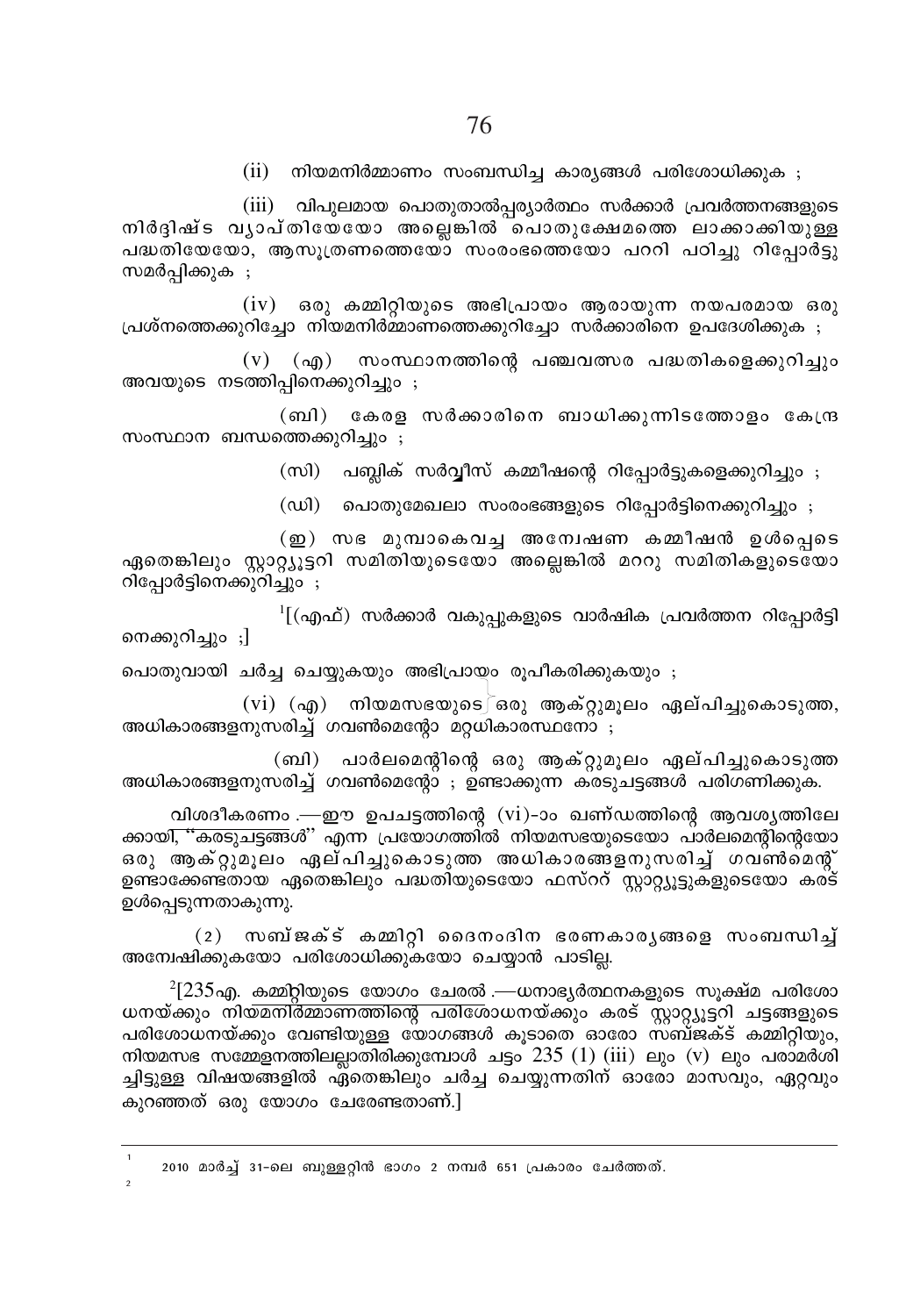$236$ . ധനാഭൃർത്ഥനകളെ സംബന്ധിച്ച് കമ്മിററിക്കുള്ള അധികാരങ്ങൾ .— $(1)$  141-ാം  $\frac{1}{\sqrt{2}}$ ചട്ടത്തിൽ സുചിപ്പിച്ചിട്ടുള്ള ചർച്ച അവസാനിക്കുമ്പോൾ ഓരോ സബ്ജക്ട് കമ്മിററിയും അതിനെ അധികാരപരിധിയിൽവരുന്ന ധനാഭ∖ർത്ഥനകൾ സുക്ഷ്മപരിശോധന  $\mathfrak m$ ടത്തേണ്ടതാണ്. അങ്ങനെയുള്ള സുക്ഷ്മ പരിശോധന സാധാരണ ഗതിയിൽ wനാഭൃർത്ഥനകളിൽ കഴിഞ്ഞവർഷത്തേതിൽ നിന്നുള്ള വൃതിയാനങ്ങളിൽ, വിശിഷ്യാ വർദ്ധനകളിലും, മിതവ്യയത്തിന്റെയും കാര്യക്ഷമതയുടെയും ആവശ്യകതയിലും പുതിയ സർവീസുകളിലും, ചെലവുകളും ആവശ്യങ്ങളും തമ്മിലുള്ള ബന്ധങ്ങളിലും, ഒതുക്കിനിർത്തേണ്ടതാണ്.

(2) 141-ാം ചട്ടത്തിൽ സൂചിപ്പിച്ച ചർച്ച അവസാനിച്ച തീയതി മുതൽ നാലാഴ്ചയിൽ കവിയാത്ത കാലാവധിക്കുളളിൽ സബ്ജക്ട് കമ്മിറി എലാ  $\omega$ നാഭ്യർത്ഥനകളുടേയും സുക്ഷ്മപരിശോധന പുർത്തിയാക്കേണ്ടതാണ്.

(3)  $\omega$ നാഭൃർത്ഥനകളുടെ പരിശോധന സംബന്ധിച്ച സബ്ജക്ട് കമ്മിറ്റിയുടെ ശുപാർശ അതേ സാമ്പത്തിക വർഷം തന്നെ സർക്കാർ പരിഗണിക്കേണ്ടതാണ്. .<br>ഏതെങ്കിലും വകുപിന് അധികതുക അനുവദിക്കുന്നതിനോ തുകയിൽ മാറ്റം വരുത്തുന്നതിനോ $\frac{1}{2}$ വേണ്ടിയുള്ള ശുപാർശകളാണെങ്കിൽ അപ്രകാരമുള്ള  $i$ തുപാർശകളിൻമേൽ എടുക്കുന്നതോ എടുക്കാനുദ്ദേശിക്കുന്നതോ ആയ നടപടികൾ  $\omega$ നകാര്യമന്ത്രി ഒരു പ്രസ്താവന മുഖേന സഭയെ അറിയിക്കേണ്ടതാണ്. അപ്രകാരമുള്ള ശുപാർശകൾ നടപ്പിലാക്കാൻ കഴിയില്ലെങ്കിൽ അതിനുള്ള കാരണവും അറിയിക്കേണ്ടതാണ്.  $\bar{a}$ അപ്രകാരമുള്ള പ്രസ്താവന ധനാഭൃർത്ഥനയെ സംബന്ധിച്ച ഉപക്ഷേപം മന്ത്രി അവതരിപ്പിച്ചാലുടൻ തന്നെ അംഗങ്ങൾക്കിടയിൽ വിതരണം ചെയ്യേണ്ടതാണ്.

വിശദീകരണം.—ഈ ചട്ടത്തിന്റെ നിർവ്വഹണത്തിനായി ധനാഭ്യർത്ഥനകളുടെ സുക്ഷമപരിശോധന സംബന്ധിച്ച സബ്ജക്ട് കമ്മിറ്റികളുടെ റിപ്പോർട്ടിന്റെ ഓരോകോപ്പി രഹസ്യരേഖയായി ധനകാര്യ വകുപ്പിന് ലഭ്യമാക്കേണ്ടതാണ്.

(4)  $(2)$ -ാം ഉപചട്ടത്തിൽ സുചിപ്പിച്ച പരിശോധനയുടെ അവസാനം ഓരോ സബ്ജക്ട് കമ്മിററിയും കഴിയുന്നത്രവേഗം പരിശോധനയുടെ ഫലം സഭയെ അറിയിക്കേണ്ടതും റിപ്പോർട്ടിന്റെ പകർപ്പ് ബന്ധപ്പെട്ട മന്ത്രിക്ക് അയച്ചുകൊടുക്കേണ്ടതും ആണ്.

 $\frac{1}{2}$  [(5) ഓരോ വർഷത്തേക്കുള്ള ധനാഭൃർത്ഥനകളുടെ പരിശോധനയെ സംബന്ധിച്ച കമ്മിറ്റിയുടെ ശുപാർശകളിന്മേൽ സർക്കാർ എടുത്ത നടപടിയുടെ റിപ്പോർട്ട് ഓരോ സബ്ജക്ട് കമ്മിറ്റിയുടേയും അദ്ധ്യക്ഷൻ ആ സാമ്പത്തിക വർഷം കഴിഞ്ഞ ഉടനേയോ സാമ്പത്തിക<sup>്</sup>വർഷം അവസാനിച്ചതിനുശേഷം ഉടനെയുള്ള നിയമസഭ  $\bar{\text{R}}$ സമ്മേളനത്തിലോ സമർപ്പിക്കേണ്ടതാണ്. ഏതെങ്കിലും സർക്കാർ വകുപ്പ് നടപടി സ്കേറ്റ്മെന്റ് കമ്മിറ്റിക്ക് നൽകാതിരിക്കുന്നപക്ഷം, അതിന്റെ കാരണം ബന്ധപ്പെട്ട മന്ത്രി  $\alpha$ ിപ്പോർട്ട് സമർപ്പിച്ച് പതിനഞ്ച് ദിവസത്തിനുള്ളിലോ, അടുത്ത നിയമസഭാ സമ്മേളന ത്തിന്റെ ആരംഭത്തിലോ, ഇതിൽ ഏതാണോ ആദ്യം വരുന്നത് അപ്പോൾ സഭയുടെ മേശപ്പുറത്ത് വയ്ക്കേണ്ടതാണ്. <sup>2</sup>[നടപടി സ്റ്റേറ്റ്മെന്റ് സമർപ്പിക്കാൻ കാലതാമസമുണ്ടാ \_<br>യതിന്റെ കാരണങ്ങൾ പ്രസ്താവിച്ചിരിക്കുന്നത്്തുപ്തികരമാണ്ോയെന്ന് സബ്ജക്റ്റ് കമ്മിറ്റി പരിശോധിക്കേണ്ടതാണ്].

 $^1$  2010 മാർച്ച് 31-ലെ ബുള്ളറ്റിൻ ഭാഗം 2 നമ്പർ 651 പ്രകാരം ചേർത്തത്.

 $^2$  2018 ജൂൺ 24-ലെ ബുള്ളറ്റിൻ ഭാഗം 2 നമ്പർ 517 പ്രകാരം ഭേദഗതി വരുത്തിയത്.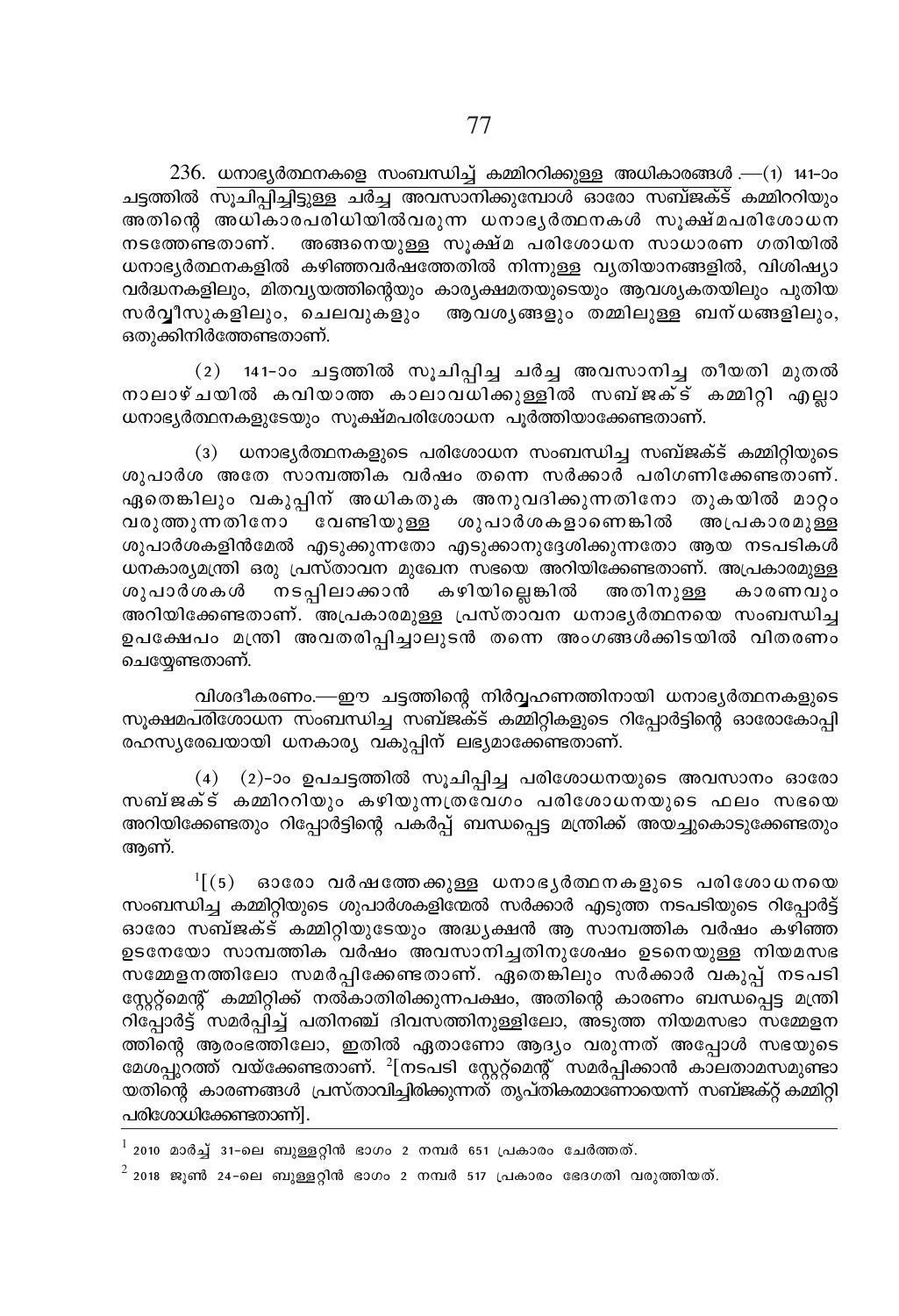(6) ഒരു വർഷത്തെ ബഡ്ജറ്റ് വിഭജനത്തിന്റെ ചെലവിന്മേലുള്ള വാർഷിക പ്രവർത്തന റിപ്പോർട്ട് സാമ്പത്തിക വർഷം പൂർണ്ണമായതിനുശേഷം നാല് മാസങ്ങൾക്ക് പിൻപല്ലാതെ മേശപ്പറത്ത് വയ്ക്കേണ്ടതാണ്]. <sup>"</sup>[ഏതെങ്കിലും ഒരു സർക്കാർ വകുപ്പ് വാർഷി്ക പ്രവർത്തന റിപ്പോർട്ട് യഥാസമയം മേശപ്പുറത്ത്  $^2$ [സമർപ്പിയ്ക്കുന്നതിന്] പരാജയപ്പെട്ടാൽ, ആയത്, കാലതാമസമുണ്ടാകാനിടയായ കാരണങ്ങൾ സഹിതം ബന്ധപ്പെട്ട വകുപ്പ് മന്ത്രി എത്രയും പെട്ടെന്ന് മേശപ്പുറത്ത് വയ്ക്കേണ്ടതാണ്. അപ്രകാരം വാർഷിക പ്രവർത്തന റിപ്പോർട്ട് സമർപ്പിക്കുവാൻ കാലതാമസമുണ്ടായതിന്റെ കാരണങ്ങൾ പ്രസ്താവിച്ചിരിക്കുന്നത് തൃപ്തികര്മാണോയെന്ന് സബ്ജക്റ്റ് കമ്മിറ്റി പരിശോധിക്കേണ്ടതാണ്.]

 $237.$  ബില്ലുകൾ സംബന്ധിച്ച് കമ്മിററിയുടെ അധികാരങ്ങൾ.— $(1)$  ധന വിനിയോഗ ബിൽ അല്ലാതെയുള്ള ഏതൊരു ബില്ലും സെലക്ട് കമ്മിറ്റിക്ക് അയച്ചുകൊടുത്തിട്ടില്ലായെങ്കിൽ അതിന്റെ പേരിൽ സ്ഥീക്രിച്ചിട്ടുള്ള പ്രമേയത്തിൻമേൽ സഭ അതിന്റെ പൊതു തത്വങ്ങൾ അംഗീകരിച്ചതിനുശേഷം അതു സംബന്ധിച്ച ഏതെങ്കിലും ഭേദഗതികൾ ലഭിച്ചിട്ടുണ്ടെങ്കിൽ ആ ഭേദഗതികളോടൊപ്പം, ആ ബില്ലിന്റെ വിഷയം ഏത് സബ്ജക്ട് കമ്മിറ്റിയുടെ അധികാരപരിധിയിലാണോ വരുന്നത് ആ സബ്ജക്ട് കമ്മിറ്റിക്ക് വിശദമായ പരിശോധനയ്ക്കുവേണ്ടി അയച്ചു കൊടുത്തതായി തീരുന്നതാണ്.

 $\frac{3}{2}$ (2) സബജ്ക്ട് കമ്മിറ്റിക്ക് ഒരു ബിൽ റഫർ ചെയ്ത ദിവസത്തിനും ഈ ആവശൃത്തിനായി സബ്ജക്ട് കമ്മിറ്റി യോഗം ചേരുന്ന തീയതിക്കും ഇടയ്ക്ക്, സ്പീക്കർ തന്റെ വിവേചനാധികാരം ഉപയോഗിച്ച് യോഗം വിളിച്ചുകൂട്ടുവാൻ അനുവദി ക്കാത്തപക്ഷം, ഏറ്റവും കുറഞ്ഞത് ഒരു പൂർണ്ണ ദിവസം ഉണ്ടായിരിക്കേണ്ടതാണ്.]

(3) സബ്ജക്റ്റ് കമ്മിറ്റിയുടെ പരിഗണനയിലിരിക്കുന്ന നിയമനിർമ്മാണം സംബ മറ്റു സംഗതികളിൽ, ഒരു ബില്ലിനെ സംബന്ധിച്ച് സെലക്ട് കമ്മിറ്റിക്ക് ന്ധിച ബാധകമാകുന്ന എല്ലാ നടപടികളും സബ്ജക്ട് കമ്മിറ്റിക്കും ബാധകമാകുന്നതാണ്.

 $238.$  സ്റ്റാറ്റ്യൂട്ടറി ചട്ടങ്ങളെ സംബന്ധിച്ച് കമ്മിററിക്കുള്ള അധികാരങ്ങൾ.—  $(1)$  (എ) നിയമസഭയുടെ ഒരു ആക്റ്റുമുലം സർക്കാരിനോ മററു സ്റ്റാറ്റ്യൂട്ടറി അതോറിററിക്കോ ചട്ടങ്ങൾ ഉണ്ടാക്കാൻ അധികാരം നൽകുന്നിടത്ത്, എല്ലാ സംഗതികളിലും അങ്ങനെയുള്ള ചട്ടങ്ങൾ ബന്ധപ്പെട്ട സബ്ജക്ട് കമ്മിറ്റി മുൻപാകെ പരിശോധനയ്ക്കായി കരടുരുപത്തിൽ വയ്ക്കേണ്ടതാണ്:

(ബി) പാർലമെന്റിന്റെ ഒരു ആക്റ്റുമുലം ചട്ടങ്ങൾ ഉണ്ടാക്കാൻ സംസ്ഥാന ഗവൺമെന്റിന് അധികാരം ഏല്പിച്ചു കൊടുക്കുന്നിടത്ത്, എല്ലാ സംഗതികളിലും അങ്ങനെയുളള ചട്ടങ്ങളെല്ലാം ബന്ധപ്പെട്ട സബ്ജക്ട് കമ്മിറ്റി മുമ്പാകെ പരിശോധനയ്ക്കായി കരടു രൂപത്തിൽ വയ്ക്കേണ്ടതാണ് :

എന്നാൽ സന്ദർഭത്തിന്റെ അടിയന്തിരസ്വഭാവം അങ്ങനെ ആവശൃമായി വരുന്നപക്ഷവും പൊതുതാൽപ്പര്യാർത്ഥം പെട്ടെന്നുള്ള നടപടി എടുക്കേണ്ടതായും വരുന്ന സംഗതിയിൽ ഏതെങ്കിലും നിയമപ്രകാരം നൽകിയ അധികാരങ്ങൾ വിനിയോഗിച്ച് പ്രസ്തുത ചട്ടത്തിന്റെയോ ചട്ടങ്ങളുടെയോ കരടുരൂപങ്ങൾ സബ്ജക്ട് കമ്മിറ്റിയുടെ മുമ്പാകെ വയ്ക്കാതെ ചട്ടമോ ചട്ടങ്ങളോ പുറപ്പെടുവിക്കാവുന്നതാണ് :

<sup>&#</sup>x27; 2018 ജൂൺ 24-ലെ ബുള്ളറ്റിൻ ഭാഗം 2 നമ്പർ 517 പ്രകാരം ഭേദഗതി വരുത്തിയത്.

 $^2$  2021 ഫെബ്രുവരി 8-ലെ ബുള്ളറ്റിൻ ഭാഗം 2 നമ്പർ 967 പ്രകാരം പകരം ചേർത്തത്  $3$  2010 മാർച്ച് 31-ലെ ബുള്ളറ്റിൻ ഭാഗം 2 നമ്പർ 651 പ്രകാരം ഭേദഗതി ചെയ്തത്.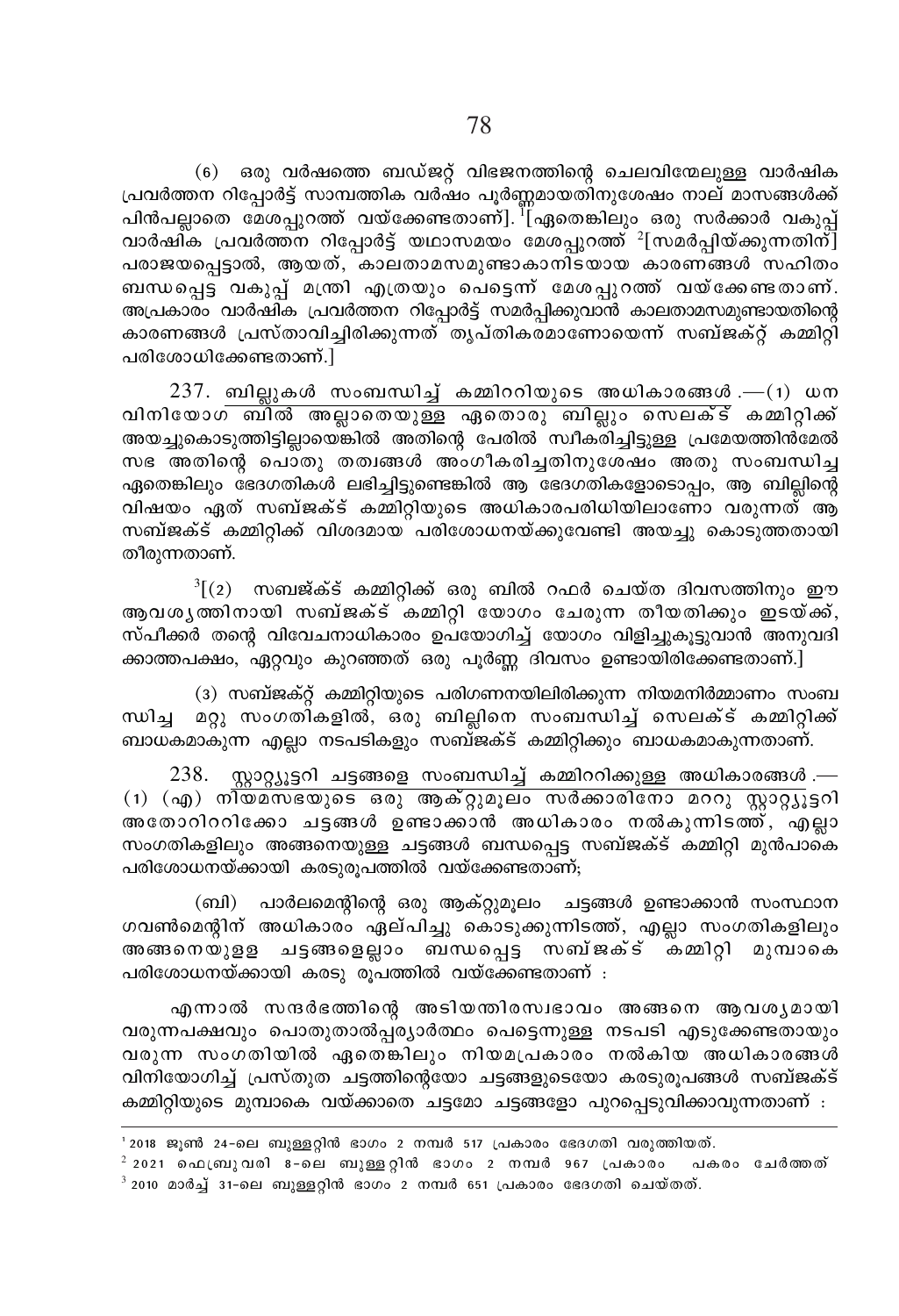എന്നുമാത്രമല്ല അങ്ങനെയുള്ള ഏതൊരു ചട്ടമോ അഥവാ ചട്ടങ്ങളോ അപ്രകാരം ്∣ി കമ്മിറ്റിയുടെ മുൻകൂട്ടിയുളള സൂക്ഷ്മപരിശോധന പുറപെടുവിക്കുമ്പോൾ കുടാതെ് അങ്ങനെ പുറപെടുവിക്കാൻ ആവശ്യമായിരുന്ന കാരണങ്ങളുടെ വിശദീകരണത്തോടൊപ്പം ബന്ധപ്പെട്ട സബ്ജക്ട് കമ്മിറ്റിക്ക് ദിമ്പ്പത് ദിവസത്തിന്കം] അയച്ചുകൊടുക്കേണ്ടതാണ്.ി ഏതെങ്കിലും സർക്കാർ വ്കുപ്പ് യഥാസമയം അപ്രകാരം ചെയ്യുന്നതിൽ പരാജയപ്പെട്ടാൽ, അതിനുള്ള കാരണങ്ങൾ സബ്ജക്റ്റ് കമ്മിറ്റിക്ക് നൽകേണ്ടതും സബ്ജക്റ്റ് കമ്മിറ്റി കാലതാമസത്തിനുള്ള പ്രസ്താവനയിൽ നൽകിയിട്ടുള്ള കാരണങ്ങൾ ന്യായമാണോയെന്ന് പരിശോധിക്കേണ്ടതുമാണ്.]

 $\frac{4}{3}$ [ $(2)$ ] ഒരു സ്റ്റാറ്റ്യൂട്ട് പ്രകാരം നൽകപ്പെട്ടിട്ടുള്ള അധികാരങ്ങൾക്കനുസൃതമായി ഉണ്ടാക്കേണ്ടതായുള്ള കര്ട് ചടങ്ങൾ '[ിഎത്രയ്ക്കവശം തയാറാക്കേണ്ടതും ബന്ധപെട സബ്ജക്ട് കമ്മിറ്റിക്ക്, ഏതൊരു സംഗതിയിലും പ്രസ്തുത ആക്റ്റിന്റെ ഗസറ്റിലെ പ്രസിദ്ധീകരണ തി്യതി മുതൽ തൊണ്ണൂറ് ദിവസങ്ങൾക്കു പിൻപല്ലാതെ്,<br>അയച്ചുകൊടുക്കേണ്ടതുമാണ്. സബ്ജക്ട് കമ്മിറ്റി കരട് ചട്ടങ്ങളെ '[ ] അങ്ങനെയുള്ള ചട്ടങ്ങൾ °[ ] കൈപറ്റിയ തീയതി മുതൽ മുന്ന് മാസത്തിനുള്ളിൽ പരിഗണിക്കേണ്ടതാണ്.]

വിശദീകരണം .—ഈ ചട്ടത്തിന്റെ ആവശ്യങ്ങൾക്കായി, ''ചട്ടം'' എന്ന പ്രയോഗ ത്തിലും, "ചട്ടം അല്ലെങ്കിൽ ചട്ടങ്ങൾ" എന്ന പ്രയോഗത്തിലും, നിയമസഭയുടെയോ പാർലമെന്റിന്റെയോ് ഒരു ആക്ററുമുലം ഏല്പിച്ചുകൊടുത്ത അധികാരങ്ങൾ അനുസരിച്ച് ഗവണിമെന്റ് ഉണ്ടാക്കേണ്ടതായ, ഏതെങ്കിലും പദ്ധതിയുടെയോ ഫസ്ററ് സ്ററാററ്യൂട്ടുകളുടെയോ്കരടും ഉൾപ്പെടുന്നതാകുന്നു.

239. സബ്ജക്ട് കമ്മിറ്റിയുടെ റിപ്പോർട്ടുകൾ .— (1) (2)-ഉം (3)-ഉം (4)-ഉം ഉപചട്ടങ്ങൾക്ക് വിധേയമായി, ഓരോ സബ്ജക്ട് കമ്മിറ്റിയും സഭയ്ക്ക് ആനുകാലിക റിപ്പോർട്ടുകൾ സമർപിക്കേണ്ടതാണ്.

(2) ഒരു സബ്ജക്ട് കമ്മിറ്റി '[സഭയിൽ ഒരു റിപ്പോർട്ട് സമർപ്പിക്കുവാൻ ആഗ്രഹിക്കുകയാണെങ്കിൽ] 235–ാം ച്ട്ടം (1)–ാം ഉപചട്ടം (iii)–്ഉം (iv)–ഉം ഇനങ്ങളിൽ സൂചിപ്പിച്ച സംഗതികളെ സംബന്ധിച്ച അതിന്റെ റിപ്പോർട്ട് പൊതുതാല്പര്യാർത്ഥം അങ്ങനെ ചെയ്യുന്നത് കുറെക്കൂടി നല്ലതാണെന്ന് കമ്മിറ്റിക്ക് തോന്നുന്പക്ഷം മുഖ്യമന്ത്രിക്ക് ആദ്യമേ അയച്ചുകൊടുക്കാവുന്നതാണ്.

(3) ഓരോ സബ്ജക്ട് കമ്മിറ്റിയും 235-ാം ചട്ടം (1)-ാം ഉപചട്ടം (v)-ാം ഇനത്തിൽ സൂചിപ്പിച്ച സംഗതികളെ സംബന്ധിച്ച് അതിന്റെ ചര്ച്ചയുടെ ഒരു സംക്ഷേപം അപ്പോൾ സഭയുടെ മുമ്പാകെ സമർപ്പിക്കേണ്ടതും അതിന്റെ ഒരു പകർപ്പ് മുഖ്യമന്ത്രിക്ക് അയച്ചുകൊടുക്കേണ്ടതുമാകുന്നു.

(4) ഓരോ സബ്ജക്ട് കമ്മിറ്റിയും 235-ാം ചട്ടം (1)-ാം ഉപചട്ടം (vi)-ാം ഇനത്തിൽ സൂചിപ്പിച്ച സംഗതികളുടെ റിപ്പോർട്ട് മുഖൃമത്രിക്ക് അയച്ചു കൊടുക്കേണ്ടതാണ്.

ീ(5) ഓരോ സബ്ജക്ട് കമ്മിറ്റിയും അത് പ്രകാരം ആഗ്രഹിക്കുകയാണെങ്കിൽ 235എ ചട്ടത്തിൻകീഴിൽ നടന്ന ചർച്ചയുടെ അടിസ്ഥാനത്തിൽ ഒരു റിപ്പോർട്ട് സഭയ്ക്ക് സമർപിക്കാവുന്നതാണ്.|

 $240.$  കമ്മിററി നടപടികളുടെ രഹസ്യ സ്വഭാവം .— $(1)$  സബ്ജക്ട് കമ്മിറ്റി യോഗങ്ങളുടെ നടപടികൾ പത്രങ്ങൾക്ക് നൽകാൻ പാടിലാത്തതാകുന്നു.

- 2021 ഫെബ്രുവരി 8-ലെ ബുള്ളറ്റിൻ ഭാഗം 2 നമ്പർ 967 പ്രകാരം ഒഴിവാക്കിയത്.
- $\overline{2}$ മേല്പറഞ്ഞ ബുള്ളറ്റിൻ പ്രകാരം ചേർത്തത്
- 2018 ജൂൺ 24-ലെ ബുള്ളറ്റിൻ ഭാഗം 2 നമ്പർ 517 പ്രകാരം ഭേദഗതി വരുത്തിയത്.
- 2010 മാർച്ച് 31-ലെ ബുള്ളറ്റിൻ ഭാഗം 2 നമ്പർ 651 പ്രകാരം ചേർത്തത്.
- $^5$  2018 ജൂൺ 24-ലെ ബുള്ളറ്റിൻ ഭാഗം 2 നമ്പർ 517 പ്രകാരം ഭേദഗതി വരുത്തിയത് 2018 ജൂൺ 24-ലെ ബുള്ളറ്റിൻ ഭാഗം 2 നമ്പർ 517 പ്രകാരം പകരം ഭേദഗതി ഒഴിവാക്കിയത്
- $7,8$  2018 ജൂൺ 24-ലെ ബുള്ളറ്റിൻ ഭാഗം 2 നമ്പർ 517 പ്രകാരം പകരം ചേർത്തത്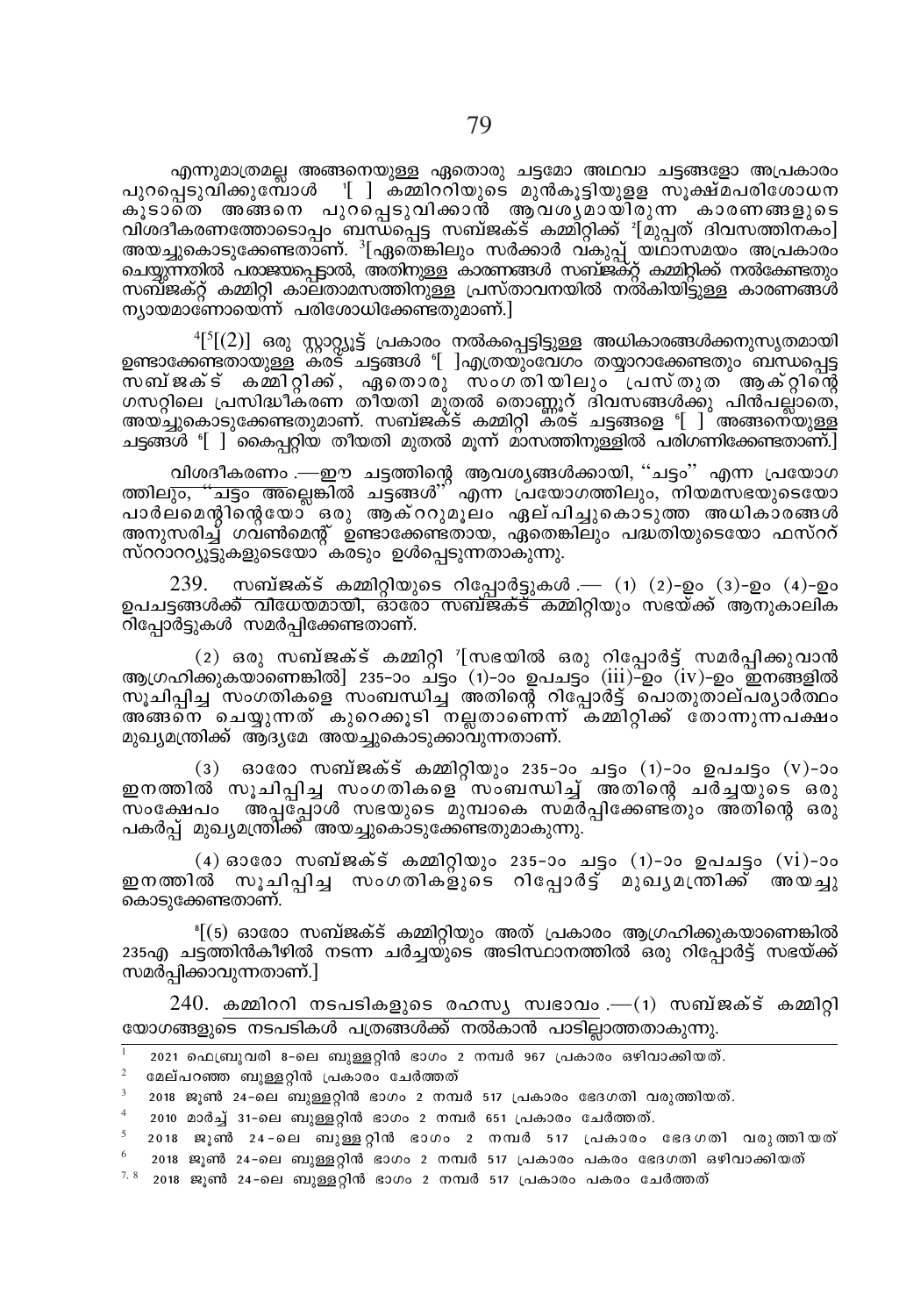(2) നിയമസഭയിലെ അംഗങ്ങൾക്ക് വായിക്കാനായി കമ്മിറ്റി യോഗത്തിന്റെ നടപടി വിവരം പദാനുപദമായി നിയമസഭാ ലൈബ്രറിയിൽ സൂക്ഷിക്കേണ്ടതാണ്.

241. നിർദ്ദേശങ്ങൾ നൽകാൻ സ്പീക്കർക്കുള്ള അധികാരം .—314-ാം ചട്ടപ്രകാരം നൽകിയ അധികാരങ്ങൾക്ക് പൊതുവേ ഭംഗം വരാത്തവിധത്തിൽ സബ്ജക്ട് കമ്മിറ്റിയുടെ കാര്യക്ഷമമായ നടത്തിപ്പിന് ആവശ്യമെന്ന് തോന്നാവുന്ന നിർദ്ദേശങ്ങൾ അതതു സമയം സ്പീക്കർക്ക് നൽകാവുന്നതാണ്.

 $(vi)$  പബ്ലിക് അക്കൗണ്ട്സ് കമ്മിറ്റി :

 $242.$  പബ്ലിക് അക്കൗണ്ട്സ് കമ്മിറ്റിയുടെ കർത്തവൃങ്ങൾ. $-$ (1) കേരള <u>ഗവൺമെന്റിന്റെ ചെലവുകൾക്കായി സഭ അനുവദിച്ച തുകകളുടെ വിനിയോഗവും, </u> കേരള ഗവൺമെന്റിന്റെ വാർഷിക ധനകാര്യകണക്കുകളും സഭ മുമ്പാകെ വയ്ക്കുന്ന കമ്മിറ്റിക്ക് ഉചിതമെന്നു തോന്നുന്ന മററു കണക്കുകളും കാണിക്കുന്ന അക്കൗണ്ടുകൾ പരിശോധിക്കുന്നതിന് ഒരു പബ്ലിക് അക്കൗണ്ട്സ് കമ്മിറ്റി ഉണ്ടായിരിക്കുന്നതാണ്.

 $(2)$  കേരള ഗവൺമെന്റിന്റെ ധനവിനിയോഗ കണക്കുകളും, അതിൻമേൽ കംപ്ട്രോളർ ആൻഡ് ആഡിറ്റർ ജനറലിന്റെ റിപ്പോർട്ടും സൂക്ഷ്മപരിശോധന നടത്തുമ്പോൾ, $-$ 

(എ) കണക്കുകളിൽ, ചെലവഴിച്ചിട്ടുള്ളതായി കാണുന്ന തുകകൾ അവ ഏത് സേവനത്തിനോ ഉദ്ദേശത്തിനോ വേണ്ടിയാണോ ഉപയോഗിക്കുകയോ ചെലവാക്കുകയോ ചെയ്തിട്ടുള്ളത് ആ സേവനത്തിനോ ഉദ്ദേശത്തിനോ നിയമാനുസൃതം ലഭ്യമായിരുന്നുവെന്നും ഉപയോഗപ്പെടുത്തിയിരുന്നുവെന്നും ;

(ബി) ചെലവ് അത് നിയന്ത്രിക്കുന്ന അധികാരാനുമതിക്ക് അനുസൃത മാണെന്നും ;

(സി) വകമാറ്റി ഉപയോഗിച്ച ഏതൊരു സംഗതിയും തക്ക അധികാരസ്ഥൻ ഉണ്ടാക്കിയിട്ടുള്ള ചട്ടങ്ങൾ പ്രകാരം ഈ ആവശ്യത്തിലേക്ക് ഉണ്ടാക്കിയ വ്യവസ്ഥകളനുസരിച്ചായിരിക്കുന്നുവെന്നും;

സ്വയം ബോദ്ധ്യം വരുത്തേണ്ടത് കമ്മിറ്റിയുടെ ചുമതല ആയിരിക്കുന്നതാണ്.

(3) ഇനിപ്പറയുന്നവ കൂടി കമ്മിറ്റിയുടെ ചുമതല ആയിരിക്കുന്നതാണ്,—

(എ) സംസ്ഥാന കോർപ്പറേഷനുകളുടെയും വൃവസായ നിർമ്മാണ പദ്ധതികളുടെയും വ്യാപാര സ്ഥാപനങ്ങളുടെയും പ്രോജക്ടുകളുടെയും വരവുചെലവു കാണിക്കുന്ന കണക്കുകൾ സംബന്ധിച്ച സ്റ്റേററ്മെന്റുകളും ഗവർണ്ണർ തയ്യാറാക്കാൻ ആ വശൃച്ചെട്ടിരിക്കാവുന്നതോ അല്ലെങ്കിൽ ഒരു പ്രത്യേക കോർപ്പ്റേഷനോ വ്യാവസായികമോ നിർമ്മാണപരമോ ആയ പദ്ധതിക്കോ വ്യാപാരസ്ഥാപനത്തിനോ, പ്രോജക്ടിനോ ധനസഹായം നൽകുന്നത് നിയന്ത്രിക്കുന്ന നിയമ ചട്ടങ്ങളിലെ വ്യവസ്ഥകൾ പ്രകാരം തയ്യാറാക്കിയിട്ടുള്ളതോ ആയ ബാക്കി പത്രങ്ങളും ലാഭ നഷ്ട കണക്കു സംബന്ധിച്ച സ്റ്റേററ്മെന്റുകളും അവ സംബന്ധിച്ച് കംപ്ട്രോളർ ആൻഡ് ആഡിററർ ജനറൽ നൽകുന്ന റിപ്പോർട്ടും പരിശോധിക്കുക;

ഗവർണ്ണറുടെ നിർദ്ദേശപ്രകാരമോ അല്ലെങ്കിൽ നിയമസഭയുടെ (ബി) നിയമം മൂലമോ കംപ്ട്രോളർ ആൻഡ് ആഡിററർ ജനറൽക്ക് ആഡിററ് നടത്താവുന്ന സ്വയംഭരണ സമിതികളുടെയും അർദ്ധ സ്വയംഭരണ സമിതികളുടെയും വരവു ചെലവു കാണിക്കുന്ന കണക്കുകളുടെ സ്റ്റേറ്മെന്റ് പരിശോധിക്കുക ;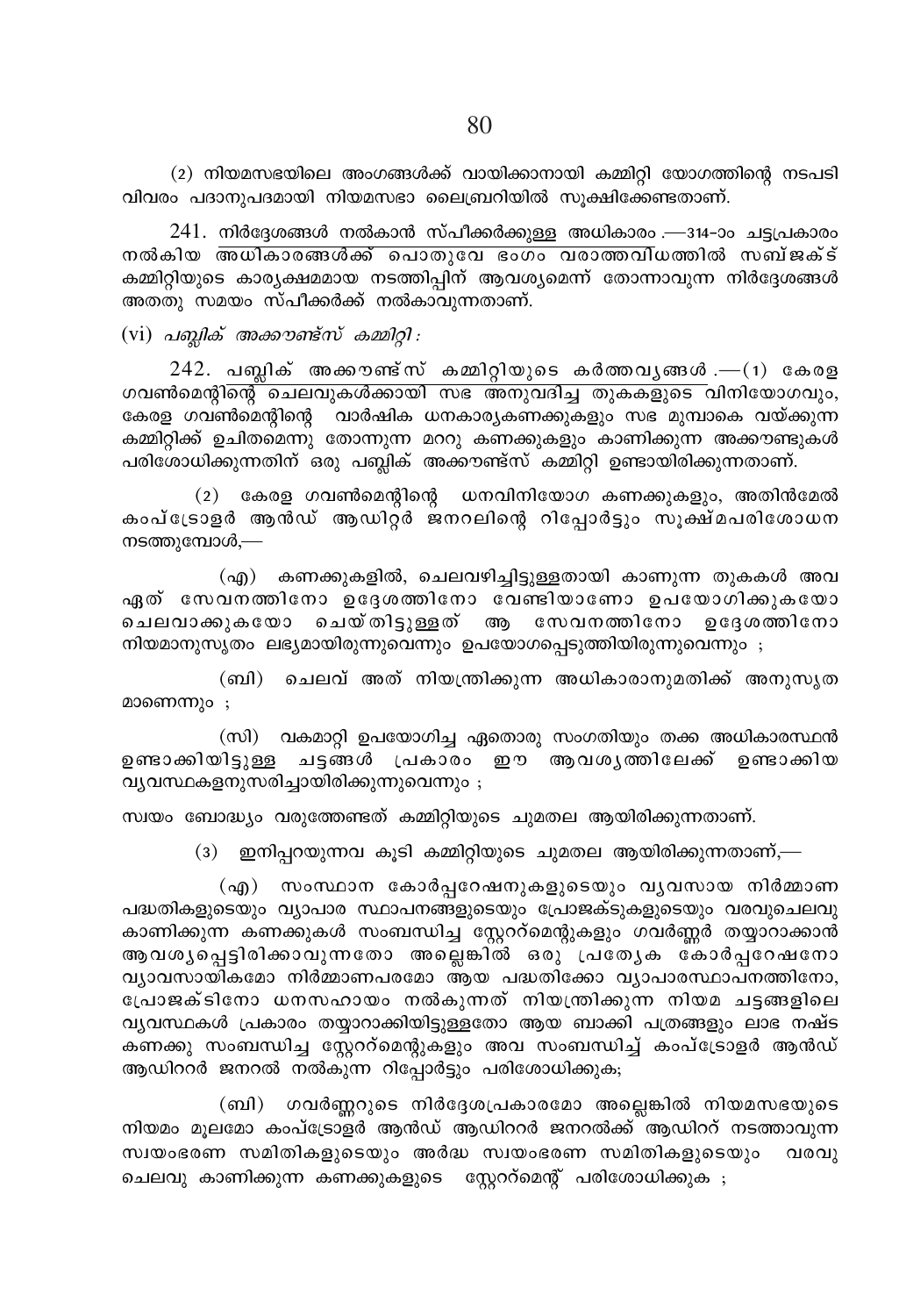(സി) ഏതെങ്കിലും വരവുകൾ ആഡിറ്റു ചെയ്യാനോ അല്ലെങ്കിൽ സ്റ്റോറുകളും സ്റ്റോക്കുകളും സംബന്ധിച്ച കണക്കുകൾ പരിശോധിക്കാനോ ഗവർണ്ണർ, കംപ്ട്രോളർ .<br>ആൻഡ് ആഡിറ്റർ ജനറലിനോട് ആവശ്യപ്പെടാവുന്ന സംഗതികളിൽ കംപ്ട്രോളർ ആൻഡ് ആഡിറ്റർ ജനറലിന്റെ റിപ്പോർട്ട് പരിഗണിക്കുക.

(4) ഒരു സാമ്പത്തിക വർഷത്തിനിടയിൽ ഏതെങ്കിലും സേവനം സംബന്ധിച് സഭ അനുവദിച്ച തുകയിൽകവിഞ്ഞ് എന്തെങ്കിലും തുക ചെലവാക്കിയിട്ടുണ്ടെങ്കിൽ, കമ്മിറ്റി, ഓരോ സംഗതിയുടെയും വസ്തുതകൾ പരിഗണിച്ച്, അങ്ങനെയുള്ള അധിക ചെലവിനിടയാക്കിയ സാഹചര്യങ്ങൾ പരിശോധിക്കുകയും, അതിന് ഉചിതമെന്നു തോന്നുന്ന ശുപാർശകൾ ചെയ്യുകയും ചെയ്യേണ്ടതാകുന്നു :

എന്നാൽ, നാലാം പട്ടികയിൽ പറഞ്ഞിട്ടുള്ള പൊതുമേഖലാ സ്ഥാപനങ്ങളെ സംബന്ധിച്ചും സർക്കാർ അതതു സമയം അപ്രകാരം വിജ്ഞാപനം ചെയ്യാവുന്ന മററു പൊതുമേഖലാ സ്ഥാപനങ്ങളെ സംബന്ധിച്ചും കമ്മിറ്റി അതിന്റെ കർത്തവൃങ്ങൾ നിർവഹിക്കാൻ പാടില്ലാത്തതാകുന്നു :

 $\frac{1}{2}$ [എന്ന് മാത്രമല:—

(എ) മുനിസിപ്പൽ കോർപ്പറേഷനുകളുടെയും, മുനിസിപ്പാലിറ്റികളുടേയും, പഞ്ചായത്തുകളുടെയും, സർവ്വകലാശാലകളുടെയും, വികസന അതോറിറ്റികളുടെയും അപ്രകാരമുള്ള മറ്റു തദ്ദേശ അധികാര സ്ഥാനങ്ങളുടെയും അല്ലെങ്കിൽ 1994-ലെ കേരള ലോക്കൽ ഫണ്ട് ആഡിറ്റ് ആക്റ്റിലെ (1994-ലെ 14-ാം ആക്റ്റ്) വകുപ്പ് 3 (1)-ൻ കീഴി ലുള്ള പട്ടികയിൽ ഉൾപ്പെടുത്തിയിട്ടുള്ള ഒരു ഫണ്ടിന്റെ വരവും ചെലവും കാണിക്കുന്ന കണക്കുകളുടെ സ്റ്റേറ്റ്മെന്റിനേയും ;

(ബി) നിയമസഭ മുമ്പാകെ വർഷംതോറും വെയ്ക്കപ്പെടുന്ന തദ്ദേശ സ്വയം ഭരണ സ്ഥാപനങ്ങളുടെ കണക്കുകളെ സംബന്ധിക്കുന്ന ഇൻഡ്യയുടെ കൺട്രോളർ ആന്റ് ആഡിറ്റർ ജനറലിന്റെ റിപ്പോർട്ടുകളെയും ;

(സി) ഇൻഡ്യയുടെ കൺട്രോളർ ആന്റ് ആഡിറ്റർ ജനറൽ ആഡിറ്റ് ചെയ്ത തദ്ദേശ നികായങ്ങളുടെ ആഡിറ്റ് റിപ്പോർട്ടുകളെ സംബന്ധിച്ച് സ്പീക്കർ അതതുസമയം ലോക്കൽ ഫണ്ട് അക്കൗണ്ട്സ് കമ്മിറ്റിയെ ഏൽപ്പിക്കാവുന്ന അങ്ങനെയുള്ള മറ്റ് ചുമതലകളെയും സംബന്ധിച്ചും കമ്മിറ്റി അതിന്റെ കർത്തവ്യങ്ങൾ നിർവ്വഹിക്കുവാൻ പാടില്ലാത്തതാകുന്നു.]

കമ്മിറ്റിയുടെ രൂപീകരണം .—കമ്മിറ്റിയിൽ പതിനൊന്ന് അംഗങ്ങൾ 243. ഉണ്ടായിരിക്കണം. അവരെ  $^{2}$ [ ] — സഭ, അതിലെ അംഗങ്ങൾക്കിടയിൽനിന്ന്, ആനുപാതിക പ്രാതിനിധ്യതത്വം അനുസരിച്ച് കൈമാറ്റം ചെയ്യാവുന്ന ഒററ വോട്ടുമൂലം മുപ്പത് മാസക്കാലത്തേക്ക് തെരഞ്ഞെടുക്കേണ്ടതാണ് :

എന്നാൽ, ഒരു മന്ത്രിയെ കമ്മിറ്റിയിലെ അംഗമായി തെരഞ്ഞെടുക്കുവാൻ പാടില്ലാത്തതും, ഒരംഗത്തെ കമ്മിറ്റിയിലേക്ക് തെരഞ്ഞെടുത്തതിനുശേഷം മന്ത്രിയായി നിയമിക്കുന്നപക്ഷം, അങ്ങനെ നിയമിക്കപ്പെടുന്ന തീയതിമുതൽ അദ്ദേഹം കമ്മിറ്റിയിൽ അംഗമല്ലാതായിത്തീരുന്നതുമാണ്.

 $^{\rm 1}$  2008 ഡിസംബർ 4–ലെ ബുള്ളറ്റിൻ ഭാഗം 2 നമ്പർ 435 പ്രകാരം ചേർത്തത്.

 $^{2}$  2018 ജൂൺ 24-ലെ ബുള്ളറ്റിൻ ഭാഗം 2 നമ്പർ 517 പ്രകാരം ഭേദഗതി ഒഴിവാക്കിയത്.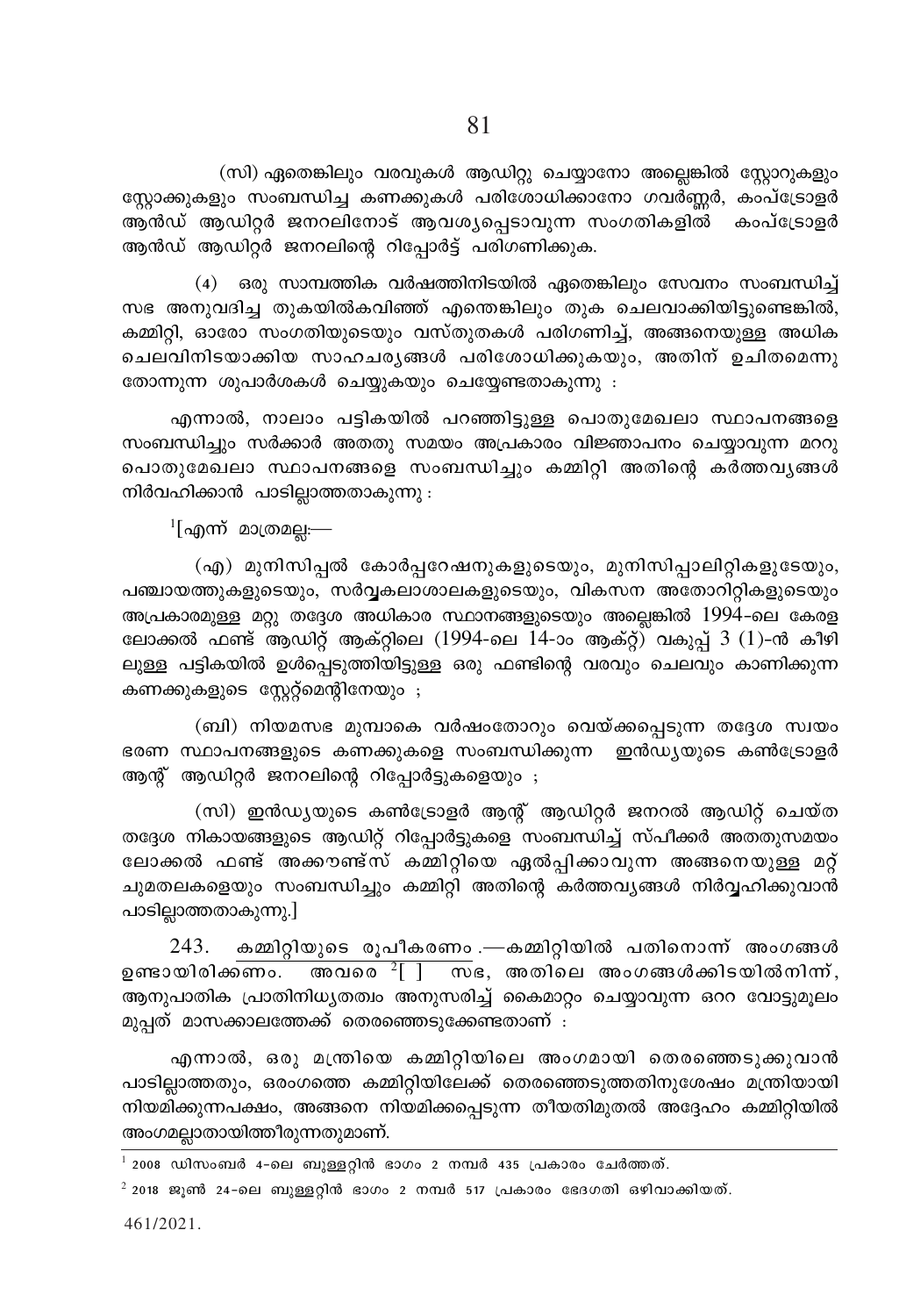(vii)  $\alpha$ ggyle ag and  $\alpha$  and  $\alpha$ ):

 $244.$  എസ്റ്റിമേറ്റ്സ് കമ്മിറ്റിയുടെ കർത്തവൃങ്ങൾ .—കമ്മിറ്റിക്ക് ഉചിതമെന്നു തോന്നുന്നതോ അല്ലെങ്കിൽ സഭയോ സ്പീക്കറോ അതിന്റെ അഭിപ്രായത്തിനായി പ്രത്യേകം അയയ്ക്കുന്നതോ ആയ എസ്ലിമേറ്റുകൾ പരിശോധിക്കാൻ ഒരു എസ്ലിമേറ്റ്സ് കമ്മിറി ഉണ്ടായിരിക്കേണ്ടതാണ്.

കമ്മിററിയുടെ കർത്തവ്യങ്ങൾ ഇനി പറയുന്നവയായിരിക്കും,—

എസ്റ്റിമേറ്റുകളിൽ അന്തർലീനമായ നയത്തിനനുയോജ്യമായി  $(\alpha$ ഏതെല്ലാം മിതവൃയങ്ങളോ സംഘടനാപരമായ പരിഷ്കാരങ്ങളോ കാരൃക്ഷമതയോ, ഭരണപരിഷ്കാരമോ വരുത്താമെന്ന് റിപ്പോർട്ടു ചെയ്യുക ;

(ബി) ഭരണകാര്യത്തിൽ കാര്യക്ഷമതയും മിതവ്യയവും കൈവരുത്താൻ വേണ്ടി മററു നയങ്ങൾ നിർദ്ദേശിക്കുക;

(സി) എസ്റ്റിമേറ്റുകളിൽ അന്തർലീനമായ നയത്തിന്റെ പരിധികൾക്കുളളിൽ ശരിക്കും ഒതുക്കിനിറുത്തിത്തന്നെയാണോ പണം ചെലവാക്കുന്നതെന്ന് പരിശോധിക്കുക ;

 $(\text{au})$ എസ്റ്റിമേറ്റുകൾ സഭയ്ക്ക് ഏതുരൂപത്തിൽ സമർപ്പിക്കണമെന്ന് നിർദ്ദേശിക്കുക :

എന്നാൽ, നാലാം പട്ടികയിൽ പറഞ്ഞിട്ടുള്ള പൊതുമേഖലാ സ്ഥാപനങ്ങളെ സംബന്ധിച്ചും സർക്കാർ അതതു സമയം അപ്രകാരം വിജ്ഞാപനം ചെയ്യാവുന്ന മററു പൊതുമേഖലാസ്ഥാപനങ്ങളെ സംബന്ധിച്ചും കമ്മിറ്റി അതിന്റെ കർത്തവൃങ്ങൾ നിർവഹിക്കാൻ പാടില്ലാത്തതാകുന്നു.

245. കമ്മിറ്റിയുടെ രൂപീകരണം .—കമ്മിറ്റിയിൽ പതിനൊന്ന് അംഗങ്ങൾ <mark>അവരെ  $\frac{1}{1}$  സഭ</mark>, അതിലെ അംഗങ്ങൾക്കിടയിൽ നിന്ന്, ഉണ്ടായിരിക്കണം. ആനുപാതിക പ്രാതിനിധ്യതത്വം അനുസരിച്ച് കൈമാറ്റം ചെയ്യാവുന്ന ഒററ വോട്ടുമൂലം മുപ്പത് മാസക്കാലത്തേക്ക് തെരഞ്ഞെടുക്കേണ്ടതാണ് :

എന്നാൽ ഒരു മന്ത്രിയെ കമ്മിറ്റിയിലെ അംഗമായി തെരഞ്ഞെടുക്കാൻ പാടില്ലാത്തതും, ഒരംഗത്തെ കമ്മിറ്റിയിലേക്ക് തെരഞ്ഞെടുത്തതിനുശേഷം മന്ത്രിയായി നിയമിക്കുന്നപക്ഷം അങ്ങനെ നിയമിക്കപ്പെടുന്ന തീയതിമുതൽ അദ്ദേഹം കമ്മിറ്റിയിലെ അംഗമല്ലാതായിത്തീരുന്നതുമാണ്.

246. കമ്മിററി എസ്റ്റിമേറ്റുകൾ പരിശോധിക്കൽ .—കമ്മിററിക്ക് സാമ്പത്തിക വർഷം മുഴുവനും എസ്റ്റിമേറ്റുകളുടെ പരിശോധന അതതു സമയം തുടർന്നു കൊണ്ടിരിക്കാവുന്നതും, പരിശോധന തുടർന്നുകൊണ്ടിരിക്കുമ്പോൾ സഭയ്ക്ക് റിപ്പോർട്ട് ചെയ്യാവുന്നതുമാണ്. ഏതെങ്കിലും ഒരു വർഷത്തെ എസ്റ്റിമേറ്റ് മുഴുവനും പരിശോധിക്കേണ്ട ബാദ്ധ്യത കമ്മിറ്റിക്ക് ഉണ്ടായിരിക്കുന്നതല്ല. കമ്മിറ്റി യാതൊരു റിപ്പോർട്ടും സമർപ്പിച്ചിട്ടില്ലെന്നു വരികിലും ധനാഭൃർത്ഥനകൾ അവസാനമായി വോട്ടിനിടാവുന്നതാകുന്നു.

 $^{-1}$  2018 ജൂൺ 24-ലെ ബുള്ളറ്റിൻ ഭാഗം 2 നമ്പർ 517 പ്രകാരം ഒഴിവാക്കിയത്.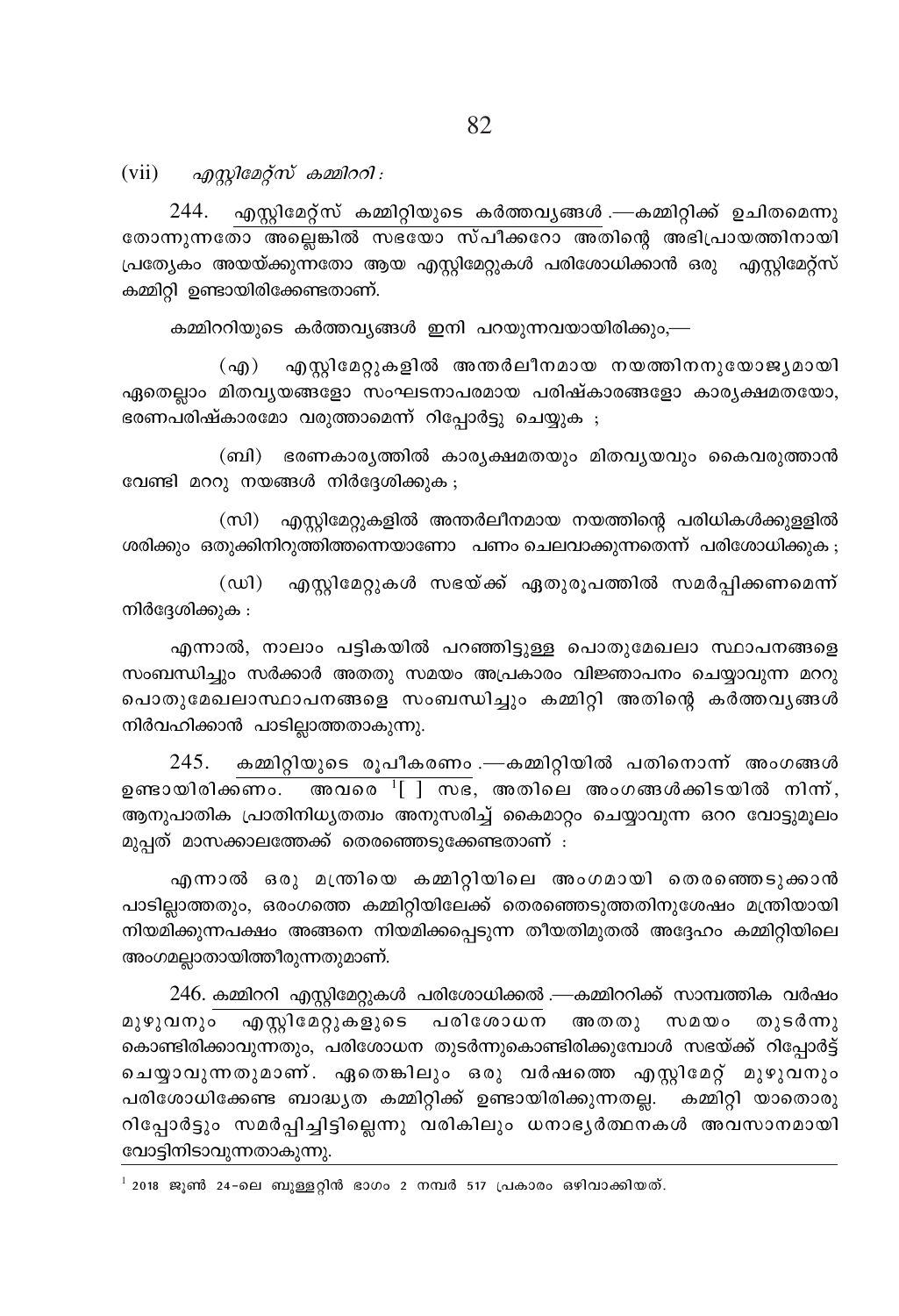$(viii)$  ചൊതുമേഖലാ സ്ഥാപനങ്ങളെ സംബന്ധിച്ച കമ്മിറ്റി:

247. പൊതുമേഖലാ സ്ഥാപനങ്ങളെ സംബന്ധിച്ച കമ്മിറ്റിയുടെ കർത്തവൃങ്ങൾ —നാലാം പട്ടികയിൽ പ്രത്യേകം പറഞ്ഞിരിക്കുന്ന പൊതുമേഖലാ സ്ഥാപനങ്ങളുടെയും അതതു സമയം ഗവൺമെന്റ് പ്രസിദ്ധപ്പെടുത്താവുന്ന പ്രകാരമുള്ള മററു പൊതുമേഖലാ സ്ഥാപനങ്ങളുടെയും പ്രവർത്തനം പരിശോധിക്കുന്നതിന് പൊതുമേഖലാ സ്ഥാപനങ്ങളെ സംബന്ധിച്ച ഒരു കമ്മിററി ഉണ്ടായിരിക്കുന്നതാണ്.

കമ്മിറ്റിയുടെ കർത്തവ്യങ്ങൾ ഇനിപ്പറയുന്നവയായിരിക്കും,—

(എ) നാലാം പട്ടികയിൽ പ്രത്യേകം പറഞ്ഞിരിക്കുന്ന പൊതുമേഖലാ സ്ഥാപനങ്ങളുടെയും സ്പീക്കറുടേയും അനുവാദത്തോടുകൂടി, അതതു സമയം സർക്കാർ അപ്രകാരം പ്രസിദ്ധപ്പെടുത്താവുന്ന പൊതുമേഖലാ സ്ഥാപനങ്ങളുടെയും റിപ്പോർട്ടുകളും കണക്കുകളും പരിശോധിക്കുക ;

(ബി) പൊതുമേഖലാ സ്ഥാപനങ്ങളെ സംബന്ധിച്ച ആഡിറ്റിന്റെ റിപ്പോർട്ട് ഏതെങ്കിലുമുണ്ടെങ്കിൽ അതു പരിശോധിക്കുക ;

(സി) പൊതുമേഖലാ സ്ഥാപനങ്ങളുടെ കാര്യാദികൾ ശരിയായ ബിസിനസ് തത്വങ്ങളും സമർത്ഥമായ വാണിജ്യ സമ്പ്രദായങ്ങളും അനുസരിച്ചാണോ നടത്തിപ്പോരുന്നതെന്ന് പൊതുമേഖലാ സ്ഥാപനങ്ങളുടെ പ്രവർത്തനശേഷിയുടെ പശ്ചാത്തലത്തിൽ പരിശോധിക്കുക :

(ഡി) മേൽപ്പറഞ്ഞ (എ), (ബി), (സി) എന്നീ ഉപഖണ്ഡങ്ങളിൽ പ്പെടാത്തതും, അതതു സമയം സ്പീക്കർ കമ്മിറ്റിക്കു നീക്കിവയ്ക്കാവുന്നതുമായ നാലാം പട്ടികയിൽ പ്രത്യേകം പറഞ്ഞിരിക്കുന്ന<sup>്</sup> പൊതുമേഖലാ സ്ഥാപനങ്ങളെ സംബന്ധിച്ച് പബ്ലിക് അക്കൗണ്ട്സ് കമ്മിറ്റിയിലും എസ്റ്റിമേറ്റ്സ് കമ്മിറ്റിയിലും നിക്ഷിപ്തമായിരിക്കുന്ന മററ് കർത്തവൃങ്ങൾ നിർവ്വഹിക്കുക :

എന്നാൽ, കമ്മിറ്റി ഇനിപ്പറയുന്ന യാതൊന്നും പരിശോധിക്കുകയും അമ്പേഷിക്കുകയും ചെയ്യാൻ പാടില്ലാത്തതാണ്, അതായത് :—

(i) പൊതുമേഖലാ സ്ഥാപനങ്ങളുടെ ബിസിനസ്സിൽ നിന്നോ, വാണിജ്യസംബന്ധമായ കർത്തവ്യങ്ങളിൽനിന്നോ, വ്യത്യസ്തമായ ഗവൺമെന്റിന്റെ ബൃഹത്തായ നയസംബന്ധമായ കാര്യങ്ങൾ;

 $(ii)$  മൈനംദിന ഭരണ കാര്യങ്ങൾ ;

(iii) ഏതെങ്കിലും പ്രത്യേക നിയമംമൂലം ഒരു പ്രത്യേക പൊതുമേഖലാ സ്ഥാപനം സ്ഥാപിച്ചിട്ടുള്ള സംഗതിയിൽ, ഏതു കാര്യങ്ങൾ പരിഗണിക്കാൻ ആ നിയമംമൂലം ഏർപ്പാട് ഉണ്ടാക്കിയിട്ടുണ്ടോ ആ കാര്യങ്ങൾ.

കുറിപ്പ് .—247, 248 എന്നീ ചട്ടങ്ങളുടെ ആവശ്യാർത്ഥം 'പൊതുമേഖലാ സ്ഥാപനങ്ങൾ' എന്നതിന് സംസ്ഥാന ഗവൺമെന്റിന് അൻപത്തിയൊന്ന് ശതമാനത്തിൽ കുറയാത്ത അടച്ചുതീർത്ത ഓഹരി മൂലധനമുള്ള ഏതെങ്കിലും കമ്പനി എന്നർത്ഥമാകുന്നതും സംസ്ഥാന ഗവൺമെന്റ് രൂപീകരിക്കുന്ന സ്റ്റാറ്റ്യൂട്ടറി കോർപ്പറേഷനുകളും ബോർഡുകളും അതിൽ ഉൾപ്പെടുന്നതുമാകുന്നു.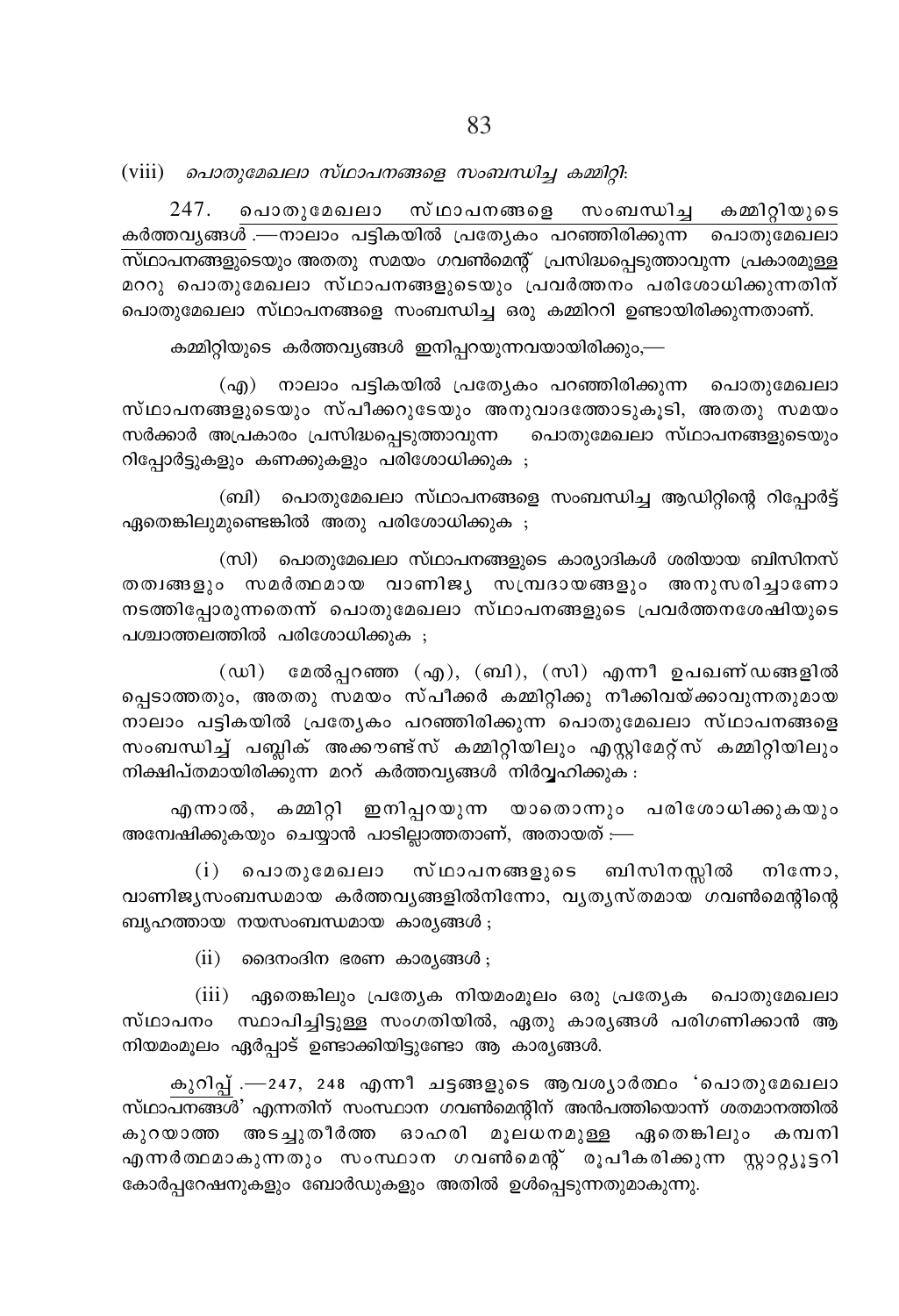248. കമ്മിറ്റിയുടെ രൂപീകരണം .—കമ്മിറ്റിയിൽ പതിനൊന്ന് അംഗങ്ങൾ ഉണ്ടായിരിക്ക<del>ണം. അവരെ '[ ] സ</del>ഭ, അതിലെ അംഗങ്ങൾക്കിടയിൽ നിന്ന്, ആനുപാതിക പ്രാതിനിധൃ തത്വമനുസരിച്ച് കൈമാറ്റം ചെയ്യാവുന്ന ഒററ വോട്ടുമുലം മൂപ്പത് മാസക്കാലത്തേക്ക് തെരഞ്ഞെടുക്കേണ്ടതാണ് :

എന്നാൽ, ഒരു മന്ത്രിയെ കമ്മിററിയിലെ അംഗമായി തെരഞ്ഞെടുക്കാൻ പാടിലാത്തതും ഒരംഗത്തെ കമ്മിററിയിലേക്ക് തെരഞ്ഞെടുത്തശേഷം മന്ത്രിയായി നിയമിക്കുകയാണെങ്കിൽ പ്രസ്തുത നിയമനത്തീയതി മുതൽ അദ്ദേഹം കമ്മിറിയിലെ അംഗമല്ലാതായിത്തീരുന്നതുമാണ്.

(ix) *പ്രിവിലേജസ്, എഥിക്സ് എന്നിവ സംബന്ധിച്ച കമ്മിറ്റി* :

249. പ്രിവിലേജസ്, എഥിക്സ് എന്നിവ സംബന്ധിച്ച കമ്മിറ്റിയുടെ രൂപീകരണം <del>.—അതതു സംഗതി പോലെ, സഭ ആരംഭിക്കുമ്പോഴോ അല്ലെങ്കിൽ</del> AXXp kabtØm kv]o°¿, H≥]Xne[nIw AwK߃ ASßnbn´n√mØ, <sub>്ര</sub>ിവിലേജസ്, എഥിക്സ് എന്നിവ സംബന്ധിച്ച കമ്മിറ്റിയെ നാമനിര്ദ്ദേശം ചെയ്യേണ്ടതാണ്.

 $250.$  കമ്മിറ്റി പ്രശ്നം പരിശോധിക്കൽ .— $(n)$  കമ്മിറ്റി, അതിന് റഫർ ചെയ്യുന്ന ഏതൊരു പ്രശ്നവും പരിശോധിക്കുകയും ഓരോ സംഗതിയുടെയും വസ്തുതകൾ പരിഗണിച്ച് അവകാശ ലംഘനം ഉണ്ടായിട്ടുണ്ടോ എന്നും ഉണ്ടായിട്ടുണ്ടെങ്കിൽ ലംഘനത്തിന്റെ സ്വഭാവം എന്താണെന്നും അതിനു ഇടവരുത്തിയ സാഹചര്യങ്ങൾ ഏതെന്നും തീരുമാനിക്കുകയും, അതിന് ഉചിതമെന്നുതോന്നുന്ന ശുപാർശകൾ ചെയ്യുകയും ചെയ്യേണ്ടതാണ്.

(2) സ്പീക്കർ റഫർ ചെയ്യുന്നതും നിയമസഭയ്ക്കകത്തും പുറത്തും<br>ദളുടെ അധാർമ്മികവും സദാചാരവിരുദ്ധവുമായ നടപടികളെ അംഗങ്ങളുടെ അധാർമ്മികവും സദാചാരവിരുദ്ധവുമായ നടപടികളെ സംബന്ധിക്കുന്നതുമായ സംഗതികളും കമ്മിറ്റി പരിശോധിക്കേണ്ടതാണ്.

 $^{2}$ [(3)  $\,$  കമ്മിറ്റിക്ക് താഴെ പറയുന്ന കർത്തവ്യങ്ങൾ കൂടി ഉണ്ടായിരിക്കുന്നതാണ്, അതായത്:—

 $\sigma$ (എ) അനുബന്ധം II-ൽ എണ്ണിപ്പറഞ്ഞിട്ടുള്ള പെരുമാറ്റച്ചട്ടം ഗണിച്ചുകൊണ്ട് അംഗങ്ങളുടെ സാന്മാർഗ്ഗികവും സദാചാരപരവുമായ പെരുമാറ്റത്തെ മേൽനോട്ടം ചെയ്യുക $\,$ ;

(ബി) അംഗങ്ങൾക്കുള്ള പെരുമാറ്റച്ചട്ടം പരിഷ്ക്കരിക്കുകയും അതത് സമയം ഭേദഗതികളോ കൂട്ടിച്ചേർക്കലുകളോ നിർദ്ദേശിക്കുകയും ചെയ്യുക ;

(സി) സ്പീക്കർ റഫർ ചെയ്തേക്കാവുന്നതും അംഗങ്ങളാലുള്ള പെരുമാറ്റ ച്ചട്ടത്തിന്റെ ലംഘനവുമായി ബന്ധപ്പെട്ട് ആരോപിക്കപ്പെട്ടതുമായ കേസുകൾ പരിശോധി ക്കുകയും റിപ്പോർട്ടുകളുടെ രൂപത്തിൽ നിർദ്ദേശങ്ങൾ ശുപാർശ ചെയ്യുകയും ചെയ്യുക.]

 $(4)$  കമ്മിറ്റി ചെയ്ത ശുപാർശകൾ നടപ്പിൽ വരുത്തുന്നതിൽ സഭ അനുവർത്തിക്കേണ്ട നടപടിക്രമവും റിപ്പോർട്ടിൽ പറയാവുന്നതാണ്.

' 2018 ജൂൺ 24-ലെ ബുള്ളറ്റിൻ ഭാഗം 2 നമ്പർ 517 പ്രകാരം ഒഴിവാക്കിയത്.  $^{\text{2}}$  2010 മാർച്ച് 31-ലെ ബുള്ളറ്റിൻ ഭാഗം 2 നമ്പർ 651 പ്രകാരം ചേർത്തത്.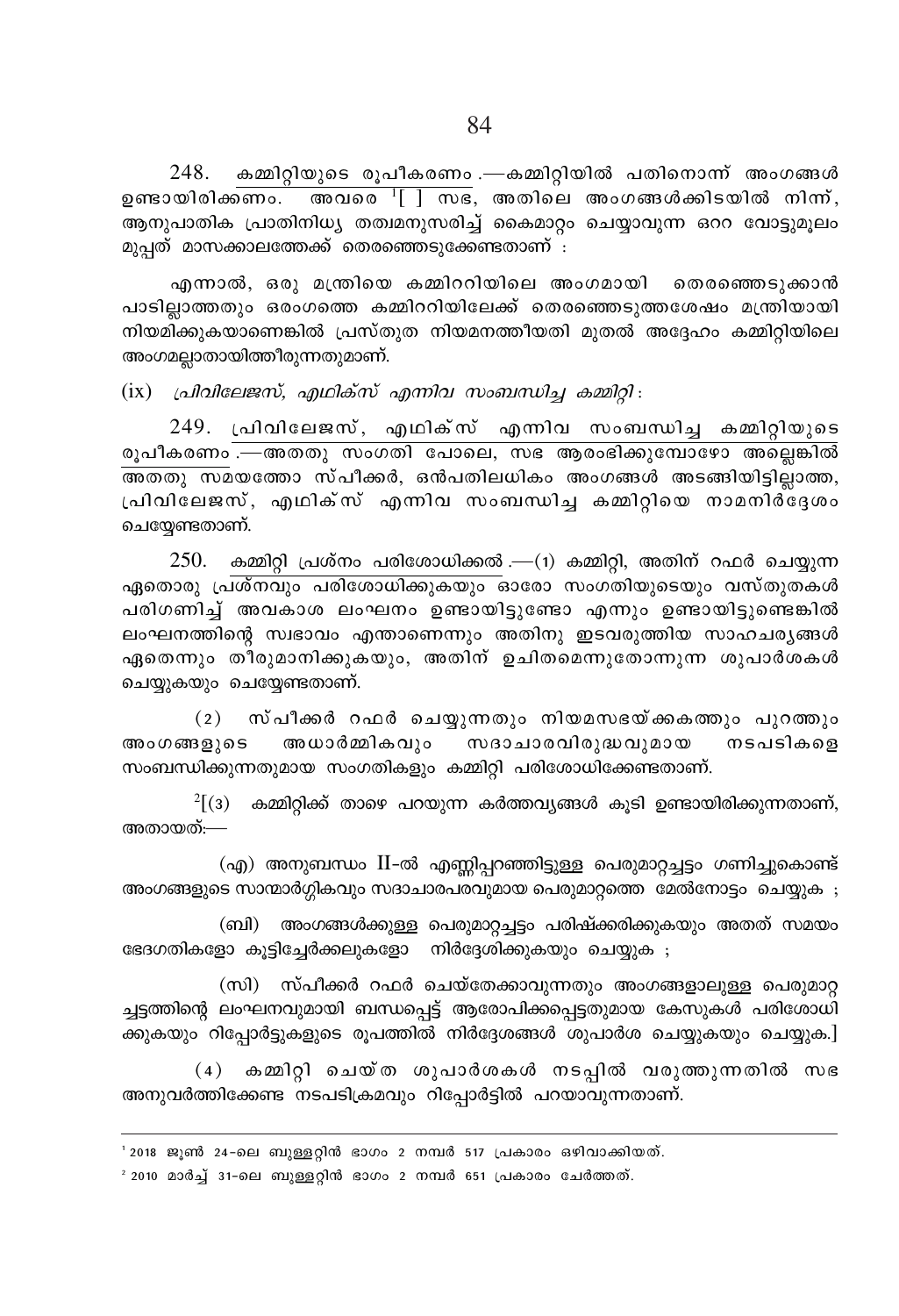$251.$  റിപ്പോർട്ട് പരിഗണിക്കൽ .— $(1)$  റിപ്പോർട്ട് സമർപ്പിച്ചതിനുശേഷം ചെയർമാനോ, കമ്മിറ്റിയിലെ ഏതെങ്കിലും അംഗത്തിനോ, അല്ലെങ്കിൽ മറ്റേതെങ്കിലും അംഗത്തിനോ റിപ്പോർട്ട് പരിഗണനയ്ക്കെടുക്കണമെന്ന പ്രമേയം അവതരിപ്പി ക്കാവുന്നതും, അങ്ങനെ ചെയ്താൽ സ്പീക്കർക്ക് ആ പ്രശ്നം സഭയിൽ വോട്ടിനിടാവുന്നതുമാണ്.

 $(2)$  പ്രശ്നം സഭയിൽ വോടിനിടുന്നതിനുമുമ്പ് സ്പീക്കർക്ക് ആ പ്രമേയത്തിൻമേൽ അരമണിക്കുറിൽ കവിയാത്ത സമയത്തേക്കു ചർച്ച അനുവദിക്കാവുന്നതും, സഭ റിപ്പോർട്ട് പരിഗണിക്കേണ്ടതാണെന്നുള്ള കാരൃം സ്ഥാപിക്കുന്നതിനാവശ്യമായിട്ടുള്ളതിൽ കവിഞ്ഞ റിപ്പോർട്ടിന്റെ വിശദാംശങ്ങളെപ്പററി അങ്ങനെയുള്ള ചർച്ചയിൽ പരാമർശിക്കാൻ പാടില്ലാത്തതുമാകുന്നു.

(3)  $(1)$ -ാം ഉപചട്ടപ്രകാരം അവതരിപ്പിച്ച പ്രമേയത്തിന് അനുമതി  $\overline{1}$ നൽകിയതിനുശേഷം, അതതു സംഗതിപോലെ, ചെയർമാനോ കമ്മിറ്റിയിലെ ഏതെങ്കിലും അംഗത്തിനോ അഥവാ മറേറതെങ്കിലും അംഗത്തിനോ റിപ്പോർട്ടിൽ അടങ്ങിയി<u>ട്ടുള്ള</u> ശുപാർശകളോട് സഭ യോജിക്കുന്നുവെന്നോ വിയോജിക്കുന്നുവെന്നോ അഥവാ ഭേദഗതികളോടുകൂടി യോജിക്കുന്നുവെന്നോ പ്രമേയം അവതരിപ്പിക്കാവു ന്നതാണ്.

 $252$ . പരിഗണനയ്ക്കുള്ള മുൻഗണന .—കമ്മിറ്റിയുടെ റിപ്പോർട്ട് പരിഗണന യ്കെെടുക്കണമെന്നുളള പ്രമേയത്തിന്, അത് ഉന്നയിക്കുന്നതിൽ ക്രമാതീതമായ കാലതാമസം നേരിട്ടിട്ടില്ലാത്തപക്ഷം, 157–ാം ചട്ടം (1)–ാം ഉപചട്ടപ്രകാരമുള്ള ഒരു സംഗതിക്കോ പ്രിവിലേജിനോ നൽകുന്ന മുൻഗണന നൽകേണ്ടതാകുന്നു :

എന്നാൽ, റിപ്പോർട്ട് പരിഗണിക്കുന്നതിനായി തീയതി നേരത്തെ നിശ്ചയിച്ചിട്ടുള്ളപ്പോൾ, അപ്രകാരം നിശ്ചയിച്ച തീയതിയിൽ പ്രിവിലേജ് സംഗതിയെന്ന നിലയിൽ അതിന് മുൻഗണന നൽകേണ്ടതാണ്.

(x) *постодаодстой пенедсарана влида!*:

 $253$ . സബോർഡിനേററ് ലെജിസ്ലേഷൻ കമ്മിറ്റിയുടെ കർത്തവൃങ്ങൾ .—  $\overline{\text{R}}$ രഗുലേഷനുകൾ, ചട്ടങ്ങൾ, ഉപചട്ടങ്ങൾ, ബൈലാകൾ മുതലായവ ഉണ്ടാക്കാൻ ഭരണഘടന നൽകിയിട്ടുള്ളതോ നിയമസഭ ഏൽപ്പിച്ചുകൊടുത്തിട്ടുള്ളതോ ആയ അധികാരങ്ങൾ അങ്ങനെ ഏൽപ്പിച്ചുകൊടുക്കപ്പെട്ട അധികാരങ്ങളുടെ പരിധിക്കുള്ളിൽ ശരിയായി വിനിയോഗിക്കുന്നുണ്ടോ എന്ന് സസൂക്ഷ്മം പരിശോധിച്ച് സഭയിൽ റിപ്പോർട്ടുചെയ്യാൻ ഒരു സബോർഡിനേററ് ലെജിസ്ലേഷൻ കമ്മിറ്റി ഉണ്ടായിരി ക്കേണ്ടതാണ്.

 $254$ . കമ്മിറ്റിയുടെ രൂപീകരണം .—അതതു സംഗതിപോലെ, സഭ ആരംഭിക്കു സ്ഥോഴോ അതതു സമയത്തോ സ്പീക്കർ, ഒൻപതിലധികം അംഗങ്ങളില്ലാത്ത ഒരു  $m$ ബോർഡിനേററ് ലെജിസ്സേഷൻ കമ്മിറ്റിയെ നാമനിർദ്ദേശം ചെയ്യേണ്ടതാകുന്നു :

എന്നാൽ, ഒരു മന്ത്രിയെ കമ്മിറ്റിയിലെ അംഗമായി നാമനിർദ്ദേശം ചെയ്യാൻ പാടില്ലാത്തതും, ഒരംഗത്തെ കമ്മിറ്റിയിലേക്ക് നാമനിർദ്ദേശം ചെയ്തതിനുശേഷം മന്ത്രിയായി നിയമിക്കപ്പെടുന്നപക്ഷം അങ്ങനെ നിയമിക്കപ്പെടുന്ന തീയതി മുതൽ അദ്ദേഹം കമ്മിറ്റിയിലെ അംഗമല്ലാതായിത്തീരുന്നതുമാണ്.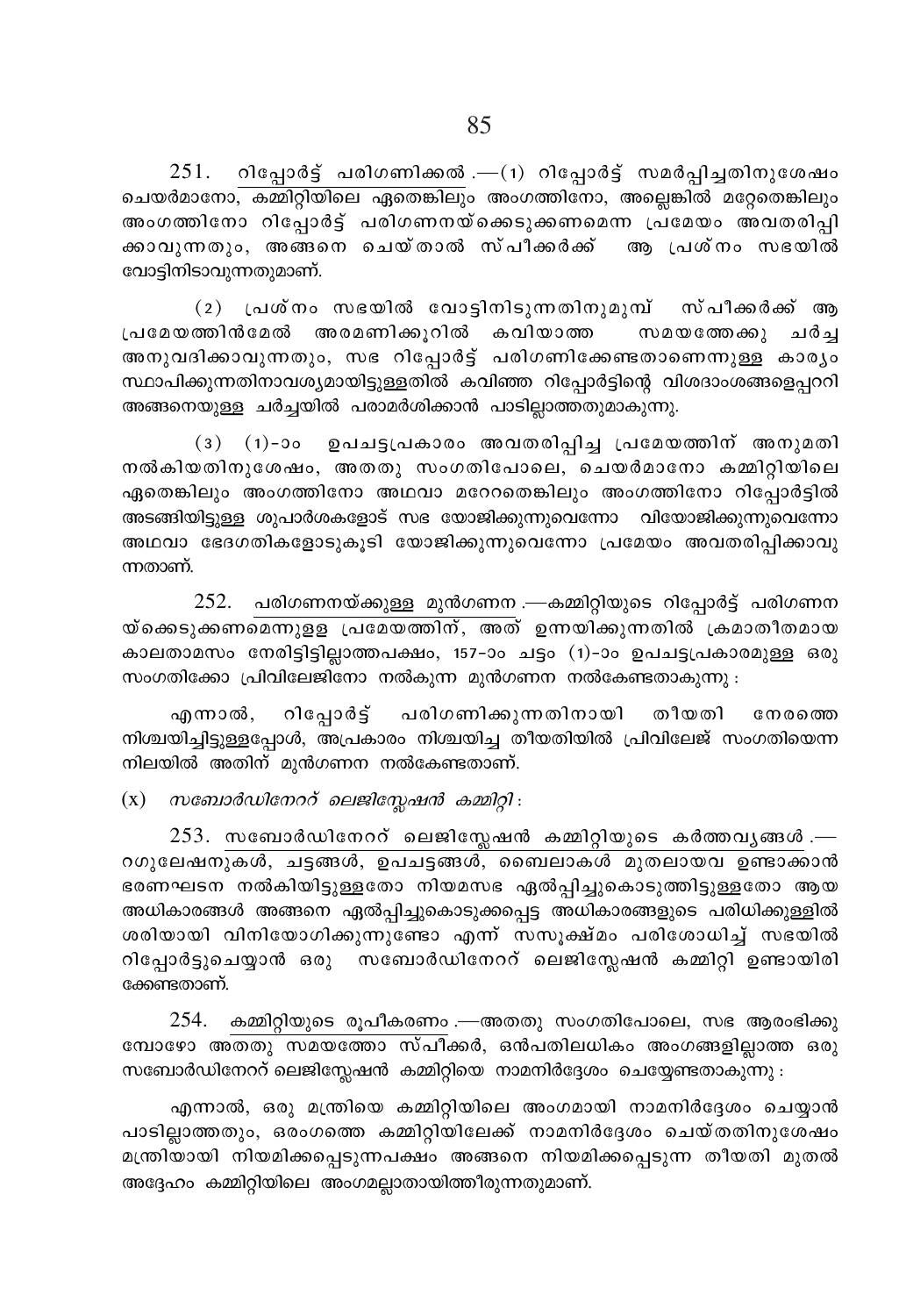$255$ . ഉത്തരവുകൾക്ക് നമ്പരിടുകയും അവ പ്രസിദ്ധപ്പെടുത്തുകയും ചെയ്യൽ.— ഭരണഘടനാ വൃവസ്ഥകളോ, അഥവാ നിയമസഭ ഒരു കീഴധികാരസ്ഥാനത്തിന് ഏല്പിച്ചുകൊടുത്തിട്ടുള്ള നിയമനിർമ്മാണ ജോലികളോ അനുസരിച് ഉണ്ടാക്കിയിട്ടുള്ളതും ഇതിനുശേഷം ''ഉത്തരവ്'' എന്നു പറയപ്പെടുന്നതുമായ റഗുലേഷൻ, ചട്ടം, ഉപചട്ടം, ബൈലാ മുതലായവ ഓരോന്നും, '[ിഅത് പുറപ്പെടുവിച്ചശേഷം ഉടൻതന്നെ നമ്പരിട്ട് ഗസററിൽ പ്രസിദ്ധപെടുത്തേണ്ടതാണ്.

 $256.$  കമ്മിററിയുടെ കർത്തവൃങ്ങൾ .—255-ാം ചട്ടത്തിൽ പറഞ്ഞിട്ടുള്ള ഓരോ ഉത്തരവും ഗസറ്റിൽ പ്രസിദ്ധീകരിച്ചശേഷം, കമ്മിററി പ്രത്യേകിച്ചും,–

(i) ഭരണഘടനയുടെയോ അഥവാ അത് ഏത് ആക്ററനുസരിച്ചാണോ ഉണ്ടാക്കിയിട്ടുള്ളത് ആ ആക്ററിലെയോ സാമാന്യോദ്ദേശങ്ങൾക്ക് അത് അനുയോജ്യ മാണോ എന്നും;

(ii) നിയമസഭയുടെ ഒരു ആക്റ്റ് പ്രകാരം കൂടുതൽ നന്നായി കൈകാര്യം ചെയ്യേണ്ടതാണെന്ന് കമ്മിറ്റിക്ക് അഭിപ്രായമുള്ള സംഗതി അതിൽ അടങ്ങിയിട്ടുണ്ടോ എന്നും;

(iii) ഏതെങ്കിലും നികുതി ചുമത്തൽ അതിൽ ഉൾപ്പെടുന്നുണ്ടോ എന്നും ;

 $(iv)$  നേരിട്ടോ അല്ലാതെയോ കോടതികളുടെ അധികാരം അതു തടസ്സപ്പെടുത്തുന്നുണ്ടോ എന്നും;

 $(v)$  ഭരണഘടനയോ ആക്റ്റോ അങ്ങനെയുള്ള യാതൊരധികാരവും സ്പഷ്ടമായി നൽകാത്ത ഏതെങ്കിലും വ്യവസ്ഥയ്ക്ക് അതുമൂലം പൂർവ്വകാല പ്രാബല്യം കൊടുക്കുന്നുണ്ടോ എന്നും ;

 $(vi)$  കേരള സംസ്ഥാനത്തെ സഞ്ചിതനിധിയിൽ നിന്നോ പൊതു മുതലിൽനിന്നോ ചെലവുചെയ്യുന്നതിന് അത് ഇടയാക്കുന്നുണ്ടോ എന്നും;

(vii) ഭരണഘടനയോ, ഏത് ആക്റ്റനുസരിച്ചാണോ അതുണ്ടായിട്ടുള്ളത് ആ ആക്റോ നൽകിയിട്ടുളള അധികാരങ്ങൾ അത് അസാധാരണമായോ പ്രതീക്ഷിക്കാത്ത തരത്തിലോ ഉപയോഗിക്കുന്നതായി കാണുന്നുണ്ടോ എന്നും ;

(viii) അത് പ്രസിദ്ധപ്പെടുത്തുന്നതിലോ നിയമസഭയുടെ മുൻപാകെ വയ്ക്കുന്നതിലോ ന്യായീകരിക്കാൻ വയ്യാത്ത കാലതാമസം വരുത്തിയിട്ടുള്ളതായി കാണുന്നുണ്ടോ എന്നും;

 $(ix)$  ഏതെങ്കിലും കാരണവശാൽ അതിന്റെ രൂപത്തേയോ ഉദ്ദേശത്തേയോ പററി വല്ല വിശദീകരണവും വേണമോ എന്നും;

പരിഗണിക്കേണ്ടതാണ്.

' 2018 ജൂൺ 24-ലെ ബുള്ളറ്റിൻ ഭാഗം 2 നമ്പർ 517 പ്രകാരം ഒഴിവാക്കിയത്.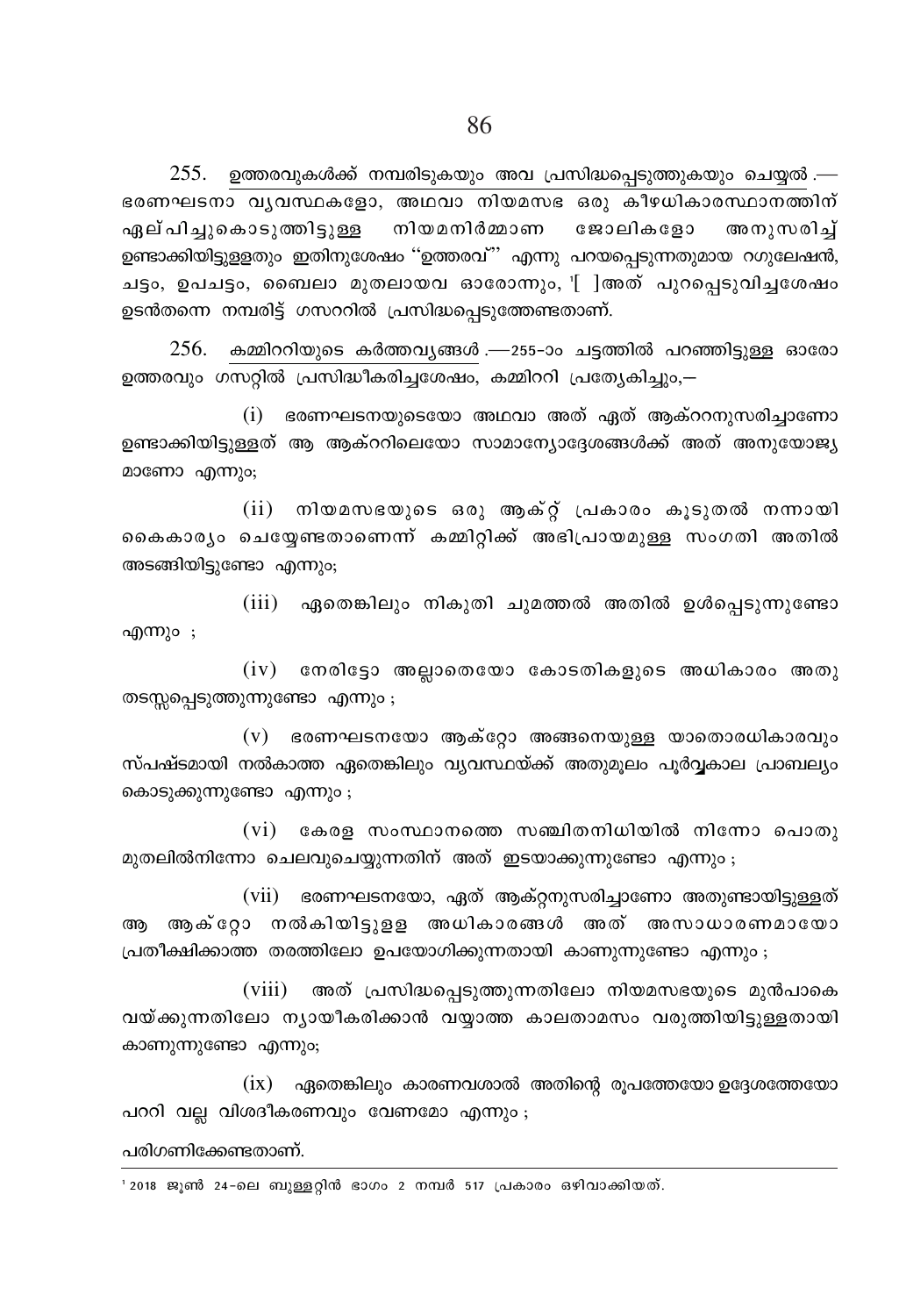$257$ . കമ്മിറ്റിയുടെ റിപ്പോർട്ട് .— $(1)$  ഏതെങ്കിലും ഉത്തരവ് പൂർണ്ണമായോ ഭാഗികമായോ <del>ക്ക്ണമെന്നോ ഏതെ</del>ങ്കിലും സംഗതിയിൽ ഭേദഗതി ചെയ്യണമെന്നോ കമ്മിറ്റിക്ക് അഭിപ്രായമുള്ളപക്ഷം, ആ അഭിപ്രായവും അതിനുള്ള കാരണങ്ങളും കമ്മിറ്റി സഭയ്ക്ക് റിപ്പോർട്ട് ചെയ്യേണ്ടതാണ്.

 $(2)$  ഏതെങ്കിലും ഉത്തരവ് സംബന്ധിച്ച മറേറതെങ്കിലും സംഗതി സഭയുടെ അറിവിൽ കൊണ്ടുവരണമെന്ന് കമ്മിറ്റിക്ക് അഭിപ്രായമുണ്ടെങ്കിൽ ആ അഭിപ്രായവും സംഗതിയും അത് സഭയ്ക്ക് റിപ്പോർട്ട് ചെയ്യാവുന്നതാണ്.

(xi) *ഗവൺമെന്റ് നൽകുന്ന ഉറപ്പുകൾ സംബന്ധിച്ച കമ്മിറ്റി* :

 $258.$  ഗവൺമെന്റ് നൽകുന്ന ഉറപ്പുകൾ സംബന്ധിച്ച കമ്മിറ്റിയുടെ കർത്തവൃങ്ങ $\overline{\vec{a} \cdot \!\!\! - \,\,$  (1)  $\overline{\vec{a} \text{non}}$ ൗദ്യോഗിക ബില്ലുകളും, അനൗദ്യോഗിക പ്രമേയങ്ങളും kw\_'n® Dd∏pIƒ, hmKvZm\߃, GddImcy߃ F∂nh A√mXp≈ AXXp സമയം സഭാതലത്തിൽവച്ച് മന്ത്രിമാർ നൽകുന്ന ഉറപ്പുകൾ, വാഗ്ദാനങ്ങൾ,  $q_0$ ററകാര്യങ്ങൾ മുതലായവ പരിശോധിക്കുകയും,—

 $\sf(af)$  അങ്ങനെയുള്ള ഉറപ്പുകൾ, വാഗ്ദാനങ്ങൾ, ഏററകാര്യങ്ങൾ മുതലായവ എത്രത്തോളം നടപ്പിൽ വരുത്തിയിട്ടുണ്ടെന്നും ;

(ബി) നടപ്പിൽ വരുത്തിയിട്ടുളളപക്ഷം, അങ്ങനെ നടപ്പിൽ വരുത്തിയിട്ടുളളത് ആ കാര്യത്തിന് ആവശ്യമുളള ഏറ്റവും കുറഞ്ഞ സമയത്തിനുള്ളിൽത്തന്നെയാണോ എന്നും;

റിപ്പോർട്ടു ചെയ്യുകയും ചെയ്യുന്നതിനുവേണ്ടി ഗവൺമെന്റ് നൽകുന്ന ഉറപ്പുകൾ സംബന്ധിച്ച ഒരു കമ്മിറ്റി ഉണ്ടായിരിക്കേണ്ടതാണ്.

<sup>ı</sup>[(2) (എ) ഉറപ്പുകൾ നടപ്പാക്കലിൽ നൃായരഹിതമായ കാലതാമസം എന്തെങ്കിലും ഉണ്ടായിട്ടുണ്ടൊ എന്ന് പരിശോധിക്കലും ;

(ബി) ഒരു ഉറപ്പ് നടപ്പാക്കാതിരിക്കലിന് എതിരേയുള്ള പരാതികൾ പരിശോ  $w$  $\rho$  $\rho$  ;

കൂടി കമ്മിറ്റിയുടെ കർത്തവ്യമായിരിക്കുന്നതാണ്.

 $(3)$  ഒരു ഉറപ്പ് നടപ്പാക്കലിൽ ന്യായീകരിക്കാനാവാത്ത കാലതാമസം ഉണ്ടായി ട്വണ്ടെന്ന് കമ്മിറ്റിക്ക് അഭിപ്രായമുണ്ടെങ്കിൽ, കമ്മിറ്റിക്ക് കാലതാമസത്തിനുള്ള കാരണ ങ്ങൾ കാണിക്കുവാൻ ശുപാർശ ചെയ്യാവുന്നതാണ്.

 $(4)$  ഉപചട്ടം  $(3)$  പ്രകാരമുള്ള, കമ്മിറ്റിയുടെ ശുപാർശകൾ സർക്കാർ പരിഗ ണിക്കേണ്ടതും കാലതാമസത്തിനുള്ള കാരണങ്ങൾ കാണിക്കുന്ന ആനുകാലികമായ ന്റ്റേറ്റുമെന്റുകൾ ആറു മാസത്തിലൊരിക്കൽ മേശപ്പുറത്തു വയ്ക്കേണ്ടതുമാണ്.]

 $259$ . കമ്മിറ്റിയുടെ രൂപീകരണം.—അതതു സംഗതിപോലെ, സഭ ആരംഭിക്കുമ്പോഴോ, അല്ലെങ്കിൽ അതതു സമയത്തോ സ്പീക്കർ, ഒൻപതിലധികം അംഗങ്ങളില്ലാത്ത, ഗവൺമെന്റ് നൽകുന്ന ഉറപ്പുകൾ സംബന്ധിച്ച ഒരു കമ്മിറ്റിയെ  $\mathsf{m}$ ാമനിർദ്ദേശം ചെയ്യേണ്ടതാകുന്നു $\mathsf{m}$ :

 $2010$  മാർച്ച് 31-ലെ ബുള്ളറ്റിൻ ഭാഗം 2 നമ്പർ 651 പ്രകാരം ചേർത്തത്.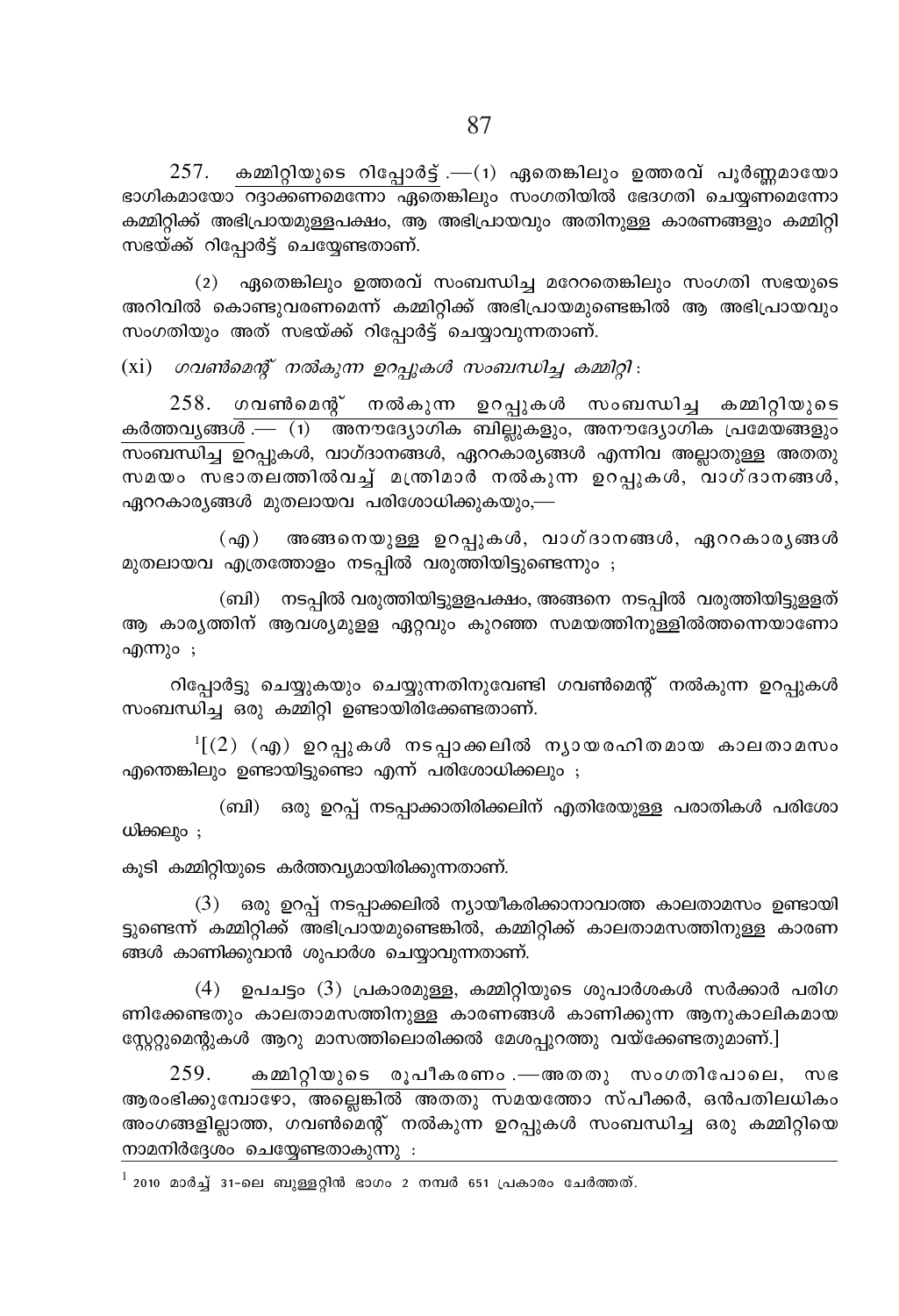എന്നാൽ, ഒരു മന്ത്രിയെ കമ്മിറ്റിയിൽ അംഗമായി നാമനിർദ്ദേശം ചെയ്യാൻ പാടില്ലാത്തതും, ഒരംഗത്തെ കമ്മിറ്റിയിലേക്ക് നാമനിർദ്ദേശം ചെയ്തതിനുശേഷം മന്ത്രിയായി നിയമിക്കുന്നപക്ഷം, അങ്ങനെ നിയമിക്കപ്പെടുന്ന തീയതി മുതൽ അദ്ദേഹം കമ്മിറ്റിയിലെ അംഗമല്ലാതായിത്തീരുന്നതുമാണ്.

 $(xi)$  എ. മേശപ്പുറത്തു വച്ച കടലാസുകൾ സംബന്ധിച്ച കമ്മിററി:

 $259<sub>9</sub>$ എ. കമ്മിറ്റിയുടെ രുപീകരണം .—സ്പീക്കർ നാമനിർദ്ദേശം ചെയ്യുന്ന ഒൻപതിൽ കൂടാത്ത അംഗങ്ങളുള്ള മേശപ്പുറത്തുവച്ച കടലാസുകൾ സംബന്ധിച്ച ഒരു കമ്മിററി ഉണ്ടായിരിക്കുന്നതാണ് :

എന്നാൽ, ഒരു മന്ത്രിയെ കമ്മിറ്റിയിൽ ഒരംഗമായി നാമനിർദ്ദേശം ചെയ്യാൻ പാടി ല്ലാത്തതും, ഒരംഗത്തെ കമ്മിറ്റിയിലേക്ക് നാമനിർദ്ദേശം ചെയ്തതിനുശേഷം മന്ത്രിയായി നിയമിക്കുന്നപക്ഷം അങ്ങനെ നിയമിക്കപ്പെടുന്ന തീയതി മുതൽ അദ്ദേഹം കമ്മിററിയിലെ അംഗമല്ലാതായിത്തീരുന്നതുമാണ്.

 $259$ ബി. കമ്മിറ്റിയുടെ കർത്തവ്യങ്ങൾ .— $(1)$  സഭയുടെ മേശപ്പുറത്ത് മന്ത്രിമാർ വയ്ക്കുന്ന കടലാസുകൾ പരിശോധിക്കുന്നതും,—

(എ) ഭരണഘടനയോ, ആക്റ്റോ, ചട്ടമോ, റഗുലേഷനോ അനുസരിച്ച് മേശപ്പുറത്ത് വയ്ക്കുന്ന കടലാസുകൾ അവയുടെ വ്യവസ്ഥകൾ പാലിച്ചുകൊണ്ടാണോ എന്നും ;

(ബി) കടലാസ് മേശപ്പുറത്ത് വയ്ക്കുന്നതിന് അകാരണമായ കാലതാമസമുണ്ടായോ എന്നും ; കൂടാതെ

(സി) അങ്ങനെ കാലതാമസം ഉണ്ടായെങ്കിൽ, കാലതാമസത്തിനുള്ള കാരണങ്ങൾ വിശദീകരിച്ചുകൊണ്ടുള്ള ഒരു സ്റ്റേററ്മെന്റ് മേശപ്പുറത്ത് വച്ചിട്ടുണ്ടോ എന്നും ആ കാരണങ്ങൾ തൃപ്തികരമാണോ എന്നും;

സഭയ്ക്ക് റിപ്പോർട്ട് ചെയ്യുന്നതും കമ്മിറ്റിയുടെ കർത്തവൃങ്ങൾ ആയിരിക്കുന്നതാണ്.

(2) സ്പീക്കർ അതതു സമയം ചുമതലയേൽപ്പിക്കുന്ന മേശപ്പുറത്തുവച്ച കടലാസുകൾ സംബന്ധിച്ച അങ്ങനെയുള്ള മററു കർത്തവൃങ്ങൾ കമ്മിറ്റി നിർവഹിക്കേണ്ടതാണ്.

 $(xii)$  പട്ടികജാതി-പട്ടികവർഗ്ഗ ക്ഷേമം സംബന്ധിച്ച കമ്മിറ്റി:

 $260.$  പട്ടികജാതി-പട്ടികവർഗ്ഗ ക്ഷേമം സംബന്ധിച്ച കമ്മിററിയുടെ കർത്തവൃങ്ങൾ .—പട്ടികജാതി-പട്ടികവർഗ്ഗക്കാരുടെ ക്ഷേമം സംബന്ധിച്ച് സംസ്ഥാന ഗവൺമെന്റിന്റെ അധികാരപരിധിയ്ക്കകത്തുവരുന്ന സംഗതികൾ പരിശോധിക്കാനായി പട്ടികജാതി-പട്ടികവർഗ്ഗക്കാരുടെ ക്ഷേമം സംബന്ധിച്ച ഒരു കമ്മിറ്റി ഉണ്ടായിരിക്കേ ണ്ടതാണ്. കമ്മിററിയുടെ കർത്തവ്യങ്ങൾ ഇനിപ്പറയുന്നവയായിരിക്കും,—

(1) ഭരണഘടന 335-ാം വകുപ്പിലെ വൃവസ്ഥകൾ പരിഗണിച്ചുകൊണ്ട്, സംസ്ഥാന ഗവൺമെന്റ് (പൊതുമേഖലാസ്ഥാപനങ്ങളിലും സ്റ്റാറ്റ്യൂട്ടറി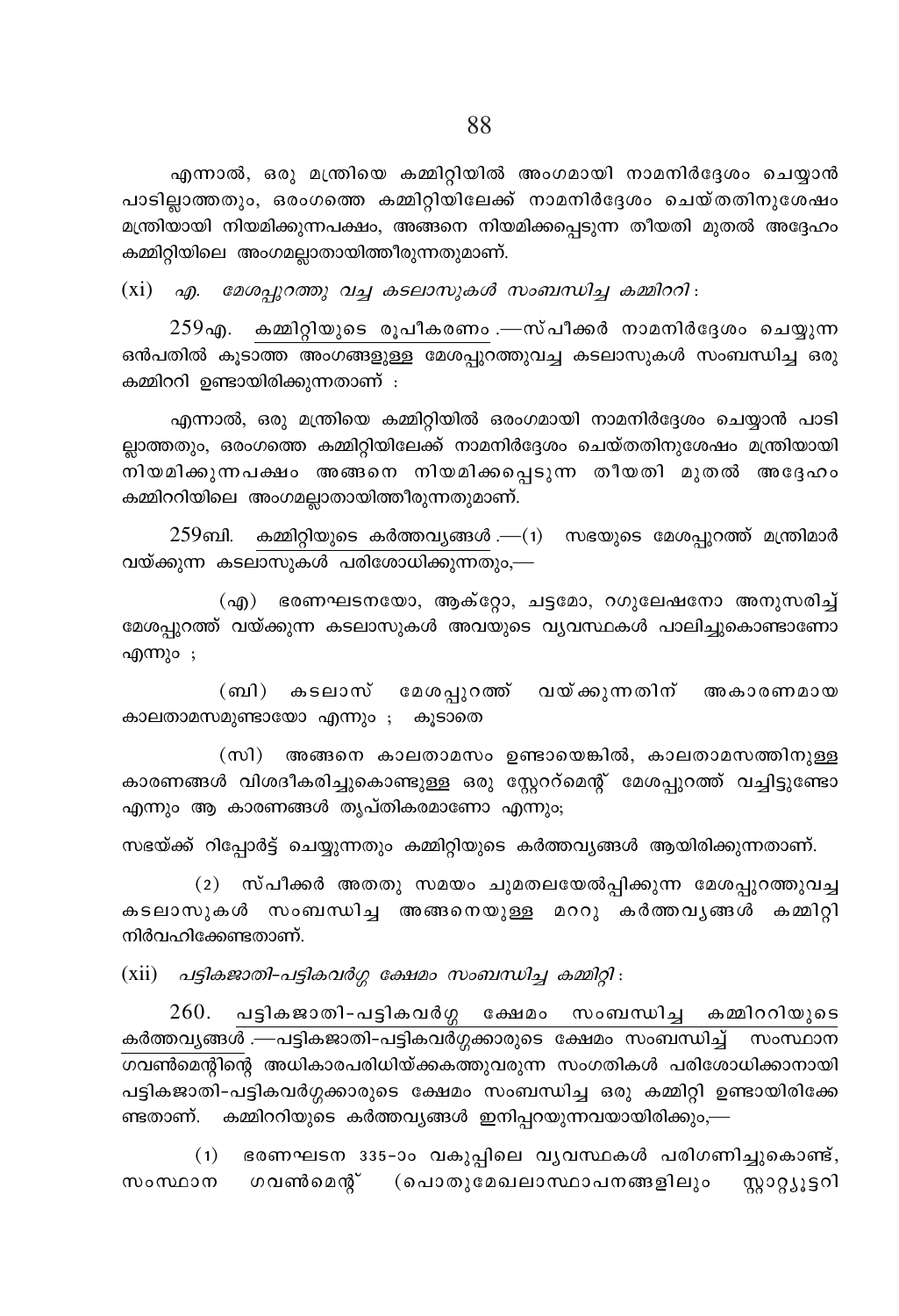ബോഡികളിലും അർദ്ധ സർക്കാർ ബോഡികളിലും ഉള്ള നിയമനങ്ങൾ ഉൾപ്പെടെ) അതിന്റെ നിയന്ത്രണത്തിൻകീഴിലുള്ള സർവീസുകളിലും തസ്തികകളിലും പട്ടികജാതി-പട്ടികവർഗ്ഗക്കാർക്ക് മതിയായ പ്രാതിനിധ്യം ഉറപുവരുത്താൻ എടുത്തിട്ടുള്ള നടപടികൾ പരിശോധിക്കുക :

(2) പട്ടികജാതി-പട്ടികവർഗ്ഗക്കാർക്ക് വേണ്ടിയുള്ള ക്ഷേമപരിപാടികളുടെയും അവരുടെ ഉന്നതിക്കായുള്ള മററു നടപടികളുടെയും ഭരണഘടനാ പ്രകാരമുള്ള രക്ഷാവൃവസ്ഥകളുടേയും പൂരോഗതിയും നടത്തിപും പ്രതൃവലോകനം ചെയ്യുക ;

(3) പട്ടികജാതി-പട്ടികവർഗ്ഗക്കാരുടെ അവസ്ഥയിൽ പുരോഗതി കൈവരുത്താനുള്ള ഗവൺമെന്റ് നയത്തിന്റെ ലക്ഷൃപ്രാപ്തിക്ക് വേണ്ടിയുള്ള മാർഗ്ഗങ്ങളും ഉപാധികളും നിർദ്ദേശിക്കുക ;

 $(4)$  കമ്മിറ്റിക്ക് യുക്തമെന്നു തോന്നാവുന്നതോ, അഥവാ സഭയോ, സ്പീക്കറോ പ്രത്യേകമായി അതിന്റെ അഭിപ്രായം ആരായുന്നതോ ആയ മററു സംഗതികൾ പരിശോധിക്കുക.

 $261.$  കമ്മിറ്റിയുടെ രൂപീകരണം .—അതതു സംഗതിപോലെ സഭയുടെ ആരംഭ ത്തിലോ അഥവാ സമയാസമയങ്ങളിലോ, സ്പീക്കർ പതിനൊന്നംഗങ്ങളിൽ കുടാത്ത അംഗങ്ങളുള്ള പട്ടികജാതി പട്ടികവർഗ്ഗക്കാരുടെ ക്ഷേമത്തിനായുള്ള ഒരു കമ്മിറ്റിയെ നാമ നിർദ്ദേശം ചെയ്യേണ്ടതും, അതിൽ ഏഴുപേർ പട്ടികജാതി പട്ടികവർഗ്ഗ വിഭാഗത്തിൽപ്പെട്ട അംഗങ്ങളായിരിക്കേണ്ടതുമാണ്:

എന്നാൽ ഒരു മന്ത്രിയെ കമ്മിറ്റിയിലെ ഒരു അംഗമായി നാമനിർദ്ദേശം ചെയ്യാൻ പാടില്ലാത്തതും, അഥവാ ഒരംഗം കമ്മിറ്റിയിലേക്ക് നാമനിർദ്ദേശം ചെയ്യപ്പെട്ടശേഷം .<br>മന്ത്രിയായി നിയമിക്കപ്പെട്ടാൽ അപ്രകാരമുള്ള നിയമനത്തീയതി മുതൽ അദേഹം കമ്മിറ്റിയിലെ ഒരു അംഗമല്ലാതായിത്തീരുന്നതുമാണ്.

(xii) (എ)  $\frac{1}{n}$ സ്ത്രീകളുടെയും ട്രാൻസ്ജെന്ററുകളുടെയും കുട്ടികളുടെയും ഭിന്നശേഷി ക്കാരുടെയും] ക്ഷേമം സംബന്ധിച്ച കമ്മിറ്റി:

 $261$ എ. കമ്മിറ്റിയുടെ രൂപീകരണം .—അതതു സംഗതിപോലെ സഭയുടെ ആരംഭത്തിലോ അല്ലെങ്കിൽ സമയാസമയങ്ങളിലോ, സ്പീക്കർ ഒൻപത് അംഗങ്ങളിൽ കൂടാതെയുള്ള, <sup>2</sup>[സ്ത്രീകളുടെയും ട്രാൻസ്ജെന്ററുകളുടെയും കുട്ടികളുടെയും ഭിന്നശേഷി ക്കാരുടെയും] ക്ഷേമം സംബന്ധിച്ച ഒരു കമ്മിറ്റിയെ നാമനിർദ്ദേശം ചെയ്യേണ്ടതാണ് :

എന്നാൽ, ഒരു മന്ത്രിയെ കമ്മിറ്റിയിലെ ഒരു അംഗമായി നാമനിർദ്ദേശം ചെയ്യാൻ പാടില്ലാത്തതും, അഥവാ ഒരംഗം കമ്മിറ്റിയിലേക്ക് നാമനിർദ്ദേശം ചെയ്യപ്പെട്ടശേഷം മന്ത്രിയായി നിയമിക്കപ്പെട്ടാൽ, അപ്രകാരമുള്ള നിയമന തീയതി മുതൽ അദ്ദേഹം കമ്മിറ്റിയിലെ ഒരു അംഗമല്ലാതായിത്തീരുന്നതുമാണ്.

 $261$ ബി. കമ്മിറ്റിയുടെ കർത്തവ്യങ്ങൾ — $(1)$  (എ) സംസ്ഥാനത്തെ  $^3$ [സ്ത്രീകളോടും ട്രാൻസ്ജെന്ററുകളോടും കുട്ടികളോടും] ഉള്ള നിഷ്ഠുര കൃത്യങ്ങളേയോ അക്രമങ്ങളേയോ ഹീനപ്രവൃത്തികളേയോ ചുഷണത്തേയോ ;

 $^{1-3}$  2018 ജൂൺ 24-ലെ ബുള്ളറ്റിൻ ഭാഗം 2 നമ്പർ 517 പ്രകാരം ഭേദഗതി വരുത്തിയത്.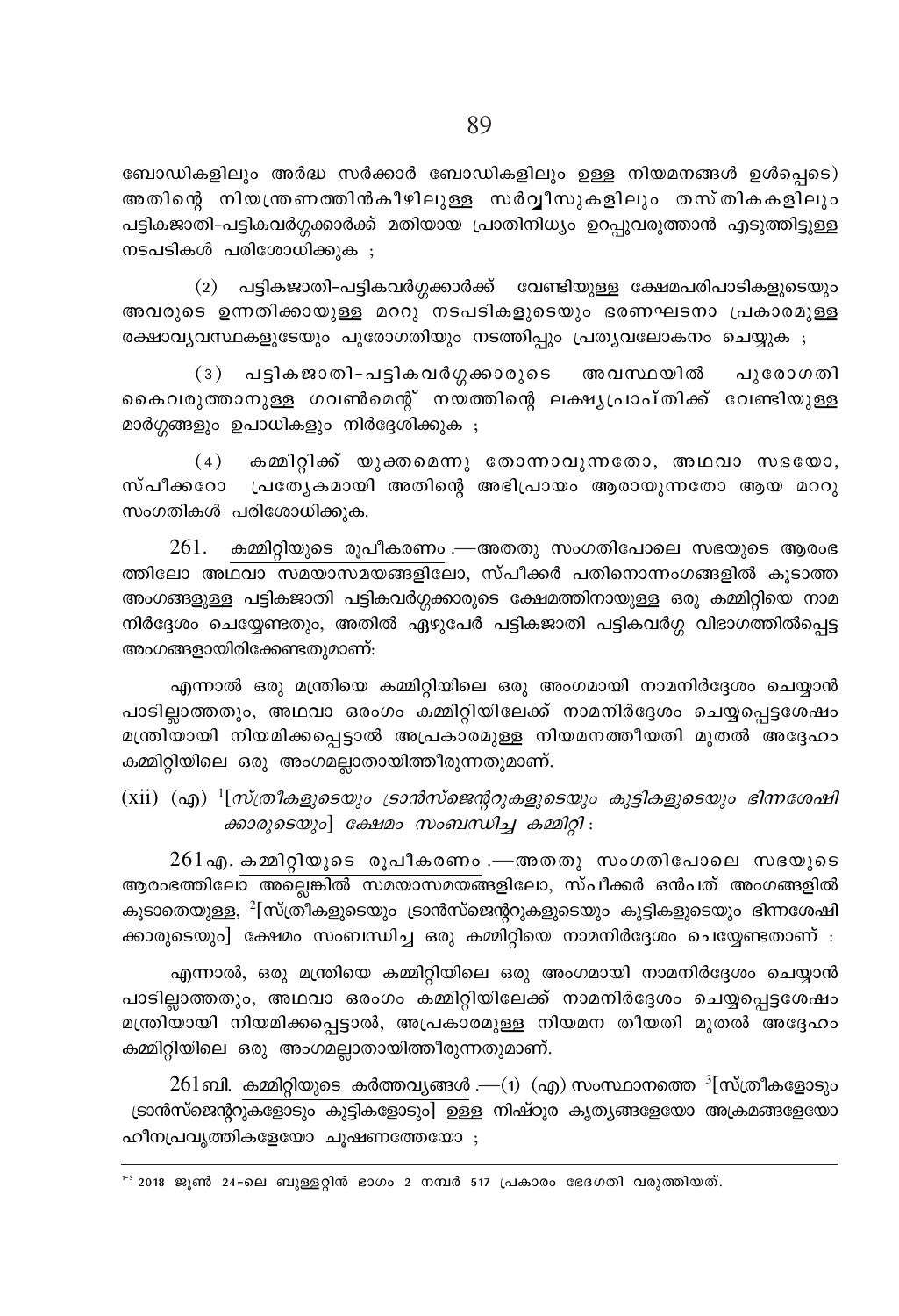(ബി) സംസ്ഥാനത്ത് സ്ത്രീധന പ്രശ്നങ്ങളുമായി ബന്ധപ്പെട്ടു നടക്കുന്ന പീഡനം, ചുഷണം, ആത്മഹത്യ അഥവാ കൊലപാതകം എന്നിവയെയോ ;

(സി) സംസ്ഥാനത്ത്, പതിനാലു വയസ്സിനു താഴെ പ്രായമുള്ള കുട്ടികളെ ഹോട്ടലുകളിലോ അല്ലെങ്കിൽ ഏതെങ്കിലും ദുഷ്കരവും അഥവാ കഠിനവുമായ തൊഴിലിൽ വൃവസായശാലകളിലോ, ഖനികളിലോ അല്ലെങ്കിൽ കാർഷിക വൃത്തികളിലോ അല്ലെങ്കിൽ മനുഷത്വപരമല്ലാത്ത പ്രവൃത്തികൾക്കോ നിർബന്ധിത ജോലികൾക്കോ കുട്ടികളെ വിധേയകമാക്കുന്നതിനോ ;

(ഡി) '[ഭിന്നശേഷിക്കാരിലും] മനോവൈകല്യമുളളവരിലും അടിച്ചേൽപിക്കുന്ന നിഷ്ഠൂരകൃതൃങ്ങൾ, അക്രമങ്ങൾ, പീഡനങ്ങൾ, ചൂഷണങ്ങൾ, ദുർനടപടികൾ എന്നിവയെയോ;

സംബന്ധിച്ച പരാതികൾ പരിശോധിക്കുക.

 $(2)(q_0)$  ഏതെങ്കിലും അനാഥമന്ദിരം, അഗതിമന്ദിരം, ക്ഷേമാലയം, ആശുപത്രി, ശരണാലയം, വിദ്യാഭ്യാസ സ്ഥാപനം, താമസസ്ഥലം, ജയിൽ, പോലീസ് ലോക്ക്അപ്പ്, വ്യവസായശാല അല്ലെങ്കിൽ സ്ത്രീകൾക്കും കുട്ടികൾക്കും പൊതുവായി പ്രവേശനം നൽകപ്പെടുന്നതായ ഏതെങ്കിലും തൊഴിൽസ്ഥലമോ അല്ലെങ്കിൽ ഏതെങ്കിലും പണിശാല, റസ്ക്യുഹോം, അഭയമന്ദിരം, അബലമന്ദിരം, മാതൃശിശു ക്ഷേമമന്ദിരം, ദുർഗുണപരിഹാരപാഠശാല, അഥവാ സ്ത്രീകൾക്കും കൂട്ടികൾക്കും മാത്രമായിട്ടുള്ള അതുപോലുള്ള മററു സ്ഥാപനങ്ങൾ, കൂടാതെ കാലാകാലങ്ങളിൽ സ്പീക്കറുമായി കൂടിയാലോചിച്ച് കമ്മിറ്റി തീരുമാനിച്ചേക്കാവുന്ന അപ്രകാരമുള്ള മറ്റു സ്ഥലങ്ങൾ എന്നിവയുടെ പ്രവർത്തനം ;

 $\sigma$  (ബി) സംസ്ഥാനത്തെ  $\sigma$ [സ്ത്രീകളോടും ട്രാൻസ്ജെന്ററുകളോടും കുട്ടികളോടും] ഉള്ള നിഷ്ഠൂര കൃത്യങ്ങളോ അക്രമമോ ഹീനപ്രവർത്തികളോ ചുഷണമോ സംബന്ധിച്ച് സഭയിലെ ചർച്ചകളിൽ നിന്ന് ഉരുത്തിരിയുന്ന ഏതെങ്കിലും സംഗതി ;

(സി) മദ്യം, മയക്കുമരുന്ന്, സൈകോട്രോപിക് പദാർത്ഥങ്ങൾ, അതുപോലെയുള്ള മററു പദാർത്ഥങ്ങൾ ഇവയിൽ <sup>ഃ</sup>[സ്ത്രീകൾക്കും ട്രാൻസ്ജെന്ററുകൾക്കും കുട്ടികൾക്കുമുള്ള] ആസക്തിയുടെ സ്വാധീനവും അതിനുള്ള പരിഹാരമാർഗ്ഗങ്ങൾ നിർദേശിക്കലും :

(ഡി) '[സ്ത്രീകളുടെയും ട്രാൻസ്ജെന്ററുകളുടെയും കുട്ടികളുടെയും] ക്ഷേമം കൈകാര്യം ചെയ്യുന്ന സർക്കാർ വകുപ്പുകളുടെയും സ്ഥാപനങ്ങളുടെയും പ്രവർത്തനം;

 $\mathfrak{g}$ ) '[ഭിന്ന ശേഷിയുള്ളവരുടെയും] മനോവൈകല്യമുള്ളവരുടെയും വിദ്യാഭ്യാസം, വൈദ്യസഹായം, തൊഴിൽ അഥവാ മറ്റേതെങ്കിലും ക്ഷേമ പദ്ധതികൾ എന്നിവയ്ക്കു വേണ്ടിയുള്ള സർക്കാർ വകുപ്പുകളുടെയും സ്ഥാപനങ്ങളുടെയും പ്രവർത്തനം;

<sup>6</sup>[(എഫ്) വിദ്യാഭ്യാസം, പൊതുഗതാഗതം, ആരോഗ്യം, സാമൂഹിക സുരക്ഷ തുടങ്ങിയ മറ്റു സേവനങ്ങൾ നൽകുന്നതിൽ സർക്കാർ വകുപ്പുകളിൽ നിന്നും പൊതു അധികാരികളിൽ നിന്നും ട്രാൻസ്ജെന്ററുകൾക്കെതിരെ ഉള്ള ഏതെങ്കിലും തരത്തിലുള്ള വിവേചനം;]

എന്നിവ പരിശോധിക്കുക.

<sup>&</sup>lt;sup>1-6</sup> 2018 ജൂൺ 24-ലെ ബുള്ളറ്റിൻ ഭാഗം 2 നമ്പർ 517 പ്രകാരം ഭേദഗതി വരുത്തിയത്.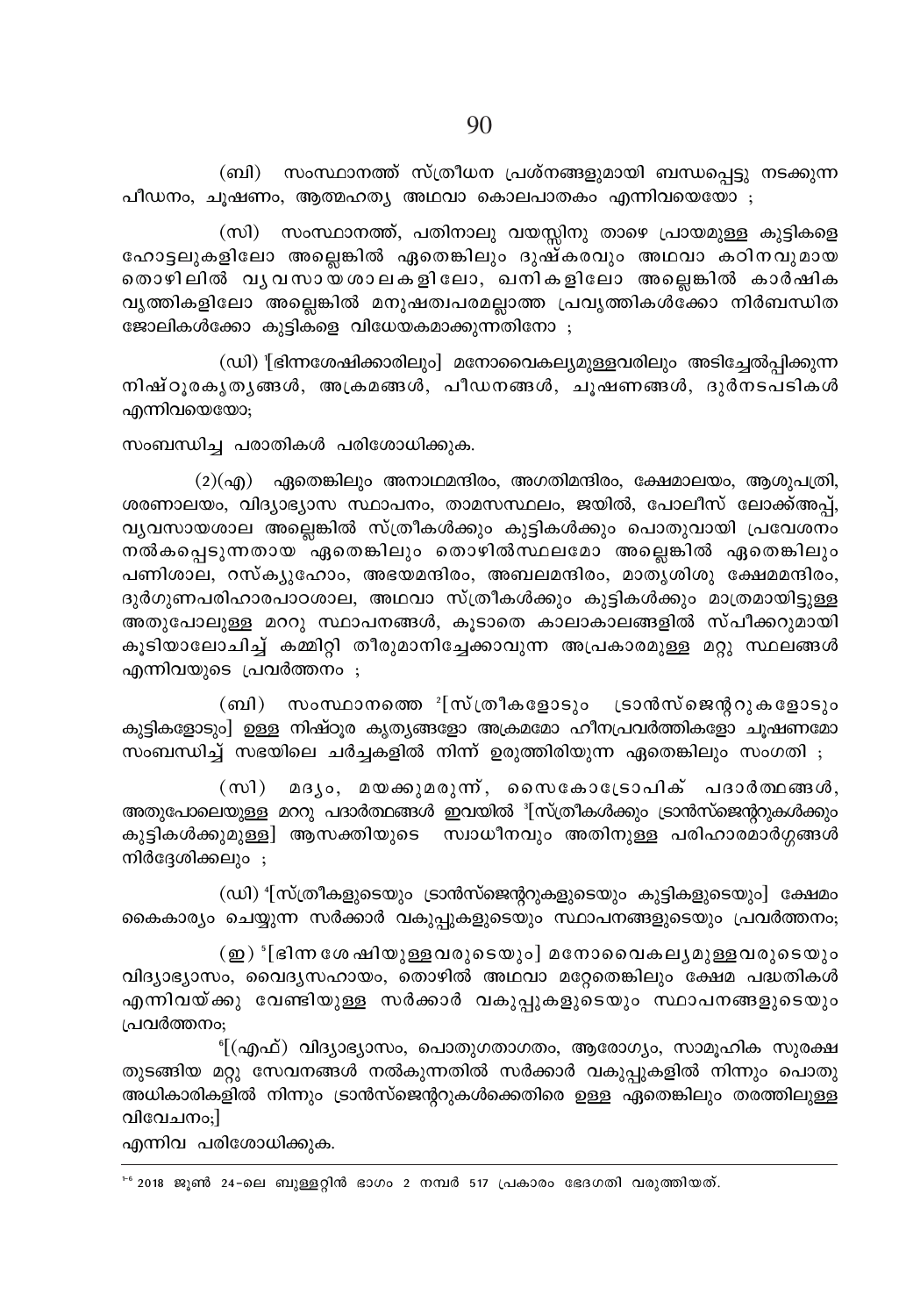(3) (എ) അവിവാഹിതരുടെയും ഉപേക്ഷിക്കപ്പെട്ട അമ്മമാരുടെയും വൃദ്ധകളും അഗതികളും ആയ സ്ത്രീകളുടെയും നിരാശ്രയരായ വിധവകളുടെയും  $^{1}$ [ട്രാൻസ്ജെന്ററുകളുടെയും] പുനരധിവാസത്തിനും ;

(ബി) മന്ദബുദ്ധികളും ബലഹീനരും  $^{2}$ [ഭിന്നശേഷിയുള്ളവരുമായ] ആളുകളെ <sup>3</sup>[സ്വയംപര്യാപ്തരാക്കി]മാററുന്നതിനും;

(സി) ശിക്ഷയുടെ കാലാവധി കഴിഞ്ഞ് പുറത്തുവിടുന്ന ബാല കുററവാളി കളുടെയും സ്ത്രീതടവുകാരുടെയും <sup>4</sup>[ട്രാൻസ്ജെന്ററുകളായ തടവുകാരുടെയും,] പുനരധിവാസത്തിനും ;

(ഡി) വീട്ടുജോലിയിലും അതുപോലുള്ള മററു തൊഴിലുകളിലും ഏർപ്പെട്ടിട്ടുള്ള അസംഘടിത സ്ത്രീവിഭാഗത്തിന്റെ ക്ഷേമത്തിനും;

(ഇ) <sup>5</sup>[ഭിന്നശേഷിക്കാരുടെയും] മനോവൈകല്യമുള്ളവരുടെയും മൊത്തത്തിലുള്ള ജീവിത നിലവാരം മെച്ചപ്പെടുത്തുന്നതിനായി അനുയോജ്യമായ തൊഴിലും മറ്റ് സൗകര്യങ്ങളും ഏർപ്പെടുത്താനുള്ള നുതന സങ്കേതങ്ങൾക്കും;

<sup>6</sup>[(എഫ്) ട്രാൻസ്ജെന്ററുകൾക്ക് സാമാന്യവിദ്യാഭ്യാസവും തൊഴിലും ഉറപ്പു വരുത്തുകയും അതുവഴി ആ സമുഹത്തെ മുഖ്യധാരയിലേക്ക് കൊണ്ട് വരുന്നതിലേക്കുപ്പി വേണ്ടിയുള്ള മാർഗ്ഗങ്ങൾ നിർദ്ദേശിക്കുക.

കമ്മിററിക്ക് ഉചിതമെന്നു തോന്നാവുന്നതോ അഥവാ സഭയോ  $(4)$ സ്പീക്കറോ കമ്മിറ്റിക്ക് പ്രത്യേകം റഫർ ചെയ്യുന്ന അപ്രകാരമുള്ള മററു സംഗതി കളേയും കുറിച്ച് പരിശോധിക്കുന്നതും കമ്മിറ്റിയുടെ കർത്തവൃങ്ങളായിരിക്കുന്നതാണ്.

 $(xii)$  (ബി) *പരിസ്ഥിതി സംബന്ധിച്ച കമ്മിറ്റി*:

 $261$ സി. കമ്മിറ്റിയുടെ രൂപീകരണം.—സ്പീക്കർ നാമനിർദ്ദേശം ചെയ്യുന്ന ഒൻപത് അംഗ<mark>ങ്ങളിൽ കൂടാത്ത പരിസ്</mark>ഥിതിയെ സംബന്ധിച്ച ഒരു കമ്മിറ്റി ഉണ്ടായിരിക്കേണ്ടതാണ് :

എന്നാൽ, ഒരു മന്ത്രിയെ കമ്മിറ്റിയിലെ അംഗമായി നാമനിർദ്ദേശം ചെയ്യാൻ പാടിലാത്തതും. ഒരംഗത്തെ കമ്മിറിയിലെ അംഗമായി നാമനിർദേശം ചെയ്തശേഷം ആ അംഗം ഒരു മന്ത്രിയായി നിയമിക്കപ്പെടുകയാണെങ്കിൽ, അപ്രകാരമുള്ള നിയമനത്തീയതി മുതൽ അദ്ദേഹം കമ്മിറ്റിയിലെ അംഗമല്ലാതായിത്തീരുന്നതാണ്.

261ഡി. കമ്മിറ്റിയുടെ കർത്തവൃങ്ങൾ.—കമ്മിറ്റിയുടെ കർത്തവൃങ്ങൾ ഇനിപ്പറയുന്നവയാണ്.

(i) സംസ്ഥാനത്തെ പരിസ്ഥിതി പ്രശ്നങ്ങളെപ്പററി പഠിക്കുകയും അവയ്ക്കുള്ള പരിഹാരമാർഗ്ഗങ്ങൾ ശുപാർശ ചെയ്യുകയും ചെയ്യുക ;

(ii) ജലമലിനീകരണവും വായുമലിനീകരണവും ശബ്ദമലിനീകരണവും അതുപോലുള്ള വിവിധതരം മലിനീകരണം മൂലമുണ്ടാകുന്ന പാരിസ്ഥിതിക അസന്തുലിതാവസ്ഥയുടെ സ്വഭാവവും അളവും വ്യാപ്തിയും അപ്രകാരമുള്ള മലിനീകര ണത്തിന്റെ പരിണിതഫലം എന്നിവ പരിശോധിക്കുകയും അത് തടയുന്നതിനും നിയന്ത്രിക്കുന്നതിനും വേണ്ട പരിഹാരമാർഗ്ഗങ്ങൾ നിർദ്ദേശിക്കുകയും ചെയ്യുക ;

 $5-6$ 2018 ജുൺ 24-ലെ ബുള്ളറ്റിൻ ഭാഗം 2 നമ്പർ 517 പ്രകാരം ഭേദഗതി വരുത്തിയത്.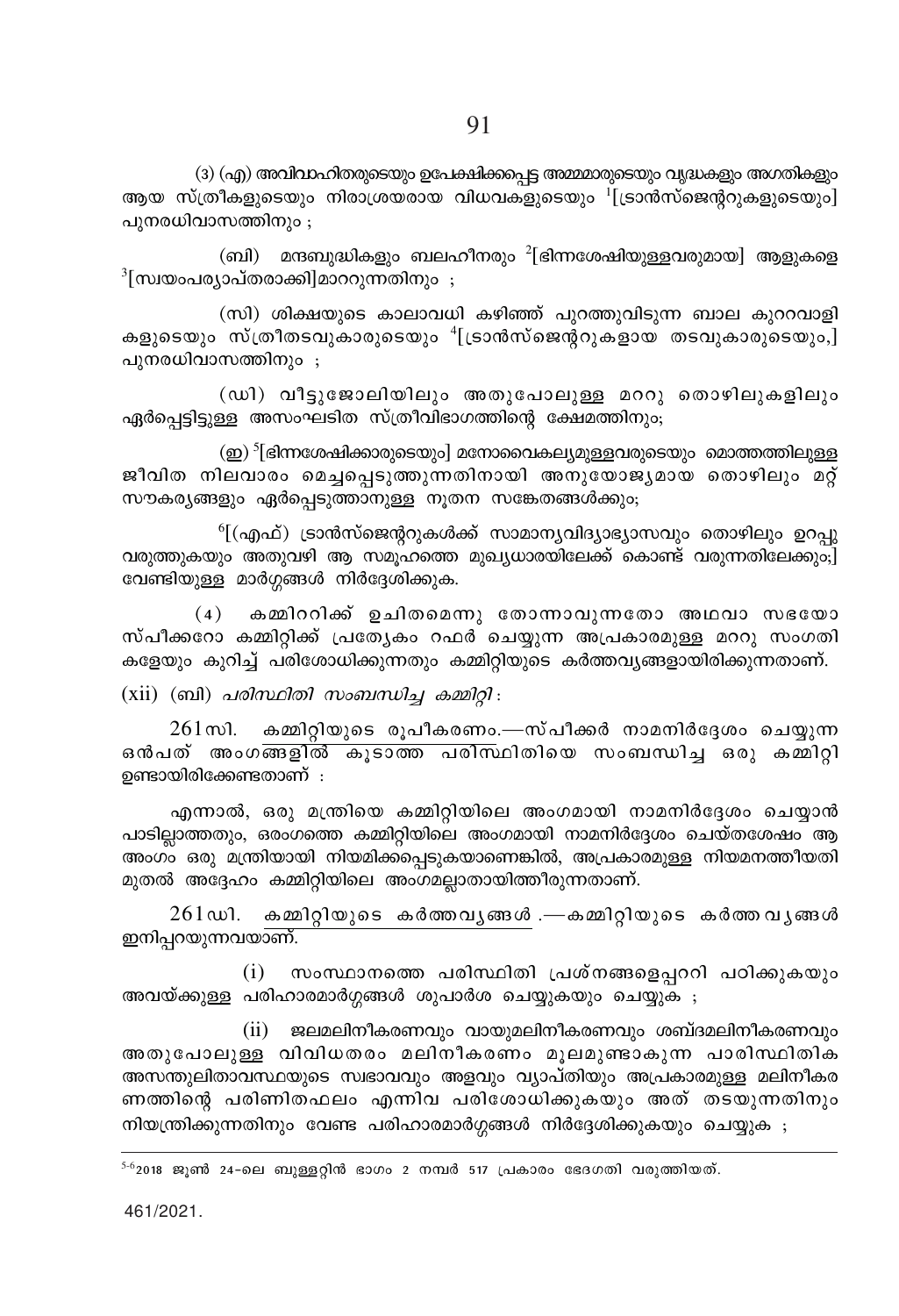(iii) സംസ്ഥാനത്ത് നിലവിലുള്ള വകുപ്പിന്റെയോ ബോർഡിന്റെയോ വ്യാവസായിക സ്ഥാപനങ്ങളുടെയോ പ്രവർത്തനങ്ങളും പ്രവരത്തികളും പരിസ്ഥിതി യുമായി ബന്ധപെടുത്തി പരിശോധിക്കുക ;

 $(iv)$  സംസ്ഥാനത്തെ സംബന്ധിച്ച പരിസ്ഥിതി തുലനം പരിപാലിക്കുന്ന തുമായി ബന്ധപ്പെട്ട പദ്ധതികളും പരിപാടികളും (കേന്ദ്രത്തിന്റെയും സംസ്ഥാന ത്തിന്റെയും) നടപ്പാക്കുന്നത് അവലോകനം ചെയ്യുക ;

 $(v)$  സംസ്ഥാന നിയമസഭ അംഗീകരിച്ച നയങ്ങൾക്കനുസൃതമായി എങ്ങനെ മിതവ്യയം, സംഘടനാ പുരോഗതി, കാര്യക്ഷമത അഥവാ ഭരണ്പരിഷ്കാരം ന്ടപിലാക്കാമെന്ന് റിപ്പോർട്ട് ചെയ്യുക ;

(vi) നേരിട്ട ചെലവുകൾക്ക് അനുസൃതമായ ഫലങ്ങൾ ഉളവാക്കി യിട്ടുണ്ടോ എന്ന് വിലയിരുത്തുന്നതിനുവേണ്ടി പരിസ്ഥിതി സംബന്ധമായ വകുപ്പ്/ ബോർഡ് ഇവയുടെ സംസ്ഥാനത്തെ സംബന്ധിക്കുന്ന വാർഷിക റിപ്പോർട്ടുക്ൾ പരിശോധിക്കുക :

 $(vii)$ കമ്മിറ്റി നിർദ്ദേശിച്ച വിവിധ നടപടികളിൻമേൽ സംസ്ഥാന സർക്കാർ നടത്തിയ പ്രവർത്തനങ്ങൾ സഭയിൽ റിപ്പോർട്ടു ചെയ്യുക ;

 $(viii)$  കമ്മിറ്റിക്ക് യുക്തമെന്ന് തോന്നുന്നതോ, അഥവാ സഭയോ സ്പീക്കറോ പ്രത്യേകിച്ച് റഫ്ർ ചെയ്യാവുന്നതോ ആയ മററു സംഗതികളെയും കുറിച്ച് പരിശോധിക്കുക.

 $(xii)$   $(m)$   $\Delta$   $\theta$   $(m)$   $\Delta \theta$   $m$   $\Delta y$   $\Delta y$   $\Delta y$   $\Delta y$   $\Delta y$   $\Delta y$   $\Delta y$   $\Delta z$   $\Delta y$   $\Delta z$   $\Delta y$   $\Delta z$ 

 $261$ ഇ. കമ്മിറ്റിയുടെ രൂപീകരണം .— $(1)$  ഒൻപതിൽ [കവിയാത്ത] അംഗങ്ങളട ങ്ങുന്ന ഒരു പിന്നോക്കവിഭാഗ സമുദായക്ഷേമ കമ്മിറ്റി ഉണ്ടായിരിക്കേണ്ടതും അവരിൽ ആറ് അംഗങ്ങൾ പിന്നോക്കവിഭാഗസമുദായങ്ങളിൽപ്പെട്ട അംഗങ്ങളിൽ നിന്ന് ആയിരിക്കേ ണ്ടതുമാണ്.

(2) അതത് സംഗതിപോലെ, സഭയുടെ ആരംഭത്തിലോ അലെങ്കിൽ കാലാ കാലങ്ങളിലോ സ്പീക്കർ കമ്മിറിയെ നാമനിർദേശം ചെയ്യേണ്ടതാണ് :

എന്നാൽ, ഒരു മന്ത്രിയെ കമ്മിറ്റിയിലെ ഒരു അംഗമായി നാമനിർദ്ദേശം ചെയ്യാൻ പാടില്ലാത്തതും ഒരു അംഗം കമ്മിറ്റിയിലേക്ക് നാമനിർദ്ദേശം ചെയ്യപ്പെട്ടശേഷം \_ ഒരു മന്ത്രിയായി നിയമിക്കപ്പെടുകയാണെങ്കിൽ അങ്ങനെയുള്ള നിയമനത്തീയതി മുതൽ അദ്ദേഹം ആ കമ്മിറ്റിയിലെ ഒരു അംഗമല്ലാതായിത്തീരുന്നതുമാണ്.

 $261$ എഫ്. കമ്മിറ്റിയുടെ കർത്തവൃങ്ങൾ.—കമ്മിറ്റിയുടെ കർത്തവൃങ്ങൾ ഇനിപറയുന്നവയാണ്—

(i) (എ) ഭരണകാര്യങ്ങളുമായി ബന്ധപ്പെട്ട സംസ്ഥാനത്തിലേയോ ;

(ബി) സംസ്ഥാന സർക്കാരിന്റെ നിയന്ത്രണത്തിൻകീഴിലുള്ള പൊതുമേഖലാ സ്ഥാപനങ്ങളിലേയോ :

സംസ്ഥാന സർക്കാരിന്റെ നിയന്ത്രണത്തിൻകീഴിലുള്ള  $(m)$ തദ്ദേശ സ്ഥാപനങ്ങൾ അല്ലെങ്കിൽ മറ്റ് അധികാരസ്ഥാനങ്ങളിലേയോ ;

 $(\omega)$ സംസ്ഥാന നിയമസഭയുടെ ഒരു ആക്ററ് പ്രകാരം സ്ഥാപിച്ചിട്ടുള്ളതും സംസ്ഥാന സഞ്ചിതനിധിയിൽ നിന്നും ചെലവു വഹിക്കുന്നതുമായ സർവ്വകലാശാലകളിലേയോ;

 $^{\rm l}$  2010 മാർച്ച് 31–ലെ ബുള്ളറ്റിൻ ഭാഗം 2 നമ്പർ 651 പ്രകാരം ഭേദഗതി വരുത്തിയത്.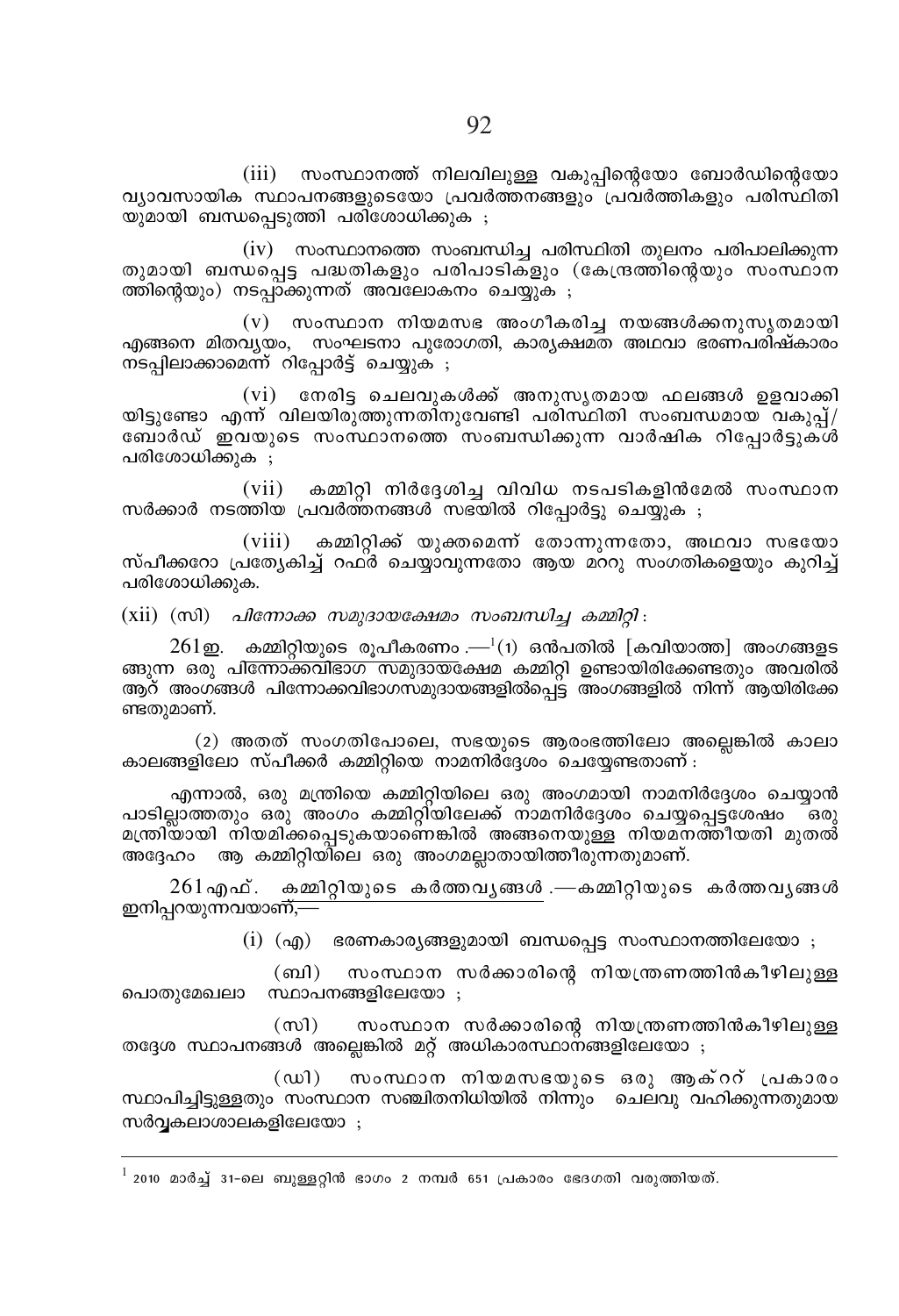(ഇ) സംസ്ഥാന സർക്കാരിന്റെ നിയന്ത്രണത്തിൻകീഴിലുള്ള സംസ്ഥാന സഞ്ചിത നിധിയിൽ നിന്നും ചെലവു വഹിക്കുന്ന സ്വയംഭരണ സ്ഥാപന ങ്ങളിലേയോ ;

(എഫ്) സ്പീക്കറുടെ അനുവാദത്തോടെയോ അഥവാ സഭ റഫർ ചെയ്യുന്ന പ്രകാരം കമ്മിററി ഏറെറടുത്തേക്കാവുന്ന സംസ്ഥാന സർക്കാരിന്റെ നിയന്ത്രണത്തിൻകീഴിൽ വരുന്ന മററു സ്ഥാപനങ്ങളിലേയോ;

തസ്തികകളിലോ സേവനങ്ങളിലോ ഉള്ള എല്ലാ അല്ലെങ്കിൽ ഏതെങ്കിലും പിന്നോക്ക വിഭാഗ സമുദായങ്ങൾക്ക് നിർണ്ണയിക്കപ്പെട്ട പ്രാതിനിധ്യം ഉണ്ടോ എന്ന് പരിശോധിക്കുന്നതും അവയിൽ അവർക്ക് അർഹമായ പ്രാതിനിധ്യം ഇലെങ്കിൽ അവർക്ക് അർഹമായ പ്രാതിനിധ്യം ഉറപ്പുവരുത്തുന്നതിനുളള മാർഗ്ഗങ്ങൾ നിർദ്ദേശിക്കുന്നതും ;

(ii) സാമാന്യമായി എല്ലാ, അല്ലെങ്കിൽ ഏതെങ്കിലും പിന്നോക്ക വിഭാഗ സമുദായങ്ങളുടെ സാമൂഹ്യ-സാമ്പത്തിക-വിദ്യാഭ്യാസ പുരോഗതി അവലോകനം ചെയ്യുന്നതും, പ്രത്യേകിച്ച്;

(എ) സംസ്ഥാന സർക്കാരിന്റെ ഉടമസ്ഥതയിലുള്ളതോ ; അല്ലെങ്കിൽ

(ബി) സാമൂഹ്യമായോ വിദ്യാഭ്യാസപരമായോ ആയി പിന്നോക്കം നിൽക്കുന്ന വിഭാഗങ്ങളിലെ പൗരൻമാർക്ക് പൊതു ഉത്തരവു പ്രകാരമോ അല്ലെങ്കിൽ പ്രത്യേക ഉത്തരവു പ്രകാരമോ സീററുകൾ സംവരണം ചെയ്തിട്ടുളള സംസ്ഥാന സർക്കാരിന്റെ നിയന്ത്രണത്തിലുള്ളതോ ; അല്ലെങ്കിൽ

(സി) സർക്കാരിന്റെ പൊതുവായോ പ്രത്യേകമായോ ഉള്ള ഉത്തരവു പ്രകാരം ഏതെങ്കിലും നിശ്ചിത ശതമാനം സീററുകളിലേക്കുള്ള പ്രവേശനം സർക്കാർ നിജപ്പെടുത്തുകയോ സർക്കാരിന് വിട്ടുകൊടുത്തിട്ടുള്ളതോ ;

ആയ വിദ്യാഭ്യാസ സ്ഥാപനങ്ങളിൽ പിന്നോക്ക വിഭാഗ സമുദായങ്ങളിൽ എല്ലാത്തിനുമോ ഏതിനെങ്കിലുമോ ലഭ്യമാകുന്ന പ്രവേശനത്തിന്റെ പര്യാപ്തത തിട്ടപ്പെടുത്തുന്നതും, അപ്രകാരം ചെയ്യുന്നത് ആവശ്യമാണെന്ന് കമ്മിറ്റി കരുതുകയാണെങ്കിൽ അവ മെച്ചപ്പെടുത്തുന്നതിന് വേണ്ട മാർഗ്ഗങ്ങൾ നിർദ്ദേശിക്കുന്നതും ;

 $(iii)$  ഈ ചട്ടങ്ങളിലെ ഉപചട്ടങ്ങൾ  $(i)$ -ലും  $(ii)$ -ലും പരാമർശിച്ചിട്ടുള്ള ഏതെങ്കിലും കാര്യം സംബന്ധിച്ച് പിന്നോക്കവിഭാഗ സമുദായങ്ങളിൽപ്പെട്ട ഏതെങ്കിലും ആളിൽനിന്നും ലഭിച്ച നിവേദനം പരിഗണിക്കുന്നതും.

കുറിപ്പ്  $I = 20$  ചട്ടത്തിന്റെ ആവശ്യങ്ങൾക്കായി,

(എ) "നിർദ്ദിഷ്ട പ്രാതിനിധ്യം" എന്നാൽ, 1958-ലെ കേരള സ്റ്റേററ് ആൻഡ് സബോർഡിനേററ് സർവ്വീസ് ചട്ടങ്ങളിലെ 14 മുതൽ 17 വരെയുള്ള ചട്ടങ്ങളിൽ പിന്നോക്കവിഭാഗ സമുദായങ്ങൾക്കുവേണ്ടി നിർണ്ണയിച്ചിട്ടുള്ള പ്രാതിനിധ്യം, അല്ലെങ്കിൽ അതതു സംഗതിപോലെ, സർക്കാരിനാൽ പൊതുവായോ പ്രത്യേകിച്ചോ ഉള്ള ഉത്തരവുവഴി വ്യക്തമാക്കപ്പെട്ടിട്ടുള്ള പ്രാതിനിധ്യം എന്നർത്ഥമാകുന്നു.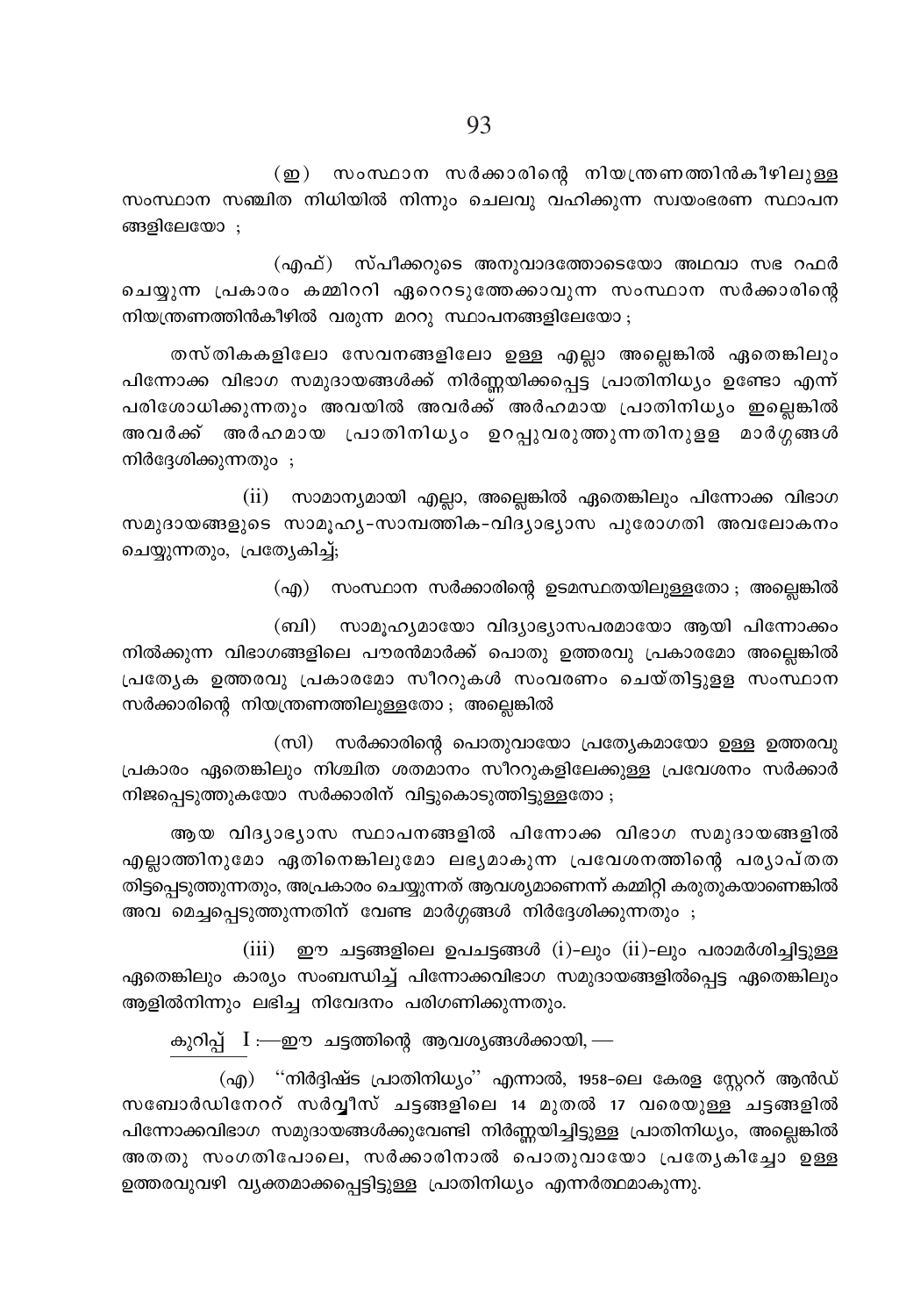(ബി) "പൊതുമേഖലാ സ്ഥാപനങ്ങൾ" എന്നാൽ ഈ ചട്ടങ്ങളിലെ 4-ാം പട്ടികയിൽ പറഞ്ഞിട്ടുള്ള പൊതുമേഖലാ സ്ഥാപനങ്ങളും, സർക്കാർ കാലാകാലങ്ങളിൽ വിജ്ഞാപനം ചെയ്പെട്ടേക്കാവുന്ന അപ്രകാരമുള്ള മററു പൊതുമേഖലാ സ്ഥാപനങ്ങളും എന്നും അർത്ഥമാകുന്നു.

കുറിപ്പ് II :—ഈ ചട്ടത്തിന്റെയും 261 ഇ. ചട്ടത്തിന്റെയും ആവശ്യങ്ങൾക്കായി 'പിന്നോക്ക വിഭാഗ സമുദായങ്ങൾ' എന്ന പ്രയോഗത്തിന് കാലാകാലങ്ങളിൽ ഭേദഗതി ചെയ്യുന്ന പ്രകാരമുള്ള 1958–ലെ കേരള സ്റ്റേററ് ആൻഡ് സബോർഡിനേററ് സർവ്വീസ് ചട്ടങ്ങൾ 1-ാം ഭാഗത്തിലെ പട്ടികയിൽ ചേർത്തിട്ടുള്ള 3-ാം ലിസ്ററിൽ പറഞ്ഞിട്ടുള്ള സമുദായങ്ങൾ എന്നർത്ഥമാകുന്നു.

 $(xii)$   $(wi)$  *ലോക്കൽ ഫണ്ട് അക്കൗണ്ട്സ് കമ്മിറ്റി* :

 $261$  ജി. കമ്മിറ്റിയുടെ കർത്തവ്യങ്ങൾ. $-(1)$  കേരള സംസ്ഥാനത്തിലെ തദ്ദേശ നികായങ്ങൾക്ക്/അതോറിറ്റികൾക്ക് നിയമസഭ അനുവദിച്ച തുകകളുടെ വിനിയോഗവും തദ്ദേശ നികായങ്ങളുമായി ബന്ധപ്പെട്ട് സഭ മുമ്പാകെ വയ്ക്കുന്ന, കമ്മിറ്റിക്ക് ഉചിത മെന്നു തോന്നുന്ന, അത്തരം മറ്റ് കണക്കുകളും കാണിക്കുന്ന അക്കൗണ്ടുകൾ പരിശോ ധിക്കുന്നതിന് ഒരു ലോക്കൽ ഫണ്ട് അക്കൗണ്ട്സ് കമ്മിറ്റി ഉണ്ടായിരിക്കേണ്ടതാണ്.

 $(2)$  തദ്ദേശ നികായങ്ങളുടെയും അതോറിറ്റികളുടെയും ധനവിനിയോഗ കണക്കു കളുടെയും അതിന്മേലുള്ള ലോക്കൽ ഫണ്ട് ആഡിറ്റ് ഡയറക്ടറുടെ സമാഹൃത റിപ്പോർട്ടിന്റെയും സൂക്ഷ്മ പരിശോധനയിൽ,—

(എ) ചെലവഴിച്ചിട്ടുള്ളതായി കണക്കുകളിൽ കാണിച്ചിട്ടുള്ള തുകകൾ അവ ഏതു സേവനത്തിനോ ആവശ്യത്തിനോ വേണ്ടിയാണോ ഉപയോഗിക്കുകയോ ചെലവഴിക്കുകയോ ചെയ്തിട്ടുള്ളത് ആ സേവനത്തിനോ ആവശ്യത്തിനോ വേണ്ടി നിയമാനുസൃതം ലഭ്യമായിരുന്നു എന്നും ഉപയോഗപ്പെടുത്തിയിരുന്നു എന്നും ;

(ബി) ചെലവ് അതിനെ നിയന്ത്രിക്കുന്ന അധികാരാനുമതിക്ക് അനുസൃത മാണെന്നും :

സ്വയം ബോധൃം വരുത്തേണ്ടത് കമ്മിറ്റിയുടെ ചുമതല ആയിരിക്കു ന്നതാണ്.

 $(3)$  ഇനി പറയുന്നവ കുടി കമ്മിറ്റിയുടെ ചുമതല ആയിരിക്കുന്നതാണ്.

(എ) എല്ലാ മുനിസിപ്പൽ കോർപ്പറേഷനുകളുടെയും മുനിസിപ്പാലിറ്റികളുടെ യും, പഞ്ചായത്തുകളുടെയും, സർവ്വകലാശാലകളുടെയും വികസന അതോറിറ്റികളുടെ യും, മറ്റു തദ്ദേശ അധികാരസ്ഥാനങ്ങളുടെയും 1994-ലെ കേരള ലോക്കൽ ഫണ്ട് ആഡിറ്റ് ആക്ടിലെ (1994-ലെ 14-ാം ആക്ട്) 3 (1)-ാം വകുപ്പിൻകീഴിലെ പട്ടികയിൽ ഉൾപ്പെടുത്തിയ ഒരു ലോക്കൽ ഫണ്ടിന്റെയും വരവ്-ചെലവ് കാണിക്കുന്ന കണക്കുകളുടെ സ്റ്റേറ്റ്മെന്റ് പരിശോധിക്കുക ;

(ബി) നിയമനിർമ്മാണ സഭയുടെ ഒരു നിയമംമൂലം ലോക്കൽ ഫണ്ട് ഡയറക്ടർ ആഡിറ്റ് നടത്താവുന്ന സ്വയംഭരണ, അർദ്ധസ്വയംഭരണ നികായങ്ങളുടെ വരവ്-ചെലവ് കാണിക്കുന്ന കണക്കുകളുടെ സ്റ്റേറ്റ്മെന്റ് പരിശോധിക്കുക ;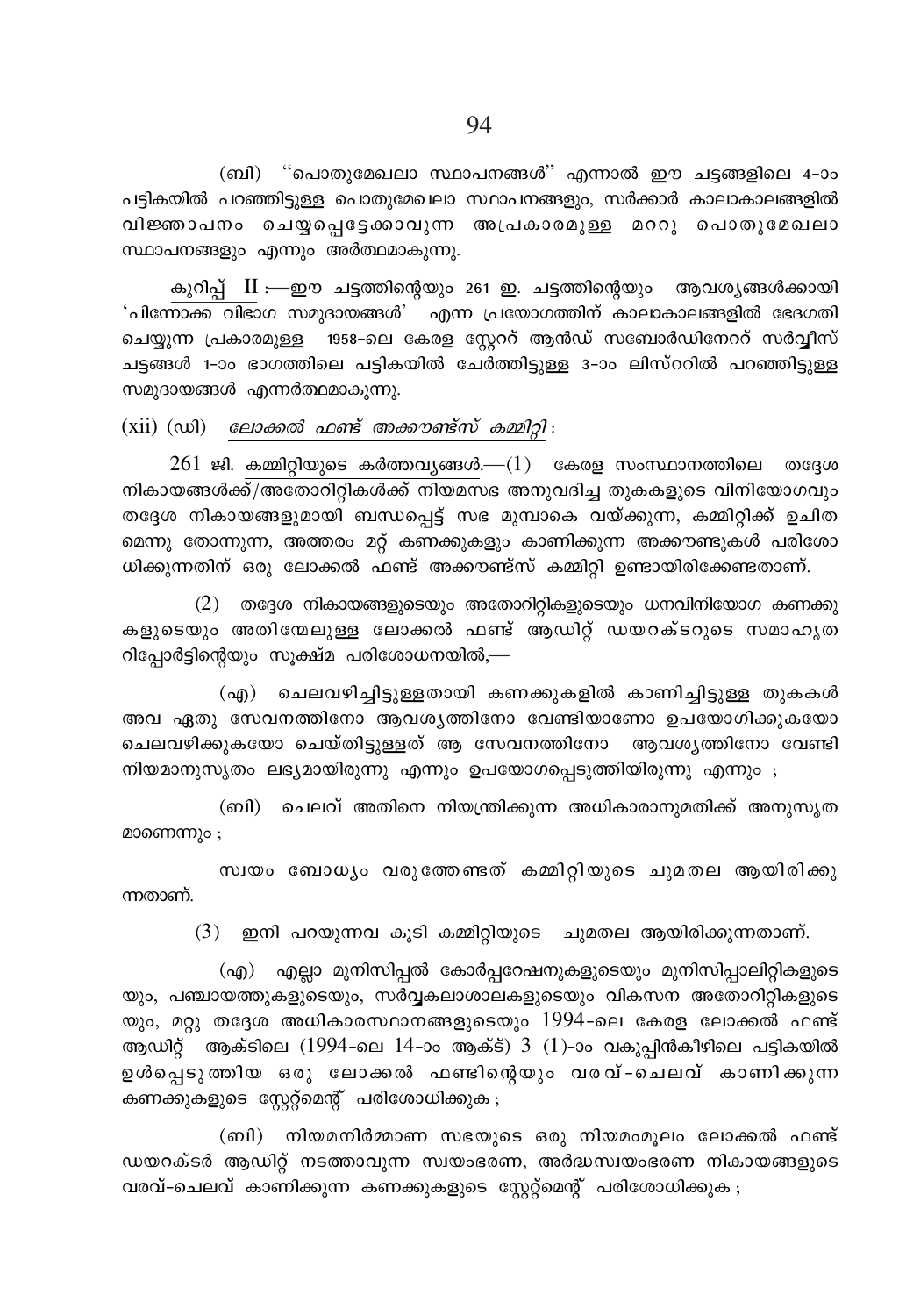(സി) ലോക്കൽ ഫണ്ട് ഡയറക്ടറുടെ ആഡിറ്റ് റിപ്പോർട്ടും ഒരു സർക്കാർ വകുപ്പിന്റെ ഭാഗമല്ലെങ്കിൽ പോലും നിയമപ്രകാരമോ അതിൻകീഴിലോ സർക്കാർ ഉത്ത രവുകൾ വഴിയോ സ്ഥാപിച്ചിട്ടുള്ള ഒരു തദ്ദേശ അധികാരസ്ഥാനം കൈകാര്യം ചെയ്യുന്ന ഒരു ഫണ്ടിന്റെയോ സർക്കാർ, വിജ്ഞാപനം വഴി, ഒരു ലോക്കൽ ഫണ്ടായി പ്രഖ്യാപി ക്കാവുന്ന മറ്റ് ഏതെങ്കിലും ഫണ്ടിന്റെയോ കണക്കുകളും പരിഗണിക്കുക<sub>;</sub>

(ഡി) ലോക്കൽ ഫണ്ട് ആഡിറ്റ് ഡയറക്ടർ ആഡിറ്റു ചെയ്ത് തയ്യാറാക്കി എല്ലാ വർഷവും നിയമസഭയുടെ മുമ്പാകെ സമർപ്പിക്കുന്ന കണക്കുകളുടെ സമാഹൃത റിപ്പോർട്ട് പരിശോധിക്കുക. ലോക്കൽ ഫണ്ട് ആഡിറ്റ് ഡയറക്ടർ ആഡിറ്റ് ചെയ്ത് തയ്യാറാക്കിയ തദ്ദേശ നികായങ്ങളെ സംബന്ധിച്ച ആഡിറ്റ് റിപ്പോർട്ടുകളിന്മേൽ, സ്പീക്കർ കാലാകാലങ്ങളിൽ ഏൽപ്പിക്കാവുന്ന അങ്ങനെയുള്ള മറ്റു ചുമതലകൾ കമ്മിറ്റി നിർവഹിക്കേണ്ടതാണ്.

 $^1$ [ $(\boldsymbol{\underline{\omega}})$  നിയമസഭയുടെ മുമ്പാകെ വർഷംതോറും വെയ്ക്കപ്പെടുന്ന തദ്ദേശ സ്വയംഭരണ സ്ഥാപനങ്ങളുടെ കണക്കുകളെ സംബന്ധിക്കുന്ന ഇന്ത്യയുടെ കൺട്രോളർ ആന്റ് ആഡിറ്റർ ജനറലുടെ റിപ്പോർട്ട് പരിശോധിക്കുക. ഇന്ത്യയുടെ കൺട്രോളർ ആന്റ് ആഡിറ്റ്ർ ജനറൽ ആഡിറ്റ് ചെയ്ത തദ്ദേശനികായങ്ങളുടെ ആഡിറ്റ് റിപ്പോർട്ടു കളെ സംബന്ധിച്ച് അതതുസമയം സ്പീക്കർ അതിനെ ഏൽപിക്കാവുന്ന അങ്ങനെ യുള്ള മറ്റു ചുമതലകൾ നിർവ്വഹിക്കേണ്ടതാണ്.]

 $261$ എച്ച്. കമ്മിറ്റിയുടെ രൂപീകരണം.— $^2$ [സഭ ആനുപാതിക പ്രാതിനിധ്യ തത്വമനു സരിച്ച് കൈമാറും ചെയ്യാവുന്ന ഒറ്റ വോട്ടുവഴി അതിന്റെ അംഗങ്ങളിൽ നിന്നും തെര്  $\widetilde{\mathsf{R}}$ ഞ്ഞെട്ട $\widetilde{\mathsf{R}}$ പതിനൊന്ന് $\widetilde{\mathsf{R}}$  അംഗങ്ങൾ കമ്മിറ്റിയിൽ ഉണ്ടായിരിക്കേണ്ടതാണ് :

എന്നാൽ ഒരു മന്ത്രിയെ കമ്മിറ്റിയിലെ ഒരു അംഗമായി തെരഞ്ഞെടുക്കുവാൻ പാടിലാത്തതും, ഒരു അംഗം കമ്മിറ്റിയിലേക്ക് തെരഞ്ഞെടുക്കപ്പെട്ടശേഷം ഒരു മന്ത്രിയായി നിയമിക്കപ്പെടുകയാണെങ്കിൽ അങ്ങനെയുള്ള നിയമനത്തീയതി മുതൽ അദ്ദേഹം ആ കമ്മിറ്റിയിലെ ഒരു അംഗമല്ലാതായിത്തീരുന്നതാണ്.]

(xii) (op) *ลๆ ตามอินด ลอลน กางถนกเป็น ออก*ปิด :

 $261$  ഐ. കമ്മിറ്റിയുടെ രൂപീകരണം .—സ്പീക്കർ നാമനിർദ്ദേശം ചെയ്യുന്ന ഒൻപത് അംഗങ്ങളിൽ കു<mark>ടാത്ത ഔദ്യോഗിക ഭാഷ</mark> സംബന്ധിച്ച ഒരു കമ്മിറ്റി ഉണ്ടായിരിക്കേണ്ട താണ് $:$ 

എന്നാൽ ഒരു മന്ത്രിയെ കമ്മിറ്റിയിലെ ഒരു അംഗമായി നാമനിർദ്ദേശം ചെയ്യാൻ പാടില്ലാത്തതും, കമ്മിറ്റിയിലേക്ക് നാമനിർദ്ദേശം ചെയ്യപ്പെട്ടതിനുശേഷം ഒരംഗം ഒരു മന്ത്രിയായി നിയമിക്കപ്പെടുകയാണെങ്കിൽ, അപ്രകാരമുള്ള നിയമനത്തിന്റെ തീയതി മുതൽ അദ്ദേഹം കമ്മിറ്റിയിലെ അംഗമല്ലാതായിത്തീരുന്നതുമാണ്.

 $261$ ജെ. കമ്മിറ്റിയുടെ കർത്തവ്യങ്ങൾ .—കമ്മിറ്റിയുടെ കർത്തവ്യങ്ങൾ ഇനിപ്പറയുന്ന വയാണ്. $-$ 

(1) ഔദ്യോഗിക ആവശ്യങ്ങൾക്ക് മലയാളം ഔദ്യോഗിക ഭാഷയായി ഉപയോ ഗിക്കുന്നതിലുള്ള പുരോഗതി വിലയിരുത്തുകയും അതിന്റെ നിഗമനങ്ങളുടെ അടിസ്ഥാ നത്തിൽ നടപടികൾ നിർദ്ദേശിക്കുകയും ചെയ്യുക $\;$ ;

 $^1$  2008 ഡിസംബർ 4–ലെ ബുള്ളറ്റിൻ ഭാഗം 2 നമ്പർ 435 പ്രകാരം ചേർത്തത്.

 $^2$  2010 മാർച്ച് 31-ലെ ബുള്ളറിൻ ഭാഗം 2 നമ്പർ 651 പ്രകാരം ഭേദഗതി വരുത്തിയത്.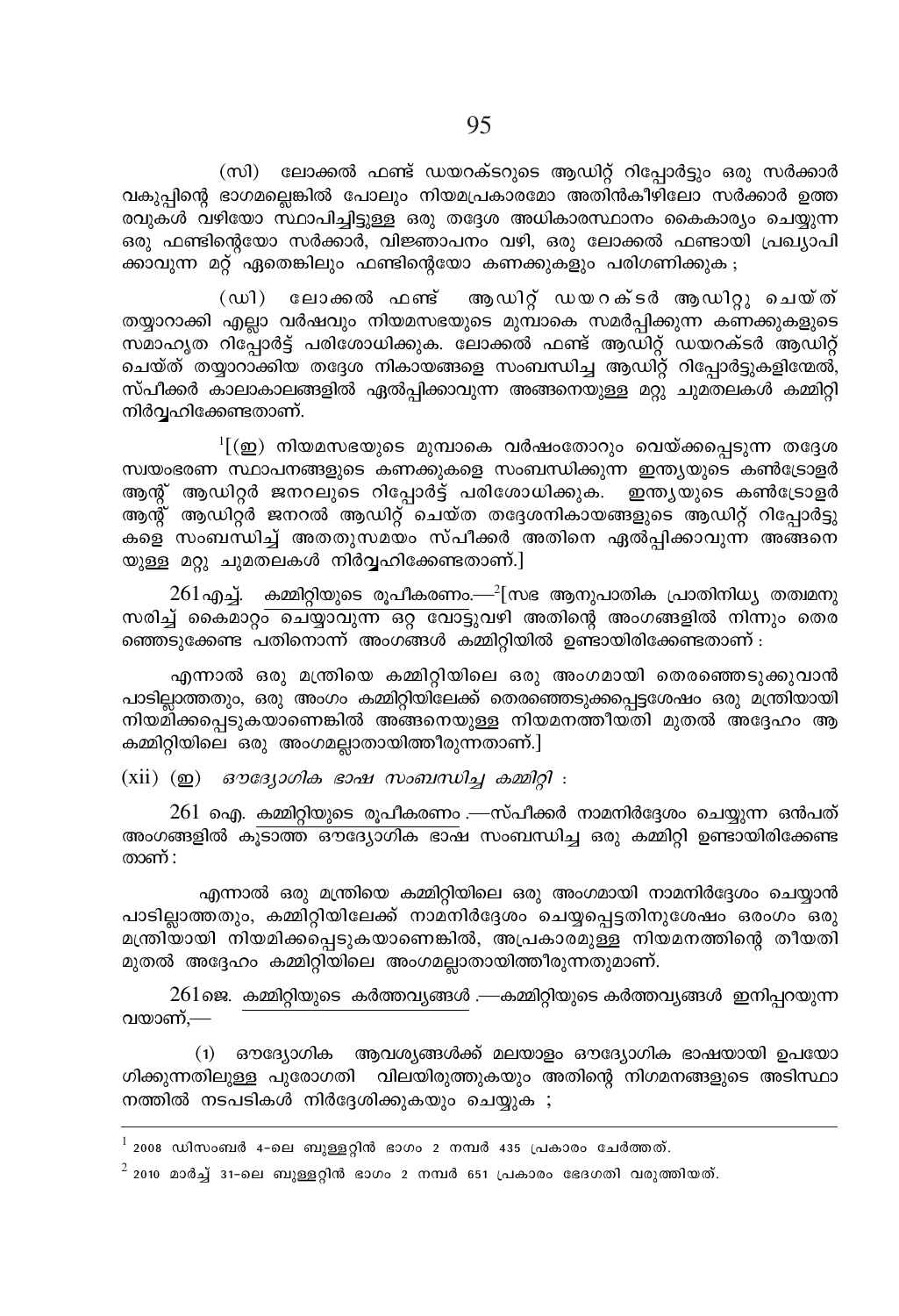(2) മലയാളം ഔദ്യോഗിക ഭാഷയായി ഉപയോഗിക്കുന്നതുമായി ബന്ധപ്പെട്ട സർക്കാർ ഉത്തരവുകളുടെ കർശനമായ ആജ്ഞാപാലനം ഉറപ്പു വരുത്തുക ;

(3) സർക്കാരിന്റെ വിവിധ വകുപ്പുകളിൽ ഔദ്യോഗിക ഭാഷാനയം നടപ്പിലാ ക്കുന്നതിനുവേണ്ടി എടുത്ത നടപടി പരിശോധിക്കുകയും അതിന്മേൽ കൈവരിച്ച പുരോഗതി അവലോകനം ചെയ്യുകയും ചെയ്യുക ;

(4) ഭരണകാര്യങ്ങളിൽ മലയാളം ഔദ്യോഗിക ഭാഷയായി ഉപയോഗിക്കുന്നതി ലുള്ള പ്രതിബന്ധങ്ങൾ തിരിച്ചറിയുകയും അങ്ങനെയുള്ള പ്രതിബന്ധങ്ങൾ മറികടക്കു ന്നതിന് യൂക്തമായ നടപടികൾ സമയബന്ധിതാടിസ്ഥാനത്തിൽ നിർദ്ദേശിക്കുകയും ചെയ്യുക ;

(5) മലയാളം ഔദ്യോഗിക ഭാഷയായി പ്രഖ്യാപിച്ചിട്ടുള്ള വകുപ്പുകളുമായി ബന്ധപ്പെട്ട കോഡുകളും, മാനുവലുകളും ഫാറങ്ങളും യഥാസമയം പരിഭാഷപ്പെടുത്തി യിട്ടുണ്ടോ എന്നും ഇതുവരെ പുറപ്പെടുവിച്ചിട്ടുള്ള സർക്കാർ ഉത്തരവുകൾ പരിഭാഷപ്പെ ടുത്തിയിട്ടുണ്ടോ എന്നും ഉറപ്പു വരുത്തുക ;

(6) പതിവായി ഉപയോഗിക്കുന്ന ഔദ്യോഗിക മലയാള പദങ്ങളുടെ പുതുക്കിയ ശബ്ദാവലി പ്രസിദ്ധീകരിക്കുന്നത് ഉറപ്പു വരുത്തുക;

(7) ഔദ്യോഗിക ഭാഷാ പരിശീലന പരിപാടിക്കായുള്ള പാഠ്യപദ്ധതിയിൽ ആവശ്യമായ പരിഷ്ക്കാരങ്ങൾ നിർദ്ദേശിക്കുക;

(8) ഉപഭോക്ത്യ തർക്ക പരിഹാര ഫാറങ്ങളിലും ഓംബുഡ്സ്മാൻ, വനിതാ കമ്മീഷൻ തുടങ്ങിയവയുടെ ഓഫീസുകളിലും മലയാളം കോടതി ഭാഷയായും ഔദ്യോഗിക ഭാഷയായും ഉപയോഗിക്കുന്നതിനുവേണ്ട നടപടികൾ നിർദ്ദേശിക്കുക;

 $\rm{^{1}}$ [(8എ) (i) കമ്മിറിയിലേക്ക് നേരിട്ട് ലഭിചേക്കാവുന്നതോ അലെങ്കിൽ സ്പീക്കർ കാലാകാലങ്ങളിൽ റഫർ ്ചെയ്തതോ ആയ.–

(എ) മലയാളം ഔദ്യോഗിക ഭാഷയായി പ്രഖ്യാപിച്ചിട്ടുള്ള വിവിധ സർക്കാർ സ്ഥാപനങ്ങൾ, അർദ്ധസർക്കാർ സ്ഥാപനങ്ങൾ, പൊതുമേഖലാ സ്ഥാപനങ്ങൾ, മറിതര സ്ഥാപനങ്ങൾ എന്നിവയിൽ നിന്നും നൽകുന്ന സർട്ടിഫിക്കറ്റുകൾ, ഉത്തരവുകൾ, യോഗ നടപടിക്കുറിപ്പുകൾ, കത്തുകൾ, സർക്കുലറുകൾ മുതലായവയിൽ മലയാളമല്ലാത്ത ഭാഷ ഉപയോഗിക്കുന്നതുമൂലം ഉണ്ടാകുന്ന വ്യക്തിപരമായ ബുദ്ധിമുട്ടുകൾ;

(ബി) സർക്കാരിൽ നിന്നുള്ള സേവനങ്ങളും മറ്റ് ആനുകൂല്യങ്ങളും സംബന്ധിച്ച് മലയാളത്തിലുള്ള അപേക്ഷാഫാറങ്ങളുടെയും മാർഗ്ഗനിർദ്ദേശങ്ങളുടെയും ലഭ്യതയില്ലായ്മ, എന്നിവ സംബന്ധിച്ച പരാതികൾ പരിശോധിക്കുക;

 $(ii)$  ഖണ്ഡം  $(i)$  അനുസരിച്ചോ അല്ലാതെയോ ലഭിക്കുന്ന പരാതികളുടെ അടിസ്ഥാനത്തിൽ ബന്ധപ്പെട്ട വകുപ്പ് സെക്രട്ടറിമാരിൽ നിന്നും വിശദീകരണമോ റിപ്പോർട്ടോ തേടുക;

(iii) അപ്രകാരമുള്ള ഏതെങ്കിലും പരാതിയിലോ എല്ലാത്തിലുമോ ഉൾപ്പെട്ട കാര്യങ്ങൾക്ക് പരിഹാര മാർഗ്ഗങ്ങൾ നിർദ്ദേശിക്കുക;]

(9) ഔദ്യോഗിക ഭാഷയെ സംബന്ധിച്ച് സ്പീക്കർ കാലാകാലങ്ങളിൽ അതിന് നൽകിയേക്കാവുന്ന അങ്ങനെയുള്ള മറ്റു ചുമതലകൾ നിർവ്വഹിക്കുക.

 $^{\rm l}$  2018 ജൂൺ 24-ലെ ബുള്ളറ്റിൻ ഭാഗം 2 നമ്പർ 517 പ്രകാരം ഭേദഗതി വരുത്തിയത്.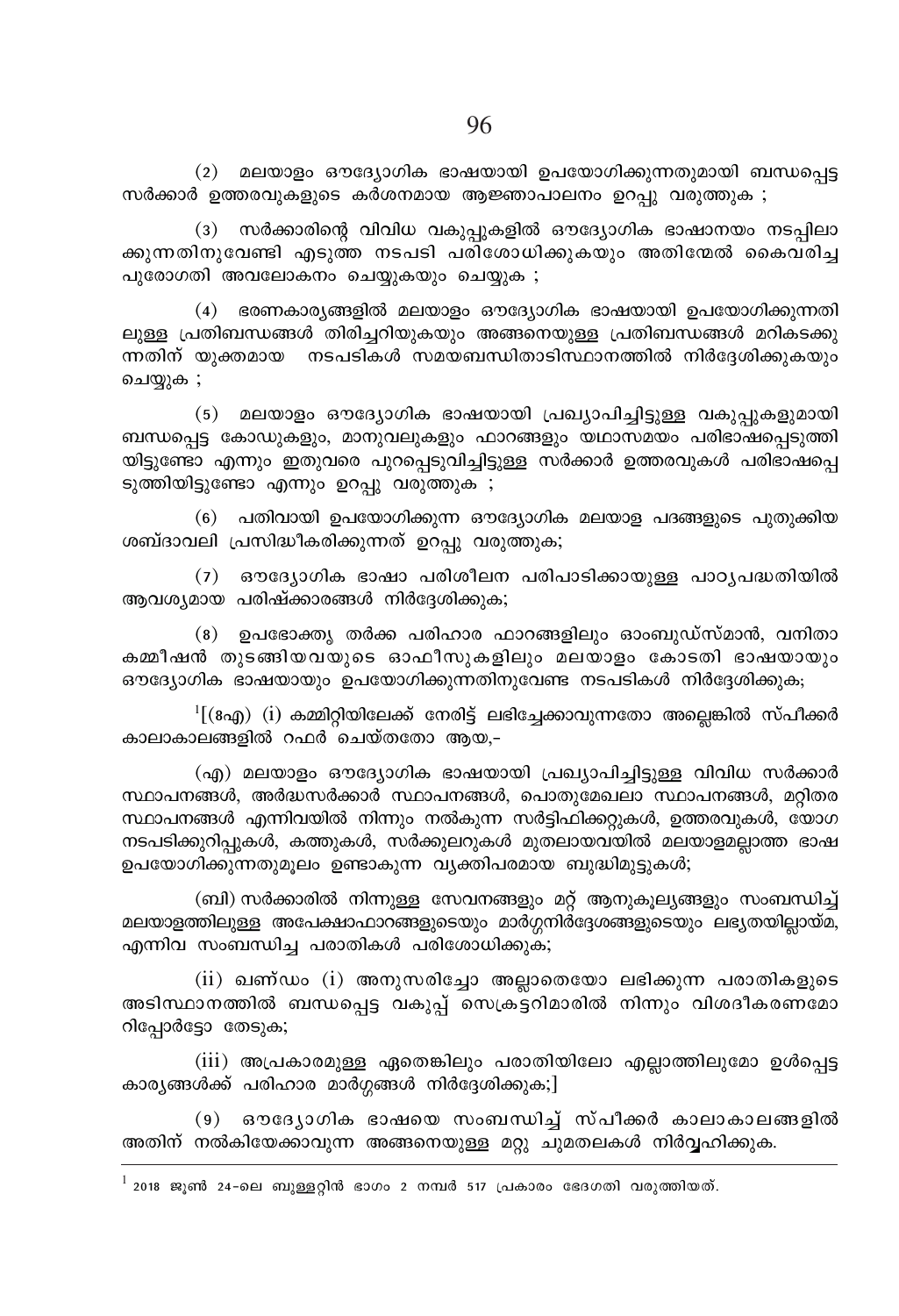$\rm{^{1}[(xii)}$  (എഫ്) മത്സ്യത്തൊഴിലാളികളുടേയും അനുബന്ധ തൊഴിലാളികളുടേയും ക്ഷേമം സംബന്ധിച്ച കമ്മിറ്റി:

കമ്മിറ്റിയുടെ രൂപീകരണം .—സ്പീക്കർ നാമനിർദ്ദേശം ചെയ്യുന്ന 261കെ. <u>ഒൻപതിൽ കവി<del>യാത്ത് അംഗങ്ങളടങ്ങുന്ന</del> മത്സ്യത്തൊഴിലാളികളുടേയും അനുബന്ധ</u> തൊഴിലാളികളുടേയും ക്ഷേമം സംബന്ധിച്ച ഒരു കമ്മിറ്റി ഉണ്ടായിരിക്കേണ്ടതാണ് :

എന്നാൽ ഒരു മന്ത്രിയെ കമ്മിറ്റിയിലെ ഒരു അംഗമായി നാമനിർദ്ദേശം ചെയ്യാൻ പാടില്ലാത്തതും ഒരംഗം കമ്മിറ്റിയിലേക്ക് നാമനിർദ്ദേശം ചെയ്യപ്പെട്ടശേഷം മന്ത്രിയായി നിയമിക്കപ്പെട്ടാൽ അപ്രകാരമുള്ള നിയമന തീയതി മുതൽ അദ്ദേഹം കമ്മിറ്റിയിലെ ഒരു അംഗമല്ലാതായിത്തീരുന്നതുമാണ്.

 $261$ എൽ. കമ്മിറ്റിയുടെ കർത്തവൃങ്ങൾ.—കമ്മിറ്റിയുടെ കർത്തവൃങ്ങൾ ഇനിപ്പറ യുന്നവയാണ്,—

(1) സംസ്ഥാനത്തിനകത്തുള്ള മത്സ്യത്തൊഴിലാളികളുടേയും അനുബന്ധ തൊഴിലാളികളുടേയും വിവിധ പ്രശ്നങ്ങൾ പഠിക്കുകയും അതിനുള്ള പരിഹാര മാർഗ്ഗങ്ങൾ ശുപാർശ ചെയ്യുകയും ചെയ്യുക ;

(2) സംസ്ഥാനത്തിനകത്തുള്ള മത്സ്യബന്ധന വകുപ്പ്/കേരള മത്സ്യത്തൊഴിലാളി ക്ഷേമനിധി ബോർഡ്/കേരള സംസ്ഥാന സഹകരണ മത്സ്യവികസന ഫെഡറേഷൻ ലിമിറ്റഡ്/സംസ്ഥാന സർക്കാരിന്റെ നിയന്ത്രണത്തിലുള്ള വ്യവസായ സ്ഥാപനങ്ങൾ എന്നിവയുടെ പ്രവർത്തനവും പ്രവൃത്തികളും പരിശോധിക്കുക ;

(3) മത്സ്യബന്ധന വകുപ്പിനേയും മത്സ്യത്തൊഴിലാളികളുടേയും അനുബന്ധ ത്തൊഴിലാളികളുടേയും ക്ഷേമത്തേയും സംബന്ധിക്കുന്ന പദ്ധതികളുടേയും പരിപാടിക ളുടേയും (കേന്ദ്രത്തിന്റെയും സംസ്ഥാനത്തിന്റെയും) നടപ്പാക്കൽ അവലോകനം ചെയ്യുക ;

(4) സംസ്ഥാനത്തെ സംബന്ധിക്കുന്ന മത്സ്യബന്ധന വകുപ്പിന്റെ/മത്സ്യത്തൊഴി ലാളി ക്ഷേമനിധി ബോർഡിന്റെ വാർഷിക റിപ്പോർട്ട്, അനുവദിച്ച് പണവും വഹിച്ച ചെലവും നേടിയ ഫലങ്ങൾക്ക് ആനുപാതികമാണോ എന്ന് കണ്ടെത്തുന്ന ലക്ഷ്യത്തോടെ പരിശോധിക്കുക :

(5) കമ്മിറ്റിക്ക് യുക്തമെന്ന് തോന്നുന്ന അങ്ങനെയുള്ള മറ്റു സംഗതികൾ പരി ശോധിക്കുക ;

(6) മത്സ്യബന്ധനത്തെയോ അനുബന്ധ വിഷയങ്ങളെയോ സംബന്ധിച്ച് വ്യക്തികളിൽ നിന്നോ സംഘടനകളിൽ നിന്നോ സ്വീകരിച്ച പരാതികളും നിവേദനങ്ങളും പരിഗണിക്കുക ;

 $(7)$  കമ്മിറ്റി നിർദ്ദേശിച്ച വിവിധ ഉപായങ്ങളിന്മേൽ സംസ്ഥാന സർക്കാർ എടുത്ത നടപടി സഭയ്ക്ക് റിപ്പോർട്ട് ചെയ്യുക ;

(8) സഭയോ സ്പീക്കറോ അതിന് പ്രത്യേകമായി റഫർ ചെയ്യുന്ന അങ്ങനെയുള്ള മറ്റു സംഗതികൾ പരിശോധിക്കുക.

 $(xii)$  (ജി) പ്രവാസി മലയാളികളുടെ ക്ഷേമം സംബന്ധിച്ച കമ്മിറ്റി:

 $261$ എം. കമ്മിറ്റിയുടെ രൂപീകരണം .—സ്പീക്കർ നാമനിർദ്ദേശം ചെയ്യുന്ന ഒൻപതിൽ കവി<del>യാത്ത് അംഗങ്ങളടങ്ങുന്ന പ്ര</del>വാസി കേരളീയരുടെ ക്ഷേമം സംബന്ധിച്ച ഒരു കമ്മിറ്റി ഉണ്ടായിരിക്കേണ്ടതാണ് :

 $^{\rm l}$  2010 മാർച്ച് 31-ലെ ബുള്ളറ്റിൻ ഭാഗം 2 നമ്പർ 651 പ്രകാരം ഭേദഗതി വരുത്തിയത്. 461/2021.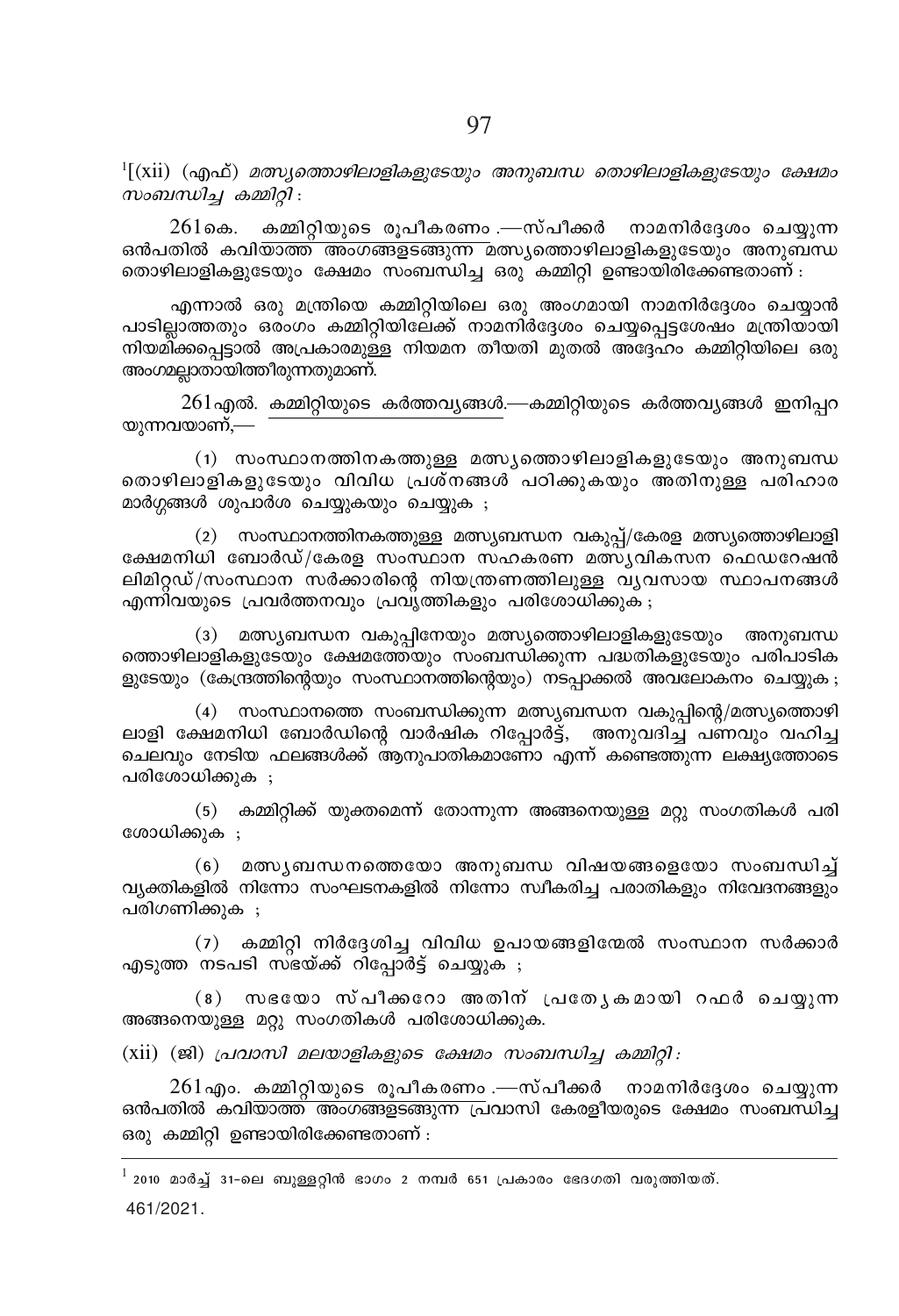$261$ എൻ. കമ്മിറ്റിയുടെ കർത്തവ്യങ്ങൾ .—കമ്മിറ്റിയുടെ കർത്തവ്യങ്ങൾ ഇനിപ്പറയു ന്നവയാണ്.—

(1) ഇനിപ്പറയുന്ന കാര്യങ്ങളെ സംബന്ധിച്ച പരാതികൾ പരിശോധിക്കുക: (എ) ഇന്ത്യയിലും വിദേശത്തുമുള്ള പ്രവാസി കേരളീയരുടെ ദേശീയവും അന്തർദേശീയ വുമായ തൊഴിൽ വിപണിയെ സംബന്ധിക്കുന്ന വിവിധ പ്രശ്നങ്ങൾ ;

(ബി) യൊഴിലുടമയും നിയുക്ത ഉദ്യോഗാർത്ഥികളും തമ്മിലുള്ള തർക്കം ;

(സി) വിസ സമ്പ്രദായങ്ങളെയും യാത്രാറെഗുലേഷനുകളേയും കുറിച്ചുള്ള നിദേശനത്തെ സംബന്ധിക്കുന്ന ജോലി ;

(ഡി) ദേശീയവും അന്തർദേശീയവുമായ വ്യോമയാനത്തിൽ ഉപഭോക്താ ക്കൾക്ക് പൂർണ്ണ സംതൃപ്തി നൽകുന്ന തരത്തിൽ എയർ ടിക്കറ്റ് ബുക്കു ചെയ്യുന്നതിനെ സംബന്ധിക്കുന്ന ജോലി ;

(ഇ) തൊഴിലിൽ നിയോഗിക്കപ്പെട്ട് വിദേശരാജ്യങ്ങളിലേക്ക് യാത്ര ചെയ്യു ന്നതോ സ്വദേശത്തുള്ള സ്ഥലത്ത് അവധി അനുഭവിച്ചശേഷം അവരുടെ ജോലിസ്ഥല ത്തേക്ക് തിരികെ പോകുന്നതോ ആയ കേരളത്തിലുള്ള ഏതെങ്കിലും വൃക്തികൾക്കോ വ്യോമയാനങ്ങളിലെ തൊഴിലാളികൾക്കോ ജീവനക്കാർക്കോ എതിരെയുള്ള അതിക്രമ ങ്ങളും അക്രമവും ഭേദൃവും ചുഷണവും അനുചിതപ്രയോഗങ്ങളും വഞ്ചനയോ ഏതെങ്കിലും വഞ്ചനാപൂർവ്വകമായ പ്രവർത്തനങ്ങളോ ;

(എഫ്) മൃതദേഹങ്ങളുടെ സ്വദേശപ്രത്യാവർത്തനം, മൃതദേഹങ്ങൾ അവരുടെ ബന്ധുക്കൾക്കോ നിയമപരമായ അവകാശികൾക്കോ കൈമാറുന്ന പ്രക്രിയയെ ലഘൂകരിക്കുക എന്നിവ ;

(ജി) മരിച്ചുപോയ/മുറിവേൽക്കപ്പെട്ട ആളുകളുടെ നിയമപരമായ അവകാശി കൾക്കുള്ള ധനസഹായവും മരിച്ചുപോയ മുറിവേൽക്കപ്പെട്ട ആളുകളെ സംബന്ധിച്ച പിന്നീടുള്ള തേർച്ചകളും ;

(എച്ച്) മടങ്ങിവരുന്നവരുടെ പുനരധിവാസവും തൊഴിൽ അവസരങ്ങളും ;

(ഐ) കേരളീയരല്ലാത്തവരുടെ ക്ഷേമനിധി ബോർഡിന്റെ പ്രവർത്തനങ്ങൾ;

(ജെ) വിദേശത്ത് തൊഴിലിന് ആൾ ചേർക്കലിൽ ഏർപ്പെട്ടിരിക്കുന്ന സ്വകാര്യ ഏജൻസികളുടേയും പ്രവാസി കേരളീയരുടെ ക്ഷേമത്തിനായി ഏർപ്പെട്ടിരിക്കുന്ന മറ്റ് ഏജൻസികളുടേയും നിയമവിരുദ്ധ പ്രവർത്തനങ്ങൾ തടയുക.

(2) മേൽപ്പറഞ്ഞ പരാതികൾ ഏതിനെങ്കിലുമോ എല്ലാത്തിനുമോ ഉള്ള പരിഹാരമാർഗ്ഗങ്ങൾ നിർദ്ദേശിക്കുക.

(3) കമ്മിറ്റിക്ക് യുക്തമെന്നു തോന്നാവുന്നതോ സഭയോ സ്പീക്കറോ അതിന് പ്രത്യേകമായി റഫർ ചെയ്യുന്നതോ ആയ അങ്ങനെയുള്ള മറ്റു സംഗതികളെ പരിശോധിക്കുക.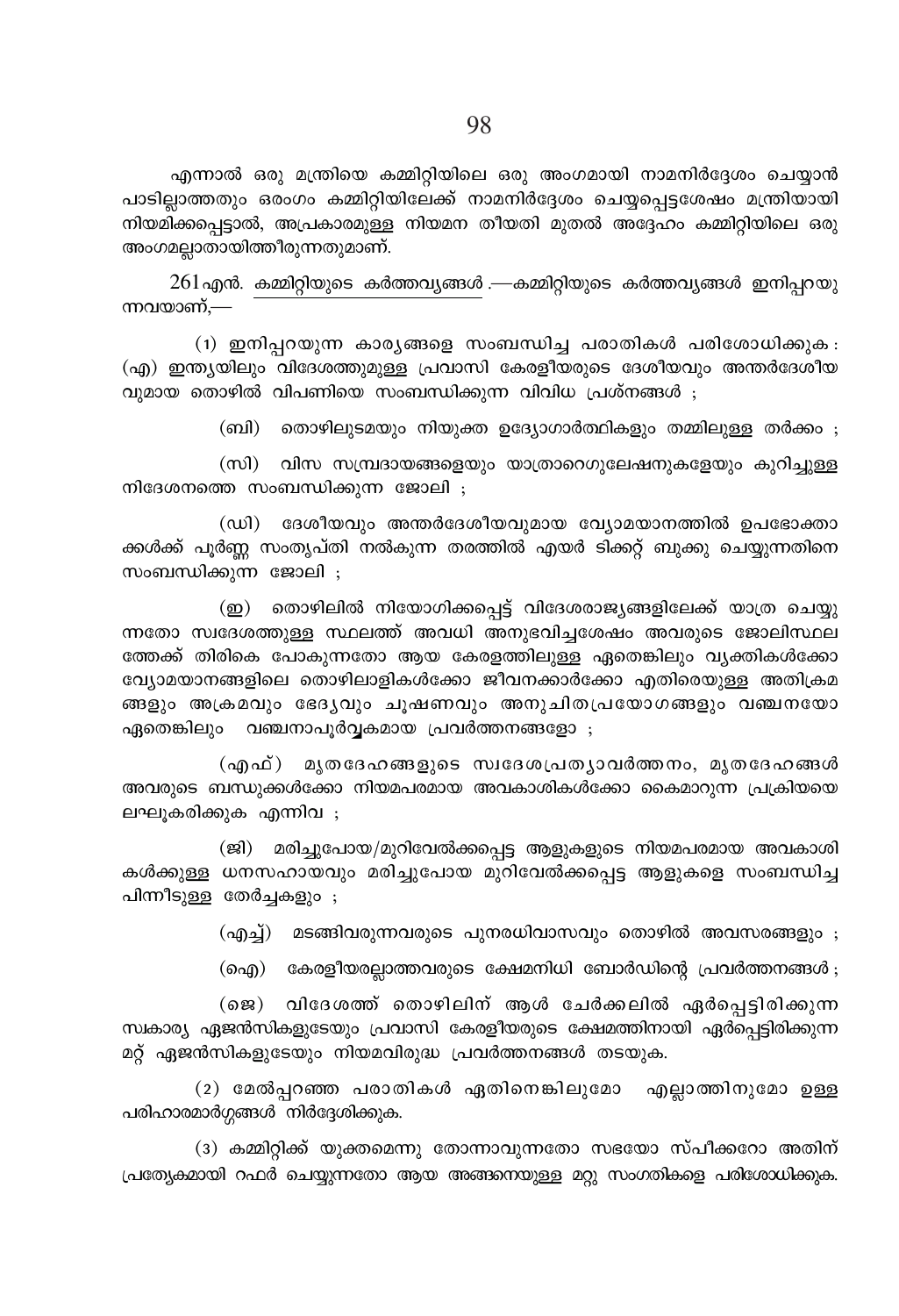$(xii)$   $(a\theta_1)$  യുവജനക്ഷേമവും യുവജനകാര്യവും സംബന്ധിച്ച കമ്മിറ്റി:

261ഒ. കമ്മിറിയുടെ രുപീകരണം —സ്പീക്കർ നാമനിർദേശം ചെയുന്ന ഒൻപതിൽ കവിയാത്ത<sup>്</sup>അംഗങ്ങളടങ്ങുന്ന യുവജനക്ഷേമവും യുവജനകാരപ്പും സംബന്ധിച്ച ഒരു കമ്മിറ്റി ഉണ്ടായിരിക്കേണ്ടതാണ് :

എന്നാൽ ഒരു മന്ത്രിയെ കമ്മിറ്റിയിലെ ഒരു അംഗമായി നാമനിർദ്ദേശം ചെയ്യാൻ പാടില്ലാത്തതും ഒര്ംഗം കമ്മിറ്റിയിലേക്ക് നാമനിർദ്ദേശം ചെയ്യപ്പെട്ടശേഷം മന്ത്രിയായി നിയമി്ക്കപ്പെട്ടാൽ, അപ്രകാരമുള്ള നിയമന തീയതി മുതൽ അദ്ദേഹം കമ്മിറ്റിയിലെ ഒരു അംഗമല്ലാതായിത്തീരുന്നതുമാണ്.

 $261$  പി. കമ്മിറ്റിയുടെ കർത്തവ്യങ്ങൾ.—കമ്മിറ്റിയുടെ കർത്തവ്യങ്ങൾ ഇനിപ്പറയു ന്നവയാണ്.—

(1) ഇനിപ്പറയുന്ന കാര്യങ്ങളെ സംബന്ധിച്ച പരാതികൾ പരിശോധിക്കുക :

(എ) കേരള സംസ്ഥാന യുവജനക്ഷേമ ബോർഡ് മുഖേന സംസ്ഥാനത്ത് നടപ്പിലാക്കുന്ന വിവിധ പദ്ധതികളുടെ പ്രവർത്തനങ്ങൾ ;

(ബി) സഭയിൽ യുവജനത്തെയും, യുവജനക്ഷേമത്തേയും സംബന്ധിക്കുന്ന ചർച്ചയിൽ നിന്നും ഉയരുന്ന ഏതെങ്കിലും വിഷയം ;

(സി) വ്യക്തികളിൽ/സംഘടനകളിൽ നിന്നും കൈപ്പറ്റുന്ന യുവജനത്തെയും യുവജനക്ഷേമത്തേയും സംബന്ധിക്കുന്ന ഹർജികൾ/നിവേദനങ്ങൾ.

(2) മേൽപ്പറഞ്ഞ പരാതികൾ ഏതിനെങ്കിലുമോ എല്ലാറ്റിനുമോ ഉള്ള പരിഹാരമാർഗ്ഗങ്ങൾ നിർദ്ദേശിക്കുക.

(3) യുവജനക്ഷേമത്തിനായി സർക്കാർ അനുവദിച്ച നിധി ഏത് ആവശ്യ ത്തിനാണോ അത് ഉദ്ദേശിക്കപ്പെട്ടത് അതിന് തന്നെയാണ് ശരിക്കും മുഴുവനായും ഉപയോഗിക്കപ്പെടുന്നത് എന്നുറപ്പു് വരുത്തുക. യുവജനക്ഷേമ പ്രവർത്തന്ങ്ങൾക്കായി നീക്കിവച്ച നിധിയുടെ സർക്കാര് വകുപുകളാലോ ഏജൻസികളാലോ ഉള്ള ഏതൊരു ദുരുപയോഗവും തടയുക.

(4) കമ്മിറ്റിക്ക് യുക്തമെന്ന് തോന്നാവുന്നതോ സഭയോ സ്പീക്കറോ അതിന് പ്രത്യേകമായി റഫർ ചെയ്തതോ ആയ അങ്ങനെയുള്ള മറു സംഗതികൾ പരിശോധിക്കുക.

 $(xii)$   $(\rho_{0}a)$  *മുതിർന്ന പൗരന്മാരുടെ ക്ഷേമം സംബന്ധിച്ച കമ്മിറ്റി*:

 $261$ ക്യു. കമ്മിറ്റിയുടെ രൂപീകരണം —സ്പീക്കർ നാമനിർദ്ദേശം ചെയ്യുന്ന ഒമ്പതിൽ കവി<del>യാത്ത അംഗങ്ങളടങ്ങുന്ന മു</del>തിർന്ന പൗരന്മാരുടെ ക്ഷേമം സംബന്ധിച്ച ഒരു കമ്മിറ്റി ഉണ്ടായിരിക്കേണ്ടതാണ് :

എന്നാൽ ഒരു മന്ത്രിയെ കമ്മിറ്റിയിലെ ഒരംഗമായി നാമനിർദ്ദേശം ചെയ്യാൻ പാടില്ലാത്തതും, ഒരംഗം കമ്മിറ്റിയിലേക്ക് നാമനിർദ്ദേശം ചെയ്യപ്പെട്ട മന്ത്രിയായി നിയമിക്കപ്പെട്ടാൽ, അപ്രകാരമുള്ള നിയമന തീയതി മുതൽ അദ്ദേഹം ആ കമ്മിറ്റിയിലെ ഒരംഗമല്ലാതായിത്തീരുന്നതുമാണ്.

 $261$ ആർ. കമ്മിറ്റിയുടെ കർത്തവൃങ്ങൾ . $-(1)$  കമ്മിറ്റിയുടെ കർത്തവൃങ്ങൾ ഇനിപ്പറയുന്നതാണ്,—

(എ) സംസ്ഥാന കൗൺസിൽ മുഖേനയും ജില്ലാ കൗൺസിൽ മുഖേനയും മുതിർന്ന പൗരന്മാർക്ക് വേണ്ടി സംസ്ഥാനത്ത് നടപ്പിലാക്കുന്ന വിവിധ പദ്ധതികളുടെ പ്രവർത്തനങ്ങൾ ;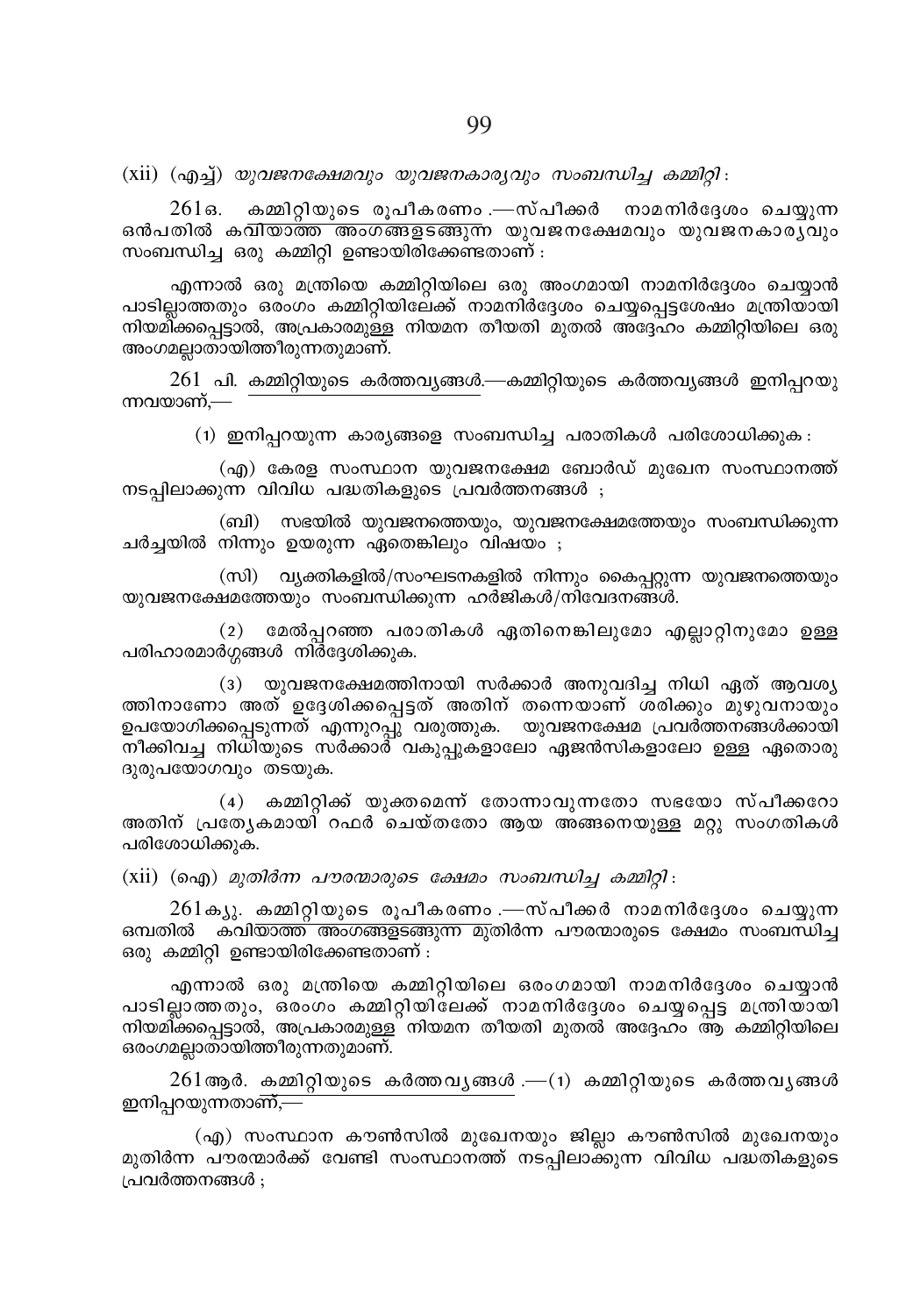(ബി) സർക്കാരും സ്വകാര്യ സംഘടനകളും നടത്തുന്ന വാർദ്ധകൃകാല മന്ദിര ത്തിന്റെ പ്രവർത്തനങ്ങൾ :

ഇവയെ സംബന്ധിക്കുന്ന പരാതികൾ പരിശോധിക്കുക.

(2) മുതിർന്ന പൗരന്മാർക്കുവേണ്ടി സർക്കാർ അനുവദിച്ച നിധി ഏത് ആവശ്യത്തിനാണോ അത് ഉദ്ദേശിക്കപ്പെട്ടത് അതിന് തന്നെയാണ് ശരിക്കും മുഴുവനായി ഉപയോഗിക്കപെടുന്നത് എന്ന് ഉറപുവരുത്തുക.

(3) മേൽപറഞ്ഞ പരാതികളിൽ ഏതിനെങ്കിലൂമോ എലാത്തിനുമോ ഉള്ള പരിഹാരമാർഗങ്ങൾ നിർദ്ദേശിക്കുക.

(4) കമ്മിറിക്ക് യുക്തമെന്ന് തോന്നാവുന്നതോ സഭയോ സ്പീക്കറോ അതിന് പ്രത്യേകമായി റഫ്ർ ചെയ്തതോ ആയ അങ്ങനെയുള്ള മറ് സംഗതികൾ പരിശോധിക്കുക.]

 $(xiii)$  ചട്ടങ്ങൾ സംബന്ധിച്ച കമ്മിറ്റി:

 $262.$  ചട്ടങ്ങൾ സംബന്ധിച്ച കമ്മിറ്റിയുടെ കർത്തവൃങ്ങൾ .—നിയമസഭയുടെ നടപടിക്രമവും കാര്യനിർവ്വഹണവും സംബന്ധിച്ച സംഗതികൾ പരിഗണിക്കുന്നതിനും ആവശ്യമാണെന്ന് കരുതാവുന്ന ഏതെങ്കിലും ഭേദഗതികളോ കൂട്ടിച്ചേർക്കലോ വരുത്താൻ ശുപാർശ ചെയ്യുന്നതിനുംവേണ്ടി ചട്ടങ്ങൾ സംബന്ധിച്ച ഒരു കമ്മിറ്റി ഉണ്ടായിരി ക്കേണ്ടതാണ്.

263. കമ്മിറ്റിയുടെ രുപീകരണം —ചട്ടങ്ങൾ സംബന്ധിച്ച കമ്മിറ്റിയെ സ്പീക്കർ നാമനിർദേശം ചെയ്യേണ്ടതും, അതിൽ കമ്മിറ്റിയുടെ ചെയർമാൻ ഉൾപ്പെടെ പതിനൊന്നംഗങ്ങൾ ഉണ്ടായിരിക്കേണ്ടതുമാണ്. സ്പീക്കർ കമ്മിറിയുടെ എക്സ്-ഒഫിഷ്യോ ചെയർമാൻ ആയിരിക്കുന്നതുമാണ്.

 $264.$  റിപ്പോർട്ട് മേശപ്പുറത്തു വയ്ക്കൽ.— $(1)$  കമ്മിറ്റിയുടെ ശുപാർശകൾ മേശപ്പുറത്ത<del>ു വയ്ക്കേണ്ടതും, അവ അപ്രകാരം </del>വയ്ക്കപ്പെടുന്ന ദിവസം മുതൽ ഏഴു ദിവസത്തിനുള്ളിൽ അങ്ങനെയുള്ള ശുപാർശകളിൽ വരുത്തേണ്ട ഏതെങ്കിലും ഭേദഗതി സംബന്ധിച്ച് ഏതൊരംഗത്തിനും നോട്ടീസ് നൽകാവുന്നതുമാണ്.

 $(2)$  കമ്മിറ്റിയുടെ ശുപാർശകളിൽ വരുത്തേണ്ട ഏതെങ്കിലും ഭേദഗതി സംബന്ധിച്ച് ഒരാഗം നൽകുന്ന ഏതൊരു നോട്ടീസും കമ്മിററിയുടെ അഭിപ്രായത്തിനു വിധേയമാക്കേണ്ടതും, കമ്മിറ്റി അതു പരിഗണിക്കുകയും ഉചിതമെന്നു തോന്നുന്ന മാറ്റങ്ങൾ അതിന്റെ ശുപാർശകളിൽ വരുത്തുകയും ചെയ്യേണ്ടതാണ്. അംഗങ്ങൾ നിർദ്ദേശിച്ച ഭേദഗതികൾ പരിഗണിച്ചശേഷം കമ്മിററി നൽകുന്ന അവസാന റിപ്പോർട്ട് മേശപുറത്തു വയ്ക്കേണ്ടതാകുന്നു. അതിനുശേഷം കമ്മിറ്റിയിലെ ഒരാഗം അവതരിപ്പിക്കുന്ന പ്രമേയത്തിൻമേൽ റിപ്പോർട്ടിനോട് സഭ യോജിക്കുന്നതായാൽ, സഭ അംഗീകരിച്ച പ്രകാരം ചട്ടങ്ങളിൽ വരുത്തിയ ഭേദഗതികൾ സ്പീക്കർ ബുള്ളററിനിൽ വിളംബരപ്പെടുത്തേണ്ടതാകുന്നു.

(3) അങ്ങനെയുള്ള ഭേദഗതികൾ സംബന്ധിച്ച നോട്ടീസ് ഏഴു ദിവസത്തിനകം കൊടുത്തിട്ടില്ലാത്തപക്ഷം, കമ്മിററിയുടെ ശുപാർശകൾ സഭ അംഗീകരിച്ചതായി കരുതേണ്ടതും, മേൽപറഞ്ഞ കാലാവധി കഴിഞ്ഞാൽ കമ്മിററി ശുപാർശ ചെയ്ത പ്രകാരം ചട്ടങ്ങളിൽ വരുത്തിയ ഭേദഗതി, സ്പീക്കർ ബുള്ളറ്റിനിൽ വിളംബരപ്പെടുത്തേണ്ടതുമാകുന്നു.

(4) ചട്ടങ്ങളിൽ വരുത്തിയ ഭേദഗതികൾ, ഗസറ്റിൽ പ്രസിദ്ധപ്പെടുത്തുന്ന തോടുകൂടി പ്രാബല്യത്തിൽ വരുന്നതാണ്.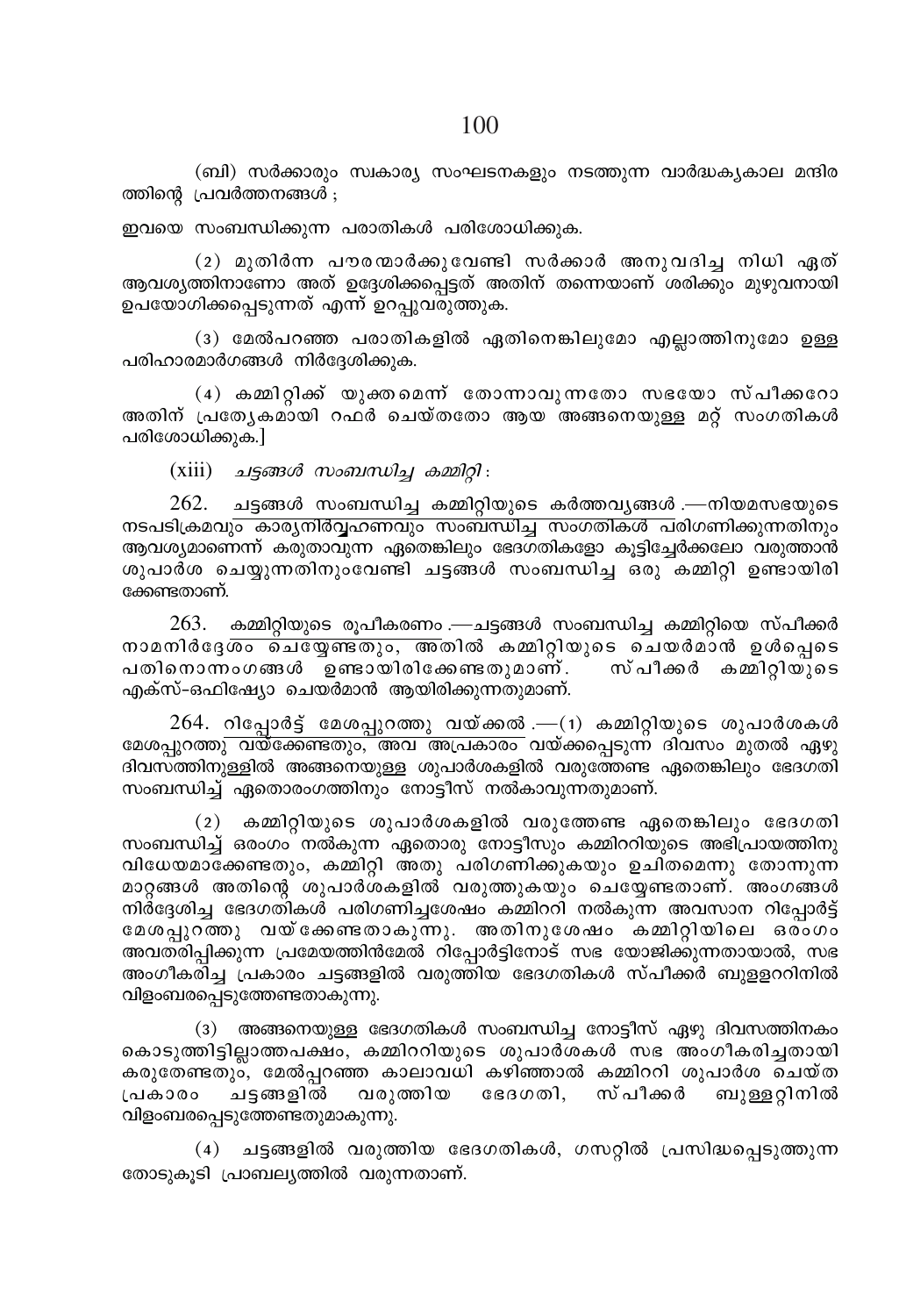#### അദ്ധ്യായം XXV

# നടപടിക്രമം സംബന്ധിച്ച സാമാന്യചട്ടങ്ങൾ

 $265.$  അംഗങ്ങൾ നൽകുന്ന നോട്ടീസുകൾ .—(1) ഈ ചട്ടങ്ങൾ മൂലം ആവശ്യപ്പെ <u>ടുന്ന <sup>1</sup>[ചോദ്യങ്ങൾക്കുള്ള നോട്ടീസ് ഒഴികെയുള്ള ഓരോ] നോട്ടീസും അത് നൽകുന്ന</u> അംഗം ഒപ്പിട്ട് രേഖാമുലം സെക്രട്ടറിയുടെ മേൽവിലാസമെഴുതി അസംബ്ലി ഓഫീസിൽ ഏൽപ്പിക്കേണ്ടതും അസംബ്ലി ഓഫീസ് ഞായറാഴ്ചയോ പൊതു ഒഴിവുദിവസമോ ഒഴികെയുള്ള ഏതൊരു ദിവസവും ഈ ആവശ്യത്തിലേക്കായി രാവിലെ  $10.15$ -നും വൈകുന്നേരം 3 മണിക്കും ഇടയ്ക്ക് തുറന്നിരിക്കുന്നതുമാണ്.

(2) ആഫീസ് അടചിരിക്കുമ്പോഴോ വൈകുന്നേരം 3 മണിക്കുശേഷമോ ഏൽപ്പിക്കുന്ന നോട്ടീസുകൾ അടുത്ത പ്രവൃത്തി ദിവസം കൊടുത്തതായി കരുതപ്പെടേണ്ടതാണ്.

266. നോട്ടീസുകളുടെ മുൻകൂട്ടിയുള്ള പ്രചാരണം പാടില്ലെന്ന്—സ്പീക്കർ അനുവദിക്കുകയും അംഗങ്ങൾക്ക് സർക്കുലേററ് ചെയ്യുകയും ചെയ്യുന്നതുവരെ ഏതെങ്കിലും അംഗമോ മററു വ്യക്തിയോ ഒരു നോട്ടീസിന് പ്രചാരണം നൽകാൻ പാടുള്ളതല്ല :

എന്നാൽ ചോദ്യം സംബന്ധിച്ച നോട്ടീസിന് സഭയിൽ ആ ചോദ്യത്തിന് മറുപടി നൽകുന്ന ദിവസംവരെ യാതൊരു പ്രചാരണവും നൽകാൻ പാടുള്ളതല്ല.

 $267.$  നോട്ടീസുകളും കടലാസുകളും അംഗങ്ങൾക്ക് വിതരണം ചെയ്യൽ.—(1) ഈ ചട്ടങ്ങൾമുലം അംഗങ്ങളുടെ ഉപയോഗത്തിന് ലഭ്യമാക്കിത്തീർക്കേണ്ട ഏതൊരു നോട്ടീസിന്റെയും അഥവാ മറ്റു കടലാസിന്റെയും ഒരു പ്രതി ഓരോ അംഗത്തിനും നൽകുന്നതിന് സെക്രട്ടറി കഴിയുന്നത്ര ശ്രമിക്കേണ്ടതാണ്.

(2) നോട്ടീസിന്റെയോ മററു കടലാസിന്റെയോ പ്രതി, സ്പീക്കർ അതതു സമയം നിർദ്ദേശിക്കാവുന്ന രീതിയിലും സ്ഥലത്തും വയ്ക്കുന്നപക്ഷം ആ നോട്ടീസോ മററു കടലാസോ ഏതൊരു അംഗത്തിന്റെയും ഉപയോഗത്തിന് ലഭ്യമാക്കിത്തീർത്തതായി കരുതേണ്ടതാണ്.

268. തീർപ്പാകാതെ നിലവിലിരിക്കുന്ന നോട്ടീസുകൾ സഭ നിറുത്തിവയ്ക്കുന്ന തോടുകൂടി ലാപ്സാകുമെന്ന് .—ബിൽ അവതരിപ്പിക്കുന്നതിനുള്ള അനുവാദത്തിനായി പ്രമേയം അവതരിപ്പിക്കാനുളള ഉദ്ദേശം സംബന്ധിച്ച നോട്ടീസുകൾ ഒഴികെ, തീർപ്പാകാതെ നിലവിലിരിക്കുന്ന എല്ലാ നോട്ടീസുകളും സഭ നിറുത്തിവയ്ക്കുന്ന തോടുകൂടി പ്രാബല്യമില്ലാതാകുന്നതും അടുത്ത സമ്മേളനത്തിലേക്ക് പുതിയ നോട്ടീസുകൾ നൽകേണ്ടതുമാകുന്നു :

എന്നാൽ ഭരണഘടനപ്രകാരം അനുവാദമോ ശുപാർശയോ നൽകിയിട്ടുള്ള ഏതെങ്കിലും ബിൽ അവതരിപ്പിക്കുന്നതിനുള്ള അനുവാദത്തിനായി പ്രമേയം അവതരിപ്പിക്കാനുള്ള ഉദ്ദേശം സംബന്ധിച്ച്, അതതു സംഗതിപോലെ അനുവാദത്തിനോ ശുപാർശയ്ക്കോ പ്രാബല്യമില്ലാതായിത്തീർന്നിട്ടുള്ളപക്ഷം പുതിയ നോട്ടീസ് ആവശ്യമായിരിക്കുന്നതാണ്.

 $^{\rm 1}$  2010 മാർച്ച് 31-ലെ ബുള്ളറ്റിൻ ഭാഗം 2 നമ്പർ 651 പ്രകാരം ഭേദഗതി വരുത്തിയത്.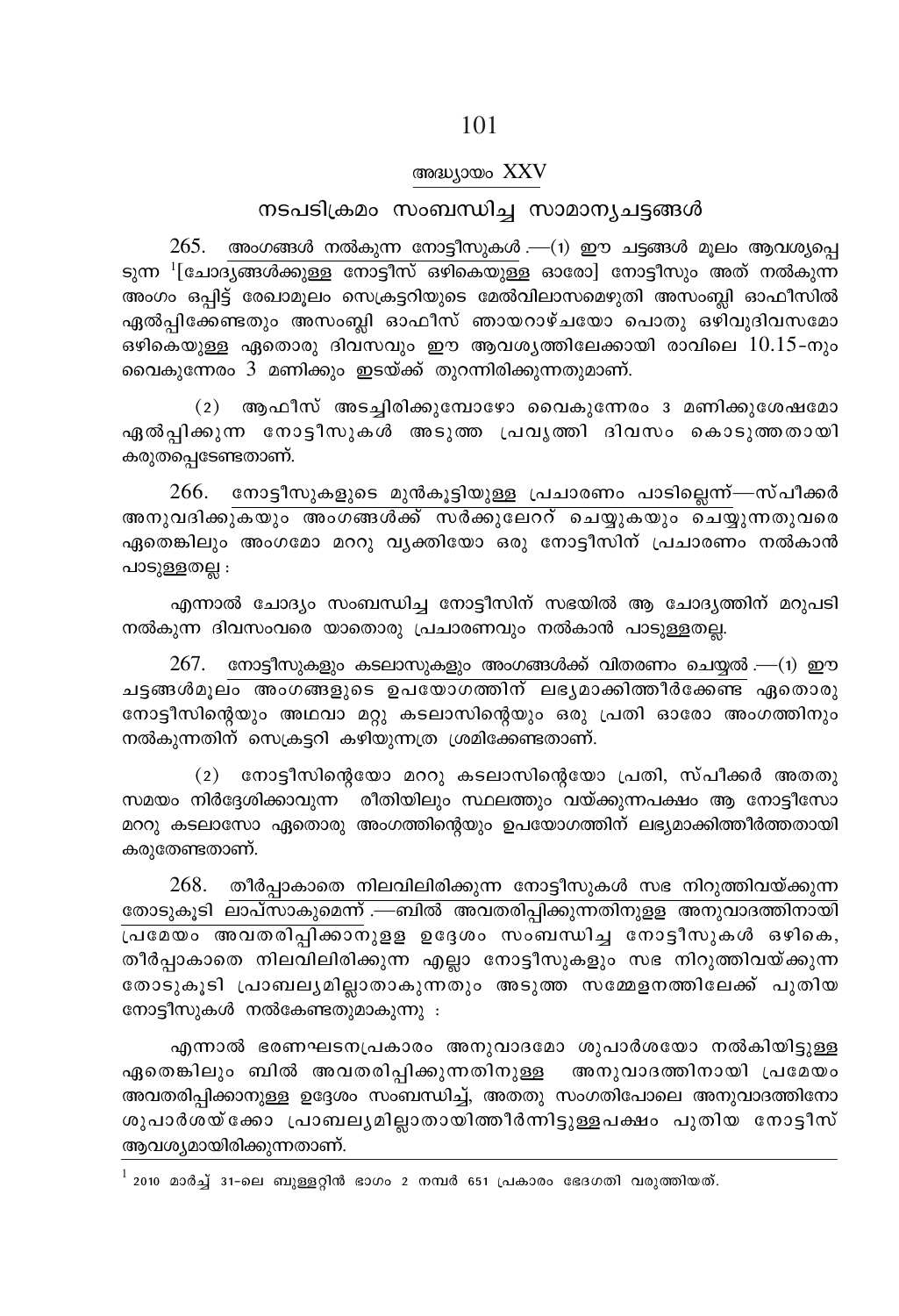$269.$  അവതരിപ്പിച്ചിട്ടുളള ഉപക്ഷേപമോ, പ്രമേയമോ ഭേദഗതിയോ ലാപ്സാകുകയില്ലെന്ന് .—അവതരിപ്പിച്ചിട്ടുള്ളതും, സഭയിൽ തീർപ്പാകാതെ നിലവിലിരിക്കുന്നതുമായ ഉപക്ഷേപമോ, പ്രമേയമോ, ഭേദഗതിയോ സഭ നിറുത്തിവയ്ക്കുന്നു എന്ന ഒറ കാരണംകൊണ്ടു മാത്രം പ്രാബല്യമിലാതാവുന്നതല്ല

270. ചോദ്യങ്ങൾ, ഉപക്ഷേപങ്ങൾ മുതലായവ സംബന്ധിച്ച നോട്ടീസുകൾ സ്പീക്കർക്കു ഭേദഗതി ചെയ്യാവുന്നതാണെന്ന് .—സ്പീക്കറുടെ അഭിപ്രായത്തിൽ, വിവാദപരമോ, സഭ്യേതരമോ, വ്യാജോക്തിപരമോ, അപ്രസക്തമോ, അത്യുക്തിപരമോ അഥവാ മററു പ്രകാരത്തിൽ അനുചിതമോ ആയ വാക്കുകളോ വാക<u>ൃ</u>ങ്ങളോ പ്രയോഗങ്ങളോ ഏതെങ്കിലും നോട്ടീസിൽ അടങ്ങിയിട്ടുള്ളപക്ഷം, അദ്ദേഹത്തിന് തന്റെ യുക്തംപോലെ, അങ്ങനെയുള്ള നോട്ടീസ് വിതരണം ചെയ്യുന്നതിനു മുൻപ്, ഭേദഗതി ചെയ്യാവുന്നതാണ്.

 $271.$  ഉപക്ഷേപങ്ങൾ ആവർത്തിക്കൽ .—ഒരേ സമ്മേളനത്തിൽ തന്നെ സഭ തീരുമാനമെടുത്തിട്ടുള്ള ഒരു പ്രശ്നത്തോട് സാരമായും സമാനമായ മറ്റൊരു പ്രശ്നം ഉപക്ഷേപംമൂലം ഉന്നയിക്കാൻ പാടില്ലാത്തതാകുന്നു.

 $272$ . ഉപക്ഷേപം പിൻവലിക്കൽ .—(1) ഉപക്ഷേപം കൊണ്ടുവന്നിട്ടുള്ള അംഗത്തിന് സഭയുടെ അനുവാദത്തോടുകൂടി അത് പിൻവലിക്കാവുന്നതാണ്.

(2) സഭയുടെ ഹിതം മനസ്സിലാക്കിക്കൊണ്ടായിരിക്കണം സ്പീക്കർ അനുവാദം പ്രകടിപിക്കേണ്ടത്. മറിച്, പ്രശ്നത്തിൻമേലാകരുത്. സ്പീക്കർ ഇങ്ങനെ ചോദിക്കണം: ''ഉപക്ഷേപം പിൻവലിക്കുന്നത് നിങ്ങൾക്ക് സമ്മതമാണോ ?'' ആരും എതിർക്കാത്തപക്ഷം സ്പീക്കർ ഇങ്ങനെ പറയണം : ''ഉപക്ഷേപം സഭയുടെ അനുവാദ ത്തോടുകൂടി പിൻവലിക്കപ്പെട്ടിരിക്കുന്നു'' എന്നാൽ എതിരായി ഏതെങ്കിലും ശബ്ദം ഉയരുകയോ ചർച്ച തുടരാനായി ഒരംഗം എഴുന്നേൽക്കുകയോ ചെയ്യുന്നപക്ഷം, സ്പീക്കർ ഉടൻതന്നെ ഉപക്ഷേപം വോട്ടിനിടേണ്ടതാണ് :

എന്നാൽ ഒരു ഉപക്ഷേപത്തിന്, ഭേദഗതി നിർദ്ദേശിച്ചിട്ടുണ്ടെങ്കിൽ, ആ ഭേദഗതി സംബന്ധിച്ച് തീരുമാനമെടുക്കുന്നതുവരെ പ്രധാന ഉപക്ഷേപം പിൻവലിക്കാൻ പാടില്ല .

(3) പിൻവലിക്കാൻ അനുവദിക്കുന്നതിനുള്ള അഭൃർത്ഥനയിൻമേൽ, സ്പീക്കറുടെ അനുവാദത്തോടുകൂടിയല്ലാതെ യാതൊരു ചർച്ചയും അനുവദിക്കാൻ പാടില്ലാത്തതാകുന്നു.

ഉപക്ഷേപം സംബന്ധിച്ച ചർച്ച നീട്ടിവയ്ക്കൽ .—ഒരു ഉപക്ഷേപം 273. അവതരിപ്പിച്ചതിനുശേഷം ഏതൊരു സമയത്തും, അത് സംബന്ധിച്ച ചർച്ച മാററിവയ്ക്കണമെന്ന് ഒരു അംഗത്തിന് ഉപക്ഷേപം അവതരിപ്പിക്കാവുന്നതാണ്.

274. സഭയുടെ ചട്ടങ്ങൾ ദുരുപയോഗപ്പെടുത്തിക്കൊണ്ട് കാലതാമസം വരുത്താനായി കൊണ്ടുവരുന്ന ഉപക്ഷേപം .—(1) ചർച്ച നീട്ടിവയ്ക്കലിനുള്ള ഉപക്ഷേപം ചട്ടങ്ങളുടെ ദുരുപയോഗപ്പെടുത്തലാണെന്ന് സ്പീക്കർക്ക് അഭിപ്രായമുളളപക്ഷം, അദ്ദേഹത്തിന് ഒന്നുകിൽ ഉടൻതന്നെ അതു സംബന്ധിച്ച പ്രശ്നം വോട്ടിനിടുകയോ അല്ലെങ്കിൽ പ്രശ്നം അവതരിപ്പിക്കുന്നത് വേണ്ടെന്ന് വയ്ക്കുകയോ ചെയ്യാവുന്നതാണ്.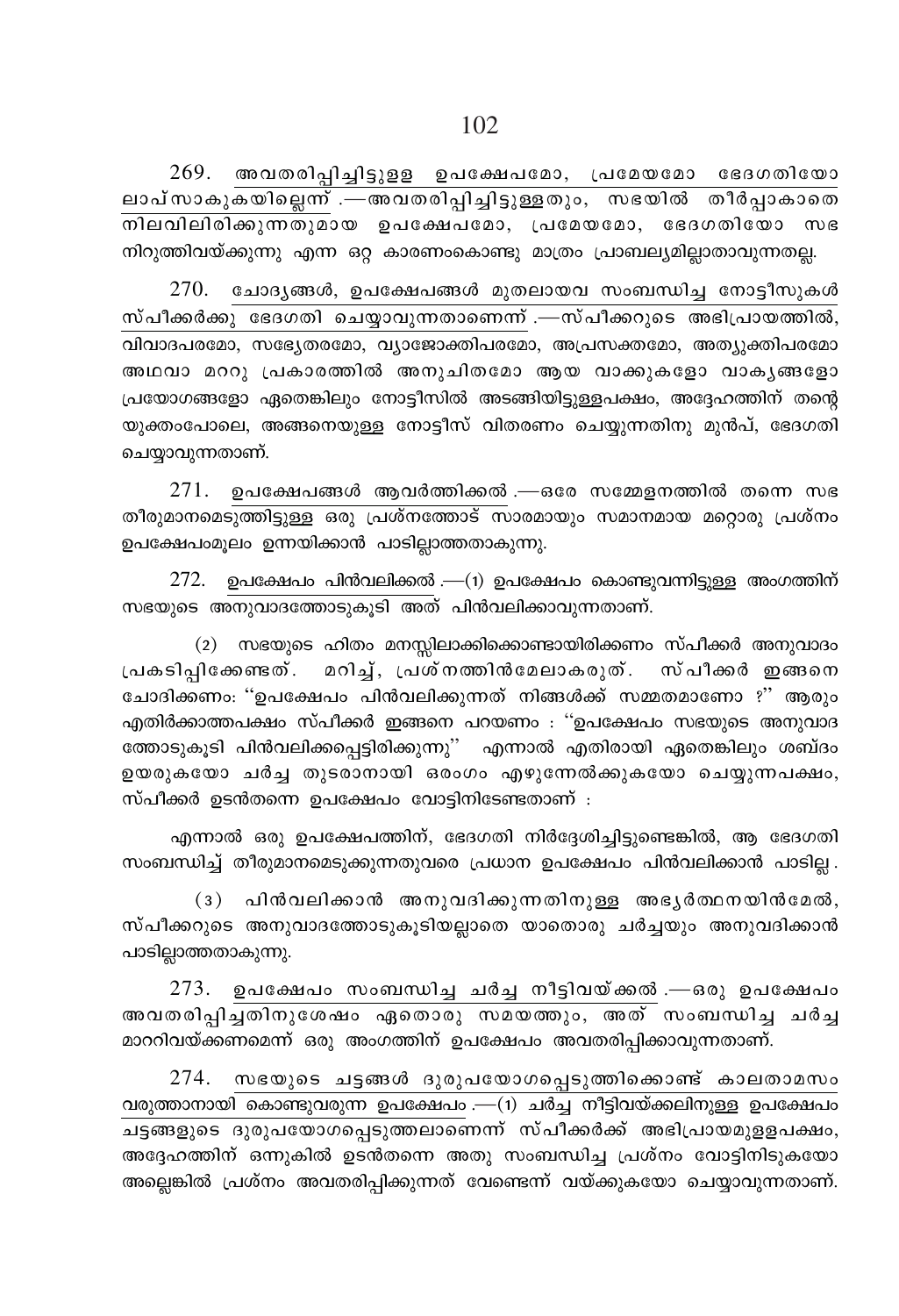(2) ഒരു ബിൽ സംബന്ധിച്ച് വീണ്ടും അഭിപ്രായം ആരായുന്നതിന് അത് വീണ്ടും വിതരണം ചെയ്യുന്നതിനുവേണ്ടി കൊണ്ടുവരുന്ന ഒരു ഉപക്ഷേപം ആദ്യത്തെ വിതരണം പര്യാപ്തമോ സമഗ്രമോ ആയിരുന്നതിനാൽ, അല്ലെങ്കിൽ ബിൽ മുൻപ് വിതരണം ചെയ്തതിനുശേഷം, വീണ്ടും വിതരണം ചെയ്യേണ്ട ആവശൃം ഉണ്ടാക്കിത്തീർക്കത്തക്കവിധം യാതൊരു പരിതസ്ഥിതിയും ഉളവായിട്ടില്ലാത്തതിനാൽ, ചട്ടങ്ങൾ ദുരുപയോഗപ്പെടുത്തിക്കൊണ്ട് കാലതാമസം വരുത്താനായി കൊണ്ടുവരുന്ന സ്ഥാവത്തിലുളളതാണെന്ന് സ്പീക്കർക്ക് അഭിപ്രായമുള്ളപക്ഷം, അദ്ദേഹത്തിന് ഉടൻതന്നെ അത് സംബന്ധിച്ച് പ്രശ്നം വോട്ടിനിടുകയോ അല്ലെങ്കിൽ പ്രശ്നം അവതരിപ്പിക്കേണ്ടെന്ന് വയ്ക്കുകയോ ചെയ്യാവുന്നതാണ്.

(3) ഒരു ബിൽ സംബന്ധിച്ച് അതത് സംഗതിപോലെ സഭയുടെ സെലക്ട് കമ്മിററി അല്ലെങ്കിൽ സബ്ജക്ട് കമ്മിറ്റി റിപ്പോർട്ട് സമർപ്പിച്ചതിനുശേഷം ആ ബിൽ സഭയുടെ സെലക്ട് കമ്മിറ്റിക്ക് അ്ലെങ്കിൽ സബ്ജക്ട് കമ്മിറ്റിക്ക് വീണ്ടും അയയ്ക്കുകയോ അല്ലെങ്കിൽ ബിൽ വിതരണം ചെയ്യുകയോ വീണ്ടും വിതരണം ചെയ്യുകയോ ചെയ്യണമെന്നുള്ള ഉപക്ഷേപം അതത് സംഗതിപോലെ സഭയുടെ സെലക്ട് കമ്മിററിയിൽ അല്ലെങ്കിൽ സബ്ജക്ട് കമ്മിറ്റിയിൽ ശരിയായ രീതിയിൽ കൈകാര്യം ചെയ്തിട്ടുള്ളതിനാൽ, അഥവാ അങ്ങനെയുള്ള കമ്മിററിയിൽ നിന്ന് ബിൽ പുറത്തു വന്നതിനുശേഷം അവിചാരിതമോ പുതിയതോ ആയ യാതൊരു പരിതസ്ഥിതിയും .<br>ഉളവായിട്ടില്ലാത്തതിനാൽ ചട്ടങ്ങൾ ദുരുപയോഗപ്പെടുത്തിക്കൊണ്ട് കാലതാമസം വരുത്താനാ്യി കൊണ്ടുവരുന്ന സ്ഥാവത്തിലുള്ളതാണെന്ന് സ്പീക്കർക്ക് .<br>അഭിപ്രായമുള്ളപക്ഷം അദ്ദേഹത്തിന് ഉടൻതന്നെ അതു സംബന്ധിച്ച പ്രശ്നം വോട്ടിനിടുകയോ അല്ലെങ്കിൽ പ്രശ്നം അവതരിപിക്കേണ്ടെന്നു വയ്ക്കുകയോ ചെയ്യാവുന്നതാണ്.

 $275.$  നയമോ, സ്ഥിതിയോ, സ്റ്റേററ്മെന്റോ അഥവാ മറേറതെങ്കിലും സംഗതിയോ പരിഗണിക്കണമെന്നുള്ള ഉപക്ഷേപം .—നയമോ, സ്ഥിതിയോ, സ്റ്റേററ്മെന്റോ അഥവാ വോട്ടിനിടാൻ പാടില്ല. എന്നാൽ അവതാരകൻ തന്റെ പ്രസംഗം അവസാനിച്ചാലുടനെ സഭ അങ്ങനെയുള്ള സംഗതി ചർച്ച ചെയ്യാൻ തുടങ്ങേണ്ടതും, സ്പീക്കർ അംഗീകരിക്കേണ്ടതും അനുയോജ്യമായ നിബന്ധനകളടങ്ങിയ സാരവത്തായ ഒരു ഉപക്ഷേപം ഒരംഗം അവതരിപ്പിക്കാത്തപക്ഷം നിശ്ചിത സമയത്ത് ചർച്ച അവസാനിപ്പിക്കുമ്പോൾ കൂടുതലായി യാതൊരു പ്രശ്നവും വോട്ടിനിടാൻ പാടില്ലാത്തതും അങ്ങനെയുള്ള ഉപക്ഷേപം അവതരിപ്പിക്കുകയാണെങ്കിൽ സഭയുടെ വോട്ടെടുക്കേണ്ടതുമാകുന്നു.

276. ചർച്ച ഉണ്ടാകുമെന്ന് പ്രതീക്ഷിക്കൽ .—നോട്ടീസ് നൽകിയിട്ടുള്ള ഏതെങ്കിലും <del>വിഷയം സംബന്ധിച്ച് ചർച്ച ഉണ്ടാകുമെന്ന്</del> യാതൊരംഗവും പ്രതീക്ഷിക്കാൻ പാടുള്ളതല്ല; എന്നാൽ ഒരു ചർച്ച ഉണ്ടാകുമെന്ന് പ്രതീക്ഷിച്ചുവെന്ന കാരണത്തിൻമേൽ, അത് ക്രമവിരുദ്ധമാണോ എന്ന് തീരുമാനിക്കുമ്പോൾ പ്രതീക്ഷിക്കപ്പെട്ട സംഗതി നൃായമായ സമയത്തിനുള്ളിൽ സഭയുടെ മുൻപാകെ ഉന്നയിക്കപ്പെടുന്നതിനുള്ള സാദ്ധ്യതയ്ക്ക് സ്പീക്കർ പരിഗണന നൽകിയിരിക്കേണ്ടതാണ്.

277. ഭേദഗതികളെപ്പററിയുള്ള നോട്ടീസ് .—ഒരു ഉപക്ഷേപം സംബന്ധിച്ച ഭേദഗതിയെപ്പററിയുളള നോട്ടീസ്, അങ്ങനെയുള്ള നോട്ടീസില്ലാതെ ആ ഭേദഗതി അവതരിപ്പിക്കുവാൻ സ്പീക്കർ അനുവദിക്കാത്തപക്ഷം, ഉപക്ഷേപം പരിഗണിക്കുന്ന തീയതിക്ക് ഒരു പൂർണ്ണ ദിവസത്തിന് മുൻപ് കൊടുത്തിരിക്കേണ്ടതാണ്.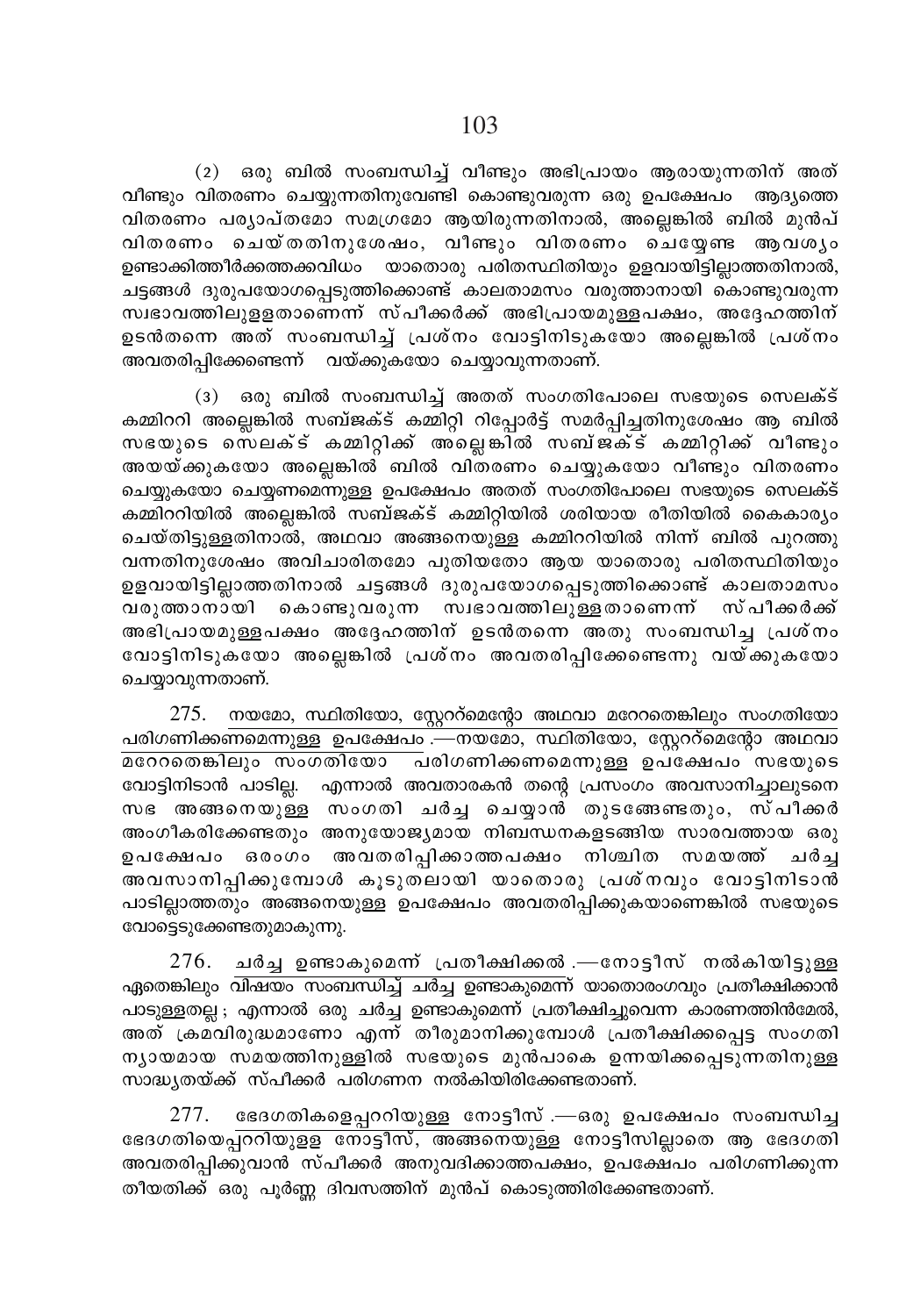$278.$  ഭേദഗതികളുടെ പരിധി $-$ (1) ഭേദഗതി ഏത് ഉപക്ഷേപത്തിന് ഉദേശിക്കുന്നു<mark>വോ ആ ഉപക്ഷേപത്തെ സംബന്ധിച</mark>്വാള്ളതും അതിന്റെ പരിധിക്കുള്ളിൽ ഉള്ളതും ആയിരിക്കേണ്ടതാകുന്നു.

(2) നിഷേധ വോട്ടിന്റെ ഫലം മാത്രമുള്ള ഭേദഗതി അവതരിപ്പിക്കാൻ പാടില്ലാത്തതാകുന്നു.

 $(3)$  ഒരു കാരൃത്തെ സംബന്ധിച്ചുള്ള ഭേദഗതി അതേ കാരൃത്തെ സംബന്ധിച്ചുള്ള മുൻ തീരുമാനത്തിന് വിരുദ്ധമായിരിക്കാൻ പാടില്ലാത്തതാകുന്നു.

 $279$ . ഭേദഗതികൾ തെരഞ്ഞെടുക്കൽ.—ഉന്നയിക്കേണ്ട ഭേദഗതികൾ തെരഞ്ഞെടുക്കുവാൻ സ്പീക്കർക്ക് അധികാരമുണ്ടായിരിക്കുന്നതും, അദ്ദേഹത്തിന് യുക്തമെന്ന് തോന്നുന്നപക്ഷം ഭേദഗതിയെപ്പററി നോട്ടീസ് നൽകിയ ഏതെങ്കിലും അംഗത്തോട്, അദ്ദേഹത്തിന് അതിൻമേൽ ഒരു തീരുമാനമെടുക്കാൻ സാധിക്കത്തക്ക വിധത്തിൽ ഭേദഗതിയുടെ ഉദ്ദേശത്തെപ്പററി വിശദീകരണം നൽകുവാൻ ആവശ്യപ്പെടാവുന്നതുമാണ്.

 $280$ . ഭേദഗതികൾ പരിഗണിക്കൽ .—തനിക്ക് യുക്തമെന്ന് തോന്നാവുന്ന ⊥കമത്തിൽ സ്പീക്കർക്ക് ഭേദഗതികൾ പരിഗണനയ്ക്ക് വയ്ക്കാവുന്നതാണ് :

എന്നാൽ സ്പീക്കർക്ക്, തന്റെ അഭിപ്രായത്തിൽ നിസ്സാരമെന്ന് തോന്നുന്ന ഭേദഗതി, പരിഗണനയ്ക്ക് വയ്ക്കുവാൻ വിസമ്മതിക്കാവുന്നതാണ്.

 $281$ . സഭയിൽ ഹാജരുണ്ടായിരിക്കുമ്പോൾ അംഗങ്ങൾ അനുസരിക്കേണ്ട ചട്ടങ്ങൾ .—സഭ കൂടിയിരിക്കുമ്പോൾ, ഒരു അംഗം —

 $(i)$  സഭയുടെ പ്രവർത്തനം സംബന്ധിച്ചല്ലാതെയുള്ള യാതൊരു പുസ്തകമോ വർത്തമാനപ്പത്രമോ എഴുത്തോവായിക്കുവാൻ പാടില്ലാത്തതും ;

 $(i)$  ഏതെങ്കിലും അംഗം സംസാരിക്കുമ്പോൾ, ക്രമരഹിതമായ; വാക്കോ, ശബ്ദമോ വഴി അല്ലെങ്കിൽ, ക്രമരഹിതമായ മറേറതെങ്കിലും വിധത്തിലോ ആ അംഗത്തെ തടസ്സപ്പെടുത്താൻ പാടില്ലാത്തതും ;

 $(iii)$  സഭയിൽ പ്രവേശിക്കുകയോ സഭയിൽ നിന്ന് പുറത്തേക്കു പോകുകയോ ചെയ്യുമ്പോഴും, കൂടാതെ സ്വസ്ഥാനത്തിരിക്കുകയോ സ്വസ്ഥാനം  $n\sin\theta$  വിടുകയോ ചെയ്യുമ്പോഴും അദ്ധ്യക്ഷന്റെ നേരേ തല കുനിക്കേണ്ടതും ;

(iv) അദ്ധ്യക്ഷന്റേയും സംസാരിക്കുന്ന ഏതെങ്കിലും അംഗത്തിന്റേയും ഇടയിൽകൂടി പോകുവാൻ പാടില്ലാത്തതും ;

 $(v)$  സ്പീക്കർ അസംബ്ലിയിൽ സംസാരിക്കുമ്പോൾ, സ്വസ്ഥാനം വിട്ട് പോകുവാൻ പാടില്ലാത്തതും ;

 $(vi)$  എപ്പോഴും അദ്ധ്യക്ഷനെത്തന്നെ അഭിസംബോധന ചെയ്യേണ്ടതും ;

 $(vii)$  സഭയിൽ സംസാരിക്കുമ്പോൾ താൻ സാധാരണ ഇരിക്കാറുള്ള സ്ഥാനത്തുനിന്ന് സംസാരിക്കേണ്ടതും $\,$ ;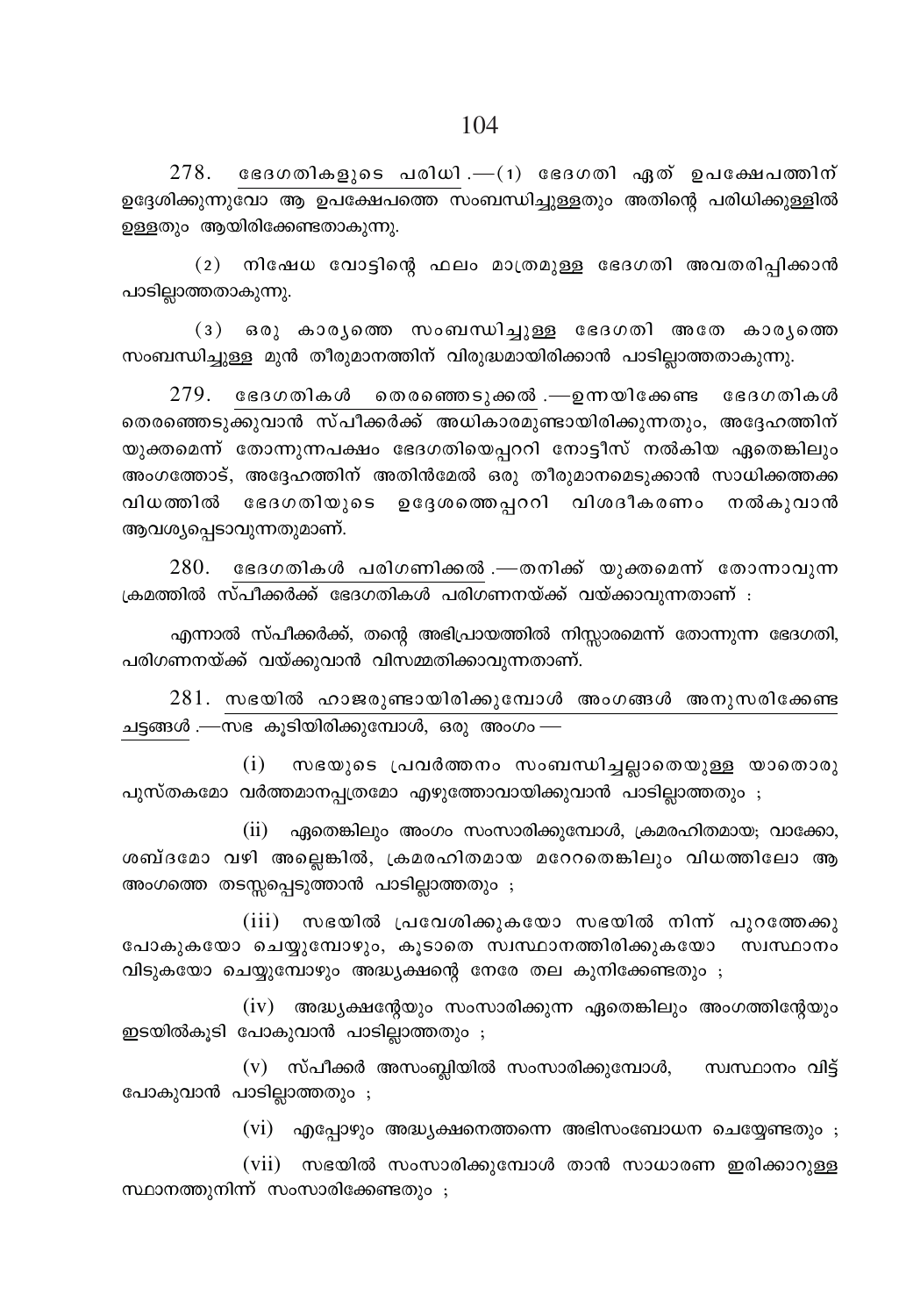$(viii)$  സഭയിൽ സംസാരിക്കാതിരിക്കുമ്പോൾ നിശബ്ദത പാലിക്കേണ്ടതും $;$ 

 $(ix)$  നടപടികൾ തടയുകയോ സീൽക്കാരശബ്ദം പുറപ്പെടുവിക്കുകയോ തടസ്സപ്പെടുത്തുകയോ ചെയ്യാൻ പാടില്ലാത്തതും, സഭയിൽ പ്രസംഗം നടന്നുകൊണ്ടിരി ക്കുമ്പോൾ അഭിപ്രായ പ്രകടനം നടത്തുവാൻ പാടില്ലാത്തതും ;

 $(x)$  സഭാംഗമല്ലാത്ത ഒരാൾ ഏതെങ്കിലും ഗ്യാലറിയിൽ പ്രവേശിക്കു മ്പോൾ കയ്യടിക്കാൻ പാടില്ലാത്തതും ;

 $(xi)$  സംസാരിക്കുമ്പോൾ ഏതെങ്കിലും ഗ്യാലറിയിലുള്ള സഭാംഗമല്ലാത്ത ഒരാളെക്കുറിച്ച് പരാമർശിക്കാൻ പാടില്ലാത്തതുമാകുന്നു.

 $282$ . സ്പീക്കർ വിളിക്കുമ്പോൾ അംഗം സംസാരിക്കേണ്ടതാണെന്ന് .—ഒരു അംഗം <u>സംസാരിക്കുവാനായി എഴുന്നേൽക്കുമ്പോൾ സ്പീക്കർ ആ അംഗ</u>ത്തിന്റെ പേര് വിളിക്കേണ്ടതാണ്. ഒന്നിൽ കൂടുതൽ അംഗങ്ങൾ ഒരേ സമയത്ത് എഴുന്നേൽക്കുക യാണെങ്കിൽ ഏത് അംഗത്തിന്റെ പേര് വിളിക്കുന്നുവോ ആ അംഗത്തിന് സംസാരിക്കുവാൻ അവകാശമുണ്ടായിരിക്കുന്നതാണ്.

 $283.$  സഭയെ അഭിസംബോധന ചെയ്യേണ്ട രീതി .—സഭ മുൻപാകെയുള്ള ഏതെങ്കിലും <mark>സംഗതിയെപ്പററി അഭിപ്രായം പറയുവാൻ ആ</mark>ഗ്രഹിക്കുന്ന അംഗം തന്റെ  $\tilde{\mathbf{w}}$ ഗ്ഥാനത്തുനിന്ന് സംസാരിക്കേണ്ടതും സംസാരിക്കുമ്പോൾ എഴുന്നേററ് നിൽക്കേണ്ടതും, സ്പീക്കറെ അഭിസംബോധന ചെയ്യേണ്ടതുമാണ്. സംസാരത്തിനിടയിൽ എപ്പോഴെങ്കിലും സ്പീക്കർ എഴുന്നേൽക്കുകയാണെങ്കിൽ, സംസാരിക്കുന്ന ഏതൊരു അംഗവും സ്വസ്ഥാനത്തിരിക്കേണ്ടതാണ് $\cdot$ 

എന്നാൽ സുഖക്കേടോ അവശതയോ നിമിത്തം ശേഷിയില്ലാതായ അംഗത്തെ ഇരുന്നു സംസാരിക്കുവാൻ അനുവദിക്കാവുന്നതാണ്.

 $284$ . സംസാരിക്കുമ്പോൾ അനുസരിക്കേണ്ട ചട്ടങ്ങൾ.—ഒരു അംഗം സംസാരിക്കുമ്പോൾ —

 $(i)$  കോടതി തീരുമാനത്തിലിരിക്കുന്ന ഏതെങ്കിലും വസ്തുതാ  ${[}$ പശ്നത്തെപ്പറ്റി  ${[}$ പസ്താവിക്കുകയും ;

 $(\mathrm{ii})^{-1}$ [സഭയിലെ മറ്റ് അംഗങ്ങളുടെ സദ്ഭാവത്തെ ചോദ്യം ചെയ്യുന്നതിന് ്പേരകമുള്ളതോ ചോദ്യം ചെയ്യുന്നതോ ആയ ഒരു ആരോപണം ഉന്നയിക്കുന്നതുവഴി ഒരു വ്യക്തിപരമായ ആരോപണം, അതുതന്നെയാണ് തർക്കത്തിലുള്ളതോ അതിന് പ്രസക്തമായതോ ആയ ഒരുവിഷയമായിരിക്കെ വാദപ്രതിവാദത്തിന്റെ ഉദ്ദേശ്യത്തിന് അടിയന്തിരമായി ആവശ്യമില്ലാത്തപക്ഷം ഉന്നയിക്കുകയും ;]

(iii) ഇൻഡൃൻ പാർലമെന്റിന്റേയോ ഏതെങ്കിലും സംസ്ഥാന നിയമസഭയുടെയോ പ്രവർത്തനത്തെയോ നടപടിക്രമങ്ങളേയോപററി അഹിതമായ പദപ്രയോഗം നടത്തുകയും $;$ 

 $(iv)$  സഭയുടെ ഏതെങ്കിലും തീരുമാനത്തെപ്പററി, അത് റദ്ദാക്കാനുള്ള ഉപക്ഷേപം അവതരിപ്പിച്ചുകൊണ്ടല്ലാതെ അഭിപ്രായം പറയുകയും ;

 $^1$  2010 മാർച്ച് 31-ലെ ബുള്ളറ്റിൻ ഭാഗം 2 നമ്പർ 651 പ്രകാരം ഭേദഗതി വരുത്തിയത്.

461/2021.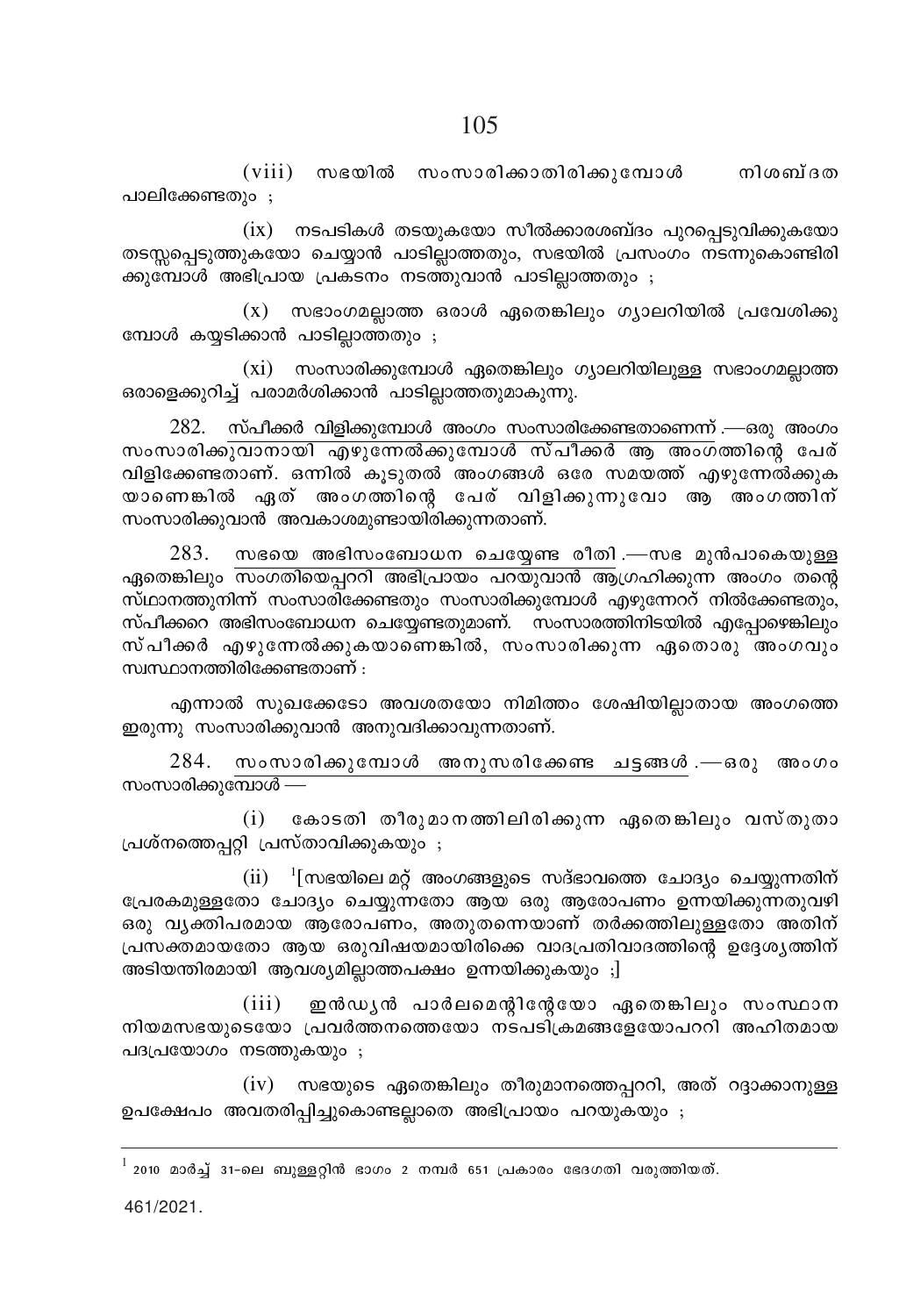(v) ചർച്ച ശരിയായ വൃവസ്ഥകളനുസരിച്ച് എഴുതിയുണ്ടാക്കിയ<br>ഒരു ഉപക്ഷേപത്തെ അടിസ്ഥാനമാക്കിയുള്ളതല്ലാത്തപക്ഷം സാരമായ ഒരു ഉപക്ഷേപത്തെ അടിസ്ഥാനമാക്കിയുള്ളതലാത്തപക്ഷം ഉന്നതാധികാരസ്ഥൻമാരുടെ പെരുമാറ്റത്തെപ്പററി ആക്ഷേപം പറയുകയും ;

വിശദീകരണം .—ഉന്നതാധികാരസ്ഥൻമാർ എന്നാൽ, ആരുടെ നടപടിയെപ്പററി ഭരണഘടനാപ്രകാരം ശരിയായ വൃവസ്ഥകളനുസരിച്ച് എഴുതിയുണ്ടാക്കിയ സാര്മായ ഉപക്ഷേപത്തിൻമേൽ മാത്രം ചർച്ച<sup>്</sup>ചെയ്യാമോ അങ്ങനെയുള്ള ആളുകളോ അല്ലെങ്കിൽ  $\tilde{\mathfrak{m}}$ പീക്കറുടെ അഭിപ്രായത്തിൽ, ആരുടെ നടപടിയെപ്പററി താൻ അംഗീകരിക്കാവുന്ന വൃവസ്ഥകളനുസരിച്ച് എഴുതിയുണ്ടാക്കിയ സാരമായ ഉപക്ഷേപത്തിൻമേൽ ചർച്ച  $\overline{\text{o}}$ ചയ്യാമോ അങ്ങനെയുള്ള മററാളുകളോ എന്നർത്ഥമാകുന്നു ;

(vi) ചർചയിൽ സ്വാധീനം ചെലുത്താനായി ഇൻഡ്യൻ  $\lambda$ പ്രസിഡന്റിന്റെയോ ഏതെങ്കിലും ഗവർണ്ണറുടെയോ പേര് ഉപയോഗിക്കുകയും ;

 $(vii)$  രാജ്യദ്രോഹപരമോ പ്രക്ഷോഭകരമോ അപകീർത്തികരമോ ആയ വാക്കുകൾ ഉച്ചരിക്കുകയും ;

(viii) സഭയുടെ പ്രവർത്തനത്തെ തടയുന്നതിനായി തന്റെ പ്രസംഗ സ്വാതന്ത്ര്യം ഉപയോഗിക്കുകയും ;

 $\frac{1}{1}$  $\left( \text{ix} \right)$  ഒരു മുൻകൂർ നോട്ടീസ് സ്പീക്കർക്കും അതിന്റെ പകർപ്പ് ്ബന്ധപ്പെട്ട മന്ത്രിക്കും ഇല്ലാതെ സർക്കാർ ഉദ്യോഗസ്ഥരെ പേരെടുത്ത് പരാമർശി ക്കുകയും ;

 $(x)$  അദ്ധ്യക്ഷന്റെ മുൻകൂട്ടിയുള്ള അനുവാദത്തോടുകൂടി അല്ലാതെ എഴുതപെട്ട ഒരു പ്രസംഗം വായിക്കുകയും ;

 $(xi)$  സ്പീക്കറുടെ റൂളിംഗിനെ ചോദ്യം ചെയ്യുകയോ വിമർശനം ചെയ്യുകയോ ചെയ്യുകയും,—

#### ചെയ്യാൻ പാടുള്ളതല്ല.]

 $285.$  ഒരാൾക്കെതിരായുള്ള ആരോപണം സംബന്ധിച്ച നടപടിക്രമം.— സ്പീക്കർക്കു<del>ം, ഉത്തരത്തിനു വേണ്ടിയുള്ള സംഗതിയെപ്പറ്റി അന്വേഷണം നടത്തു</del>വാൻ മന്ത്രിക്ക് സാധിക്കത്തക്കവണ്ണം, ബന്ധപ്പെട്ട മന്ത്രിക്കു**ടി മുൻകൂട്ടി <sup>2</sup>[നോട്ടീസ്]**  $\,$  നൽകാത്തപക്ഷം, ഒരു അംഗം, ഏതെങ്കിലും ആളെപ്പറ്റി അപകീർത്തികരമോ കുറ്റം ചുമത്തുന്നതോ ആയ യാതൊരാരോപണവും കൊണ്ടുവരാൻ പാടില്ല :

എന്നാൽ, അങ്ങനെയുള്ള ആരോപണം സഭയുടെ അനതസ്സിന് ഹാനികരമാണെന്നോ അങ്ങനെയുള്ള ആരോപണം കൊണ്ടുവരുന്നതുകൊണ്ട് യാതൊരു പൊതുതാൽപ്പരൃവും നിറവേററുന്നതല്ലെന്നോ സ്പീക്കർക്ക് അഭിപ്രായമുണ്ടെങ്കിൽ അങ്ങനെ ഏതെ്ങിലും ആരോപണം കൊ്ണ്ടുവരുന്നതിൽ നിന്നും ഏതൊരംഗത്തെയും ഏതു സമയത്തും സ്പീക്കർക്ക് തടയാവുന്നതാണ്.

286. ചോദൃങ്ങൾ സ്പീക്കർ മുഖേന ചോദിക്കേണ്ടതാണെന്ന് .—ചർച്ച ചെയ്യുന്ന സമയത്ത് വിശദീകരണത്തിനായോ അല്ലെങ്കിൽ മതിയായ മറേറതെങ്കിലും കാരണത്താലോ, അപ്പോൾ സഭയുടെ പരി്ഗണനയിലിരിക്കുന്ന ഏതെങ്കിലും സംഗതിയെപ്പററി ഏതെങ്കിലും അംഗത്തിന് വേറൊരു അംഗത്തോട് ഒരു ചോദ്യം ്ചോദിക്കേണ്ട് അവസരം വരുമ്പോൾ അദ്ദേഹം ആ ചോദ്യം സ്പീക്കർ മുഖേന ചോദിക്കേണ്ടതാണ്.

 $2010$  മാർച്ച് 31-ലെ ബുള്ളറ്റിൻ ഭാഗം 2 നമ്പർ 651 പ്രകാരം ചേർത്തത്. 1

 $\mathfrak{p}$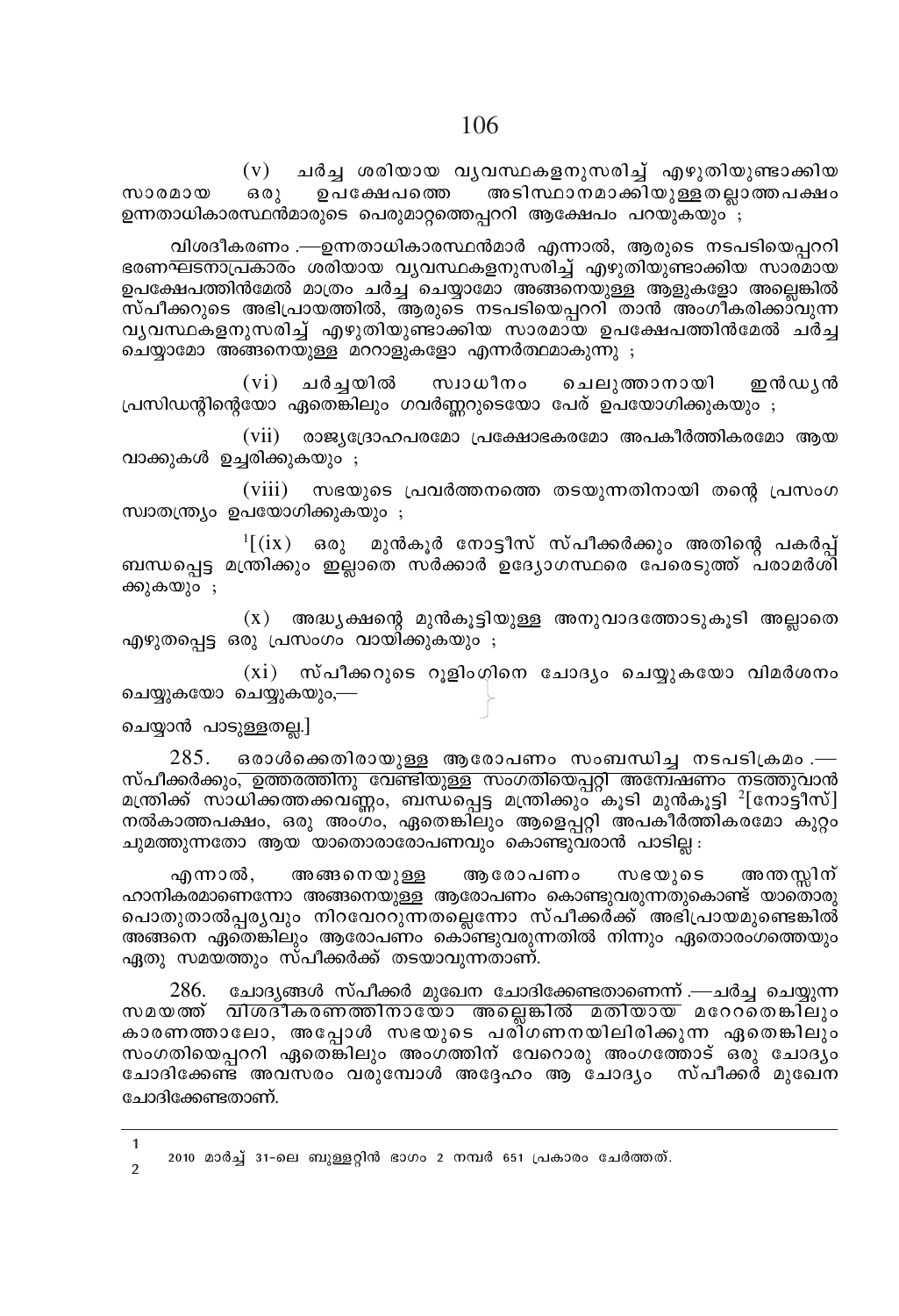$287.$  അസംഗത്വവും ആവർത്തനവും .—ചർച്ചയിൽ തന്റെ സ്ഥതം വാദങ്ങളെയോ, അല്ലെങ്കിൽ മററ് അംഗങ്ങളുടെ വാദങ്ങളെയോ സംബന്ധിച്ച് അസംഗതമായി സംസാരിക്കുകയോ അല്ലെങ്കിൽ വാദങ്ങൾ മുഷിവ് തോന്നത്തക്കവിധം ആവർത്തിച്ചു കൊണ്ടേയിരിക്കുന്നതോ ആയ അംഗത്തിന്റെ നടപടി സംബന്ധിച്ച് സഭയുടെ ശ്രദ്ധ ക്ഷണിച്ചതിനുശേഷം, സ്പീക്കർക്ക് അദ്ദേഹത്തോട് പ്രസംഗം നിർത്തുവാൻ ആവശ്യപ്പെടാവുന്നതാണ്.

വൃക്തിപരമായ വിശദീകരണം .—സഭയുടെ മുൻപാകെ ചർച്ചാവിഷയം 288. ഒന്നുമല്ലെങ്കിൽ്തന്നെയും, ഒരു അംഗത്തിനു സ്പീക്കറുടെ അനുവാദത്തോടുകൂടി വൃക്തിപ്രമായ വിശദീകരണം നൽകാവുന്നതാണ്. എന്നാൽ ഈ സംഗതിയിൽ തർക്കത്തിനിടയുള്ള യാതൊരു കാര്യവും ഉന്നയിക്കാൻ പാടില്ലാത്തതും യാതൊരു ചർച്ചയും നടത്താൻ പാടില്ലാത്തതുമാകുന്നു.

 $289.$  പ്രസംഗങ്ങളുടെ ക്രമവും മറുപടി പറയുവാനുള്ള അവകാശവും.—(1) ഉപക്ഷേപം അവതരിപ്പ്കുന്ന അംഗം സംസാരിച്ചു തീർന്നതിനുശേഷം മറ്റ് അംഗങ്ങൾക്ക് സ്പീക്കര് തങ്ങളെ വിളിക്കുന്ന ക്രമത്തിൽ, ആ ഉപക്ഷേപത്തെപ്പററി സംസാരിക്കാവുന്നതാണ്. അങ്ങനെ വിളിക്കപ്പെടുന്ന ഏതെങ്കിലും അംഗം പ്രസംഗിക്കുന്നില്ലെങ്കിൽ, അദ്ദേഹത്തിന് സ്പീക്കറുടെ അനുമതിയോടെയല്ലാതെ, ചർച്ചയുടെ പിന്നീടുള്ള യാതൊരു ഘട്ടത്തിലും ആ ഉപക്ഷേപത്തെപ്പറ്റി സംസാരിക്കാൻ അവകാശമുണ്ടായിരിക്കുന്നതല്ല.

 $(2)$  മറുപടി പറയാനുള്ള അവകാശം വിനിയോഗിക്കുമ്പോഴോ അഥവാ മററു വിധത്തിൽ ഈ ചട്ടങ്ങളിൽ വൃവസ്ഥ ചെയ്തിട്ടുള്ള പ്രകാരമോ അല്ലാതെ യാതൊരംഗവും സ്പീക്കറുടെ അനുമതി കൂടാതെ, ഏതെങ്കിലും ഉപക്ഷേപത്തെപ്പറ്റി ഒന്നിലധികം പ്രാവശ്യം പ്രസംഗിക്കുവാൻ പാടില്ലാത്തതാകുന്നു.

ഉപക്ഷേപം അവതരിപ്പിച്ച അംഗത്തിന് മറുപടിയായി വീണ്ടും  $(3)$ സംസാരിക്കാവുന്നതും, ഒരു അനൗദ്യോഗിക അംഗമാണ് ഉപക്ഷേപം അവതരിപ്പിക്കുന്നതെങ്കിൽ ബന്ധപ്പെട്ട മന്ത്രിക്ക്, (ആ ചർച്ചയിൽ താൻ മുൻപ് സംസാരിച്ചിട്ടുണ്ടെങ്കിലും ഇല്ലെങ്കിലും) അവതാരകൻ മറുപടി പറഞ്ഞതിനുശേഷം സ്പീക്കറുടെ അനുമതിയോടുകൂടി സംസാരിക്കാവുന്നതുമാണ് :

എന്നാൽ, ഈ ഉപചട്ടത്തിലുള്ള യാതൊന്നും തന്നെ ഏതെങ്കിലും ധനാഭ്യർത്ഥനയിലെ തുക കുറയ്ക്കുന്നതിനുള്ള ഉപക്ഷേപത്തിന്റെ അവതാരകനോ, അല്ലെങ്കിൽ ഒരു ബില്ലിലോ പ്രമേയത്തിലോ വരുത്താനുള്ള ഭേദഗതിയുടെ അവതാരകനോ, സ്പീക്കറുടെ അനുമതിയോടുകൂടിയല്ലാതെ മറുപടി പറയുവാനുള്ള യാതൊരു അവകാശവും നൽകുന്നതായി കരുതുവാൻ പാടില്ലാത്തതാണ്.

 $290.$  അവതാരകന്റെ മറുപടിയോടുകൂടി ചർച്ച അവസാനിക്കുമെന്ന് .— $289(3)$ എന്ന ചട്ടത്തിലെ വൃവസ്ഥയ്ക്കു വിധേയമായി, ആദൃത്തെ പ്രമേയത്തിന്റെ അവതാരകന്റെ മറുപടിയോടുകൂടി എല്ലാ സംഗതികളിലും ചർച്ച അവസാനിക്കുന്നതാണ്.

 $291.$  സ്പീക്കർ സഭയെ അഭിസംബോധന ചെയ്യൽ .—സ്പീക്കർക്ക്, സ്വയമായോ, ഒരു പ്രശ്ന<del>ം ഉന്നയിക്കപ്പെടുമ്പോഴോ, ഒരു അംഗത്തി</del>ന്റെ അഭൃർത്ഥനയിൻമേലോ, അംഗങ്ങളെ അവരുടെ ചർച്ചയിൽ സഹായിക്കേണ്ട ഉദ്ദേശത്തോടുകൂടി, സഭയിൽ പരിഗണനയിലിരിക്കുന്ന കാര്യത്തെപ്പററി ഏതു സമയത്തും സഭയെ അഭിസംബോധന ചെയ്യാവുന്നതും, അങ്ങനെയുള്ള അഭിപ്രായപ്രകടനങ്ങൾക്ക് ഒരു തീരുമാനത്തിന്റെ സ്വഭാവമുളളതായി കരുതുവാൻ പാടില്ലാത്തതുമാകുന്നു.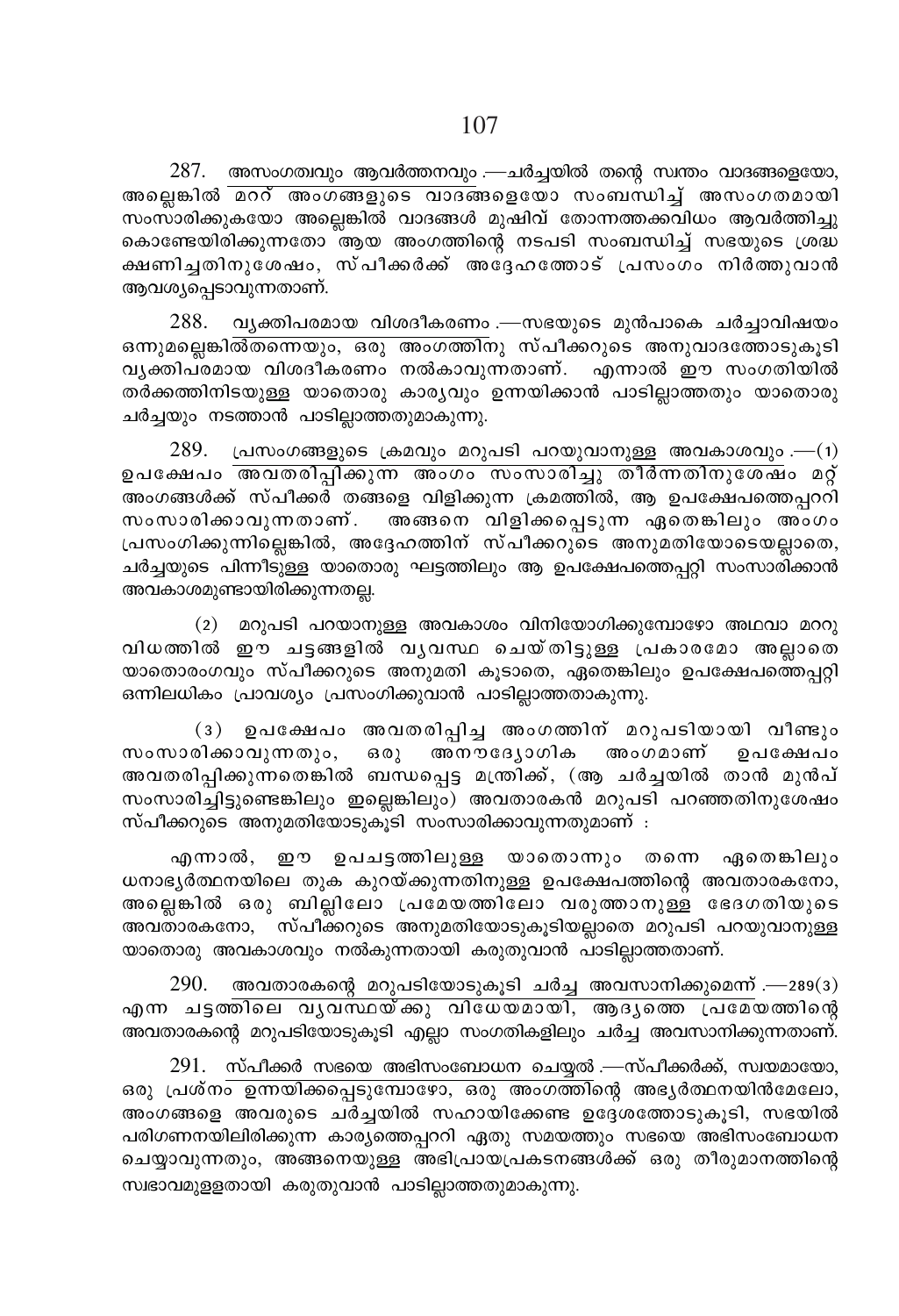$292.$  സ്പീക്കർ എഴുന്നേൽക്കുമ്പോഴുള്ള നടപടിക്രമം.— $(1)$  സ്പീക്കർ എഴുന്നേൽക്കുമ്പോഴെല്ലാം അദ്ദേഹം പറയുന്നത് നിശബ്ദമായി കേൾക്കുകയും അപ്പോൾ സംസാരിച്ചുകൊണ്ടിരിക്കുകയോ സംസാരിക്കുവാൻ ഉദ്യമിക്കുകയോ ചെയ്യുന്ന ഏതൊരു അംഗവും ഉടൻതന്നെ ഇരിക്കുകയും ചെയ്യേണ്ടതാകുന്നു.

 $(2)$  സ്പീക്കർ സഭയെ അഭിസംബോധന ചെയ്യുമ്പോൾ യാതൊരു അംഗവും സ്വസ്ഥാനം വിടുവാൻ പാടുള്ളതല്ല $:$ 

 $293.$  ഉപക്ഷേപങ്ങളുടെ സമാപനം.— $(n)$  ഒരു ഉപക്ഷേപം അവതരിപ്പിച്ചതിനുശേഷം  $\alpha$ എതു സമയത്തും ഏതൊരു അംഗത്തിനും പ്രശ്നം ഇപ്പോൾ വോട്ടിനിടണം എന്ന് അഭൃർത്ഥിക്കാവുന്നതും, സ്പീക്കർക്ക് ആ ഉപക്ഷേപം ചട്ടങ്ങളുടെ  $B(0)$ പയോഗമാണെന്നോ നൃായമായ ചർച്ച നടത്തുവാനുള്ള അവകാശത്തിന്റെ ലംഘനമാണെന്നോ തോന്നാത്തപക്ഷം, "പ്രശ്നം ഇപ്പോൾ വോട്ടിനിടണം" എന്ന ഉപക്ഷേപം സ്പീക്കർ വോട്ടിനിടേണ്ടതുമാണ്.

 $(2)$  "പ്രശ്നം ഇപ്പോൾ വോട്ടിനിടണം" എന്ന ഉപക്ഷേപം പാസ്സായി ക്കഴിഞ്ഞാൽ, അതിൽനിന്നുമുണ്ടാകുന്ന പ്രശ്നമോ പ്രശ്നങ്ങളോ വീണ്ടും ചർച്ച കൂടാതെ ഉടൻതന്നെ വോട്ടിനിടണം $:$ 

എന്നാൽ സ്പീക്കർക്ക് ഈ ചട്ടങ്ങൾ പ്രകാരം മറുപടി പറയാൻ ഏതെങ്കിലും അംഗത്തിനുള്ള അവകാശം അനുവദിച്ചുകൊടുക്കാവുന്നതാണ്.

 $294$ . ചർച്ച പരിമിതപ്പെടുത്തൽ .— $(n)$  ഒരു ബിൽ സംബന്ധിച്ച ഏതെങ്കിലും D]t£]tØtbm atddsX¶nepw D]t£]tØtbm∏ddnbp≈ N¿® ആവശൃമില്ലാതെ നീണ്ടുപോകുമ്പോഴെല്ലാം, സ്പീക്കർക്ക്, സഭയുടെ അഭിമതം അറിഞ്ഞശേഷം അതതു സംഗതിപോലെ ബില്ലിന്റേയോ ഉപക്ഷേപത്തിന്റേയോ ഏതെങ്കിലും ഘട്ടത്തിലോ അഥവാ എല്ലാ ഘട്ടങ്ങളിലുമോ ചർച്ച അവസാനിപ്പി ക്കുന്നതിന് സമയപരിധി നിശ്ചയിക്കാവുന്നതാണ്.

 $(2)$  ചർച്ച നേരത്തേതന്നെ അവസാനിക്കാത്തപക്ഷം, ബില്ലിന്റേയോ ഉപക്ഷേപത്തിന്റേയോ ഒരു പ്രത്യേകഘട്ടം അവസാനിപ്പിക്കുന്നതിന് നിശ്ചയിച്ചിരുന്ന സമയപരിധി അനുസരിച്ച്, നിശ്ചിത സമയത്ത്, സ്പീക്കർ ബില്ലിന്റേയോ ഉപക്ഷേപത്തിന്റേയോ ഘട്ടം സംബന്ധിച്ചുള്ള ബാക്കി സംഗതികൾ തീരുമാനിക്കാ  $\omega$  നാവശ്യമായ എല്ലാ പ്രശ്നങ്ങളും ഉടനെ വോട്ടിനിടേണ്ടതാണ്.

295. ഏതു കടലാസ്സുകളെപ്പററി എടുത്തു പറയുന്നുവോ ആ കടലാസുകൾ മേശപ്പുറത്ത് <del>വയ്ക്കേണ്ടതാണെന്ന് .—സഭയിൽ ഹാജരാക്കിയിട്ടില്ലാത്ത ഔദ്യോഗിക</del> പത്രമോ മററു സംസ്ഥാനിക രേഖയോ സംബന്ധിച്ച് ഒരു മന്ത്രി സഭയിൽ എടുത്തു പറയുകയാണെങ്കിൽ, അദ്ദേഹം സംഗതമായ ആ കടലാസ് മേശപ്പുറത്തു വയ്ക്കേണ്ടതാണ് $\cdot$ 

എന്നാൽ ഏതെങ്കിലും രേഖകൾ ഹാജരാക്കുന്നത് പൊതുതാൽപ്പരൃത്തിന് വിരുദ്ധമാണെന്ന് മന്ത്രി അഭിപ്രായപ്പെടുന്നപക്ഷം അങ്ങനെയുള്ള രേഖകൾക്ക് ഈ ചട്ടം ബാധകമായിരിക്കുന്നതല്ല $:$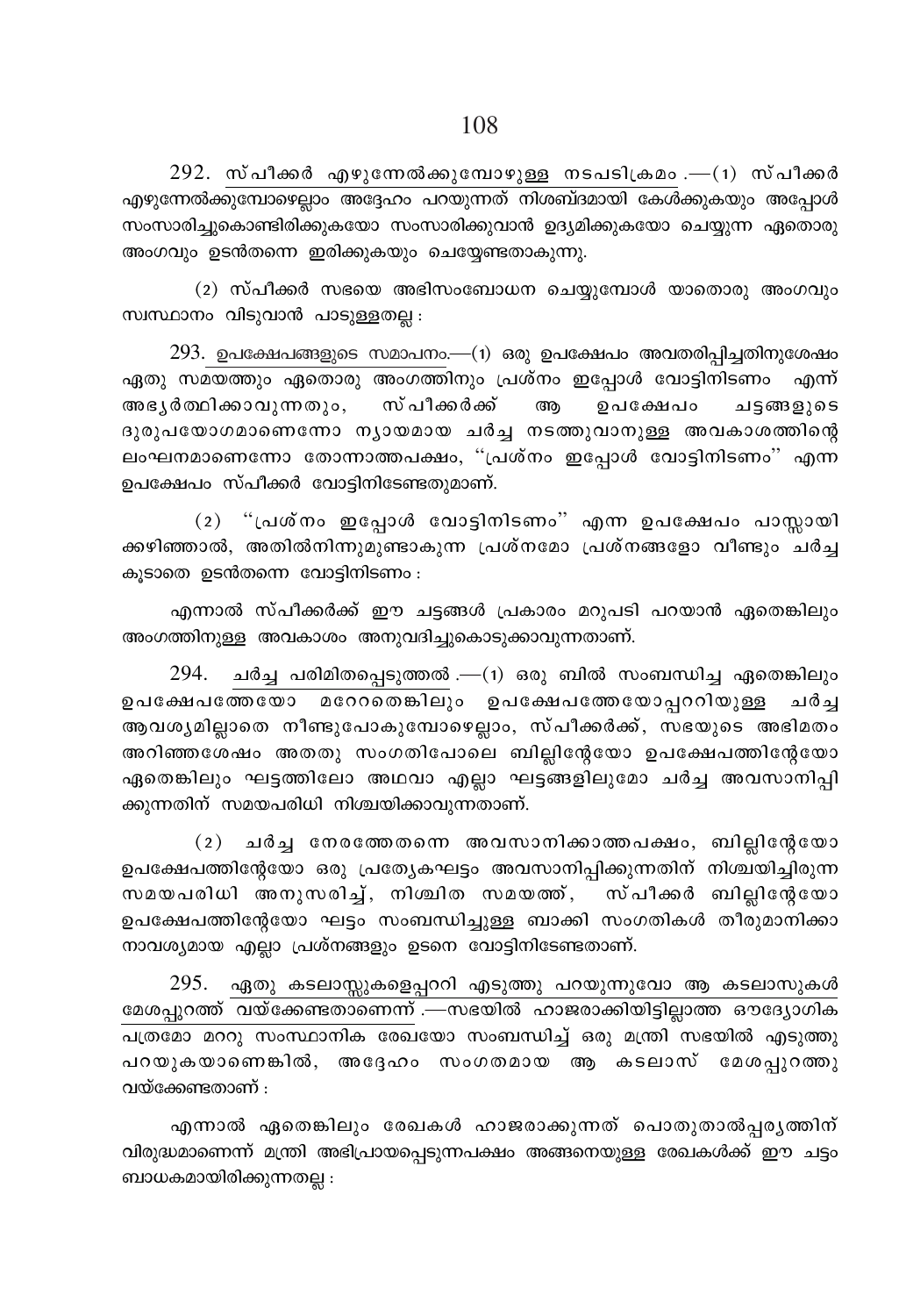എന്നുമാത്രമല്ല, മന്ത്രി, അങ്ങനെയുള്ള ഔദ്യോഗിക പത്രത്തിന്റെയോ സംസ്ഥാനിക രേഖയുടെയോ ചുരുക്കമോ സാരമോ തന്റെ സ്വന്തം വാക്കുകളിൽ  $\sim$ നൽകുകയാണെങ്കിൽ, സംഗതമായ രേഖകൾ മേശപുറത്തു വയ്ക്കേണ്ട ആവശ്യമില്ല.

 $296$ . മേശപ്പുറത്തു വയ്ക്കുന്ന കടലാസുകൾ കൈകാര്യം ചെയ്യൽ .— $(1)$ മേശപ്പുറത്തു <del>വയ്ക്കേണ്ട കടലാസോ രേഖയോ അത് ഹാജരാക്കുന്ന അംഗം ശ</del>രിയായ വിധം സാക്ഷ്യപ്പെടുത്തേണ്ടതാണ്.

(2) മേശപ്പുറത്തു വയ്ക്കുന്ന എല്ലാ കടലാസുകളും രേഖകളും പരസ്യമായിട്ടുള്ളവയാണെന്ന് പരിഗണിക്കപെടേണ്ടതാണ്.

297. മന്തി, തനിക്കു നൽകപ്പെട്ട ഉപദേശമോ അഭിപ്രായമോ ഏത് മാർഗ്ഗത്തിൽക്കുടിയാണ് കിട്ടിയത് എന്നത് വെളിവാക്കുമ്പോഴുള്ള നടപടിക്രമം .— <u>പോദ്യ</u>ത്തിന്റെ ഉത്തരമായോ ചർച്ചാസമയത്തോ, ഒരു മന്ത്രി, ഏതെങ്കിലും ഗവൺമെന്റ് ഉദ്യോഗസ്ഥനോ മറ്റേതെങ്കിലും ആളോ അധികാരസ്ഥനോ തനിക്കു നൽകിയ ഉപദേശമോ അഭിപ്രായമോ വെളിവാക്കുകയാണെങ്കിൽ, അദ്ദേഹം സംഗതമായ രേഖയോ, ആ അഭിപ്രായമോ ഉപദേശമോ ഉൾക്കൊള്ളുന്ന രേഖയുടെ ഭാഗമോ അല്ലെങ്കിൽ അതിന്റെയൊരു ചുരുക്കമോ സാധാരണയായി മേശപ്പുറത്തു വയ്ക്കേണ്ടതാണ്.

 $298.$  സഭയുടെ തീരുമാനം ലഭിക്കുവാനുള്ള നടപടിക്രമം .—സഭയുടെ തീരുമാനം ആവശ്യമായ<del>ി വരുന്ന സംഗ്തി സ്പീക്കര് വോട്ടിനിട്ടു ത</del>ീരുമാനിക്കേണ്ടതാണ്.

 $299$ . പ്രശ്നം നിർദ്ദേശിക്കുകയും വോട്ടിനിടുകയും ചെയ്യൽ .—ഒരു ഉപക്ഷേപം അവതരിപ്പിച്ചുകഴിഞ്ഞാൽ, സ്പീക്കർ ആ പ്രശ്നം സഭയുടെ പരിഗണനയ്ക്കായി നിർദ്ദേശിക്കേണ്ടതും അതിന്റെ തീരുമാനത്തിനുവേണ്ടി വോട്ടിനിടേണ്ടതുമാണ്. ഒരു<br>ഉപക്ഷേപത്തിൽ രണ്ടോ അതിൽ കുടുതലോ പ്രതേ∖ക വിഷയങ്ങൾ ഉപക്ഷേപത്തിൽ രണ്ടോ അതിൽ കൂടുതലോ പ്രത്യേക വിഷയങ്ങൾ അടങ്ങിയിട്ടുണ്ടെങ്കിൽ, ആ വിഷയങ്ങൾ വെവ്വേറെയുള്ള പ്രശ്നങ്ങളായി സ്പീക്കർക്ക്  $m$ ിർദ്ദേശിക്കാവുന്നതാകുന്നു.

 $300$ . മന്ത്രി ചെയ്യുന്ന പ്രസ്താവന .—മന്ത്രിക്ക്, പൊതുപ്രാധാനൃമർഹിക്കുന്ന സംഗതിയെപ്പററി സ്പീക്കറുടെ സമ്മതത്തോടുകൂടി ഒരു പ്രസ്താവന ചെയ്യാവുന്നതാണ്. എന്നാൽ പ്രസ്താവന ചെയ്യുന്ന സമയം യാതൊരു ചോദൃവും ചോദിക്കുവാൻ പാടില്ലാത്തതാകുന്നു.

 $301.$  ഡിവിഷൻ .—(1) ശബ്ദവോട്ടോ അഥവാ "ഡിവിഷൻ" വോട്ടോവഴി വോട്ടെടുപ്പ് <del>നടത്താവു</del>ന്നതും, ഏതെങ്കിലും അംഗം അങ്ങനെ ആഗ്രഹിക്കുന്നപക്ഷം ഡിവിഷൻ അനുസരിച്ച് വോട്ടെടുപ്പ് നടത്തേണ്ടതുമാണ്. ഡിവിഷൻ അനുസരിച്ചുളള വോട്ടെുപ്പ് നടത്തേണ്ട രീതി സ്പിക്കർ തീരുമാനിക്കുന്നതാണ്.

 $\frac{1}{2}$  $[ (2)$  ഇലക്ട്രോണിക്  $\frac{2}{2}$ [അല്ലെങ്കിൽ ബയോമെട്രിക്]വോട്ട് റിക്കാർഡർ ്പവർത്തിപ്പിച്ച് വോട്ട് രേഖപ്പെടുത്തണ്മെന്ന് സ്പീക്കർ നിർദ്ദേശിക്കുന്നിടത്ത് അത് പ്രവർത്തിപ്പിക്കേണ്ടതും, അംഗങ്ങൾ അവർക്ക് യഥാക്രമം അനുവദിച്ചിട്ടുള്ള സീറ്റുകളിൽ നിന്നും അതിനായി നൽകിയിട്ടുള്ള ബട്ടണുകൾ അമർത്തി അവരുടെ വോട്ടുകൾ രേഖപ്പെടുത്തേണ്ടതുമാണ്.

 $^{-1}$  2010 മാർച്ച് 31-ലെ ബുള്ളറ്റിൻ ഭാഗം 2 നമ്പർ 651 പ്രകാരം ചേർത്തത്.

 $^2$  2021 ഫെബ്രുവരി 8-ലെ ബുള്ളറ്റിൻ ഭാഗം 2 നമ്പർ 967 പ്രകാരം ചേർത്തത്.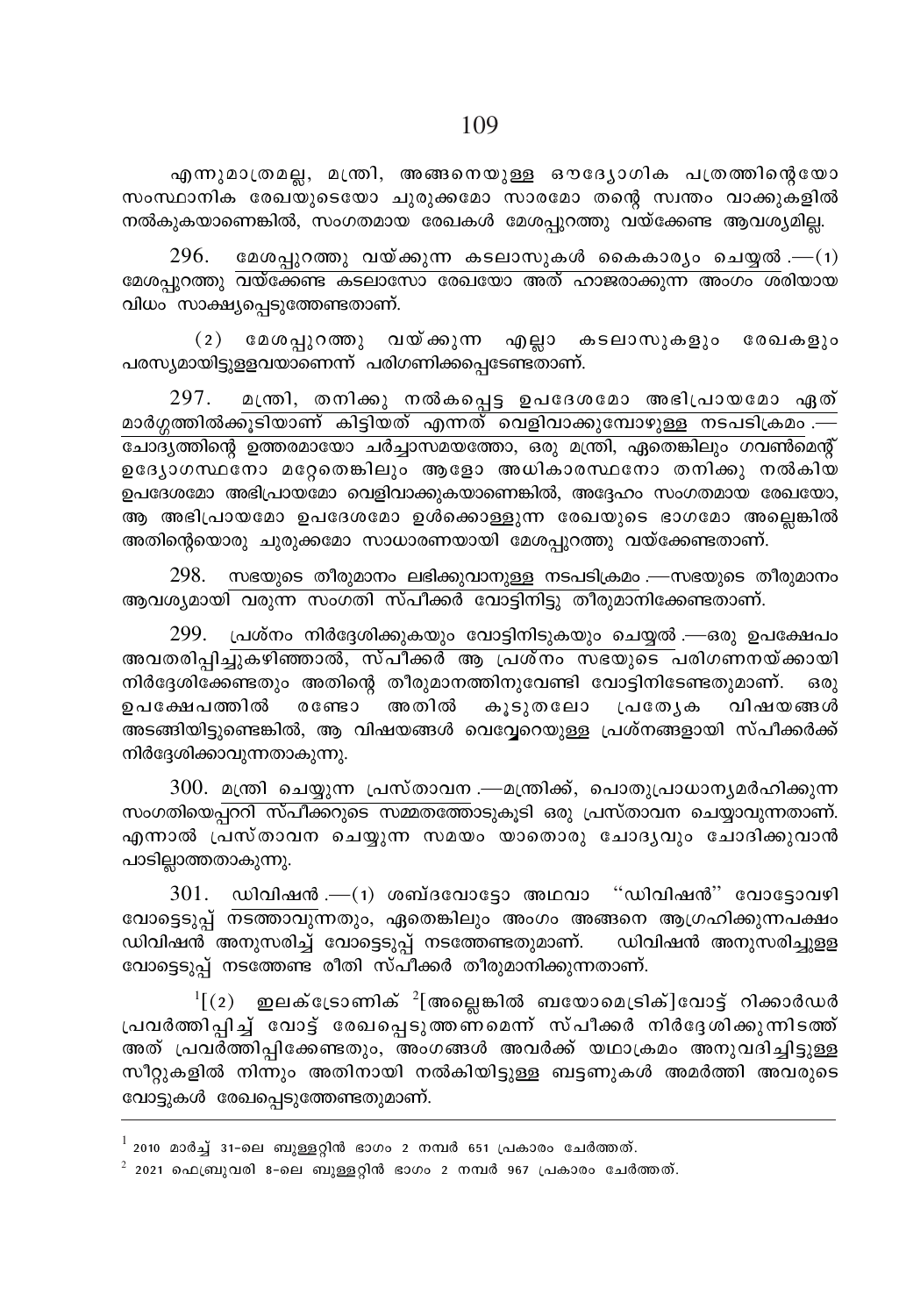(3) ഇൻഡിക്കേറ്റർ ബോർഡിൽ വോട്ടെടുപ്പിന്റെ ഫലം തെളിയുന്നതിനുശേഷം ഡിവിഷന്റെ ഫലം സ്പീക്കർ അറിയിക്കേണ്ടതാണ്.

(4) സ്പീക്കർ മതിയായതെന്ന് കരുതുന്ന ഏതെങ്കിലും കാരണത്താൽ വോട്ട് രേഖപ്പെടുത്തുന്നതിനായി നൽകിയിട്ടുള്ള ബട്ടണിൽ അമർത്തി വോട്ട് രേഖപ്പെടുത്താൻ കഴിയാത്ത ഒരംഗത്തിന്, സ്പീക്കറുടെ അനുവാദത്തോടുകൂടി ഡിവിഷന്റെ ഫലം പ്രഖ്യാപിക്കുന്നതിനു മുമ്പ്, അയാൾ ഉപക്ഷേപത്തിനു അനുകൂലമാണോ പ്രതികൂല മാണോ എന്ന് പ്രസ്താവിച്ചുകൊണ്ട് അയാളുടെ വോട്ട് വാക്കാൽ രേഖപ്പെടുത്തിയെടുക്കാ വുന്നതാണ്.

(5) അബദ്ധവശാൽ, തെറ്റായ ബട്ടൺ അമർത്തി വോട്ട് ചെയ്തുവെന്ന് ഒരംഗം കണ്ടെത്തിയാൽ ഡിവിഷന്റെ ഫലം പ്രഖ്യാപിക്കുന്നതിനു മുമ്പ് അയാൾ അത് സ്പീക്കറുടെ ശ്രദ്ധയിൽ കൊണ്ടുവരുന്നപക്ഷം അയാളെ തന്റെ തെറ്റ് തിരുത്തുന്നതിന് അനുവദിക്കാവുന്നതാണ്.]

(6) ഡിവിഷൻ വോട്ടെടുപ്പ് ഫലം സ്പീക്കർ പ്രഖ്യാപിക്കേണ്ടതും അതിനെ ചോദ്യം ചെയ്യാൻ പാടില്ലാത്തതുമാകുന്നു.

 $302$ . അംഗം പുറത്തുപോകുവാൻ ആജ്ഞാപിക്കുന്നതിനുള്ള അധികാരം.— (1) സ്പീക്കർ ക്രമപാലനം നടത്തേണ്ടതും തന്റെ തീരുമാനങ്ങൾ നടപ്പാക്കുന്ന തിനാവശ്യമായ എല്ലാ അധികാരങ്ങളും അദ്ദേഹത്തിന് ഉണ്ടായിരിക്കുന്നതുമാണ്.

(2) ഏതൊരംഗത്തിന്റെ പെരുമാററമാണോ, തന്റെ അഭിപ്രായത്തിൽ, തികച്ചും ക്രമരഹിതമായിരിക്കുന്നത്, അങ്ങനെയുള്ള ഏതൊരംഗത്തോടും ഉടൻതന്നെ സഭയിൽ നിന്ന് പുറത്തുപോകുവാൻ അദ്ദേഹത്തിനു നിർദ്ദേശിക്കാവുന്നതും, അപ്രകാരം പുറത്തുപോകാൻ ആജ്ഞാപിക്കപ്പെട്ട ഏതൊരു അംഗവും ഉടൻതന്നെ അങ്ങനെ ചെയ്യേണ്ടതും ആ ദിവസത്തെ യോഗത്തിൽ അവശേഷിക്കുന്ന സമയം ഹാജരാകാൻ പാടില്ലാത്തതുമാകുന്നു. ഒരേ സമ്മേളനത്തിൽ ഏതെങ്കിലും അംഗത്തോട് രണ്ടാം പ്രാവശ്യവും പുറത്തുപോകുവാൻ ആജ്ഞാപിക്കുകയാണെങ്കിൽ, ആ സമ്മേളനത്തിൽ അവശേഷിക്കുന്ന കാലയളവിൽ കവിയാത്ത ഒരു കാലത്തേക്ക് ആ അംഗത്തോട് സഭായോഗങ്ങളിൽ ഹാജരാകരുതെന്ന് സ്പീക്കർക്ക് നിർദ്ദേശിക്കാവുന്നതും അപ്രകാരം നിർദ്ദേശിക്കപ്പെടുന്ന അംഗം അതനുസരിച്ച് ഹാജരാകാൻ പാടില്ലാത്തതുമാകുന്നു. ഹാജരാകരുതെന്ന് നിർദ്ദേശിക്കപ്പെടുന്ന അംഗം ഭരണഘടന 190–ാം അനുച്ചേദം (4)–ാം ഖണ്ഡത്തിന്റെ ആവശൃത്തിനായി ഹാജരാകാതിരുന്നതായി കരുതുവാൻ പാടില്ലാത്തതാകുന്നു.

(3) സഭയിൽ ഗൗരവതരമായ ക്രമരാഹിത്യം ഉണ്ടാക്കുന്ന സംഗതിയിൽ സ്പീക്കർക്ക്, ഏതു യോഗവും അദ്ദേഹം നിശ്ചയിക്കുന്ന സമയത്തേക്ക് നിർത്തിവയ്ക്കാവുന്നതാണ്.

 $303.$  ക്രമപ്രശ്നങ്ങളും അതിൻമേലുള്ള തീരുമാനങ്ങളും .—(1) ക്രമപ്രശ്നം ഈ ചട്ടങ്ങളുടെയോ ഭരണഘടനയിൽ സഭയുടെ കാര്യനിർവ്വഹണം ക്രമീകരിക്കുന്ന അനുച്ഛേദങ്ങളുടെയോ വ്യാഖ്യാനത്തേയോ നടപ്പാക്കലിനേയോ സംബന്ധിച്ചുള്ളതായി രിക്കേണ്ടതും സ്പീക്കറുടെ അധികാരപരിധിയിൽപ്പെടുന്ന ഒരു പ്രശ്നം ഉന്നയിക്കുന്നതും ആയിരിക്കേണ്ടതാണ്.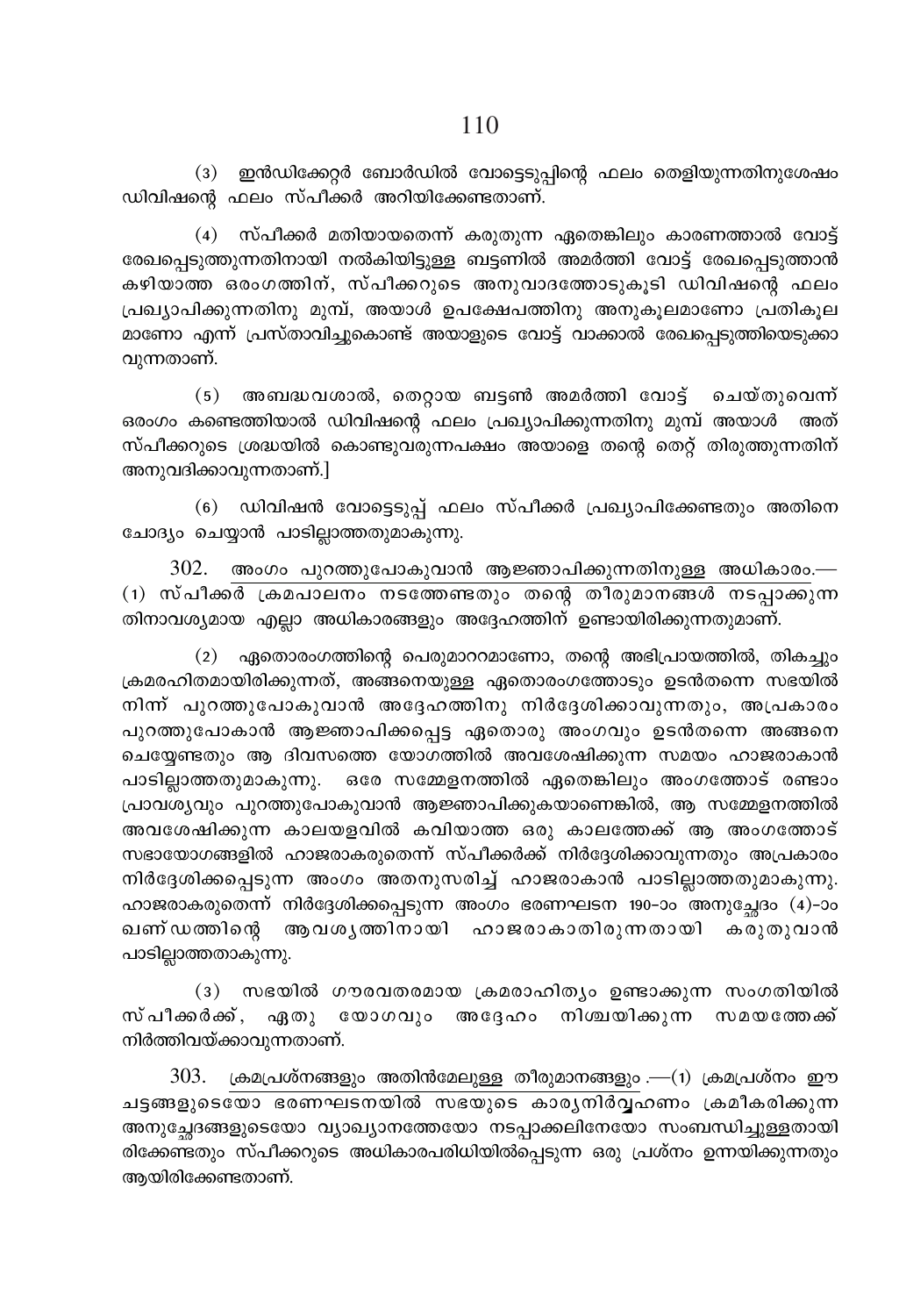(2) തൽസമയം സഭയുടെ മുമ്പാകെയുള്ള കാര്യനിർവ്വഹണം സംബന്ധിച്ച് ഒരു ക്രമപ്രശ്നം ഉന്നയിക്കാവുന്നതാണ് $\,$ :

എന്നാൽ ഒരു ക്രമപ്രശ്നം, സഭയിലെ ക്രമപാലനമോ സഭ മുമ്പാകെയുള്ള കാര്യപരിപാടികളുടെ ക്രമീകരണമോ സംബന്ധിച്ചുള്ളതാണെങ്കിൽ, കാര്യപരിപാടിയിലെ ക്കു ഇനം അവസാനിച്ചതിനുശേഷവും മറ്റൊരു ഇനം ആരംഭിക്കുന്നതിനു മുമ്പും ഉള്ള ഇടവേളയിൽ ക്രമപ്രശ്നം ഉന്നയിക്കുവാൻ സ്പീക്കർക്ക് ഒരംഗത്തെ അനുവദി ക്കാവുന്നതാണ്.

 $(3)$   $(1)$ –ഉം  $(2)$ –ഉം ഉപചട്ടങ്ങളിൽ പറഞ്ഞ നിബന്ധനകൾക്ക് വിധേയമായി. ഒരു അംഗത്തിന് ക്രമപ്രശ്നം തയ്യാറാക്കാവുന്നതും, ഉന്നയിക്കപ്പെട്ട പ്രശ്നം ക്രമപ്രശ്നം അ്ണോ എന്ന് സ്പീക്കർ തീരുമാനിക്കേണ്ടതും അണെങ്കിൽ. അതിൻമേൽ അദേഹം തന്റെ തീരുമാനം നൽകേണ്ടതും ആ തീരുമാനം അന്തിമമായിരിക്കുന്നതുമാണ്.

 $(4)$  ക്രമപ്രശ്നത്തിൻമേൽ യാതൊരു ചർച്ചയും അനുവദിക്കാൻ പാടില്ല. എന്നാൽ യുക്തമെന്ന് അദ്ദേഹത്തിനു തോന്നുന്നപക്ഷം സ്പീക്കർക്ക് തന്റെ തീരുമാന്ം നൽകുന്നതിനു മുമ്പ് അംഗങ്ങൾക്ക് പറയുവാനുളളത് കേൾക്കാവുന്നതാണ്.

- $(5)$  ക്രമപ്രശ്നം ഒരു പ്രിവിലേജ് പ്രശ്നമല്ല.
- $(6)$   $\theta$ <sub>0000</sub>,—
	- $(q)$  വിവരം ആവശ്യപ്പെടുന്നതിനോ
	- $(m)$  തന്റെ നില വൃക്തമാക്കുന്നതിനോ

(സി) ഏതെങ്കിലും ഉപക്ഷേപത്തിൻമേൽ ഒരു പ്രശ്നം സഭയുടെ തീരുമാനത്തിന് സമർപ്പിച്ചുകൊണ്ടിരിക്കുമ്പോഴോ;

 $(u)$  സാങ്കൽപികമായ ഒരു കാര്യത്തിനോ $:$ 

 $\Omega(\underline{\mathfrak{D}})$  ഡിവിഷൻ ബെല്ല് മുഴങ്ങിയില്ലെന്നോ, കേട്ടില്ലെന്നോ ഉള്ള കാരൃത്തിലോ,— ഒരു ക്രമപ്രശ്നം ഉന്നയിക്കാൻ പാടില്ല.

 $304$ . ക്രമപ്രശ്നമല്ലാത്ത സംഗതി ഉന്നയിക്കൽ .— $(1)$  ക്രമപ്രശ്നമല്ലാത്ത ഏതെ ങ്കിലും സംഗ<mark>തി സഭയുടെ് ശ്രദ്ധയിൽപ്പെടുത്തുവാൻ</mark> ആഗ്രഹിക്കുന്ന ഒരംഗം സഭയിൽ താൻ ഉന്നയിക്കുവാൻ ഉദ്ദേശിക്കുന്ന സംഗതിയെപ്പറ്റി അത് ഉന്നയിക്കുവാൻ ഉദ്ദേശിക്കുന്ന തിനുള്ള കാരണങ്ങളോടുകൂടി, സംക്ഷിപ്തമായി പ്രസ്താവിച്ചുകൊണ്ട് <sup>ப</sup>േര്ചാമൂലമോ അല്ലെങ്കിൽ ഓൺലൈൻ ആയോ] സെക്രട്ടറിക്ക് നോട്ടീസ് നൽകേണ്ടതും സ്പീക്കർ, അനുമതി നൽകിയതിനുശേഷവും സ്പീക്കർ നിശ്ചയിക്കാവുന്ന അങ്ങനെയുള്ള സമ യത്തും തീയതിയിലും മാത്രമേ അത് ഉന്നയിക്കുവാൻ അദ്ദേഹത്തെ അനുവദിക്കുവാനും പാടുള്ളു.

 $^{2}[(2)$  (1)-ാം ഉപചട്ടപ്രകാരം ഒരു നോട്ടീസ് സ്ഥകാര്യമാകാവുന്നതിന് അത് താഴെപറയുന്ന വൃവസ്ഥകൾ പാലിച്ചിരിക്കേണ്ടതാണ്, അതായത്  $:=$ 

 $(i)$  കേരള സർക്കാരിന്റെ പ്രാഥമിക പരിഗണനയിൽ പെടാത്ത ഒരു സംഗതിയെ അത് പരാമർശിക്കപ്പെടാൻ പാടില്ലാത്തതും ;

 $^{\text{2}}$  2010 മാർച്ച് 31-ലെ ബുള്ളറ്റിൻ ഭാഗം 2 നമ്പർ 651 പ്രകാരം ഭേദഗഗതി വരുത്തിയത്.

 $2021$  ഫെബ്രുവരി 8-ലെ ബുള്ളറ്റിൻ ഭാഗം 2 നമ്പർ 967 പ്രകാരം പകരം ചേർത്തത്.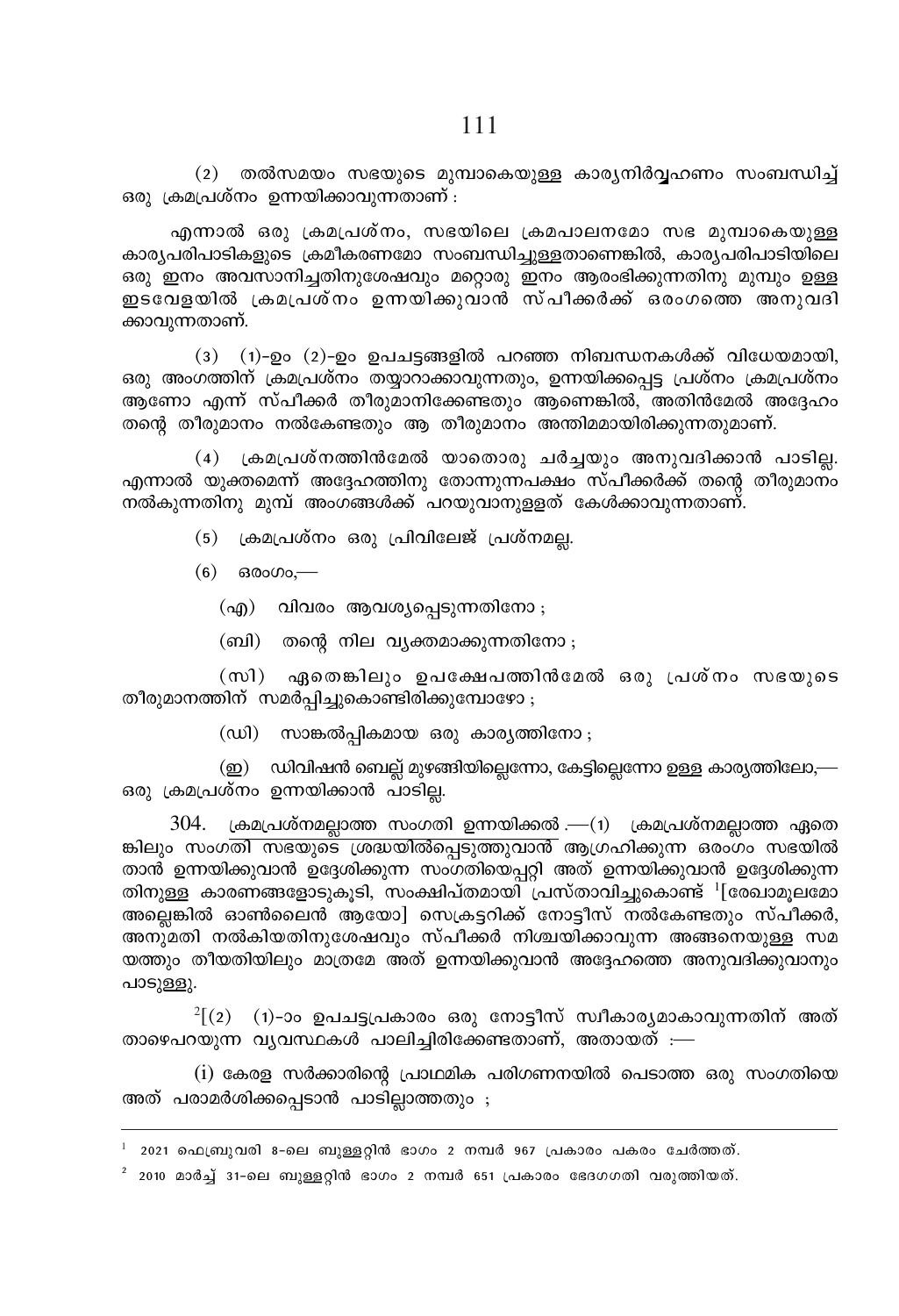അതേ സമ്മേളനകാലത്തിൽ ചർച്ച ചെയ്തതോ സമ്മേളനകാലത്ത് ഈ ചട്ടത്തിൻപ്രകാരം ഒരു അംഗം നേരത്തേ ഉന്നയിച്ച സംഗതിക്ക് സാരവത്താ യുള്ളതോ ആയ ഒരു സംഗതിയെ സംബന്ധിച്ചായിരിക്കുവാൻ പാടില്ലാത്തതും ;

 $(iii)$  അത് ഒന്നിൽ കുടുതൽ പ്രശ്നം ഉന്നയിക്കുവാൻ പാടിലാത്തതും :

 $(iv)$  അതിൽ നിഗമന വിപരീതാർത്ഥ പദ പ്രയോഗമോ ദോഷാരോപണ ങ്ങളോ വിശേഷണങ്ങളോ അപകീർത്തികരമായ പ്രസ്താവനകളോ അടങ്ങുവാൻ പാടില്ലാ ത്തതും ;

 $(v)$  അത് ഒരു നിയമസഭാ കമ്മിറ്റിയുടെ നടപടികളെ പരാമർശിക്കുവാൻ പാടില്ലാത്തതും ആകുന്നു.

(3) വെള്ളിയാഴ്ചകളൊഴികെയുള്ള ഓരോ ദിവസവും പത്തിൽ കവിയാത്ത അത്തരത്തിലുള്ള നോട്ടീസുകൾ അനുവദിക്കേണ്ടതും വെള്ളിയാഴ്ചകളിൽ അത്  $\frac{1}{2}$ [നാലായി] പരിമിതപ്പെടുത്തേണ്ടതുമാകുന്നു.]

 $305.$  സഭയിലെ ഭാഷ $-$ (1) സഭാനടപടി മലയാളത്തിലോ, തമിഴിലോ, കന്നടയിലോ അല്ലെങ്കിൽ ഇംഗ്ലീഷിലോ നടത്തേണ്ടതാണ്.

 $(2)$  സഭാനടപടികളുടെ ഔദ്യോഗിക രേഖകൾ ഇംഗ്ലീഷിലോ അല്ലെങ്കിൽ അങ്ങനെയുള്ള നടപടികൾ സഭയിൽ ഏതു ഭാഷയിൽ നടത്തുന്നുവോ ആ ഭാഷയിലോ സുക്ഷിക്കേണ്ടതാണ്.

 $306.$  നടപടികളുടെ റിപ്പോർട്ട് .—സഭയുടെ യോഗങ്ങളിൽ ഓരോന്നിലുമുള്ള നടപടികളുടെ പൂർണ്ണമായ റിപ്പോർട്ട് സെക്രട്ടറി തയ്യാറാക്കിക്കേണ്ടതും, പ്രായോഗികമാകുന്നത്ര വേഗം, അതത് സമയം സ്പീക്കർ നിർദ്ദേശിക്കാവുന്ന രൂപത്തിലും രീതിയിലും, പ്രസിദ്ധപ്പെടുത്തേണ്ടതുമാണ്.

 $307$ . ചർച്ചകളിൽ നിന്ന് വാക്കുകൾ നീക്കം ചെയ്യൽ .—(1) അപകീർത്തികരമോ അസഭൃമോ സഭേൃതരമോ അന്തസില്ലാത്തതോ ആയ വാക്കോ വാക്കുകളോ ചർച്ചാവേളയിൽ ഉപയോഗിച്ചിട്ടുണ്ടെന്ന് സ്പീക്കർക്ക് അഭിപ്രായമുണ്ടെങ്കിൽ, അദ്ദേഹത്തിന് തന്റെ വിവേചനാധികാരം പ്രയോഗിച്ച് അങ്ങനെയുള്ള വാക്കോ വാക്കുകളോ സഭാനടപടികളിൽ നിന്നും നീക്കം ചെയ്യാൻ ഉത്തരവ് നൽകാവുന്നതാണ്.

(2) അപ്രകാരം നീക്കം ചെയ്ത നടപടിയുടെ ഭാഗം നക്ഷത്രചിഹ്നംകൊണ്ട് അടയാളപ്പെടുത്തേണ്ടതും, നടപടികളിൽ വിശദീകരണ അടിക്കുറിപ്പ് ഇനി പറയുന്ന പ്രകാരം ചേർക്കേണ്ടതുമാകുന്നു.

''അദ്ധ്യക്ഷന്റെ ഉത്തരവനുസരിച്ച് നീക്കം ചെയ്തിരിക്കുന്നു''.

308. സെക്രട്ടറിയുടെ കർത്തവൃങ്ങൾ .—ഈ ചട്ടങ്ങളിൽ പറഞ്ഞിട്ടുള്ളവയ്ക്ക് പുറമേ ഇനിപ്പറയുന്ന കർത്തവൃങ്ങൾ അനുഷ്ഠിക്കുവാൻ സെക്രട്ടറി ബാദ്ധ്യസ്ഥനാണ്.

> $(i)$ അസംബ്ലി റിക്കാർഡുകളുടെ ഉത്തരവാദിത്വം ഏറെറടുക്കുവാനും ;

 $^{\rm l}$  2018 ജൂൺ 24-ലെ ബുള്ളറ്റിൻ ഭാഗം 2 നമ്പർ 517 പ്രകാരം ഭേദഗതി വരുത്തിയത്.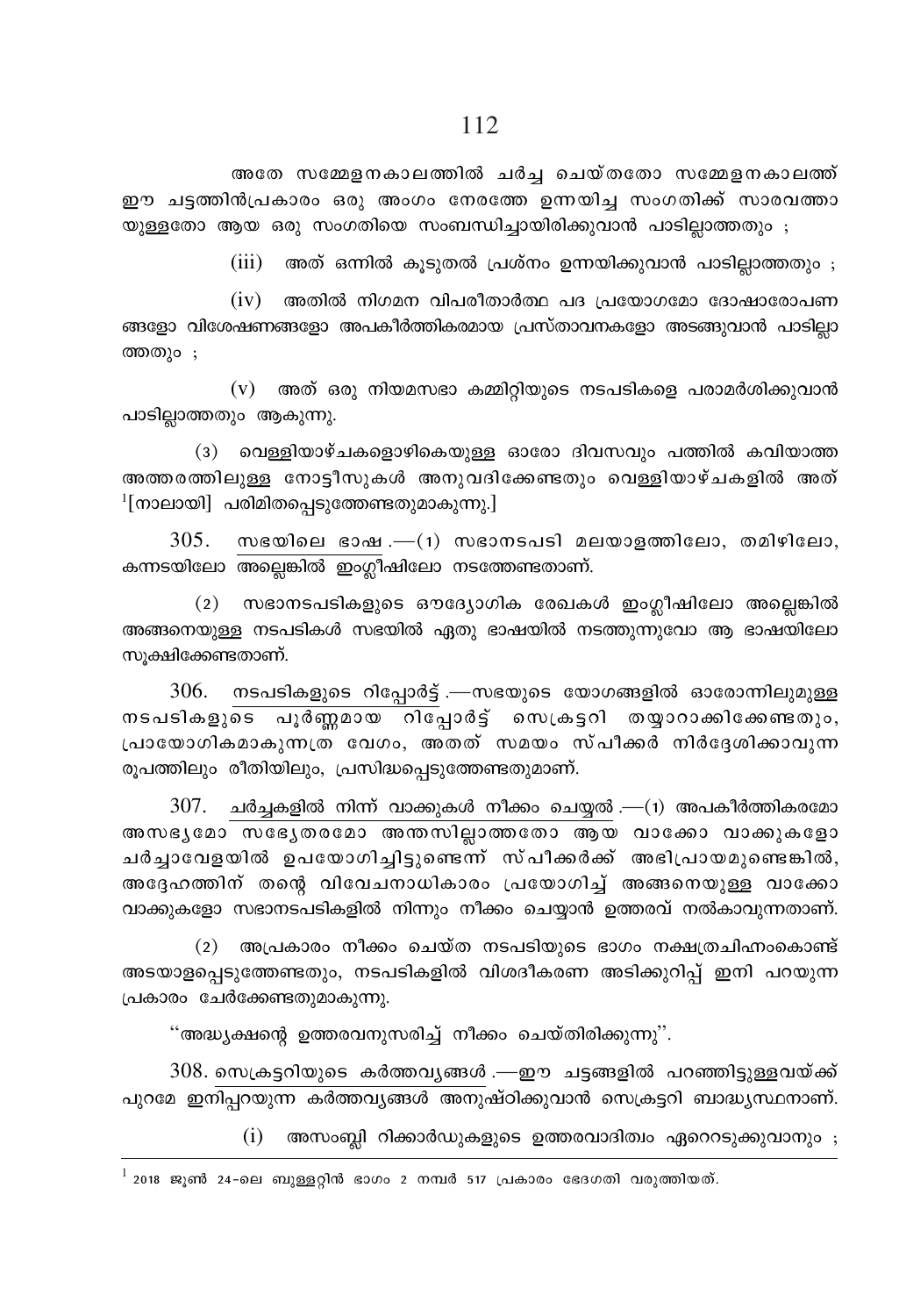$(iii)$  എല്ലാ യോഗങ്ങളിലും ഹാജരാകുവാനും നടപടിക്കുറിപ്പുകൾ എഴുതിയെടുക്കുവാനും;

 $(iii)$  സ്പീക്കറുടെ നിർദ്ദേശാനുസരണം സഭാനടപടികളുടെ പൂർണ്ണമായ റിപ്പോർട്ടുകൾ തയ്യാറാക്കുന്നതിനും, പ്രസിദ്ധപ്പെടുത്തുന്നതിനും, അച്ചടിക്കുവാനും, ഉത്തരവിടുന്ന എല്ലാ രേഖകളും അച്ചടിക്കുന്നതിന്റെ മേൽനോട്ടം വഹിക്കുവാനും ;

 $(iv)$  ബില്ലുകളുടെ മാർജിനിൽ കൊടുക്കേണ്ട സംക്ഷേപങ്ങളും, അദ്ധ്യായങ്ങളുടെ ശീർഷകങ്ങളും വിന്യാസവും, അവയിലെ ഖണ്ഡങ്ങളുടെ നമ്പരുകളും തയ്യാറാക്കുവാനും ഭേദഗതി വരുത്തുവാനും ബില്ലുകളിൽ ഖണ്ഡങ്ങൾ മുതലായവയുടെ നമ്പരുകളെപറ്റിയുള്ള പരാമർശങ്ങൾ പരിശോധിക്കുവാനും തിരുത്തുവാനും ;

 $(v)$  ഈ ചട്ടങ്ങൾ പ്രകാരം അനുവദനീയമല്ലാത്ത ചോദൃങ്ങളും (പമേയങ്ങളും കുറിച്ചുവയ്ക്കുവാനും ;

 $(vi)$  സഭയുടെ ഉത്തരവനുസരിച്ച് കത്തിടപാട് നടത്തുവാനും പൊതുവായി സഭയുടെ പ്രവർത്തനങ്ങളിൽ സഹായിക്കുവാനും.

 $309$ . സഭാംഗങ്ങളല്ലാത്തവരുടെ പ്രവേശനം.— സഭ കൂടിയിരിക്കുമ്പോൾ, സഭയിൽ അംഗങ്ങളുടെ ഉപയോഗത്തിനു മാത്രമായി കരുതിവച്ചിട്ടില്ലാത്ത അസംബ്ലി ചേമ്പറിലെ ഭാഗങ്ങളിലേക്ക് സഭാംഗങ്ങളല്ലാത്തവരുടെ പ്രവേശനം സ്പീക്കറുടെ ഉത്തരവുകൾക്കനുസ്യതമായി നിയന്ത്രിക്കേണ്ടതാണ്.

 $310$ . സഭാംഗങ്ങളല്ലാത്തവരെ പുറത്താക്കൽ .—സ്പീക്കർക്ക്, യുക്തമെന്ന് ്തോന്നുമ്പോഴെല്ലാം, സഭാംഗങ്ങളല്ലാത്തവരോട് അസംബ്ലി ചേമ്പറിന്റെ ഏതു ഭാഗത്തുനിന്നും പുറത്തുപോകാൻ ആജ്ഞാപിക്കാവുന്നതാണ്.

 $311$ . സഭാംഗങ്ങളല്ലാത്തവരെ നീക്കം ചെയ്യുകയും കസ്ററഡിയിൽ വയ്ക്കുകയും ചെയ്യൽ .—സ്പീക്കർ ഇതിലേക്ക് അധികാരപ്പെടുത്തുന്ന സെക്രട്ടേറിയറ്റിലെ ഒരു ഉദ്യോഗസ്ഥൻ, അംഗങ്ങൾക്കു മാത്രമായി കരുതിവച്ചിട്ടുള്ള സഭാപരിസരങ്ങളിലുള്ള ഏതെങ്കിലും ഭാഗത്ത് താൻ കാണുകയോ അല്ലെങ്കിൽ അങ്ങനെ ഉള്ളതായി റിപ്പോർട്ട് ചെയ്യപ്പെടുകയോ ചെയ്യുന്ന സഭാംഗമല്ലാത്ത ഏതൊരാളെയും, സഭാപരിസരങ്ങളിലെ ഏതെങ്കിലും ഭാഗത്ത് പ്രവേശനം നൽകിയശേഷം അപമര്യാദയായി പെരുമാറുകയോ അല്ലെങ്കിൽ 309-ാം ചട്ടപ്രകാരം സ്പീക്കർ ഉണ്ടാക്കിയിട്ടുള്ള റഗുലേഷൻ മനഃപൂർവ്വം 461/2021.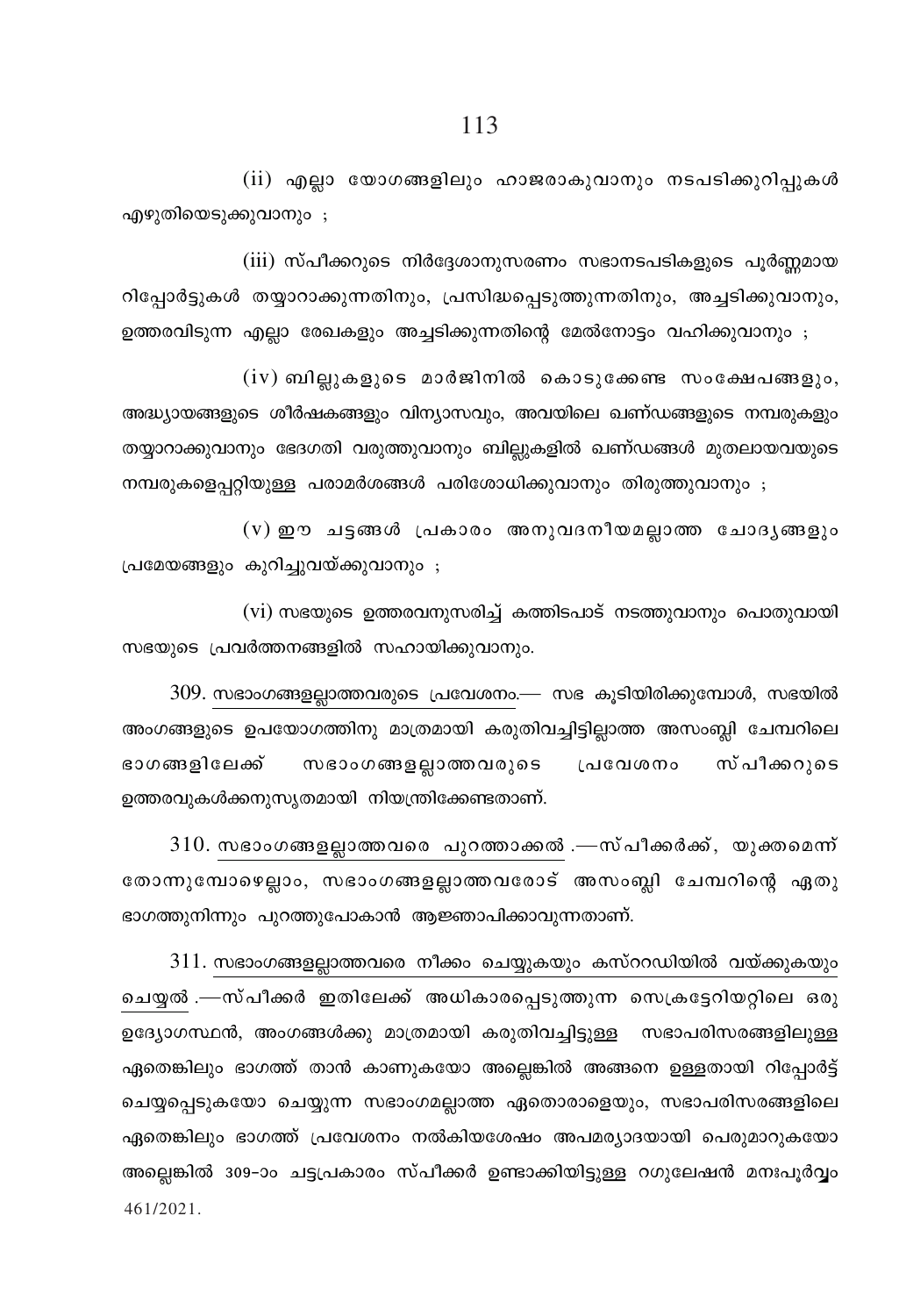ലംഘിക്കുകയോ അല്ലെങ്കിൽ സഭ കൂടിയിരിക്കുമ്പോൾ സഭാംഗങ്ങളല്ലാത്ത ആളുകൾ പുറത്തു പോകണമെന്ന് 310-ാം ചട്ടപ്രകാരം നിർദ്ദേശിക്കപ്പെടുമ്പോൾ പുറത്തു പോകാതിരിക്കുകയോ ചെയ്യുന്ന ഏതൊരാളെയും സഭാപരിസരങ്ങളിൽനിന്ന് പുറത്താക്കുകയോ, കസ്ററഡിയിൽ എടുക്കുകയോ ചെയ്യേണ്ടതാകുന്നു.

 $312$ . അസംബ്ലി ചേമ്പർ ഉപയോഗിക്കൽ .—അസംബ്ലിയുടേയും അതിന്റെ കമ്മിറ്റികളുടെയും യോഗങ്ങൾക്കല്ലാതെ ഒരു കാര്യത്തിനും അസംബ്ലി ചേമ്പർ ഉപയോഗിക്കുവാൻ പാടില്ലാത്തതാകുന്നു.

 $313.$  ചട്ടങ്ങൾ സസ്പെൻഡ് ചെയ്യൽ.—ഏതൊരു അംഗത്തിനും സഭ മുമ്പാകെയുള്ള ഒരു പ്രത്യേക ഉപക്ഷേപത്തിന് ബാധകമാക്കുന്നതിനുവേണ്ടി ഏതെങ്കിലും ചട്ടം സസ്പെൻഡ് ചെയ്യാമെന്ന് സ്പീക്കറുടെ സമ്മതത്തോടുകൂടി പ്രമേയം അവതരിപ്പിക്കാവുന്നതും, ആ പ്രമേയം അംഗീകരിക്കപ്പെടുകയാണെങ്കിൽ ആ ചട്ടം അപ്പോഴത്തേക്ക് സസ്പെൻഡ് ചെയ്യേണ്ടതുമാകുന്നു.

314. ശിഷ്ടാധികാരങ്ങൾ .—ഈ ചട്ടങ്ങളിൽ പ്രത്യേകം പറഞ്ഞിട്ടില്ലാത്ത എല്ലാ സംഗതികളും, ഈ ചട്ടങ്ങളുടെ വിശദമായ നിർവ്വഹണം സംബന്ധിക്കുന്ന എല്ലാ പ്രശ്നങ്ങളും സ് പീക്കർ അപ്പപ്പോൾ നിർദ്ദേശിക്കാവുന്ന വിധത്തിൽ ക്രമപ്പെടുത്തേണ്ടതാകുന്നു.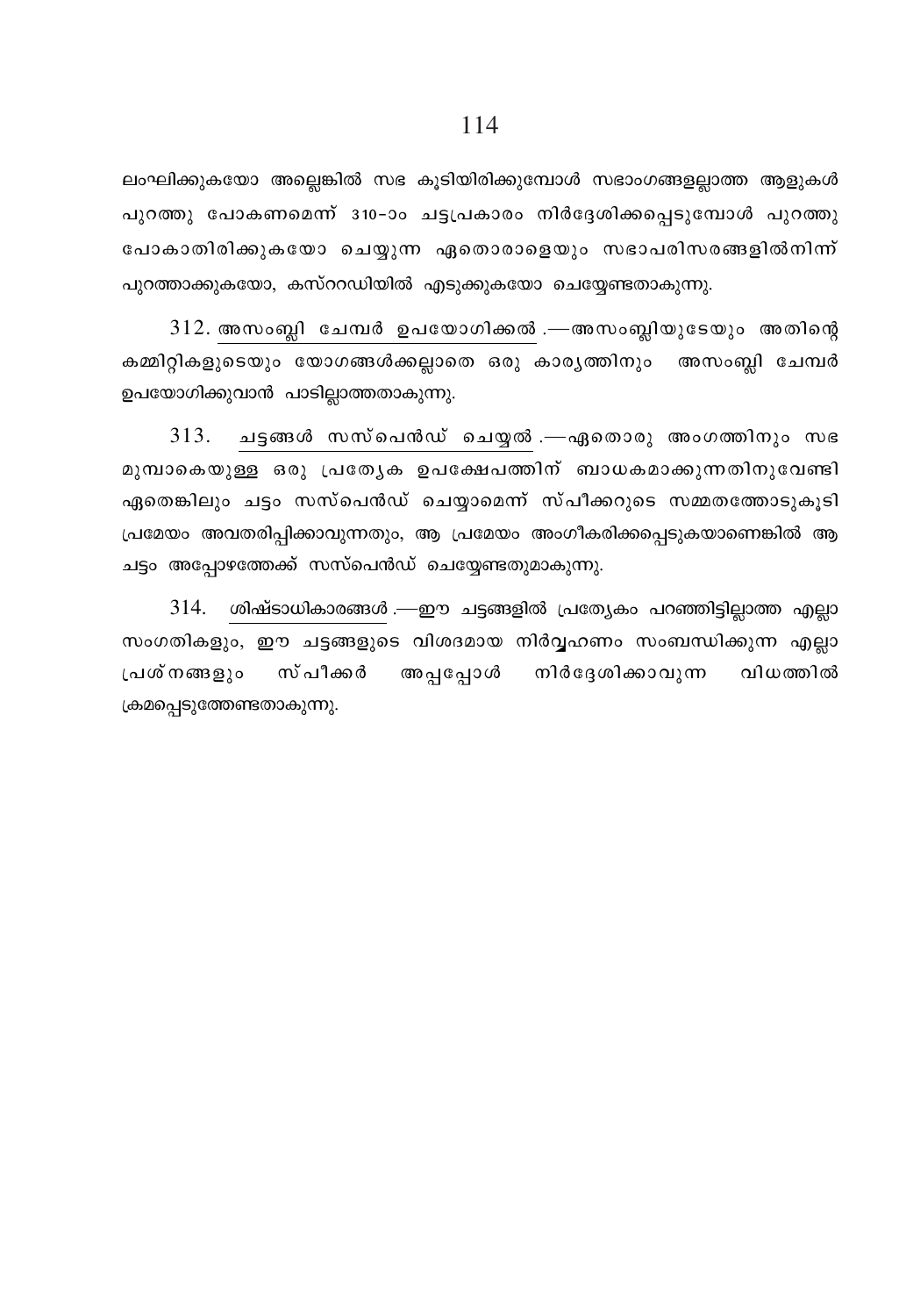#### ഒന്നാം പട്ടിക

ഹർജിയുടെ രൂപം

(108-ാം ചട്ടം നോക്കുക)

ലെജിസ്ലേറ്റീവ് അസംബ്ലിക്ക്,

(ഇവിടെ ഹർജിക്കാരന്റെയോ ഹർജിക്കാരുടെയോ പേരും ഉദ്യോഗപ്പേരും അല്ലെങ്കിൽ വിവരണവും ചുരുക്കമായി എഴുതുക.)

ഹർജിമൂലം അറിയിക്കുന്നതെന്തെന്നാൽ,

(സംഗതിയുടെ സംക്ഷിപ്തമായ പ്രസ്താവന ഇവിടെ ചേർക്കുക)

അതുപ്രകാരം ഹർജിക്കാരൻ (അല്ലെങ്കിൽ ഹർജിക്കാർ) അപേക്ഷിക്കുന്ന തെന്തെന്നാൽ (ഇവിടെ "ബില്ലിന്റെ കാരൃത്തിൽ നടപടി തുടരണമെന്നോ തുടരരുതെന്നോ" അല്ലെങ്കിൽ "ഹര്ജിക്കാരനെ സംബന്ധിക്കുന്ന കാര്യത്തിനുവേണ്ടി ബില്ലിൽ പ്രത്യേകം വ്യവസ്ഥ ചേർക്കണമെന്നോ'' അല്ലെങ്കിൽ സഭ മുൻപാകെയുള്ള ബില്ലിനെപ്പറ്റിയോ കാര്യത്തെപ്പറ്റിയോ അല്ലെങ്കിൽ പൊതു താൽപ്പര്യമുള്ള കാര്യത്തെപ്പറ്റിയോ ഉള്ള അനുയോജ്യമായ അപേക്ഷ ചേർക്കുക).

എന്നും അങ്ങയോട് കർത്തവൃബദ്ധനായ/കർത്തവൃബദ്ധരായ ഹർജിക്കാരൻ/ ഹർജിക്കാർ അപേക്ഷിക്കുന്നു.

| ഹർജിക്കാരന്റെ പേര് | മേൽവിലാസം | ഒപ്പോ, വിരലടയാളമോ |
|--------------------|-----------|-------------------|
|--------------------|-----------|-------------------|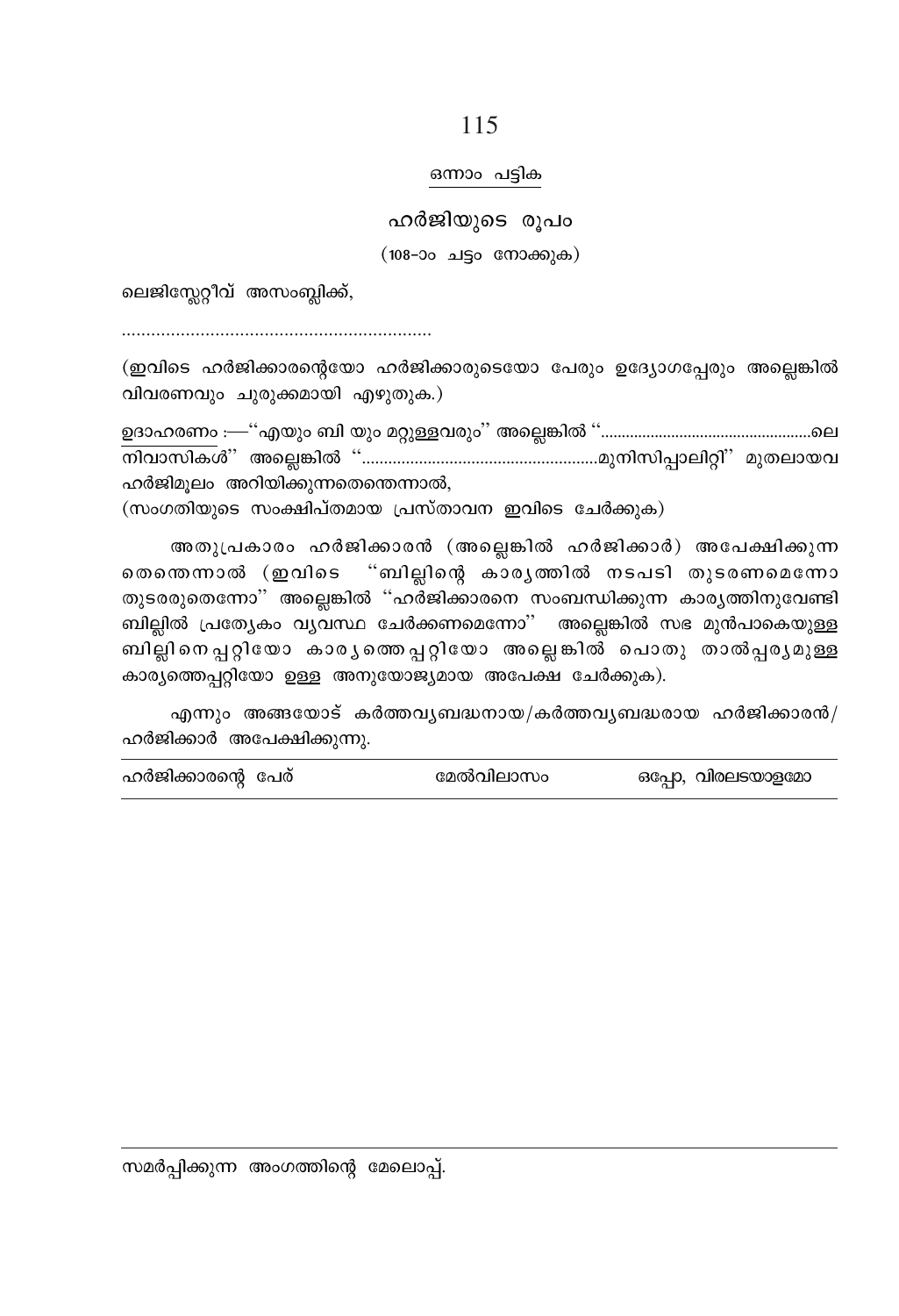# രണ്ടാം പട്ടിക

ഹർജിയെപ്പറ്റി സെക്രട്ടറി സമർപ്പിക്കുന്ന റിപ്പോർട്ടിന്റെ രൂപം

(113-ാം ചട്ടം നോക്കുക)

സർ.

| ലഭിച്ചിട്ടുണ്ടെന്ന് നിയമസഭയുടെ നടപടിക്രമവും കാര്യനിർവ്വഹണവും സംബന്ധിച്ച |  |  |
|-------------------------------------------------------------------------|--|--|
|                                                                         |  |  |
| ചെയ്യുന്നു.                                                             |  |  |

# പ്രസ്താവന

(ബില്ലുകളുടെ സംഗതിയിൽ) സംബന്ധിച്ച ഹർജികൾ.

| ഒപ്പിട്ടവരുടെ എണ്ണം | താലക്ക് | ഡിസ്ട്രിക്റ്റ് |
|---------------------|---------|----------------|
|                     |         |                |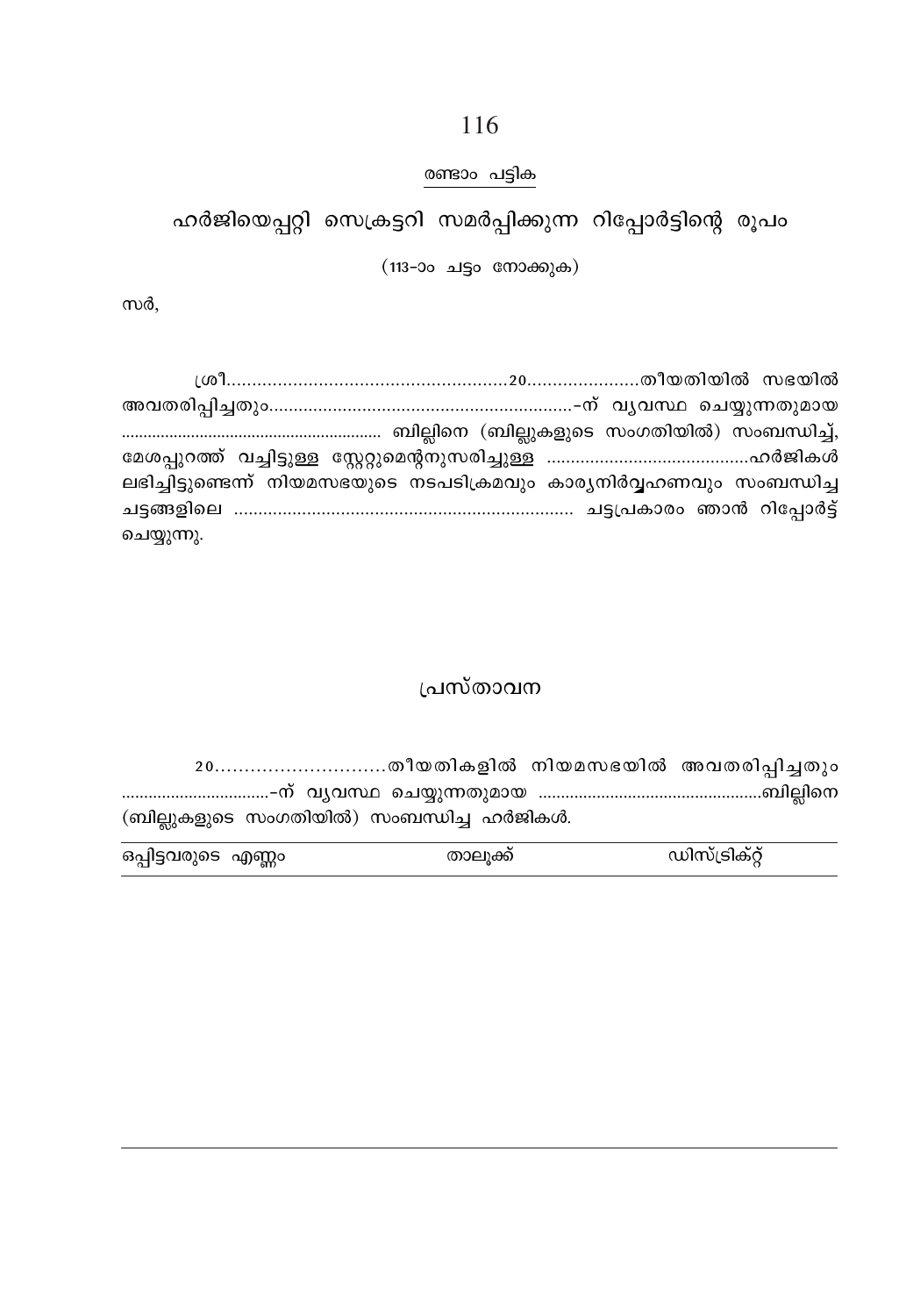#### മൂന്നാം പട്ടിക

(161-o 162-ാം ചട്ടങ്ങൾ നോക്കുക)

ഒരംഗത്തിന്റെ അതതു സംഗതിപോലെ അറസ്റ്റ്, തടങ്കൽ, ശിക്ഷ അല്ലെങ്കിൽ വിടുതൽ സംബന്ധിച്ചുള്ള കത്തിടപാടിന്റെ രൂപം.

mnelo:

തീയതി:

നിയമസഭാ സ്പീക്കർ.

തിരുവനന്തപുരം.

എ

സർ.

തടങ്കലിൽ വയ്ക്കുന്നതിനോ ഉള്ള കാരണങ്ങൾ) അറസ്റ്റു ചെയ്യാൻ/തടങ്കലിൽ വയ്ക്കാൻ നിർദ്ദേശിക്കേണ്ടത് എന്റെ ചുമതലയാണെന്ന് കാണുന്ന വിവരം ഞാൻ താങ്കളെ അറിയിച്ചുകൊള്ളുന്നു.

ബി

| (അല്ലെങ്കിൽ കുറ്റ വിചാരണകൾക്ക്) വിചാരണ ചെയ്തുവെന്ന് ഞാൻ താങ്കളെ |  |  |
|-----------------------------------------------------------------|--|--|
| അറിയിച്ചുകൊള്ളുന്നു.                                            |  |  |

| തടവു ശിക്ഷയ്ക്ക് അദ്ദേഹത്തെ ശിക്ഷിക്കുകയും ചെയ്തിരിക്കുന്നു. |  |  |
|--------------------------------------------------------------|--|--|

അനുവാദത്തിനുള്ള അദ്ദേഹത്തിന്റെ അപേക്ഷ പരിഗണനയിലിരിക്കുകയാണ്.)

\* കോടതിയുടെ പേര്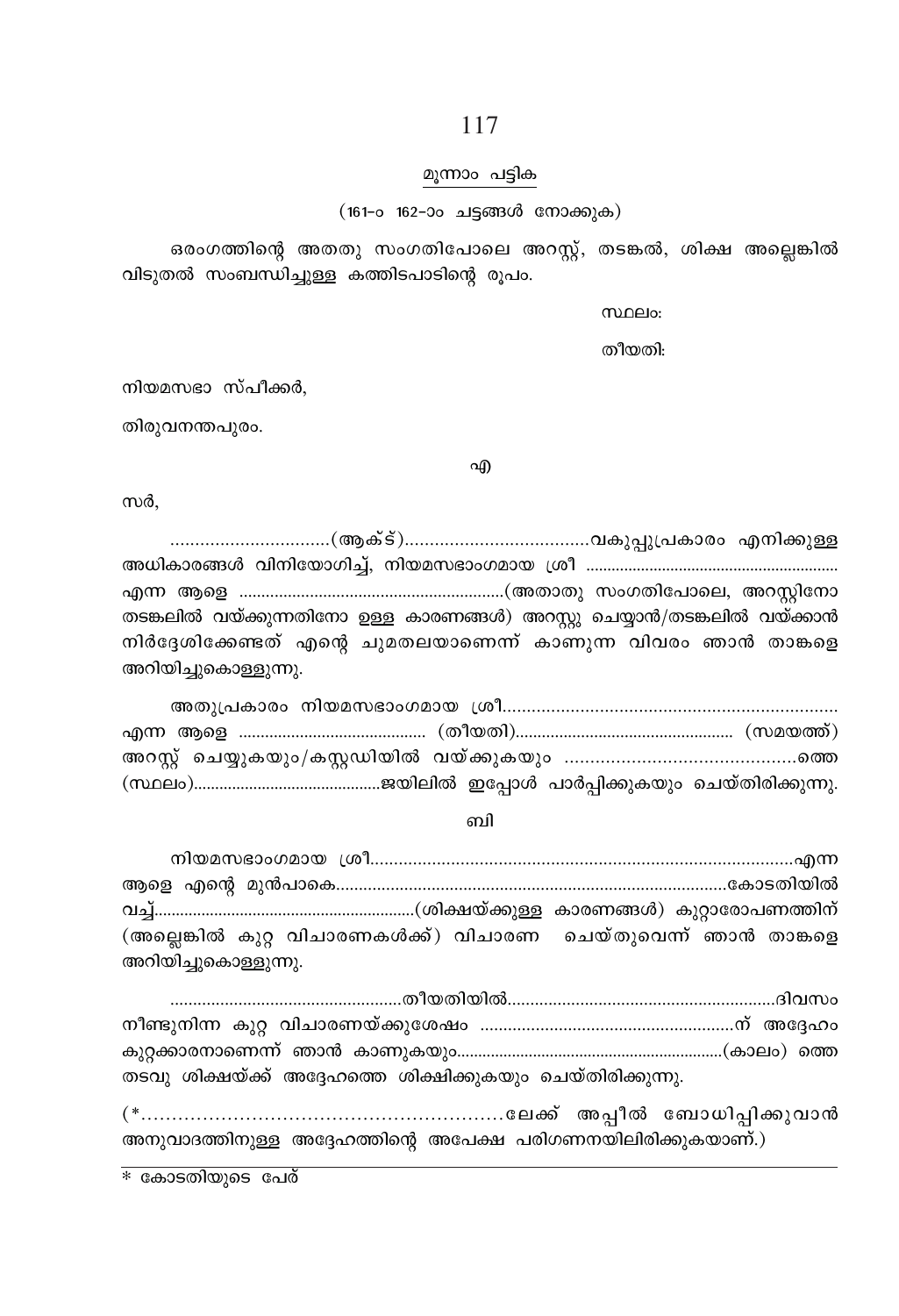| ജാമൃത്തിൽ വിട്ടിരിക്കുന്നുവെന്ന്/അല്ലെങ്കിൽ അതാതുസംഗതി പോലെ അപ്പീൽ ശിക്ഷ    |  |
|-----------------------------------------------------------------------------|--|
| റദ്ദാക്കിയതിനാൽ വിട്ടയച്ചിരിക്കുന്നുവെന്ന് താങ്കളെ ഞാൻ അറിയിച്ചുകൊള്ളുന്നു. |  |

വിശ്വാസപൂർവ്വം, (ജഡ്ജി, മജിസ്ട്രേറ്റ് അല്ലെങ്കിൽ എക്സിക്യൂട്ടീവ് അധികാരസ്ഥൻ).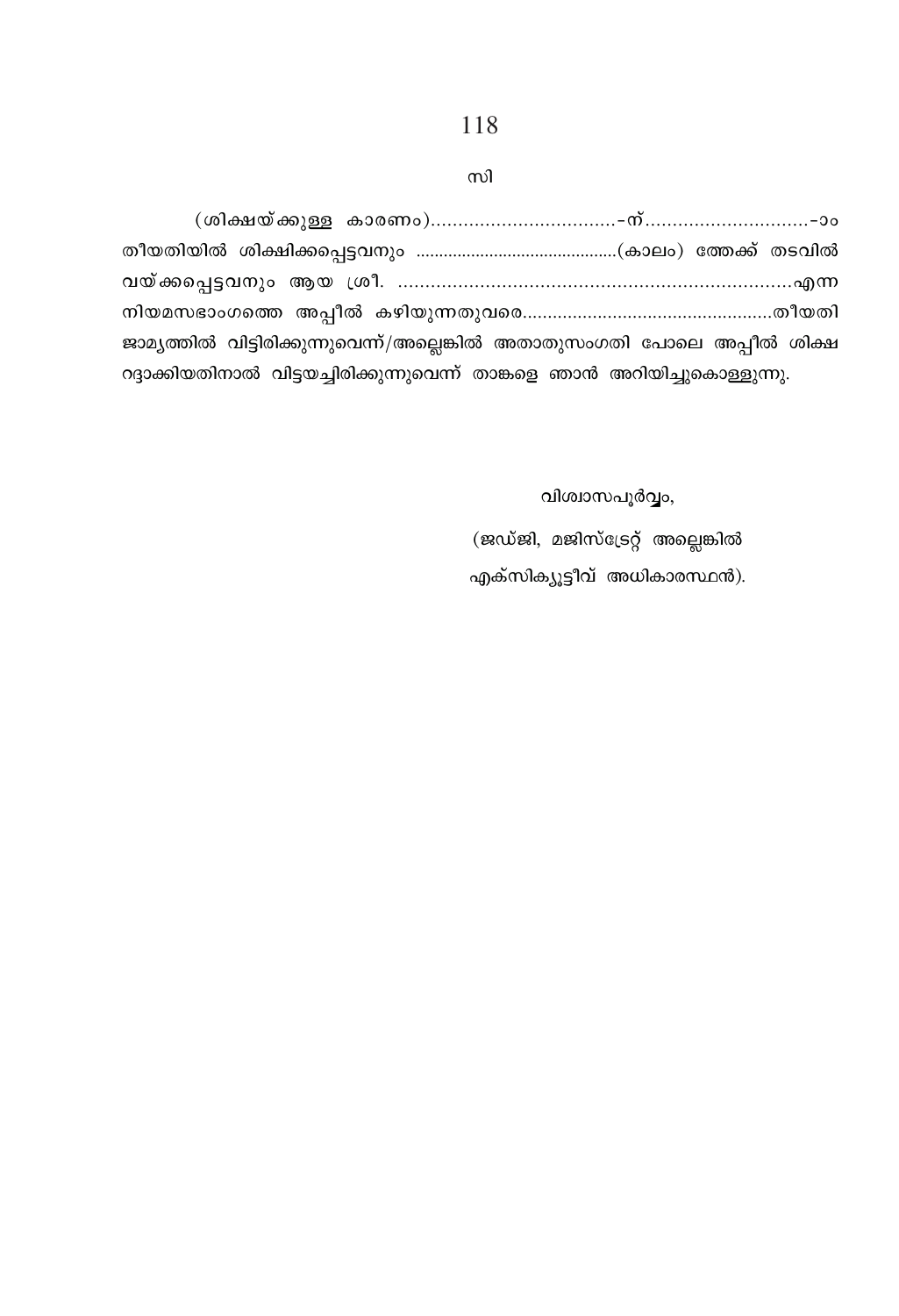#### നാലാം പട്ടിക\*

#### (ചട്ടം 247 കാണുക)

### പൊതുമേഖലാ സ്ഥാപനങ്ങളുടെ പട്ടിക

### സ്ഥാപനങ്ങളുടെ പേര്

# (എ) സ്റ്റാറ്റ്യൂട്ടറി കോർപ്പറേഷനുകൾ, ബോർഡ് മുതലായവ :

- 1. കേരള ഫിനാൻഷ്യൽ കോർപ്പറേഷൻ, തിരുവനന്തപുരം.
- $\mathfrak{D}$ കേരള ഇൻഡസ്ട്രിയൽ ഇൻഫ്രാസ്ട്രക്ചർ ഡവലപ്മെന്റ് കോർപറേഷൻ, തിരുവനന്തപുരം.
- 3. കേരള ഖാദി ഗ്രാമ വ്യവസായ ബോർഡ്, തിരുവനന്തപുരം.
- 4. കേരള സംസ്ഥാന വൈദ്യുതി ബോർഡ്, തിരുവനന്തപുരം.
- $5<sup>1</sup>$ കേരള സംസ്ഥാന ഭവന നിർമ്മാണ ബോർഡ്, തിരുവനന്തപുരം.
- ്രാൻസ് പോർട്ട് കോർപ്പറേഷൻ, 6 കേരള  $cm\breve{\sigma}$ റോഡ് തിരുവനന്തപുരം.
- 7. കേരള സ്റ്റേറ്റ് വെയർഹൗസിംഗ് കോർപ്പറേഷൻ, എറണാകുളം.
- 8. സേറ് ശ്രാമ വികസന ബോർഡ്, തിരുവനന്തപുരം കേരള (പിരിച്ചുവിട്ടു).
- 9. കേരള ജല അതോറിറ്റി തിരുവനന്തപുരം.

#### (ബി) പൂർണ്ണമായും സർക്കാർ ഉടമസ്ഥയിലുള്ള കമ്പനികൾ

- $10<sub>l</sub>$ ബേക്കൽ റിസോർട്ട്സ് ഡെവലപ്മെന്റ് കോർപറേഷൻ ലിമിറ്റഡ്, തിരുവനന്തപുരം.
- 11. ഫോം മാറ്റിംഗ്സ് (ഇൻഡ്യ) ലിമിറ്റഡ്, ആലപ്പുഴ.
- 12. കേരള അഗ്രോ മെഷിനറി കോർപ്പറേഷൻ, തൃശ്ശൂർ.
- $13.$ കേരള ആർടിസാൻസ് ഡെവലപ്മെന്റ് കോർപ്പ റേഷൻ, തിരുവനന്തപുരം.
- $14.$ കേരള ആട്ടോമൊബൈൽസ് ലിമിറ്റഡ്, തിരുവനന്തപുരം.
- $15.$ കേരള ക്ലേയ്സ് ആന്റ് സിറാമിക് പ്രോഡക്റ്റ്ഡ് ലിമിറ്റഡ്, കണ്ണൂർ.
- 16. കേരള ഇലക്ട്രിക്കൽ ആന്റ് അലൈയ്ഡ് എഞ്ചിനീയറിംഗ് കമ്പനി ലിമിറ്റഡ്, കൊച്ചി.
- $17.$ കേരള ഹൈടെക് ഇൻഡസ്ട്രീസ് ലിമിറ്റഡ്, തിരുവനന്തപുരം.

 $*$  2008 ഡിസംബർ 4-ലെ ബുള്ളറ്റിൻ ഭാഗം 2 നമ്പർ 435 പ്രകാരം ഭേദഗതി വരുത്തിയത്.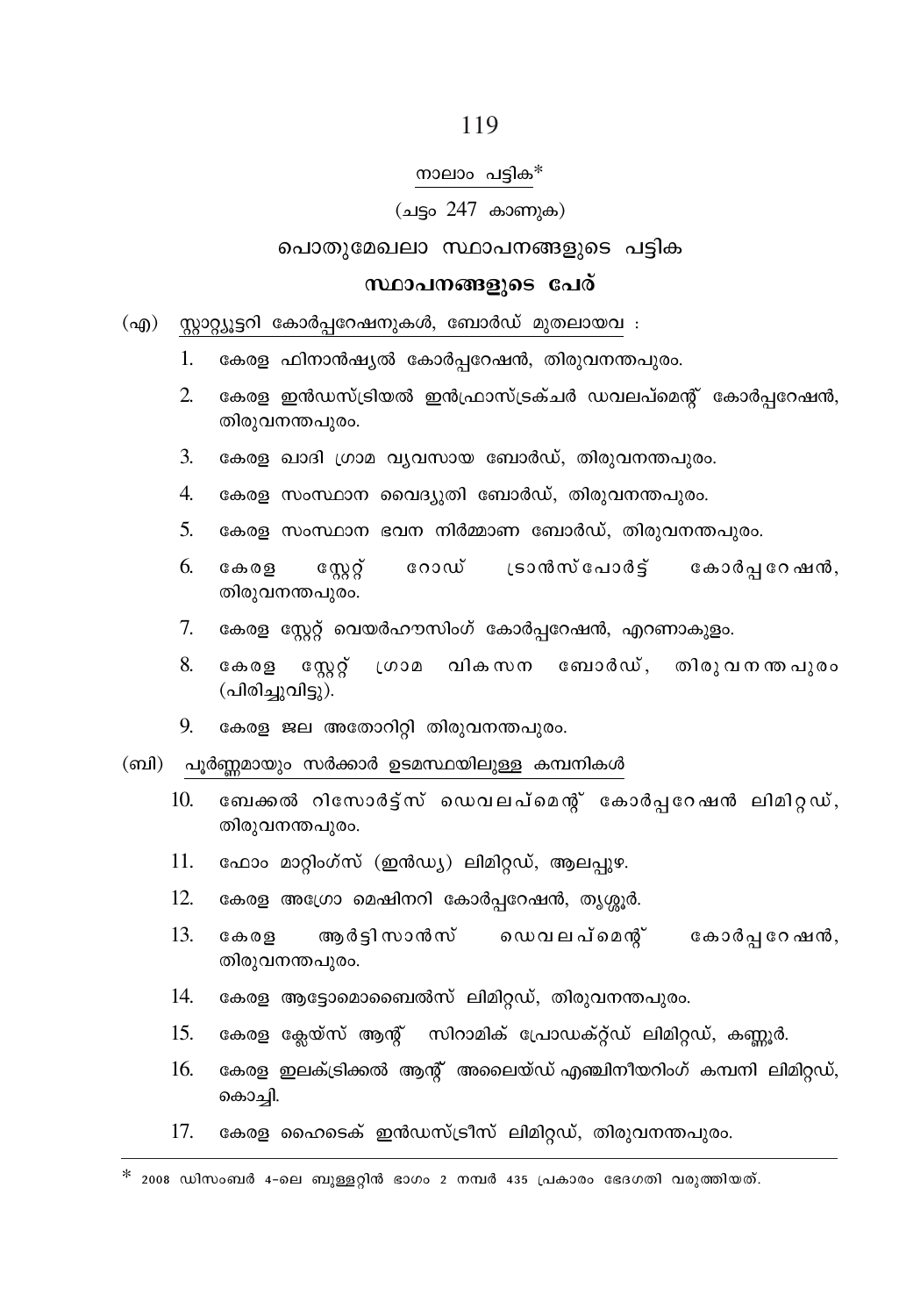- കേരള ലൈവ്സ്ലോക്ക് ഡെവലപ്മെന്റ് ബോർഡ് ലിമിറ്റഡ്, 18. തിരുവനന്തപുരം.
- കേരള പോലീസ് ഹൗസിംഗ് ആന്റ് കൺസ്ട്രക്ഷൻ കോർപ്പറേഷൻ ലിമിറ്റഡ്, 19. തിരുവനന്തപുരം.
- കേരള സ്ക്കുൾ ടീച്ചേഴ്സ് ആന്റ് നോൺ ടീച്ചിംഗ് സ്റ്റാഫ് വെൽഫെയർ 20. കോർപറെഷൻ ലിമിറ്റഡ്, തിരുവനന്തപുരം.
- 21. കേരള സ്മാൾ ഇൻഡസ്ട്രീസ് ഡെവലപ്മെന്റ് കോർപ്പറേഷൻ ലിമിറ്റഡ്, തിരുവനന്തപുരം.
- $22.$ കേരള സോപ്സ് ആന്റ് ഓയിൽസ് ലിമിറ്റഡ് (അടഞ്ഞുകിടക്കുന്നു)
- 23 കേരള സ്റ്റേറ്റ് ബാക്ക്വേർഡ് ക്ലാസസ് ഡെവലപ്മെന്റ് കോർപ്പറേഷൻ ലിമിറ്റഡ്, തിരുവനന്തുപരം.
- കേരള സ്റ്റേറ്റ് ബാംബു കോർപ്പറേഷൻ ലിമിറ്റഡ്, അങ്കമാലി. 24.
- 25. കേരള സ്റ്റേറ്റ് ബിവറേജസ് (മാനുഫാക്ചറിംഗ് ആന്റ് മാർക്കറ്റിംഗ്) കോർപ്പ റേഷൻ ലിമിറ്റഡ്, തിരുവനന്തപുരം.
- കേരള സ്റ്റേറ്റ് കോക്കനട്ട് ഡെവലപ്മെന്റ് കോർപ്പറേഷൻ ലിമിറ്റഡ്, 26. തിരുവനന്തപുരം (പ്രവർത്തനരഹിതം).
- സ്റ്റേറ്റ് കൺസ്ട്രക്ഷൻ കോർപ്പറേഷൻ 27. കേരള ലിമി റ്റഡ്, എറണാകുളം.
- കേരള സ്റ്റേറ്റ് ഡിറ്റർജന്റ്സ് ആന്റ് കെമിക്കൽസ് ലിമിറ്റഡ് (അടഞ്ഞു 28. കിടക്കുന്നു).
- കേരള സ്റ്റേറ്റ് ഡെവലപ്മെന്റ് കോർപ്പറേഷൻ ഫോർ ക്രിസ്തൃൻ 29. കൺവെർട്ട്സ് ഫ്രം എസ്.സി. ആന്റ് ദി റെക്കമെന്റഡ് കമ്മ്യൂണിറ്റീസ് ലിമിറ്റഡ്, കോട്ടയം.
- 30. കേരള സ്റ്റേറ്റ് ഡ്രഗ്സ് ആന്റ് ഫാർമസ്യൂട്ടിക്കൽസ് ലിമിറ്റഡ്, ആലപ്പുഴ.
- 31. കേരള സ്റ്റേറ്റ് എക്സ്-സർവ്വീസ്മെൻ ഡെവലപ്മെന്റ് ആന്റ് റീഹാബിലിറ്റേ ഷൻ കോർപ്പറേഷൻ, തിരുവനന്തപുരം.
- കേരള സ്റ്റേറ് ഫിലിം ഡെവലപ്മെന്റ് കോർപ്പറേഷൻ ലിമിറ്റഡ്,  $32<sub>1</sub>$ തിരുവനന്തപുരം.
- കേരള സ്റ്റേറ്റ് ഹോർട്ടികൾച്ചറൽ പ്രോഡക്ട്സ് ഡെവലപ്മെന്റ് കോർപ്പറേ 33. ഷൻ ലിമിറ്റഡ്, തിരുവനന്തപുരം.
- 34. സേറ് ഇൻഡസ്ട്രിയൽ എന്റർപ്രൈസസ് ലിമിറ്റഡ്, കേരള തിരുവനന്തപുരം.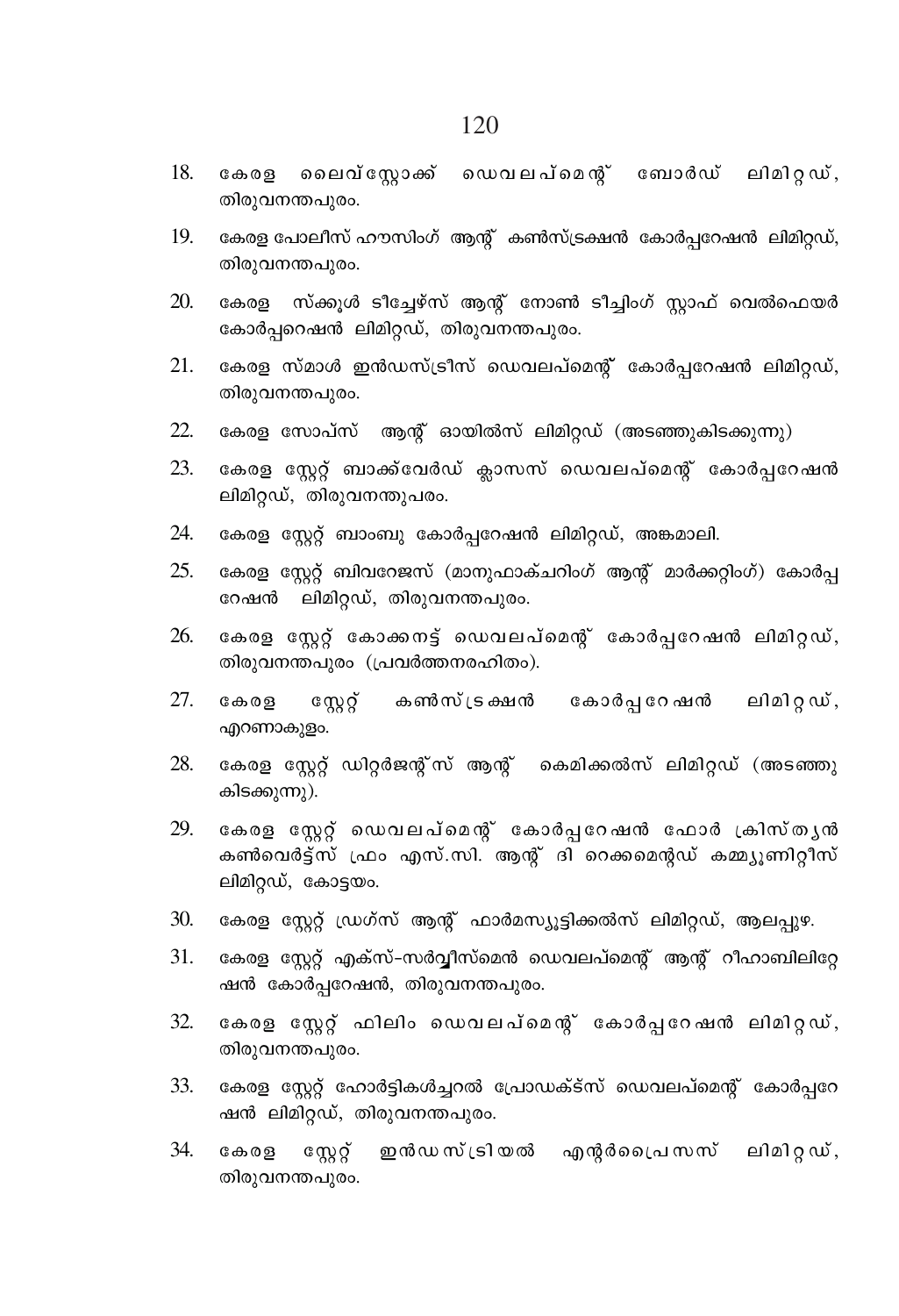- കേരള സ്റ്റേറ്റ് ഇൻഡസ്ട്രിയൽ പ്രോഡക്ട്സ് ട്രേഡിംഗ് കോർപ്പറേഷൻ 35. ലിമിറ്റഡ്, തിരുവനന്തപുരം.
- കേരള സ്റ്റേറ്റ് മാരിടൈം ഡെവലപ്മെന്റ് കോർപ്പറേഷൻ, എറണാകുളം. 36.
- 37. സേറ്റ് മിനറൽ ഡെവലപ്മെന്റ് കോർപറേഷൻ ലിമിറഡ്, കേരള തിരുവനന്തപുരം.
- 38. കേരള സേറ് പാൽമിറാ പ്രൊഡക്ട്സ് ഡെവലപ്മെന്റ് ആന് വർക്കേഴ്സ് വെൽഫെയർ കോർപ്പറേഷൻ ലിമിറ്റഡ്, തിരുവനന്തപുരം.
- 39. കേരള സ്റ്റേറ്റ് പൗശിട്രി ഡെവലപ്മെന്റ് കോർപ്പറേഷൻ ലിമിറ്റഡ്, തിരുവനന്തപുരം.
- $40<sub>l</sub>$ കേരള സ്റ്റേറ്റ് പവർ ആന്റ് ഇൻഫ്രാസ്ട്രക്ചർ ഫിനാൻസ് കോർപ്പറേഷൻ ലിമിറ്റഡ്, തിരുവനന്തപുരം.
- 41. കേരള സേറ് സാലിസിലേറ്സ് ആൻ് കെമിക്കൽസ് ലിമിറഡ്. തിരുവനന്തപുരം (പ്രവർത്തനരഹിതം).
- 42. കേരള സ്റ്റേറ്റ് ടെക്സ്റ്റൈൽ കോർപ്പറേഷൻ ലിമിറ്റഡ്, തിരുവനന്തപുരം.
- 43. ടുറിസം ഡെവലപ്മെന്റ് കോർപ്പറേഷൻ ലിമിറ്റഡ്, കേരള തിരുവനന്തപുരം.
- കേരള ട്രാൻസ്പോർട്ട് ഡെവലപ്മെന്റ് ഫിനാൻസ് കോർപ്പറേഷൻ ലിമിറ്റഡ്, 44. തിരുവനന്തപുരം.
- 45. മലബാർ സിമന്റ്സ് ലിമിറഡ്, പാലക്കാട്.
- $46.$ മീറ്റ് പ്രൊഡക്ട്ഡ് ഓഫ് ഇൻഡ്യാ ലിമിറ്റഡ്, കൂത്താട്ടുകുളം.
- 47. ഓവർസീസ് ഡെവലപ്മെന്റ് ആന്റ് എംപ്ലോയ്മെന്റ് പ്രൊമോഷൻ കൺസൾട്ടന്റ് സ് ലിമിറ്റഡ്, തിരുവനന്തപുരം.
- 48. റോഡ്സ് ആനു് ബ്രിഡ്ജസ് ഡെവലപ്മെന്റ് കോർപ്പറേഷൻ ഓഫ് കേരള ലിമിറ്റഡ്, കൊച്ചി.
- 49. സ്കൂട്ടേഴ്സ് കേരള ലിമിറ്റഡ്, ആലപ്പുഴ.
- $50.$ സീതാറാം ടെക്സ്ലൈൽസ് ലിമിറ്റഡ്, തൃശ്ശൂർ.
- 51. സ്റ്റീൽ ആന്റ് ഇൻഡസ്ട്രിയൽ ഫോജിംഗ്സ് ലിമിറ്റഡ്, തൃശ്ശൂർ.
- 52. ദി കേരള സെറാമിക്സ് ലിമിറ്റഡ്, കുണ്ടറ.
- ദി കേരള മിനറൽസ് ആന്റ് മെറ്റൽസ് ലിമിറ്റഡ്, കൊല്ലം. 53.
- 54. ദി കേരള സ്റ്റേറ്റ് കാഷ്യു ഡെവലപ്മെന്റ് കോർപ്പറേഷൻ ലിമിറ്റഡ്, കൊല്ലം.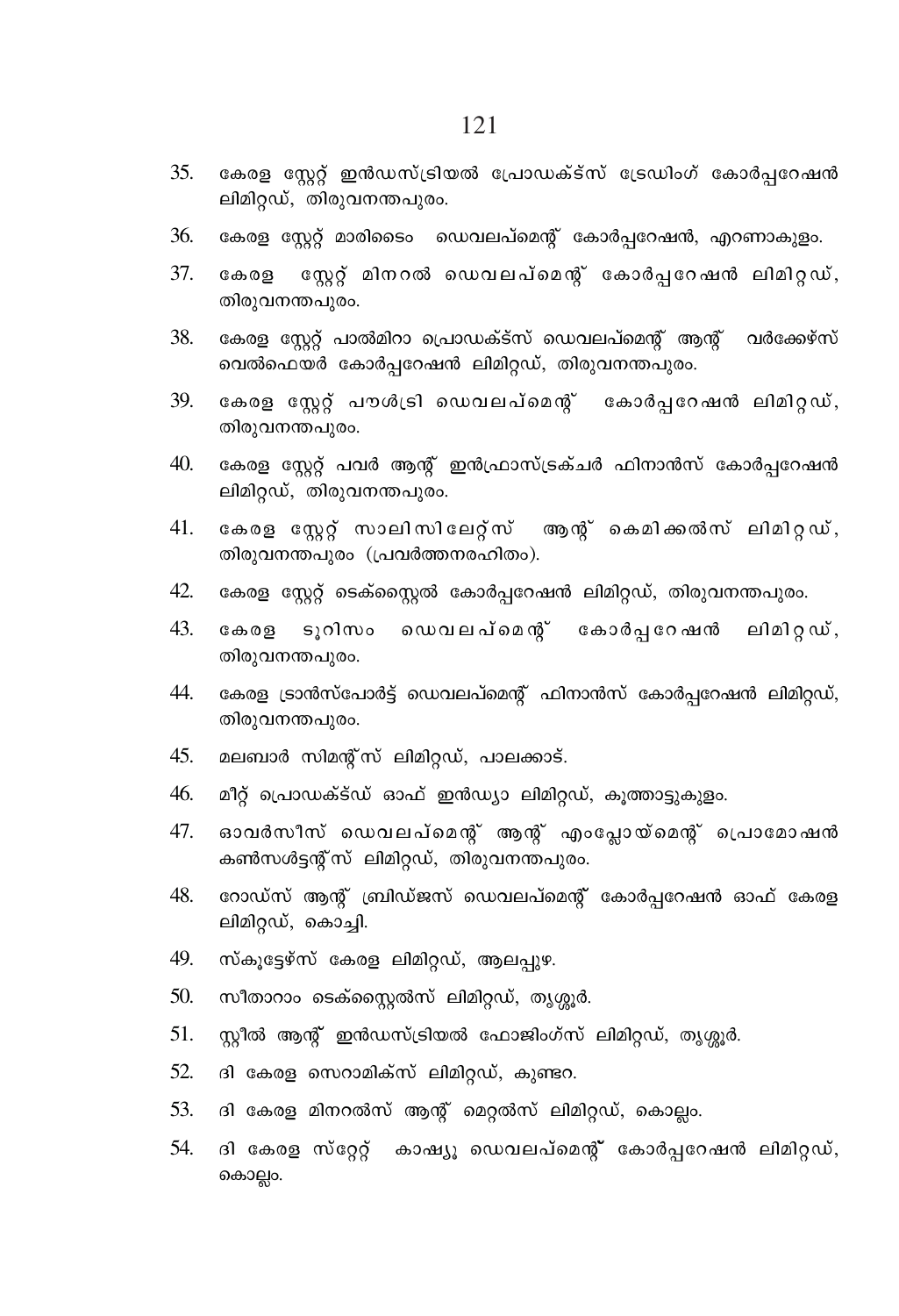- ദി കേരള സ്റ്റേറ്റ് സിവിൽ സപ്ലൈസ് കോർപ്പറേഷൻ ലിമിറ്റഡ്, കൊച്ചി. 55.
- ദി കേരള സ്റ്റേറ്റ് കയർ കോർപ്പറേഷൻ ലിമിറ്റഡ്, ആലപ്പുഴ. 56
- 57. കേരള സ്റ്റേറ്റ് ഫിനാൻഷ്യൽ എന്റർപ്രൈസസ് ലിമിറ്റഡ്, തൃശ്ശൂർ.
- 58. കേരള സ്റ്റേറ്റ് ഹാൻഡികാപ്ഡ് പേഴ്സൺസ് വെൽഫെയർ കോർപ്പറെഷൻ ലിമിറ്റഡ്, തിരുവനന്തപുരം.
- 59.  $00050$ പോളിറ്റൻ എഞ്ചി നീയ റിംഗ് കമ്പനി ലിമിറ്റഡ്, തിരുവനന്തപുരം (അടഞ്ഞുകിടക്കുന്നു).
- 60. ദി ഫാർമസ്യൂട്ടിക്കൽ കോർപ്പറേഷൻ (ഐ.എം) കേരള ലിമിറ്റഡ്, തൃശ്ശൂർ.
- 61. ദി പ്ലാന്റേഷൻ കോർപ്പറേഷൻ ഓഫ് കേരള ലിമിറ്റഡ്, കോട്ടയം.
- 62. ദി ട്രാവൻകൂർ പ്ലൈവുഡ് ഇൻഡസ്ട്രീസ് ലിമിറ്റഡ് (പ്രവർത്തനരഹിതം).
- 63. ട്രിവാൻഡ്രം സ്പിന്നിംഗ് മിൽസ് ലിമിറഡ്, തിരുവനന്തപുരം.
- (സി) പൂർണ്ണമായും സർക്കാർ ഉടമസ്ഥതയിലുള്ള കമ്പനികളുടെ സബ്സിഡിയറി കമ്പനികൾ
	- 64. ആസ്ട്രൽ വാച്ചസ് ലിമിറ്റഡ്, കാസർഗോഡ് (സബ്സിഡിയറി ഓഫ് കെ എസ്ഐഡിസി) (പ്രവർത്തനരഹിതം).
	- 65. ഓട്ടോകാസ്റ്റ് ലിമിറ്റഡ്, ചേർത്തല (സബ്സിഡിയറി ഓഫ് സിൽക്ക്).
	- 66. കെൽട്രോൺ ക്രിസ്റ്റൽസ് ലിമിറ്റഡ്, കണ്ണൂർ (സബ്സിഡിയറി ഓഫ് കെഎ സ്ഇഡിസി).
	- 67. കെൽട്രോൺ മാഗ്നറ്റിക്സ് ലിമിറ്റഡ്, കണ്ണൂർ (സബ്സിഡിയറി ഓഫ് കെഎസ്ഇഡിസി).
	- കെൽട്രോൺ പവർ ഡിവൈസസ് ലിമിറ്റഡ്, മുളങ്കുന്നത്തുകാവ്, തൃശ്ശൂർ 68. (സബ്സിഡിയറി ഓഫ് കെഎസ്ഇഡിസി).
	- കെൽട്രോൺ റെക്ടിഫയേഴ്സ് ലിമിറ്റഡ് (സബ്സിഡിയറി ഓഫ് കെഎസ്ഇ 69. ഡിസി) (അടഞ്ഞുകിടക്കുന്നു).
	- 70. കെൽട്രോൺ റെസിസ്റ്റേഴ്സ് ലിമിറ്റഡ്, കണ്ണൂർ (സബ്സിഡിയറി ഓഫ് കെഎസ്ഇഡിസി).
	- $^{1}[71.$ കേരള ടൂറിസം ഇൻഫ്രാസ്ട്രക്ച്ചർ ലിമിറ്റഡ്]
		- 72. ട്രിവാൻഡ്രം റബ്ബർ വർക്സ് ലിമിറ്റഡ്, തിരുവനന്തപുരം (സബ്സിഡിയറി ഓഫ് ദി സ്റ്റേറ്റ് ഫാമിംഗ് കോർപ്പറേഷൻ ഓഫ് കേരള ലിമിറ്റഡ്).

 $^{-1}$  2021 ഫെബ്രുവരി 8-ലെ ബുള്ളറ്റിൻ ഭാഗം 2 നമ്പർ 967 പ്രകാരം പകരം ചേർത്തത്.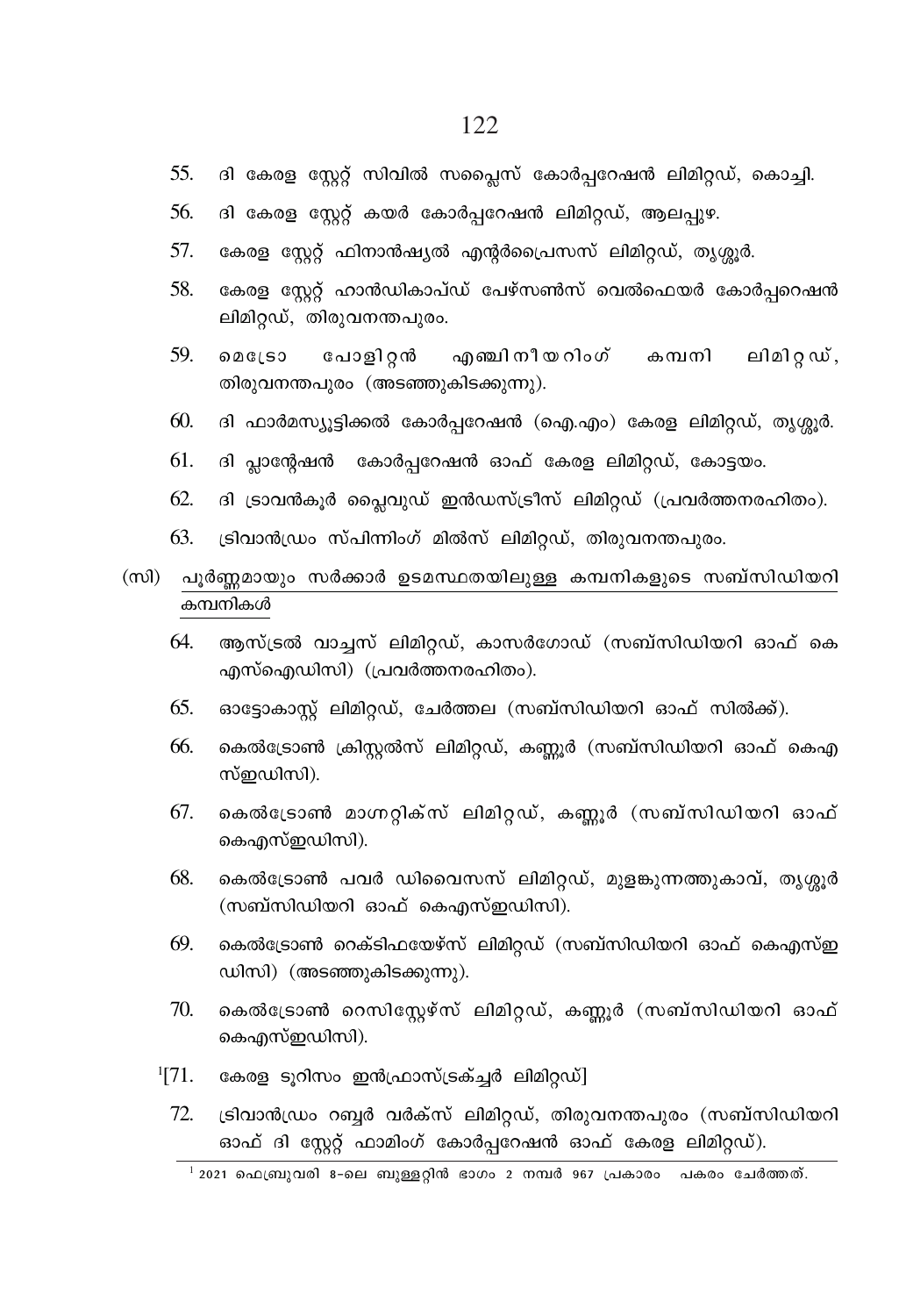- കെൽട്രോൺ കംപോണന്റ്സ് കോംപ്ലക്സ് ലിമിറ്റഡ്, കണ്ണൂർ 73. (സബ്സിഡിയറി ഓഫ് കെ.എസ്.ഇ.ഡി.സി.).
- കെൽട്രോൺ ഇലക്ട്രോ സെറാമിക്സ് ലിമിറ്റഡ്, കുറ്റിപ്പുറം 74. (സബ്സിഡിയറി ഓഫ് കെ.എസ്.ഇ.ഡി.സി.).
- 75. കെൽട്രോൺ കൗൺടേഴ്സ് ലിമിറ്റഡ്, തിരുവനന്തപുരം (സബ്സിഡിയറി ഓഫ് കെ.എസ്.ഇ.ഡി.സി.)-(പ്രവർത്തനരഹിതം).
- $76.$ കേരള സ്ലേറ്റ് വുഡ് ഇൻഡസ്ട്രീസ് ലിമിറ്റഡ്, മലപ്പുറം (സബ്സിഡിയറി ഓഫ് സേറ്റ് ഫോറസ്റ്റ് ഡെവലപ്മെന്റ് കോർപറേഷൻ ലിമിറ്റഡ്).
- $^{1}[77]$ . എസ്.എ.ഐ.എൽ.എസ്.സി.എൽ. കേരള ലിമിറ്റഡ്]
- (ഡി) ഭൂരിപക്ഷ ഓഹരിയുള്ള സർക്കാർ കമ്പനികൾ :
	- ഫോറസ്റ്റ് ഇൻഡസ്ട്രീസ് (ട്രാവൻകൂർ) ലിമിറ്റഡ്, ആലുവ. 78.
	- 79. ഹാന്റിക്രാഫ്റ്റ്സ് ഡെവലപ്മെന്റ് കോർപ്പറേഷൻ ഓഫ് കേരള ലിമിറ്റഡ്, തിരുവനന്തപുരം.
	- 80. കേരള ഫീഡ്സ് ലിമിറഡ്, തൃശൂർ,
	- 81. കേരള ഷിപ്പിംഗ് ആന്റ് ഇൻലാന്റ് നാവിഗേഷൻ കോർപ്പറേഷൻ ലിമിറ്റഡ്, കൊച്ചി.
	- 82. കേരള സേറ്റ് വിമൻസ് ഡെവലപ്മെന്റ് കോർപ്പറേഷൻ ലിമിറ്റഡ്, തിരുവനന്തപുരം.
	- 83. കേരള അർബൻ ആന്റ് റൂറൽ ഡെവലപ്മെന്റ് ഫിനാൻസ് കോർപ്പറേഷൻ ലിമിറ്റഡ്, കോഴിക്കോട്.
	- 84. ഓയിൽ പാം ഇൻഡ്യാ ലിമിറ്റഡ്, കോട്ടയം.
	- 85. ദി റീഹാബിലിറ്റേഷൻ പ്ലാന്റേഷൻസ് ലിമിറ്റഡ്, പുനലൂർ.
	- 86. ദി കേരള അംഗ്രോ ഇൻഡസ്ട്രീസ് കോർപ്പറേഷൻ ലിമിറ്റഡ്, തിരുവനന്തപുരം.
	- 87. കേരള ലാന്റ് ഡെവലപ്മെന്റ് കോർപ്പറേഷൻ ലിമിറ്റഡ്, തിരുവനന്തപുരം.
	- 88. കേരള സ്റ്റേറ്റ് ഡെവലപ്മെന്റ് കോർപ്പറേഷൻ ഫോർ എസ്.സി. ആന്റ് എസ്.റ്റി. ലിമിറ്റഡ്, തൃശ്ശൂർ.
	- 89. ദി മെറൽ ഇൻഡസ്ട്രീസ് ലിമിറഡ്, ഷൊർണ്വർ.
	- ദി ട്രാവൻകൂർ സിമന്റ്സ് ലിമിറ്റഡ്, കോട്ടയം. 90.
	- ദി ട്രാവൻകൂർ ഷുഗേഴ്സ് ആന്റ് കെമിക്കൽസ് ലിമിറ്റഡ്, തിരുവല്ല. 91.

 $^{-1}$  2021 ഫെബ്രുവരി 8-ലെ ബുള്ളറ്റിൻ ഭാഗം 2 നമ്പർ 967 പ്രകാരം ഭേദഗതി വരുത്തിയത്.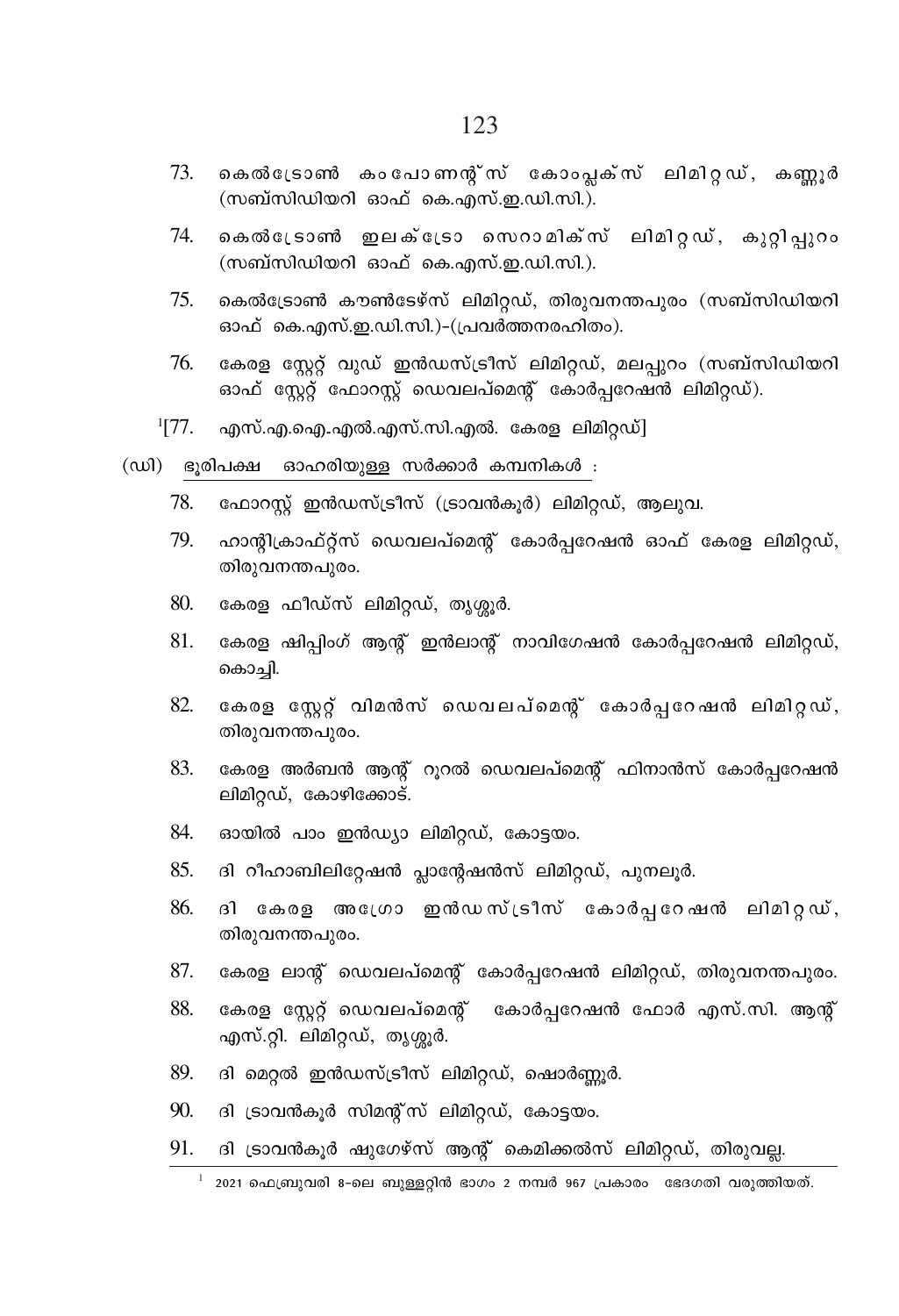- 92. ദി ട്രാവൻകൂർ കൊച്ചിൻ കെമിക്കൽസ് ലിമിറ്റഡ്, ഉദ്യോഗമണ്ഡൽ, ആലുവ.
- 93. ട്രാകോ കേബിൾ കമ്പനി ലിമിറഡ്. എറണാകുളം.
- .<br>ദാൻസ്ഫോർമേഴ്സ് ആനു് ഇലക്ട്രിക്കൽസ് കേരള ലിമിറ്റഡ്,  $Q_{\mathcal{A}}$ അങ്കമാലി.
- 95. ട്രാവൻകൂർ ടൈറ്റാനിയം പ്രോഡക്ട്സ് ലിമിറ്റഡ്, തിരുവനന്തപുരം.
- 96  $\beta$ യുണൈറഡ് ഇലക്ട്രിക്കൽ ഇൻഡസ് ട്രീസ് ലിമിറഡ്. കൊല്ലം.
- 97. കേരള കൺസ്ട്രക്ഷൻ കംപോണന്റ്സ് ലിമിറ്റഡ് (അടഞ്ഞുകിടക്കുന്നു).
- 98 കേരള സ്റ്റേറ്റ് ഇലക്ട്രോണിക്സ് ഡെവലപ്മെന്റ് കോർപ്പറേഷൻ ലിമിറ്റഡ്, തിരുവനന്തപുരം.
- 99. കേരള സ്റ്റേറ്റ് ഇൻഡസ്ട്രിയൽ ഡെവലപ്മെന്റ് കോർപ്പറേഷൻ ലിമിറ്റഡ്, തിരുവനന്തപുരം.
- $100.$ സീൽ ഇൻഡസ്ട്രീസ് കേരള ലിമിറഡ്, തൃശൂർ,
- $101.$ ദി സ്റ്റേറ്റ് ഫാമിംഗ് കോർപ്പറേഷൻ ഓഫ് കേരള ലിമിറ്റഡ്, പുനലൂർ.
- $102.$ കേരള ഫോറസ്റ്റ് ഡെവലപ്മെന്റ് കോർപ്പറേഷൻ ലിമിറ്റഡ്, കോട്ടയം.
- 103. കേരള സ്റ്റേറ്റ് ഹാന്റ്ലും ഡെവലപ്മെന്റ് കോർപ്പറേഷൻ ലിമിറ്റഡ്, കണ്ണൂർ.
- $1104.$ വിഴിഞ്ഞം ഇന്റർനാഷണൽ സീപോർട്ട് ലിമിറ്റഡ്
	- 105. കേരള സേറ്റ് ഐ.ടി. ഇൻഫ്രാസ്ട്രക്ച്ചർ ലിമിറ്റഡ്
	- $106 -$ കേരള ഇറിഗേഷൻ ഇൻഫ്രാസ്ട്രക്ചർ ഡെവലപ്മെൻ് കോർപറേഷൻ
	- 107 മലബാർ ഡിസിലറീസ് ലിമിറഡ്
	- 108. ആറളം ഫാർമിംഗ് കോർപറേഷൻ (കേരള ലിമിറ്റഡ്)
	- 109. കേരള മെഡിക്കൽ സർവ്വീസസ് കോർപറേഷൻ
	- 110. നോർക്ക - റുട്ട്സ് ലിമിറ്റഡ്
	- $111$ കേരള സ്റ്റേറ്റ് കോസ്റ്റൽ ഏര്യ ഡെവലപ്മെന്റ് കോർപ്പറേഷൻ ലിമിറ്റഡ്
	- 112. ഇൻഡ്യൻ ഇൻസ്റ്റിറ്റ്യൂട്ട് ഓഫ് ഇൻഫർമേഷൻ ടെക്നോളജി ആനു് മാനേജ്മെന്റ് കേരള
	- 113 കേരള സേറ് മൈനോറിറീസ് ഡെവലപ്മെന്റ് ഫിനാൻസ് കോർപറേഷൻ ലിമിറ്റഡ്
	- 114. കേരള സ്റ്റേറ്റ് വെൽഫയർ കോർപ്പറേഷൻ ഫോർ ഫോർവേർഡ് കമ്മ്യൂണി റീസ് ലിമിറ്ഡ്
	- 115. വാഴക്കുളം ആഗ്രോ ആന്റ് ഫ്രൂട്ട് പ്രോസസിംഗ് കമ്പനി ലിമിറ്റഡ്

 $^{-1}$  2021 ഫെബ്രുവരി 8-ലെ ബുള്ളറിൻ ഭാഗം 2 നമ്പർ 967 പ്രകാരം പകരം ചേർത്തത്.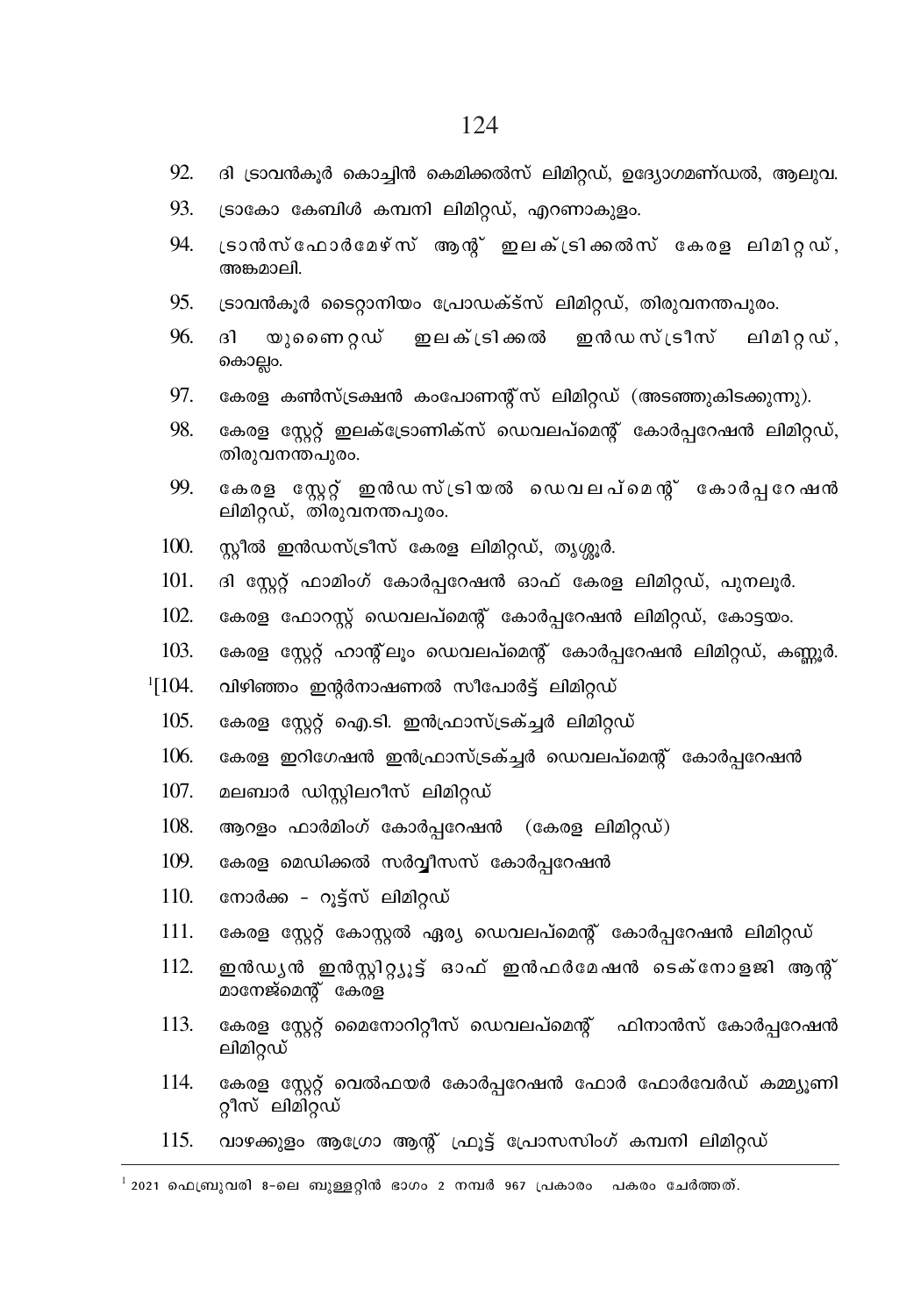- 116. കേരള അക്കാഡമി ഫോർ സ്കിൽസ് ആന്റ് എക്സലൻസ്
- 117. വിഷൻ വർക്കല ഇൻഫ്രാസ്ട്രക്ച് ഡെവലപ്മെന്റ് കോർപ്പറേഷൻ ലിമിറ്റഡ്
- 118. കേരള റെയിൽ ഡെവലപ്മെൻ് കോർപറേഷൻ ലിമിറഡ്.]
- (ഇ) ഭൂരിഭാഗം ഓഹരിയുള്ള കമ്പനികളുടെ സബ്സിഡിയറി:
	- കേരള ഗാർമന്റ്സ് ലിമിറ്റഡ്, കണ്ണൂർ (സബ്സിഡിയറി ഓഫ് കേരള സ്റ്റേറ്റ് 119. ഹാന്റലും ഡെവലപ്മെന്റ് കോർപ്പറേഷൻ).
- (എഫ്) സഹകരണ സംഘങ്ങൾ :
	- $120 -$ ദി ആലപ്പി കോ–ഓപ്പറേറ്റീവ് സ്പിന്നിംഗ് മിൽസ് ലിമിറ്റഡ്, കായംകുളം.
	- $121.$ ദി കണ്ണൂർ കോ-ഓപ്പറേറ്റീവ് സ്പിന്നിംഗ് മിൽസ് ലിമിറ്റഡ്, കണ്ണൂർ.
	- 122. കാപ്പക്സ്, കൊല്ലം.
	- 123. കയർഫെഡ്, ആലപ്പുഴ.
	- 124. ദി കോ-ഓപ്പറേറ്റീവ് ഷുഗേഴ്സ് ലിമിറ്റഡ്, ചിറ്റൂർ.
	- $125.$ ഹാന്റക്സ്, തിരുവനന്തപുരം.
	- 126. ദി മലപ്പുറം കോ-ഓപ്പറേറ്റീവ് സ്പിന്നിംഗ് മിൽ ലിമിറ്റഡ്, മലപ്പുറം.
	- $127$ ദി മന്നം ഷുഗർ മിൽസ് കോ-ഓപ്പറേറ്റീവ് ലിമിറ്റഡ്, പന്തളം.
	- 128. ദി കൊയ്ലോൺ കോ-ഓപ്പറേറ്റീവ് സ്പിന്നിംഗ് മിൽസ് ലിമിറ്റഡ്, കൊല്ലം.
	- 129 സെറിഫെഡ്, തിരുവനന്തപുരം.
	- $130.$ ടെക്സ്ഫെഡ്, തിരുവനന്തപുരം.
	- $131.$ ദി തൃശ്ശൂർ കോ–ഓപ്പറേറ്റീവ് സ്പിന്നിംഗ് മിൽസ് ലിമിറ്റഡ്, വാഴാനി.
	- $132.$ സുരഭി.
	- $133.$ കഴക്കുട്ടം കോ-ഓപ്പറേറ്റീവ് സ്പിന്നിംഗ് മിൽ.
	- 134. പ്രിയദർശിനി കോ-ഓപ്പറേറ്റീവ് സ്പിന്നിംഗ് മിൽ, കോട്ടയം.
	- $135.$ മാളാ കോ-ഓപ്പറേറ്റീവ് സ്പിന്നിംഗ് മിൽ, തൃശ്ശൂർ.
	- 136. മലബാർ കോ-ഓപ്പറേറ്റീവ് ടെക്സ്റ്റൈൽ, മാൽകോടെക്സ്, കുറ്റിപ്പുറം.
	- $1[137]$ കെ. കരുണാകരൻ മെമ്മോറിയൽ കോ-ഓപ്പറേറ്റീവ് സ്പിന്നിംഗ് മിൽസ്, തൃശ്ശൂർ .]

 $^1$  2021 ഫെബ്രുവരി 8-ലെ ബുള്ളറ്റിൻ ഭാഗം 2 നമ്പർ 967 പ്രകാരം ചേർത്തത്.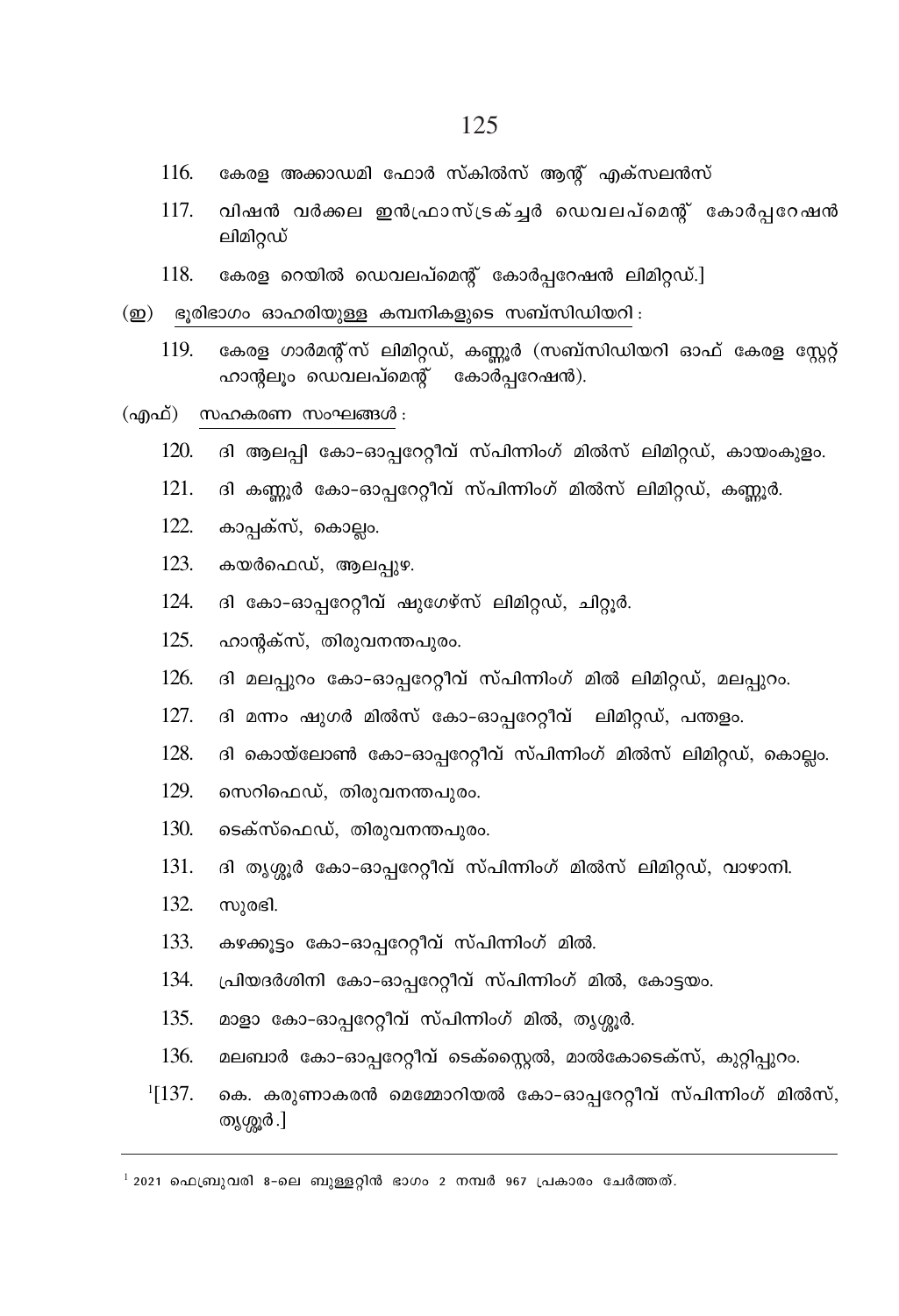സർക്കാർ തോട്ടങ്ങൾ വാണിജ്യവിളകൾ പ്രത്യേക കാർഷിക വികസന പദ്ധതി മൃഗസംരക്ഷണം ക്ഷീരവികസനം മത്സ്യബന്ധനവും മത്സ്യബന്ധന തുറമുഖവും എല്ലാവിധ സമുദ്രോത്പന്നങ്ങളും സബ്ജക്റ്റ് കമ്മിറ്റി II—ഭൂനികുതിയും ദേവസ്ഥ്യം ഭൂനികുതി ഭൂപരിഷ്കരണം പ്രകൃതിക്ഷോഭങ്ങൾക്കുള്ള ദുരിതാശ്വാസം ലാന്റ് റവന്യൂ കമ്മീഷണറേറ്റ് ദേവസ്വം  $\frac{1}{2}$  | സബ്ജക്റ്റ് കമ്മിറ്റി III— ജലവിഭവം ചെറുകിട ജലസേചനം വൻകിടവും ഇടത്തരവും ജലസേചനം കമാന്റ് ഏരിയാ വികസനം വെള്ളപ്പൊക്ക നിയന്ത്രണം കടലാക്രമണ നിരോധനം ജലവിതരണവും അഴുക്കുചാൽ നിർമ്മാണവും

അഞ്ചാം പട്ടിക (ചട്ടം 232-ാം ചട്ടം നോക്കുക) സബ്ജക്റ്റ് കമ്മിറ്റികൾ\* സബ്ജക്റ്റ് കമ്മിറ്റി I— കൃഷിയും മൃഗസംരക്ഷണവും മത്സ്യബന്ധനവും

കൃഷി

മണ്ണും ജലസംരക്ഷണവും

\* 2010 മാർച്ച് 31-ലെ ബുള്ളറ്റിൻ ഭാഗം-2 നമ്പർ 651 പ്രകാരം ഭേദഗതി വരുത്തിയത്. ' 2018 ജൂൺ 24-ലെ ബുള്ളറ്റിൻ ഭാഗം 2 നമ്പർ 517 പ്രകാരം ഒഴിവാക്കിയത്.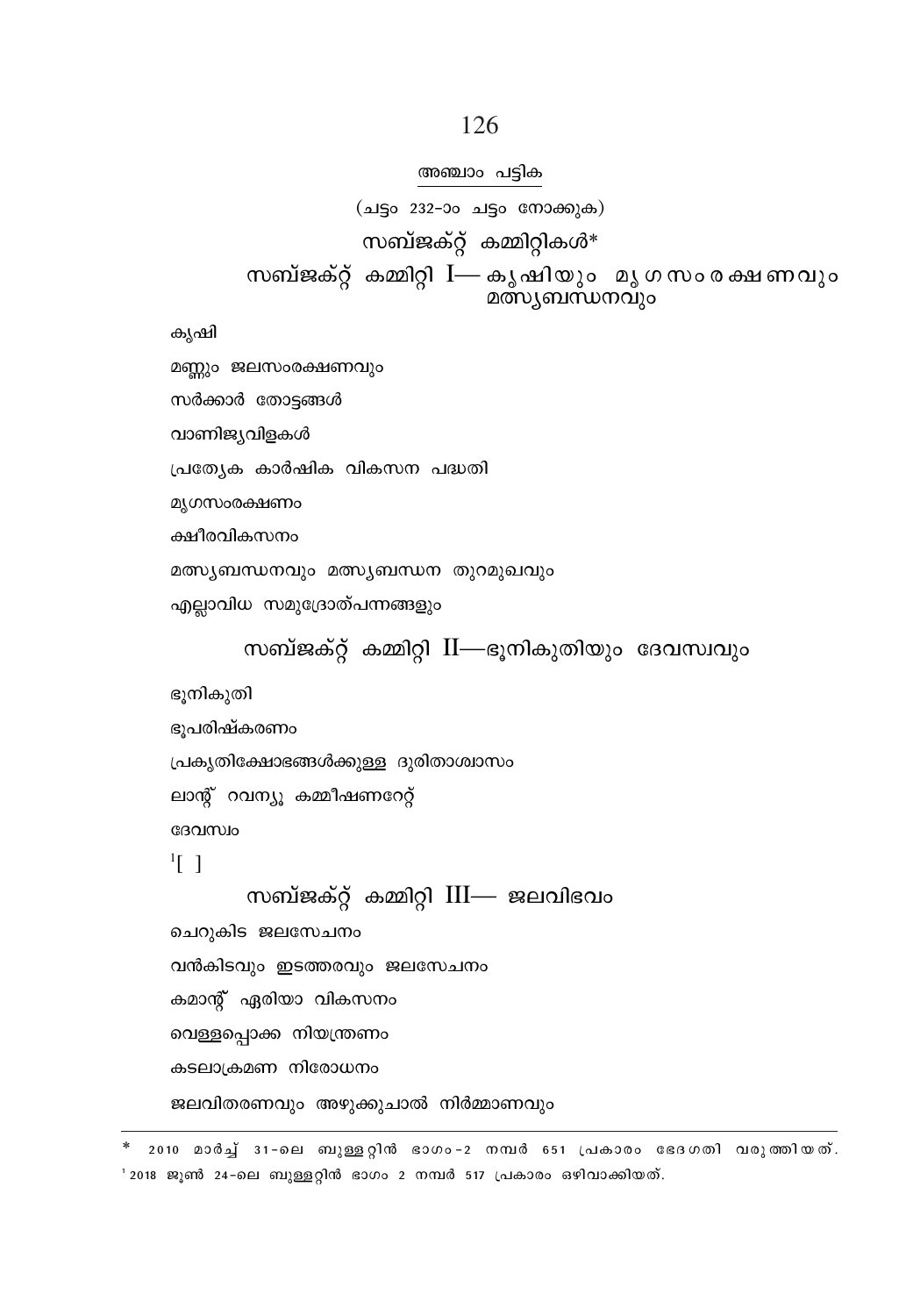<sup>1-3</sup> 2018 ജൂൺ 24-ലെ ബുള്ളറ്റിൻ ഭാഗം 2 നമ്പർ 517 പ്രകാരം ഒഴിവാക്കിയത്.

```
ഖാദി ഗ്രാമ വ്യവസായങ്ങൾ
കരകൗശലം
കയർ
സിമന്റും ഇരുമ്പും ഉരുക്കും
ഇഷ്ടികയും ഓടും
ധാതു വികസനം
\frac{1}{2} |
    സബ്ജക്റ്റ് കമ്മിറ്റി V— മരാമത്തും ഗതാഗതവും വാർത്താ
                               വിനിമയവും
പൊതുമരാമത്ത് (റോഡുകളും പാലങ്ങളും ഉൾപ്പെടെ)
റോഡ് ഗതാഗതം
ജലഗതാഗതം
റെയിൽവേ
2 \lceil \rceilവാർത്താവിനിമയം
തുറമുഖവും ലൈറ്റ് ഹൗസും കപ്പൽ ഗതാഗതവും
       സബ്ജക്റ്റ് കമ്മിറ്റി VI—വിദ്യാഭ്യാസം
  വിദ്യാഭ്യാസം (സാങ്കേതികവും തൊഴിൽപരവും ആയ
  എല്ലാ വിദ്യാഭ്യാസവും ഉൾപ്പെടെ)
  കലയും സംസ്കാരവും
  \frac{3}{1}സ്പോർട്ട്സും ഗെയിംസും
```
സബ്ജക്റ്റ് കമ്മിറ്റി IV—വ്യവസായവും ധാതുക്കളും

വൻകിട ഇടത്തരം വ്യവസായങ്ങൾ ഗ്രാമ ചെറുകിട വൃവസായങ്ങൾ

കൈത്തറിയും യന്ത്രത്തറിയും

ചെറുകിട വ്യവസായങ്ങളും വ്യവസായ എസ്റ്റേറ്റും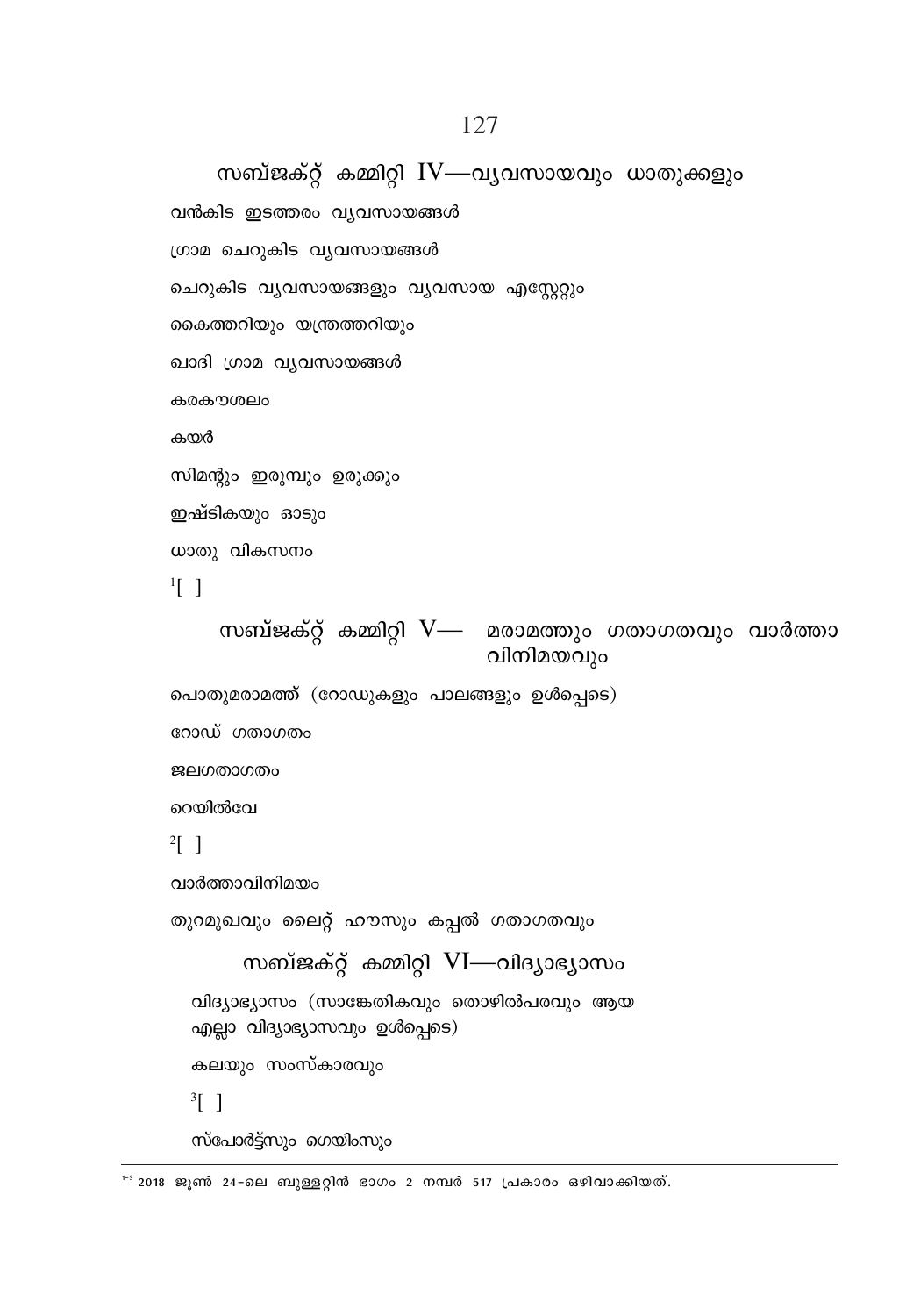സബ്ജക്റ്റ് കമ്മിറ്റി VII— വിദ്യൂച്ഛക്തിയും തൊഴിലും തൊഴിലാളി ക്ഷേമവും

വിദ്യൂച്ചക്തി തൊഴിൽ (കൃഷിയും തോട്ടം തൊഴിലും ഉൾപ്പെടെ) തൊഴിലും തൊഴിലില്ലായ്മയും എംപ്ലോയീസ് സ്റ്റേറ്റ് ഇൻഷ്വറൻസ്

# സബ്ജക്റ്റ് കമ്മിറ്റി VIII—സാമ്പത്തിക കാര്യങ്ങൾ

സാമ്പത്തിക വികസനം ൶ക്സൈസ് വാണിജ്യ നികുതിയും കാർഷികാദായ നികുതിയും ഭാഗ്യക്കുറികൾ ചിട്ടികളും ചിട്ടിഫണ്ടുകളും വായ്പാസ്ഥാപനങ്ങൾ ഇൻഷുറൻസ് നാഷണൽ സേവിംഗ്സ് സ്ലാമ്പും രജിസ്ട്രേഷനും

# സബ്ജക്റ്റ് കമ്മിറ്റി  $IX$ — തദ്ദേശ സ്വയംഭരണവും ഗ്രാമവികസ നവും ഭവനനിർമ്മാണവും

മുൻസിപ്പൽ കോർപ്പറേഷനുകളും മുൻസിപ്പൽ കൗൺസിലുകളും പഞ്ചായത്തുകൾ സമഗ്ര ഗ്രാമ വികസനം നഗരാസുത്രണവും നഗരവികസനവും സാമൂഹ്യ വികസനം നഗര, ഗ്രാമ ഭവനനിർമ്മാണം ്[ന്യുനപക്ഷ ക്ഷേമം]

# സബ്ജക്റ്റ് കമ്മിറ്റി  $X$ — വനവും പരിസ്ഥിതിയും വിനോദ സഞ്ചാരവും

വനങ്ങൾ പരിസ്ഥിതി വിനോദസഞ്ചാരം

' 2018 ജൂൺ 24-ലെ ബുള്ളറ്റിൻ ഭാഗം 2 നമ്പർ 517 പ്രകാരം ഉൾപ്പെടുത്തിയത്.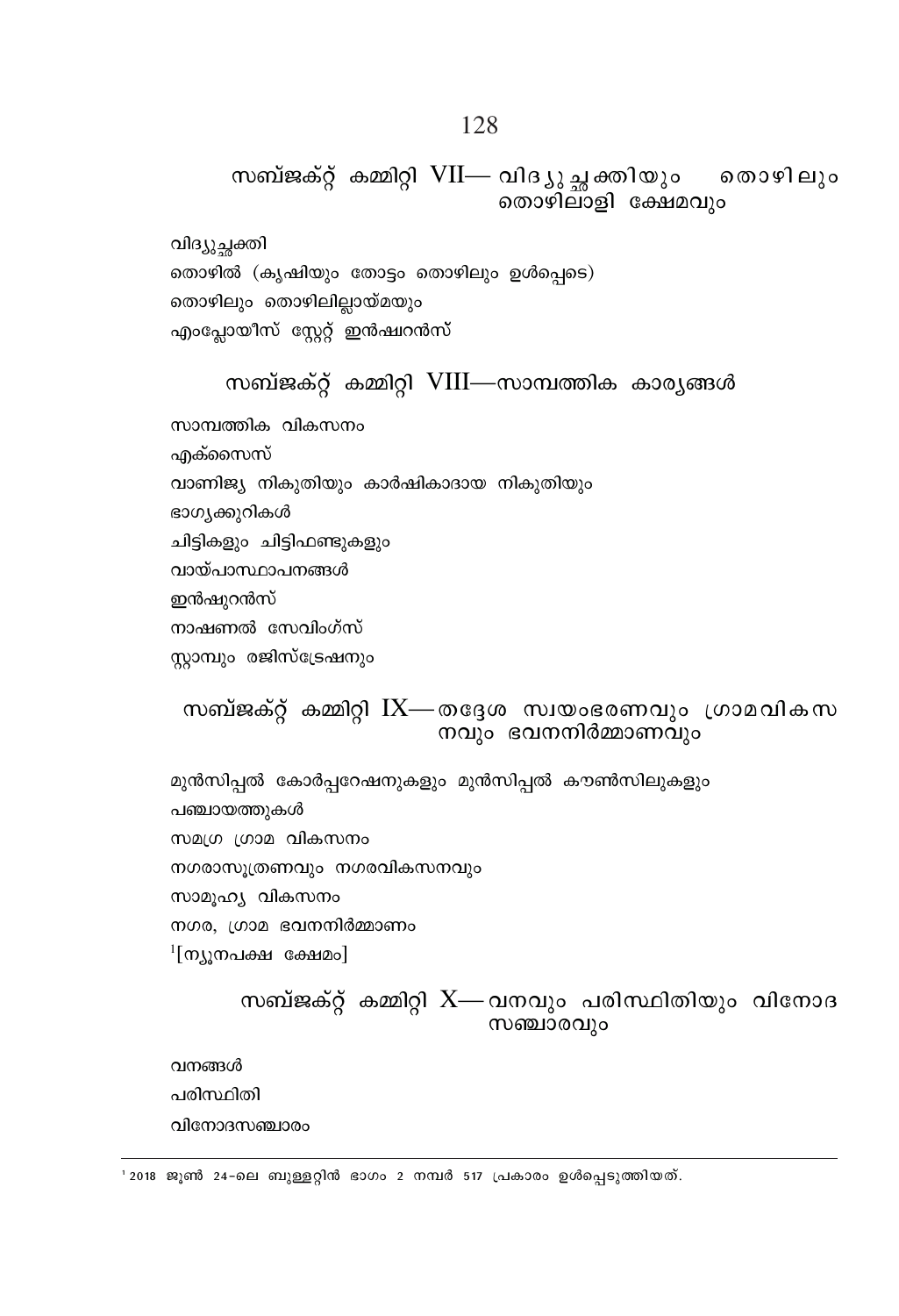' 2018 ജൂൺ 24-ലെ ബുള്ളറ്റിൻ ഭാഗം 2 നമ്പർ 517 പ്രകാരം ഉൾപ്പെടുത്തിയത്. ് 2018 ജൂൺ 24–ലെ ബുള്ളറ്റിൻ ഭാഗം 2 നമ്പർ 517 പ്രകാരം ഒഴിവാക്കിയത്.<br>ീ 2018 ജൂൺ 24–ലെ ബുള്ളറ്റിൻ ഭാഗം 2 നമ്പർ 517 പ്രകാരം ഉൾപ്പെടുത്തിയത്.

```
പോലീസും ജയിലും
നീതിന്യായ നിർവ്വഹണം
തെരഞ്ഞെടുപ്പുകൾ (സ്വയംഭരണ സ്ഥാപനങ്ങളിലേക്കുള്ള
തെരഞ്ഞെടുപ്പുകൾ ഒഴികെ)
പൊതുഭരണം (എല്ലാ സർവ്വീസുകാര്യങ്ങളും ഉൾപ്പെടെ)
ഇൻഫർമേഷനും പബ്ലിക് റിലേഷനും
2 \lceil \rceilപ്രവാസി കേരളീയരുടെ കാരൃങ്ങൾ
പാർലമെന്ററി കാര്യങ്ങൾ
3[വിവരസാങ്കേതികവിദ്യ
വിമാനഗതാഗതം
ശാസ്ത്രവും സാങ്കേതികവിദ്യയും (ഗവേഷണം ഉൾപ്പെടെ)]
മറ്റു ഏതൊരു കമ്മിറ്റിയിലും ഉൾപ്പെടാത്ത മറ്റ് എല്ലാ വിഷയങ്ങളും
```

```
സബ്ജക്റ്റ് കമ്മിറ്റി XIV—ആഭ്യന്തര കാര്യങ്ങൾ
```
സാമുഹ്യനീതി പട്ടികജാതി/പട്ടികവർഗ്ഗ ക്ഷേമവും പിന്നോക്ക വിഭാഗക്കാരുടെ ക്ഷേമവും

വാർദ്ധകൃകാല പെൻഷൻ

വികലാംഗക്ഷേമം

```
സബ്ജക്റ്റ് കമ്മിറ്റി XIII—സാമുഹൃസേവനം
```
പോഷകാഹാരം

സ്ത്രീ-ശിശുക്ഷേമം

കുടുംബാസൂത്രണം

ആരോഗ്യം (ആശുപത്രികളും പ്രസവരക്ഷാ സേവനങ്ങളും ഉൾപ്പെടെ)

```
സബ്ജക്റ്റ് കമ്മിറ്റി XII—ആരോഗ്യവും കുടുംബക്ഷേമവും
```
 $\frac{1}{2}$ [ലീഗൽ മെട്രോളജി]

സഹകരണം

```
ഭക്ഷ്യവും സിവിൽസപ്ലൈസും
```
സബ്ജക്റ് കമ്മിറ്റി  $XI$ —ഭക്ഷ്യവും സിവിൽസപ്പൈസും സഹകരണവും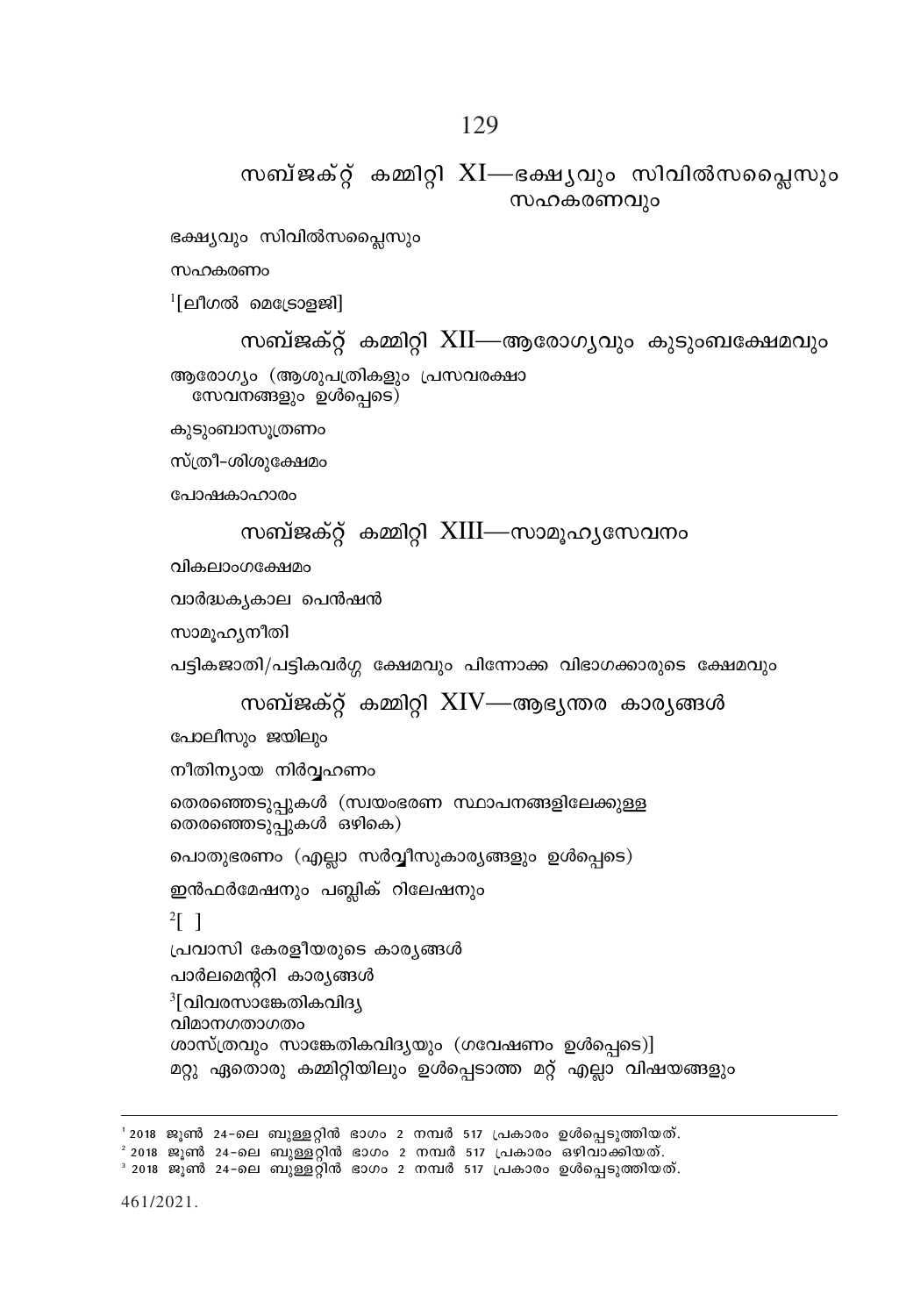### 130

#### അനുബന്ധം 1

#### നിർദേശങ്ങൾ

(കേരള നിയമസഭയുടെ നടപടിക്രമവും കാര്യനിർവ്വഹണവും സംബന്ധിച്ച ചട്ടങ്ങൾ പ്രകാരം സ്പീക്കർ പുറപെടുവിചത്)

### നിർദ്ദേശം നമ്പർ 1

# വാക്കാൽ മറുപടി പറയുന്നതിന് വേണ്ടിയുള്ള ചോദ്യങ്ങൾ-അവയെ നക്ഷത്ര ചിഹ്നമിടാത്തവയായി കരുതേണ്ട സാഹചര്യങ്ങൾ

അംഗീകരിക്കപ്പെട്ട നടപടിപ്രകാരം ഇനിപ്പറയുന്ന തരത്തിലുളള നക്ഷത്ര ചിഹ്നമിട്ട ചോദ്യങ്ങളായി നോട്ടീസ് നൽകിയിട്ടുളളവയെ നക്ഷത്രചിഹ്നമിടാത്തവയുടെ പട്ടികയിലേക്ക് മാറ്റം ചെയ്യപ്പെടുന്നതാണ്.—

(എ) സ്ഥിതിവിവര സ്വഭാവത്തോടുകൂടിയ വിവരങ്ങൾ ചോദിച്ചുകൊണ്ടുള്ള ചോദ്യങ്ങൾ :

(ബി) മറുപടി വളരെ ദൈർഘ്യമുള്ളവയും ധാരാളം വിശദാംശങ്ങളിലേക്ക് കടക്കുന്ന വയാണെന്ന് പ്രകടമായിട്ടുള്ള തുമായ ചോദൃങ്ങൾ സ്ഥിതിവിവര സ്വഭാവത്തോടുകൂടിയവയല്ലെങ്കിലും;

(സി) പൊതുവിൽ വേണ്ടത്ര പൊതുപ്രാധാന്യം ഇല്ലാത്തവയും എന്നാൽ വളരെ കുറച്ചുപേർക്ക് മാത്രം താൽപര്യമുള്ളവയുമായ ചോദ്യങ്ങൾ;

(ഡി) തദ്ദേശീയ പ്രാധാന്യത്തെ മാത്രം ഉയർത്തുന്ന ചോദ്യങ്ങൾ ;

(ഇ) ഒരു വിഭാഗീയ സ്വഭാവത്തോടുകൂടിയതും സഭാതലത്തിൽ വിശദമാക്കത്തക്ക വിധത്തിൽ യാതൊരു നയപരമായ അടിസ്ഥാനവും ഉൾപ്പെടുന്നതല്ലാത്തതുമായ ചോദ്യങ്ങൾ ;

(എഫ്) ഒരു സർക്കാർ ഓഫീസിലെ അംഗസംഖ്യപോലെയുള്ള ഭരണപരമായ സംഗതികളുമായി ബന്ധമുള്ള ചോദ്യങ്ങൾ;

(ജി) കേട്ടുകേഴ്വിയെയും കിംവദന്തിയെയും അടിസ്ഥാനമാക്കി പൊതു ജനാഭിപ്രായം ആരായുന്നതിനും, പൊതുജനങ്ങളുടെ തെറ്റിദ്ധാരണ ദൂരീകരിക്കുന്ന തിനുമായി മാത്രം അനുവദിക്കുന്ന ചോദ്യങ്ങൾ ;

(എച്ച്) അനുബന്ധ ചോദൃങ്ങൾക്ക് യാതൊരുവിധ സാദ്ധ്യതയുമില്ലാത്ത ചോദ്യങ്ങൾ ;

(ഐ) മേശപ്പറത്തുവയ്ക്കാൻ ആവശ്യപ്പെടുന്ന സ്ഥിതിവിവരകണക്കുകൾ സംബന്ധിച്ചുള്ള ചോദ്യങ്ങൾ;

(ജെ) ഓരോ അംഗത്തിനും ഉത്തരം നൽകുന്നതിനായി ഒരു പ്രത്യേക ദിവസം അനുവദിച്ച രണ്ട് ചോദൃത്തിൽ അധികമായ നക്ഷത്രചിഹ്നമിട്ട ചോദൃങ്ങൾ ;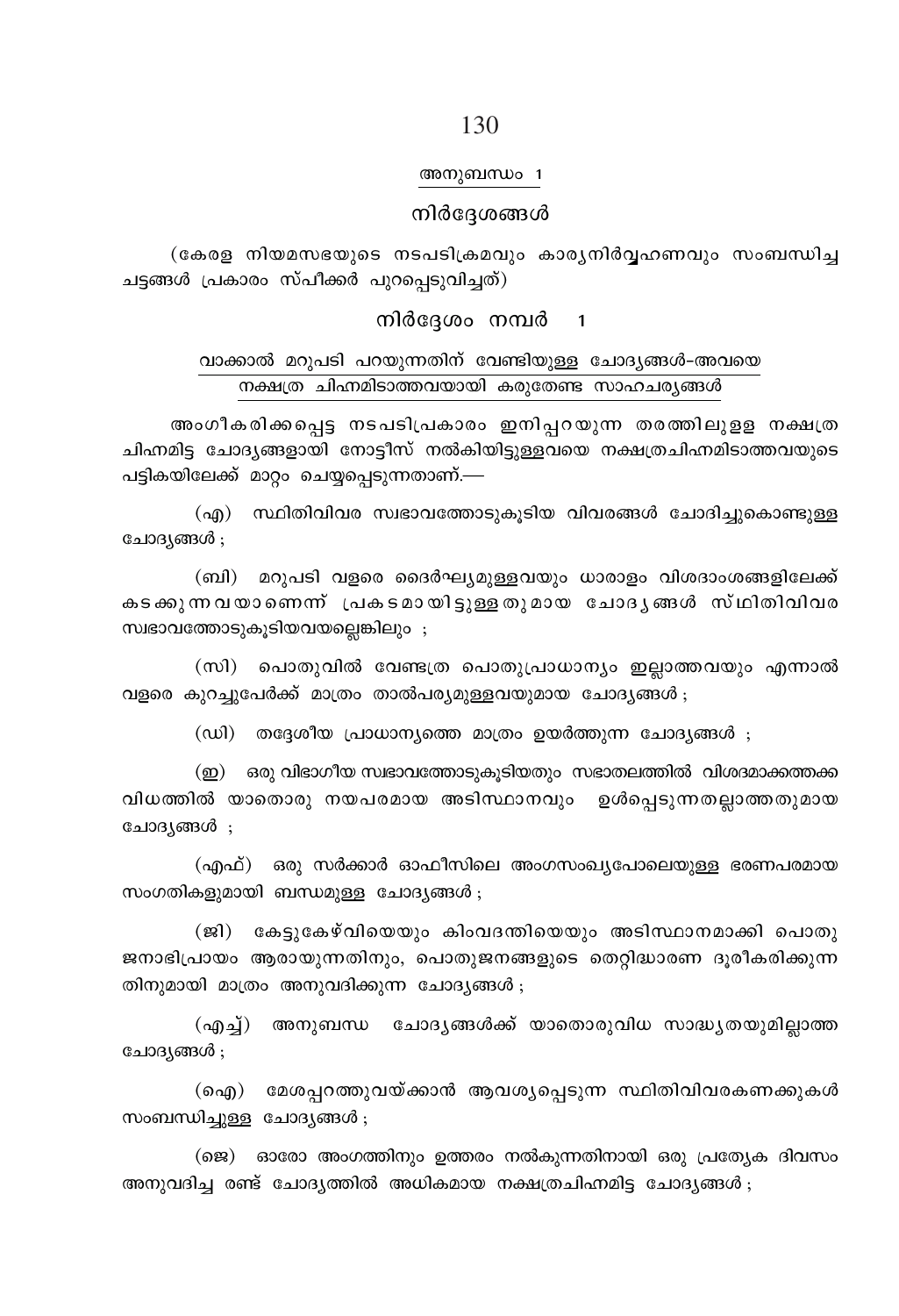#### നിയമസഭാ സെക്രട്ടേറിയറ്റിനെ സംബന്ധിച്ച അംഗങ്ങളുടെ ചോദ്യങ്ങൾ

നിയമസഭാ സെക്രട്ടേറിയറ്റിനെയോ, സ്പീക്കറെയോ സംബന്ധിച്ചുള്ള ചോദ്യങ്ങൾക്ക് സാധാരണയായി പിൻതുടർന്നുപോരുന്ന കീഴ്വഴക്കമെന്ന നിലയിൽ സഭാ തലത്തിൽ ഉത്തരം നൽകാറില്ല. നിയമസഭാ സെക്രട്ടേറിയറ്റിനെപ്പറ്റി ഏതെങ്കിലും വിവരം അറിയണമെന്ന് അംഗങ്ങൾ ആഗ്രഹിക്കുന്നുവെങ്കിൽ അവർ സെക്രട്ടറിയെയോ സ്പീക്കറെയോ ബന്ധപ്പെടുന്നപക്ഷം ഉടൻ തന്നെ ലഭ്യമാക്കുന്നതായിരിക്കും.

 $(1957$  ആഗസ്റ്റ് 19-ാം തീയതി സ്പീക്കർ പുറപ്പെടുവിച്ചത്)

### നിർദ്ദേശം നമ്പർ 1 എ

# മന്ത്രിമാരോ അംഗങ്ങളോ നടത്തിയ തെറ്റായ പ്രസ്താവനകളിലേക്ക് നിയമസഭയുടെ ശ്രദ്ധ ക്ഷണിക്കുന്നതിനുള്ള നടപടിക്രമം

(1) മന്ത്രിയോ മറ്റേതെങ്കിലും അംഗമോ ചെയ്ത പ്രസ്താവനയിലെ തെറ്റോ വാസ്തവമില്ലായ്മയോ ചുണ്ടിക്കാട്ടാൻ ആഗ്രഹിക്കുന്ന ഒരംഗം സഭയിൽ അക്കാര്യം പരാമർശിക്കുന്നതിനു മുൻപ് തെറ്റോ വാസ്തവമില്ലായ്മയോ സംബന്ധിച്ച വിവരങ്ങൾ ചുണ്ടിക്കാണിച്ച് സ്പീക്കർക്കെഴുതുകയും സംഗതി നിയമസഭയിൽ ഉന്നയിക്കുന്നതിന് അദ്ദേഹത്തിന്റെ അനുവാദം തേടേണ്ടതുമാണ്.

(2) ആരോപണങ്ങൾക്ക് അവലംബമായി അംഗത്തിന് അദ്ദേഹത്തിന്റെ പക്കൽ ഉണ്ടായേക്കാവുന്ന അങ്ങനെയുള്ള തെളിവ് സ്പീക്കറുടെ മുൻപാകെ വെയ്ക്കാവുന്നതാണ്.

(3) ആരോപണങ്ങളെപ്പറ്റിയുള്ള യഥാർത്ഥ സ്ഥിതി പരിശോധിച്ചറിയു ന്നതിനുവേണ്ടി സ്പീക്കർക്ക്, ഉചിതമെന്ന് തോന്നുന്നപക്ഷം, സംഗതി ബന്ധപ്പെട്ട മന്ത്രിയുടെയോ അംഗത്തിന്റെയോ ശ്രദ്ധയിൽപ്പെടുത്താവുന്നതാണ്.

(4) എന്നിട്ട് സ്പീക്കർക്ക്, ഉചിതമെന്ന് തോന്നുന്നപക്ഷം, സംഗതി നിയമസഭയിൽ ഉന്നയിക്കുന്നതിന് ആരോപണം ഉന്നയിച്ച അംഗത്തിന് അനുവാദം നൽകാവുന്നതും അങ്ങിനെ അനുവാദം ലഭിച്ച അംഗം പ്രസ്താവന ചെയ്യുന്നതിനു മുമ്പ് ബന്ധപ്പെട്ട മന്ത്രിയെയോ അംഗത്തെയോ വിവരം അറിയിക്കേണ്ടതുമാണ്.

ബന്ധപ്പെട്ട മന്ത്രിക്കോ അംഗത്തിനോ സ്പീക്കറുടെ അനുവാദത്തോടു കൂടിയും ബന്ധപ്പെട്ട അറിയിച്ചശേഷവും മറുപടി പ്രസ്താവന മറ്റെ അംഗത്തെ ചെയ്യാവുന്നതാണ്.

(1961 ജൂൺ 26-ാം തീയതി സ്പീക്കർ പുറപ്പെടുവിച്ച നിർദ്ദേശം)

# നിർദ്ദേശം നമ്പർ 2

### നക്ഷത്ര ചിഹ്നമിട്ട ചോദ്യങ്ങളുടെ മറുപടികൾ-മേശപ്പുറത്തുവെച്ച പ്രസ്താവനകൾ

(1) വാക്കാൽ മറുപടി പറയുന്നതിനുള്ള ചോദൃത്തിന്റെ മറുപടിയിൽ ഒരു പ്രസ്താവന നിയമസഭയിൽ വെയ്ക്കേണ്ടപ്പോൾ ചോദ്യത്തിന്റെ ഒരു പകർപ്പോടുകൂടി പ്രസ്താവനയുടെ ഒരു പകർപ്പുസഹിതം ചോദ്യങ്ങൾക്കായുള്ള സമയത്തിന് പതിനഞ്ചു മിനിറ്റിനു മുൻപ് ബന്ധപ്പെട്ട അംഗത്തിന് ലഭ്യമാക്കേണ്ടതാണ്.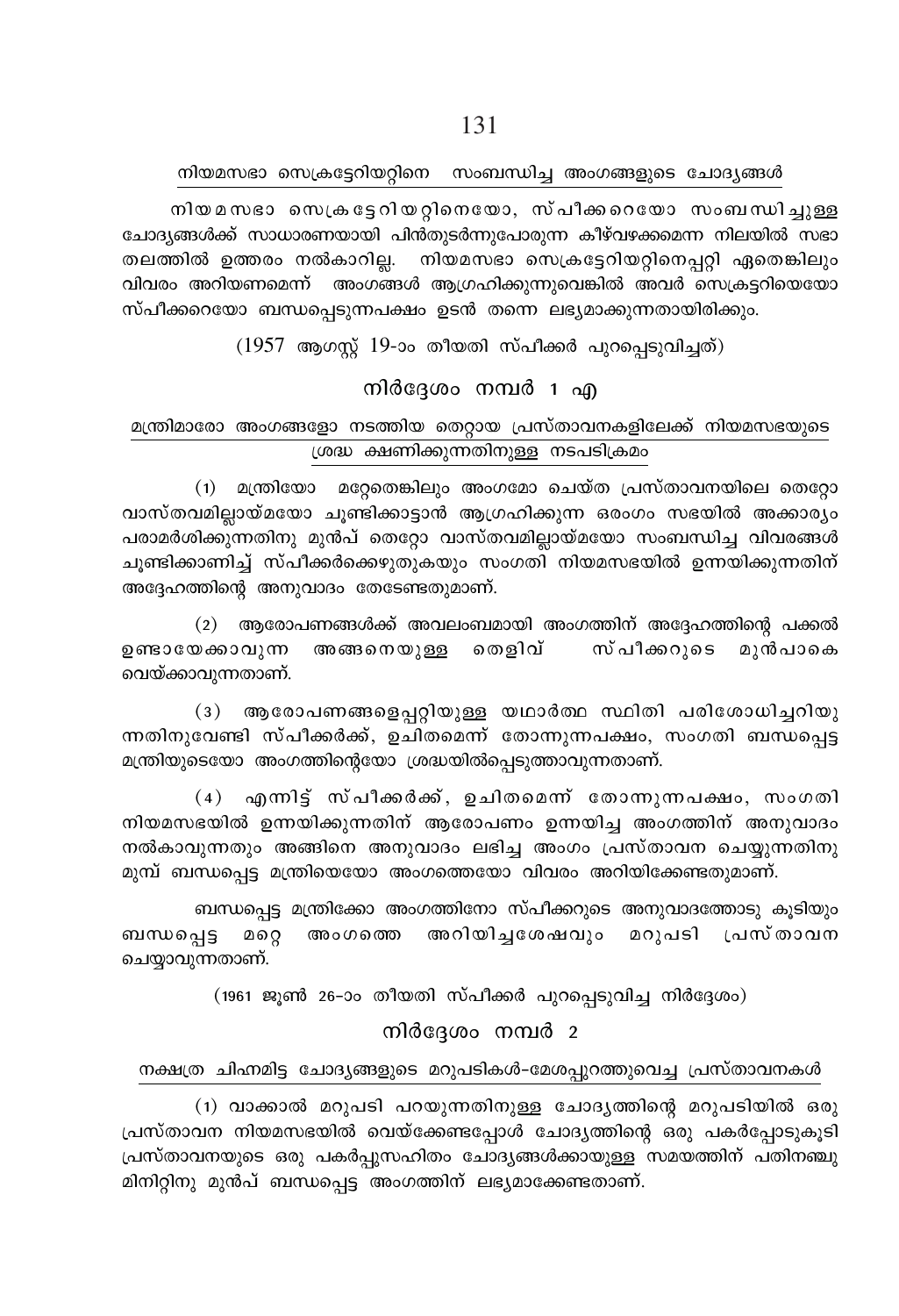(2) വാക്കാൽ മറുപടി പറയുന്നതിനുള്ള ചോദൃത്തിന്റെ മറുപടിയിൽ പരാമർശിക്കപ്പെട്ടതായ അങ്ങനെയുള്ള പ്രസ്താവനയുടെ പകർപ്പ്, ചോദ്യം ആരുടെ പേരിലാണോ നിലവിലുള്ളത് ആ അംഗത്തിനോ അദ്ദേഹത്തിനുവേണ്ടി ചോദ്യം ചോദിക്കാൻ അധികാരപ്പടുത്തിയ അംഗത്തിനോ അല്ലെങ്കിൽ പ്രസ്താവന സ്വീകരിക്കാൻ രേഖാമൂലം അദ്ദേഹം യഥോചിതം അധികാരപ്പെടുത്തിയ ആളിനോ നൽകേണ്ടതാണ്.

(3) അങ്ങനെയുള്ള പ്രസ്താവനകളുടെ പകർപ്പുകൾ രഹസൃമായി കരുതേണ്ടതും, ചോദൃത്തിനു മറുപടി നൽകുന്നതുവരെയോ ചോദൃങ്ങൾക്കായുള്ള സമയം കഴിയുന്നതുവരെയോ ഏതാണോ ആദ്യം, പ്രസിദ്ധീകരണത്തിനു നൽകാൻ പാടില്ലാത്തതുമാകുന്നു. എന്നാൽ ഏതെങ്കിലും കാരണവശാൽ അങ്ങനെ ഒരു പ്രസ്താവന മേശപ്പുറത്തു വയ്ക്കുന്നില്ലെങ്കിലോ, മറുപടി നൽകുന്നുല്ലെങ്കിലോ, നിയമസഭയിൽ ചോദ്യത്തിനു മറുപടി നൽകുന്ന സമയത്ത് അതിന്റെ ഉള്ളട്ക്കത്തിൽ മാറ്റം വരുത്തുന്നെങ്കിലോ ആദ്യം നൽകിയ പ്രസ്താവന പ്രസിദ്ധപ്പെടുത്താൻ പാടില്ലാത്തതുമാകുന്നു.

(1967 ജൂൺ 28-ന് സ്പീക്കർ പുറപ്പടുവിച്ചത്)

നിർദേശം നമ്പർ 3

\*61-ാം ചട്ടപ്രകാരം പൊതു പ്രാധാന്യമുള്ള സംഗതികളിലേക്ക് ശ്രദ്ധ ക്ഷണിക്കൽ

61-ാം ചട്ടപ്രകാരം നോട്ടീസ് നൽകാൻ ആഗ്രഹിക്കുന്ന അംഗം നോട്ടീസിന്റെ ഒരു പകർപ്പ് ബന്ധപ്പെട്ട ഒരു മന്ത്രിക്കും കൂടി നൽകേണ്ടതാണ്.

(1968 ഏപ്രിൽ 22-ാം തീയതി പുറപ്പെടുവിച്ചത്)

നിർദേശം നമ്പർ  $4**$ 

പല അംഗങ്ങളിൽ നിന്നും ലഭിച്ച ഒരേ വിഷയത്തിന്മേലുള്ള ചോദ്യങ്ങൾക്ക് മറുപടി നൽകൽ

ഒരേ വിഷയത്തിന്മേലോ അല്ലെങ്കിൽ അതുമായി ബന്ധപ്പെട്ട വിഷയത്തിന്മേലോ <u>ഉള്ള ചോദ്യങ്ങളുടെ ധാരാളം നോട്ടീസുകൾ പല അംഗങ്ങളിൽ നിന്നും ലഭിക്കുകയാ</u> ണെങ്കിൽ, അംഗങ്ങൾ ഉന്നയിച്ച എല്ലാ പ്രധാന ഭാഗങ്ങളും ഉൾക്കൊള്ളിച്ചുകൊണ്ട് ഒറ്റ ചോദൃമാക്കുന്നത് അഭികാമൃമാണെന്ന് അദ്ദേഹത്തിന് അഭിപ്രായമുള്ളപക്ഷം, എല്ലാ നോട്ടീസുകളുംകൂടി ഒറ്റ നോട്ടീസായി ഏകീകരിക്കുവാൻ സ്പീക്കർക്ക് നിർദ്ദേശം നൽകാവുന്നതാണ്. എന്നാൽ അങ്ങനെയുള്ള ഒറ്റ ചോദൃത്തിന്റെ സംഗതിയിൽ, ബന്ധപ്പെട്ട എല്ലാ അംഗങ്ങളുടെയും പേരുകൾ അവർ നോട്ടീസുകൾ നൽകിയ മുൻഗണന, ക്രമത്തിൽ ചോദ്യത്തിന് എതിരെ ബ്രാക്കറ്റിൽ കാണിക്കേണ്ടതാണ്.

നിർദേശം നമ്പർ 5

ഹർജികൾ സംബന്ധിച്ച സമിതി

1. (1) ഒരു ഹർജി ലഭിച്ചാൽ ഉടൻതന്നെ അത് കിട്ടിയതായി അറിയിപ്പു നൽകേണ്ടതാണ്.

<sup>\*</sup> ഭേദഗതി ചെയ്ത ചട്ടങ്ങളിലെ 62-ാം ചട്ടം.

<sup>\*\*</sup> നിർദ്ദേശം നമ്പർ 9 കൂടി നോക്കുക.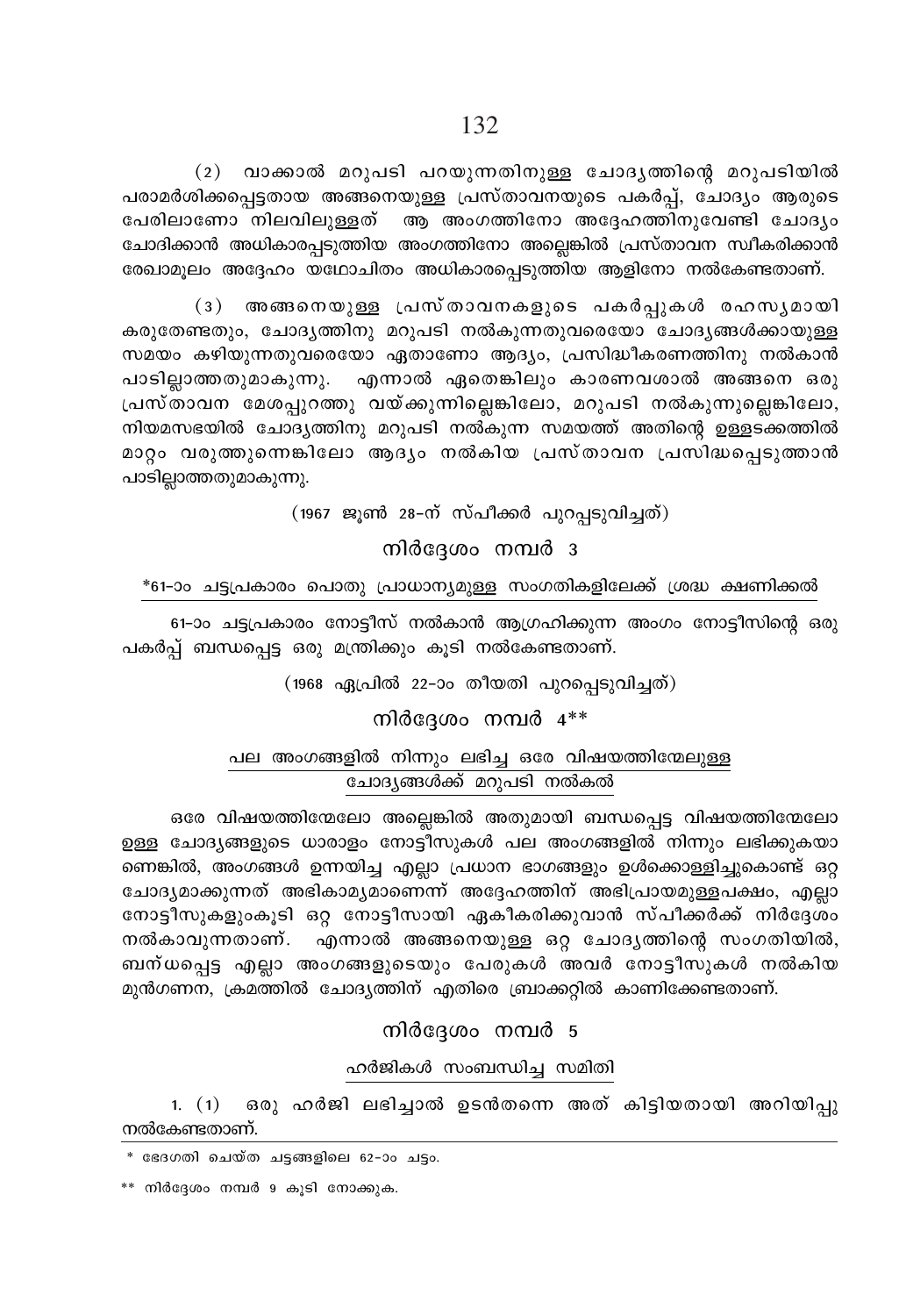(2) എല്ലാ ഹർജികളും സഭയിൽ അവതരിപ്പിക്കുന്നതിന് മുമ്പ് അത്

(എ) ശരിയായ രൂപത്തിലാണോ ;

(ബി) മാന്യവും സഭ്യവും മിതവുമായ ഭാഷയിലാണോ ;

(സി) ചട്ടങ്ങൾക്കും കാലാകാലങ്ങളിൽ എടുത്തേക്കാവുന്ന തീരുമാന ങ്ങൾക്കും അനുസ്യതമാണോ ;

എന്ന് ഉറപ്പ് വരുത്തുന്നതിനായി പരിശോധിക്കേണ്ടതാണ്.

(3) ഹർജികൾ പരിശോധിച്ച് അത് സാധാരണ ക്രമത്തിലാണെന്ന് കണ്ടശേഷം അതതു സംഗതിപോലെ സെക്രട്ടറിയോ അംഗമോ അത് സഭ മുമ്പാകെ അവതരിപ്പിക്കേണ്ടതാണ് :

എന്നാൽ സഭ മുമ്പാകെ തീർപ്പാകാതിരിക്കുന്ന ഒരു ബില്ലിനെ സംബന്ധിച്ച ഹർജിയുടെ സംഗതിയിൽ, അത് ലഭിച്ചു കഴിഞ്ഞാൽ, കഴിയുന്നതുംവേഗം സഭയിൽ, അതതു സംഗതിപോലെ, അവതരിപ്പിക്കുകയോ, അറിയിപ്പു നൽകുകയോ ചെയ്യേണ്ടതാണ് :

എന്നു മാത്രമല്ല സെലക്ട് കമ്മിറ്റി മുമ്പാകെ തീർപ്പാകാതിരിക്കുന്ന ഒരു ബില്ലിനെ സംബന്ധിച്ച ഹർജിയുടെ സംഗതിയിൽ സഭയിൽ അവതരിപ്പിക്കാതെ തന്നെ അ കമ്മിറ്റിക്ക് അയച്ചുകൊടുക്കാവുന്നതും ഹർജിക്കാരനെ അങ്ങിനെ അറിയിക്കാവുന്നതുമാണ്.

2. അവതരിപ്പിച്ചശേഷം ഒരു ഹർജിയിൽ ന്യൂനതയുള്ളതായി കാണുക ആണെങ്കിൽ, സ്പീക്കറുടെ ഉത്തരവുപ്രകാരം അത് പിൻവലിക്കാവുന്നതും ഹർജിക്കാരനെ അങ്ങിനെ അറിയിക്കാവുന്നതുമാണ്.

3. (i) ഒരു ഹർജി അത് :

(എ) ഉദ്യോഗസ്ഥൻമാരുടെയോ വ്യക്തികളുടെയോ പരാതികൾ സംബന്ധി ചുള്ളതോ ; അഥവാ

(ബി) നടപടിക്രമം സംബന്ധിച്ച ചട്ടങ്ങളിലെ 105\*-ാം ചട്ടത്തിലെ (iii)-ാം ഖണ്ഡത്തിൽ പറഞ്ഞിട്ടുള്ള സംഗതികളെ സംബന്ധിച്ചുള്ളതോ,

ആണെങ്കിൽ നിരസിക്കുകയോ ഹർജിക്കാരന് തിരിച്ചയച്ച് കൊടുകുകയോ ചെയേണ്ടതാണ്.

(ii) ഹർജിയുടെ സ്ഥീകാര്യയോഗ്യതയെപ്പറ്റി തീരുമാനിക്കുന്നതിനുവേണ്ടി, ബന്ധപ്പെട്ട വകുപ്പിൽ നിന്ന് വസ്തുതകൾ ആരാഞ്ഞറിയുന്നത് ആവശ്യമാണെന്ന് തോന്നുന്ന സംഗതിയിൽ, ആ വകുപ്പിന് അയച്ചുകൊടുക്കുകയും വസ്തുതകൾ ശേഖരിക്കുകയും അല്ലെങ്കിൽ, അവർ എടുത്തിട്ടുള്ള നടപടികൾ ആരായാവുന്നതുമാണ്.

ഒരു ഹർജി സഭയിൽ അവതരിപ്പിച്ചുകഴിഞ്ഞാൽ കഴിയുന്നത്രവേഗം അതിന്റെ  $4.$ പരിഗണനയ്ക്കായി ഹർജികൾ സംബന്ധിച്ച സമിതി യോഗം ചേരേണ്ടതാകുന്നു :

<sup>\*</sup> ഭേദഗതി ചെയ്ത ചട്ടങ്ങളിലെ 107-ാം ചട്ടം.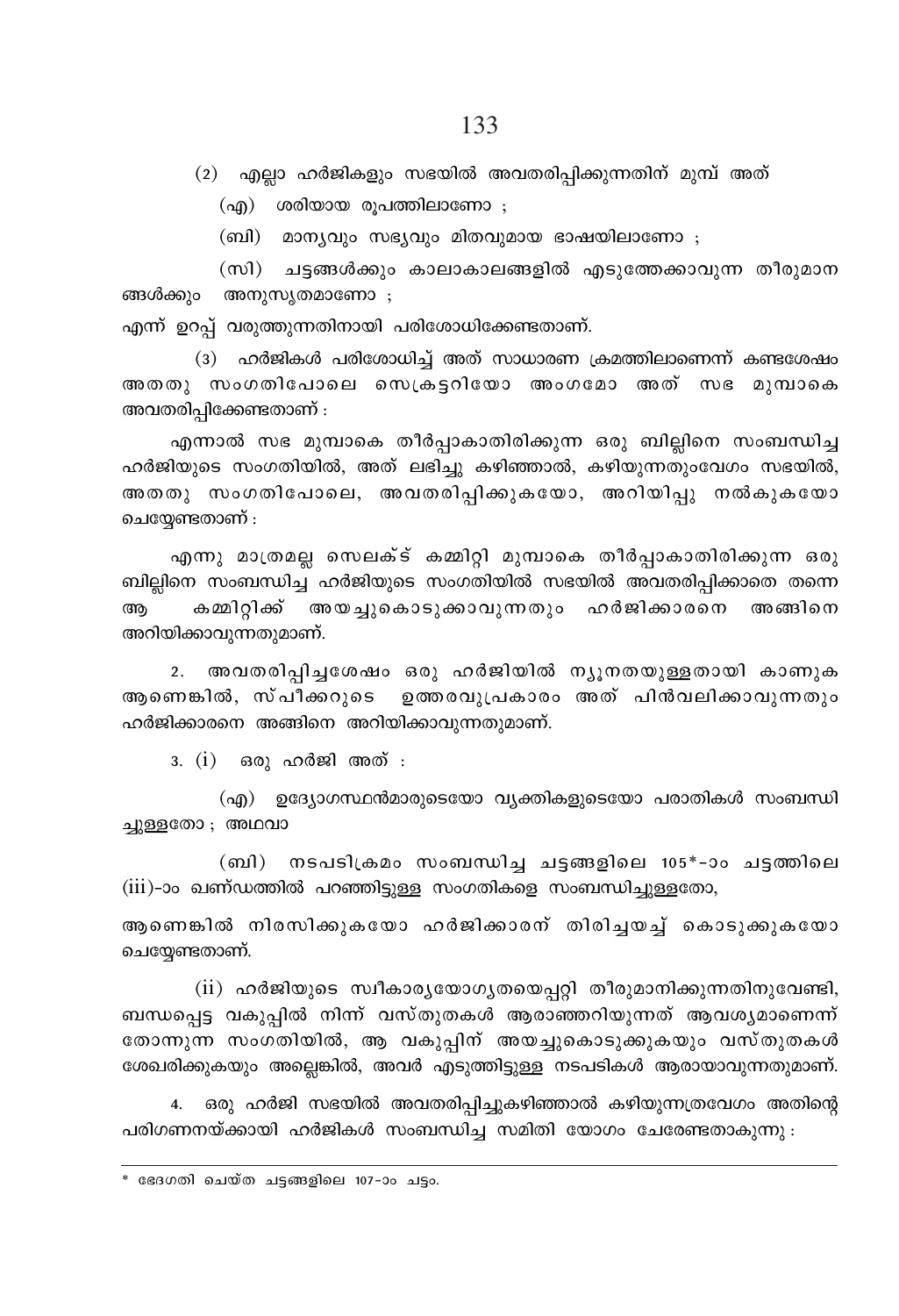എന്നാൽ, സഭ മുൻപാകെ തീർപ്പാകാതിരിക്കുന്ന ഒരു ബില്ലിനെ സംബന്ധിച്ച .<br>ഒരു ഹർജിയുടെ സംഗതിയിൽ, അത് സഭയിൽ അവതരിപ്പിക്കുകയോ, അതിനെപ്പറ്റി അറിയിപ്പു നൽകുകയോ ചെയ്തുകഴിഞ്ഞശേഷം കഴിയുന്നത്രവേഗം, യോഗം ചേരേണ്ടതും, ബില്ല് സഭയിൽ പരിഗണനയ്ക്ക് എടുക്കുന്നതിനു മുൻപ്തന്നെ, AXXpkwKXnt]mse, k`bn¬ AXns' dnt∏m¿´v ka¿∏n°pItbm, AwK߃°v ഹർജി സർക്കുലേറ്റ് ചെയ്യാൻ നിർദ്ദേശിക്കുകയോ ചെയ്യേണ്ടതുമാണ് $\colon$ 

എന്നു മാത്രമല്ല, സഭയിൽ അപ്പോൾതന്നെ ചർച്ചയിലിരിക്കുന്ന ഒരു ബില്ലിനെ സംബന്ധിച്ചു ലഭിച്ച് ഒരു ഹർജിയുടെ സംഗതിയിൽ, അത് ലഭിച്ചശേഷം അത് അവതരിപ്പിച്ച ഉടൻ, അതു പരിഗണിക്കുന്നതിനുവേണ്ടി സമിതി യോഗം ചേരേണ്ടതും, സഭ ബില്ല് തീർപ്പാക്കുന്നതിനു മുമ്പ് തന്നെ അതതു സംഗതിപോലെ, റിപ്പോർട്ട് സമർപ്പിക്കുകയോ അല്ലെങ്കിൽ അംഗങ്ങൾക്ക് ഹർജി സർക്കുലേറ്റ് ചെയ്യാൻ നിർദ്ദേശിക്കുകയോ ചെയ്യേണ്ടതുമാണ്.

5. വൃക്തികളിൽ നിന്നും സഘടനകളിൽ നിന്നും ലഭിക്കുന്ന ഹർജി സംബന്ധമായ ചട്ടങ്ങളുടെ വ്യാപ്തിയിൽപ്പെടാത്ത അപേക്ഷകളും കത്തുകളും ടെലഗ്രാമുകളും പരിഗണിക്കുന്നതിനായി ആവശ്യമുള്ളപ്പോഴൊക്കെ സമിതി യോഗം ചേരേണ്ടതും തീർപ്പാക്കുന്നതിനുവേണ്ട നിർദ്ദേശങ്ങൾ നൽകേണ്ടതുമാകുന്നു :

എന്നാൽ, ഇനിപ്പറയുന്ന വിഭാഗങ്ങളിൽപ്പെടുന്ന നിവേദനങ്ങൾ സമിതി പരിഗണിക്കാൻ പാടില്ലാത്തതും എന്നാൽ അവ സെക്രട്ടറിയറ്റിൽ ലഭിച്ചുകഴിഞ്ഞാലുടൻ  $\Delta$ ഹയലിൽ സുക്ഷിക്കേണ്ടതുമാണ് :

 $(i)$  ഉൗമക്കത്തുകളോ അഥവാ അയയ്ക്കുന്ന ആളിന്റെ പേരും മേൽവിലാസവും അല്ലെങ്കിൽ മേൽവിലാസം കൊടുത്തിട്ടില്ലാത്ത അഥവാ, അവൃക്തമായ കത്തുകൾ ;

 $(i)$  സ്പീകാറോ സഭയോ അല്ലാതെയുള്ള അധികാരസ്ഥന്മാരെ അഭിസംബോധന ചെയ്തുകൊണ്ടുള്ള കത്തുകളുടെ പകർപ്പുകളിൽ പ്രത്യേകമായി സങ്കട  $\rm m$ ിവാരണത്തിന് അഭ്യർത്ഥിച്ചിട്ടില്ലാത്തപക്ഷം, അങ്ങനെയുള്ള കത്തുകളുടെ പകർപ്പുകൾ ;

 $(iii)$  സംസ്ഥാന കേന്ദ്ര സർക്കാർ ജീവനക്കാരുടെ പരാതികൾ (പകടമാക്കുന്ന നിവേദനങ്ങൾ ;

 $(iv)$  ഇൻഡ്യയുടെ ഏതെങ്കിലും ഭാഗത്തുള്ള വിചാരണാധികാരമുള്ള ഒരു നിയമക്കോടതിയുടെയോ ഒരു അന്വേഷണക്കോടതിയുടെയോ അഥവാ ഒരു സ്റ്റാറ്റ്യൂട്ടറി ട്രൈബ്യൂണലിന്റെയോ അതോറിറ്റിയുടെയോ അഥവാ ഒരു അർദ്ധ നീതിന്യായ നികായത്തിന്റെയോ ഒരു കമ്മീഷന്റെയോ അധികാര പരിധിയിൽപ്പെടുന്ന സംഗതികളെ  $m$ ംബന്ധിച്ച നിവേദനങ്ങൾ;

 $(v)$  നിസ്സാര സ്വഭാവത്തിലുള്ളതോ അഥവാ മാനൃമോ സഭൃമോ മിതമായതോ ആയ ഭാഷയിലല്ലാത്ത നിവേദനങ്ങൾ.

6. റിപ്പോർട്ട് അവതരിപ്പിച്ചു കഴിഞ്ഞാൽ, അതെപ്പറ്റി ഹർജിക്കാരനെ അറിയിക്കേണ്ടതാണ്.

(1970 മാർച്ച് 17-ാം തീയതി സ്പീക്കർ പുറപ്പെടുവിച്ചത്)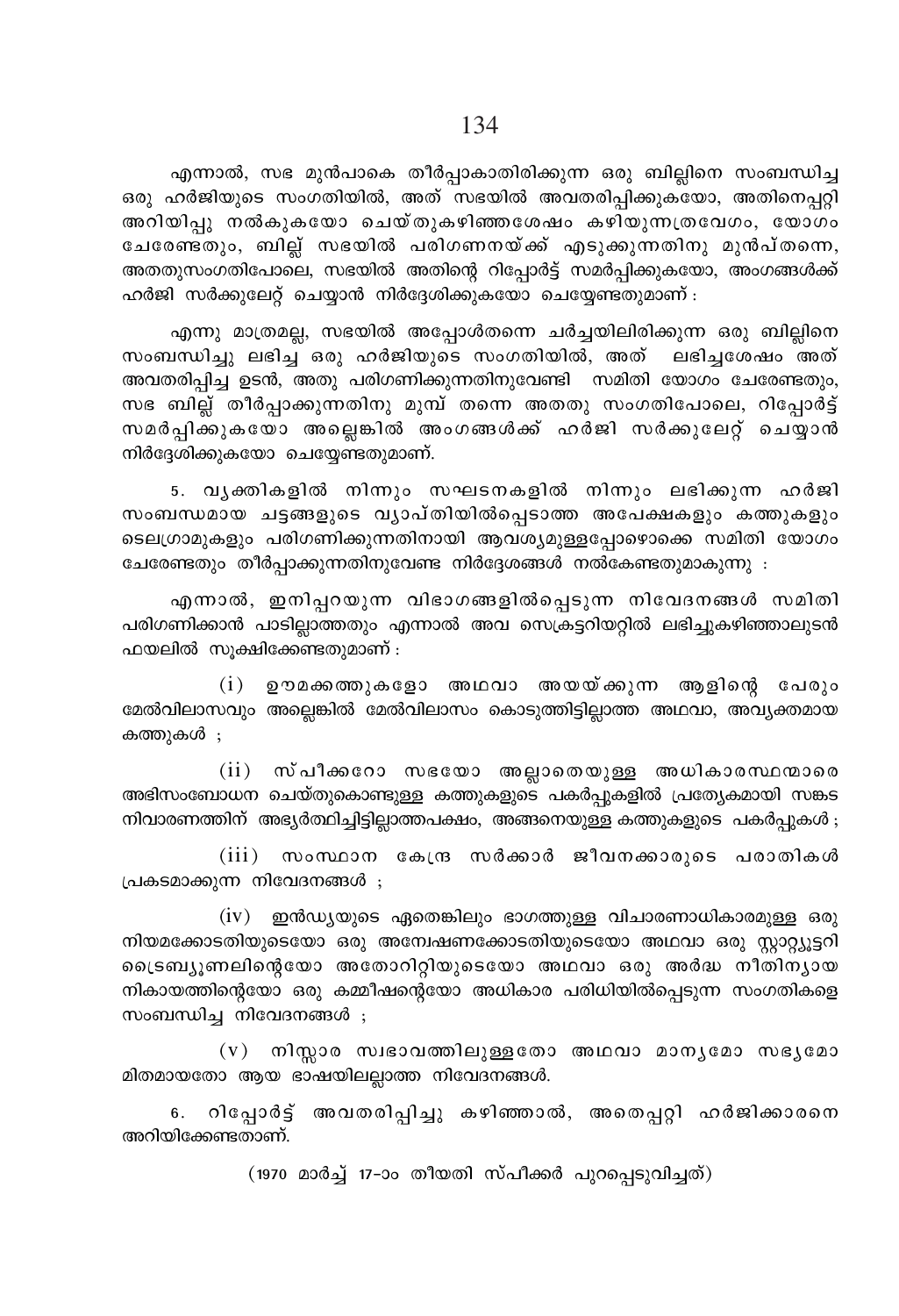### നിർദ്ദേശം നമ്പർ 6

#### പട്ടികജാതി പട്ടികവർഗ്ഗക്ഷേമം സംബന്ധിച്ച സമിതി

പട്ടികജാതികളിലും പട്ടികവർഗ്ഗങ്ങളിലും പെട്ട വൃക്തികളിൽ നിന്നും സംഘടനകളിൽനിന്നും ലഭിച്ച പട്ടികജാതിക്കാരുടെയും പട്ടികവർഗ്ഗക്കാരുടെയും ക്ഷേമത്തിനും അവരുടെ സ്ഥിതി മെച്ചപ്പെടുത്തുന്നതിനുവേണ്ട നിർദ്ദേശങ്ങൾ അടങ്ങിയതും സംസ്ഥാന സർക്കാരിന്റെ അധികാരപരിധിയിൽ വരുന്നതുമായ സംഗതികളെ സംബന്ധിച്ച പരാതികൾ ബോധിപ്പിച്ചുകൊണ്ടുമുള്ള നിവേദനങ്ങൾ പട്ടികജാതി പട്ടികവർഗ്ഗ ക്ഷേമ സമിതിക്ക് പരിഗണിക്കാവുന്നതാണ്:

എന്നാൽ, ഇനിപ്പറയുന്ന വിഭാഗങ്ങളിൽപ്പെടുന്ന നിവേദനങ്ങൾ സമിതി പരിഗണിക്കാൻ പാടില്ലാത്തതാകുന്നു.

 $(i)$  ഉൗമക്കത്തുകൾ, അഥവാ, അയയ്ക്കുന്ന ആളുകളുടെ പേരുകളും മേൽവിലാസങ്ങളും അഥവാ പേരുകളോ മേൽവിലാസങ്ങളോ എഴുതിയിട്ടില്ലാത്തതോ അവ്യക്തമോ ആയ കത്തുകൾ;

 $(ii)$ സ്പീക്കറോ സഭയോ അല്ലാതെയുള്ള അധികാരസ്ഥൻമാരെ അഭിസംബോധന ചെയ്തുകൊണ്ടുള്ള കത്തുകളുടെ പകർപ്പുകളിൽ സങ്കട നിവാരണത്തിന് വ്യക്തമായി അഭ്യർത്ഥിച്ചിട്ടില്ലാത്തപക്ഷം അങ്ങനെയുള്ള കത്തുകളുടെ പകർപ്പുകൾ ;

 $(iii)$ ഇൻഡ്യയുടെ ഏതെങ്കിലും ഭാഗത്ത് വിചാരണാധികാരമുള്ള ഒരു നിയമക്കോടതിയുടെയോ ഒരു അന്വേഷണക്കോടതിയുടെയോ അഥവാ ഒരു സ്റ്റാറ്റ്യൂട്ടറി ട്രൈബ്യൂണലിന്റെയോ, അതോറിറ്റിയുടെയോ, അഥവാ ഒരു അർദ്ധ നീതിന്യായ നികായത്തിന്റെയോ ഒരു കമ്മീഷന്റെയോ അധികാര പരിധിയിൽപ്പെടുന്ന സംഗതികളെ സംബന്ധിച്ച നിവേദനങ്ങൾ ;

 $(iv)$  നിസ്സാരസ്വഭവത്തിലുള്ളതോ, മാനൃമോ സഭ്യമായതോ, മിതമായതോ ആയ ഭാഷയിലല്ലാത്തതോ ആയ നിവേദനങ്ങൾ ;

 $*(v)$  സംസ്ഥാന സർക്കാർ, പൊതുമേഖലാ സ്ഥാപനങ്ങൾ, സ്റ്റാറ്റ്യൂട്ടറി അർദ്ധസർക്കാർ നികായങ്ങൾ എന്നിവയുടെ കീഴിലുള്ള പട്ടികജാതി അഥവാ പട്ടികവർഗ്ഗങ്ങളിൽപ്പെടുന്ന ജീവനക്കാരുടെ പരാതികൾ ബോധിപ്പിച്ചുകൊണ്ടുള്ള നിവേദനങ്ങൾ, അവ പട്ടികജാതി പട്ടികവർഗ്ഗക്കാർക്കുവേണ്ടിയുള്ള സംവരണ ഉത്തരവ് നടപ്പാക്കാതിരിക്കലിനെയോ നടപ്പാക്കലിലെ അപാകതയെ സംബന്ധിച്ചോ അല്ലാത്തപക്ഷം.

(1973 നവംബർ 13-ാം തീയതി സ്പീക്കർ പുറപ്പെടുവിച്ചത്)

 $*$  പുനഃക്രമീകരിച്ച 18-ാം നമ്പർ നിർദ്ദേശം കൂടി കാണുക.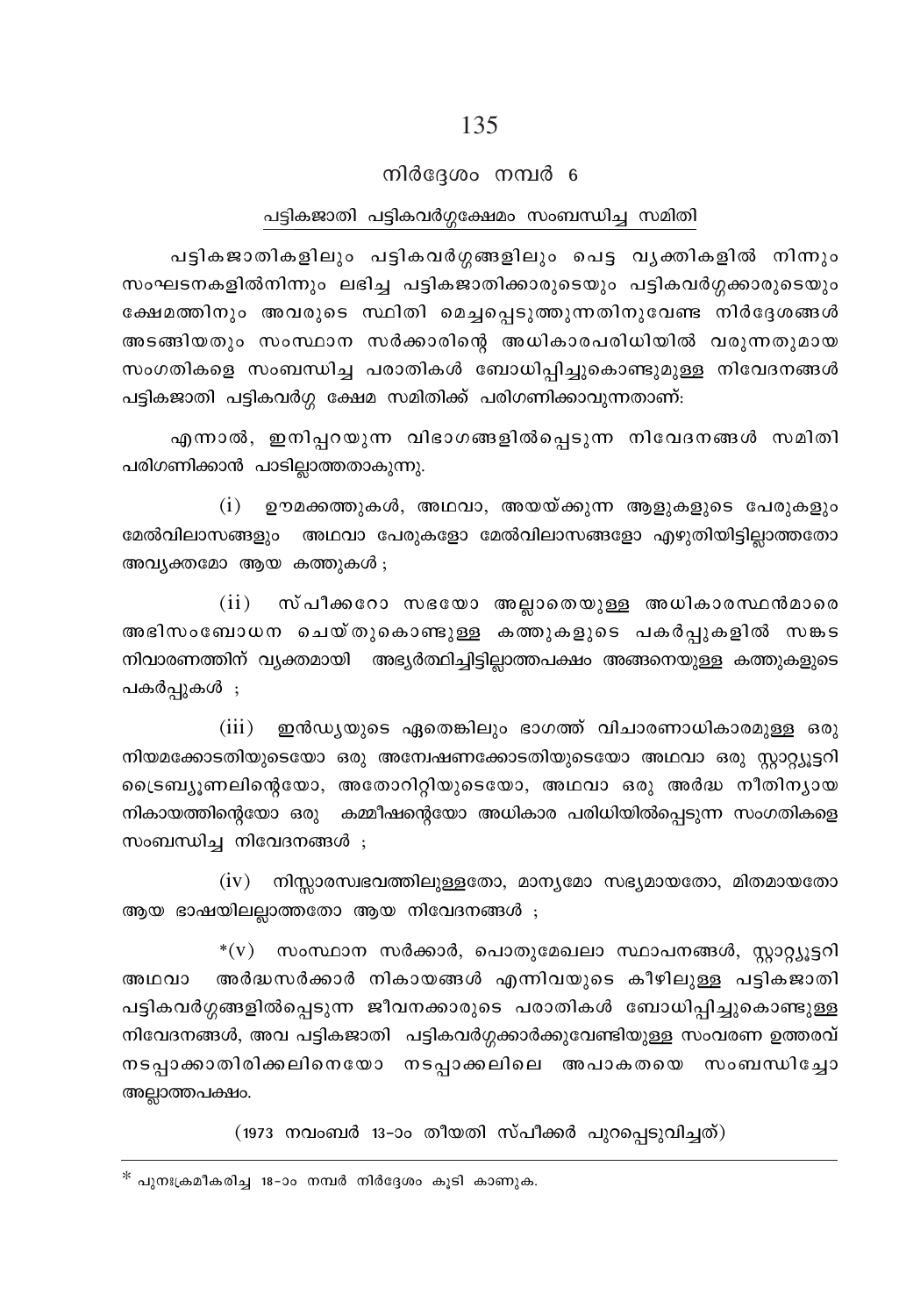### നിർദ്ദേശം നമ്പർ 7

#### സബ്ജക്റ് കമ്മിറ്റികൾ

# 1. ഗ്രാന്റുകൾക്കുള്ള അഭ്യർത്ഥനയുടെ സൂഷ്മ പരിശോധന

 $(i)$  ഉപശീർഷകങ്ങൾക്ക് കീഴിൽ ഭേദഗതികൾക്കുള്ള നടപടി ക്രമം.—ഭരണ ഘടനയുടെ 203 (2) അനുച്ഛേദപ്രകാരം നിയമസഭയ്ക്ക് ഒരു ധനാഭൃർത്ഥനയ്ക്ക് അനുമതി നൽകുകയോ, അനുമതി നിഷേധിക്കുകയോ, അതിൽ പറഞ്ഞിട്ടുള്ള തുകയിൽ ഒരു കുറവു ചെയ്തുകൊണ്ട് അനുമതി നൽകുകയോ ചെയ്യാമെന്നിരിക്കെ, അതിന് ധനാഭ്യർത്ഥന തുക കൂട്ടാവുന്നതല്ല. അതുപോലെ വിവിധ ഉപശീർഷകങ്ങൾക്ക് കീഴിലുള്ള ഒരു ധനാഭൃർത്ഥന പരിശോധിക്കുമ്പോൾ സബ്ജക്റ്റ് കമ്മിറ്റിക്ക് ഒരു ഉപശീർഷകത്തിൽനിന്നും മറ്റൊന്നിലേക്ക് മാറ്റങ്ങൾ ശുപാർശ ചെയ്യാമെന്നിരിക്കെ, അങ്ങനെയുള്ള ഭേദഗതികൾ ധനാഭ്യർത്ഥന പ്രകാരമുള്ള മൊത്തം തുക വർദ്ധിപ്പിക്കുന്ന തരത്തിലാകാൻ പാടില്ലാത്തതാകുന്നു. ഒരു ഉപശീർഷകത്തിൻകീഴിൽ തുക വർദ്ധിപിക്കാൻ ഉദ്ദേശിക്കുകയാണെങ്കിൽ അതേ ധനാഭൃർത്ഥനയിൽ തന്നെയുള്ള മറ്റൊരു ഉപശീർഷകത്തിൻകീഴിൽ അതിന് സമാനമായ തുക മിച്ചം കാണിക്കേണ്ടതാണ്. സബ്ജക്റ്റ് കമ്മിറ്റിക്ക്, എന്നാൽ, വർദ്ധനവോ പുതിയ സർവ്വീസോ, അങ്ങനെയുള്ള വർദ്ധനവോ പുതിയ സർവ്വീസോ കഴിയുന്നിടത്തോളം പുനർവിനിയോഗംമൂലമോ സപ്ലിമെന്ററി ധനാഭ്യർത്ഥന വഴിയോ നടപ്പിൽ വരുത്തേണ്ടതാണെന്ന് ശുപാർശ ചെയ്യാവുന്നതാണ്. ശുപാർശകൾ വയ്ക്കുമ്പോൾ വിഭവ പരിമിതികൂടി സബ്ജക്റ്റ് കമ്മിറ്റി മുന്നിൽ കാണേണ്ടതാണ്.

(ii) സർക്കാർ വകുപ്പുകൾ അവരവരുടെ ധനാഭൃർത്ഥനയെ സംബന്ധിച്ചുള്ള പ്രോഗ്രാം സ്റ്റേറ്റുമെൻറുകൾ തയ്യാറാക്കൽ.—ഗ്രാന്റുകൾക്ക് വേണ്ടിയുള്ള ധനാഭ്യർത്ഥന സാധിക്കുമാറ്, സർക്കാർ വകുപ്പുകൾ ബഡ്ജറ്റിൽ അതാതിനെ സംബന്ധിച്ച ധനാഭൃർത്ഥനകളെപ്പറ്റിയുള്ള ഒരുപ്രോഗ്രാം സ്റ്റേറ്റ്മെന്റ് തയ്യാറാക്കുന്ന സമ്പ്രദായം ആവിഷ്കരിക്കാവുന്നതാണ്. ഇവ നിശ്ചിതമായ നയലക്ഷ്യങ്ങൾ വേർതിരിച്ച് കാണിക്കുകയും, ലക്ഷൃപ്രാപ്തിക്ക് സഹായകമാകുന്ന എല്ലാ പ്രവർത്തികളും എടുത്തുപറയുകയും അവ നേടിയെടുക്കുന്നതിന് ആവശൃമായ വിഭവങ്ങളും ചെലവുകളും വേർതിരിച്ച് കാണിക്കുകയും ചെയ്യുന്നതും ഇവയിൽ ഫലസാദ്ധ്യതകളുടെ അളവും മതിപ്പും ഉണ്ടായിരിക്കേണ്ടതുമാണ്. മുതൽമുടക്ക് ആവശ്യമുള്ള പദ്ധതികളെ സംബന്ധിച്ച പദ്ധതിയുടെ വലുപ്പവും (ഭൗതിക ലക്ഷ്യങ്ങൾ, ചെലവുകൾ മുതലായവ) അതിന്റെ വിപുലമായ ലക്ഷ്യങ്ങളും, പദ്ധതി ഘട്ടം ഘട്ടമായിട്ടാണോ നടത്തേണ്ടത് എന്നും പുരോഗതി നിരീക്ഷിക്കുന്നതിന് നിർദ്ദേശിക്കപ്പെട്ടിട്ടുള്ള നടപടികളും അതിനനുബന്ധമായ വിശദ വിവരങ്ങളും നൽകാവുന്നതാണ്. നടപ്പ് പദ്ധതിയാണെങ്കിൽ മുൻപ് തീരുമാനിച്ചപ്രകാരം മുൻവർഷം അനുവദിച്ച പണം ചെലവാക്കിയോ എന്നും, നടപ്പുവർഷത്തെ കർമ്മ പരിപാടിയും ചെലവിൽ വരുന്ന വർദ്ധന എന്തെങ്കിലുമുണ്ടെങ്കിൽ അതും, കാണിക്കാവുന്നതാണ്. ഒരു വൃവസായ ത്തിന്റെയോ കോർപ്പറേഷന്റെയോ സംഗതിയിൽ അതിന്റെമൂലധന ഘടന, (വായ്പ,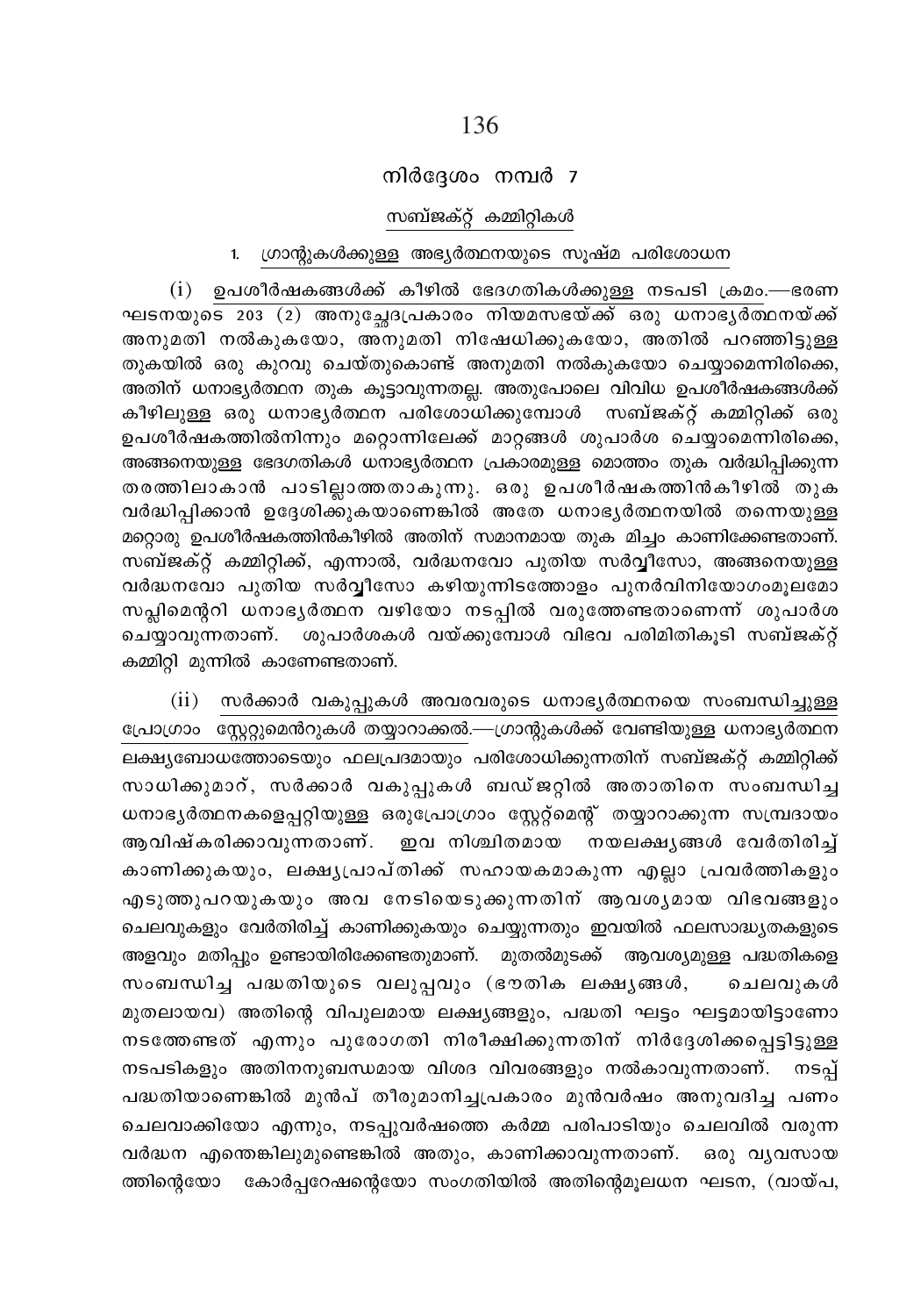ഡിബഞ്ചറുകൾ, ഗ്രാന്റുകൾ മുതലായവ ഉൾപ്പെടെ) അതിന്റെ പ്രവർത്തനമേഖല, അതിന്റെ നിശ്ചിത ശേഷിയും യഥാർത്ഥ ഉൽപ്പാദനവും, സാമ്പത്തികനിലയെ സംബന്ധിച്ച വിശദ വിവരങ്ങൾ (ആസ്തികളും, ബാദ്ധ്യതകളും, ലാഭനഷ്ടക്കണക്കുകളും ഉൾപ്പെടെ) ഉൽപ്പാദനക്ഷമതയും ചെലവുമായുള്ള ബന്ധം, വായ്പ തിരിച്ചടയ്ക്കുന്ന തിനുള്ള പദ്ധതി ഏതെങ്കിലുമുണ്ടെങ്കിൽ അത് മുതലായവ നൽകാവുന്നതാണ്. ഒരു പദ്ധതിയുടെ സംഗതിയിൽ, ഉദാഹരണമായി ഒരു ക്ഷേമപദ്ധതിയിൽ ആ പദ്ധതികൊണ്ട് കൈവരിക്കേണ്ടതായ ലക്ഷ്യങ്ങൾ, അതിനുള്ളിൽ വരുന്ന വ്യക്തികളുടെ വിഭാഗമോ വിഭാഗങ്ങളോ, അവരുടെ ഏകദേശ എണ്ണം, നടപ്പാക്കുന്നതിന്റെ രീതികളും വാർഷിക ചെലവും (ഗുണഭോക്താക്കൾക്ക് നൽകുന്ന തുകകളും, ക്ഷേമപരിപാടിയുടെ ചെലവും, പദ്ധതിയുടെ ഭരണ നിർവ്വഹണ ചെലവും) വ്യക്തമായി പ്രതിപാദിക്കാവുന്ന താണ്. സബ്സിഡികളുടെയും ഗ്രാന്റുകളുടെയും സംഗതിയിൽ, അപ്രകാരമുള്ള സബ്സിഡികളുടേയും ഗ്രാന്റുകളുടേയും ഉദ്ദേശ്യം, അതിന്റെ അടിസ്ഥാനം, അതുമൂലമുള്ള സാമ്പത്തിക ബാദ്ധ്യതകൾ എന്നിവ രേഖപ്പെടുത്തിയിരിക്കണം. ഇവ ഉദാഹരണങ്ങൾ മാത്രമാകുന്നതും ഒരു മാതൃക നിർദ്ദേശിക്കാൻ ഉദ്ദേശിച്ചുകൊണ്ടുള്ളതുമാകുന്നു. ഈ പറഞ്ഞ എല്ലാ സംഗതികളുടെയും സാമ്പത്തിക കണക്കുകളോടൊപ്പം ചെലവുവരുന്ന ഓരോ പരിപാടിയുടെയും ലക്ഷ്യങ്ങൾ നടപ്പിലാക്കിക്കഴിഞ്ഞ പരിപാടികളുടെ ഫലപ്രാപ്തിയും വിശദമാക്കിക്കൊണ്ടുള്ള വിവരങ്ങൾകൂടി നൽകിയിരിക്കേണ്ടതാണ്.

#### 2. സബ്ജക്റ്റ് കമ്മിറ്റി മീറ്റിംഗിൽ ഉദ്യോഗസ്ഥൻമാർ ഹാജരാകുന്നത്

സാധാരണയായി, സ്പെഷൃൽ സെക്രട്ടറിമാരും, കമ്മീഷണർമാരും, വകുപ്പദ്ധൃക്ഷന്മാരും, (വൃവസായം, കോർപ്പറേഷൻ എന്നിവയുടെ സംഗതിയിൽ മാനേജിംഗ് ഡയറക്ടറും) മാത്രമേ സബ്ജക്റ്റ് കമ്മിറ്റി മീറ്റിംഗിൽ പങ്കെടുക്കാൻ പാടുള്ളു. അതിനുപുറമെ ആവശ്യമെന്നു കരുതുന്നപക്ഷം, ഡെപ്യൂട്ടി സെക്രട്ടറിയുടെ പദവിയിൽ കുറയാത്ത ഉദ്യോഗസ്ഥന്മാർക്കും ഹാജരാകാവുന്നതാണ്.

# 3. സബ്ജക്റ്റ് കമ്മിറ്റി അംഗങ്ങൾക്ക് സർക്കുലേറ്റ് ചെയ്യാനുള്ള പേപ്പറുകൾ

സബ്ജക്റ്റ് കമ്മിറ്റി അംഗങ്ങൾക്ക് സർക്കുലേറ്റ് ചെയ്യാൻ ഉദ്ദേശിച്ചുകൊണ്ടുള്ള എല്ലാ പേപ്പറുകളുടെയും അമ്പത് പകർപ്പുകൾവീതം സബ്ജക്റ്റ് കമ്മിറ്റി മീറ്റിംഗിന് നിശ്ചയിച്ചിട്ടുള്ള തീയതിക്ക് മുന്ന് ദിവസമെങ്കിലും മുൻപ് നിയമസഭാ സെക്രട്ടേറിയറ്റിൽ എത്തിയിരിക്കേണ്ടതും അങ്ങനെയുള്ള പേപ്പറുകൾ അംഗങ്ങൾക്ക് കുറഞ്ഞത് രണ്ടു ദിവസത്തിനുമുൻപെങ്കിലും വിതരണം ചെയ്യേണ്ടതുമാണ്.

#### 4. സബ്ജക്റ്റ് കമ്മിറ്റി റിപ്പോർട്ടിന്മേൽ തുടർ നടപടി

വകുപ്പുകൾ സബ്ജക്റ്റ് കമ്മിറ്റി ശുപാർശകളിൻമേൽ എടുത്തിട്ടുള്ള നടപടികളുടെ റിപ്പോർട്ടുകൾ മൂന്ന് മാസത്തിലൊരിക്കൽ ഓരോ വകുപ്പും ബന്ധപ്പെട്ട സബ്ജക്റ്റ് കമ്മിറ്റിക്ക് അയച്ചുകൊടുക്കേണ്ടതാണ്.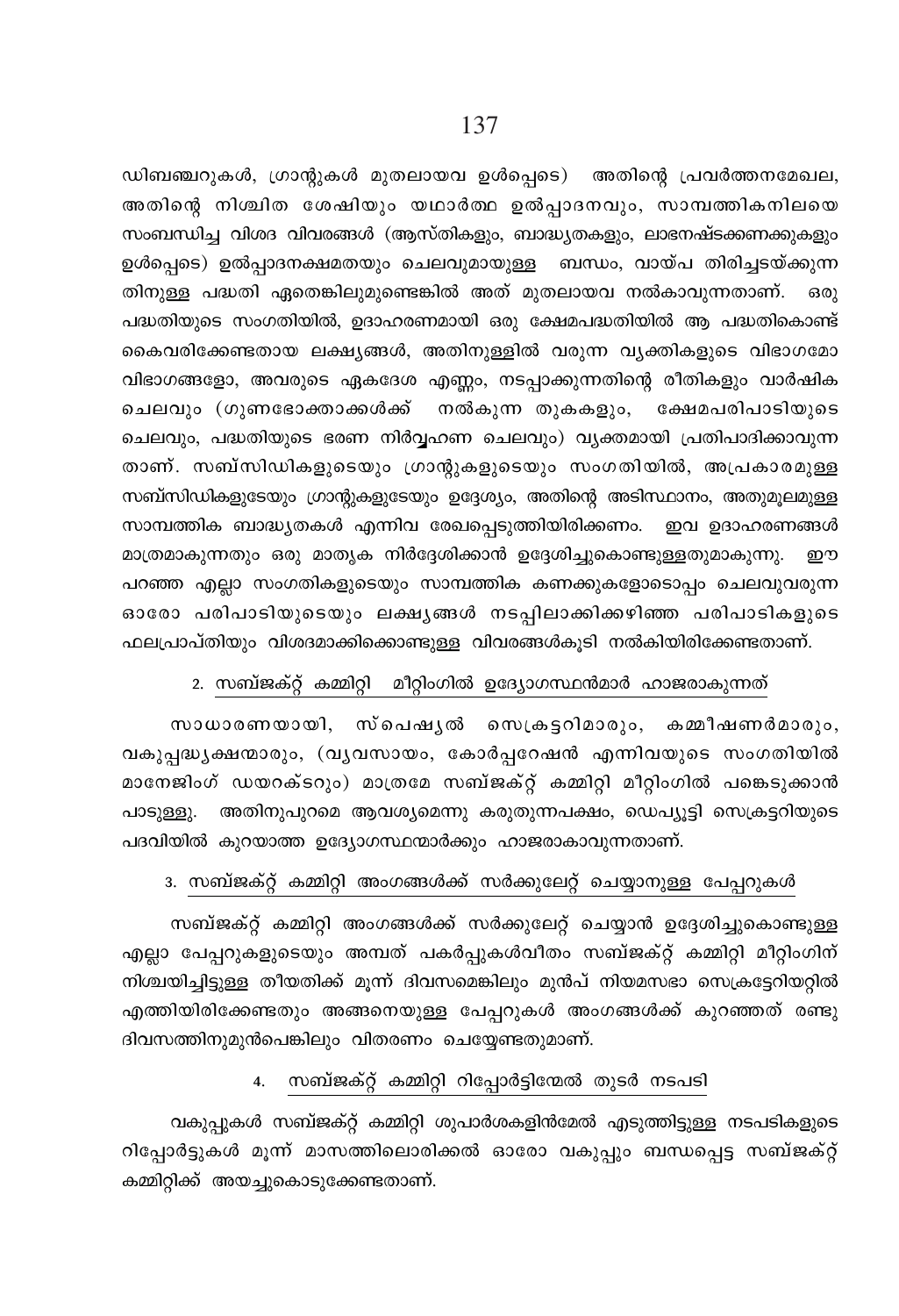# 5. ചട്ടം 235 (1) (iii) -ലും (v) -ലും പരാമർശിച്ചിട്ടുള്ള സംഗതികൾ <u>പർച്ച ചെയ്യാനുള്ള മീറ്റിംഗ്</u>

്രഗാന്റുകൾക്ക് വേണ്ടിയുള്ള ധനാഭൃർത്ഥനകളുടെ പരിശോധന, നിയമങ്ങളുടെ പരിശോധന, സ്റ്റാറ്റ്യൂട്ടറി ചട്ടങ്ങളുടെ കരട് പരിശോധന (സബോർഡിനേറ്റ് ലെജിസ്ലേഷൻ) എന്നിവയ്ക്കുവേണ്ടിയുള്ള മീറ്റിംഗുകൾക്ക് പുറമേ, നിയമസഭ സമ്മേളിച്ചിട്ടില്ലാത്ത അവസരത്തിൽ 235 (1)  $(iii)$ -ഉം  $(v)$  ഉം ചട്ടങ്ങളിൽ പരാമർശി ച്ചിട്ടുള്ളതായ സംഗതികളിൽ ഏതിനെയെങ്കിലുംപ്പറ്റി ചർച്ച ചെയ്യുന്നതിന് ഓരോ മാസവും ഒരു മീറ്റിംഗ് എങ്കിലും ഓരോ സബ്ജക്റ്റ് കമ്മിറ്റിയും കൂടേണ്ടതാണ്. അങ്ങനെയുള്ള മീറ്റിംഗുകളുടെ തീയതിയും സമയവും സ്പീക്കർ ബന്ധപ്പെട്ട  $\omega$ സബ്ജക്റ്റ് കമ്മിറ്റിയുടെ ചെയർമാനുമായി കൂടിയാലോചിച്ച് തീരുമാനിക്കേണ്ടതാകുന്നു.

 $(1983$  ഫെബ്രുവരി 7-ാം തീയതി സ്പീക്കർ പുറപ്പെടുവിച്ചത്)

 $m$ ിർദേശം നമ്പർ  $\bm{s}$ 

# സബ്ജക്റ്റ് കമ്മിറ്റികൾ—ഗ്രാന്റുകൾക്ക് വേണ്ടിയുള്ള ധനാഭൃർത്ഥന—സൂക്ഷ്മ പരിശോധനയ്ക്കുശേഷം റിപ്പോർട്ട് അംഗീകരണം

141-ാം ചട്ടത്തിൽ വ്യവസ്ഥ ചെയ്തിട്ടുള്ളപ്രകാരം ബഡ്ജറ്റിനെപ്പറ്റിയുള്ള പൊതു ചർച്ച കഴിഞ്ഞ് നാല് ആഴ്ചയിൽ കവിയാത്ത കാലയളവിനുള്ളിൽ സബ്ജക്റ്റ് കമ്മിറ്റി  $($ ഗാന്റുകൾക്കുവേണ്ടിയുള്ള എല്ലാ ധനാഭൃർത്ഥനകളുടെയും സുക്ഷ്മ പരിശോധന  $a_1$ ർത്തിയാക്കേണ്ടതാണെന്ന് നിയമസഭയുടെ നടപടിക്രമവും കാരൃനിർവ്വഹണവും സംബന്ധിച്ച ചട്ടങ്ങളിലെ 236–ാം ചട്ടം (2)–ാം ഉപചട്ടം വ്യവസ്ഥ ചെയ്യുന്നു.  $\mu$ പസ്തുത  $236$ -ാം ചട്ടത്തിന്റെ (2)-ാം ഉപചട്ടത്തിൽ പരാമർശിച്ചിട്ടുള്ള സൂക്ഷ്മ പരിശോധന എന്നതിൽ ഓരോ സബ്ജക്റ്റ് കമ്മിറ്റിയുടെയും, അതിന്റെ പരിധിയിൽ വരുന്ന  $($ ഗാന്റുകൾക്കുള്ള ധനാഭൃർത്ഥനകളെ സംബന്ധിച്ച റിപ്പോർട്ടുകൾ പൂർത്തിയാക്കലും ഉൾപ്പെടുന്നു എന്ന് ഇതിനാൽ വൃക്തമാക്കുന്നു.

 $(1984$  ആഗസ്റ്റ് 2-ാം തീയതി സ്പീക്കർ പുറപ്പെടുവിച്ചത്)

# നിർദേശം നമ്പർ  $9$

കരേ വിഷയത്തെപ്പറ്റിയോ സമാനസ്വഭാവമുള്ള വിഷയങ്ങളെപ്പറ്റിയോ .<br>ഒന്നിൽകൂടുതൽ അംഗങ്ങളിൽനിന്നും നക്ഷത്ര ചിഹ്നമിട്ട ചോദൃങ്ങൾക്കുള്ള നോട്ടീസ് കിട്ടുമ്പോൾ, അവയിലെ പ്രധാനപ്പട്ട ഭാഗങ്ങളെല്ലാം കൂട്ടിച്ചേർത്ത് (ക്ലബ് ചെയ്ത്) ഒരു ്ചോദൃമാക്കുന്നത് കൂടുതൽ അഭികാമൃമാണെന്ന് സ്പീക്കർക്ക് തോന്നുന്നപക്ഷ<mark>ം</mark> അദ്ദേഹത്തിന് അപ്രകാരം നിർദ്ദേശം പുറപ്പെടുവിക്കാവുന്നതാണ്.

ഈ ചോദൃങ്ങൾക്ക് നോട്ടീസ് തന്നിട്ടുള്ള അംഗങ്ങളുടെ പേരുകൾ  $\Omega$ നറുക്കിടുന്നതും  $\Omega$ നറുക്ക് കിട്ടുന്ന ആദ്യത്തെ 5 അംഗങ്ങളുടെ പേരുകൾ അവ കിട്ടുന്ന മുറയ്ക്ക്, ചോദൃകർത്താക്കളായി ചേർക്കുന്നതാണ്.

461/2021.  $(1985 \;$  ജൂൺ 28–ാം തീയതി സ്പീക്കർ പുറപ്പെടുവിച്ച നിർദ്ദേശം)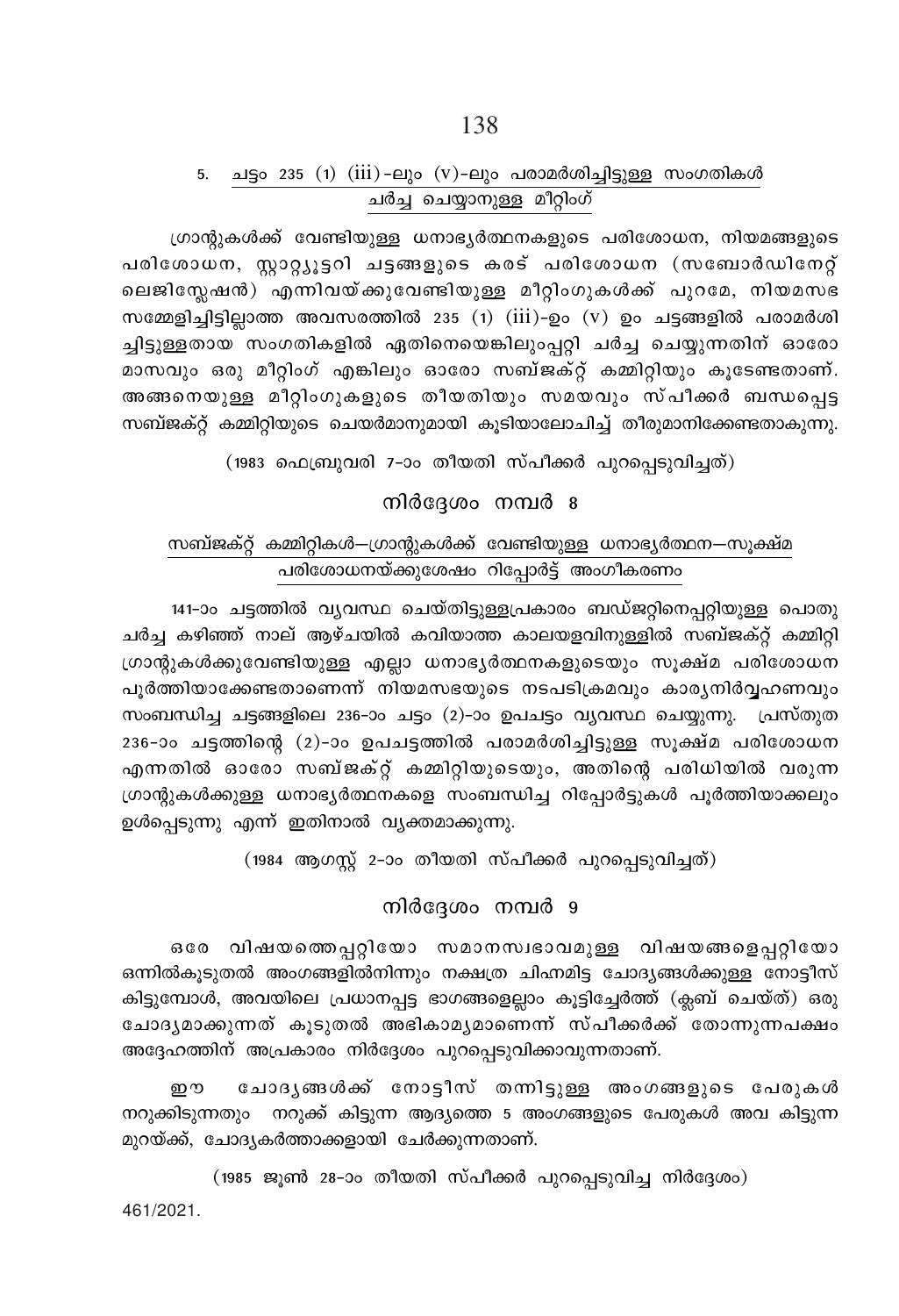#### $m$ ിർദ്ദേശം നമ്പർ 10

# ഓർഡിനൻസുകൾ നിരാകരിക്കാനുള്ള പ്രമേയങ്ങളുടെ നോട്ടീസുകളും ബിൽ ്ഭദഗതി ചെയ്യുന്നതിനുള്ള നോട്ടീസും—മൂൻഗണന നിശ്ചയിക്കുന്ന നടപടി <u>(കമങ്ങൾ രൂപപെടുത്തിയത്</u>

I. ഓർഡിനൻസുകൾ നിരാകരിക്കുന്നതിനുള്ള നോട്ടീസുകൾ സംബന്ധിച്ച നടപടിക്രമം

 $(1)$  ഭരണഘടനയുടെ 213  $(2)$   $(\alpha$ ്യ) അനുഛേദപ്രകാരം നിയമസഭ മുൻപാകെ വരുന്ന ബില്ലുകളെ സംബന്ധിക്കുന്ന ഓർഡിനൻസുകൾ നിരാകരിക്കണമെന്നുള്ള  ${1}$ പമേയത്തിനുള്ള നോട്ടീസുകൾ, ബന്ധപ്പെട്ട ബിൽ സഭ മുൻപാകെ വരുന്ന ദിവസത്തിന് രണ്ടു പൂർണ്ണദിവസത്തിന് മുൻപെങ്കിലും നോട്ടീസ് ബോക്സിൽ  $n\alpha$ ിക്ഷേപിക്കേണ്ടതാകുന്നു.

(2) ഓർഡിനൻസ് നിരാകരിക്കണമെന്ന പ്രമേയത്തിനുള്ള നോട്ടീസ് നൽകുന്നതിനുള്ള കാലാവധി കഴിയുന്ന ദിവസം എല്ലാ നോട്ടീസുകളും  $\alpha$ നറുക്കിടേണ്ടതും ഒന്നാമതായും രണ്ടാമതായും നറുക്ക് ലഭിക്കുന്നവർ ആരാണോ അവരെ, അതതു സംഗതിപോലെ, പ്രമേയം അവതരിപ്പിക്കുന്നതിനോ അല്ലെങ്കിൽ  ${a}$ പമേയം പിൻതാങ്ങുന്നതിനോ സംസാരിക്കുന്നതിനുമോ അനുവദിക്കുന്നതാണ്. എന്നിരുന്നാലും, ഓർഡിനൻസ് നിരാകരണപ്രമേയ നോട്ടീസ് ഒരംഗം മാത്രമേ  $\sim$ നൽകിയിട്ടുള്ളു എങ്കിലും, മറ്റൊരംഗത്തിന് ആ പ്രമേയത്തെ പിൻതാങ്ങാവുന്നതാണ് $\sim$ 

എന്നാൽ, ആ മറ്റൊരംഗത്തെ സംസാരിക്കാൻ അനുവദിക്കുന്നതല്ല.

(3) മറ്റ് നോട്ടീസുകളും നറുക്കിടുന്നതും നറുക്ക് ലഭിക്കുന്ന അംഗങ്ങളുടെ പേരുകൾ നിരാകരണ പ്രമേയങ്ങൾക്ക് നോട്ടീസ് നൽകിയിട്ടുള്ള അംഗങ്ങളുടെ ലിസ്റ്റിൽ മുൻഗണനാക്രമത്തിൽ ചേർക്കുന്നതുമാണ്. പേര് വിളിക്കുമ്പോൾ പ്രമേയം അവതരിപ്പിക്കാനോ പിൻതാങ്ങാനോ അവകാശപ്പെട്ട ഒരംഗമോ, രണ്ടംഗങ്ങളുമോ ഹാജരില്ലാത്ത സംഗതിയിൽ ലിസ്റ്റിലെ അടുത്ത അംഗതെെ സംസാരിക്കാൻ വിളിക്കുന്നതാണ്.

 $(4)$  3-ാം ഖണ്ഡത്തിൽ പരാമർശിച്ചിട്ടുളള വൃവസ്ഥകൾക്ക് വിധേയമായി, ഒന്നാമതായും രണ്ടാമതായും മൂൻഗണന ലഭിച്ചവരല്ലാത്ത മററുള്ള എല്ലാ അംഗങ്ങളുടേയും നോട്ടീസുകൾ ബന്ധപ്പെട്ട ബില്ലിനുള്ള ഭേദഗതി നോട്ടീസുകളായി കരുതപ്പെടുന്നതും ഭേദഗതി നോട്ടീസുകളായി കരുതപ്പെടുന്ന നോട്ടീസുകൾ നൽകിയി<u>ട്ടുള്ള</u> അംഗങ്ങളെ ഭേദഗതി നോട്ടീസ് നൽകിയിട്ടുള്ള അംഗങ്ങളോടൊപ്പം ഭേദഗതി നോട്ടീസുകളിൽ മുൻഗണന ലഭിച്ചിട്ടുള്ള മുറയ്ക്ക് വിളിക്കുന്നതുമാണ്.

#### $\rm II.$  ബില്ലുകൾക്കുള്ള ഭേദഗതിക്കായുള്ള നോട്ടീസുകളെ സംബന്ധിച്ച നടപടിക്രമം

 $(1)$  ഒരു ബിൽ അവതരിപ്പിച്ചതിനുശേഷം ആ ബിൽ ബന്ധപ്പെട്ട സബ്ജക്റ്റ് കമ്മിറ്റിക്കോ സെലക്റ്റ് കമ്മിറ്റിക്കോ അയയ്ക്കണമെന്ന പ്രമേയം സഭ മുൻപാകെ വരുമ്പോൾ (76-ാം ചട്ടപ്രകാരം) അല്ലെങ്കിൽ ബന്ധപ്പെട്ട സബ്ജക്റ്റ് കമ്മിറ്റിയോ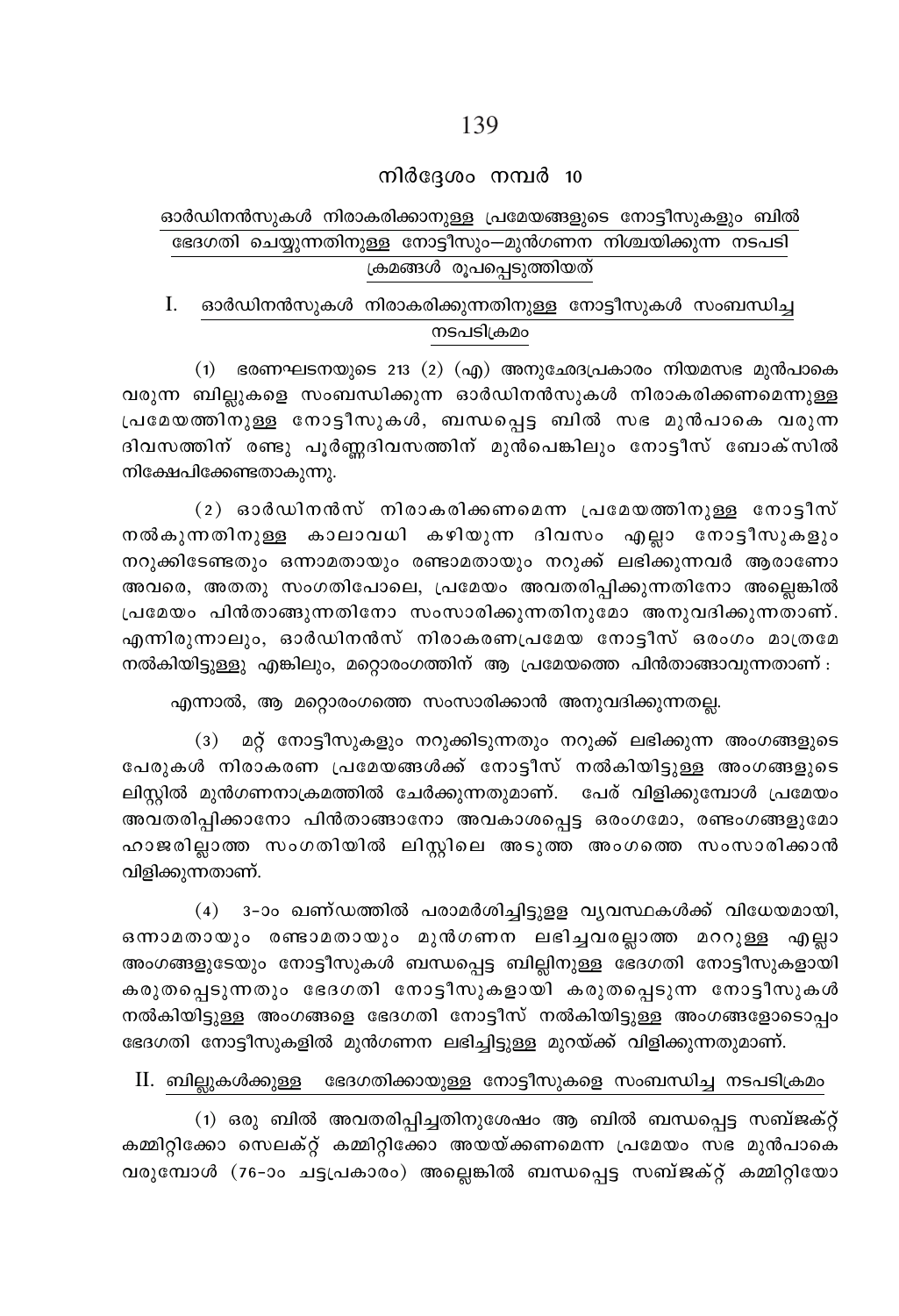സെലക്ട് കമ്മിറ്റിയോ റിപ്പോർട്ട് ചെയ്തപ്രകാരമുള്ള ഒരു ബിൽ സഭയുടെ പരിഗണനയ്ക്ക് എടുക്കണമെന്ന പ്രമേയം സഭ മുൻപാകെ വരുമ്പോൾ [79 (1) ചട്ടപ്രകാരം] അപ്രകാരമുള്ള പ്രമേയങ്ങൾക്കുള്ള ഭേദഗതി നോട്ടീസും [77 (2)-ാം ചട്ടവും 79 (2)-ാം ചടവും പ്രകാരം] നോട്ടീസ് ബോക്സിൽ നിക്ഷേപിക്കേണ്ടതാണ്.

 $*(2)$  ഭേദഗതികൾ അവതരിപ്പിക്കാനാണോ, ഭേദഗതികളെപ്പറ്റി സംസാരിക്കു ന്നതിനോ അവകാശപ്പെട്ട അംഗങ്ങളുടെ മുൻഗണനാക്രമം സഭ മുൻപാകെ ബന്ധപ്പെട്ട ബിൽ വരുന്ന ദിവസത്തിന് തൊട്ടുമുൻപുള്ള ദിവസം പകൽ 11 മണിക്ക് നടത്തുന്ന നറുക്കെടുപ്പിൽ തീരുമാനിക്കേണ്ടതാണ്.

(3) നറുക്കെടുപ്പിൽ മുൻഗണന ലഭിക്കുന്ന ഏതൊരംഗത്തിനും, സ്പീക്കറുടെ അനുമതിയോടുകൂടി, അദ്ദേഹത്തിന്റെ പേരിൽ നിലനിൽക്കുന്ന ഭേദഗതി അവതരിപ്പിക്കുന്നതിനോ അല്ലെങ്കിൽ അതിനെ അടിസ്ഥാനമാക്കി സംസാരിക്കു ന്നതിനോ മറ്റേതെങ്കിലും അംഗത്തെ അധികാരപ്പെടുത്താവുന്നതാണ്.

 $*(4)$  ഒരു ബില്ലിലെ ഖണ്ഡങ്ങൾക്ക് ഭേദഗതികൾ നിർദ്ദേശിച്ചുകൊണ്ടുള്ള ഭേദഗതി നോട്ടീസ്, ആ ബിൽ ഖണ്ഡം ഖണ്ഡമായുള്ള പരിഗണനയ്ക്കുവേണ്ടി സഭ മുൻപാകെ വരുന്ന ദിവസത്തിന് തൊട്ടുമുൻപുള്ള ദിവസം പകൽ 3 മണിവരെ സ്വീകരിക്കുന്നതാണ്.

മുകളിൽ പറഞ്ഞ നടപടിക്രമം 1986 നവംബർ 10-ാം തീയതി മുതൽ പ്രാബല്യത്തിൽ വരുന്നതാണ്.

(1986 നവംബർ 6-ാം തീയതി സ്പീക്കർ പുറപ്പെടുവിച്ചത്.)

നിർദ്ദേശം നമ്പർ 11

സബ്ജക്റ്റ് കമ്മിറ്റികൾ—ഇന്റേണൽ വർക്കിംഗ് റൂൾസിൽ 5-ാം ചട്ടത്തിന്റെ ഭേദഗതി <del>— സബ്ജക്റ്റ് കമ്മിറ്റികളുടെ ഇന്റേണൽ വർക്കിംഗ് റൂൾസിൽ 5-ാം ചട്ടത്തി</del>നു പകരം ഇനിപ്പറയുന്നത് ചേർക്കേണ്ടതാണ്:

ചട്ടം 5-കമ്മിറ്റി കൂടുന്നതിനുള്ള സമയം.—കമ്മിറ്റി മുൻപാകെയുള്ള കാര്യ<mark>പരിപാടിയുടെ ആവശ്യമനുസരിച്ച് കമ്മിറ്റിയുടെ</mark> ചെയർമാനുമായി ആലോചിച്ച് ഓരോ സബ്ജക്റ്റ് കമ്മിറ്റിയും കുടുന്ന ദിവസവും/ദിവസങ്ങളും/സമയവും അതത് സമയം സെക്രട്ടറി വിജ്ഞാപനം ചെയ്യേണ്ടതാണ് :

എന്നാൽ, കമ്മിറ്റി കൂടുന്നതിനുള്ള അങ്ങനെയുള്ള തീയതിയും തീയതികളും നിർണ്ണയിക്കുന്നതിൽ ചെയർമാൻ ആ യോഗത്തിൽ പരിഗണന സമയവും യിലെടുക്കേണ്ടതായി വരുന്ന വിഷയങ്ങളുടെ ഭരണാധികാരമുള്ള എക്സ് ഒഫിഷ്യോ അംഗങ്ങളുമായി (മന്ത്രിമാർ) ആലോചിക്കേണ്ടതാണ്:

എന്നുമാത്രമല്ല, ഒരു പ്രത്യേക വകുപ്പിനെ സംബന്ധിച്ച ഇനങ്ങൾ ബന്ധപ്പെട്ട മന്ത്രിയുടെ അഭാവത്തിൽ സാധാരണയായി പരിഗണനയ്ക്ക് എടുക്കുന്നതല്ല :

<sup>&</sup>lt;sup>്റ</sup> നിയമസഭാ നടപടികൾ പരിഷ്കരിക്കുന്നതിനായി നിയോഗിക്കപ്പെട്ട സമിതിയുടെ ശുപാർശയുടെ അടി സ്ഥാനത്തിൽ പിൻവലിക്കപ്പെട്ടു.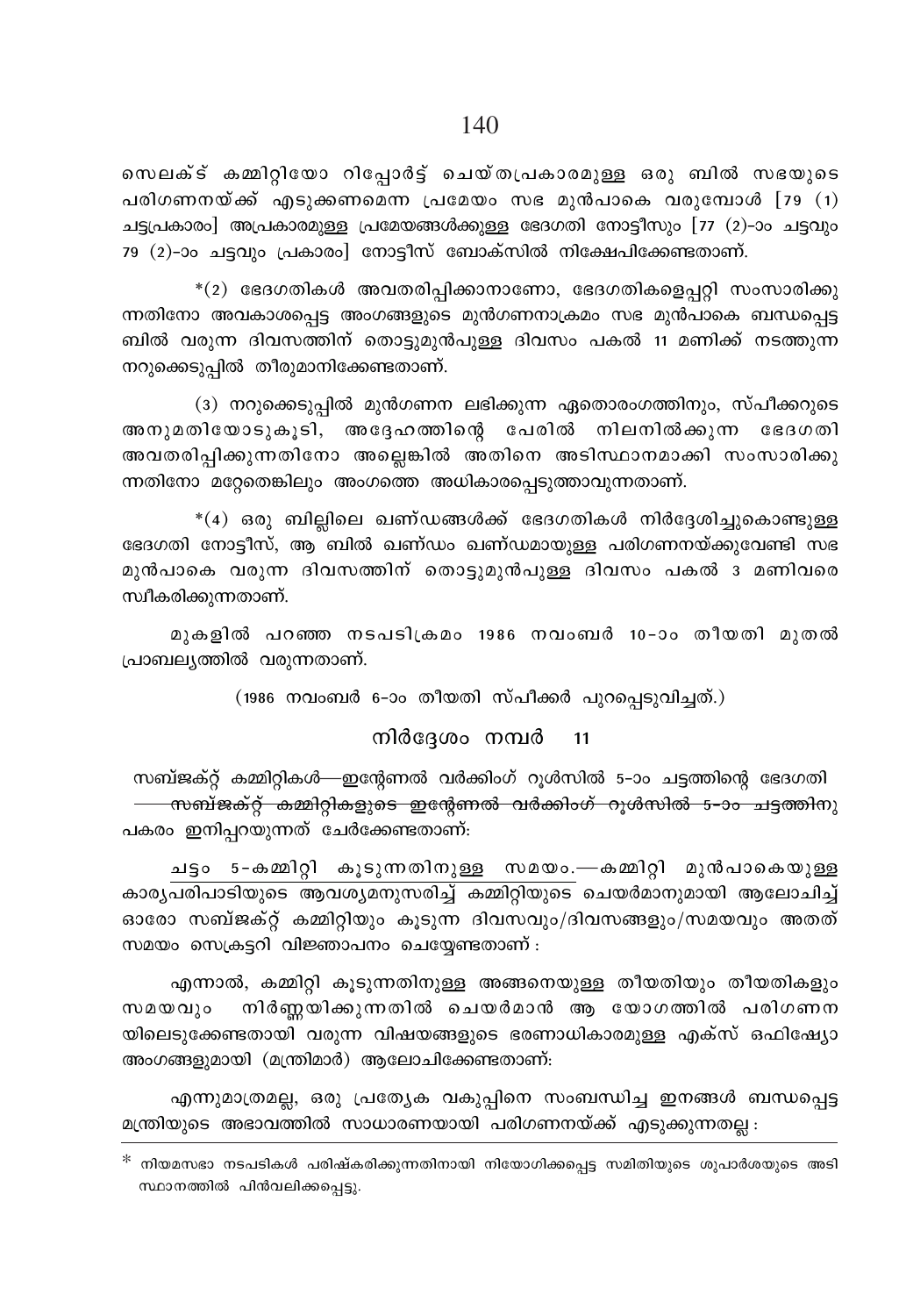എന്നിരുന്നാൽതന്നെയും ഓരോ കമ്മിറ്റിയുടെയും പരിധിയിൽ വരുന്ന ്ധാന്റുകൾക്കുവേണ്ടിയുള്ള ധനാഭൃർത്ഥനകൾ കമ്മിറ്റികൾ ചർച്ച ചെയ്യുന്നതിനുള്ള പട്ടിക മുൻകൂറായി തീരുമാനിക്കേണ്ടതും ബഡ്ജറ്റ് അവതരിപ്പിക്കുന്നതിന് രണ്ട് ദിവസത്തിനു മുൻപ് സെക്രട്ടറി അത് ബന്ധപ്പെട്ട വകുപ്പുകളെ അറിയിക്കേണ്ടതു മാകൂന്നു.

 $(1988$  ഫെബ്രുവരി 15-ാം തീയതി സ്പീക്കർ പുറപ്പെടുവിച്ചത്)

# $*$ നിർദ്ദേശം നമ്പർ 12

# oഗുലേഷനുകൾ, ചട്ടങ്ങൾ മുതലായവ മേശപ്പുറത്ത് വയ്ക്കൽ

ഭരണഘടനയ്ക്കോ അല്ലെങ്കിൽ പാർലമെന്റ് പാസ്സാക്കിയ ഒരു ആക്ററ് പ്രകാരം സംസ്ഥാന സർക്കാരിനെയോ അല്ലെങ്കിൽ നിയമസഭ, നിയമസഭയ്ക്ക് കീഴിലുള്ള ഒരു അധികാരസ്ഥാനത്തേയോ ഏൽപ്പിച്ചുകൊടുത്ത നിയമനിർമ്മാണ ചുമതലകൾക്കോ അനുസൃതമായി ഉണ്ടാക്കപ്പെട്ട ഒരു റഗുലേഷനോ, ചട്ടമോ, ഉപചട്ടമോ ബൈലായോ മുതലായവ ചട്ടം 166(1) പ്രകാരം മേശപ്പുറത്ത് വയ്ക്കുന്നതിന് രണ്ട് മാസത്തിൽ കൂടുതൽ താമസം നേരിട്ടിട്ടുണ്ട് എങ്കിൽ, റഗുലേഷൻ, ചട്ടം, ഉപചട്ടം, ബൈലാ മുതലായവയോടുകൂടി അങ്ങനെയുള്ള താമസത്തിനുള്ള കാരണം കാണിച്ചുകൊണ്ടുള്ള കരു സ്റ്റേറ്റുമെന്റ് കൂടി ബന്ധപ്പെട്ട മന്ത്രി മേശപ്പുറത്ത് വയ്ക്കേണ്ടതാകുന്നു.

(1988 ഏപ്രിൽ 15-ാം തീയതി സ്പീക്കർ പുറപ്പെടുവിച്ചത്)

### $m$ ിർദേശം നമ്പർ 13

#### അനുമതി ലഭിച്ചുകഴിഞ്ഞ് ബിൽ മേശപ്പുറത്ത് വയ്ക്കൽ

സഭ പാസ്സാക്കിയതും ഭരണഘടനയുടെ 200-ാം അനുച്ചേദപ്രകാരം ഗവർണ്ണറുടെ അനുമതി ലഭിച്ചതും 201-ാം അനുച്ഛേദപ്രകാരം ഇൻഡ്യൻ പ്രസിഡന്റിന്റെ അനുമതി ലഭിച്ചതുമായ ഓരോ ബില്ലും സെക്രട്ടറി സഭയുടെ മേശപ്പുറത്ത് വയ്ക്കേണ്ടതാകൂന്നു.

(1989 ജൂൺ 2-ാം തീയതി സ്പീക്കർ പുറപ്പെടുവിച്ചത്)

### $m$ ിർദ്ദേശം നമ്പർ 14

# $\dot{m}$ ിയമസഭാ കമ്മിറ്റികൾ — നിയമസഭാ കമ്മിറ്റികളുടെ റിപ്പോർട്ടുകൾ അവതരിപ്പിച്ചശേഷം ഉടൻതന്നെ ഗവൺമെന്റിന് ലഭ്യമാക്കൽ

എല്ലാ നിയമസഭാ കമ്മിറ്റികളുടേയും റിപ്പോർട്ടുകളുടെ ഓരോ കോപ്പി വീതം സഭയിൽ അവ അവതരിപ്പിച്ചശേഷം ഉടൻതന്നെ ബന്ധപ്പെട്ട ഗവൺമെന്റ് സെക്രട്ടറിക്ക് അയയ്ക്കേണ്ടതാണ്.

 $(1991$  ജനുവരി 9-ാം തീയതി സ്പീക്കർ പുറപ്പെടുവിച്ചത്)

 $*$  നിർദ്ദേശം നമ്പർ 17 കൂടികാണുക.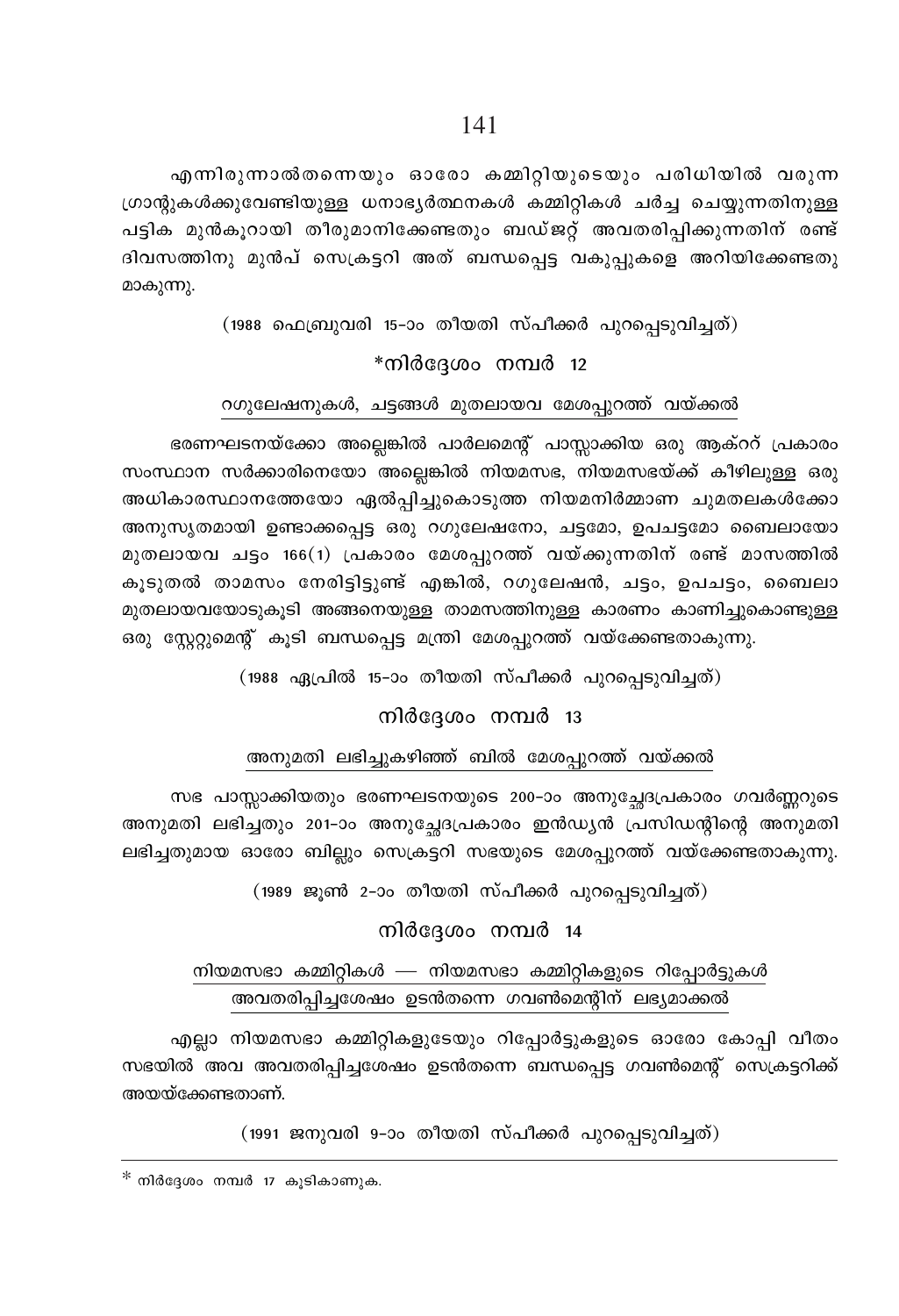# $m$ ിർദ്ദേശം നമ്പർ 15

### അനൗദ്യോഗിക ബില്ലുകളെ സംബന്ധിക്കുന്നതും അനൗദ്യോഗിക പ്രമേയങ്ങളെ സംബന്ധിക്കുന്നതുമായ കാര്യങ്ങൾക്ക് ഒന്നിടവിട്ട വെള്ളിയാഴ്ചകൾ നീക്കിവയ്ക്കൽ — നിർദേശം

അടുത്ത സമ്മേളനം മുതൽ അനൗദ്യോഗിക കാര്യങ്ങൾ നടത്തുന്നതിന് അലോട്ടു ചെയ്യുന്ന ദിവസങ്ങൾ, അനൗദ്യോഗിക ബില്ലിൻമേലുള്ള കാരൃത്തിൽ തുടങ്ങി, അനൗദ്യോഗിക ബില്ലിനെ സംബന്ധിച്ച കാര്യങ്ങളും അനൗദ്യോഗിക പ്രമേയങ്ങൾ സംബന്ധിച്ച കാര്യങ്ങളും ഒന്നിടവിട്ടുള്ള വെള്ളിയാഴ്ചകളിൽ ചർച്ചയ്ക്കെടുക്കത്തക്ക രീതിയിൽ അലോട്ട് ചെയ്യേണ്ടതാകുന്നു :

എന്നാൽ, അങ്ങനെയായിരുന്നാലും, ഒരു സമ്മേളനത്തിൽ ഒരു ദിവസം മാത്രമെ അനൗദ്യോഗിക കാരൃങ്ങൾക്കുവേണ്ടി നീക്കിവച്ചിട്ടുള്ളുവെങ്കിൽ ആ ദിവസം അനൗദ്യോഗിക ബില്ലുകളിൻമേലുള്ള കാര്യങ്ങൾക്കുവേണ്ടി ഉപയോഗിക്കേണ്ടതാകുന്നു. അങ്ങനെ നീക്കിവച്ചിരുന്നാൽതന്നെയും, അടുത്ത സമ്മേളനത്തിൽ അനൗദ്യോഗിക കാര്യത്തിനുവേണ്ടി നീക്കിവച്ചിട്ടുള്ള ദിവസങ്ങളിൽ ആദ്യദിവസം അനൗദ്യോഗിക ബില്ലുകളെ സംബന്ധിച്ച കാര്യങ്ങൾ നടത്തുന്നതിന് വേണ്ടിതന്നെ നീക്കിവയ്ക്കേ ണ്ടതാണ്  $:$ 

എന്നിരുന്നാലും, അക്കാരൃത്തിനുവേണ്ടി നീക്കിവച്ച ഒരു വെള്ളിയാഴ്ച ചർച്ചയ്ക്കായി ഒരു അനൗദ്യോഗിക ബില്ലും ഇല്ലാതെ വന്നാൽ അംഗങ്ങളെ അക്കാരൃത്തെക്കുറിച്ച് മുൻകൂറായി അറിയിച്ചശേഷം, ആ ദിവസം അനൗദ്യോഗിക പ്രമേയങ്ങൾ സംബന്ധിച്ച കാര്യങ്ങൾ നടത്താവുന്നതാണ് :

എന്നുമാത്രമല്ല, സ്പീക്കർക്ക്, അടിയന്തിരമായി അപ്രകാരം ചർച്ച ചെയ്യേണ്ടി വന്നാൽ, അംഗങ്ങൾക്ക് മുൻകൂർ അറിയിപ്പ് നൽകിയശേഷം അനൗദ്യോഗിക ബില്ലുകളെ സംബന്ധിച്ച കാരൃങ്ങൾക്ക് മാററി വച്ച ദിവസം അനൗദ്യോഗിക പ്രമേയങ്ങളെ സംബന്ധിച്ച കാര്യങ്ങൾക്കുവേണ്ടി നീക്കിവയ്ക്കാവുന്നതാണ്. ആ അവസ്ഥയിൽ, ആ സമ്മേളനത്തിൽ അനൗദ്യോഗിക കാര്യങ്ങൾക്കായി നീക്കിവച്ചിട്ടുള്ള അടുത്ത ദിവസത്തേക്ക് നിർദ്ദേശിക്കപ്പെട്ടിരിക്കുന്ന കാര്യങ്ങൾക്ക് യാതൊരു മാററവും ഉണ്ടായിരിക്കുന്നതല്ല.

(1993 മേയ് 10-ാം തീയതി സ്പീക്കർ പുറപ്പെടുവിച്ചത്)

നിർദേശം നമ്പർ 16

#### നോട്ടീസുകൾ ഭേദഗതി ചെയ്യുവാൻ സ്പീക്കറെ അധികാരപ്പെടുത്തൽ

ചിലപ്പോൾ സബ്ജക്ററ് കമ്മിറ്റിയിലെ അംഗങ്ങൾ ചർച്ചയ്ക്കുവേണ്ടി നോട്ടീസ് കൊടുക്കുന്ന് വിഷയങ്ങൾ പൂർണ്ണമായും ദൈനംദിന ഭരണത്തെക്കുറിച്ചോ അല്ലെങ്കിൽ ഭാഗികമായി നയപരമായ കാരൃങ്ങളെക്കുറിച്ചും ഭാഗികമായി ദൈനംദിന ഭരണത്തെക്കുറിച്ചും ആയിരിക്കും. സബ്ജക്ട് കമ്മിറ്റി ദൈനംദിന ഭരണകാര്യങ്ങൾ പരിശോധിക്കുകയോ അന്വേഷിക്കുകയോ ചെയ്യരുത് എന്നാണ് കേരള നിയമസഭയുടെ നടപടിക്രമവും കാര്യനിർവ്വഹണവും സംബന്ധിച്ച 235-ാം ചട്ടം (2)-ാം ഉപചട്ടം വ്യവസ്ഥ ചെയ്യുന്നത്. നിയമസഭാ ചട്ടങ്ങളോ സബ്ജക്ററ് കമ്മിറ്റികളുടെ ഇന്റേണൽ വർക്കിംഗ് റുൾസോ, അപ്രകാരമുള്ള നോട്ടീസുകൾ, സബ്ജക്ററ്്കമ്മിറ്റികൾക്ക് പരിഗണിക്കാൻ സാധിക്കത്തക്കരീതിയിൽ ചട്ടങ്ങൾക്കനുസൃതമാക്കി തീർക്കുന്നതിന് അവയെ ഭേദഗതി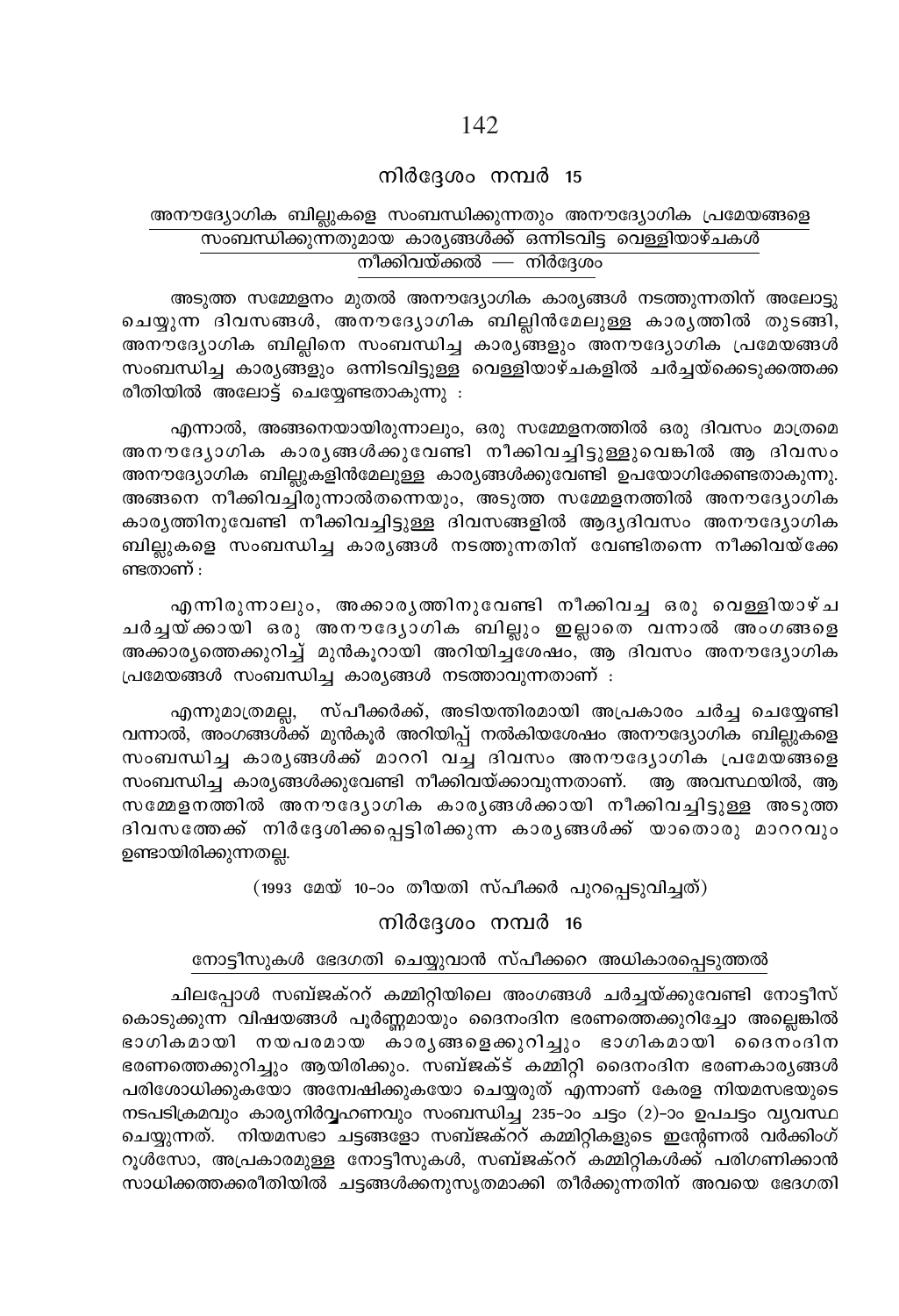ചെയ്യുവാൻ പറ്റുമെങ്കിൽ, ഭേദഗതി ചെയ്യുവാൻ സ്പീക്കർക്ക് അധികാരം നൽകുന്നി<u>ല്ല</u>. ആയതിനാൽ ചർച്ച ചെയ്യാനുള്ള വിഷയങ്ങൾ ഉന്നയിക്കുന്നതിനുള്ള നോട്ടീസിൽ പൂർണ്ണമായും ദൈനംദിന ഭരണത്തെക്കുറിച്ചോ അല്ലെങ്കിൽ ഭാഗികമായി നയപരമായ കാര്യങ്ങളെക്കുറിച്ചും, ഭാഗികമായി ദൈനംദിന ഭരണത്തെക്കുറിച്ചും ഉള്ള കാര്യങ്ങൾ ഉൾപ്പെട്ടിരിക്കുകയാണെങ്കിൽ നോട്ടീസുകൾ ചട്ടങ്ങൾക്കനുസൃതമാക്കി തീർക്കാനുള്ള  $\overline{D}$ ദ്ദേശ $\overline{J}$ ത്തോടെ അപ്രകാരം ഭേദഗതി ചെയ്യാൻ പററുമെങ്കിൽ, അതിലേക്കായി ബന്ധപ്പെട്ട . അംഗം രേഖാമൂലം ഒരു അപേക്ഷ നടത്തുകയാണെങ്കിൽ, സ്പീക്കർക്ക് അങ്ങനെയുള്ള നോട്ടീസുകൾ ഭേദഗതി ചെയ്യാവുന്നതാണെന്ന് ഇതിനാൽ നിർദ്ദേശിച്ചുകൊള്ളുന്നു. എന്നിരുന്നാലും അത്തരം നോട്ടീസുകളെ മേൽപ്പറഞ്ഞവിധം ഭേദഗതി ചെയ്യുവാൻ പറ്റാതെ വരുന്നപക്ഷം, സ്പീക്കർക്ക് അത്തരം നോട്ടീസുകൾക്ക് അനുമതി നിഷേധിക്കാവുന്നതും ബന്ധപ്പെട്ട അംഗത്തെ അക്കാര്യം അറിയിക്കേണ്ടതുമാണ്.

(1995 മാർച്ച് 1-ാം തീയതി സ്പീക്കർ പുറപ്പെടുവിച്ചത്)

#### $m$ ിർദ്ദേശം നമ്പർ 17

# oഗുലേഷനുകൾ, ചട്ടങ്ങൾ മുതലായവ മേശപുറത്തു വയ്ക്കൽ— സമയപരിധി—നിശ്ചയിക്കൽ

ഭരണഘടനയ്ക്കോ അല്ലെങ്കിൽ പാർലമെന്റ് പാസ്സാക്കിയ ഒരു ആക്ട് പ്രകാരം സംസ്ഥാന സർക്കാരിനേയോ അല്ലെങ്കിൽ നിയമസഭ, നിയമസഭയ്ക്ക് കീഴിലുള്ള ഒരു അധികാരസ്ഥാനത്തെയോ ഏൽപ്പിച്ചു്കൊടുത്ത നിയമനിർമ്മാണ ചുമതലകൾക്കോ അനു സൃതമായി ഉണ്ടാക്കപ്പെട്ട ഒരു റഗുലേഷനോ, ചട്ടമോ, ഉപചട്ടമോ, ബൈലായോ മുതലയാവ ചട്ടം 166 (1) പ്രകാരം മേശപ്പുറത്തുവയ്ക്കുന്നതിന്, അവ പുറപ്പെടുവിച്ചതിന് തൊട്ടടുത്ത സമ്മേളനമോ അപ്രകാരമുള്ള റഗുലേഷനുകൾ, ചട്ടങ്ങൾ, ഉപചട്ടങ്ങൾ, ബൈലാകൾ മുതലായവ പുറപ്പെടുവിച്ചതു മുതൽ രണ്ടുമാസമോ ഏതാണാദ്യം വരുന്നത് അതിനുമു ന്ധായി ലഭ്യമാക്കേണ്ടതാണ്.

ഭരണഘടനയ്ക്കോ അല്ലെങ്കിൽ പാർലമെന്റ് പാസ്സാക്കിയ ഒരു ആക്ട് പ്രകാരം സംസ്ഥാന സർക്കാരിനേയോ അല്ലെങ്കിൽ നിയമസഭ, നിയമസഭയ്ക്ക് കീഴിലുള്ള ഒരു അധികാരസ്ഥാനത്തെയോ ഏൽപ്പിച്ചുകൊടുത്ത നിയമനിർമ്മാണ ചുമതലകൾക്കോ അനു സൃതമായി ഉണ്ടാക്കപ്പെട്ട ഒരു റഗുലേഷനോ, ചട്ടമോ, ഉപചട്ടമോ, ബൈലായോ മുതലയാവ ചട്ടം 166 (1) പ്രകാരം മേശപ്പുറത്തുവയ്ക്കുന്നതിന്, കാലതാമസം ഉണ്ടാകുന്നപക്ഷം oഗുലേഷൻ, ചട്ടം, ഉപചട്ടം, ബൈലാ മുതലായവയോടുകൂടി അങ്ങനെയുള്ള കാലതാമ സത്തിനുള്ള കാരണം കാണിച്ചുകൊണ്ടുള്ള ഒരു സ്റ്റേറ്റുമെന്റ് കൂടി ബന്ധപ്പെട്ട മന്ത്രി മേശപുറത്തുവയ്ക്കേണ്ടതാകുന്നു.

 $(1998 \, \text{om} \, \text{m} \, \text{m} \, \text{m} \, \text{m} \, \text{m} \, \text{m} \, \text{m} \, \text{m} \, \text{m} \, \text{m} \, \text{m} \, \text{m} \, \text{m} \, \text{m} \, \text{m} \, \text{m} \, \text{m} \, \text{m} \, \text{m} \, \text{m} \, \text{m} \, \text{m} \, \text{m} \, \text{m} \, \text{m} \, \text{m} \, \text{m} \, \text{m} \, \text{m} \, \text$ 

### നിർദ്ദേശം നമ്പർ  $18$

#### പട്ടികജാതികളുടെയും പട്ടികഗോത്രവർഗ്ഗങ്ങളുടേയും ക്ഷേമം സംബന്ധിച്ച കമ്മിറ്റി

കേരള നിയമസഭയുടെ നടപടിക്രമവും കാര്യനിർവ്വഹണവും സംബന്ധിച്ചുള്ള ചട്ടങ്ങളിലെ നിർദ്ദേശം <sup>1</sup>[ആറിന്റെ] V -ാം ക്ലിപ്ത നിബന്ധന സംസ്ഥാന സർക്കാരി ലെയോ പൊതുമേഖലാ സ്ഥാപനങ്ങളിലെയോ, അർദ്ധ സർക്കാരും സ്റ്റാറ്റ്യൂട്ടറിയുമായ  $\mu$ ഹാപനങ്ങളിലെയോ പട്ടികജാതി പട്ടികഗോത്രവർഗ്ഗ ജീവനക്കാരുടെ പ്രശ്നങ്ങളെ കാണിച്ചുകൊണ്ടുള്ള പരാതികൾ അവ പട്ടികജാതികളുടെയും പട്ടികഗോത്ര

 $^{\rm l}$  പുന:ക്രമീകരിച്ചപ്രകാരം.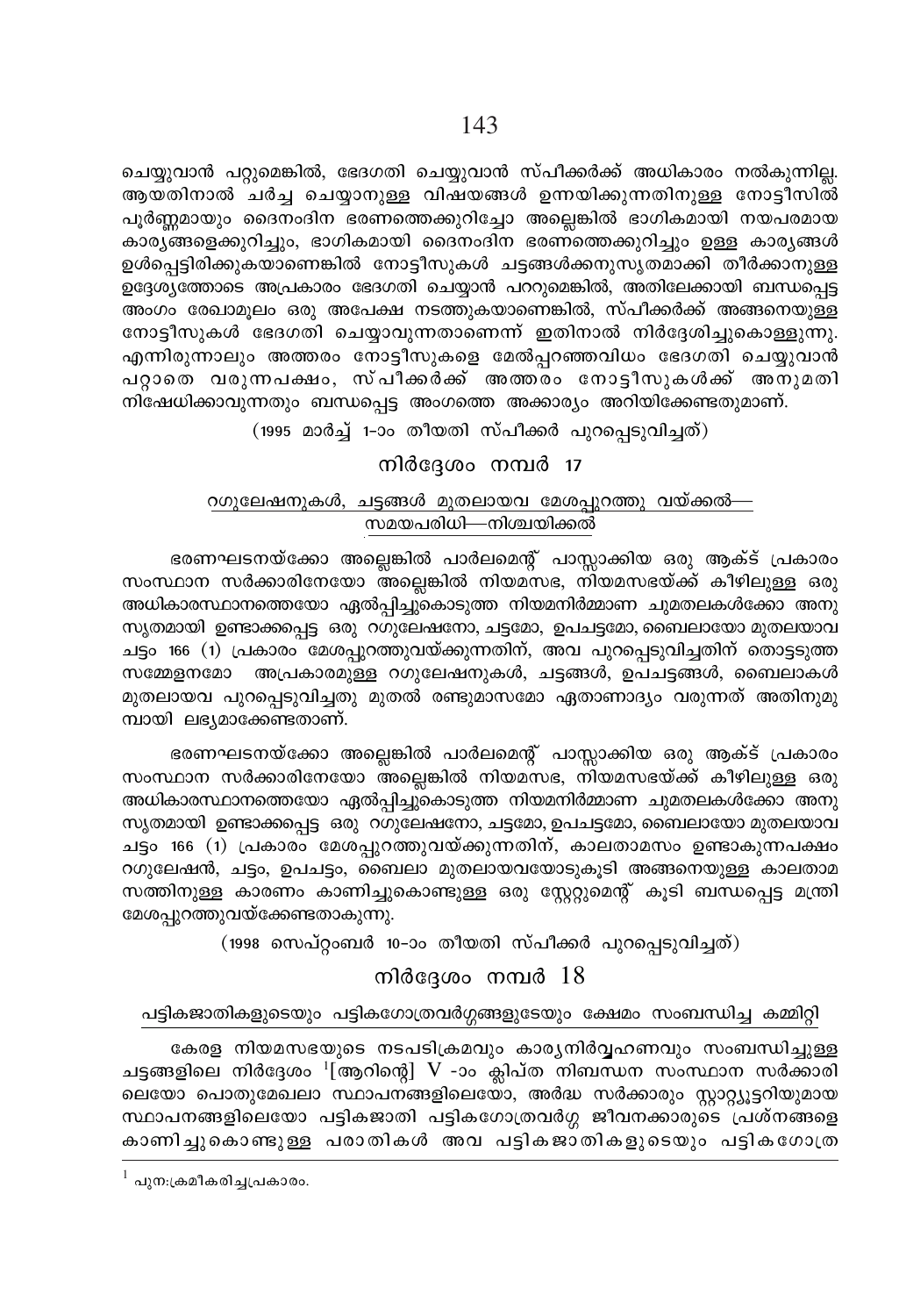വർഗ്ഗങ്ങളുടെയും സംവരണം നടപ്പാക്കാത്തത് സംബന്ധിച്ചോ, അല്ലെങ്കിൽ തെറ്റായ രീതി യിൽ സംവരണം നടപ്പാക്കിയത് സംബന്ധിച്ചോ ഉള്ളതല്ലായെങ്കിൽ കമ്മിറ്റി പരിഗണിക്കേ ണ്ടതില്ലായെന്നത് നീക്കം ചെയ്തു കൊള്ളുന്നു.

 $(2001)$  സെപ്റ്റംബർ 25-ാം തീയതി സ്പീക്കർ പുറപ്പെടുവിച്ചു)

# നിർദേശം നമ്പർ  $19$

#### സബ്ജക്ട് കമ്മിറ്റികൾ — പ്രത്യേകം ക്ഷണിതാക്കൾ

ബന്ധപ്പെട്ട മന്ത്രിമാരുടെ അസാന്നിദ്ധ്യത്തിൽ ഒരു പ്രത്യേക വകുപ്പിനെ സംബന്ധി ച്ചുള്ള ഇനങ്ങൾ സാധാരണയായി പരിഗണനക്കെടുക്കേണ്ടതില്ലായെന്ന് സബ്ജക്ട് കമ്മിറ്റിയുടെ ആന്തരിക പ്രവർത്തന ചട്ടത്തിലെ ചട്ടം 5 (നിർദ്ദേശം  $1[11]$  പ്രകാരം ഭേദഗതി ചെയ്തത്) നിഷ്കർഷിക്കുന്നു. ആയതിനാൽ, ഒരു മന്ത്രി പ്രത്യേക സബ്ജക്ട് കമ്മിറ്റിയിലെ എക്സ്-ഒഫിഷ്യോ അംഗമല്ലാതെ വരുന്ന സംഗതിയിൽ വകുപ്പിലെ വിഷയങ്ങൾ പരിഗണിക്കുന്ന സമയത്ത് അദ്ദേഹത്തെകുടി ക്ഷണിക്കാ വുന്നതും, ആ പ്രത്യേക യോഗത്തിൽ, ആ സബ്ജക്ട് കമ്മിറ്റിയിലെ പ്രത്യേക ക്ഷണിതാവ് എന്ന നിലയിൽ പങ്കെടുക്കാവുന്നതുമാണ്.

 $(2004$  ഫെബ്രുവരി 20-ാം തീയതി സ്പീക്കർ പുറപ്പെടുവിച്ചത്)

# നിർദേശം നമ്പർ  $20$

# സ്ഫോടകവസ്തുക്കൾ, മാരകായുധങ്ങൾ, മറ്റ് നിരോധിത വസ്തുക്കൾ എന്നിവയുടെ നിരോധനം

സ്ഫോടകവസ്തുക്കൾ, മാരകായുധങ്ങൾ, മറ്റ് നിരോധിത വസ്തുക്കൾ എന്നിവ നിയമസഭയിൽ കൊണ്ടുവരുന്നതും പ്രദർശിപ്പിക്കുന്നതും നിരോധിച്ചിരിക്കുന്നു.

 $(2005)$  ജൂലൈ 8-ാം തീയതി സ്പീക്കർ പുറപ്പെടുവിച്ചത്)

#### നിർദ്ദേശം നമ്പർ 21

# നിയമസഭാകമ്മിറ്റികൾ തെളിവെടുപ്പ് നടത്തുന്നതിനും ചട്ടം 201 അനുസരിച്ച് സ്പെഷ്യൽ റിപ്പോർട്ട് തയ്യാറാക്കുന്നതിനുമുള്ള സ്പീക്കറുടെ മുൻകൂർ അനുമതി തേടണമെന്നത്

ഒരു നിയമസഭാ കമ്മിറ്റി അതിന്റെ രൂപീകരണത്തിന്റെ ഉദ്ദേശ്യലക്ഷ്യങ്ങളായി പ്രതിപാദിച്ചിട്ടുള്ളതും ഇന്റേണൽ വർക്കിംഗ് റൂൾസ് (Internal Working Rules) പ്രകാരം ചുമതലപ്പെടുത്തപ്പെട്ടിട്ടുള്ളതുമല്ലാതെയുള്ള സംഗതികളെപ്പറ്റി തെളിവെടുപ്പ് നടത്തുന്ന തിനും റിപ്പോർട്ട് തയ്യാറാക്കുന്നതിനും സ്പീക്കറുടെ മുൻകൂട്ടിയുള്ള അനുമതി ആവശ്യമാണ്. അതുപോലെതന്നെ, നിയമസഭാ നടപടിക്രമവും കാര്യനിർവ്വഹണവും സംബന്ധിച്ച ചട്ടങ്ങളിലെ ചട്ടം  $201$  അനുസരിച്ച് തെളിവെടുപ്പ് നടത്തുന്നതിനും സ്പെഷൃൽ റിപ്പോർട്ട് തയ്യാറാക്കുന്നതിനും സ്പീക്കറുടെ മുൻകൂർ അനുമതി തേടേണ്ടതാണ്

 $(2006)$  ജൂലൈ 18-ാം തീയതി സ്പീക്കർ പുറപ്പെടുവിച്ചത്)

 $^{\rm l}$  പുന:ക്രമീകരിച്ചപ്രകാരം.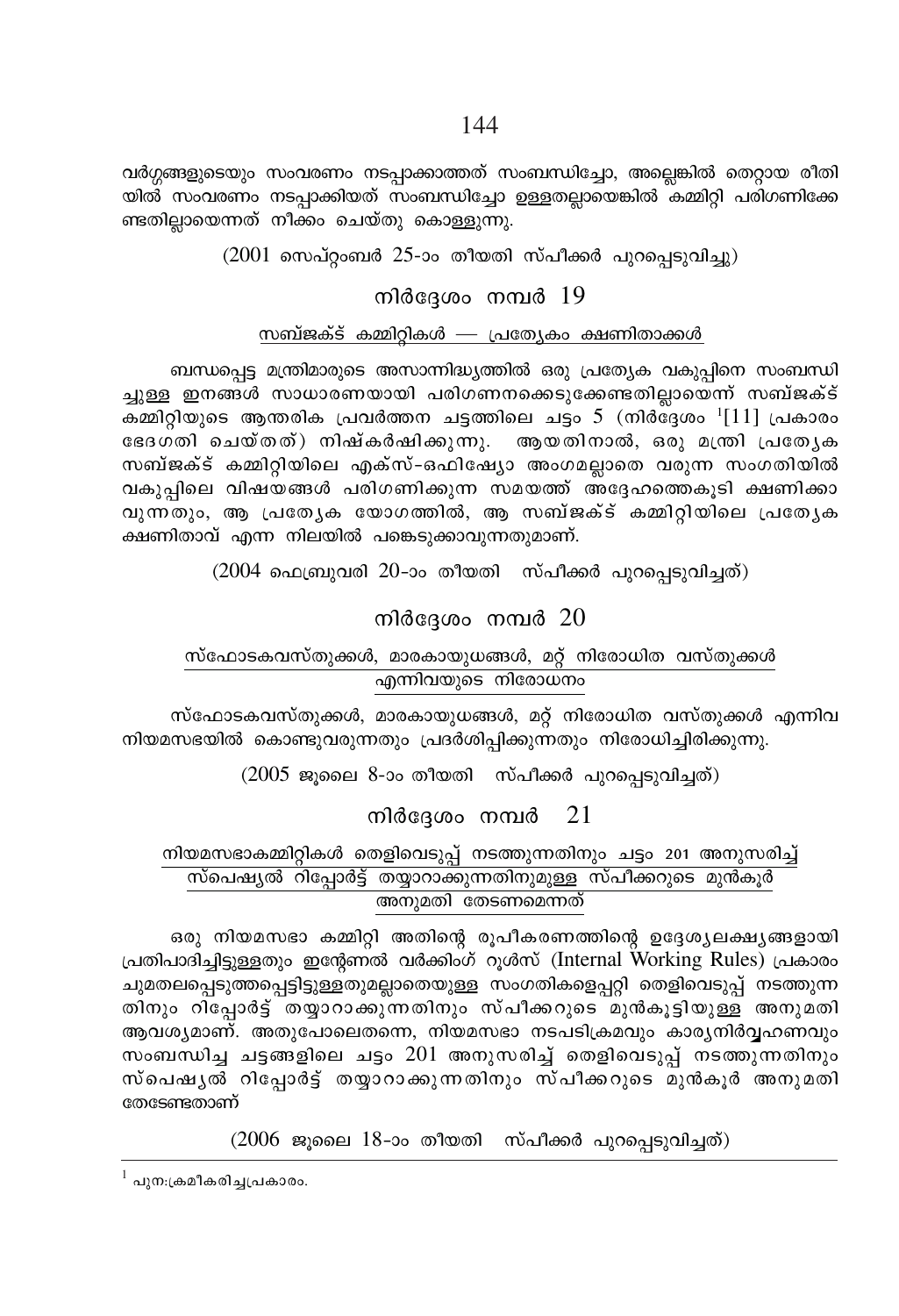# നിർദ്ദേശം നമ്പർ  $22$

### സബ്ജക്റ്റ് കമ്മിറ്റികൾ അംഗീകരിച്ചതോ സാധുകരണം നൽകിയതോ ആയ ചട്ടങ്ങളിൽ ഭേദഗതി വരുത്തുമ്പോൾ <u>പാലിക്കേണ്ട നടപടിക്രമം</u>

സബ്ജക്റ്റ് കമ്മിറ്റികൾ അംഗീകരിച്ചതോ സാധൂകരണം നൽകിയതോ ആയ ചട്ടങ്ങളിൽ സർക്കാർതലത്തിൽ തിരുത്തലുകൾ വരുത്തി സർക്കാർ ഉത്തരവായും സർക്കുലറായും പുറപ്പെടുവിക്കുന്നത് ശ്രദ്ധയിൽപ്പെട്ടിരിക്കുന്നു. ഇപ്രകാരം തിരുത്തലുകൾ വരുത്തി പുറപ്പെടുവിക്കുന്ന ഉത്തരവുകളും സർക്കാലറുകളും സമിതിയുടെ പരിശോധ നയ്ക്കും അംഗീകാരത്തിനും അയയ്ക്കുന്നില്ലെന്ന് കാണുന്നു. ഈ സാഹചര്യം ഒഴിവാ ക്കുന്നതിനായി കേരള നിയമസഭയുടെ 238–ാം ചട്ടം അനുസരിച്ച് സബ്ജക്റ്റ് കമ്മിറ്റികൾ അംഗീകരിച്ചതോ സാധൂകരണം നൽകിയതോ ആയ ചട്ടങ്ങളിൽ അവയ്ക്ക് അർത്ഥ വ്യത്യാസം വരുന്ന രീതിയിൽ വാക്കുകൾ ഒഴിവാക്കുകയോ, കൂട്ടിച്ചേർക്കുകയോ, മാറ്റം വരുത്തുകയോ ചെയ്യുന്ന വിജ്ഞാപനങ്ങൾ എസ്.ആർ.ഒ. ആയി പുറപ്പെടുവിക്കേണ്ടതും ബന്ധപ്പെട്ട സബ്ജക്റ്റ് കമ്മിറ്റിയുടെ അംഗീകാരം വാങ്ങേണ്ടതുമാണ്. പ്രസ്തുത വിജ്ഞാപനങ്ങൾ അടിയന്തിര സാഹചര്യത്തിൽ പുറപ്പെടുവിക്കേണ്ടിവന്നതാണെങ്കിൽ അടിയത്തിര സാഹചര്യം സംബന്ധിച്ച വിശദീകരണക്കുറിപ്പ് സഹിതം സമിതിയുടെ സാധുകരണത്തിന് സമർപിക്കേണ്ടതാണ്.

(2008 ആഗസ്റ്റ് 12-ാം തീയതി സ്പീക്കർ പുറപ്പെടുവിച്ച നിർദ്ദേശം).

# നിർദ്ദേശം നമ്പർ  $23$

#### സബ്ജക്ട് കമ്മറ്റി-ധനാഭ്യർത്ഥനകളുമായി ബന്ധപ്പെട്ട കുറിപ്പുകൾ <u>സംബന്ധിച്ച് സ്പീക്കറുടെ നിർദ്ദേശം</u>

ചട്ടം 236 പ്രകാരമുള്ള സൂക്ഷ്മ ധനാഭൃർത്ഥനകളുമായി ബന്ധപ്പെട്ട പരിശോധനയ്ക്കായി അതതു സർക്കാർ വകുപ്പുകൾ ഓരോ സബ്ജക്ട് കമ്മിറ്റിക്കും വിശദമായ കുറിപ്പുകൾ ലഭ്യമാക്കേണ്ടതുണ്ട്. ധനാഭ്യർത്ഥന സംബന്ധിച്ച സൂക്ഷ്മ പരിശോധന പൂർത്തിയാക്കുകയും അതനുസരിച്ചുള്ള സബ്ജക്ട് കമ്മിറ്റി റിപ്പോർട്ട് സഭയിൽ സമർപ്പിക്കുകയും ചെയ്തുകഴിഞ്ഞാലുടൻതന്നെ അപ്രകാരം ഓരോ സമിതിക്കും, സബ്ജക്ട് കമ്മിറ്റികൾക്കായുള്ള ആഭ്യന്തര പ്രവർത്തന ചട്ടങ്ങളിലെ ചട്ടം 7 പ്രകാരം ലഭ്യമായ മേൽപറഞ്ഞ കുറിപ്പുകളുടെ ഓരോ പ്രതി അംഗങ്ങളുടെ തുടർ റഫറൻസിനായി നിയമസഭാ ലൈബ്രറിയിൽ പ്രത്യേകമായി സൂക്ഷിക്കേണ്ടതാണ്.

(2018 ആഗസ്റ്റ് 30-ാം തീയതി സ്പീക്കർ പുറപ്പെടുവിച്ച നിർദ്ദേശം)

### നിർദ്ദേശം നമ്പർ  $24$

#### നിയമസഭാ സാമാജികർ നിയമസഭാ സമിതികൾക്ക് സമർപ്പിക്കുന്ന പരാതികൾ–സ്പീക്കറുടെ നിർദ്ദേശം

നിയമസഭാ സാമാജികരിൽനിന്നും തങ്ങളുടെ അവകാശങ്ങൾ/അധികാരങ്ങൾ നിഷേധിച്ചതായുള്ള പരാതികൾ നിയമസഭാസമിതികൾക്ക് ലഭിക്കുന്നതായും അവ സമിതികൾ പരിഗണിക്കുന്നതായും ശ്രദ്ധയിൽപ്പെട്ടിരിക്കുന്നു. സാമാജികർ സ്പീക്കർക്ക് നേരിട്ട് സമർപ്പിക്കേണ്ട ഇത്തരം പരാതികൾ നിയമസഭാ സമിതികൾക്ക് ലഭിക്കുന്നപക്ഷം പരാതികൾ എത്രയും വേഗം സ്പീക്കറുടെ പരിഗണനയ്ക്കായി സമർപ്പിക്കേണ്ടതാണ്.

(2018 ഒക്ടോബർ 4-ാം തീയതി സ്പീക്കർ പുറപ്പെടുവിച്ച നിർദ്ദേശം)

461/2021.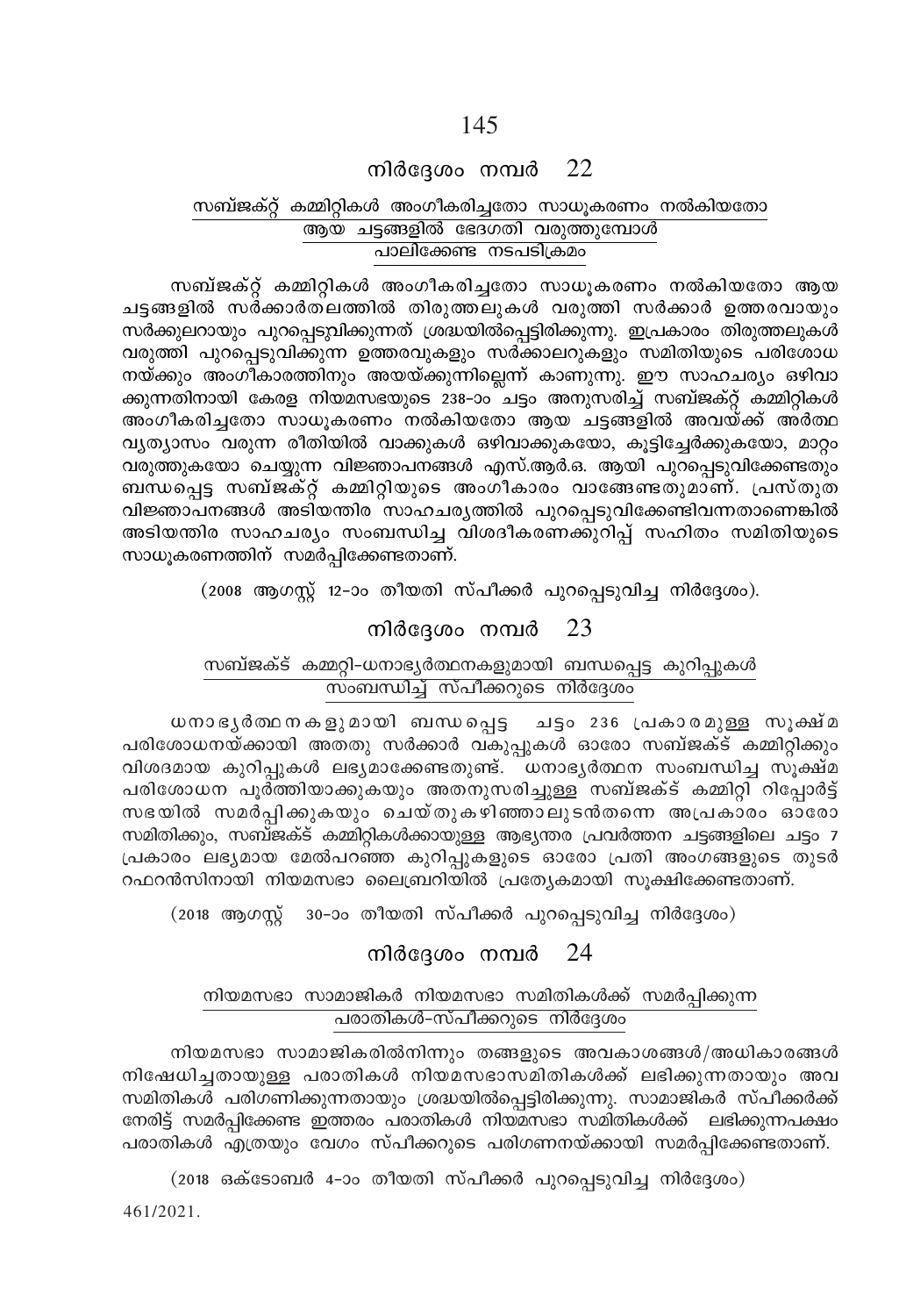# നിർദ്ദേശം നമ്പർ  $25$

ചട്ടം 238 പ്രകാരം സബ്ജക്ട് കമ്മിറ്റികൾ നടത്തേണ്ട മുൻകൂർ പരിശോധന കൂടാതെ സർക്കാർ പുറപ്പെടുവിക്കുന്ന ചട്ടങ്ങൾ ബന്ധപ്പെട്ട സബ്ജക്ട് കമ്മിറ്റിയുടെ സാധൂകര ണത്തിനായി സമർപ്പിക്കേണ്ട സമയപരിധി നിശ്ചയിച്ചുകൊണ്ടുള്ള സ്പീക്കറുടെ നിർദേശം

കേരള നിയമസഭയുടെ നടപടിക്രമവും കാര്യനിർവ്വഹണവും സംബന്ധിച്ച ചട്ടങ്ങളിലെ ചട്ടം 238 പ്രകാരം സബ്ജക്ട് കമ്മിറ്റികൾ നടത്തേണ്ട മുൻകൂർ പരിശോധന കുടാതെ ഏതെങ്കിലും ചട്ടങ്ങൾ പുറപ്പെടുവിക്കേണ്ട സാഹചര്യം ഉണ്ടായാൽ അവ പുറപ്പെടുവിച്ചുകഴിഞ്ഞതിനുശേഷം ബന്ധപ്പെട്ട സബ്ജക്ട് കമ്മിറ്റിയുടെ സാധൂകരണ ത്തിനായി ലഭ്യമാക്കേണ്ടതാണ്. അപ്രകാരമുള്ള സാധൂകരണത്തിനായി ചട്ടങ്ങൾ യഥാസ മയം ലഭ്യമാക്കാതിരുന്നാൽ അതിനുള്ള കാരണം വ്യക്തമാക്കുന്ന കാലതാമസ പത്രിക കുടി ബന്ധപ്പെട്ട സർക്കാർ വകുപ്പുകൾ സമിതിക്ക് ലഭ്യമാക്കേണ്ടതാണെന്നൊരു പുതിയ വ്യവസ്ഥ കൂടി പ്രസ്തുത ചട്ടത്തിന്റെ രണ്ടാം ക്ലിപ്ത നിബന്ധനയിൽ കൂട്ടിച്ചേർത്തിരി ക്കുന്നു.

സബ്ജക്ട് കമ്മിറ്റികളുടെ മുൻകൂർ പരിശോധന കൂടാതെ ചട്ടങ്ങൾ പുറപ്പെടുവി ക്കേണ്ട സാഹചര്യം ഉണ്ടായാൽ, പ്രസ്തുത ചട്ടങ്ങൾ ബന്ധപ്പെട്ട സബ്ജക്ട് കമ്മിറ്റി യുടെ സാധുകരണത്തിനായി ലഭ്യമാക്കേണ്ട കാലപരിധി എത്രയാണെന്ന് വ്യക്തമായി ചട്ടം 238-ൽ പരാമർശിച്ചിട്ടില്ലാത്ത സാഹചര്യത്തിൽ ആയത് ചട്ടങ്ങൾ പുറപ്പെടുവിച്ചു കഴിഞ്ഞ് മുപ്പതു ദിവസത്തിനുള്ളിൽ ആയിരിക്കേണ്ടതാണെന്നും പ്രസ്തുത മുപ്പതു ദിവസ ത്തിനുള്ളിൽ ചട്ടങ്ങൾ ലഭ്യമാക്കാതെ വരുന്ന സന്ദർഭങ്ങളിൽ കാലതാമസം ഉണ്ടായതി നുള്ള കാരണം വൃക്തമാക്കുന്ന പത്രികയോടൊപ്പം അവ ലഭ്യമാക്കേണ്ടതാണെന്നും അപ്രകാരം കാലതാമസപത്രികയോടൊപ്പം സമർപ്പിക്കുന്ന ചട്ടങ്ങൾ മാത്രമേ ബന്ധപ്പെട്ട സമിതികൾ പരിശോധിക്കേണ്ടതുള്ളു എന്നും നിർദ്ദേശിക്കുന്നു.

(2018 ഡിസംബർ 2-ാം തീയതി സ്പീക്കർ പുറപ്പെടുവിച്ച നിർദ്ദേശം)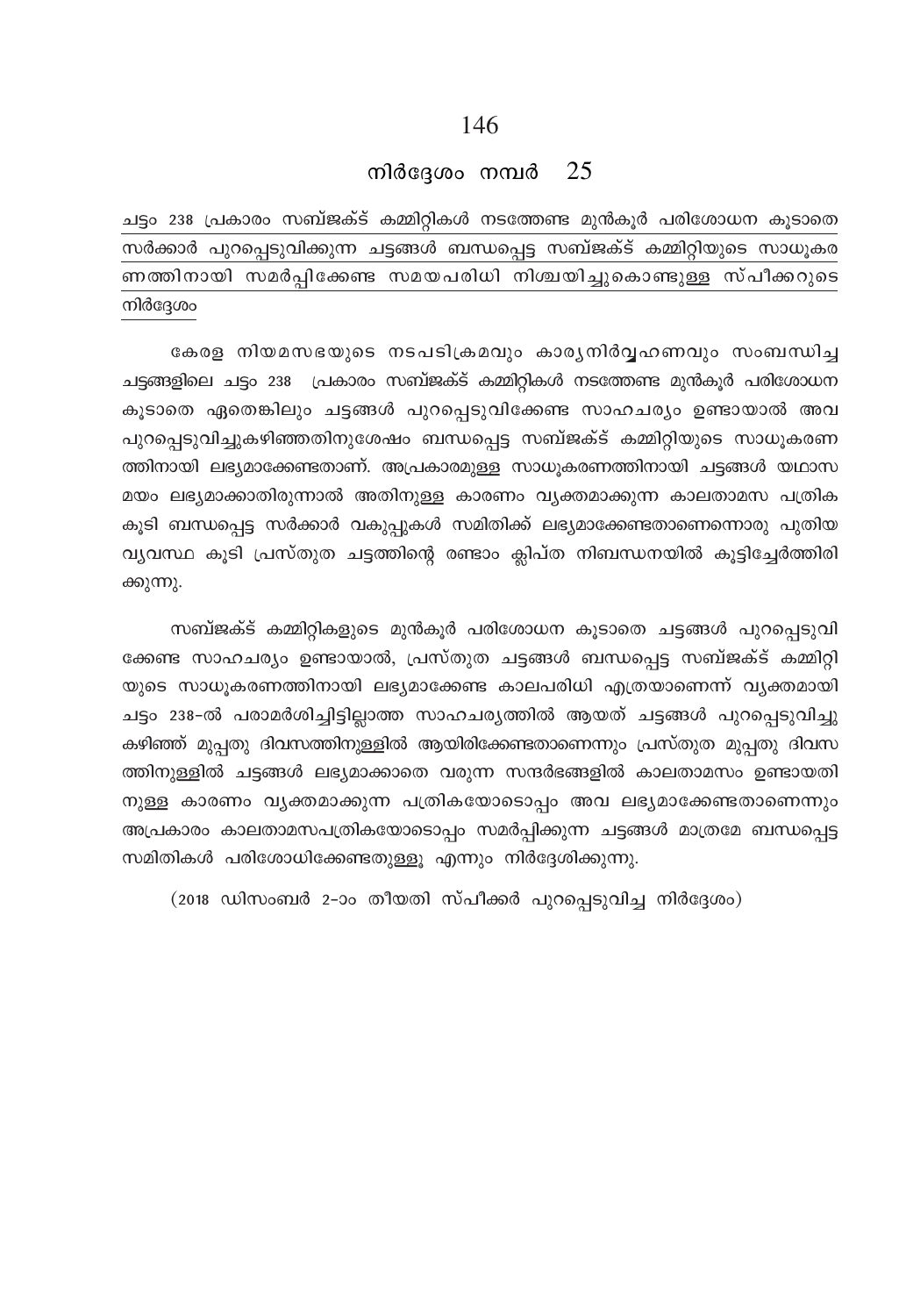### 147

#### അനുബന്ധം  $II *$

#### (ചട്ടം  $250$  കാണുക)

### കേരള നിയമസഭാ അംഗങ്ങൾക്കുള്ള പെരുമാറ്റ ചട്ടം

#### അദ്ധ്യായം  $1$

#### ിപാരാഭാ

1. ഈ ചട്ടത്തിന് കേരള നിയമസഭാ അംഗങ്ങൾക്കുള്ള പെരുമാറ് ചട്ടം എന്ന് പേര് പറയാം.

2. സന്ദർഭം മറ്റ് വിധത്തിൽ ആവശ്യപ്പെടാത്തപക്ഷം, ഈ ചട്ടത്തിൽ ഉപയോഗി ച്ചിരിക്കുന്ന വാക്കുകൾക്കും പദപ്രയോഗങ്ങൾക്കും ഇന്ത്യൻ ഭരണഘടനയിലും കേരള നിയമസഭയുടെ നടപടിക്രമവും കാര്യനിർവ്വഹണവും സംബന്ധിച്ച ചട്ടത്തിലും അവയ്ക്ക് നൽകിയിട്ടുള്ള അർത്ഥം തന്നെ ഉണ്ടായിരിക്കുന്നതാണ്.

#### അദ്ധ്യായം II

# സഭയ്ക്കുള്ളിൽ അംഗങ്ങൾക്കുള്ള പെരുമാറ്റചട്ടം

സാധാരണ ചട്ടങ്ങൾ

3. സഭ കൂടിയിരിക്കുമ്പോൾ, ഒരു അംഗം—

(i) സഭയിൽ പ്രവേശിക്കുകയോ സഭവിട്ട് പോകുകയോ ചെയ്യമ്പോഴോ കൂടാതെ തന്റെ സ്ഥാനത്തിരിക്കുകയോ സ്വസ്ഥാനം വിട്ട് പോകുകയോ ചെയ്യുമ്പോഴും അദ്ധ്യക്ഷന് തല കുനിക്കേണ്ടതും ;

(ii) എപ്പോഴും അദ്ധ്യക്ഷനെ അഭിസംബോധന ചെയ്യേണ്ടതും ;

(iii) സഭയെ അഭിസംബോധന ചെയ്യുമ്പോൾ തന്റെ പതിവായ സ്ഥാനം സുക്ഷിക്കേണ്ടതും ;

 $(iv)$  സഭയിൽ സംസാരിക്കാതിരിക്കുമ്പോൾ നിശബ്ദത പാലിക്കേണ്ടതും ;

 $(v)$  സഭയിൽ കേൾക്കത്തക്കവിധം ഉച്ചത്തിലുള്ള ലോബിയിലെ സംസാരമോ, ചിരിയോ, ഒഴിവാക്കേണ്ടതും ;

 $(vi)$  ചോദ്യോത്തരവേളയുടെ അലംഘനീയത നിലനിർത്തേണ്ടതും

 $(vii)$  സഭയുടെ നടുത്തളത്തിലേക്ക് കയറാതിരിക്കേണ്ടതും;

(viii) സ്പീക്കർ സംസാരിക്കാൻ എഴുന്നേൽക്കുമ്പോൾ സ്വസ്ഥാനത്ത് ഇരിക്കേ ണ്ടതുമാകുന്നു.

4. സഭ കുടിയിരിക്കുമ്പോൾ, ഒരു അംഗം—

(i) സഭയുടെ പ്രവർത്തനത്തെ സംബന്ധിച്ചല്ലാതെ യാതൊരു പുസ്തകമോ, പത്രമോ, കത്തോ വായിക്കാൻ പാടില്ലാത്തതും;

 $^*$  2010 മാർച്ച് 31-ലെ ബുള്ളറ്റിൻ ഭാഗം 2 നമ്പർ 651 പ്രകാരം ചേർത്തത്.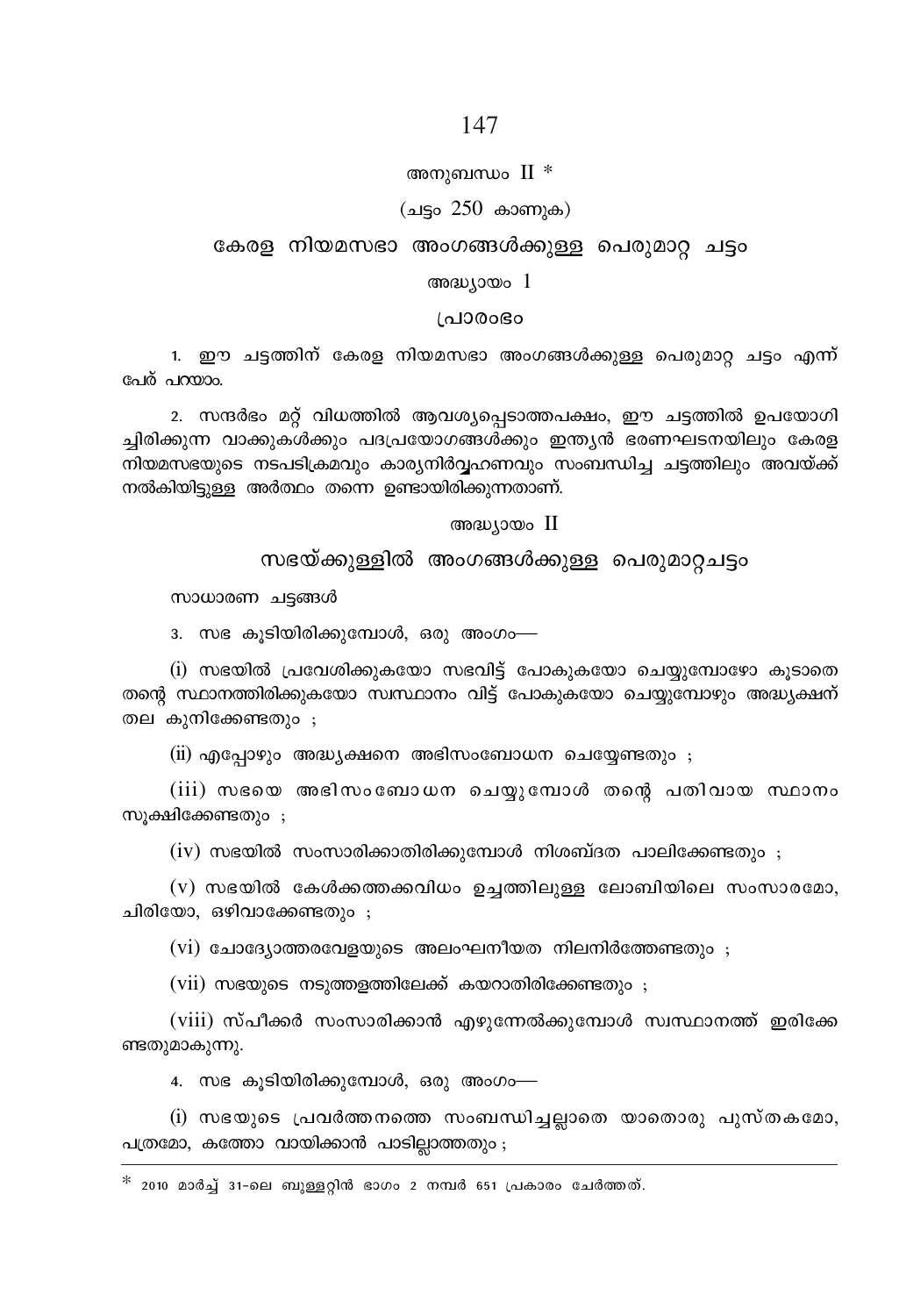$(iii)$  ഏതെങ്കിലും അംഗം സംസാരിച്ചു കൊണ്ടിരിക്കുമ്പോൾ, ക്രമരഹിതമായ (പകടനമോ ശബ്ദമോ മുഖേനയോ ക്രമരഹിതമായ മറ്റേതെങ്കിലും രീതിയിലോ വിഘ്നപ്പെടുത്താൻ പാടില്ലാത്തതും ;

(iii) അദ്ധ്യക്ഷന്റെയും സംസാരിച്ചു കൊണ്ടിരിക്കുന്ന ഏതെങ്കിലും അംഗത്തിന്റെയും ഇടയിൽ സഞ്ചരിക്കുവാൻ പാടില്ലാത്തതും ;

 $(iv)$  സ്പീക്കർ സഭയെ അഭിസംബോധന ചെയ്തുകൊണ്ടിരിക്കുമ്പോൾ സഭ വിട്ടു പോകാൻ പാടില്ലാത്തതും ;

 $(v)$  നടപടികൾ തടസ്സപ്പെടുത്തുകയോ സീൽക്കാര ശബ്ദം പുറപ്പെടുവിക്കുകയോ തടസ്സം സൃഷ്ടിക്കുകയോ ചെയ്യാൻ പാടില്ലാത്തതും മറ്റൊരംഗം സഭയിൽ സംസാരിച്ചു കൊണ്ടിരിക്കുമ്പോൾ അതിനെക്കുറിച്ചുള്ള<sup>്</sup>അഭിപ്രായപ്രകടനങ്ങൾ നടത്തുന്നത് ഒഴിവാ ക്കേണ്ടത<u>ും</u>;

 $(vi)$  സഭാംഗം അല്ലാത്ത ഒരാൾ ഗൃാലറികളിൽ ഏതെങ്കിലുമോ പ്രത്യേക ബോക്സിലോ പ്രവേശിക്കുമ്പോൾ കൈയ്യടിക്കാൻ പാടില്ലാത്തതും ;

 $(vii)$  സഭയിൽ മുദ്രാവാകൃങ്ങൾ വിളിക്കാൻ പാടില്ലാത്തതും ;

 $(viii)$  അദ്ധ്യക്ഷനുനേരെ പുറംതിരിഞ്ഞ് നിൽക്കാനോ ഇരിക്കാനോ പാടില്ലാ ത്തത $_{10}$ :

 $f(x)$  സഭയിൽ അദ്ധ്യക്ഷനെ സ്വകാര്യമായി സമീപിക്കുവാൻ പാടില്ലാത്തതാകുന്നു. ആവശ ശമങ്കിൽ അയാൾക്ക് ടേബിൾ ഓഫീസറൻമാരുടെ പക്കലേക്ക് ചീടുകൾ കൊടുത്തയയ്ക്കാവുന്നതാണ്;

 $(x)$  സഭയിൽ യാതൊരുതരത്തിലുള്ള ബാഡ്ജുകൾ ധരിക്കുവാനോ പ്രദർശിപ്പിക്കു വാനോ പാടില്ലാത്തതും;

 $(xi)$  സഭയിൽ ആയുധങ്ങൾ കൊണ്ടുവരാനോ പ്രദർശിപ്പിക്കുവാനോ പാടില്ലാത്തതും ;

 $(xii)$  സഭയിൽ കൊടികളോ, ചിഹ്നങ്ങളോ ഏതെങ്കിലും കാഴ്ച വസ്തുക്കളോ  $[$ പദർശിപ്പിക്കാൻ പാടില്ലാത്തതും ;

 $(xiii)$  തന്റെ പ്രസംഗത്തിനുശേഷം ഉടനടി സഭ വിട്ടുപോകാൻ പാടില്ലാത്തതും ;

 $(xiv)$  സഭയുടെ പ്രവർത്തനം സംബന്ധിച്ചല്ലാതെയുള്ള ഏതെങ്കിലും സാഹിതൃ രചന, ചോദ്യാവലികൾ, ലഘുലേഖകൾ, പത്രക്കുറിപ്പുകൾ, ലീഫ്ലെറ്റുകൾ മുതലായവ സഭയുടെ അതിർത്തിക്കുള്ളിൽ വിതരണം ചെയ്യുവാൻ പാടില്ലാത്തതും ;

 $(xv)$  തന്റെ കോട്ട് കൈയിൽ തൂക്കിയിട്ട നിലയിൽ സഭയിൽ പ്രവേശിക്കാൻ പാടില്ലാത്തതും $\,$ ;

 $(xvi)$  ആരോഗ്യ കാരണങ്ങളിന്മേൽ സ്പീക്കർ അനുമതി നൽകാത്തപക്ഷം വാക്കിംഗ് സ്റ്റിക്ക് സഭയിൽ കൊണ്ടുവരാൻ പാടില്ലാത്തതും ;

 $(xvii)$  പ്രതിഷേധാർത്ഥം സഭയിൽ രേഖകൾ വലിച്ചുകീറാൻ പാടില്ലാത്തതും ;

 $(xviii)$  സഭയിൽ കാസെറ്റോ ടേപ്പ് റെക്കോർഡറോ കൊണ്ടുവരാനോ  $\mu$ വവർത്തിപ്പിക്കാനോ പാടില്ലാത്തതും ;

461/2021.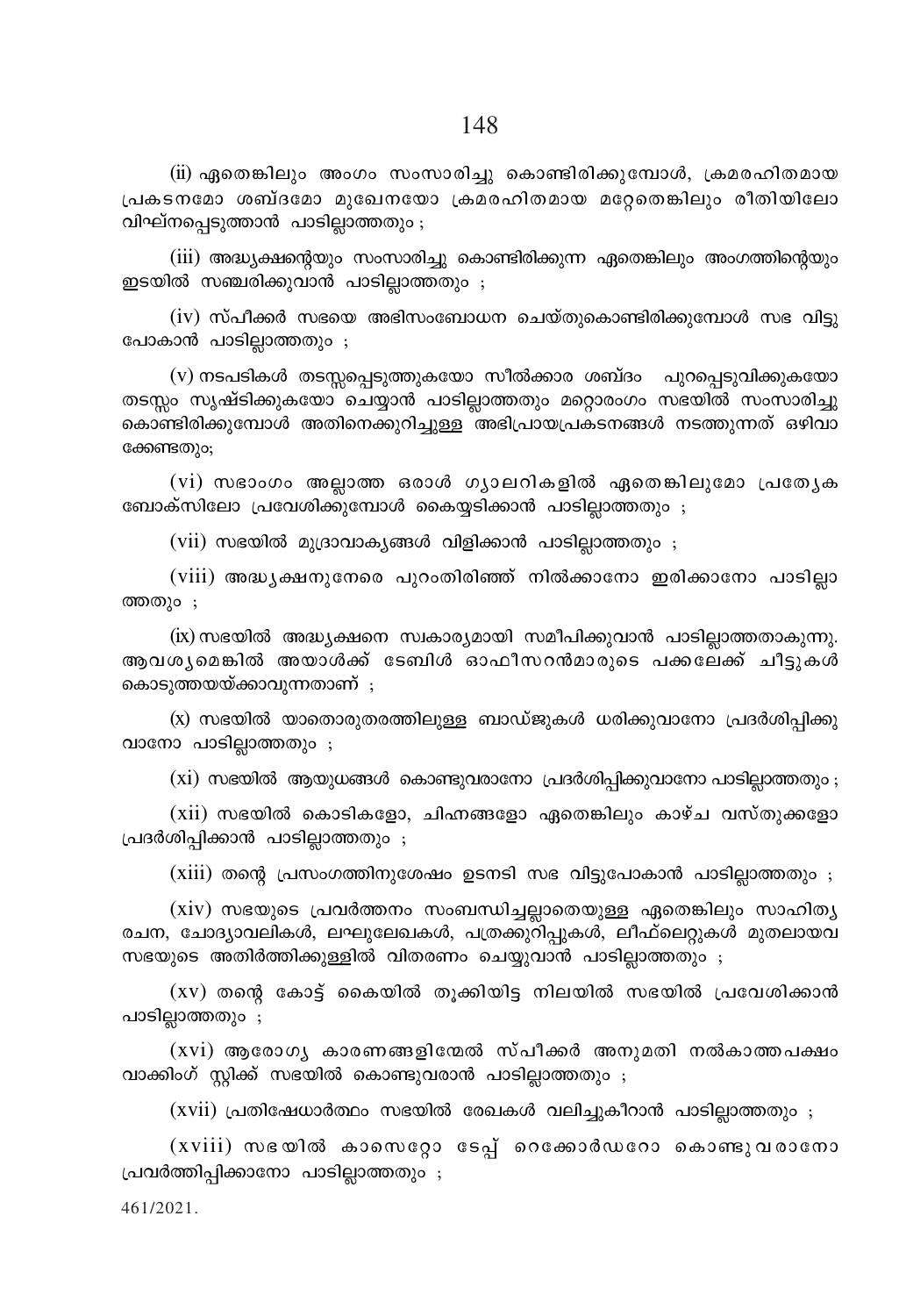$(xix)$  സഭയ്ക്കുള്ളിലോ സഭയുടെ അതിർത്തിക്കുള്ളിൽ എവിടെയെങ്കിലുമോ സത്യാഗ്രഹമിരിക്കാനോ ധർണ്ണ നടത്താനോ പാടില്ലാത്തതും ;

 $(xx)$  സഭയിൽ സെല്ലുലാർ ഫോണുകളോ പേജറുകളോ ഉപയോഗിക്കാൻ പാടില്ലാ ത്തതുമാകുന്നു.

5. ഒരംഗം സംസാരിക്കുമ്പോൾ :—

(i) ഒരു ജുഡീഷ്യൽ തീർപ്പിനായി നിലവിലിരിക്കുന്ന ഏതെങ്കിലും വസ്തുതാപര മായ കാര്യത്തെ പരാമർശിക്കുവാൻ പാടില്ലാത്തതും ;

(ii) സഭയിലെ മറ്റേതെങ്കിലും അംഗത്തിന്റെ സദ്ഭാവത്തെ ചോദ്യം ചെയ്യുന്നതി നുള്ള ഒരു പ്രേരകമുള്ളതോ ചോദ്യം ചെയ്യുന്നതോ ആയ ഒരു ആരോപണം ഉന്നയിക്കു ന്നതുവഴി വൃക്തിപരമായ ഒരു പരാമർശം, അതുതന്നെയാണ് തർക്കത്തിലുള്ളതോ അതിന് പ്രസക്തമായതോ ആയ ഒരു വിഷയമായിരിക്കെ വാദപ്രതിവാദത്തിന്റെ ഉദ്ദേശ്യത്തിന് അടിയന്തിരമായി ആവശ്യമില്ലാത്തപക്ഷം, നടത്തുവാൻ പാടില്ലാത്തതും ;

(iii) നിയമനിർമ്മാണ സഭയുടെ നടത്തിപ്പിനെയോ നടപടിക്രമങ്ങളെയോപറ്റി നിന്ദ്യ പദപ്രയോഗങ്ങൾ ഉപയോഗിക്കുവാൻ പാടില്ലാത്തതും ;

(iv) സഭയുടെ ഏതെങ്കിലും തീരുമാനത്തെപ്പറ്റി അത് റദ്ദാക്കാനുള്ള ഉപക്ഷേപത്തി ന്മേൽ അല്ലാതെ അഭിപ്രായം പറയുവാൻ പാടില്ലാത്തതും ;

 $(v)$  ചർച്ച, ഉചിതമായ വാക്കുകളിൽ തയ്യാറാക്കിയ സാരവത്തായ ഒരു ഉപക്ഷേ പത്തെ അടിസ്ഥാനമാക്കിയുള്ളതല്ലാത്തപക്ഷം, ഉന്നത അധികാരസ്ഥാനത്തിരിക്കുന്ന വൃക്തികളുടെ പെരുമാറ്റത്തെപ്പറ്റി അഭിപ്രായം പറയുവാൻ പാടില്ലാത്തതും ;

(vi) ചർച്ചയെ സ്വാധീനിക്കുന്നതിനുള്ള ഉദ്ദേശൃത്തിനായി ഗവർണ്ണറുടെ പേര് ഉപയോഗിക്കുവാൻ പാടില്ലാത്തതും ;

(vii) രാജ്യദ്രോഹപരമോ പ്രക്ഷോഭാത്മകമോ അപകീർത്തികരമോ ആയ വാക്കുകൾ ഉച്ചരിക്കുവാൻ പാടില്ലാത്തതും ;

(viii) സഭയുടെ കാര്യങ്ങൾ തടസ്സപ്പെടുത്തുന്നതിനുള്ള ഉദ്ദേശ്യത്തിനായി തന്റെ പ്രസംഗ സ്വാതന്ത്ര്യം ഉപയോഗിക്കുവാൻ പാടില്ലാത്തതും ;

(ix) ഏതെങ്കിലും ഗ്യാലറികളിലുള്ള അപരിചിതരെക്കുറിച്ച് യാതൊരു പരാമർശവും നടത്തുവാൻ പാടില്ലാത്തതും;

(x) അദ്ധ്യക്ഷന്റെ മുൻകുട്ടിയുള്ള അനുവാദം കൂടാതെ ഒരു എഴുതിയ പ്രസംഗം വായിക്കുവാൻ പാടില്ലാത്തതും ;

(xi) സ്പീക്കറുടെ റൂളിംഗിനെ ചോദ്യം ചെയ്യുകയോ വിമർശിക്കുകയോ ചെയ്യുവാൻ പാടില്ലാത്തതും ;

(xii) അദ്ധ്യക്ഷനെ അഭിസംബോധന ചെയ്യുമ്പോൾ ദുസ്സൂചനയുള്ളതോ നിന്ദ്യമായതോ അസഭ്യമായതോ ആയ പദപ്രയോഗങ്ങൾ പാടില്ലാത്തതും ;

(xiii) സ്പീക്കർ പേരു വിളിക്കാതെ പ്രസംഗിക്കുവാൻ പാടില്ലാത്തതും ;

(xiv) സഭായോഗ്യമല്ലാത്ത വാക്കുകൾ ഉച്ചരിക്കുവാൻ പാടില്ലാത്തതുമാകുന്നു.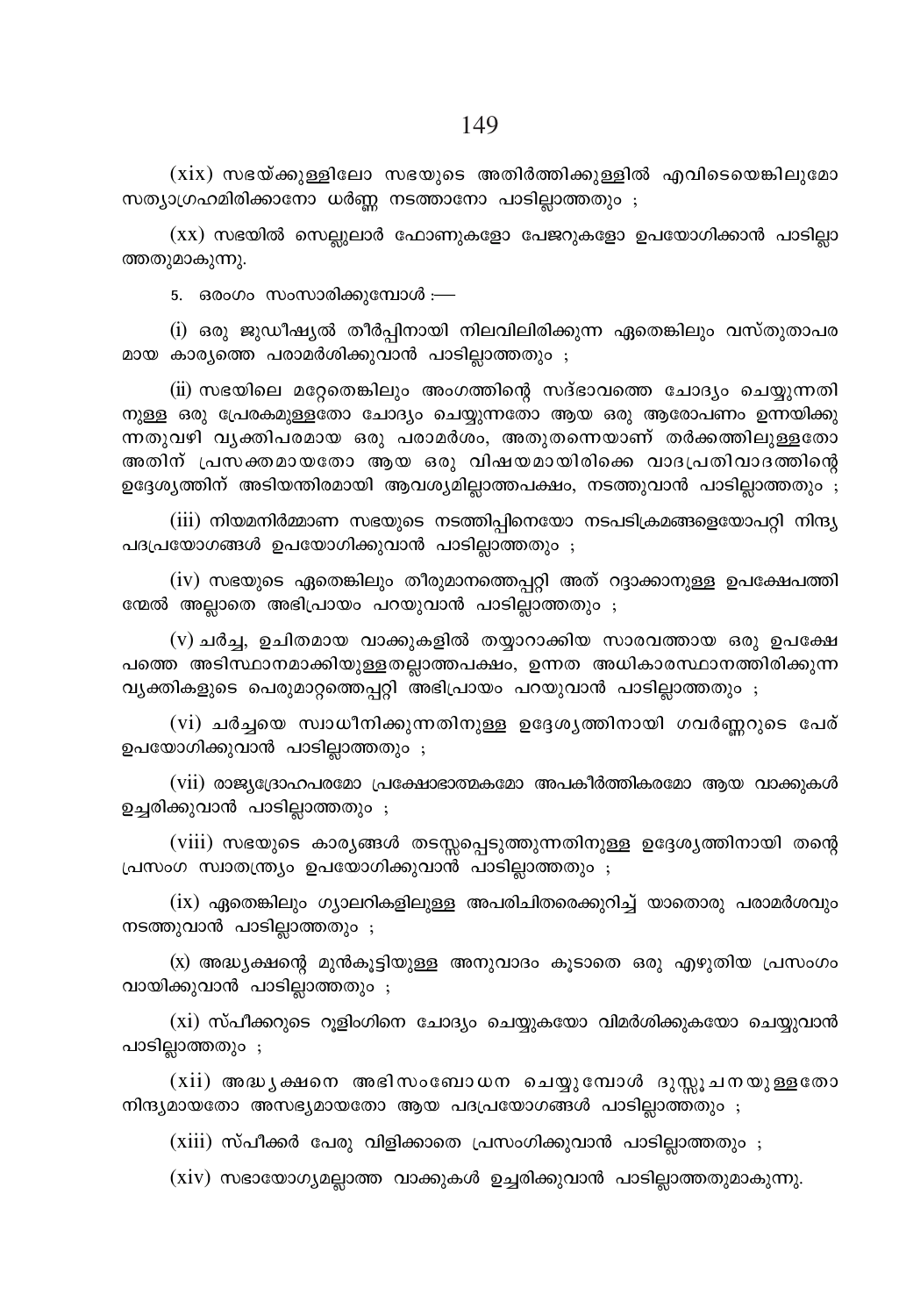6. (എ) ഒരു അനൗദ്യോഗിക അംഗം ഒരു കടലാസ്സോ രേഖയോ സഭയുടെ മേശ പ്പുറത്തുവയ്ക്കുവാൻ ആഗ്രഹിക്കുന്നപക്ഷം, അതിന്റെ ഒരു പകർപ്പ് സ്പീക്കർക്ക് ആ കടലാസ്സോ രേഖയോ മേശപ്പറത്തുവയ്ക്കുന്നതിന് അനുവാദം നൽകേണ്ടതുണ്ടോ എന്ന് തീരുമാനിക്കുന്നതിന് അദ്ദഹത്തിനു കഴിയത്തക്കവണ്ണം അവയുടെ ഒരു പകർപ്പ് മുൻകൂട്ടി അദ്ദേഹത്തിന് നൽകേണ്ടതാണ്. ആ കടലാസ്ലോ രേഖയോ മേശപ്പുറത്ത് വയ്ക്കുവാൻ സ്പീക്കർ ആ അംഗത്തെ അനുവദിക്കുന്നപക്ഷം ആ അംഗത്തിന് അതിനെ ഉചിതമായ സമയത്ത് മേശപ്പുറത്ത് വയ്ക്കാവുന്നതാണ്.

(ബി) ഒരു ഔദ്യോഗിക അംഗം തന്റെ പ്രസംഗത്തിനിടയിൽ രഹസ്യസ്വഭാവമുള്ള ഒരു സർക്കാർ രേഖയിൽ നിന്നുള്ള കടലാസ്സോ വാർത്തയോ/റിപ്പോർട്ടോ ഉദ്ധരിക്കാൻ ആഗ്രഹിക്കുന്നപക്ഷം അദ്ദേഹം അതിന്റെ ഒരു പകർപ്പ് സ്പീക്കർക്ക് മുൻകൂട്ടി നൽകേ ണ്ടതും അതിന് അനുവാദം നൽകേണ്ടതുണ്ടോ എന്ന് തീരുമാനമെടുക്കുവാൻ സ്പീക്കർക്ക് കഴിയത്തക്കവണ്ണം താൻ ഉദ്ധരിക്കാൻ ആഗ്രഹിക്കുന്ന അതിലെ ഭാഗങ്ങൾ ചുണ്ടിക്കാണിക്കേണ്ടതുമാണ്. ആ രേഖയിൽ നിന്ന് ഉദ്ധരിക്കുവാൻ സ്പീക്കർ ആ അംഗത്തെ അനുവദിക്കുന്നപക്ഷം ആം അംഗത്തിന് ഉചിതമായ സമയത്ത് അപ്രകാരം ചെയ്യാവുന്നതാണ്. സ്പീക്കർ, ആവശ്യമായ അനുവാദം നൽകാത്തപക്ഷം ആ അംഗം ആ രേഖയിൽ നിന്ന് ഉദ്ധരിക്കുവാനോ അതിലെ ഉള്ളടക്കത്തെ പരാമർശി ക്കുവാനോ പാടില്ലാത്തതാണ്.

7. (എ) ഒരു മന്ത്രിയോ മറ്റേതെങ്കിലും അംഗമോ ചെയ്ത ഒരു പ്രസ്താവനയിലെ ഏതെങ്കിലും തെറ്റോ, പിശകോ ചൂണ്ടിക്കാണിക്കുവാൻ ആഗ്രഹിക്കുന്ന ഒരംഗം അക്കാര്യം സഭയിൽ പരാമർശിക്കുന്നതിനു മുമ്പായി, ആ തെറ്റിനെയൊ പിശകിനെയോ കുറിച്ചുള്ള വിവരങ്ങൾ ചൂണ്ടിക്കാണിച്ചുകൊണ്ട് സ്പീക്കർക്ക് എഴുതേണ്ടതും അക്കാര്യം സഭയിൽ ഉന്നയിക്കുന്നതിന് അദ്ദേഹത്തിന്റെ അനുവാദം തേടേണ്ടതുമാണ്.

(ബി) ആ അംഗത്തിന് തന്റെ ആരോപണത്തിന് അനുകൂലമായി തന്റെ പക്കൽ \_<br>ഉണ്ടായേക്കാവുന്ന അങ്ങനെയുള്ള<sup>്</sup>തെളിവ് സ്പീക്കറുടെ മുമ്പാകെ വയ്ക്കാവുന്നതാണ്.

8. ഒരു അംഗം, ഏതൊരാളിനും എതിരായി അപകീർത്തിപ്പെടുത്തുന്നതോ കുറ്റക്കാ രനാക്കുന്നതോ ആയ സ്വഭാവത്തിലുള്ള യാതൊരു ആരോപണവും ഉന്നയിക്കാനുദ്ദേശി ക്കുന്ന സംഗതിയിൽ അതിന് മതിയായ മുൻകൂട്ടിയുള്ള നോട്ടീസ് സ്പീക്കർക്കും, ഒരു മറുപടിക്കുവേണ്ടിയുള്ള ആവശൃത്തിനായി ആ സംഗതിയിൽ ഒരു അന്വേഷണ<mark>ം</mark> നടത്തുവാൻ മന്ത്രിക്കു കഴിയത്തക്കവണ്ണം, ബന്ധപ്പെട്ട മന്ത്രിക്കും, നൽകാത്തപക്ഷം ഉന്നയിക്കുവാൻ പാടില്ലാത്തതാണ് :

എന്നാൽ, സ്പീക്കർക്ക്, ഏത് സമയത്തും, അങ്ങനെയുള്ള ആരോപണം സഭ യുടെ അന്തസ്സിന് അപമാനകരമെന്നോ അങ്ങനെയുള്ള ആരോപണം ഉന്നയിക്കുന്നതു കൊണ്ട് യാതൊരു പൊതുതാല്പരൃവും നിറവേറ്റപ്പെടുന്നതല്ലെന്നോ തനിക്ക് അഭിപ്രായമുള്ളപക്ഷം, അങ്ങനെയുള്ള ഏതൊരു ആരോപണവും ഉന്നയിക്കുന്നതിൽ  $\Omega$ നിന്നും ഏതൊരംഗത്തെയും നിരോധിക്കാവുന്നതാണ്.

9. അംഗങ്ങൾ അവർ നൽകുന്ന വിവിധ നോട്ടീസുകൾക്ക് മുൻകൂട്ടിയുള്ള യാതൊരു പരസൃവും നൽകാൻ പാടില്ലാത്തതാണ്.

10. സഭയുടെ മുമ്പാകെയുള്ള ഒരു സംഗതിയിൽ വൃക്തിപരമോ ധനപരമോ നേരിട്ടുള്ളതോ ആയ താല്പര്യമുള്ള ഒരു അംഗം, ആ സംഗതിയിന്മേലുള്ള നടപടി ക്രമങ്ങളിൽ പങ്കെടുക്കുമ്പോൾ ആ താല്പര്യത്തിന്റെ സ്വഭാവം പ്രഖ്യാപിക്കേണ്ടതാണ്.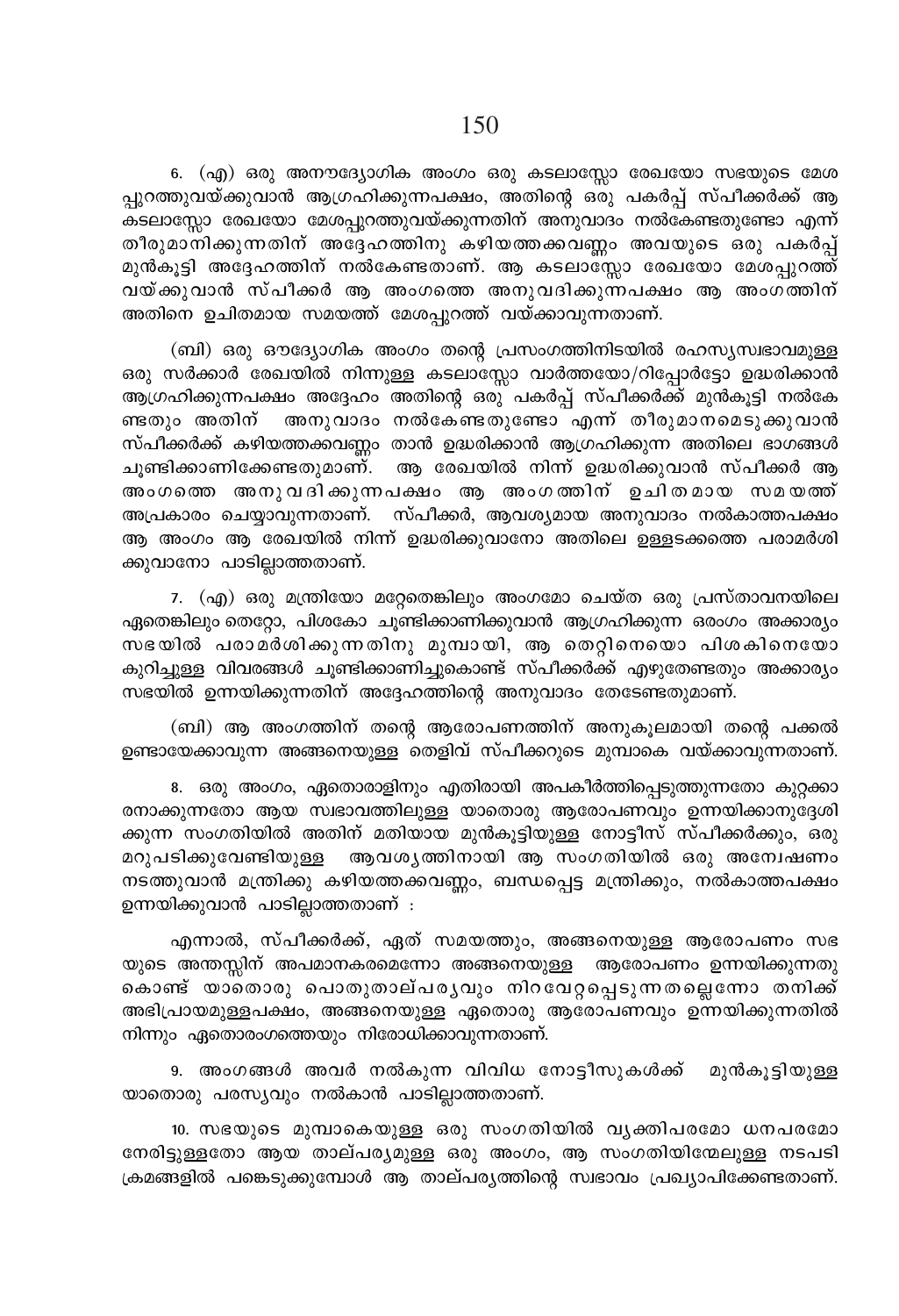11. ഗവർണ്ണറുടെ പ്രസംഗവേളയിൽ സഭയിൽ സന്നിഹിതരായിരിക്കുന്ന ഓരോ അംഗവും അല്ലെങ്കിൽ മറ്റേതൊരാളും ഗൗരവവും അന്തസ്സും മാന്യതയും പാലിക്കേണ്ടത് അത്യാവശ്യമാണ്.

12. ഏതെങ്കിലും അംഗമോ മറ്റ് ആളോ ഗവർണ്ണർ സഭയിൽ നടത്തുന്ന ഗവർണ്ണറുടെ പ്രസംഗത്തെ, പ്രസംഗത്തിനു മുമ്പോ, പ്രസംഗവേളയിലോ, പ്രസംഗത്തിനു ശേഷമോ, ഗവർണ്ണർ ഹാളിൽ ഉണ്ടായിരിക്കുമ്പോൾ ഏതെങ്കിലും പ്രസംഗമോ ക്രമപ്രശ്നമോ വാക്കൗട്ടോ കൊണ്ടോ അല്ലെങ്കിൽ മറ്റേതെങ്കിലും രീതിയിലോ ഭംഗം വരുത്തുകയോ തടസ്സപ്പെടുത്തുകയോ ചെയ്യുന്നപക്ഷം അപ്രകാരമുള്ള ഭംഗം വരുത്തലോ തടസ്സപ്പെടു ത്തലോ അനാദരവ് കാണിക്കലോ ഗവർണ്ണറോടുള്ള ഒരു കൃതൃത്തിനും അല്ലെങ്കിൽ ്രകമഭംഗത്തിനും അനാദരവിനും സമാനാർത്ഥകമായിരിക്കുന്നതും ബന്ധപ്പെട്ട അംഗത്തി ന്റെയോ മറ്റ് ആളിന്റെയോ ഭാഗത്തുനിന്നുള്ള ഒരു പ്രകടമായ ക്രമം തെറ്റിയ പെരുമാറ്റ മായും, ഒരു അംഗം അവതരിപ്പിക്കുന്ന ഉപക്ഷേപത്തിന്മേൽ, സഭ പിന്നീട് കൈകാര്യം ചെയ്യാവുന്ന സഭയോടുള്ള ഒരു അലക്ഷ്യമായും കണക്കാക്കാവുന്നതാണ്.

കമ്മിറ്റികളിലെ അംഗങ്ങൾക്കുള്ള പെരുമാറ്റചട്ടം

13. ഒരു കമ്മിറ്റിയിലെ ഒരു അംഗത്തിന് ആ കമ്മിറ്റി പരിഗണിക്കേണ്ടതായ ഏതെ ങ്കിലും ഒരു സംഗതിയിൽ വ്യക്തിപരമോ ധനപരമോ നേരിട്ടുള്ളതോ ആയ താല്പര്യമു ള്ളിടത്ത്, അദ്ദേഹം അതിൽ തനിക്കുള്ള താൽപ്പര്യം കമ്മിറ്റിയുടെ ചെയർമാൻ മുഖേന  $m$ ്പീക്കറോട് പ്രസ്താവിക്കേണ്ടതാണ്.

14. ഒരു കമ്മിറ്റിയുടെ നടപടിക്രമങ്ങൾ രഹസ്യസ്വഭാവമുള്ളതായി കണക്കാക്കപ്പെ ടുന്നതിനാൽ, ആ കമ്മിറ്റിയിലെ ഒരംഗത്തിനോ, അതിന്റെ നടപടിക്രമങ്ങളുമായി ഏതെ ങ്കിലും തരത്തിൽ ബന്ധമുള്ള ആർക്കെങ്കിലുമോ, അതിന്റെ റിപ്പോർട്ടോ അന്തിമമായോ താൽക്കാലികമായോ എത്തിച്ചേർന്ന തീരുമാനമോ ഉൾപ്പെടെയുള്ള അതിന്റെ നടപടി  $\epsilon$ കമങ്ങളെ സംബന്ധിച്ച യാതൊരു വിവരവും സഭയ്ക്കു റിപ്പോർട്ട് സമർപ്പിക്കപ്പെടുന്ന തിനു മുമ്പ് നേരിട്ടോ പരോക്ഷമായോ പത്രങ്ങളെ അറിയിക്കുവാൻ പാടുള്ളതല്ല.

15. ഒരു കമ്മിറ്റിയിലെ അംഗങ്ങൾക്ക് വിതരണം ചെയ്യുന്ന കടലാസ്സുകളിലോ രേഖ കളിലോ 'ഗുപ്ത'മെന്നോ 'രഹസ്യം' എന്നോ രേഖപ്പെടുത്തിയിട്ടുണ്ടെങ്കിൽ സ്പീക്കറുടെ അനുവാദം കൂടാതെ ഏതൊരംഗവും അങ്ങനെയുള്ള കടലാസ്സിന്റെയോ രേഖയുടെയോ \_<br>ഉള്ളടക്കം ഒരു വിയോജനക്കുറിപ്പിലോ സഭാതലത്തിലോ മറ്റു വിധത്തിലോ വെളിപ്പെടു ത്തുവാൻ പാടില്ലാത്തതും അപ്രകാരമുള്ള അനുമതി വാങ്ങിയിട്ടുള്ളിടത്ത്, ആ രേഖയിൽ AS-ßn-bn-´p≈ hnhcw GXp coXnbn¬ As√¶n¬ GXp ]cn-[n-hsc shfn-s∏-Sp-Øm-മെന്നതിനെ സംബന്ധിച്ച് സ്പീക്കർ ചുമത്തിയിട്ടുള്ള ഏതെങ്കിലും നിയന്ത്രണം കർശനമായി പാലിക്കേണ്ടതുമാണ്.

16. കമ്മിറ്റി മുമ്പാകെ നൽകിയിട്ടുള്ള തെളിവ്, സഭയുടെ മേശപ്പുറത്ത് ിവയ്ക്കപ്പെടുന്നതുവരെ കമ്മിറ്റിയിലെ ഏതെങ്കിലും അംഗമോ മറ്റേതെങ്കിലും ആളോ (പസിദ്ധീകരിക്കുവാൻ പാടില്ലാത്തതാണ്.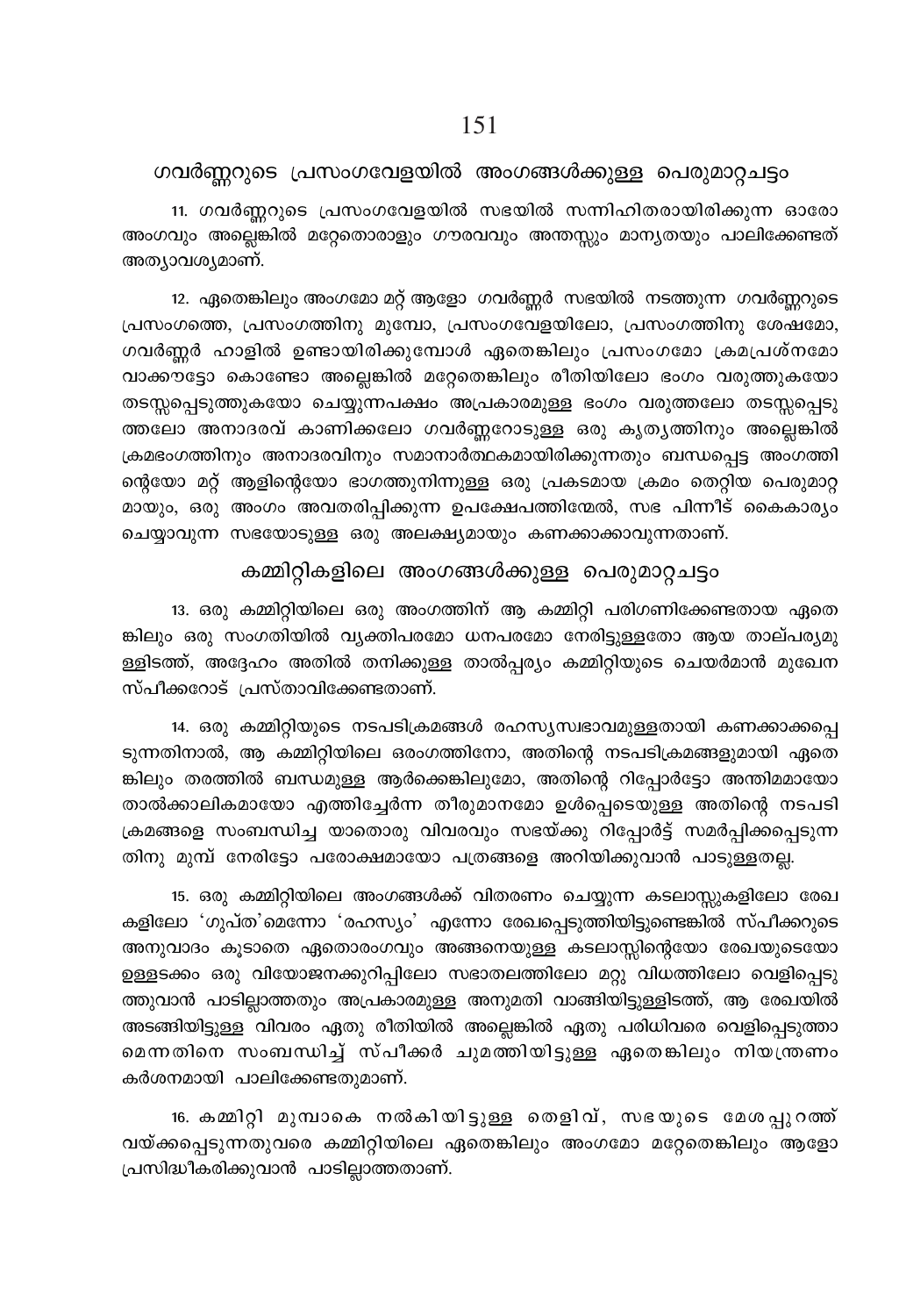17. കമ്മിറ്റിയുടെ മുമ്പാകെയുള്ള വിഷയത്തിന്റെ ശരിയായ പരിശോധനക്കുവേണ്ടി ഒരു ഓൺ ദി സ്പോട്ട് പഠന പര്യടനം ഏറ്റെടുക്കേണ്ടത് പൂർണ്ണമായും ആവശ്യമില്ലാ ത്തപക്ഷം കമ്മിറ്റി സാധാരണമായി പര്യടനങ്ങൾ ഏറ്റെടുക്കാൻ പാടില്ലാത്തതാണ്.

18. ഒരു കമ്മിറ്റി ഒരു പര്യടനം ഏറ്റെടുക്കുവാൻ നിർദ്ദേശിക്കുന്നിടത്ത് സ്പീക്ക റുടെ മുൻകുട്ടിയുള്ള അനുവാദം എല്ലാ സംഗതികളിലും നേടിയിരിക്കേണ്ടതാണ്.

19. പര്യടന കാലത്ത്, തദ്ദേശസ്ഥലങ്ങൾ സന്ദർശിക്കൽ ഒഴികെ, ഔദ്യോഗിക പര്യടന പരിപാടിയിൽ ഉൾപ്പെടുത്തിയിട്ടില്ലാത്ത സ്ഥലങ്ങളിലേക്കുള്ള സന്ദർശനം ഒഴിവാ ക്കേണ്ടതാണ്.

20. പര്യടനങ്ങളിന്മേലുള്ള ചെലവും പ്രാദേശിക ഭരണത്തിനും ഗതാഗത അധികാ രസ്ഥാനങ്ങൾക്കുമുള്ള പ്രയാസവും ഏറ്റവും കുറഞ്ഞിരിക്കുവാൻ ശ്രദ്ധിക്കേണ്ടതാണ്.

21. പഠന പര്യടനങ്ങളിൻമേലുള്ള കമ്മിറ്റികളുടെ യാത്രകൾ സംബന്ധിച്ച് കമ്മിറ്റിയുടെ ടേംസ് ഓഫ് റഫറൻസ് സംക്ഷിപ്തമായിരിക്കേണ്ടതും ലിഖിതമായി വയ്ക്കേണ്ടതുമാണ്.

22. കമ്മിറ്റി ആ വിഷയത്തിന്മേൽ ഔദ്യോഗിക തെളിവ് എടുക്കുന്നതിന് മുമ്പായി രിക്കണം ഒരു പഠനപര്യടനം ഏറ്റെടുക്കേണ്ടത്; അത് തെളിവെടുപ്പിനു ശേഷമാകരുത്.

23. പഠന പര്യടനം, പൂർണ്ണമായും ആവശ്യമായിട്ടുള്ള ഒരു സമയം മൂന്ന് ആഴ്ച യിൽ കവിയാത്ത, ഏറ്റവും കുറഞ്ഞ കാലയളവിലേക്ക് ഏറ്റെടുക്കേണ്ടതാണ്.

24. പര്യടന പരിപാടിയുടെ മതിയായ അറിയിപ്പ് ബന്ധപ്പെട്ട സംസ്ഥാന സർക്കാ രുകൾക്ക് / മറ്റ് വകുപ്പുകൾക്ക് അല്ലെങ്കിൽ സ്ഥാപനങ്ങൾക്ക് നൽകേണ്ടതാണ്.

25. പര്യടന പരിപാടിയിൽ യാതൊരു അവസാന മിനിറ്റ് മാറ്റങ്ങൾ, അവ റെയിൽവേയ്സിനും എയർലൈൻസിനും ബന്ധപ്പെട്ട സർക്കാർ വകുപ്പുകൾക്കും ഉദ്യോ ഗസ്ഥർക്കും ഗണ്യമായ വിഷമതകൾ ഉണ്ടാക്കുമെന്നതിനാൽ, ഉണ്ടായിരിക്കുവാൻ പാടില്ലാ ത്തതാണ്.

26. അംഗങ്ങൾ പര്യടനവേളയ്ക്കു മദ്ധ്യേ മറ്റു യാത്രകൾ ഒഴിവാക്കേണ്ടതാണ്. കമ്മിറ്റിയുടെ പര്യടനവേളയിൽ, സർക്കാർ സംരംഭങ്ങൾ ഗതാഗതം ഏർപ്പെടുത്തുമ്പോൾ, അങ്ങനെയുള്ള ഗതാഗതം കമ്മിറ്റിയുടെ ജോലിയ്ക്കുവേണ്ടി ഉപയോഗിക്കേണ്ടതും ഏകമായ അംഗങ്ങൾ ദൂരമേറിയ സ്വകാര്യ സന്ദർശനങ്ങൾക്ക് ഉപയോഗിക്കുവാൻ പാടില്ലാത്തതുമാണ്.

27. പര്യടനവേളയിൽ അംഗങ്ങൾ, കമ്മിറ്റിയെക്കുറിച്ച് ഏതൊരു തരത്തിലുമുള്ള വിമർശനം ഉണ്ടാകാതിരിക്കുവാനായി ഉചിതമായ അന്തസ്സും മാന്യതയും നിലനിർത്തുന്ന തിന് പ്രത്യേക ശ്രദ്ധ ചെലുത്തേണ്ടതാണ്.

28. പര്യടനവേളയിൽ ഒരു അംഗത്തിന് അസുഖമാകുകയും വീണ്ടും പര്യടനം ഏറ്റെടുക്കരുതെന്ന് അദ്ദേഹത്തെ ഡോക്ടർ ഉപദേശിക്കുകയും ചെയ്യുന്നപക്ഷം അദ്ദേഹം ഡോക്ടറുടെ ഉപദേശം സ്വീകരിക്കേണ്ടതാണ്.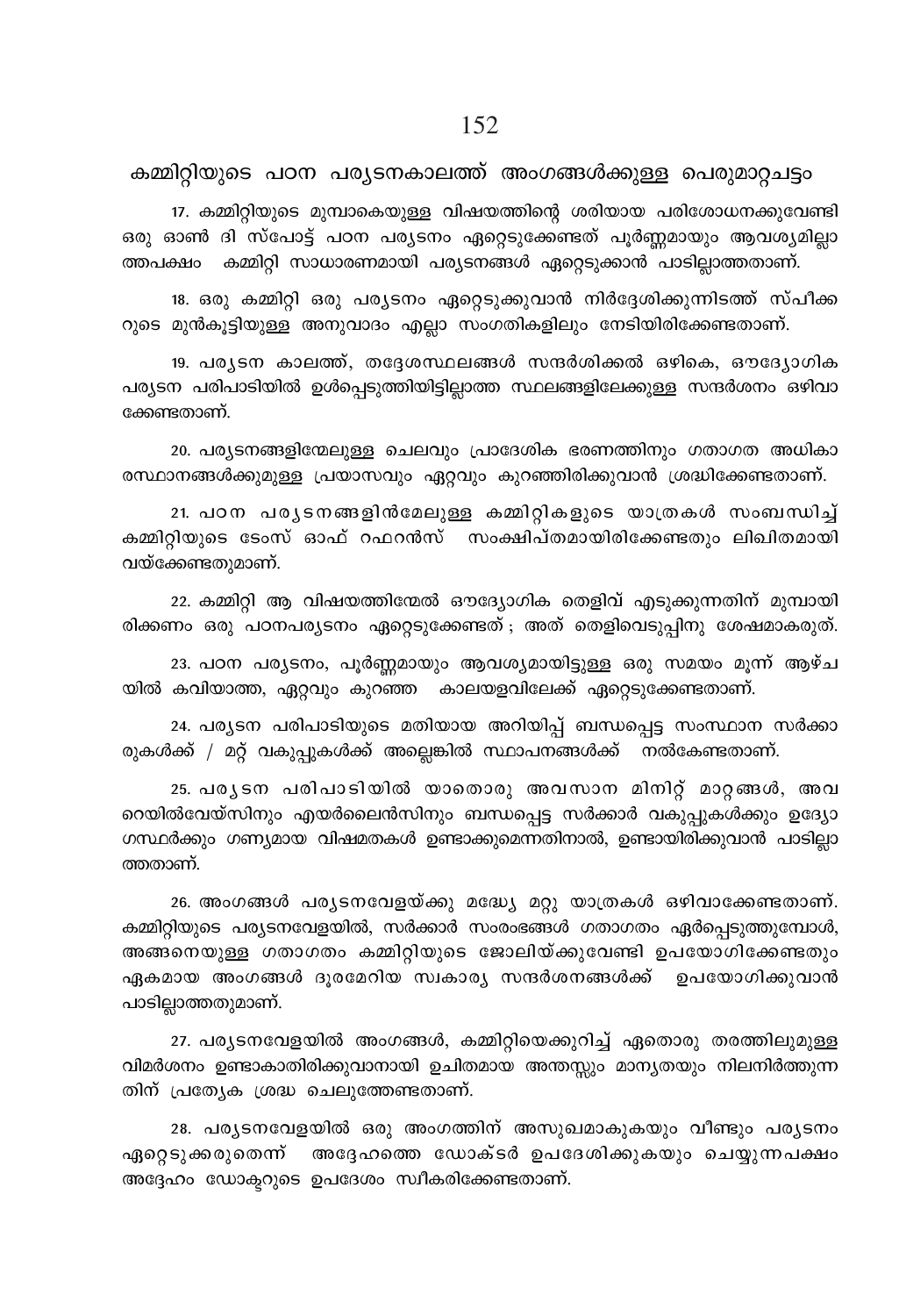29. യാതൊരംഗവും കമ്മിറ്റി നടപടികളെ സംബന്ധിച്ച് പ്രസ്താവനകൾ പത്ര ങ്ങൾക്ക് നൽകുവാൻ പാടില്ലാത്തതാണ്. എന്തെങ്കിലും സംക്ഷിപ്ത പത്ര പ്രസ്താവന നടത്തുവാൻ ആവശ്യമായിവരുന്ന ഏത് സമയത്തും ആയത് കമ്മിറ്റിയുടെ ചെയർമാൻ നടത്തേണ്ടതാണ്.

30. കമ്മിറ്റി പര്യടനത്തിലായിരിക്കുമ്പോൾ, ഔദ്യോഗിക ഉച്ചഭക്ഷണത്തിനോ വിരുന്നിനോ ഉള്ള ക്ഷണം സ്ഥീകരിക്കാവുന്നതും അങ്ങനെയുള്ള അവസരങ്ങളിൽ മദ്യം .<br>വിളമ്പുന്നത് അനുവദിക്കാൻ പാടില്ലാത്തതുമാണ്.

31. യാതൊരു അംഗവും ഔദ്യോഗിക പര്യടനവേളയിൽ മറ്റേതൊരാളേയും കൊണ്ടു പോകുവാൻ പാടില്ലാത്തതാണ്. കമ്മിറ്റിയുടെ ചെയർമാന്റെ മുൻകൂട്ടിയുള്ള അനുവാദ ത്തോടെ ചികിത്സാപരമായ കാരണത്തിന്മേൽ ഒരു അറ്റൻഡന്റോ അംഗത്തിന്റെ ഭാര്യയോ ഭർത്താവോ അംഗത്തോടൊപ്പം ഉണ്ടായിരിക്കാവുന്നതാണ്. അങ്ങനെയുള്ള സംഗതികളിൽ അദ്ദേഹത്തിന്റെ/അവരുടെ ഭാര്യ/ഭർത്താവിന്റെ അല്ലെങ്കിൽ അറ്റൻഡന്റിന്റെ ഹോട്ടൽ ചാർജ്ജുകളുൾപ്പെടെയുള്ള എല്ലാ ചെലവുകളും അംഗം വഹിക്കേണ്ടതാണ്.

32. യാതൊരു സംഗതിയിലും ഒരു അംഗത്തിന്റെ ഭാര്യയോ/ഭർത്താവോ അല്ലെങ്കിൽ അറ്റൻഡന്റോ ഏതെങ്കിലും സംസ്ഥാനത്തിലേക്കോ ഓഫീസിലേക്കാ സംരംഭങ്ങളിലേക്കോ സ്ഥാപനത്തിലേക്കോ ഉള്ള ഔദ്യോഗിക സന്ദർശനവേളയിലും ബന്ധപ്പെട്ട സ്ഥാപനം, സംരംഭം മുതലായവയുടെ ഉദ്യോഗസ്ഥരുമായുള്ള ചർച്ചാവേളയിലും കമ്മിറ്റി അംഗങ്ങളോ ടൊപ്പം ഉണ്ടായിരിക്കുവാൻ പാടില്ലാത്തതാണ്.

# നിയമസഭയ്ക്ക് പുറത്ത് അംഗങ്ങൾക്കുള്ള പെരുമാറ്റചട്ടവും പൊതുവായ സദാചാരതത്വങ്ങളും

33. അംഗങ്ങൾക്ക് നിയമസഭാ കമ്മിറ്റികളിലെ അംഗങ്ങളെന്ന നിലയ്ക്ക് വിശ്വാസ ത്തിൽ നൽകുന്ന വിവരം ഏതൊരാളോടും വെളിപ്പെടുത്തുവാൻ പാടില്ലാത്തതും പത്രങ്ങ ളുടെ എഡിറ്റർമാർ അല്ലെങ്കിൽ ലേഖകന്മാർ അല്ലെങ്കിൽ ബിസിനസ്സ് സ്ഥാപനങ്ങളുടെ ഉടമസ്ഥർ തുടങ്ങിയ അവരുടെ നിലയിൽ അവർ ഏർപ്പെട്ടിരിക്കുന്ന തൊഴിലിൽ പ്രത്യക്ഷമായോ പരോക്ഷമായോ ഉപയോഗിക്കുവാൻ പാടില്ലാത്തതുമാണ്.

34. ഒരു അംഗം, തനിക്ക് പ്രതൃക്ഷമായോ പരോക്ഷമായോ ബന്ധമുള്ള ഒരു സ്ഥാപനത്തിനോ കമ്പനിക്കോ സംഘടനയ്ക്കോവേണ്ടി സർക്കാരിൽ നിന്നും ബിസിനസ്സ് നേടുന്നതിന് ശ്രമിക്കുവാൻ പാടില്ലാത്തതാണ്.

35. ഒരു അംഗം, വസ്തുതകളുടെ അടിസ്ഥാനത്തിലുള്ളതല്ലാത്ത സർട്ടിഫിക്കറ്റുകൾ നൽകുവാൻ പാടില്ലാത്തതാണ്.

36. ഒരു അംഗം, തനിക്ക് അനുവദിച്ചിട്ടുള്ള സർക്കാർ താമസസ്ഥലത്തിൽ നിന്നും പരിസരം വീണ്ടും വാടകയ്ക്ക് നൽകുന്നതു വഴി ലാഭമുണ്ടാക്കുവാൻ പാടില്ലാത്തതാണ്.

37. ഒരു അംഗം, തനിക്ക് പ്രതൃക്ഷമായോ പരോക്ഷമായോ സാമ്പത്തികമായി താല്പര്യമുള്ള ഒരു സംഗതിയിൽ സർക്കാർ ഉദ്യോഗസ്ഥരെയോ മന്ത്രിമാരെയോ അനു ചിതമായി സ്വാധീനിക്കുവാൻ പാടില്ലാത്തതാണ്.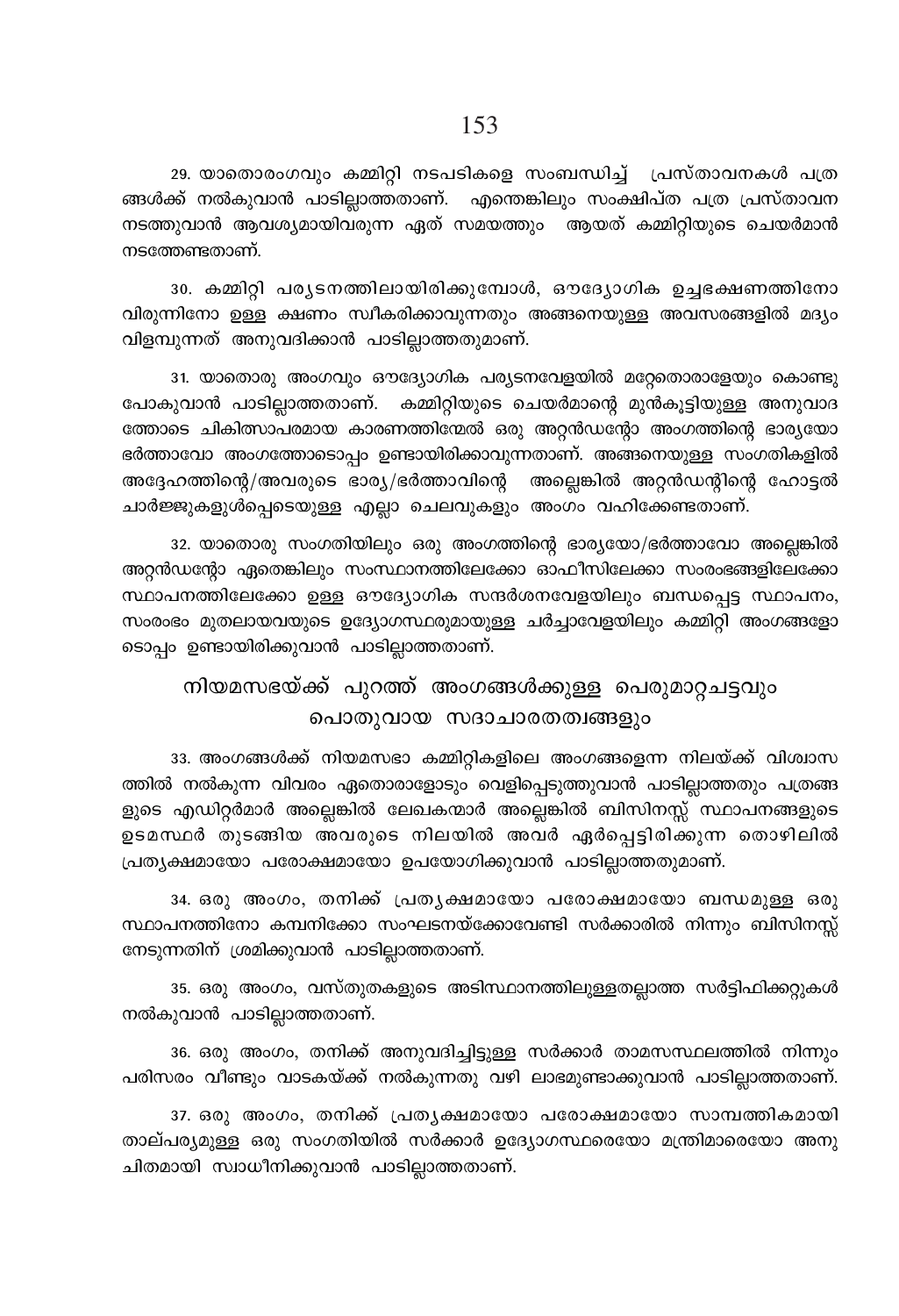38. ഒരു അംഗം, അദ്ദേഹം ചെയ്യുവാൻ ആഗ്രഹിക്കുന്നതോ ഉദ്ദേശിക്കുന്നതോ ആയ പ്രവൃത്തിക്കായി ആർക്കുവേണ്ടിയാണോ ആ പ്രവൃത്തി അദ്ദേഹം ചെയ്യുന്നത് ആ വൃക്തിയിൽ അല്ലെങ്കിൽ സംഘടനയിൽ നിന്നും ഏതൊരു തരത്തിലുമുള്ള ഔദാരൃവും സ്വീകരിക്കുവാൻ പാടില്ലാത്തതാണ്.

39. ഒരു അംഗം, ഒരു അഭിഭാഷകനായോ ഒരു നിയമോപദേഷ്ടാവായോ ഒരു കൗൺസിലറായോ ഒരു സോളിസിറ്ററായോ ഉള്ള തന്റെ നിലയിൽ ഒരു മന്ത്രിയുടെയോ അർദ്ധ-ജൂഡീഷൃൽ അധികാരങ്ങൾ വിനിയോഗിക്കുന്ന ഒരു എക്സിക്യൂട്ടീവ് ഓഫീസറുടെയോ മുമ്പാകെ ഹാജരാകുവാൻ പാടില്ലാത്തതാണ്.

40. ഒരു അംഗം, ചില അപര്യാപ്തമായതോ അടിസ്ഥാനരഹിതമായതോ ആയ  $\Delta$ സ്തുതയിന്മേൽ, തന്റെ നിയോജകമണ്ഡലത്തിനുവേണ്ടി നടപടി സ്ഥീകരിക്കുന്നതിന് പുറപ്പെടാൻ പാടില്ലാത്തതാണ്.

41. ഒരു അംഗം, ഉത്തമ വിശ്വാസപൂർവ്വമല്ലാതെ യാതൊരാളുടേയും സങ്കടങ്ങൾക്കും പരാതികൾക്കുമുള്ള ഒരു സന്നദ്ധ സഹായിയായി തന്നെ ഉപയോഗിക്കുവാൻ അനുവദിക്കുവാൻ പാടില്ലാത്തതാണ്.

42. ഒരു അംഗം, തനിക്ക് ലഭിക്കുവാനുള്ള തുകകൾ അവകാശപ്പെടുന്ന .<br>ബില്ലുകളിലെ തെറ്റായ സർട്ടിഫിക്കറ്റുകൾ പ്രാമാണീകരിക്കുവാൻ പാടില്ലാത്തതാണ്.

43. ഒരു അംഗം, ഒരു കീഴുദ്യോഗസ്ഥനെ, അയാളുടെ സാധാരണ ചുമതലകളുടെ ഗതിയിൽ അയാൾ നൽകുവാൻ പാടില്ലാത്തതായ വിവരം നൽകുന്നതിനായി, ഉൾപ്പെടുത്തിക്കൊണ്ട് പ്രാധികാരം കൂടാതെയുള്ള രീതിയിൽ സർക്കാരിൽ നിന്ന് വിവരങ്ങൾ വെളിവാക്കുവാൻ പാടില്ലാത്തതാണ്.

44. ഒരു അംഗം, തന്റെ ബന്ധുക്കൾ ആർക്കെങ്കിലും വേണ്ടി തൊഴിലിനോ ബിസിനസ്സ് ബന്ധത്തിനോവേണ്ടി സർക്കാർ ഉദ്യോഗസ്ഥർക്ക് ശുപാർശ കത്ത് എഴുതുവാൻ പാടില്ലാത്തതാണ്.

അംഗങ്ങൾ അനുസരിക്കേണ്ട പൊതുവായ സദാചാര തത്വങ്ങൾ

45. അംഗങ്ങൾ തങ്ങളുടെ സ്ഥാനം ജനങ്ങളുടെ പൊതുനന്മ വളർത്തുന്നതിന് ഉപയോഗിക്കേണ്ടതാണ്.

46. അംഗങ്ങളുടെ വൃക്തി താൽപ്പരൃവും പൊതുതാൽപ്പരൃവും തമ്മിൽ വൈരുദ്ധൃ മുണ്ടാകുന്ന സംഗതിയിൽ അവർ വ്യക്തി താൽപ്പരൃങ്ങളെ തങ്ങളുടെ പൊതുസ്ഥാന ത്തിന്റെ കർത്തവൃത്തിന് കീഴ്പ്പെടുത്തികൊണ്ട് വൈരുദ്ധ്യം വേർപ്പെടുത്തേണ്ടതാണ്.

47. അംഗങ്ങൾ, സ്വകാര്യ സാമ്പത്തിക താൽപ്പര്യം/കൂടുംബ താൽപ്പര്യവും പൊതുതാൽപ്പരൃവും തമ്മിലുള്ള വൈരുദ്ധൃം, പൊതു താൽപ്പരൃത്തിന് ഹാനി സംഭവിക്കാത്ത രീതിയിൽ വേർപ്പെടുത്തേണ്ടതാണ്.

48. പൊതു സ്ഥാനങ്ങൾ വഹിക്കുന്ന അംഗങ്ങൾ പൊതു നന്മയിലേക്ക്  $\bm{v}$ നയിക്കാവുന്ന അങ്ങനെയുള്ള രീതിയിൽ പൊതു സ്രോതസ്സുകൾ ഉപയോഗിക്കേണ്ടതാണ്.